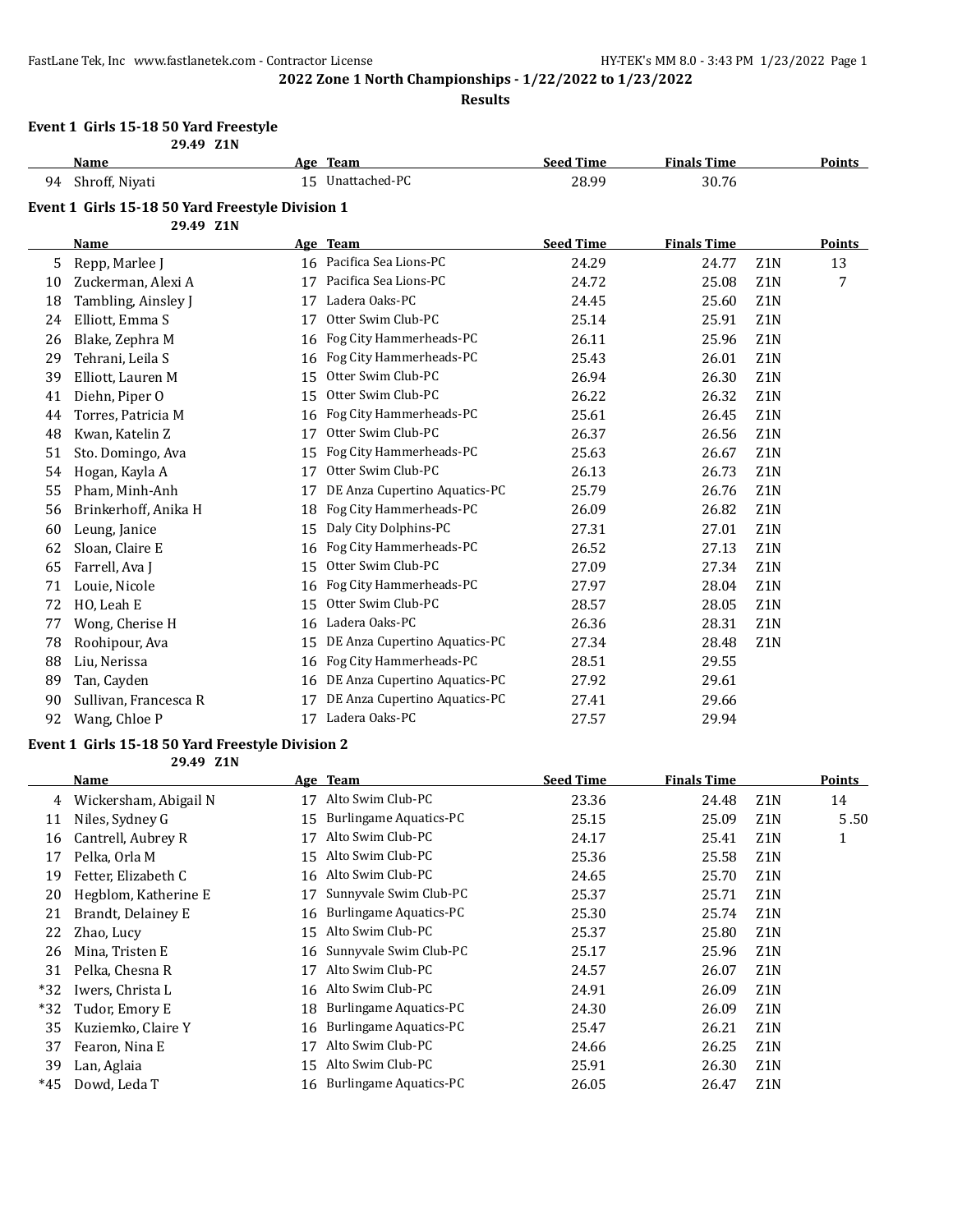## **(Event 1 Girls 15-18 50 Yard Freestyle Division 2)**

|       | <b>Name</b>         |    | Age Team                      | <b>Seed Time</b> | <b>Finals Time</b> | Points           |  |
|-------|---------------------|----|-------------------------------|------------------|--------------------|------------------|--|
| $*45$ | Lin, Samantha M     | 15 | Burlingame Aquatics-PC        | 25.94            | 26.47              | Z <sub>1</sub> N |  |
| 47    | Yoshida, Rinka      | 15 | Sunnyvale Swim Club-PC        | 26.26            | 26.50              | Z <sub>1</sub> N |  |
| 53    | Huddleston, Sage E  | 16 | <b>Burlingame Aquatics-PC</b> | 26.04            | 26.70              | Z <sub>1</sub> N |  |
| 58    | Teo, Audrey Y       | 17 | Alto Swim Club-PC             | 25.59            | 26.87              | Z1N              |  |
| 61    | Tinetti, Angel H    | 15 | <b>Burlingame Aquatics-PC</b> | 26.05            | 27.04              | Z <sub>1</sub> N |  |
| 64    | Burdick, Alyssa E   | 15 | Alto Swim Club-PC             | 26.69            | 27.31              | Z <sub>1</sub> N |  |
| 67    | Liou, Michelle A    | 16 | Sunnyvale Swim Club-PC        | 27.02            | 27.64              | Z <sub>1</sub> N |  |
| 68    | Kiurtsidis, Nina    | 15 | Alto Swim Club-PC             | 27.11            | 27.68              | Z <sub>1</sub> N |  |
| 70    | Cutler, Hayden J    | 17 | Burlingame Aquatics-PC        | 25.74            | 27.93              | Z <sub>1</sub> N |  |
| 73    | Jeng, Keila I       | 15 | Alto Swim Club-PC             | 28.35            | 28.18              | Z <sub>1</sub> N |  |
| 74    | Kim, Esther I       | 16 | Burlingame Aquatics-PC        | 28.47            | 28.19              | Z <sub>1</sub> N |  |
| 76    | Guillerm, Camille   | 16 | Sunnyvale Swim Club-PC        | 25.47            | 28.29              | Z <sub>1</sub> N |  |
| 79    | Choi, Sooinie       | 17 | Sunnyvale Swim Club-PC        | 27.52            | 28.60              | Z <sub>1</sub> N |  |
| 83    | Boyer, Julie L      | 16 | Sunnyvale Swim Club-PC        | 29.18            | 29.01              | Z <sub>1</sub> N |  |
| 84    | McGovern, Kathryn J | 16 | Sunnyvale Swim Club-PC        | 27.96            | 29.03              | Z <sub>1</sub> N |  |
| 91    | Raghavan, Minnoli   | 16 | Burlingame Aquatics-PC        | 29.49            | 29.91              |                  |  |
| 95    | DO, Portia M        | 15 | Sunnyvale Swim Club-PC        | 28.80            | 31.28              |                  |  |

#### **Event 1 Girls 15-18 50 Yard Freestyle Division 3 29.49 Z1N**

|       | 29.49 LIN                 |    |                                |                  |                    |                  |               |
|-------|---------------------------|----|--------------------------------|------------------|--------------------|------------------|---------------|
|       | <b>Name</b>               |    | Age Team                       | <b>Seed Time</b> | <b>Finals Time</b> |                  | <b>Points</b> |
| 1     | J-Cheng, Audrey           | 17 | Palo Alto Stanford Aquatics-PC | 23.93            | 23.55              | Z <sub>1</sub> N | 18            |
| 2     | Lanilis, Eugenie M        | 17 | Palo Alto Stanford Aquatics-PC | 23.64            | 24.14              | Z1N              | 16            |
| 3     | LI, Kaia J                | 18 | Palo Alto Stanford Aquatics-PC | 23.80            | 24.43              | Z1N              | 15            |
| 6     | Leung, Kelsey B           | 16 | Palo Alto Stanford Aquatics-PC | 25.34            | 24.81              | Z1N              | 12            |
| 7     | Schaffer, Alexis A        | 16 | Palo Alto Stanford Aquatics-PC | 24.02            | 24.87              | Z1N              | 11            |
| 8     | Chung, Audrey K           | 16 | Palo Alto Stanford Aquatics-PC | 24.36            | 24.88              | Z1N              | 10            |
| 9     | Liao, Audrey              | 15 | Palo Alto Stanford Aquatics-PC | 24.25            | 24.95              | Z1N              | 8             |
| 11    | Huang, Edana X            | 15 | Palo Alto Stanford Aquatics-PC | 24.85            | 25.09              | Z1N              | 5.50          |
| 13    | Detter, Olivia K          | 16 | Palo Alto Stanford Aquatics-PC | 23.68            | 25.11              | Z1N              | 4             |
| 14    | Kwak, Natalie E           | 15 | Palo Alto Stanford Aquatics-PC | 24.27            | 25.12              | Z1N              | 3             |
| 15    | Chan, Katelyn S           | 15 | Palo Alto Stanford Aquatics-PC | 24.68            | 25.30              | Z1N              | 2             |
| 23    | Faraboschi, Silvia        | 17 | Palo Alto Stanford Aquatics-PC | 25.37            | 25.88              | Z1N              |               |
| 25    | Rudolph, Allison E        | 17 | Palo Alto Stanford Aquatics-PC | 24.49            | 25.94              | Z1N              |               |
| 28    | Heit, Elena M             | 16 | Palo Alto Stanford Aquatics-PC | 25.36            | 25.99              | Z1N              |               |
| 30    | Hong, Ashley R            | 15 | Palo Alto Stanford Aquatics-PC | 25.55            | 26.05              | Z1N              |               |
| 34    | LI, Abby J                | 15 | Palo Alto Stanford Aquatics-PC | 26.79            | 26.18              | Z1N              |               |
| 36    | Chao, Sophia W            | 16 | Palo Alto Stanford Aquatics-PC | 26.13            | 26.22              | Z1N              |               |
| 38    | Khan, Olivia M            | 18 | Palo Alto Stanford Aquatics-PC | 24.53            | 26.29              | Z <sub>1</sub> N |               |
| 41    | Pargett, Alexandria S     | 16 | Palo Alto Stanford Aquatics-PC | 25.99            | 26.32              | Z1N              |               |
| 43    | Conover-Emmert, Kaitlyn A | 16 | Palo Alto Stanford Aquatics-PC | 24.75            | 26.43              | Z1N              |               |
| 49    | Backstrand, Alden G       | 17 | Palo Alto Stanford Aquatics-PC | 26.09            | 26.59              | Z1N              |               |
| 50    | Lynch, Calista R          | 16 | Palo Alto Stanford Aquatics-PC | 27.45            | 26.63              | Z1N              |               |
| 51    | Kapoor, Aria C            | 16 | Palo Alto Stanford Aquatics-PC | 26.20            | 26.67              | Z1N              |               |
| 57    | Khan, Sonia N             | 16 | Palo Alto Stanford Aquatics-PC | 25.97            | 26.85              | Z1N              |               |
| 59    | Lungren, Charlotte M      | 15 | Palo Alto Stanford Aquatics-PC | 27.40            | 26.88              | Z1N              |               |
| 63    | Kau, Erin S               | 16 | Palo Alto Stanford Aquatics-PC | 26.08            | 27.18              | Z1N              |               |
| 66    | Aoun, Sarah               | 15 | Palo Alto Stanford Aquatics-PC | 26.74            | 27.38              | Z1N              |               |
| 69    | HU, Ashley J              | 15 | Palo Alto Stanford Aquatics-PC | 26.80            | 27.85              | Z1N              |               |
| 75    | Anderson, Stephanie R     | 15 | Palo Alto Stanford Aquatics-PC | 27.19            | 28.26              | Z1N              |               |
| 80    | Spasojevic, Nina B        | 15 | Palo Alto Stanford Aquatics-PC | 28.29            | 28.72              | Z1N              |               |
| $*81$ | Porteous, Annika L        | 16 | Palo Alto Stanford Aquatics-PC | 26.73            | 28.79              | Z1N              |               |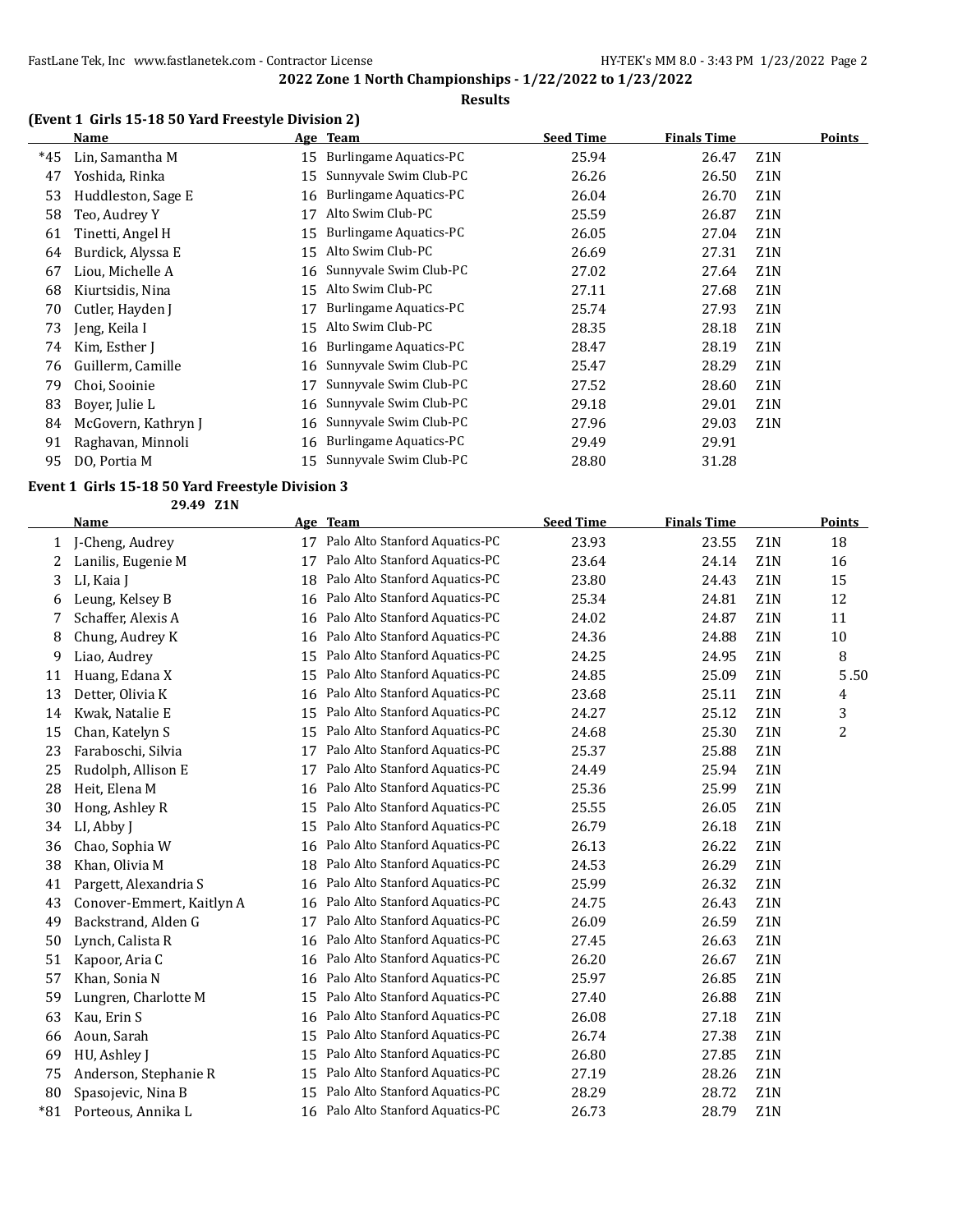**Results**

|                | (Event 1 Girls 15-18 50 Yard Freestyle Division 3) |    |                                   |                  |                    |                  |               |
|----------------|----------------------------------------------------|----|-----------------------------------|------------------|--------------------|------------------|---------------|
|                | <b>Name</b>                                        |    | Age Team                          | <b>Seed Time</b> | <b>Finals Time</b> |                  | <b>Points</b> |
| $*81$          | Liu, Yu-Tong                                       |    | 16 Palo Alto Stanford Aquatics-PC | 29.12            | 28.79              | Z1N              |               |
| 85             | Lammersen, Charlotte L                             |    | 15 Palo Alto Stanford Aquatics-PC | 28.65            | 29.18              | Z1N              |               |
| 86             | Zivkovic, Natasha                                  |    | 16 Palo Alto Stanford Aquatics-PC | 29.54            | 29.26              | Z1N              |               |
| 87             | Thacker, Madeline R                                |    | 17 Palo Alto Stanford Aquatics-PC | 27.56            | 29.48              | Z <sub>1</sub> N |               |
| 93             | Conover-Hui, Aurora J                              | 15 | Palo Alto Stanford Aquatics-PC    | 28.92            | 29.97              |                  |               |
| $\overline{a}$ | Holden, Audrey E                                   |    | 17 Palo Alto Stanford Aquatics-PC | 24.75            | DQ                 |                  |               |
|                | Event 2 Girls 13-14 50 Yard Freestyle              |    |                                   |                  |                    |                  |               |
|                | 30.19 Z1N                                          |    |                                   |                  |                    |                  |               |
|                | Name                                               |    | Age Team                          | <b>Seed Time</b> | <b>Finals Time</b> |                  | <b>Points</b> |
| 44             | Ilari-Gracia, Alessia A                            |    | 14 Unattached-PC                  | 27.91            | 28.04              | Z1N              |               |
|                | Event 2 Girls 13-14 50 Yard Freestyle Division 1   |    |                                   |                  |                    |                  |               |
|                | 30.19 Z1N                                          |    |                                   |                  |                    |                  |               |
|                | <b>Name</b>                                        |    | Age Team                          | <b>Seed Time</b> | <b>Finals Time</b> |                  | <b>Points</b> |
| 12             | Chen, Heidi I                                      |    | 14 Ladera Oaks-PC                 | 26.45            | 26.05              | Z1N              | 5             |
| 15             | Birkhold, Elaine                                   |    | 13 Fog City Hammerheads-PC        | 25.90            | 26.34              | Z1N              | 2             |
| 25             | Charton, Thalea                                    |    | 14 DE Anza Cupertino Aquatics-PC  | 26.68            | 27.01              | Z1N              |               |
| 26             | Anderson, Kalina R                                 |    | 13 Otter Swim Club-PC             | 27.13            | 27.03              | Z1N              |               |
| 27             | Pyle, Samantha G                                   |    | 14 Ladera Oaks-PC                 | 26.03            | 27.06              | Z1N              |               |
| 30             | Levin, Liliana M                                   |    | 13 DE Anza Cupertino Aquatics-PC  | 26.83            | 27.43              | Z1N              |               |
| *36            | Wong, Cadence E                                    |    | 14 Ladera Oaks-PC                 | 27.65            | 27.74              | Z1N              |               |
| $*36$          | Hsu, Katelyn                                       | 13 | DE Anza Cupertino Aquatics-PC     | 27.19            | 27.74              | Z1N              |               |
| 39             | Lim, Kashya                                        |    | 14 Bull Dog Swim Club-PC          | 27.50            | 27.83              | Z1N              |               |
| 41             | Kashyap, Shreya                                    |    | 14 Otter Swim Club-PC             | 28.43            | 27.95              | Z1N              |               |
| 42             | Pham, Lan-Anh                                      | 13 | DE Anza Cupertino Aquatics-PC     | 27.73            | 27.97              | Z1N              |               |
| $*48$          | Wagner, Sonika                                     |    | 14 DE Anza Cupertino Aquatics-PC  | 28.63            | 28.22              | Z1N              |               |
| *48            | Kurotori, Annika M                                 |    | 14 DE Anza Cupertino Aquatics-PC  | 28.15            | 28.22              | Z1N              |               |
| 52             | LI, Abbey Q                                        |    | 14 Otter Swim Club-PC             | 27.95            | 28.29              | Z1N              |               |
| 53             | Kuhn, Victoria C                                   |    | 13 DE Anza Cupertino Aquatics-PC  | 28.28            | 28.32              | Z1N              |               |
| 54             | Wang, Kacy                                         | 14 | Otter Swim Club-PC                | 27.78            | 28.35              | Z1N              |               |
| 55             | Miller, Elise P                                    |    | 13 Ladera Oaks-PC                 | 27.84            | 28.39              | Z1N              |               |
| 59             | Lau, Emma T                                        |    | 14 DE Anza Cupertino Aquatics-PC  | 28.26            | 28.75              | Z1N              |               |
| 66             | Habibi, Isabel M                                   |    | 14 Ladera Oaks-PC                 | 29.18            | 29.17              | Z1N              |               |
| 67             | Miller, Ivory J                                    |    | 14 Otter Swim Club-PC             | 30.02            | 29.21              | Z1N              |               |
| 70             | Rajpal, Amrita K                                   | 14 | Fog City Hammerheads-PC           | 29.66            | 29.48              | Z1N              |               |
| 71             | Kearns, Louisa D                                   | 14 | Mavericks-PC                      | 29.74            | 29.51              | Z1N              |               |
| 75             | Schmalzle, Julia M                                 | 13 | Ladera Oaks-PC                    | 26.66            | 29.84              | Z1N              |               |
| 77             | Sue, Madeleine S                                   | 13 | Fog City Hammerheads-PC           | 29.10            | 29.86              | Z1N              |               |
| 83             | Mui, Yurika K                                      |    | 13 Fog City Hammerheads-PC        | 29.57            | 30.51              |                  |               |
| 87             | Bennett, Mackay                                    |    | 14 Mavericks-PC                   | 29.85            | 31.35              |                  |               |

#### **Event 2 Girls 13-14 50 Yard Freestyle Division 2**

**30.19 Z1N Name Age Team Seed Time Finals Time Points** 1 Byrne, Maren C 13 Alto Swim Club-PC 24.70 24.55 Z1N 18 7 VU, Sophia H 13 Burlingame Aquatics-PC 25.67 25.77 Z1N 11 8 Hetland, Maya S 13 Alto Swim Club-PC 25.84 25.84 25.84 25.84 25.84 25.84 25.84 25.84 25.84 25.84 25.84 25.84 25.84 25.84 25.84 25.84 25.84 25.84 25.84 25.84 25.84 25.84 25.84 25.84 25.84 25.84 25.84 25.84 25.84 25.84 25. 10 Preuss, Hailey K 14 Alto Swim Club-PC 26.46 26.01 Z1N 7 11 Komashko, Angelina S 14 Burlingame Aquatics-PC 25.97 26.02 Z1N 6 18 Chang, Alexa 13 Burlingame Aquatics-PC 26.56 26.78 Z1N

90 Cai, Ashley 14 Pacifica Sea Lions-PC 29.28 32.58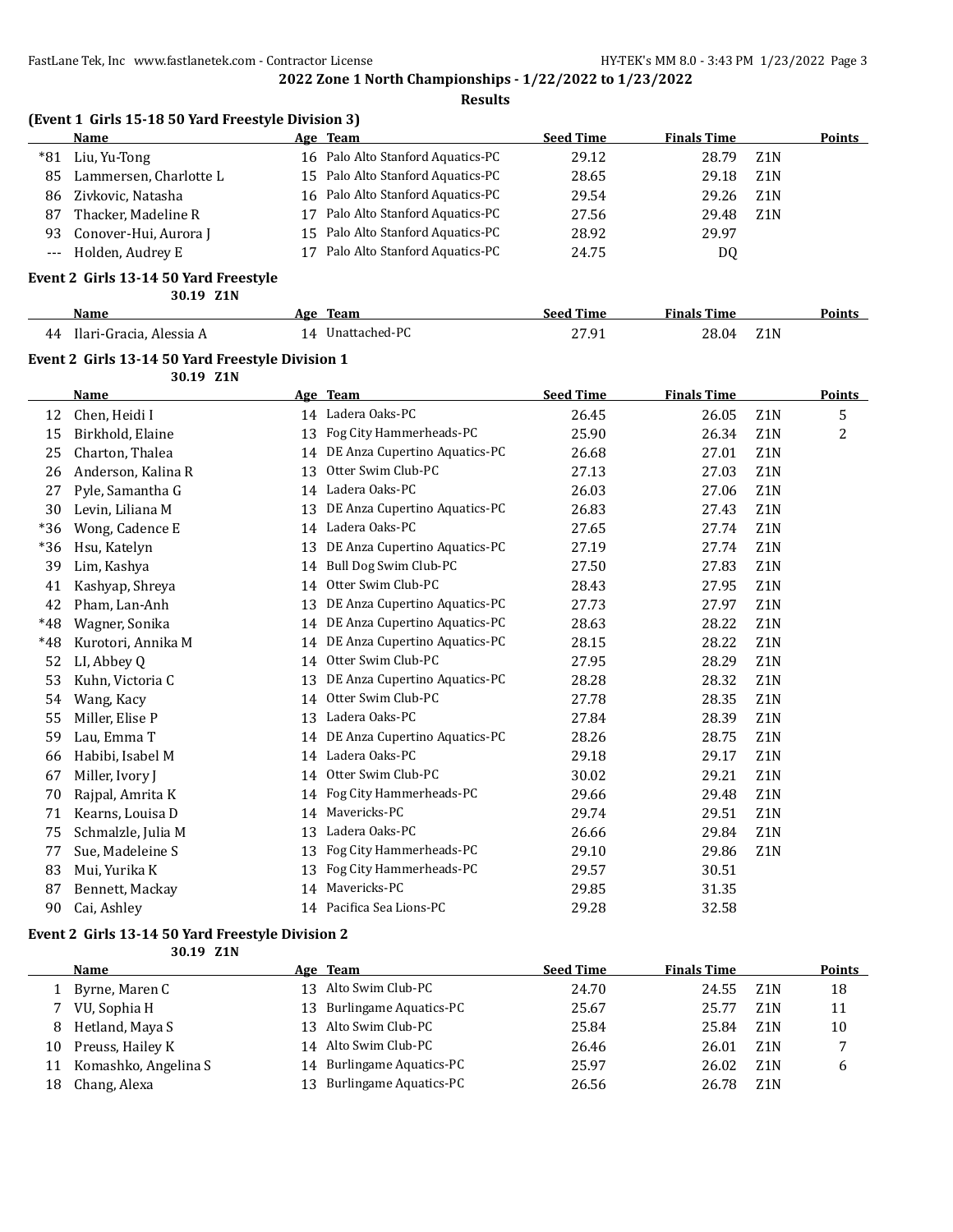#### **(Event 2 Girls 13-14 50 Yard Freestyle Division 2)**

|       | Name                   |    | Age Team                      | <b>Seed Time</b> | <b>Finals Time</b> |                  | Points |
|-------|------------------------|----|-------------------------------|------------------|--------------------|------------------|--------|
| 29    | Ertas, Eda E           |    | 14 Alto Swim Club-PC          | 28.36            | 27.21              | Z1N              |        |
| 38    | Chen, Yoray I          | 13 | Alto Swim Club-PC             | 27.74            | 27.79              | Z <sub>1</sub> N |        |
| 39    | Wang, Karina I         | 13 | Sunnyvale Swim Club-PC        | 27.70            | 27.83              | Z1N              |        |
| 45    | Geng, Emma X           | 14 | Sunnyvale Swim Club-PC        | 27.20            | 28.05              | Z1N              |        |
| 51    | Liou, Jane S           | 13 | Sunnyvale Swim Club-PC        | 27.04            | 28.28              | Z1N              |        |
| 57    | Arude, Nadia P         | 14 | Sunnyvale Swim Club-PC        | 28.41            | 28.48              | Z <sub>1</sub> N |        |
| 58    | Floyd, Emily E         | 14 | Sunnyvale Swim Club-PC        | 27.13            | 28.52              | Z <sub>1</sub> N |        |
| 62    | Chahal, Janam E        | 13 | Sunnyvale Swim Club-PC        | 28.77            | 28.85              | Z1N              |        |
| 63    | Chiang, Jeannine S     | 14 | <b>Burlingame Aquatics-PC</b> | 28.42            | 29.04              | Z <sub>1</sub> N |        |
| 65    | Swaminathan, Samhita S | 13 | Alto Swim Club-PC             | 28.97            | 29.13              | Z1N              |        |
| 67    | Orazova, Meryem        | 13 | Alto Swim Club-PC             | 29.79            | 29.21              | Z <sub>1</sub> N |        |
| 69    | Ene, Mina C            | 13 | Alto Swim Club-PC             | 29.22            | 29.34              | Z <sub>1</sub> N |        |
| 72    | Ogawa, Camryn Y        | 14 | Alto Swim Club-PC             | 30.06            | 29.64              | Z <sub>1</sub> N |        |
| 75    | Slakoff, Sydney M      | 13 | <b>Burlingame Aquatics-PC</b> | 30.18            | 29.84              | Z <sub>1</sub> N |        |
| 78    | Kwong, Catherine K     | 14 | Burlingame Aquatics-PC        | 29.52            | 29.91              | Z <sub>1</sub> N |        |
| 81    | Volna, Hayden K        | 14 | <b>Burlingame Aquatics-PC</b> | 30.03            | 30.21              |                  |        |
| 85    | MI, Audrey Y           | 13 | Alto Swim Club-PC             | 29.66            | 30.63              |                  |        |
| 86    | Rosenfeld, Ella        | 13 | Alto Swim Club-PC             | 30.09            | 30.76              |                  |        |
| 88    | Barajas, Jasmine R     | 14 | Sunnyvale Swim Club-PC        | 28.84            | 32.26              |                  |        |
| $---$ | Pan, Olivia            | 13 | <b>Burlingame Aquatics-PC</b> | 30.03            | DQ                 |                  |        |
|       |                        |    |                               |                  |                    |                  |        |

## **Event 2 Girls 13-14 50 Yard Freestyle Division 3**

**30.19 Z1N**

|       | <b>Name</b>         | Age | <b>Team</b>                    | <b>Seed Time</b> | <b>Finals Time</b> |                  | <b>Points</b> |
|-------|---------------------|-----|--------------------------------|------------------|--------------------|------------------|---------------|
| 2     | Zhang, Kelsey       | 14  | Palo Alto Stanford Aquatics-PC | 25.38            | 24.83              | Z <sub>1</sub> N | 16            |
| 3     | Huang, Alisa R      | 13  | Palo Alto Stanford Aquatics-PC | 24.84            | 25.02              | Z <sub>1</sub> N | 15            |
| 4     | Finn, Addison E     | 13  | Palo Alto Stanford Aquatics-PC | 24.31            | 25.14              | Z <sub>1</sub> N | 14            |
| 5     | Liu, Allison S      | 13  | Palo Alto Stanford Aquatics-PC | 24.96            | 25.27              | Z <sub>1</sub> N | 13            |
| 6     | Ladomirak, Llew S   | 14  | Palo Alto Stanford Aquatics-PC | 24.12            | 25.29              | Z1N              | 12            |
| 9     | Chuang, Eden        | 14  | Palo Alto Stanford Aquatics-PC | 26.59            | 25.99              | Z <sub>1</sub> N | 8             |
| $*13$ | Zheng, Kaijing      | 14  | Palo Alto Stanford Aquatics-PC | 25.54            | 26.18              | Z <sub>1</sub> N | 3.50          |
| $*13$ | Anagnoson, Lily K   | 13  | Palo Alto Stanford Aquatics-PC | 25.57            | 26.18              | Z <sub>1</sub> N | 3.50          |
| 16    | Doan, Tran B        | 14  | Palo Alto Stanford Aquatics-PC | 26.42            | 26.48              | Z <sub>1</sub> N | 1             |
| 17    | Scafetta, Natalie E | 14  | Palo Alto Stanford Aquatics-PC | 26.52            | 26.60              | Z1N              |               |
| 19    | Hopkins, Caitlin F  | 14  | Palo Alto Stanford Aquatics-PC | 26.53            | 26.80              | Z1N              |               |
| 20    | Bromberg, Maya N    | 13  | Palo Alto Stanford Aquatics-PC | 26.42            | 26.91              | Z <sub>1</sub> N |               |
| $*21$ | Chang, Jocelyn S    | 14  | Palo Alto Stanford Aquatics-PC | 26.38            | 26.93              | Z <sub>1</sub> N |               |
| $*21$ | Yang, Stella K      | 13  | Palo Alto Stanford Aquatics-PC | 26.78            | 26.93              | Z <sub>1</sub> N |               |
| 23    | Chow, Erin K        | 13  | Palo Alto Stanford Aquatics-PC | 27.47            | 26.96              | Z <sub>1</sub> N |               |
| 24    | Morrow, Keara A     | 14  | Palo Alto Stanford Aquatics-PC | 26.78            | 27.00              | Z <sub>1</sub> N |               |
| 28    | Griffis, Paige E    | 14  | Palo Alto Stanford Aquatics-PC | 26.99            | 27.07              | Z1N              |               |
| $*31$ | Zhang, Ashley L     | 14  | Palo Alto Stanford Aquatics-PC | 27.47            | 27.44              | Z1N              |               |
| $*31$ | Chu, Annika         | 13  | Palo Alto Stanford Aquatics-PC | 27.49            | 27.44              | Z1N              |               |
| 33    | Hill, Riley B       | 14  | Palo Alto Stanford Aquatics-PC | 27.25            | 27.59              | Z <sub>1</sub> N |               |
| 34    | Gyorkos, Emma R     | 14  | Palo Alto Stanford Aquatics-PC | 27.60            | 27.60              | Z1N              |               |
| 35    | Yuan, Amelia P      | 14  | Palo Alto Stanford Aquatics-PC | 27.59            | 27.67              | Z1N              |               |
| 42    | Zhong, Reese        | 14  | Palo Alto Stanford Aquatics-PC | 27.88            | 27.97              | Z1N              |               |
| 46    | Hong, Alice         | 13  | Palo Alto Stanford Aquatics-PC | 27.52            | 28.06              | Z1N              |               |
| 47    | Hara, Yuka          | 13  | Palo Alto Stanford Aquatics-PC | 28.45            | 28.14              | Z1N              |               |
| 50    | Ono, Minou Z        | 14  | Palo Alto Stanford Aquatics-PC | 28.71            | 28.24              | Z1N              |               |
| 55    | Dye, Kira L         | 13  | Palo Alto Stanford Aquatics-PC | 29.24            | 28.39              | Z1N              |               |
| 60    | Nguyen, Safiya A    | 13  | Palo Alto Stanford Aquatics-PC | 28.74            | 28.80              | Z1N              |               |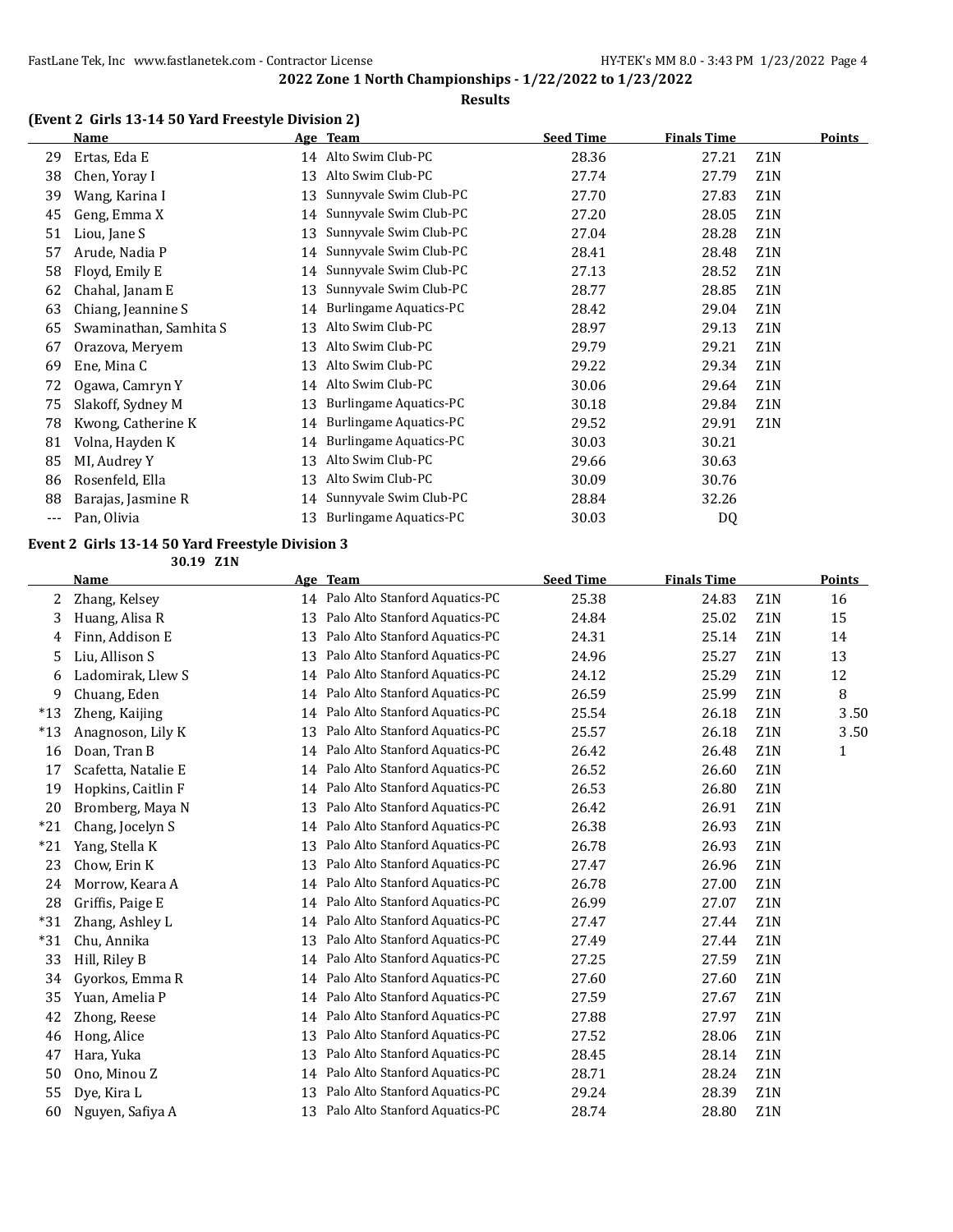#### **Results**

|  |  | (Event 2 Girls 13-14 50 Yard Freestyle Division 3) |
|--|--|----------------------------------------------------|
|  |  |                                                    |

|     | <b>Name</b>       |    | Age Team                          | <b>Seed Time</b> | <b>Finals Time</b> |                  | <b>Points</b> |
|-----|-------------------|----|-----------------------------------|------------------|--------------------|------------------|---------------|
| 61  | Feng, Mirabelle   |    | 14 Palo Alto Stanford Aquatics-PC | 28.90            | 28.83              | Z <sub>1</sub> N |               |
| 64  | OH, Hannah        |    | 13 Palo Alto Stanford Aquatics-PC | 30.14            | 29.10              | Z1N              |               |
| 73. | Nazario, Sofia    |    | 13 Palo Alto Stanford Aquatics-PC | 28.60            | 29.65              | Z <sub>1</sub> N |               |
| 74  | WU, Samantha L    |    | 14 Palo Alto Stanford Aquatics-PC | 29.89            | 29.70              | Z <sub>1</sub> N |               |
| 79  | Garg, Aishani J   |    | 14 Palo Alto Stanford Aquatics-PC | 29.20            | 29.96              | Z <sub>1</sub> N |               |
| 80  | Kapadia, Hana     |    | 13 Palo Alto Stanford Aquatics-PC | 29.04            | 30.09              | Z <sub>1</sub> N |               |
| 82  | Hirsch, Kate C    |    | 14 Palo Alto Stanford Aquatics-PC | 30.06            | 30.43              |                  |               |
| 84  | Chen, Madelyn R   |    | 13 Palo Alto Stanford Aquatics-PC | 29.21            | 30.61              |                  |               |
| 89  | Schroedl, Giselle | 13 | Palo Alto Stanford Aquatics-PC    | 30.18            | 32.34              |                  |               |
|     |                   |    |                                   |                  |                    |                  |               |

#### **Event 3 Girls 11-12 50 Yard Freestyle 31.29 Z1N**

|    | Name        | Age | Team       | <b>Seed Time</b> | <b>Finals Time</b>                                            |                  | Points |
|----|-------------|-----|------------|------------------|---------------------------------------------------------------|------------------|--------|
| 36 | Wei, Quiana |     | Unattached | 29.85            | 29.4<br>$\overline{A}$<br>the contract of the contract of the | Z <sub>1</sub> N |        |

#### **Event 3 Girls 11-12 50 Yard Freestyle Division 1**

**31.29 Z1N**

|    | Name                    |    | Age Team                      | <b>Seed Time</b> | <b>Finals Time</b> |                  | Points |
|----|-------------------------|----|-------------------------------|------------------|--------------------|------------------|--------|
| 1  | Young, Clara H          | 11 | Ladera Oaks-PC                | 26.39            | 25.99              | Z <sub>1</sub> N | 18     |
| 3  | Curran, Sophia M        | 12 | Ladera Oaks-PC                | 26.99            | 26.34              | Z <sub>1</sub> N | 15     |
| 8  | Quach, Sarah K          | 11 | Fog City Hammerheads-PC       | 28.64            | 27.55              | Z <sub>1</sub> N | 10     |
| 9  | Lee, Michelle           | 12 | DE Anza Cupertino Aquatics-PC | 28.10            | 27.57              | Z <sub>1</sub> N | 8      |
| 12 | Diehn, April A          | 12 | Otter Swim Club-PC            | 28.04            | 28.00              | Z1N              | 5      |
| 16 | Picht, Angela J         | 12 | Otter Swim Club-PC            | 28.05            | 28.31              | Z <sub>1</sub> N | 1      |
| 22 | Nguyen, Angela H        | 12 | Fog City Hammerheads-PC       | 28.83            | 28.52              | Z1N              |        |
| 28 | Johnson, Kylie E        | 12 | Ladera Oaks-PC                | 27.83            | 28.99              | Z <sub>1</sub> N |        |
| 34 | Fong, Joanne L          | 12 | DE Anza Cupertino Aquatics-PC | 30.20            | 29.37              | Z <sub>1</sub> N |        |
| 35 | Zhang, Tina X           | 11 | DE Anza Cupertino Aquatics-PC | 29.74            | 29.45              | Z <sub>1</sub> N |        |
| 38 | LY, Chelsea H           | 12 | Pacifica Sea Lions-PC         | 29.37            | 29.51              | Z <sub>1</sub> N |        |
| 48 | Shang, Katie            | 12 | DE Anza Cupertino Aquatics-PC | 30.39            | 30.03              | Z <sub>1</sub> N |        |
| 51 | Lathrop, Isabella R     | 12 | DE Anza Cupertino Aquatics-PC | 29.88            | 30.27              | Z <sub>1</sub> N |        |
| 52 | Alexander, Kaylen       | 11 | Bull Dog Swim Club-PC         | 30.00            | 30.31              | Z <sub>1</sub> N |        |
| 56 | Sainani, Anika          | 11 | DE Anza Cupertino Aquatics-PC | 31.35            | 30.78              | Z <sub>1</sub> N |        |
| 59 | Christensen, Julianne R | 12 | Ladera Oaks-PC                | 31.28            | 30.97              | Z <sub>1</sub> N |        |
| 64 | Habibi, Alexa           | 12 | Ladera Oaks-PC                | 31.29            | 31.75              |                  |        |
| 65 | Lau, Ava T              | 12 | DE Anza Cupertino Aquatics-PC | 30.64            | 31.77              |                  |        |
| 68 | Saheb, Sara             | 11 | Bay Club Panthers-PC          | 28.03            | 32.38              |                  |        |

# **Event 3 Girls 11-12 50 Yard Freestyle Division 2**

**31.29 Z1N**

|    | Name                 |     | Age Team                      | <b>Seed Time</b> | <b>Finals Time</b> |                  | Points |
|----|----------------------|-----|-------------------------------|------------------|--------------------|------------------|--------|
|    | 2 Kwok, Madison      |     | 12 Burlingame Aquatics-PC     | 26.27            | 26.11              | Z <sub>1</sub> N | 16     |
|    | 5 Oiu, Elise         | 12  | <b>Burlingame Aquatics-PC</b> | 26.31            | 26.43              | Z <sub>1</sub> N | 13     |
|    | 6 Fanucchi, Lauren E |     | 12 Alto Swim Club-PC          | 26.93            | 26.50              | Z <sub>1</sub> N | 12     |
|    | Rutter, Violet S     | 11  | Alto Swim Club-PC             | 26.81            | 26.57              | Z <sub>1</sub> N | 11     |
| 10 | Stewart, Cailyn B    | 11  | <b>Burlingame Aquatics-PC</b> | 27.95            | 27.90              | Z <sub>1</sub> N |        |
| 11 | Truong, Makena S     | 12. | Burlingame Aquatics-PC        | 29.17            | 27.92              | Z <sub>1</sub> N | 6      |
| 14 | Oian, Jasmine X      |     | 12 Sunnyvale Swim Club-PC     | 28.32            | 28.23              | Z <sub>1</sub> N | 3      |
| 17 | Zarahn, Abigail F    |     | 12 Burlingame Aquatics-PC     | 28.62            | 28.32              | Z <sub>1</sub> N |        |
| 24 | Shek, Annabelle W    | 11  | Burlingame Aquatics-PC        | 30.99            | 28.67              | Z <sub>1</sub> N |        |
| 26 | Picard, Naomi L      | 11  | Alto Swim Club-PC             | 28.59            | 28.90              | Z <sub>1</sub> N |        |
| 29 | Chin, Addelyn C      |     | 12 Sunnyvale Swim Club-PC     | 26.04            | 29.00              | Z <sub>1</sub> N |        |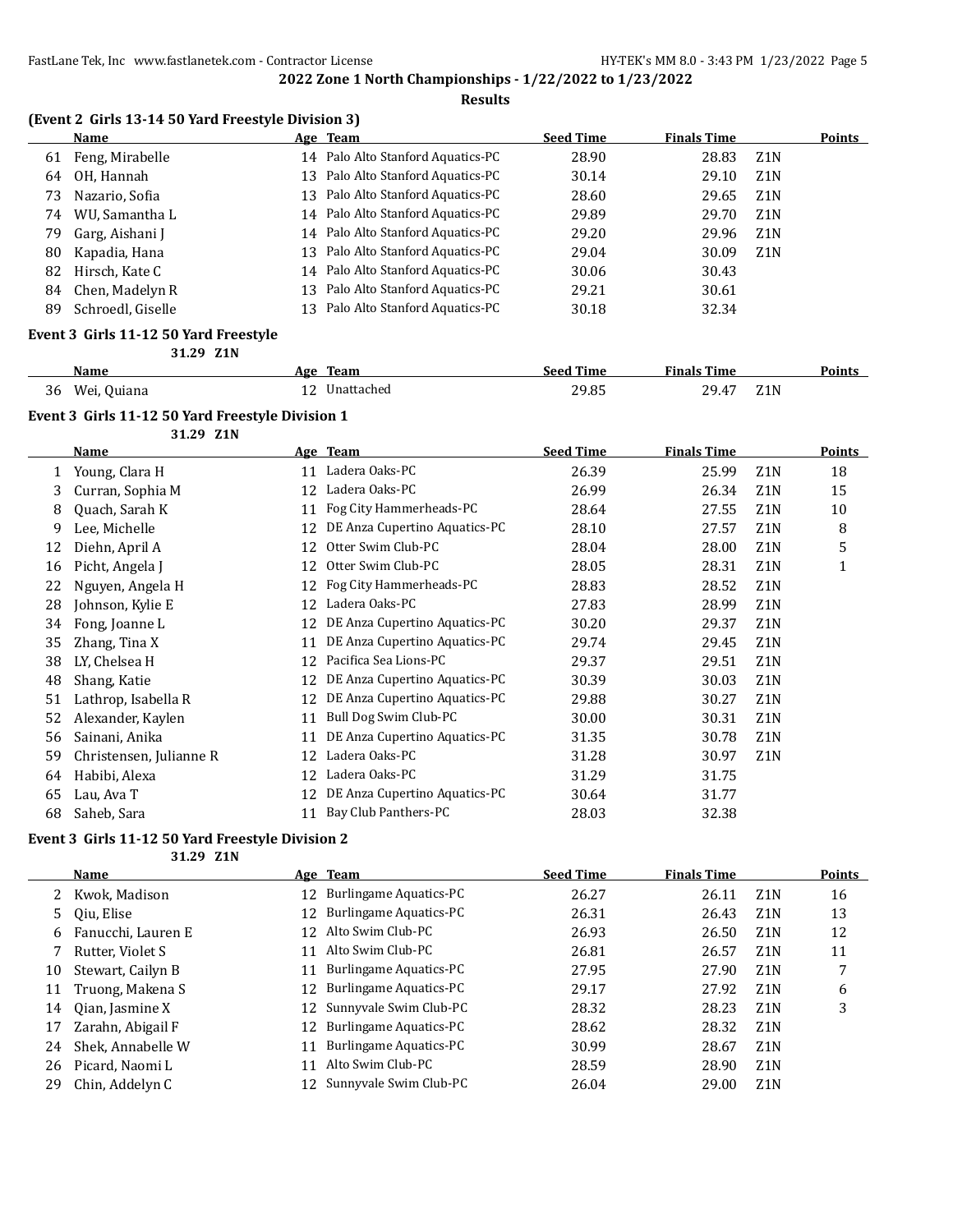## **(Event 3 Girls 11-12 50 Yard Freestyle Division 2)**

|    | Name                  |     | Age Team                      | <b>Seed Time</b> | <b>Finals Time</b> |                  | Points |
|----|-----------------------|-----|-------------------------------|------------------|--------------------|------------------|--------|
| 30 | FU, Katherine         | 11  | Alto Swim Club-PC             | 29.90            | 29.06              | Z <sub>1</sub> N |        |
| 31 | Lin, Zoey C           | 12  | Alto Swim Club-PC             | 30.04            | 29.12              | Z <sub>1</sub> N |        |
| 32 | Brauneis, Sophie E    | 11  | Sunnyvale Swim Club-PC        | 29.65            | 29.13              | Z <sub>1</sub> N |        |
| 33 | Huang, Katelin E      | 12  | <b>Burlingame Aquatics-PC</b> | 29.70            | 29.15              | Z <sub>1</sub> N |        |
| 37 | Rose, Bryer J         | 12  | Burlingame Aquatics-PC        | 29.44            | 29.48              | Z <sub>1</sub> N |        |
| 39 | Phan, Charlyse A      |     | 12 Sunnyvale Swim Club-PC     | 30.97            | 29.56              | Z <sub>1</sub> N |        |
| 46 | Bernaudin, Elea R     | 12  | Burlingame Aquatics-PC        | 30.77            | 30.00              | Z <sub>1</sub> N |        |
| 49 | Guenther, Delainey A  | 11  | Burlingame Aquatics-PC        | 30.04            | 30.05              | Z <sub>1</sub> N |        |
| 50 | Lee, Victoria Y       | 12  | Burlingame Aquatics-PC        | 30.66            | 30.14              | Z <sub>1</sub> N |        |
| 55 | Enderes, Sarah        | 12  | Alto Swim Club-PC             | 30.97            | 30.75              | Z <sub>1</sub> N |        |
| 60 | Liu. Alina Y          |     | 12 Sunnyvale Swim Club-PC     | 31.28            | 31.34              |                  |        |
| 63 | McClennan, Beatrice E | 11  | Sunnyvale Swim Club-PC        | 31.08            | 31.67              |                  |        |
| 69 | HE, Jasmine S         | 11  | Alto Swim Club-PC             | 31.06            | 33.03              |                  |        |
| 70 | Chang, Elise          | 12. | Alto Swim Club-PC             | 31.01            | 33.24              |                  |        |

## **Event 3 Girls 11-12 50 Yard Freestyle Division 3**

**31.29 Z1N**

|       | <b>Name</b>            | Age | <b>Team</b>                    | <b>Seed Time</b> | <b>Finals Time</b> |                  | Points |
|-------|------------------------|-----|--------------------------------|------------------|--------------------|------------------|--------|
| 4     | Griffis, Erin          | 12  | Palo Alto Stanford Aquatics-PC | 26.80            | 26.39              | Z1N              | 14     |
| 13    | Chuang, Luyi Z         | 12  | Palo Alto Stanford Aquatics-PC | 28.34            | 28.20              | Z1N              | 4      |
| 15    | Byer, Dagny R          | 12  | Palo Alto Stanford Aquatics-PC | 29.24            | 28.26              | Z <sub>1</sub> N | 2      |
| 18    | Ley, Sophie C          | 12  | Palo Alto Stanford Aquatics-PC | 28.67            | 28.39              | Z1N              |        |
| 19    | Conover-Hui, Karina L  | 12  | Palo Alto Stanford Aquatics-PC | 29.18            | 28.41              | Z1N              |        |
| $*20$ | Earley, Maya R         | 12  | Palo Alto Stanford Aquatics-PC | 28.76            | 28.47              | Z <sub>1</sub> N |        |
| $*20$ | Yara, Malia            | 12  | Palo Alto Stanford Aquatics-PC | 28.62            | 28.47              | Z1N              |        |
| 23    | Teague, Charlotte A    | 11  | Palo Alto Stanford Aquatics-PC | 28.56            | 28.62              | Z <sub>1</sub> N |        |
| 25    | Karachiwala, Akariko   | 12  | Palo Alto Stanford Aquatics-PC | 28.75            | 28.86              | Z1N              |        |
| 27    | Rickard, Samantha R    | 12  | Palo Alto Stanford Aquatics-PC | 28.28            | 28.96              | Z <sub>1</sub> N |        |
| 40    | Soedarmono, Elizabeth  | 11  | Palo Alto Stanford Aquatics-PC | 29.67            | 29.64              | Z1N              |        |
| 41    | Wang, Camille V        | 12  | Palo Alto Stanford Aquatics-PC | 29.99            | 29.70              | Z1N              |        |
| 42    | Harding, McKinley A    | 11  | Palo Alto Stanford Aquatics-PC | 30.12            | 29.72              | Z1N              |        |
| 43    | Grunewald, Catherine M | 12  | Palo Alto Stanford Aquatics-PC | 30.04            | 29.73              | Z1N              |        |
| 44    | Stonich, Julianna R    | 12  | Palo Alto Stanford Aquatics-PC | 29.41            | 29.83              | Z1N              |        |
| 45    | Kirk, Katherine M      | 12  | Palo Alto Stanford Aquatics-PC | 28.90            | 29.87              | Z1N              |        |
| 47    | Finn, Blair A          | 12  | Palo Alto Stanford Aquatics-PC | 31.06            | 30.02              | Z1N              |        |
| 53    | Maigret, Fini M        | 12  | Palo Alto Stanford Aquatics-PC | 30.44            | 30.36              | Z1N              |        |
| 54    | Lungren, Alexandria J  | 12  | Palo Alto Stanford Aquatics-PC | 30.04            | 30.47              | Z1N              |        |
| 57    | Maldonado, Sophia E    | 12  | Palo Alto Stanford Aquatics-PC | 30.25            | 30.93              | Z1N              |        |
| 58    | Wang, Fiona B          | 11  | Palo Alto Stanford Aquatics-PC | 30.01            | 30.94              | Z <sub>1</sub> N |        |
| 61    | Chow, Brooklynn S      | 12  | Palo Alto Stanford Aquatics-PC | 30.54            | 31.45              |                  |        |
| 62    | Woo, Olivia J          | 12  | Palo Alto Stanford Aquatics-PC | 31.25            | 31.54              |                  |        |
| 66    | Sanchez Jara, Alexia   | 12  | Palo Alto Stanford Aquatics-PC | 31.24            | 32.01              |                  |        |
| 67    | Yoshida, Anelise A     | 11  | Palo Alto Stanford Aquatics-PC | 31.28            | 32.25              |                  |        |
| 71    | Ashcraft, Lily         | 11  | Palo Alto Stanford Aquatics-PC | 31.28            | 33.72              |                  |        |
| 72    | Malhotra, Shreya       | 12  | Palo Alto Stanford Aquatics-PC | 31.00            | 34.51              |                  |        |

#### **Event 4 Girls 9-10 50 Yard Freestyle Division 1**

**35.19 Z1N**

|    | Name          | Age Team              | <b>Seed Time</b> | <b>Finals Time</b> | Points |
|----|---------------|-----------------------|------------------|--------------------|--------|
|    | Diehn, Eva I  | 10 Otter Swim Club-PC | 31.82            | 31.36<br>- Z1 N    | 13     |
| 17 | Lai, Hana T   | 10 Ladera Oaks-PC     | 34.63            | Z1N<br>34.11       |        |
| 25 | Sperry, Mia R | 10 Ladera Oaks-PC     | 35.18            | 35.88              |        |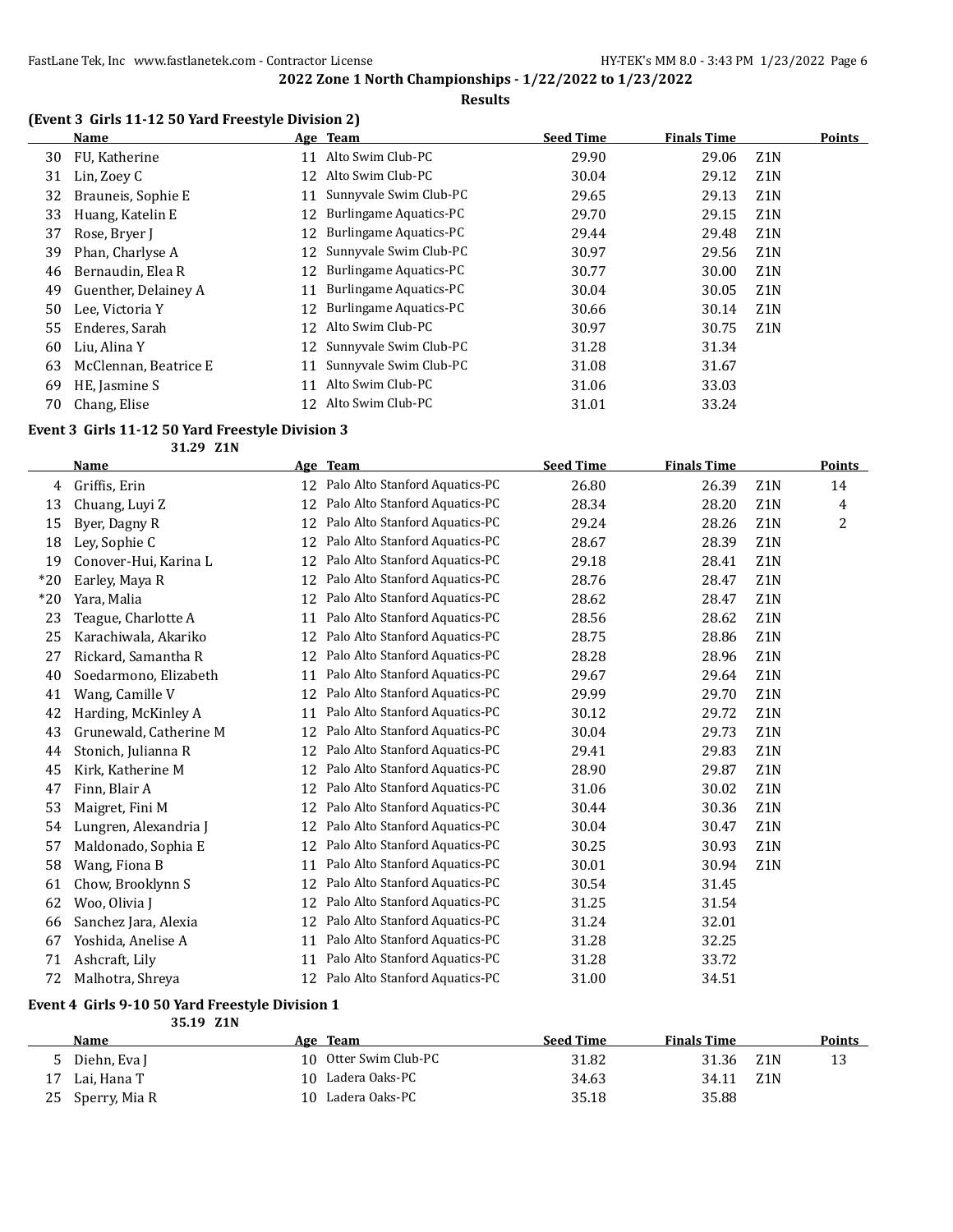FastLane Tek, Inc www.fastlanetek.com - Contractor License HY-TEK's MM 8.0 - 3:43 PM 1/23/2022 Page 7

**2022 Zone 1 North Championships - 1/22/2022 to 1/23/2022 Results**

## **(Event 4 Girls 9-10 50 Yard Freestyle Division 1)**

|    | Name             | Age | <b>Team</b>    | <b>Seed Time</b> | <b>Finals Time</b> | Points |
|----|------------------|-----|----------------|------------------|--------------------|--------|
| 30 | . Chloe T<br>Lai | 10  | Ladera Oaks-PC | 35.19            | 38.56              |        |

#### **Event 4 Girls 9-10 50 Yard Freestyle Division 2**

|    | 35.19 Z1N                  |    |                        |                  |                    |                  |        |
|----|----------------------------|----|------------------------|------------------|--------------------|------------------|--------|
|    | <b>Name</b>                |    | Age Team               | <b>Seed Time</b> | <b>Finals Time</b> |                  | Points |
| 6  | Daron, Alana C             | 10 | Sunnyvale Swim Club-PC | 33.37            | 32.37              | Z1N              | 12     |
|    | Kim, Emma M                | 10 | Burlingame Aquatics-PC | 33.93            | 32.94              | Z <sub>1</sub> N | 11     |
| 9  | Enderes, Mia               | 10 | Alto Swim Club-PC      | 33.42            | 33.39              | Z <sub>1</sub> N | 8      |
| 16 | Walther, Stephanie L       | 9  | Alto Swim Club-PC      | 34.41            | 34.02              | Z <sub>1</sub> N | 1      |
| 18 | Mortensen Lichtenwal, Lena | 10 | Sunnyvale Swim Club-PC | 34.40            | 34.28              | Z <sub>1</sub> N |        |
| 19 | Chandra, Emily D           | 9  | Sunnyvale Swim Club-PC | 34.76            | 34.41              | Z1N              |        |
| 21 | Elliott, Alexa L           | 10 | Burlingame Aquatics-PC | 33.65            | 34.91              | Z1N              |        |
| 22 | Beim, Lauren               | 10 | Alto Swim Club-PC      | 34.69            | 35.55              |                  |        |
| 26 | Billip, Imani H            | 10 | Burlingame Aquatics-PC | 35.00            | 36.40              |                  |        |
| 27 | Muston, Chloe              | 10 | Alto Swim Club-PC      | 34.88            | 37.38              |                  |        |
| 29 | Neuman, Julia N            | 10 | Alto Swim Club-PC      | 34.86            | 38.47              |                  |        |
| 30 | Haemer, Chloe              | 10 | Alto Swim Club-PC      | 35.16            | 38.56              |                  |        |
| 32 | Wang, Yumo                 | 9  | Alto Swim Club-PC      | 35.06            | 40.27              |                  |        |
| 33 | Taylor, Madison J          | 9  | Alto Swim Club-PC      | 35.01            | 40.68              |                  |        |
| 34 | Haemer, Elliot             | 10 | Alto Swim Club-PC      | 35.14            | 41.86              |                  |        |
| 35 | Wong, Zara Q               | 10 | Alto Swim Club-PC      | 34.93            | 42.48              |                  |        |
| 37 | Wong, Kate                 | 10 | Alto Swim Club-PC      | 35.11            | 42.69              |                  |        |

## **Event 4 Girls 9-10 50 Yard Freestyle Division 3**

**35.19 Z1N**

|    | Name                    |    | Age Team                       | <b>Seed Time</b> | <b>Finals Time</b> |                  | Points         |
|----|-------------------------|----|--------------------------------|------------------|--------------------|------------------|----------------|
|    | Moser, Ella J           | 10 | Palo Alto Stanford Aquatics-PC | 28.62            | 28.94              | Z <sub>1</sub> N | 18             |
| 2  | Houtzer, Amelia         | 10 | Palo Alto Stanford Aquatics-PC | 29.61            | 30.00              | Z <sub>1</sub> N | 16             |
| 3  | Blascovich, Alexys G    | 10 | Palo Alto Stanford Aquatics-PC | 31.25            | 30.68              | Z <sub>1</sub> N | 15             |
| 4  | Ladomirak, Alegria C    | 10 | Palo Alto Stanford Aquatics-PC | 30.89            | 31.06              | Z <sub>1</sub> N | 14             |
| 8  | Yang, Victoria          | q  | Palo Alto Stanford Aquatics-PC | 35.05            | 33.33              | Z <sub>1</sub> N | 10             |
| 10 | LI. Vera W              | 10 | Palo Alto Stanford Aquatics-PC | 34.22            | 33.41              | Z <sub>1</sub> N | 7              |
| 11 | Achterkirchen, Sophia E | 10 | Palo Alto Stanford Aquatics-PC | 32.01            | 33.51              | Z <sub>1</sub> N | 6              |
| 12 | Wilkowski, Caroline     | 10 | Palo Alto Stanford Aquatics-PC | 35.18            | 33.60              | Z <sub>1</sub> N | 5              |
| 13 | Liu, Lillian S          | 10 | Palo Alto Stanford Aquatics-PC | 32.93            | 33.63              | Z <sub>1</sub> N | 4              |
| 14 | Guo, Jocelyn J          | 10 | Palo Alto Stanford Aquatics-PC | 34.75            | 33.66              | Z <sub>1</sub> N | 3              |
| 15 | Holtz, Emma L           | 10 | Palo Alto Stanford Aquatics-PC | 34.97            | 33.75              | Z <sub>1</sub> N | $\overline{2}$ |
| 20 | Lynch, Phoenix M        | 9  | Palo Alto Stanford Aquatics-PC | 34.11            | 34.43              | Z <sub>1</sub> N |                |
| 23 | Tao, Kelly              | q  | Palo Alto Stanford Aquatics-PC | 35.19            | 35.81              |                  |                |
| 24 | Kondo, Yusa             | 9  | Palo Alto Stanford Aquatics-PC | 34.76            | 35.87              |                  |                |
| 28 | Lamure, Victoire        | q  | Palo Alto Stanford Aquatics-PC | 35.13            | 37.43              |                  |                |
| 36 | Berman, Adelina R       | 10 | Palo Alto Stanford Aquatics-PC | 35.17            | 42.59              |                  |                |

## **Event 5 Girls 8 & Under 25 Yard Freestyle Division 1**

|                                                      | 19.49 Z1N           |  |                          |                  |                    |     |               |
|------------------------------------------------------|---------------------|--|--------------------------|------------------|--------------------|-----|---------------|
|                                                      | Name                |  | Age Team                 | <b>Seed Time</b> | <b>Finals Time</b> |     | <b>Points</b> |
|                                                      | Chuang, lu yan E    |  | 7 Bull Dog Swim Club-PC  | 19.49            | 19.50              |     | 11            |
|                                                      | Long, Alexandra G   |  | 8 Ladera Oaks-PC         | 19.49            | 19.84              |     | 8             |
| Event 5 Girls 8 & Under 25 Yard Freestyle Division 2 |                     |  |                          |                  |                    |     |               |
|                                                      | 19.49 Z1N           |  |                          |                  |                    |     |               |
|                                                      | Name                |  | Age Team                 | <b>Seed Time</b> | <b>Finals Time</b> |     | <b>Points</b> |
|                                                      | Arscott, Caroline N |  | 8 Burlingame Aquatics-PC | 17.88            | 16.61              | Z1N | 18            |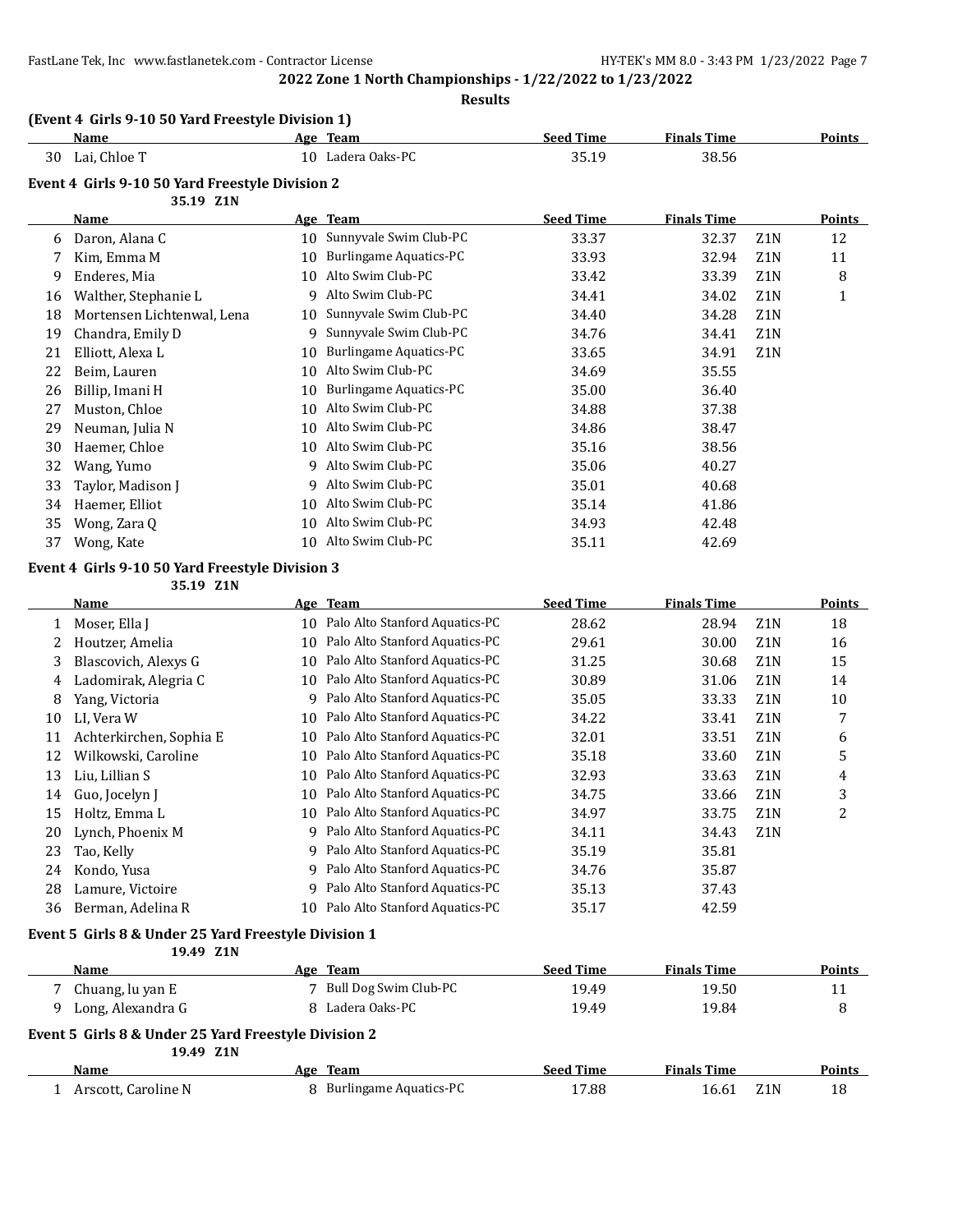#### **Results**

## **(Event 5 Girls 8 & Under 25 Yard Freestyle Division 2)**

|    | Name               | Age Team                 | <b>Seed Time</b> | <b>Finals Time</b> |     | <b>Points</b> |
|----|--------------------|--------------------------|------------------|--------------------|-----|---------------|
|    | 2 Lin, Abigail     | 8 Alto Swim Club-PC      | 18.22            | 16.90              | Z1N | 16            |
|    | 6 Guenther, Lyla A | 8 Burlingame Aquatics-PC | 18.15            | 18.61              | Z1N | 12            |
| 12 | WU, Charlotte      | Alto Swim Club-PC        | 19.17            | 21.31              |     |               |
| 13 | Shenoy, Samika     | 8 Alto Swim Club-PC      | 18.93            | 21.41              |     | 4             |
| 15 | Kumar, Tanvi       | Alto Swim Club-PC        | 19.30            | 23.84              |     |               |
| 16 | Meng, Angela J     | 8 Alto Swim Club-PC      | 18.98            | 30.03              |     |               |

#### **Event 5 Girls 8 & Under 25 Yard Freestyle Division 3**

**19.49 Z1N**

|    | Name                   | Age Team                         | <b>Seed Time</b> | <b>Finals Time</b> |     | <b>Points</b> |
|----|------------------------|----------------------------------|------------------|--------------------|-----|---------------|
| 3  | Pang, Renee            | 7 Palo Alto Stanford Aquatics-PC | 15.00            | 17.14              | Z1N | 15            |
|    | 4 Grabisch, Aria       | 8 Palo Alto Stanford Aquatics-PC | 18.10            | 17.53              | Z1N | 14            |
|    | 5 Thurman, Catherine R | 8 Palo Alto Stanford Aquatics-PC | 18.67            | 18.55              | Z1N | 13            |
| 8  | Lee, Amelia V          | 8 Palo Alto Stanford Aquatics-PC | 19.47            | 19.83              |     | 10            |
| 10 | Lathi, Malina R        | 8 Palo Alto Stanford Aquatics-PC | 18.75            | 19.89              |     | 7             |
|    | Lynch, Avedon          | 7 Palo Alto Stanford Aquatics-PC | 19.49            | 20.78              |     | b             |
| 14 | Lee. Elizabeth         | 8 Palo Alto Stanford Aquatics-PC | 19.40            | 21.72              |     |               |

#### **Event 6 Girls 15-18 200 Yard IM Division 1**

**2:34.89 Z1N**

| Name                    | Age Team                            | Seed Time       | <b>Finals Time</b> |                  | Points |
|-------------------------|-------------------------------------|-----------------|--------------------|------------------|--------|
| 17 Blake, Zephra M      | 16 Fog City Hammerheads-PC          | 2:12.89         | 2:15.95            | Z <sub>1</sub> N |        |
| 30.18                   | $1:05.30(35.12)$ $1:44.44(39.14)$   | 2:15.95 (31.51) |                    |                  |        |
| 29 Elliott, Emma S      | 17 Otter Swim Club-PC               | 2:15.08         | 2:18.29            | Z <sub>1</sub> N |        |
| 29.35                   | $1:04.01(34.66)$ $1:45.68(41.67)$   | 2:18.29 (32.61) |                    |                  |        |
| 33 Torres, Patricia M   | 16 Fog City Hammerheads-PC          | 2:12.40         | 2:20.20            | Z <sub>1</sub> N |        |
| 29.23                   | $1:04.89(35.66)$ $1:47.73(42.84)$   | 2:20.20 (32.47) |                    |                  |        |
| 35 Tambling, Ainsley J  | 17 Ladera Oaks-PC                   | 2:18.56         | 2:20.88            | Z <sub>1</sub> N |        |
| 28.47                   | $1:03.66(35.19)$ $1:46.84(43.18)$   | 2:20.88 (34.04) |                    |                  |        |
| 39 Hogan, Kayla A       | 17 Otter Swim Club-PC               | 2:17.28         | 2:21.37            | Z <sub>1</sub> N |        |
| 30.53                   | $1:06.91(36.38)$ $1:48.87(41.96)$   | 2:21.37 (32.50) |                    |                  |        |
| 48 Diehn, Piper O       | 15 Otter Swim Club-PC               | 2:25.61         | 2:24.00            | Z1N              |        |
| 31.77                   | $1:09.83(38.06)$ $1:51.33(41.50)$   | 2:24.00 (32.67) |                    |                  |        |
| 50 Sloan, Claire E      | 16 Fog City Hammerheads-PC          | 2:25.06         | 2:24.23            | Z <sub>1</sub> N |        |
| 31.85                   | 1:09.81 (37.96) 1:49.62 (39.81)     | 2:24.23 (34.61) |                    |                  |        |
| 54 Sto. Domingo, Ava    | 15 Fog City Hammerheads-PC          | 2:15.94         | 2:25.19            | Z <sub>1</sub> N |        |
| 30.98                   | 1:08.81 (37.83) 1:49.26 (40.45)     | 2:25.19 (35.93) |                    |                  |        |
| 55 Leung, Janice        | 15 Daly City Dolphins-PC            | 2:26.67         | 2:25.29            | Z <sub>1</sub> N |        |
| 30.44                   | $1:07.80(37.36)$ $1:52.71(44.91)$   | 2:25.29 (32.58) |                    |                  |        |
| 57 Elliott, Lauren M    | 15 Otter Swim Club-PC               | 2:33.43         | 2:25.67            | Z <sub>1</sub> N |        |
| 32.23                   | $1:07.28(35.05)$ $1:54.30(47.02)$   | 2:25.67 (31.37) |                    |                  |        |
| 60 Pham, Minh-Anh       | 17 DE Anza Cupertino Aquatics-PC    | 2:17.51         | 2:26.56            | Z <sub>1</sub> N |        |
| 30.81                   | 1:09.21(38.40)<br>1:51.99 (42.78)   | 2:26.56 (34.57) |                    |                  |        |
| 62 Kwan, Katelin Z      | 17 Otter Swim Club-PC               | 2:29.60         | 2:27.11            | Z <sub>1</sub> N |        |
| 31.56                   | $1:11.40(39.84)$ $1:55.27(43.87)$   | 2:27.11 (31.84) |                    |                  |        |
| 67 Brinkerhoff, Anika H | 18 Fog City Hammerheads-PC          | 2:33.15         | 2:30.75            | Z1N              |        |
| 30.53                   | 1:08.46 (37.93) 1:54.22 (45.76)     | 2:30.75 (36.53) |                    |                  |        |
| 68 Wong, Cherise H      | 16 Ladera Oaks-PC                   | 2:22.06         | 2:31.04            | Z <sub>1</sub> N |        |
| 31.85                   | $1:10.09$ (38.24) $1:54.16$ (44.07) | 2:31.04 (36.88) |                    |                  |        |
| 70 HO, Leah E           | 15 Otter Swim Club-PC               | 2:34.33         | 2:31.89            | Z1N              |        |
| 31.77                   | 1:10.39(38.62)<br>1:57.32 (46.93)   | 2:31.89 (34.57) |                    |                  |        |
| 72 Louie, Nicole        | 16 Fog City Hammerheads-PC          | 2:33.55         | 2:32.20            | Z <sub>1</sub> N |        |
| 32.51                   | $1:09.27(36.76)$ $1:57.51(48.24)$   | 2:32.20 (34.69) |                    |                  |        |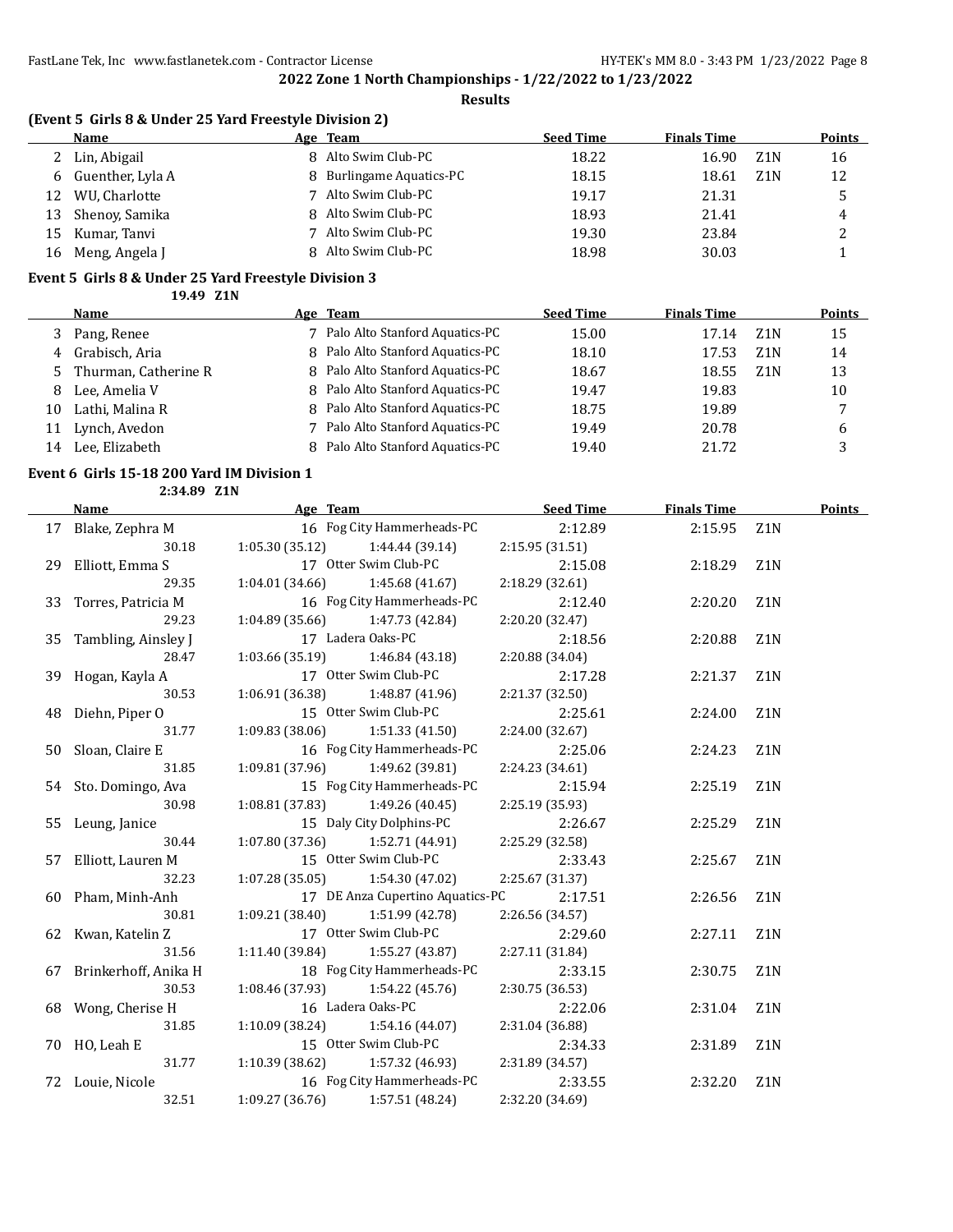**Results**

|  | (Event 6 Girls 15-18 200 Yard IM Division 1) |
|--|----------------------------------------------|
|--|----------------------------------------------|

|     | Name           | Age Team             |                                  | <b>Seed Time</b> | <b>Finals Time</b> | <b>Points</b> |
|-----|----------------|----------------------|----------------------------------|------------------|--------------------|---------------|
| 77  | Tan, Cayden    |                      | 16 DE Anza Cupertino Aquatics-PC | 2:31.45          | 2:35.88            |               |
|     | 34.23          | 1:14.34(40.11)       | 2:02.35(48.01)                   | 2:35.88 (33.53)  |                    |               |
| 78. | Roohipour, Ava |                      | 15 DE Anza Cupertino Aquatics-PC | 2:31.80          | 2:37.14            |               |
|     | 34.13          | 1:16.69(42.56)       | 2:02.14(45.45)                   | 2:37.14(35.00)   |                    |               |
| 81  | Farrell, Ava J |                      | 15 Otter Swim Club-PC            |                  | 2:39.23            |               |
|     | 33.06          | 1:14.34 (41.28)      | 2:02.03 (47.69)                  | 2:39.23 (37.20)  |                    |               |
| 84  | Wang, Chloe P  | Ladera Oaks-PC<br>17 |                                  | 2:27.50          | 2:44.78            |               |
|     | 33.70          | 1:15.20(41.50)       | 2:03.36(48.16)                   | 2:44.78 (41.42)  |                    |               |

## **Event 6 Girls 15-18 200 Yard IM Division 2**

**2:34.89 Z1N**

|    | <u>Name</u>           | Age Team                           | <b>Seed Time</b> | <b>Finals Time</b> |                  | <u>Points</u> |
|----|-----------------------|------------------------------------|------------------|--------------------|------------------|---------------|
| 2  | Niles, Sydney G       | 15 Burlingame Aquatics-PC          | 2:04.25          | 2:08.39            | Z1N              | 16            |
|    | 27.97                 | 1:00.87 (32.90)<br>1:38.33(37.46)  | 2:08.39 (30.06)  |                    |                  |               |
| 4  | Wickersham, Abigail N | 17 Alto Swim Club-PC               | 2:12.88          | 2:09.84            | Z <sub>1</sub> N | 14            |
|    | 28.26                 | 1:02.03 (33.77)<br>1:40.86 (38.83) | 2:09.84 (28.98)  |                    |                  |               |
| 8  | Cantrell, Aubrey R    | 17 Alto Swim Club-PC               | 2:11.24          | 2:11.93            | Z <sub>1</sub> N | 10            |
|    | 29.62                 | 1:03.31 (33.69)<br>1:41.53 (38.22) | 2:11.93 (30.40)  |                    |                  |               |
|    | 11 Pelka, Orla M      | 15 Alto Swim Club-PC               | 2:12.33          | 2:13.50            | Z1N              | 6             |
|    | 28.85                 | 1:03.46 (34.61)<br>1:43.40 (39.94) | 2:13.50 (30.10)  |                    |                  |               |
| 12 | Brandt, Delainey E    | 16 Burlingame Aquatics-PC          | 2:12.48          | 2:13.56            | Z1N              | 5             |
|    | 29.67                 | 1:04.96 (35.29)<br>1:42.44 (37.48) | 2:13.56 (31.12)  |                    |                  |               |
| 14 | Fetter, Elizabeth C   | 16 Alto Swim Club-PC               | 2:10.87          | 2:14.46            | Z1N              | 3             |
|    | 29.54                 | 1:03.63 (34.09)<br>1:44.34 (40.71) | 2:14.46 (30.12)  |                    |                  |               |
| 19 | Hegblom, Katherine E  | 17 Sunnyvale Swim Club-PC          | 2:11.96          | 2:16.39            | Z1N              |               |
|    | 28.97                 | 1:03.65 (34.68)<br>1:44.27 (40.62) | 2:16.39 (32.12)  |                    |                  |               |
| 22 | Mina, Tristen E       | 16 Sunnyvale Swim Club-PC          | 2:10.19          | 2:16.63            | Z <sub>1</sub> N |               |
|    | 28.09                 | 1:03.27 (35.18)<br>1:42.71 (39.44) | 2:16.63 (33.92)  |                    |                  |               |
|    | 25 Yoshida, Rinka     | 15 Sunnyvale Swim Club-PC          | 2:12.96          | 2:17.06            | Z1N              |               |
|    | 28.87                 | 1:03.82 (34.95)<br>1:44.99 (41.17) | 2:17.06 (32.07)  |                    |                  |               |
| 26 | Lan, Aglaia           | 15 Alto Swim Club-PC               | 2:19.95          | 2:17.32            | Z1N              |               |
|    | 29.61                 | 1:04.92 (35.31)<br>1:45.01 (40.09) | 2:17.32 (32.31)  |                    |                  |               |
| 27 | Zhao, Lucy            | 15 Alto Swim Club-PC               | 2:26.39          | 2:17.56            | Z1N              |               |
|    | 28.95                 | 1:04.80 (35.85)<br>1:45.23 (40.43) | 2:17.56 (32.33)  |                    |                  |               |
| 28 | Kuziemko, Claire Y    | 16 Burlingame Aquatics-PC          | 2:16.39          | 2:17.83            | Z <sub>1</sub> N |               |
|    | 30.11                 | 1:03.90 (33.79)<br>1:46.44 (42.54) | 2:17.83 (31.39)  |                    |                  |               |
| 31 | Tudor, Emory E        | 18 Burlingame Aquatics-PC          | 2:09.18          | 2:20.00            | Z1N              |               |
|    | 30.81                 | 1:05.58(34.77)<br>1:48.96 (43.38)  | 2:20.00 (31.04)  |                    |                  |               |
| 34 | Teo, Audrey Y         | 17 Alto Swim Club-PC               | 2:18.83          | 2:20.24            | Z1N              |               |
|    | 30.90                 | 1:07.82 (36.92)<br>1:47.99 (40.17) | 2:20.24 (32.25)  |                    |                  |               |
| 36 | Cutler, Hayden J      | 17 Burlingame Aquatics-PC          | 2:15.55          | 2:21.04            | Z1N              |               |
|    | 28.77                 | 1:05.83 (37.06)<br>1:47.91 (42.08) | 2:21.04 (33.13)  |                    |                  |               |
| 40 | Pelka, Chesna R       | 17 Alto Swim Club-PC               | 2:12.74          | 2:21.95            | Z1N              |               |
|    | 30.26                 | 1:07.29 (37.03)<br>1:49.91 (42.62) | 2:21.95 (32.04)  |                    |                  |               |
|    | 41 Fearon, Nina E     | 17 Alto Swim Club-PC               | 2:14.38          | 2:21.97            | Z1N              |               |
|    | 29.49                 | 1:06.18(36.69)<br>1:48.64(42.46)   | 2:21.97 (33.33)  |                    |                  |               |
| 42 | Burdick, Alyssa E     | 15 Alto Swim Club-PC               | 2:21.76          | 2:22.37            | Z <sub>1</sub> N |               |
|    | 30.65                 | 1:08.71 (38.06)<br>1:50.85(42.14)  | 2:22.37 (31.52)  |                    |                  |               |
| 44 | Choi, Dainie          | 17 Sunnyvale Swim Club-PC          | 2:20.55          | 2:22.94            | Z1N              |               |
|    | 30.95                 | 1:08.42 (37.47)<br>1:49.07 (40.65) | 2:22.94 (33.87)  |                    |                  |               |
| 45 | Jeng, Keila I         | 15 Alto Swim Club-PC               | 2:22.84          | 2:23.60            | Z <sub>1</sub> N |               |
|    | 31.82                 | 1:06.60 (34.78)<br>1:48.70 (42.10) | 2:23.60 (34.90)  |                    |                  |               |
| 47 | Iwers, Christa L      | 16 Alto Swim Club-PC               | 2:23.86          | 2:23.83            | Z1N              |               |
|    | 30.69                 | 1:08.03 (37.34)<br>1:50.11 (42.08) | 2:23.83 (33.72)  |                    |                  |               |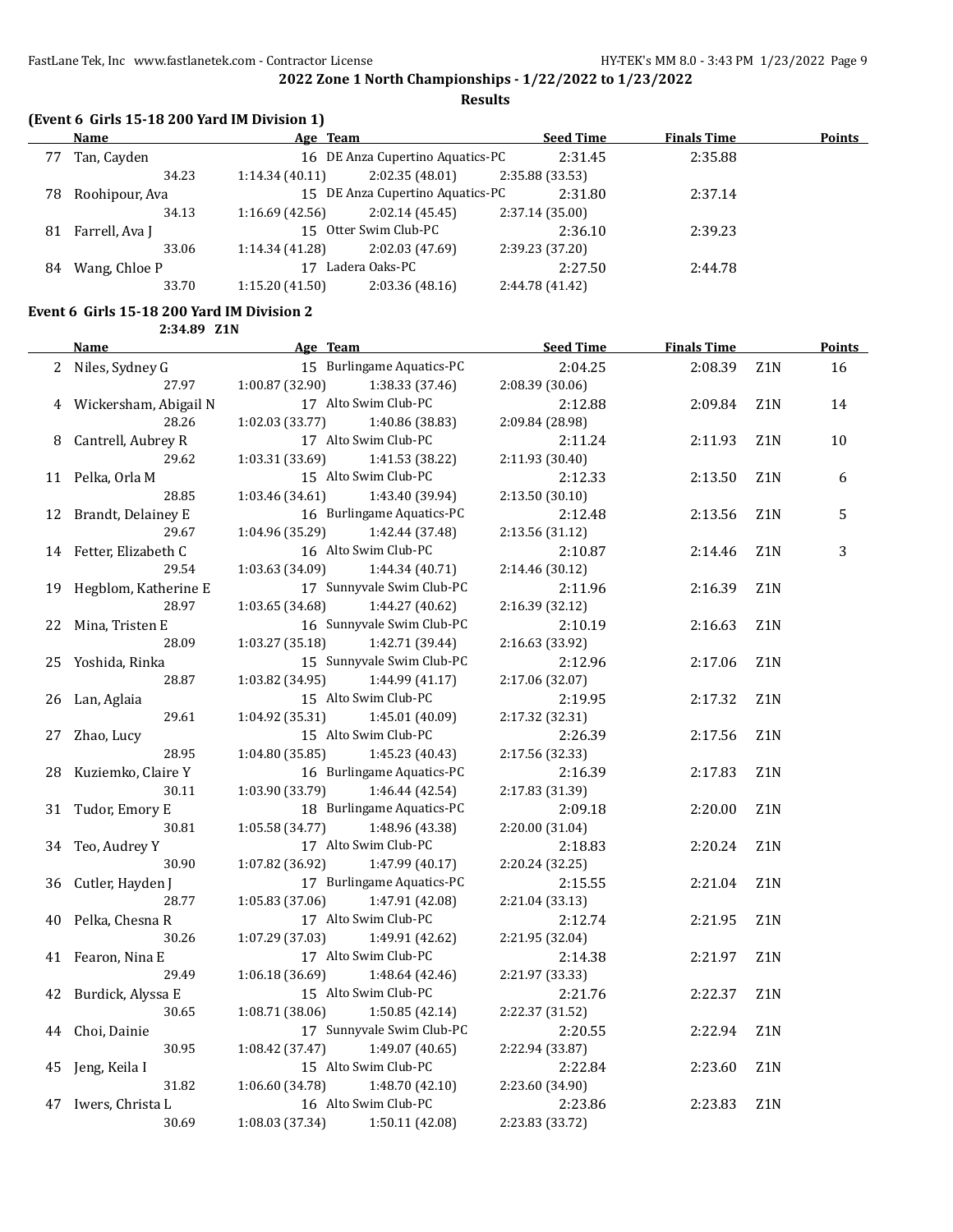## **(Event 6 Girls 15-18 200 Yard IM Division 2)**

|    | Name                | Age Team       |                           | <b>Seed Time</b> | <b>Finals Time</b> |                  | <b>Points</b> |
|----|---------------------|----------------|---------------------------|------------------|--------------------|------------------|---------------|
|    | 52 Kim, Esther J    |                | 16 Burlingame Aquatics-PC | 2:27.43          | 2:24.88            | Z1N              |               |
|    | 30.98               | 1:09.52(38.54) | 1:52.40 (42.88)           | 2:24.88 (32.48)  |                    |                  |               |
| 58 | Choi, Sooinie       |                | 17 Sunnyvale Swim Club-PC | 2:19.47          | 2:25.68            | Z <sub>1</sub> N |               |
|    | 31.99               | 1:09.06(37.07) | 1:52.56(43.50)            | 2:25.68 (33.12)  |                    |                  |               |
| 59 | Dowd, Leda T        |                | 16 Burlingame Aquatics-PC | 2:31.16          | 2:25.80            | Z <sub>1</sub> N |               |
|    | 31.59               | 1:08.88(37.29) | 1:52.04(43.16)            | 2:25.80 (33.76)  |                    |                  |               |
| 63 | Kiurtsidis, Nina    |                | 15 Alto Swim Club-PC      | 2:20.36          | 2:27.33            | Z <sub>1</sub> N |               |
|    | 31.89               | 1:10.35(38.46) | 1:52.61(42.26)            | 2:27.33 (34.72)  |                    |                  |               |
| 66 | McGovern, Kathryn J |                | 16 Sunnyvale Swim Club-PC | 2:29.93          | 2:29.20            | Z <sub>1</sub> N |               |
|    | 31.20               | 1:08.80(37.60) | 1:56.09 (47.29)           | 2:29.20(33.11)   |                    |                  |               |
| 69 | Tinetti, Angel H    |                | 15 Burlingame Aquatics-PC | 2:34.89          | 2:31.10            | Z <sub>1</sub> N |               |
|    | 30.63               | 1:09.24(38.61) | 1:56.28(47.04)            | 2:31.10 (34.82)  |                    |                  |               |
| 74 | Liou, Michelle A    |                | 16 Sunnyvale Swim Club-PC | 2:34.88          | 2:34.66            | Z <sub>1</sub> N |               |
|    | 32.38               | 1:12.03(39.65) | 2:00.09(48.06)            | 2:34.66 (34.57)  |                    |                  |               |
| 83 | Raghavan, Minnoli   |                | 16 Burlingame Aquatics-PC | 2:34.89          | 2:41.21            |                  |               |
|    | 36.88               | 1:16.24(39.36) | 2:04.60(48.36)            | 2:41.21 (36.61)  |                    |                  |               |

## **Event 6 Girls 15-18 200 Yard IM Division 3**

**2:34.89 Z1N**

| <b>Name</b>                  | Age Team and the state of the state of the state of the state of the state of the state of the state of the state of the state of the state of the state of the state of the state of the state of the state of the state of t | <b>Seed Time</b> | <b>Finals Time</b> |                  | <b>Points</b> |
|------------------------------|--------------------------------------------------------------------------------------------------------------------------------------------------------------------------------------------------------------------------------|------------------|--------------------|------------------|---------------|
| 1 J-Cheng, Audrey            | 17 Palo Alto Stanford Aquatics-PC                                                                                                                                                                                              | 2:01.33          | 2:07.75            | Z1N              | 18            |
| 28.03                        | $1:02.10(34.07)$ $1:38.62(36.52)$ $2:07.75(29.13)$                                                                                                                                                                             |                  |                    |                  |               |
| 3 Leung, Kelsey B            | 16 Palo Alto Stanford Aquatics-PC                                                                                                                                                                                              | 2:06.46          | 2:09.81            | Z <sub>1</sub> N | 15            |
| 27.99                        | 1:40.04 (38.63) 2:09.81 (29.77)<br>1:01.41(33.42)                                                                                                                                                                              |                  |                    |                  |               |
| 5 LI, Kaia J                 | 18 Palo Alto Stanford Aquatics-PC                                                                                                                                                                                              | 2:01.42          | 2:10.04            | Z <sub>1</sub> N | 13            |
| 28.34                        | 1:39.70 (37.87)<br>1:01.83 (33.49)                                                                                                                                                                                             | 2:10.04 (30.34)  |                    |                  |               |
| 6 Faraboschi, Silvia         | 17 Palo Alto Stanford Aquatics-PC                                                                                                                                                                                              | 2:05.39          | 2:10.25            | Z <sub>1</sub> N | 12            |
| 28.60                        | $1:02.22$ (33.62) $1:39.76$ (37.54)                                                                                                                                                                                            | 2:10.25 (30.49)  |                    |                  |               |
| 7 Schaffer, Alexis A         | 16 Palo Alto Stanford Aquatics-PC                                                                                                                                                                                              | 2:14.14          | 2:10.74            | Z <sub>1</sub> N | 11            |
| 28.44                        | $1:01.96(33.52)$ $1:40.37(38.41)$ $2:10.74(30.37)$                                                                                                                                                                             |                  |                    |                  |               |
| 9 Lynch, Calista R           | 16 Palo Alto Stanford Aquatics-PC                                                                                                                                                                                              | 2:06.87          | 2:12.48            | Z <sub>1</sub> N | 8             |
| 29.12                        | $1:01.79$ (32.67) $1:40.06$ (38.27) $2:12.48$ (32.42)                                                                                                                                                                          |                  |                    |                  |               |
| 10 Chan, Katelyn S           | 15 Palo Alto Stanford Aquatics-PC                                                                                                                                                                                              | 2:16.52          | 2:13.18            | Z1N              | 7             |
| 28.54                        | $1:02.12$ (33.58) $1:43.08$ (40.96)                                                                                                                                                                                            | 2:13.18(30.10)   |                    |                  |               |
| 13 Hong, Ashley R            | 15 Palo Alto Stanford Aquatics-PC                                                                                                                                                                                              | 2:10.88          | 2:13.62            | Z <sub>1</sub> N | 4             |
| 29.38                        | $1:04.75(35.37)$ $1:41.49(36.74)$                                                                                                                                                                                              | 2:13.62 (32.13)  |                    |                  |               |
| 15 Huang, Edana X            | 15 Palo Alto Stanford Aquatics-PC                                                                                                                                                                                              | 2:12.48          | 2:14.81            | Z1N              | 2             |
| 27.79                        | 1:02.85 (35.06)<br>1:43.33 (40.48)                                                                                                                                                                                             | 2:14.81 (31.48)  |                    |                  |               |
| 16 Lanilis, Eugenie M        | 17 Palo Alto Stanford Aquatics-PC                                                                                                                                                                                              | 2:21.27          | 2:15.26            | Z <sub>1</sub> N | $\mathbf{1}$  |
| 29.77                        | $1:05.16(35.39)$ $1:46.40(41.24)$                                                                                                                                                                                              | 2:15.26 (28.86)  |                    |                  |               |
| 18 Liao, Audrey              | 15 Palo Alto Stanford Aquatics-PC                                                                                                                                                                                              | 2:17.84          | 2:16.24            | Z <sub>1</sub> N |               |
| 29.46                        | $1:04.01(34.55)$ $1:45.73(41.72)$                                                                                                                                                                                              | 2:16.24(30.51)   |                    |                  |               |
| 20 Kwak, Natalie E           | 15 Palo Alto Stanford Aquatics-PC                                                                                                                                                                                              | 2:14.49          | 2:16.50            | Z <sub>1</sub> N |               |
| 28.93                        | $1:04.01(35.08)$ $1:45.41(41.40)$ $2:16.50(31.09)$                                                                                                                                                                             |                  |                    |                  |               |
| 21 Chung, Audrey K           | 16 Palo Alto Stanford Aquatics-PC                                                                                                                                                                                              | 2:16.57          | 2:16.59            | Z1N              |               |
| 28.84                        | $1:05.15(36.31)$ $1:46.39(41.24)$                                                                                                                                                                                              | 2:16.59(30.20)   |                    |                  |               |
| 23 Holden, Audrey E          | 17 Palo Alto Stanford Aquatics-PC                                                                                                                                                                                              | 2:13.77          | 2:16.67            | Z <sub>1</sub> N |               |
| 29.46                        | $1:06.46(37.00)$ $1:45.67(39.21)$                                                                                                                                                                                              | 2:16.67 (31.00)  |                    |                  |               |
| 24 Detter, Olivia K          | 16 Palo Alto Stanford Aquatics-PC                                                                                                                                                                                              | 2:12.99          | 2:16.89            | Z <sub>1</sub> N |               |
| 28.32                        | $1:04.93(36.61)$ $1:46.52(41.59)$                                                                                                                                                                                              | 2:16.89 (30.37)  |                    |                  |               |
| 30 Conover-Emmert, Kaitlyn A | 16 Palo Alto Stanford Aquatics-PC                                                                                                                                                                                              | 2:10.59          | 2:18.48            | Z <sub>1</sub> N |               |
| 30.80                        | 1:05.82(35.02)<br>1:46.61 (40.79)                                                                                                                                                                                              | 2:18.48 (31.87)  |                    |                  |               |
| 32 LI, Abby J                | 15 Palo Alto Stanford Aquatics-PC                                                                                                                                                                                              | 2:19.66          | 2:20.12            | Z <sub>1</sub> N |               |
| 30.99                        | $1:05.58(34.59)$ $1:48.33(42.75)$                                                                                                                                                                                              | 2:20.12 (31.79)  |                    |                  |               |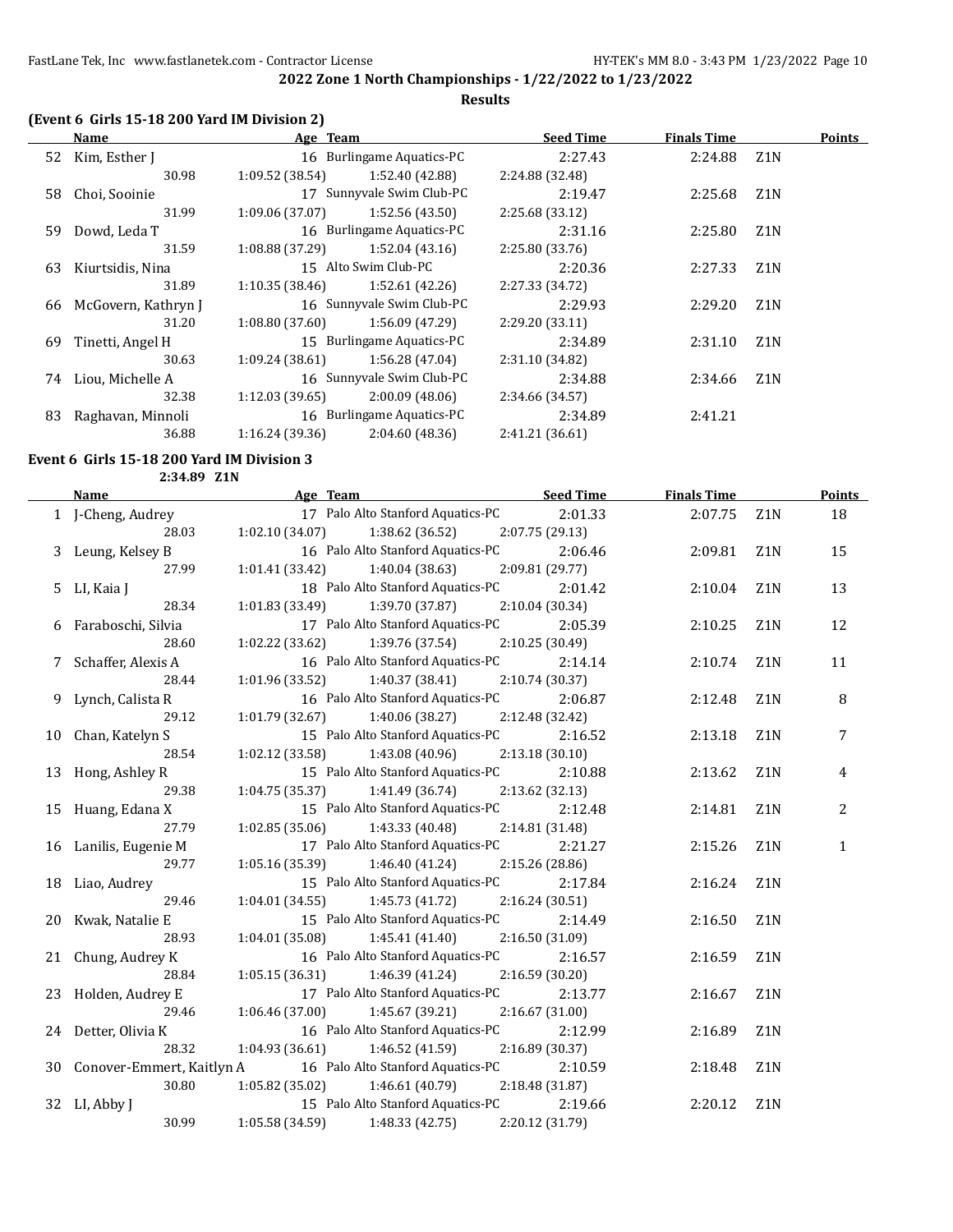## **(Event 6 Girls 15-18 200 Yard IM Division 3)**

| <b>Name</b>              | Age Team                           | <b>Seed Time</b> | <b>Finals Time</b> | <b>Points</b>    |
|--------------------------|------------------------------------|------------------|--------------------|------------------|
| 37 Chao, Sophia W        | 16 Palo Alto Stanford Aquatics-PC  | 2:21.91          | 2:21.10            | Z <sub>1</sub> N |
| 30.34                    | 1:48.69 (43.26)<br>1:05.43(35.09)  | 2:21.10 (32.41)  |                    |                  |
| 38 Heit, Elena M         | 16 Palo Alto Stanford Aquatics-PC  | 2:21.37          | 2:21.30            | Z <sub>1</sub> N |
| 29.54                    | $1:06.28(36.74)$ $1:50.53(44.25)$  | 2:21.30 (30.77)  |                    |                  |
| 43 Khan, Olivia M        | 18 Palo Alto Stanford Aquatics-PC  | 2:13.66          | 2:22.43            | Z1N              |
| 30.13                    | $1:05.84(35.71)$ $1:49.76(43.92)$  | 2:22.43 (32.67)  |                    |                  |
| 46 Kapoor, Aria C        | 16 Palo Alto Stanford Aquatics-PC  | 2:34.00          | 2:23.74            | Z1N              |
| 30.02                    | 1:06.02(36.00)<br>1:50.06(44.04)   | 2:23.74 (33.68)  |                    |                  |
| 49 Kau, Erin S           | 16 Palo Alto Stanford Aquatics-PC  | 2:18.87          | 2:24.14            | Z1N              |
| 32.67                    | 1:08.90(36.23)<br>1:52.27(43.37)   | 2:24.14 (31.87)  |                    |                  |
| 51 Khan, Sonia N         | 16 Palo Alto Stanford Aquatics-PC  | 2:20.66          | 2:24.76            | Z1N              |
| 31.09                    | 1:51.60(42.35)<br>1:09.25(38.16)   | 2:24.76 (33.16)  |                    |                  |
| 53 Backstrand, Alden G   | 17 Palo Alto Stanford Aquatics-PC  | 2:26.10          | 2:25.13            | Z1N              |
| 32.01                    | 1:52.13 (43.66)<br>1:08.47(36.46)  | 2:25.13 (33.00)  |                    |                  |
| 56 Lungren, Charlotte M  | 15 Palo Alto Stanford Aquatics-PC  | 2:17.14          | 2:25.45            | Z1N              |
| 30.84                    | 1:08.34 (37.50)<br>1:52.37 (44.03) | 2:25.45 (33.08)  |                    |                  |
| 61 Pargett, Alexandria S | 16 Palo Alto Stanford Aquatics-PC  | 2:23.31          | 2:26.69            | Z1N              |
| 30.62                    | 1:08.34(37.72)<br>1:53.53(45.19)   | 2:26.69(33.16)   |                    |                  |
| 64 Rudolph, Allison E    | 17 Palo Alto Stanford Aquatics-PC  | 2:20.45          | 2:28.44            | Z <sub>1</sub> N |
| 31.68                    | 1:11.01(39.33)<br>1:54.50(43.49)   | 2:28.44 (33.94)  |                    |                  |
| 65 HU, Ashley J          | 15 Palo Alto Stanford Aquatics-PC  | 2:26.29          | 2:29.07            | Z1N              |
| 32.07                    | 1:09.97(37.90)<br>1:54.70 (44.73)  | 2:29.07 (34.37)  |                    |                  |
| 71 Kennedy, Elyssa M     | 16 Palo Alto Stanford Aquatics-PC  | 2:34.49          | 2:31.95            | Z1N              |
| 32.51                    | 1:58.16(46.53)<br>1:11.63(39.12)   | 2:31.95 (33.79)  |                    |                  |
| 73 Porteous, Annika L    | 16 Palo Alto Stanford Aquatics-PC  | 2:30.71          | 2:32.36            | Z <sub>1</sub> N |
| 33.06                    | 1:12.29(39.23)<br>1:58.72 (46.43)  | 2:32.36 (33.64)  |                    |                  |
| 75 Conover-Hui, Aurora J | 15 Palo Alto Stanford Aquatics-PC  | 2:27.29          | 2:35.04            |                  |
| 33.19                    | 1:12.62(39.43)<br>1:58.32(45.70)   | 2:35.04 (36.72)  |                    |                  |
| 76 Aoun, Sarah           | 15 Palo Alto Stanford Aquatics-PC  | 2:30.11          | 2:35.51            |                  |
| 30.77                    | 1:11.95(41.18)<br>1:58.87 (46.92)  | 2:35.51 (36.64)  |                    |                  |
| 79 Spasojevic, Nina B    | 15 Palo Alto Stanford Aquatics-PC  | 2:34.88          | 2:37.35            |                  |
| 33.78                    | 1:13.63(39.85)<br>2:04.91 (51.28)  | 2:37.35 (32.44)  |                    |                  |
| 80 Thacker, Madeline R   | 17 Palo Alto Stanford Aquatics-PC  | 2:31.28          | 2:38.54            |                  |
| 33.02                    | 1:14.35(41.33)<br>2:03.32 (48.97)  | 2:38.54 (35.22)  |                    |                  |
| 82 Liu, Yu-Tong          | 16 Palo Alto Stanford Aquatics-PC  | 2:34.49          | 2:39.88            |                  |
| 34.55                    | 1:17.12 (42.57)<br>2:03.01 (45.89) | 2:39.88 (36.87)  |                    |                  |

#### **Event 7 Girls 13-14 200 Yard IM**

| 2:37.59 Z1N                 |                |                  |                  |                    |        |
|-----------------------------|----------------|------------------|------------------|--------------------|--------|
| <b>Name</b>                 | Age Team       |                  | <b>Seed Time</b> | <b>Finals Time</b> | Points |
| --- Ilari-Gracia, Alessia A |                | 14 Unattached-PC | 2:35.60          | DQ                 |        |
| 33.77                       | 1:14.92(41.15) | 1:56.67 (41.75)  | DQ (37.19)       |                    |        |

# **Event 7 Girls 13-14 200 Yard IM Division 1**

**2:37.59 Z1N**

|    | Name               | Age Team        |                                  | <b>Seed Time</b> | <b>Finals Time</b> |     | Points |
|----|--------------------|-----------------|----------------------------------|------------------|--------------------|-----|--------|
| 10 | Birkhold, Elaine   |                 | 13 Fog City Hammerheads-PC       | 2:17.62          | 2:19.16            | Z1N | 7      |
|    | 29.41              | 1:04.62(35.21)  | 1:46.46 (41.84)                  | 2:19.16 (32.70)  |                    |     |        |
| 11 | Chen, Heidi I      |                 | 14 Ladera Oaks-PC                | 2:23.74          | 2:20.32            | Z1N | 6      |
|    | 30.07              | 1:05.41(35.34)  | 1:48.34 (42.93)                  | 2:20.32 (31.98)  |                    |     |        |
| 20 | Anderson, Kalina R |                 | 13 Otter Swim Club-PC            | 2:25.52          | 2:24.46            | Z1N |        |
|    | 31.90              | 1:09.88 (37.98) | 1:52.62 (42.74)                  | 2:24.46 (31.84)  |                    |     |        |
| 27 | Wagner, Sonika     |                 | 14 DE Anza Cupertino Aquatics-PC | 2:28.96          | 2:25.99            | Z1N |        |
|    | 31.79              | 1:09.45(37.66)  | 1:52.40 (42.95)                  | 2:25.99 (33.59)  |                    |     |        |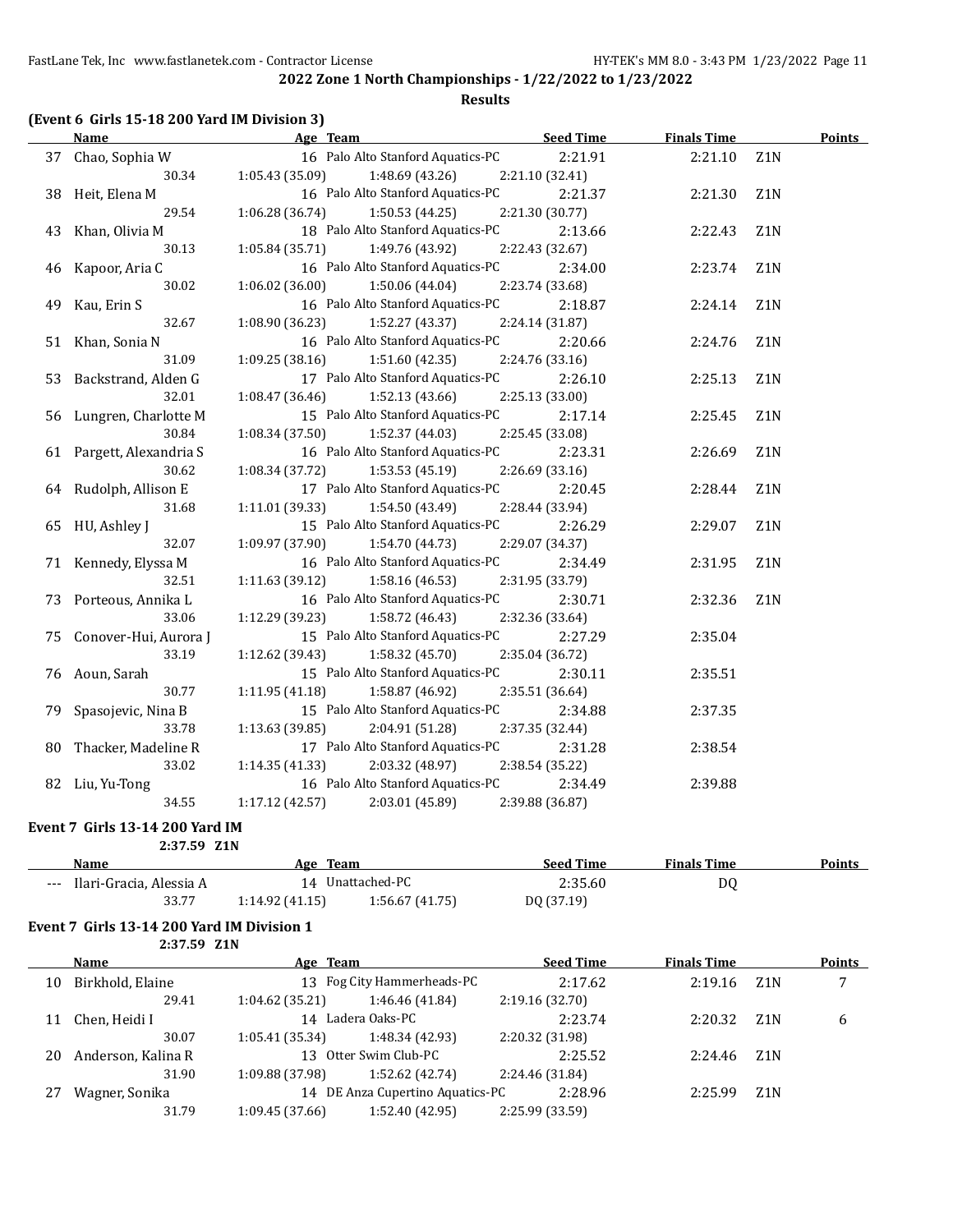| <b>Name</b>           |                                                                    |                                                                                                                                                     |                                                                                                                                                                                                               |                                                                                                                                                                                                                                                                                                                                                                                                                                                                                                                                                                                                                                                                         |                  | <b>Points</b>                                                                                                             |
|-----------------------|--------------------------------------------------------------------|-----------------------------------------------------------------------------------------------------------------------------------------------------|---------------------------------------------------------------------------------------------------------------------------------------------------------------------------------------------------------------|-------------------------------------------------------------------------------------------------------------------------------------------------------------------------------------------------------------------------------------------------------------------------------------------------------------------------------------------------------------------------------------------------------------------------------------------------------------------------------------------------------------------------------------------------------------------------------------------------------------------------------------------------------------------------|------------------|---------------------------------------------------------------------------------------------------------------------------|
| 31 Hsu, Katelyn       |                                                                    |                                                                                                                                                     |                                                                                                                                                                                                               |                                                                                                                                                                                                                                                                                                                                                                                                                                                                                                                                                                                                                                                                         |                  |                                                                                                                           |
| 30.89                 |                                                                    |                                                                                                                                                     |                                                                                                                                                                                                               |                                                                                                                                                                                                                                                                                                                                                                                                                                                                                                                                                                                                                                                                         |                  |                                                                                                                           |
| 32 Levin, Liliana M   |                                                                    |                                                                                                                                                     | 2:37.59                                                                                                                                                                                                       |                                                                                                                                                                                                                                                                                                                                                                                                                                                                                                                                                                                                                                                                         | Z <sub>1</sub> N |                                                                                                                           |
| 31.74                 |                                                                    |                                                                                                                                                     |                                                                                                                                                                                                               |                                                                                                                                                                                                                                                                                                                                                                                                                                                                                                                                                                                                                                                                         |                  |                                                                                                                           |
|                       |                                                                    |                                                                                                                                                     | 2:25.55                                                                                                                                                                                                       |                                                                                                                                                                                                                                                                                                                                                                                                                                                                                                                                                                                                                                                                         | Z <sub>1</sub> N |                                                                                                                           |
| 32.45                 |                                                                    |                                                                                                                                                     |                                                                                                                                                                                                               |                                                                                                                                                                                                                                                                                                                                                                                                                                                                                                                                                                                                                                                                         |                  |                                                                                                                           |
| 38 Wang, Kacy         |                                                                    |                                                                                                                                                     |                                                                                                                                                                                                               |                                                                                                                                                                                                                                                                                                                                                                                                                                                                                                                                                                                                                                                                         | Z1N              |                                                                                                                           |
| 33.23                 |                                                                    |                                                                                                                                                     |                                                                                                                                                                                                               |                                                                                                                                                                                                                                                                                                                                                                                                                                                                                                                                                                                                                                                                         |                  |                                                                                                                           |
| 40 Kurotori, Annika M |                                                                    |                                                                                                                                                     |                                                                                                                                                                                                               |                                                                                                                                                                                                                                                                                                                                                                                                                                                                                                                                                                                                                                                                         | Z1N              |                                                                                                                           |
| 32.55                 |                                                                    |                                                                                                                                                     |                                                                                                                                                                                                               |                                                                                                                                                                                                                                                                                                                                                                                                                                                                                                                                                                                                                                                                         |                  |                                                                                                                           |
| 44 Wong, Cadence E    |                                                                    |                                                                                                                                                     |                                                                                                                                                                                                               |                                                                                                                                                                                                                                                                                                                                                                                                                                                                                                                                                                                                                                                                         | Z1N              |                                                                                                                           |
| 31.54                 |                                                                    |                                                                                                                                                     |                                                                                                                                                                                                               |                                                                                                                                                                                                                                                                                                                                                                                                                                                                                                                                                                                                                                                                         |                  |                                                                                                                           |
| 48 LI, Abbey Q        |                                                                    |                                                                                                                                                     | 2:34.24                                                                                                                                                                                                       |                                                                                                                                                                                                                                                                                                                                                                                                                                                                                                                                                                                                                                                                         | Z1N              |                                                                                                                           |
| 34.19                 |                                                                    |                                                                                                                                                     |                                                                                                                                                                                                               |                                                                                                                                                                                                                                                                                                                                                                                                                                                                                                                                                                                                                                                                         |                  |                                                                                                                           |
| 49 Charton, Thalea    |                                                                    |                                                                                                                                                     | 2:30.31                                                                                                                                                                                                       |                                                                                                                                                                                                                                                                                                                                                                                                                                                                                                                                                                                                                                                                         | Z <sub>1</sub> N |                                                                                                                           |
| 31.78                 |                                                                    |                                                                                                                                                     |                                                                                                                                                                                                               |                                                                                                                                                                                                                                                                                                                                                                                                                                                                                                                                                                                                                                                                         |                  |                                                                                                                           |
| 51 Pyle, Samantha G   |                                                                    |                                                                                                                                                     | 2:34.89                                                                                                                                                                                                       |                                                                                                                                                                                                                                                                                                                                                                                                                                                                                                                                                                                                                                                                         | Z1N              |                                                                                                                           |
| 31.67                 |                                                                    |                                                                                                                                                     |                                                                                                                                                                                                               |                                                                                                                                                                                                                                                                                                                                                                                                                                                                                                                                                                                                                                                                         |                  |                                                                                                                           |
|                       |                                                                    |                                                                                                                                                     | 2:36.53                                                                                                                                                                                                       | 2:40.14                                                                                                                                                                                                                                                                                                                                                                                                                                                                                                                                                                                                                                                                 |                  |                                                                                                                           |
| 34.82                 |                                                                    |                                                                                                                                                     |                                                                                                                                                                                                               |                                                                                                                                                                                                                                                                                                                                                                                                                                                                                                                                                                                                                                                                         |                  |                                                                                                                           |
|                       |                                                                    |                                                                                                                                                     | 2:34.89                                                                                                                                                                                                       | 2:45.98                                                                                                                                                                                                                                                                                                                                                                                                                                                                                                                                                                                                                                                                 |                  |                                                                                                                           |
| 36.49                 |                                                                    |                                                                                                                                                     |                                                                                                                                                                                                               |                                                                                                                                                                                                                                                                                                                                                                                                                                                                                                                                                                                                                                                                         |                  |                                                                                                                           |
|                       | (Event 7 Girls 13-14 200 Yard IM Division 1)<br>36 Kashyap, Shreya | <b>Example 2</b> Age Team<br>14 Ladera Oaks-PC<br>14 Ladera Oaks-PC<br>61 Kearns, Louisa D 14 Mavericks-PC<br>63 Habibi, Isabel M 14 Ladera Oaks-PC | 14 Otter Swim Club-PC<br>$1:13.63$ (39.44) $2:00.32$ (46.69)<br>14 DE Anza Cupertino Aquatics-PC<br>$1:11.96(40.18)$ $1:59.43(47.47)$<br>$1:13.00(41.33)$ $2:01.12(48.12)$<br>$1:17.46(40.97)$ 2:09.86(52.40) | 13 DE Anza Cupertino Aquatics-PC 2:24.78<br>$1:09.22$ (38.33) $1:53.59$ (44.37) $2:26.89$ (33.30)<br>13 DE Anza Cupertino Aquatics-PC<br>$1:09.04(37.30)$ $1:51.99(42.95)$ $2:27.32(35.33)$<br>$1:11.84(39.39)$ $1:54.14(42.30)$ $2:28.61(34.47)$<br>14 Otter Swim Club-PC 2:28.90<br>$1:13.36(40.13)$ $1:55.76(42.40)$ $2:30.15(34.39)$<br>14 DE Anza Cupertino Aquatics-PC 2:30.57<br>1:10.72 (38.17) $1:57.26$ (46.54) $2:30.64$ (33.38)<br>2:33.07<br>$1:10.87(39.33)$ $1:57.55(46.68)$ $2:33.13(35.58)$<br>14 Otter Swim Club-PC<br>2:34.09 (33.77)<br>2:34.20 (34.77)<br>2:35.25 (34.13)<br>$1:14.68(39.86)$ $2:04.47(49.79)$ $2:40.14(35.67)$<br>2:45.98 (36.12) | <u>Seed Time</u> | <b>Finals Time</b><br>2:26.89 Z1N<br>2:27.32<br>2:28.61<br>2:30.15<br>2:30.64<br>2:33.13<br>2:34.09<br>2:34.20<br>2:35.25 |

## **Event 7 Girls 13-14 200 Yard IM Division 2**

**2:37.59 Z1N**

| Name                   | Age Team                          |                                   | <b>Seed Time</b> | <b>Finals Time</b> |                  | <b>Points</b> |
|------------------------|-----------------------------------|-----------------------------------|------------------|--------------------|------------------|---------------|
| 2 Byrne, Maren C       |                                   | 13 Alto Swim Club-PC              | 2:11.93          | 2:09.80            | Z1N              | 16            |
| 27.84                  | $1:00.63(32.79)$ 1:40.40 (39.77)  |                                   | 2:09.80(29.40)   |                    |                  |               |
| 3 Hetland, Maya S      | 13 Alto Swim Club-PC              |                                   | 2:11.04          | 2:11.65            | Z1N              | 15            |
| 11.11                  | $1:00.47(49.36)$ $1:40.19(39.72)$ |                                   | 2:11.65(31.46)   |                    |                  |               |
| 5 Preuss, Hailey K     | 14 Alto Swim Club-PC              |                                   | 2:14.08          | 2:15.64            | Z <sub>1</sub> N | 13            |
| 28.72                  |                                   | $1:03.96(35.24)$ $1:44.82(40.86)$ | 2:15.64 (30.82)  |                    |                  |               |
| 9 Komashko, Angelina S |                                   | 14 Burlingame Aquatics-PC         | 2:23.92          | 2:19.13            | Z1N              | 8             |
| 30.13                  |                                   | $1:04.70(34.57)$ $1:46.27(41.57)$ | 2:19.13(32.86)   |                    |                  |               |
| 14 Bernaudin, Louann Y |                                   | 14 Burlingame Aquatics-PC         | 2:22.88          | 2:22.27            | Z1N              | 3             |
| 30.12                  | $1:04.90(34.78)$ $1:47.62(42.72)$ |                                   | 2:22.27 (34.65)  |                    |                  |               |
| 15 VU, Sophia H        |                                   | 13 Burlingame Aquatics-PC         | 2:27.51          | 2:23.13            | Z1N              | 2             |
| 29.47                  |                                   | $1:06.91(37.44)$ $1:50.19(43.28)$ | 2:23.13 (32.94)  |                    |                  |               |
| 25 Chang, Alexa        |                                   | 13 Burlingame Aquatics-PC         | 2:22.89          | 2:25.95            | Z <sub>1</sub> N |               |
| 30.60                  | $1:06.18(35.58)$ $1:51.73(45.55)$ |                                   | 2:25.95 (34.22)  |                    |                  |               |
| 29 Wang, Karina I      |                                   | 13 Sunnyvale Swim Club-PC         | 2:24.11          | 2:26.64            | Z1N              |               |
| 32.23                  | $1:12.14(39.91)$ $1:53.19(41.05)$ |                                   | 2:26.64 (33.45)  |                    |                  |               |
| 33 Chen, Yoray I       |                                   | 13 Alto Swim Club-PC              | 2:29.48          | 2:27.49            | Z1N              |               |
| 32.94                  | $1:10.31(37.37)$ $1:55.61(45.30)$ |                                   | 2:27.49 (31.88)  |                    |                  |               |
| 39 Ertas, Eda E        | 14 Alto Swim Club-PC              |                                   | 2:31.89          | 2:30.30            | Z <sub>1</sub> N |               |
| 31.69                  | $1:08.52(36.83)$ $1:56.88(48.36)$ |                                   | 2:30.30 (33.42)  |                    |                  |               |
| 43 Orazova, Meryem     |                                   | 13 Alto Swim Club-PC              | 2:36.68          | 2:32.98            | Z <sub>1</sub> N |               |
| 34.98                  |                                   | $1:13.96(38.98)$ $1:58.36(44.40)$ | 2:32.98 (34.62)  |                    |                  |               |
| 45 Chahal, Janam E     |                                   | 13 Sunnyvale Swim Club-PC         | 2:31.41          | 2:33.23            | Z1N              |               |
| 35.07                  | $1:13.89(38.82)$ $1:58.04(44.15)$ |                                   | 2:33.23 (35.19)  |                    |                  |               |
| 46 Geng, Emma X        |                                   | 14 Sunnyvale Swim Club-PC         | 2:28.30          | 2:33.27            | Z1N              |               |
| 32.05                  |                                   | $1:10.60(38.55)$ $1:56.63(46.03)$ | 2:33.27 (36.64)  |                    |                  |               |
| 55 Arude, Nadia P      |                                   | 14 Sunnyvale Swim Club-PC         | 2:34.40          | 2:36.61            | Z1N              |               |
| 34.40                  | $1:14.40(40.00)$ $2:02.60(48.20)$ |                                   | 2:36.61 (34.01)  |                    |                  |               |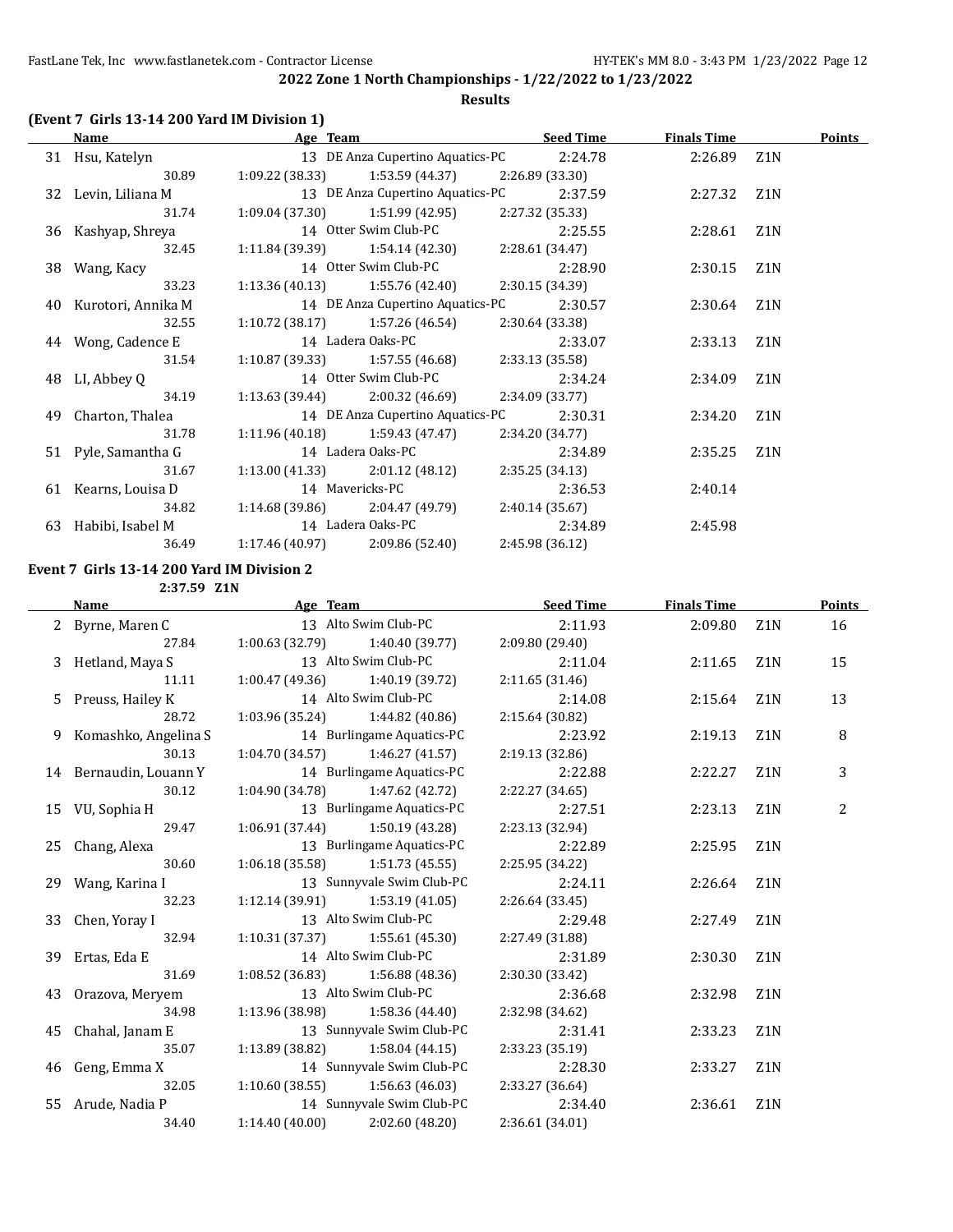**Results**

|  |  | (Event 7 Girls 13-14 200 Yard IM Division 2) |
|--|--|----------------------------------------------|
|--|--|----------------------------------------------|

|    | Name                   | Age Team        |                           | <b>Seed Time</b> | <b>Finals Time</b> |                  | Points |
|----|------------------------|-----------------|---------------------------|------------------|--------------------|------------------|--------|
| 56 | Slakoff, Sydney M      | 13              | Burlingame Aquatics-PC    | 2:35.90          | 2:36.75            | Z1N              |        |
|    | 34.71                  | 1:16.76(42.05)  | 2:02.22(45.46)            | 2:36.75 (34.53)  |                    |                  |        |
| 57 | Liou, Jane S           |                 | 13 Sunnyvale Swim Club-PC | 2:34.71          | 2:37.46            | Z <sub>1</sub> N |        |
|    |                        | 1:17.30()       | 2:02.90(45.60)            | 2:37.46 (34.56)  |                    |                  |        |
| 59 | Swaminathan, Samhita S |                 | 13 Alto Swim Club-PC      | 2:36.65          | 2:39.08            |                  |        |
|    | 36.44                  | 1:15.53(39.09)  | 2:02.52 (46.99)           | 2:39.08 (36.56)  |                    |                  |        |
| 60 | MI, Audrey Y           |                 | 13 Alto Swim Club-PC      | 2:37.44          | 2:39.48            |                  |        |
|    | 34.60                  | 1:16.26(41.66)  | 2:02.37(46.11)            | 2:39.48 (37.11)  |                    |                  |        |
| 62 | Rosenfeld, Ella        |                 | 13 Alto Swim Club-PC      | 2:37.54          | 2:40.61            |                  |        |
|    | 35.22                  | 1:17.40 (42.18) | 2:05.04(47.64)            | 2:40.61(35.57)   |                    |                  |        |

## **Event 7 Girls 13-14 200 Yard IM Division 3**

**2:37.59 Z1N**

|       | <b>Name</b>          | Age Team                           | <b>Seed Time</b> | <b>Finals Time</b> |                  | Points      |
|-------|----------------------|------------------------------------|------------------|--------------------|------------------|-------------|
|       | 1 Zhang, Kelsey      | 14 Palo Alto Stanford Aquatics-PC  | 2:04.49          | 2:07.34            | Z <sub>1</sub> N | 18          |
|       | 26.48                | 58.64 (32.16)<br>1:37.37 (38.73)   | 2:07.34 (29.97)  |                    |                  |             |
|       | 4 Chuang, Eden       | 14 Palo Alto Stanford Aquatics-PC  | 2:12.65          | 2:14.92            | Z1N              | 14          |
|       | 29.40                | 1:04.13 (34.73)<br>1:43.49 (39.36) | 2:14.92 (31.43)  |                    |                  |             |
|       | 6 Huang, Alisa R     | 13 Palo Alto Stanford Aquatics-PC  | 2:16.04          | 2:16.50            | Z1N              | 12          |
|       | 29.40                | 1:02.76(33.36)<br>1:45.23 (42.47)  | 2:16.50 (31.27)  |                    |                  |             |
|       | 7 Finn, Addison E    | 13 Palo Alto Stanford Aquatics-PC  | 2:20.78          | 2:16.58            | Z <sub>1</sub> N | 11          |
|       | 29.09                | 1:03.42(34.33)<br>1:46.36 (42.94)  | 2:16.58 (30.22)  |                    |                  |             |
| 8     | Scafetta, Natalie E  | 14 Palo Alto Stanford Aquatics-PC  | 2:14.09          | 2:17.86            | Z1N              | 10          |
|       | 30.45                | 1:46.63 (40.99)<br>1:05.64(35.19)  | 2:17.86 (31.23)  |                    |                  |             |
|       | 12 Ladomirak, Llew S | 14 Palo Alto Stanford Aquatics-PC  | 2:17.61          | 2:21.20            | Z1N              | 5           |
|       | 29.35                | 1:05.36(36.01)<br>1:48.10(42.74)   | 2:21.20 (33.10)  |                    |                  |             |
|       | 13 Doan, Tran B      | 14 Palo Alto Stanford Aquatics-PC  | 2:23.13          | 2:22.06            | Z <sub>1</sub> N | 4           |
|       | 29.81                | 1:06.81(37.00)<br>1:47.31 (40.50)  | 2:22.06 (34.75)  |                    |                  |             |
|       | 16 Bromberg, Maya N  | 13 Palo Alto Stanford Aquatics-PC  | 2:20.97          | 2:23.44            | Z1N              | $\mathbf 1$ |
|       | 28.62                | 1:07.81(39.19)<br>1:50.61 (42.80)  | 2:23.44 (32.83)  |                    |                  |             |
|       | 17 Anagnoson, Lily K | 13 Palo Alto Stanford Aquatics-PC  | 2:26.27          | 2:24.09            | Z1N              |             |
|       | 29.74                | 1:06.37(36.63)<br>1:51.96 (45.59)  | 2:24.09 (32.13)  |                    |                  |             |
|       | *18 Morrow, Keara A  | 14 Palo Alto Stanford Aquatics-PC  | 2:24.30          | 2:24.37            | Z1N              |             |
|       | 31.35                | 1:51.19 (41.88)<br>1:09.31(37.96)  | 2:24.37 (33.18)  |                    |                  |             |
| $*18$ | Gyorkos, Emma R      | 14 Palo Alto Stanford Aquatics-PC  | 2:25.32          | 2:24.37            | Z1N              |             |
|       | 31.24                | 1:10.26 (39.02)<br>1:50.35(40.09)  | 2:24.37 (34.02)  |                    |                  |             |
|       | 21 Chow, Erin K      | 13 Palo Alto Stanford Aquatics-PC  | 2:26.42          | 2:24.63            | Z1N              |             |
|       | 31.72                | 1:07.43 (35.71)<br>1:51.39 (43.96) | 2:24.63 (33.24)  |                    |                  |             |
|       | 22 Zheng, Kaijing    | 14 Palo Alto Stanford Aquatics-PC  | 2:21.22          | 2:24.92            | Z1N              |             |
|       | 29.63                | 1:50.97 (42.53)<br>1:08.44(38.81)  | 2:24.92 (33.95)  |                    |                  |             |
|       | 23 Chu, Annika       | 13 Palo Alto Stanford Aquatics-PC  | 2:29.28          | 2:25.06            | Z1N              |             |
|       | 30.81                | 1:09.16 (38.35)<br>1:50.92 (41.76) | 2:25.06 (34.14)  |                    |                  |             |
|       | 24 Feng, Mirabelle   | 14 Palo Alto Stanford Aquatics-PC  | 2:25.08          | 2:25.81            | Z1N              |             |
|       | 32.09                | 1:08.99 (36.90)<br>1:52.19 (43.20) | 2:25.81 (33.62)  |                    |                  |             |
| 26    | Yang, Stella K       | 13 Palo Alto Stanford Aquatics-PC  | 2:27.10          | 2:25.97            | Z1N              |             |
|       | 31.05                | 1:08.76 (37.71)<br>1:51.98 (43.22) | 2:25.97 (33.99)  |                    |                  |             |
| 28    | Griffis, Paige E     | 14 Palo Alto Stanford Aquatics-PC  | 2:28.13          | 2:26.24            | Z1N              |             |
|       | 31.23                | 1:09.03 (37.80)<br>1:52.19(43.16)  | 2:26.24 (34.05)  |                    |                  |             |
| 30    | Chang, Jocelyn S     | 14 Palo Alto Stanford Aquatics-PC  | 2:22.44          | 2:26.84            | Z1N              |             |
|       | 32.18                | 1:08.47 (36.29)<br>1:51.95 (43.48) | 2:26.84 (34.89)  |                    |                  |             |
|       | 34 Zhang, Ashley L   | 14 Palo Alto Stanford Aquatics-PC  | 2:26.29          | 2:27.96            | Z1N              |             |
|       | 30.62                | 1:12.40(41.78)<br>1:52.81 (40.41)  | 2:27.96 (35.15)  |                    |                  |             |
|       | 35 Yuan, Amelia P    | 14 Palo Alto Stanford Aquatics-PC  | 2:30.00          | 2:28.57            | Z1N              |             |
|       | 31.57                | 1:11.79 (40.22)<br>1:55.13 (43.34) | 2:28.57 (33.44)  |                    |                  |             |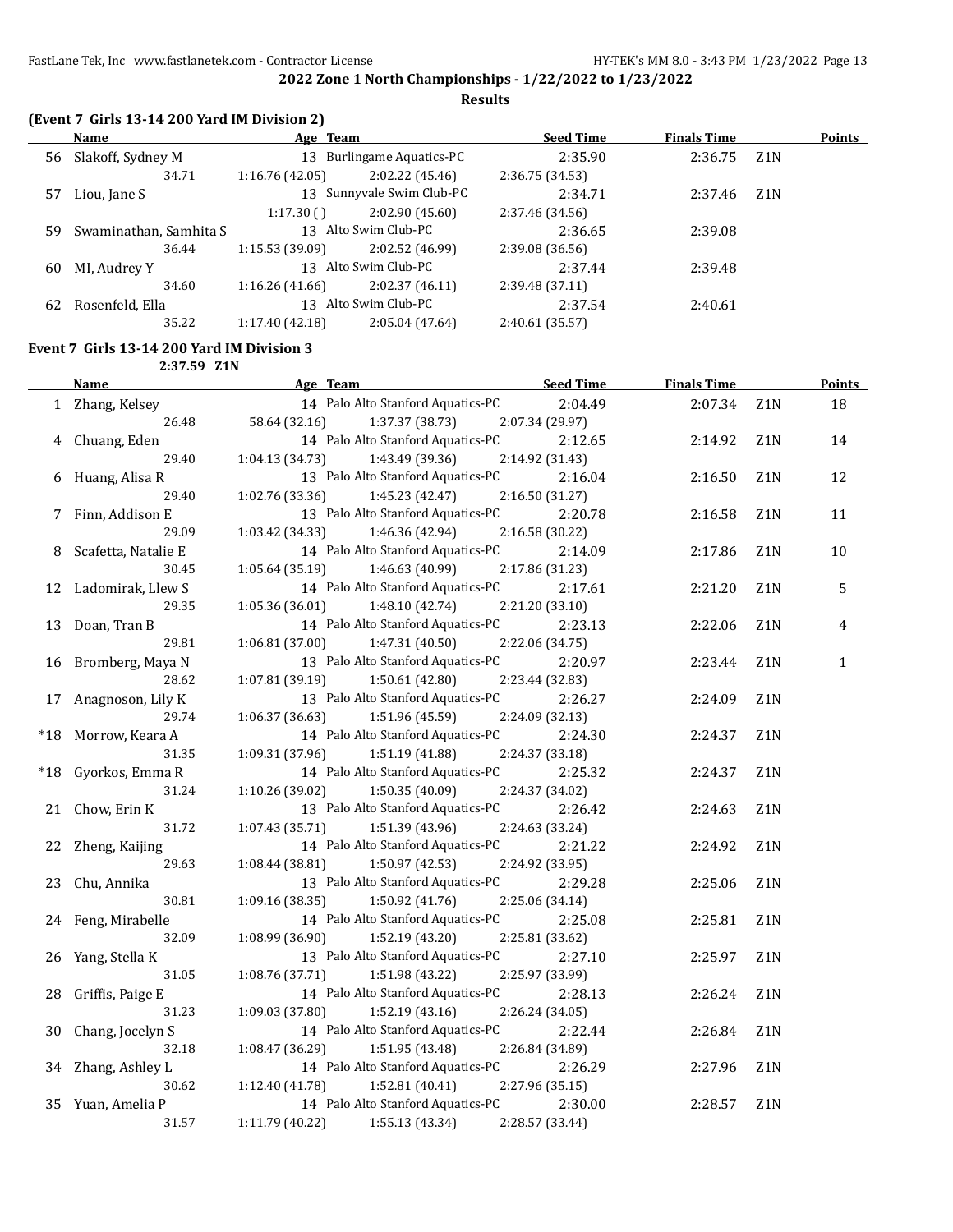**Results**

|    | Name                | Age Team                                              | <b>Seed Time</b> | <b>Finals Time</b> | <b>Points</b> |
|----|---------------------|-------------------------------------------------------|------------------|--------------------|---------------|
|    | 37 Ren, Joyce       | 14 Palo Alto Stanford Aquatics-PC                     | 2:33.79          | 2:29.80            | Z1N           |
|    | 32.88               | $1:10.86(37.98)$ $1:56.06(45.20)$                     | 2:29.80 (33.74)  |                    |               |
|    | 41 Hara, Yuka       | 13 Palo Alto Stanford Aquatics-PC                     | 2:30.16          | 2:30.78            | Z1N           |
|    | 32.51               | $1:10.65(38.14)$ $1:57.37(46.72)$                     | 2:30.78 (33.41)  |                    |               |
|    | 42 Nguyen, Safiya A | 13 Palo Alto Stanford Aquatics-PC                     | 2:31.77          | 2:31.66            | Z1N           |
|    | 32.31               | $1:11.80(39.49)$ $1:55.93(44.13)$ $2:31.66(35.73)$    |                  |                    |               |
| 47 | Garg, Aishani J     | 14 Palo Alto Stanford Aquatics-PC                     | 2:34.43          | 2:33.92            | Z1N           |
|    | 34.99               | $1:12.15(37.16)$ $1:58.70(46.55)$                     | 2:33.92 (35.22)  |                    |               |
|    | 50 Zhong, Reese     | 14 Palo Alto Stanford Aquatics-PC                     | 2:34.57          | 2:35.21            | Z1N           |
|    | 34.79               | $1:13.23$ (38.44) $2:00.80$ (47.57) $2:35.21$ (34.41) |                  |                    |               |
|    | 52 Hong, Alice      | 13 Palo Alto Stanford Aquatics-PC                     | 2:23.25          | 2:35.79            | Z1N           |
|    | 33.45               | $1:12.14(38.69)$ $1:59.40(47.26)$                     | 2:35.79 (36.39)  |                    |               |
|    | 53 Dye, Kira L      | 13 Palo Alto Stanford Aquatics-PC                     | 2:36.72          | 2:36.07            | Z1N           |
|    | 34.95               | $1:14.55(39.60)$ $1:59.76(45.21)$ $2:36.07(36.31)$    |                  |                    |               |
|    | 54 Ono, Minou Z     | 14 Palo Alto Stanford Aquatics-PC                     | 2:37.15          | 2:36.23            | Z1N           |
|    | 31.87               | 1:13.33 (41.46)<br>2:02.33 (49.00)                    | 2:36.23 (33.90)  |                    |               |
|    | 58 Kapadia, Hana    | 13 Palo Alto Stanford Aquatics-PC                     | 2:37.33          | 2:39.07            |               |
|    | 33.88               | $1:14.41(40.53)$ $2:03.26(48.85)$                     | 2:39.07 (35.81)  |                    |               |
|    | --- Liu, Allison S  | 13 Palo Alto Stanford Aquatics-PC                     | 2:11.46          | DQ                 |               |
|    | 28.02               | 1:01.43 (33.41) 1:42.80 (41.37) DQ (31.11)            |                  |                    |               |
|    | Hill, Riley B       | 14 Palo Alto Stanford Aquatics-PC                     | 2:27.57          | DQ                 |               |
|    | 30.64               | 2:00.29 (50.28)<br>1:10.01 (39.37)                    | DQ (34.99)       |                    |               |
|    |                     |                                                       |                  |                    |               |

## **Event 8 Girls 11-12 100 Yard IM**

**1:18.09 Z1N**

|    | Name        |       | Age            | Team       | <b>Seed Time</b> | <b>Finals Time</b> |     | <b>Points</b> |
|----|-------------|-------|----------------|------------|------------------|--------------------|-----|---------------|
| 39 | Wei, Quiana |       | $\perp$        | Unattached | 1:16.32          | :16.13             | Z1N |               |
|    |             | 34.33 | 1:16.13(41.80) |            |                  |                    |     |               |

|    | 1:18.09 Z1N        |                                  |                  |                    |                  |        |
|----|--------------------|----------------------------------|------------------|--------------------|------------------|--------|
|    | <b>Name</b>        | Age Team                         | <b>Seed Time</b> | <b>Finals Time</b> |                  | Points |
|    | 3 Curran, Sophia M | 12 Ladera Oaks-PC                | 1:05.15          | 1:04.48            | Z <sub>1</sub> N | 15     |
|    | 29.86              | 1:04.48 (34.62)                  |                  |                    |                  |        |
| 7  | Lee, Michelle      | 12 DE Anza Cupertino Aquatics-PC | 1:08.45          | 1:06.67            | Z <sub>1</sub> N | 11     |
|    | 29.98              | 1:06.67(36.69)                   |                  |                    |                  |        |
| 8  | Young, Clara H     | 11 Ladera Oaks-PC                | 1:07.66          | 1:07.73            | Z <sub>1</sub> N | 10     |
|    | 31.67              | 1:07.73 (36.06)                  |                  |                    |                  |        |
| 10 | Diehn, April A     | 12 Otter Swim Club-PC            | 1:09.59          | 1:08.17            | Z <sub>1</sub> N | 7      |
|    | 31.86              | 1:08.17 (36.31)                  |                  |                    |                  |        |
| 12 | Nguyen, Angela H   | 12 Fog City Hammerheads-PC       | 1:08.59          | 1:08.83            | Z1N              | 5      |
|    | 31.66              | 1:08.83(37.17)                   |                  |                    |                  |        |
| 14 | Quach, Sarah K     | 11 Fog City Hammerheads-PC       | 1:07.98          | 1:10.06            | Z <sub>1</sub> N | 3      |
|    | 32.40              | 1:10.06 (37.66)                  |                  |                    |                  |        |
| 15 | LY, Chelsea H      | 12 Pacifica Sea Lions-PC         | 1:10.31          | 1:10.29            | Z <sub>1</sub> N | 1.50   |
|    | 32.79              | 1:10.29(37.50)                   |                  |                    |                  |        |
| 22 | Picht, Angela J    | 12 Otter Swim Club-PC            | 1:12.57          | 1:12.26            | Z1N              |        |
|    | 32.56              | 1:12.26 (39.70)                  |                  |                    |                  |        |
| 36 | Fong, Joanne L     | 12 DE Anza Cupertino Aquatics-PC | 1:17.59          | 1:15.84            | Z1N              |        |
|    | 35.43              | 1:15.84 (40.41)                  |                  |                    |                  |        |
| 43 | Lau, Ava T         | 12 DE Anza Cupertino Aquatics-PC | 1:17.98          | 1:16.48            | Z <sub>1</sub> N |        |
|    | 36.14              | 1:16.48 (40.34)                  |                  |                    |                  |        |
| 46 | Alexander, Kaylen  | 11 Bull Dog Swim Club-PC         | 1:17.00          | 1:17.25            | Z <sub>1</sub> N |        |
|    | 34.46              | 1:17.25 (42.79)                  |                  |                    |                  |        |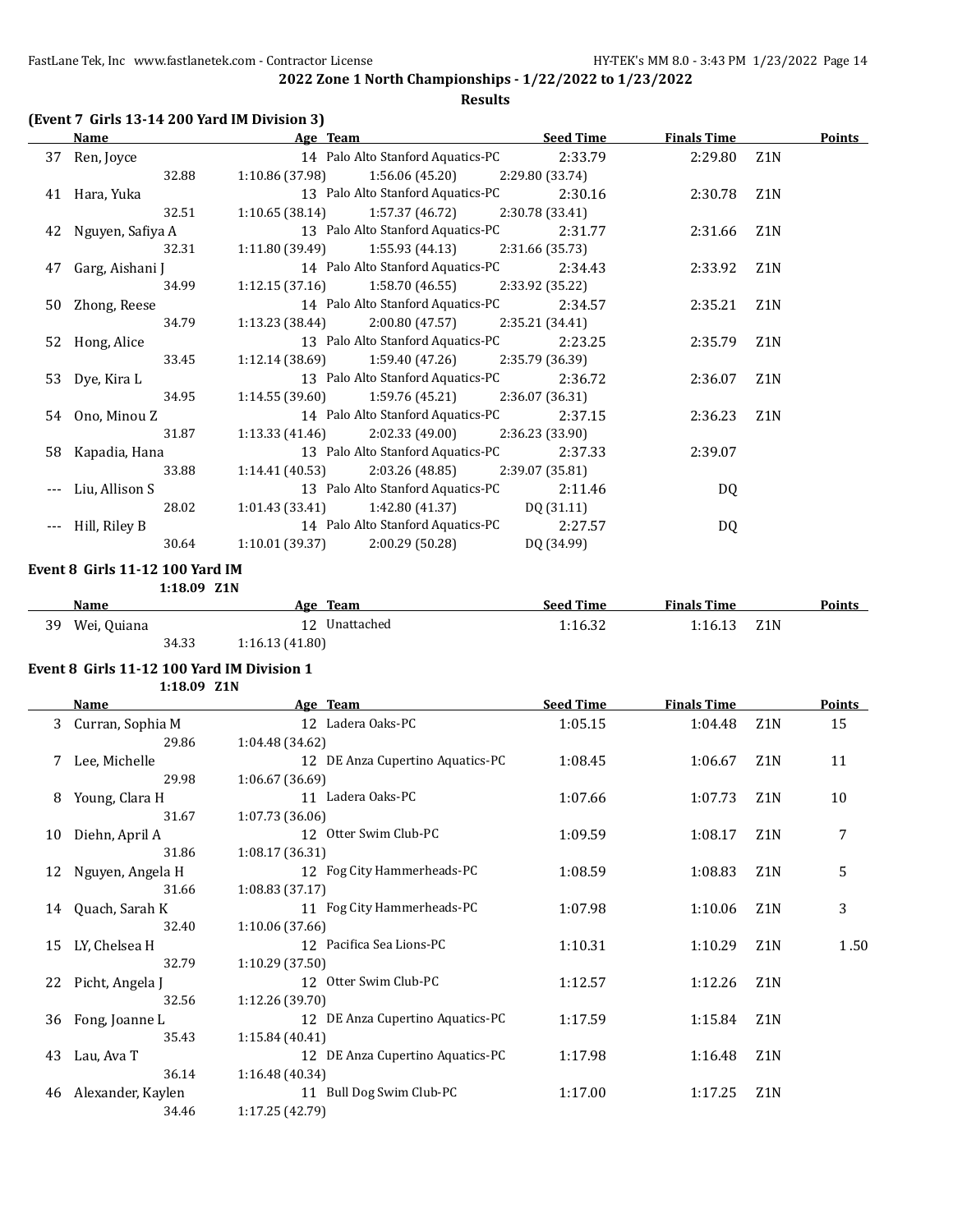**Results**

|    | Name                    | Age Team                          | <b>Seed Time</b> | <b>Finals Time</b> |                  | Points |
|----|-------------------------|-----------------------------------|------------------|--------------------|------------------|--------|
| 47 | Shang, Katie            | 12 DE Anza Cupertino Aquatics-PC  | 1:17.89          | 1:17.37            | Z <sub>1</sub> N |        |
|    | 35.44                   | 1:17.37 (41.93)                   |                  |                    |                  |        |
| 51 | Christensen, Julianne R | Ladera Oaks-PC<br>12 <sup>1</sup> | 1:17.07          | 1:18.94            |                  |        |
|    | 36.46                   | 1:18.94 (42.48)                   |                  |                    |                  |        |
| 59 | Habibi, Alexa           | Ladera Oaks-PC<br>12 <sup>°</sup> | 1:18.09          | 1:21.50            |                  |        |
|    | 36.06                   | 1:21.50 (45.44)                   |                  |                    |                  |        |
|    | Johnson, Kylie E        | Ladera Oaks-PC<br>12 <sup>°</sup> | 1:14.79          | DQ                 |                  |        |
|    | 34.85                   | DQ (41.80)                        |                  |                    |                  |        |

## **Event 8 Girls 11-12 100 Yard IM Division 2**

**1:18.09 Z1N**

|              | <b>Name</b>          | Age Team                  | <b>Seed Time</b> | <b>Finals Time</b> |                  | <b>Points</b> |
|--------------|----------------------|---------------------------|------------------|--------------------|------------------|---------------|
| $\mathbf{1}$ | Kwok, Madison        | 12 Burlingame Aquatics-PC | 1:04.19          | 1:03.12            | Z1N              | 18            |
|              | 29.26                | 1:03.12 (33.86)           |                  |                    |                  |               |
| 2            | Qiu, Elise           | 12 Burlingame Aquatics-PC | 1:05.10          | 1:03.23            | Z <sub>1</sub> N | 16            |
|              | 30.28                | 1:03.23 (32.95)           |                  |                    |                  |               |
| 4            | Fanucchi, Lauren E   | 12 Alto Swim Club-PC      | 1:06.48          | 1:04.62            | Z <sub>1</sub> N | 14            |
|              | 30.05                | 1:04.62 (34.57)           |                  |                    |                  |               |
| 6            | Rutter, Violet S     | 11 Alto Swim Club-PC      | 1:10.19          | 1:06.50            | Z1N              | 12            |
|              | 31.27                | 1:06.50 (35.23)           |                  |                    |                  |               |
| 9            | Shek, Annabelle W    | 11 Burlingame Aquatics-PC | 1:07.30          | 1:08.15            | Z <sub>1</sub> N | 8             |
|              | 31.19                | 1:08.15 (36.96)           |                  |                    |                  |               |
| 17           | Truong, Makena S     | 12 Burlingame Aquatics-PC | 1:12.71          | 1:10.63            | Z1N              |               |
|              | 32.16                | 1:10.63 (38.47)           |                  |                    |                  |               |
| 20           | Zarahn, Abigail F    | 12 Burlingame Aquatics-PC | 1:15.83          | 1:11.69            | Z <sub>1</sub> N |               |
|              | 32.25                | 1:11.69 (39.44)           |                  |                    |                  |               |
| 23           | Stewart, Cailyn B    | 11 Burlingame Aquatics-PC | 1:13.22          | 1:12.86            | Z <sub>1</sub> N |               |
|              | 33.77                | 1:12.86 (39.09)           |                  |                    |                  |               |
| 25           | Qian, Jasmine X      | 12 Sunnyvale Swim Club-PC | 1:14.86          | 1:12.97            | Z1N              |               |
|              | 34.03                | 1:12.97 (38.94)           |                  |                    |                  |               |
| 26           | Huang, Katelin E     | 12 Burlingame Aquatics-PC | 1:17.74          | 1:13.27            | Z <sub>1</sub> N |               |
|              | 32.37                | 1:13.27 (40.90)           |                  |                    |                  |               |
| 29           | FU, Katherine        | 11 Alto Swim Club-PC      | 1:15.86          | 1:14.02            | Z1N              |               |
|              | 34.79                | 1:14.02 (39.23)           |                  |                    |                  |               |
| 30           | Picard, Naomi L      | 11 Alto Swim Club-PC      | 1:17.20          | 1:14.16            | Z <sub>1</sub> N |               |
|              | 34.21                | 1:14.16 (39.95)           |                  |                    |                  |               |
| 31           | Chin, Addelyn C      | 12 Sunnyvale Swim Club-PC | 1:17.16          | 1:14.72            | Z <sub>1</sub> N |               |
|              | 35.25                | 1:14.72 (39.47)           |                  |                    |                  |               |
| 33           | Lee, Victoria Y      | 12 Burlingame Aquatics-PC | 1:15.59          | 1:14.98            | Z1N              |               |
|              | 33.12                | 1:14.98 (41.86)           |                  |                    |                  |               |
| 35           | Rose, Bryer J        | 12 Burlingame Aquatics-PC | 1:13.62          | 1:15.66            | Z <sub>1</sub> N |               |
|              | 33.84                | 1:15.66 (41.82)           |                  |                    |                  |               |
| 38           | Bernaudin, Elea R    | 12 Burlingame Aquatics-PC | 1:17.35          | 1:16.08            | Z1N              |               |
|              | 35.28                | 1:16.08 (40.80)           |                  |                    |                  |               |
| 42           | Liu, Alina Y         | 12 Sunnyvale Swim Club-PC | 1:17.30          | 1:16.46            | Z <sub>1</sub> N |               |
|              | 35.62                | 1:16.46 (40.84)           |                  |                    |                  |               |
| *49          | Guenther, Delainey A | 11 Burlingame Aquatics-PC | 1:18.02          | 1:18.89            |                  |               |
|              | 38.15                | 1:18.89 (40.74)           |                  |                    |                  |               |
| *49          | HE, Jasmine S        | 11 Alto Swim Club-PC      | 1:18.04          | 1:18.89            |                  |               |
|              | 36.77                | 1:18.89(42.12)            |                  |                    |                  |               |
| 54           | Enderes, Sarah       | 12 Alto Swim Club-PC      | 1:17.77          | 1:19.67            |                  |               |
|              | 11.50                | 1:19.67(1:08.17)          |                  |                    |                  |               |
| 58           | Chang, Elise         | 12 Alto Swim Club-PC      | 1:17.78          | 1:21.34            |                  |               |
|              | 11.01                | 1:21.34 (1:10.33)         |                  |                    |                  |               |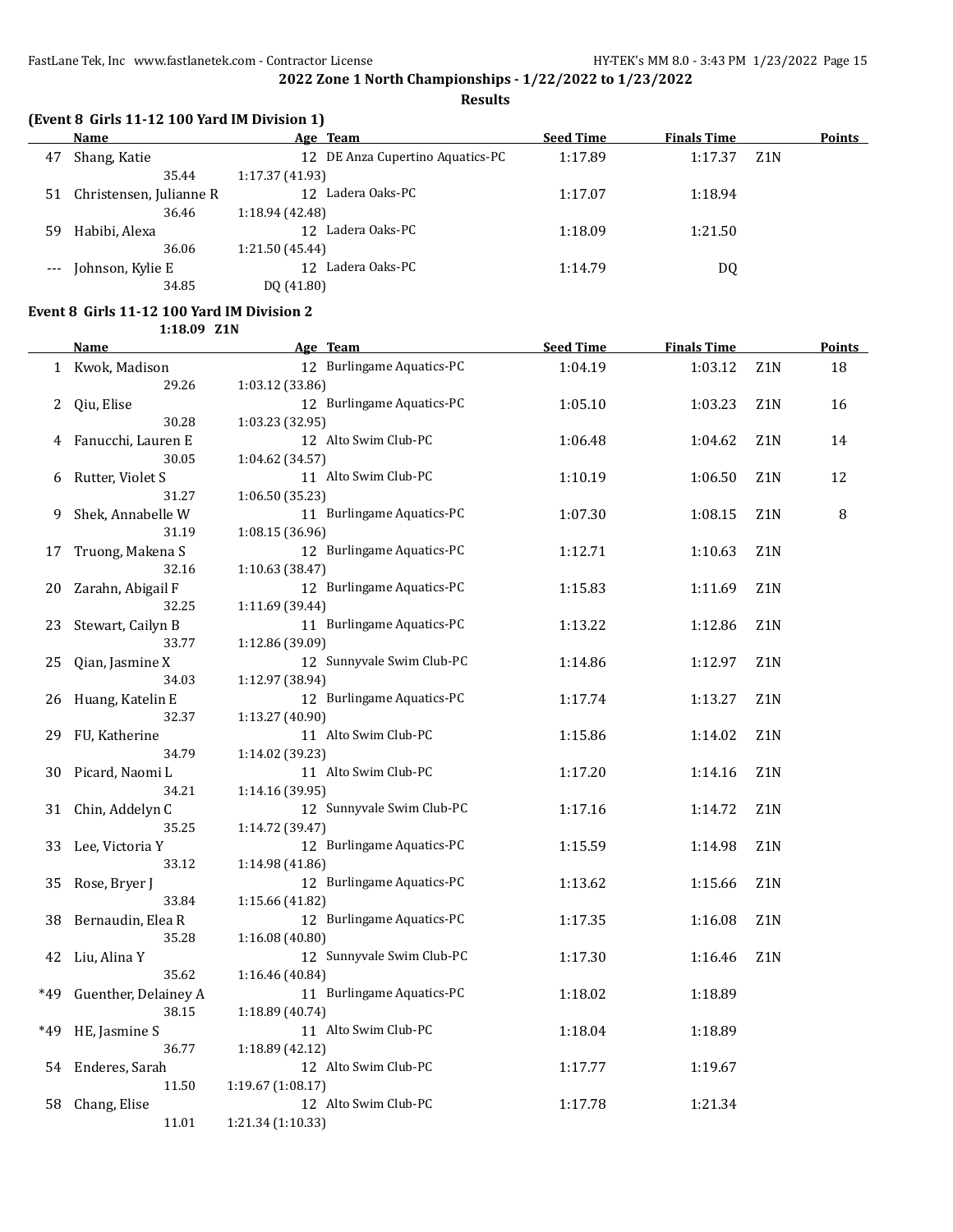**Results**

#### **Event 8 Girls 11-12 100 Yard IM Division 3 1:18.09 Z1N**

|    | Name                   | Age Team                          | <b>Seed Time</b> | <b>Finals Time</b> |                  | <b>Points</b> |
|----|------------------------|-----------------------------------|------------------|--------------------|------------------|---------------|
| 5  | Griffis, Erin          | 12 Palo Alto Stanford Aquatics-PC | 1:06.21          | 1:06.06            | Z1N              | 13            |
|    | 30.74                  | 1:06.06 (35.32)                   |                  |                    |                  |               |
| 11 | Conover-Hui, Karina L  | 12 Palo Alto Stanford Aquatics-PC | 1:11.54          | 1:08.24            | Z1N              | 6             |
|    | 31.64                  | 1:08.24 (36.60)                   |                  |                    |                  |               |
| 13 | Earley, Maya R         | 12 Palo Alto Stanford Aquatics-PC | 1:12.09          | 1:10.04            | Z1N              | 4             |
|    | 31.94                  | 1:10.04 (38.10)                   |                  |                    |                  |               |
| 15 | Karachiwala, Akariko   | 12 Palo Alto Stanford Aquatics-PC | 1:11.17          | 1:10.29            | Z1N              | 1.50          |
|    | 32.27                  | 1:10.29 (38.02)                   |                  |                    |                  |               |
| 18 | Chuang, Luyi Z         | 12 Palo Alto Stanford Aquatics-PC | 1:11.90          | 1:10.69            | Z1N              |               |
|    | 32.93                  | 1:10.69 (37.76)                   |                  |                    |                  |               |
| 19 | Stonich, Julianna R    | 12 Palo Alto Stanford Aquatics-PC | 1:14.95          | 1:11.59            | Z1N              |               |
|    | 32.74                  | 1:11.59 (38.85)                   |                  |                    |                  |               |
| 21 | Ley, Sophie C          | 12 Palo Alto Stanford Aquatics-PC | 1:14.73          | 1:11.98            | Z1N              |               |
|    | 34.56                  | 1:11.98 (37.42)                   |                  |                    |                  |               |
| 24 | Kirk, Katherine M      | 12 Palo Alto Stanford Aquatics-PC | 1:15.58          | 1:12.87            | Z <sub>1</sub> N |               |
|    | 33.26                  | 1:12.87 (39.61)                   |                  |                    |                  |               |
| 27 | Teague, Charlotte A    | 11 Palo Alto Stanford Aquatics-PC | 1:13.90          | 1:13.45            | Z <sub>1</sub> N |               |
|    | 34.61                  | 1:13.45 (38.84)                   |                  |                    |                  |               |
| 28 | Byer, Dagny R          | 12 Palo Alto Stanford Aquatics-PC | 1:13.96          | 1:13.68            | Z <sub>1</sub> N |               |
|    | 34.53                  | 1:13.68 (39.15)                   |                  |                    |                  |               |
| 32 | Wang, Camille V        | 12 Palo Alto Stanford Aquatics-PC | 1:16.02          | 1:14.84            | Z1N              |               |
|    | 34.44                  | 1:14.84 (40.40)                   |                  |                    |                  |               |
| 34 | Wang, Fiona B          | 11 Palo Alto Stanford Aquatics-PC | 1:13.66          | 1:15.50            | Z1N              |               |
|    | 10.30                  | 1:15.50 (1:05.20)                 |                  |                    |                  |               |
| 37 | Chow, Brooklynn S      | 12 Palo Alto Stanford Aquatics-PC | 1:17.37          | 1:15.98            | Z <sub>1</sub> N |               |
|    | 36.71                  | 1:15.98 (39.27)                   |                  |                    |                  |               |
| 40 | Woo, Olivia J          | 12 Palo Alto Stanford Aquatics-PC | 1:17.15          | 1:16.16            | Z1N              |               |
|    | 35.21                  | 1:16.16 (40.95)                   |                  |                    |                  |               |
| 41 | Soedarmono, Elizabeth  | 11 Palo Alto Stanford Aquatics-PC | 1:17.36          | 1:16.27            | Z1N              |               |
|    | 35.63                  | 1:16.27 (40.64)                   |                  |                    |                  |               |
| 44 | Sanchez Jara, Alexia   | 12 Palo Alto Stanford Aquatics-PC | 1:14.68          | 1:16.57            | Z1N              |               |
|    | 34.88                  | 1:16.57 (41.69)                   |                  |                    |                  |               |
| 45 | Grunewald, Catherine M | 12 Palo Alto Stanford Aquatics-PC | 1:17.70          | 1:17.01            | Z1N              |               |
|    | 34.56                  | 1:17.01 (42.45)                   |                  |                    |                  |               |
| 48 | OH, Kristen S          | 12 Palo Alto Stanford Aquatics-PC | 1:18.01          | 1:17.77            | Z <sub>1</sub> N |               |
|    | 35.94                  | 1:17.77 (41.83)                   |                  |                    |                  |               |
| 52 | Harding, McKinley A    | 11 Palo Alto Stanford Aquatics-PC | 1:11.07          | 1:19.03            |                  |               |
|    | 35.71                  | 1:19.03 (43.32)                   |                  |                    |                  |               |
| 53 | Finn, Blair A          | 12 Palo Alto Stanford Aquatics-PC | 1:17.09          | 1:19.64            |                  |               |
|    | 35.44                  | 1:19.64 (44.20)                   |                  |                    |                  |               |
| 55 | Maigret, Fini M        | 12 Palo Alto Stanford Aquatics-PC | 1:17.85          | 1:20.00            |                  |               |
|    | 37.54                  | 1:20.00 (42.46)                   |                  |                    |                  |               |
| 56 | Maldonado, Sophia E    | 12 Palo Alto Stanford Aquatics-PC | 1:18.05          | 1:20.63            |                  |               |
|    | 37.57                  | 1:20.63 (43.06)                   |                  |                    |                  |               |
| 57 | Kao, Leila             | 11 Palo Alto Stanford Aquatics-PC | 1:18.09          | 1:21.04            |                  |               |
|    | 38.13                  | 1:21.04 (42.91)                   |                  |                    |                  |               |
|    | Rickard, Samantha R    | 12 Palo Alto Stanford Aquatics-PC | 1:15.25          | DQ                 |                  |               |
|    | 34.92                  | DQ (40.27)                        |                  |                    |                  |               |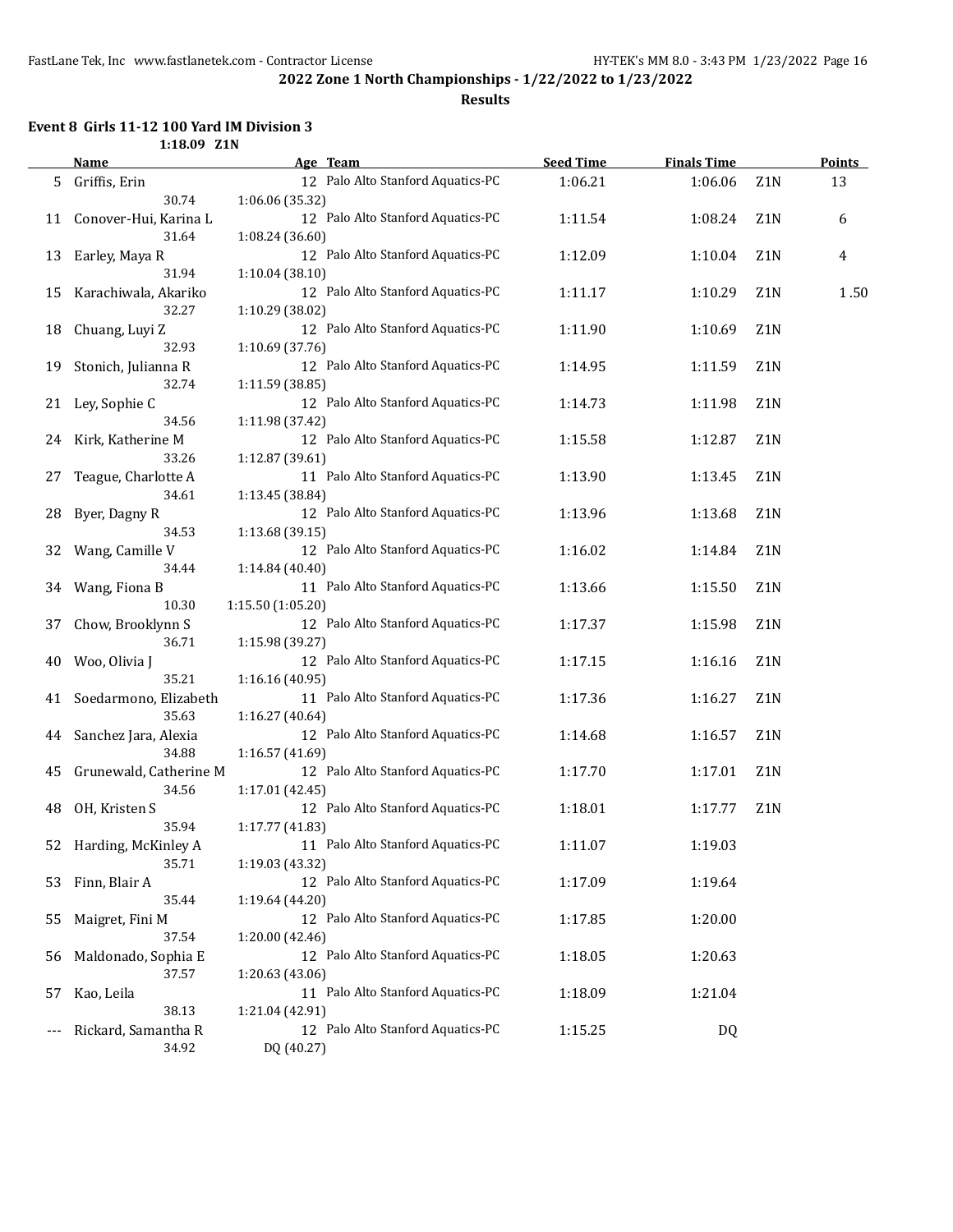**Results**

#### **Event 9 Girls 9-10 100 Yard IM Division 1 1:31.69 Z1N**

|    | Name                     | Age Team                            | <b>Seed Time</b> | <b>Finals Time</b> |                  | <b>Points</b> |
|----|--------------------------|-------------------------------------|------------------|--------------------|------------------|---------------|
| 4  | Diehn, Eva J             | 10 Otter Swim Club-PC               | 1:20.48          | 1:19.24            | Z <sub>1</sub> N | 14            |
|    | 36.98                    | 1:19.24(42.26)                      |                  |                    |                  |               |
| 18 | Lai, Hana T              | Ladera Oaks-PC<br>10 <sup>1</sup>   | 1:31.15          | 1:31.60            | Z <sub>1</sub> N |               |
|    | 44.72                    | 1:31.60 (46.88)                     |                  |                    |                  |               |
| 21 | Blanco-Sarmiento, Ximena | DE Anza Cupertino Aquatics-PC<br>10 | 1:23.66          | 1:32.17            |                  |               |
|    | 43.44                    | 1:32.17(48.73)                      |                  |                    |                  |               |
| 23 | Sperry, Mia R            | Ladera Oaks-PC<br>10                | 1:31.00          | 1:33.33            |                  |               |
|    | 44.10                    | 1:33.33(49.23)                      |                  |                    |                  |               |
| 25 | Lai, Chloe T             | Ladera Oaks-PC<br>10                | 1:31.69          | 1:37.51            |                  |               |
|    | 47.06                    | 1:37.51(50.45)                      |                  |                    |                  |               |

## **Event 9 Girls 9-10 100 Yard IM Division 2**

**1:31.69 Z1N**

|                     | Name                 | Age Team                  | <b>Seed Time</b> | <b>Finals Time</b> |                  | <b>Points</b> |
|---------------------|----------------------|---------------------------|------------------|--------------------|------------------|---------------|
| 6                   | Enderes, Mia         | 10 Alto Swim Club-PC      | 1:21.40          | 1:21.06            | Z1N              | 12            |
|                     | 36.65                | 1:21.06 (44.41)           |                  |                    |                  |               |
| 7                   | Okyay, Hafsa F       | 10 Alto Swim Club-PC      | 1:22.14          | 1:25.03            | Z <sub>1</sub> N | 11            |
|                     | 35.90                | 1:25.03(49.13)            |                  |                    |                  |               |
| 8                   | Beim, Lauren         | 10 Alto Swim Club-PC      | 1:29.43          | 1:25.62            | Z <sub>1</sub> N | 10            |
|                     | 39.61                | 1:25.62(46.01)            |                  |                    |                  |               |
| 14                  | Billip, Imani H      | 10 Burlingame Aquatics-PC | 1:28.92          | 1:30.82            | Z1N              | 3             |
|                     | 44.43                | 1:30.82 (46.39)           |                  |                    |                  |               |
| 15                  | Wong, Kate           | 10 Alto Swim Club-PC      | 1:31.09          | 1:31.18            | Z <sub>1</sub> N | 2             |
|                     | 40.13                | 1:31.18(51.05)            |                  |                    |                  |               |
| 17                  | Elliott, Alexa L     | 10 Burlingame Aquatics-PC | 1:30.05          | 1:31.54            | Z <sub>1</sub> N |               |
|                     | 41.57                | 1:31.54 (49.97)           |                  |                    |                  |               |
| 19                  | Walther, Stephanie L | 9 Alto Swim Club-PC       | 1:31.64          | 1:31.88            |                  |               |
|                     | 41.89                | 1:31.88 (49.99)           |                  |                    |                  |               |
| 20                  | Muston, Chloe        | 10 Alto Swim Club-PC      | 1:30.72          | 1:32.13            |                  |               |
|                     | 42.80                | 1:32.13 (49.33)           |                  |                    |                  |               |
| 24                  | Neuman, Julia N      | 10 Alto Swim Club-PC      | 1:31.04          | 1:34.15            |                  |               |
|                     | 44.82                | 1:34.15 (49.33)           |                  |                    |                  |               |
| 26                  | Taylor, Madison J    | 9 Alto Swim Club-PC       | 1:31.02          | 1:37.65            |                  |               |
| 27                  | Wong, Zara Q         | 10 Alto Swim Club-PC      | 1:30.20          | 1:40.93            |                  |               |
|                     | 47.14                | 1:40.93 (53.79)           |                  |                    |                  |               |
| $\qquad \qquad - -$ | Kim, Emma M          | 10 Burlingame Aquatics-PC | 1:31.30          | DQ                 |                  |               |
|                     | 41.10                | DQ (48.24)                |                  |                    |                  |               |

#### **Event 9 Girls 9-10 100 Yard IM Division 3**

**1:31.69 Z1N**

|    | Name                 | Age Team                                          | <b>Seed Time</b> | <b>Finals Time</b> |                  | Points |
|----|----------------------|---------------------------------------------------|------------------|--------------------|------------------|--------|
|    | Moser, Ella J        | Palo Alto Stanford Aquatics-PC<br>10              | 1:16.12          | 1:13.66            | Z <sub>1</sub> N | 18     |
|    | 33.38                | 1:13.66 (40.28)                                   |                  |                    |                  |        |
|    | Blascovich, Alexys G | Palo Alto Stanford Aquatics-PC<br>10              | 1:17.67          | 1:14.75            | Z <sub>1</sub> N | 16     |
|    | 35.99                | 1:14.75(38.76)                                    |                  |                    |                  |        |
| 3  | Ladomirak, Alegria C | Palo Alto Stanford Aquatics-PC<br>10              | 1:18.83          | 1:18.04            | Z1N              | 15     |
|    | 37.05                | 1:18.04 (40.99)                                   |                  |                    |                  |        |
| 5. | Houtzer, Amelia      | Palo Alto Stanford Aquatics-PC<br>10              | 1:17.67          | 1:19.29            | Z <sub>1</sub> N | 13     |
|    | 37.49                | 1:19.29(41.80)                                    |                  |                    |                  |        |
| 9  | Guo, Jocelyn J       | Palo Alto Stanford Aquatics-PC<br>10 <sup>1</sup> | 1:29.34          | 1:25.85            | Z <sub>1</sub> N | 8      |
|    | 41.18                | 1:25.85 (44.67)                                   |                  |                    |                  |        |
| 10 | Heit, Vivian G       | Palo Alto Stanford Aquatics-PC<br>q               | 1:28.81          | 1:26.60            | Z1N              | 7      |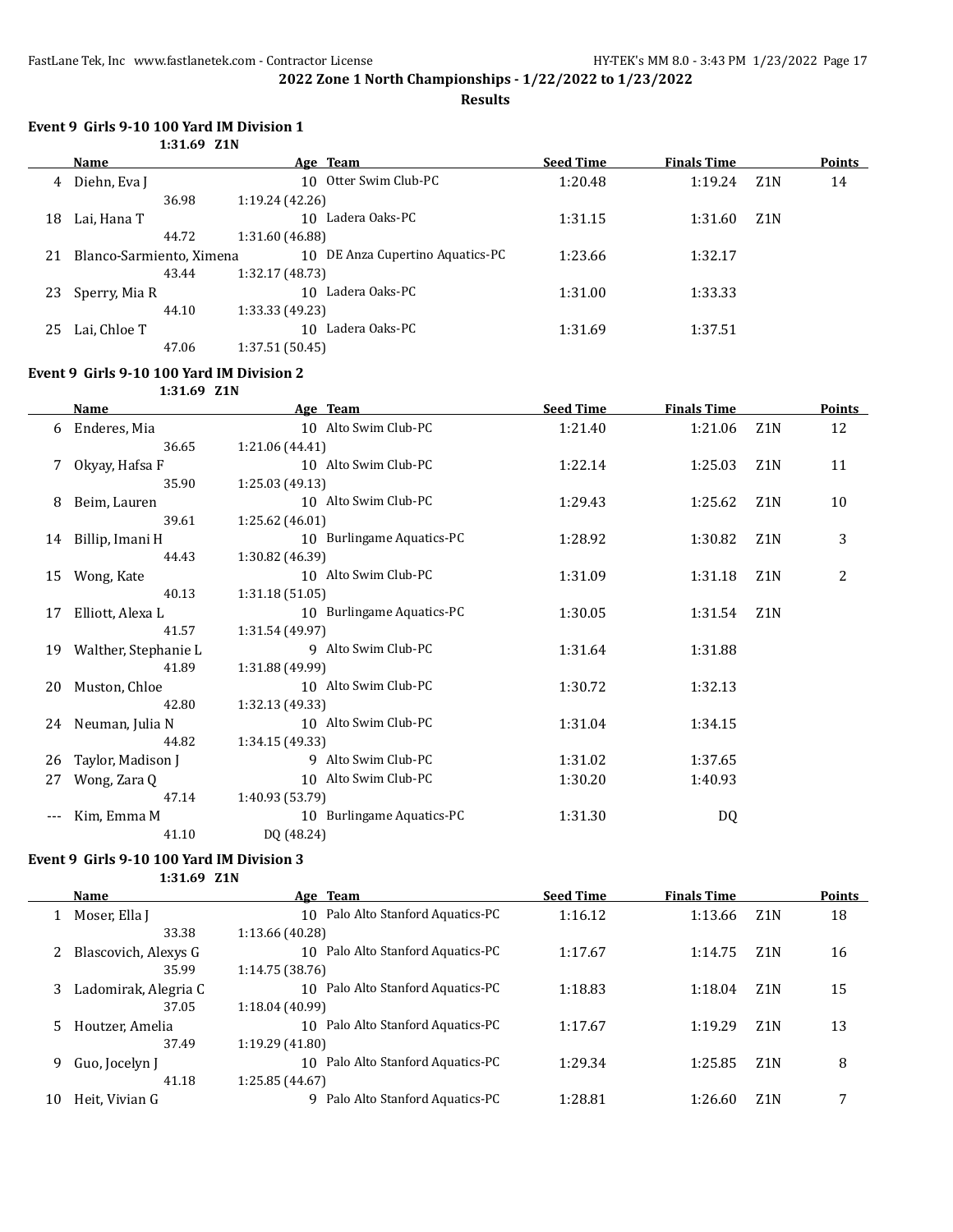**(Event 9 Girls 9-10 100 Yard IM Division 3)**

|       | Name                | Age Team                                          | <b>Seed Time</b> | <b>Finals Time</b> |                  | <b>Points</b> |
|-------|---------------------|---------------------------------------------------|------------------|--------------------|------------------|---------------|
| 11    | Yang, Victoria      | 9 Palo Alto Stanford Aquatics-PC                  | 1:25.33          | 1:26.80            | Z <sub>1</sub> N | 6             |
|       | 40.93               | 1:26.80 (45.87)                                   |                  |                    |                  |               |
| 12    | Kondo, Yusa         | Palo Alto Stanford Aquatics-PC<br>9               | 1:30.44          | 1:27.97            | Z <sub>1</sub> N | 5             |
|       | 41.76               | 1:27.97 (46.21)                                   |                  |                    |                  |               |
| 13    | Holtz, Emma L       | 10 Palo Alto Stanford Aquatics-PC                 | 1:30.17          | 1:29.47            | Z <sub>1</sub> N | 4             |
|       | 42.27               | 1:29.47 (47.20)                                   |                  |                    |                  |               |
| 16    | Wilkowski, Caroline | 10 Palo Alto Stanford Aquatics-PC                 | 1:31.00          | 1:31.52            | Z <sub>1</sub> N | 1             |
|       | 44.47               | 1:31.52 (47.05)                                   |                  |                    |                  |               |
| 22    | Tao, Kelly          | Palo Alto Stanford Aquatics-PC<br>9               | 1:31.00          | 1:33.22            |                  |               |
|       | 41.99               | 1:33.22 (51.23)                                   |                  |                    |                  |               |
| 28    | Berman, Adelina R   | 10 Palo Alto Stanford Aquatics-PC                 | 1:31.67          | 1:46.98            |                  |               |
|       | 53.82               | 1:46.98 (53.16)                                   |                  |                    |                  |               |
| $---$ | Liu, Lillian S      | Palo Alto Stanford Aquatics-PC<br>10              | 1:31.68          | DQ                 |                  |               |
|       | 40.74               | DQ (48.38)                                        |                  |                    |                  |               |
| $---$ | Deng, Celina        | Palo Alto Stanford Aquatics-PC<br>10 <sup>1</sup> | 1:31.67          | DQ                 |                  |               |
|       | 46.70               | DQ (48.30)                                        |                  |                    |                  |               |

#### **Event 10 Girls 8 & Under 100 Yard IM Division 1**

**1:49.29 Z1N**

| Name             | Team<br>Age             | <b>Seed Time</b> | <b>Finals Time</b> | <b>Points</b> |
|------------------|-------------------------|------------------|--------------------|---------------|
| Chuang, lu yan E | 7 Bull Dog Swim Club-PC | 1:49.29          | 1:43.54<br>Z1N     |               |
| 50.90            | 1:43.54(52.64)          |                  |                    |               |

#### **Event 10 Girls 8 & Under 100 Yard IM Division 2**

**1:49.29 Z1N**

|   | <b>Name</b>         | Age Team                    | <b>Seed Time</b> | <b>Finals Time</b> |                  | <b>Points</b> |
|---|---------------------|-----------------------------|------------------|--------------------|------------------|---------------|
|   | Lin, Abigail        | 8 Alto Swim Club-PC         | 1:39.02          | 1:36.87            | Z <sub>1</sub> N | 18            |
|   | 41.79               | 1:36.87 (55.08)             |                  |                    |                  |               |
|   | Arscott, Caroline N | Burlingame Aquatics-PC<br>8 | 1:42.67          | 1:38.03            | Z <sub>1</sub> N | 16            |
|   | 45.33               | 1:38.03 (52.70)             |                  |                    |                  |               |
| 5 | Guenther, Lyla A    | Burlingame Aquatics-PC<br>8 | 1:49.05          | 1:49.60            |                  | 13            |
|   | 52.72               | 1:49.60 (56.88)             |                  |                    |                  |               |
|   | Shenoy, Samika      | Alto Swim Club-PC<br>8      | 1:48.78          | 2:05.86            |                  | 11            |
|   | 1:01.97             | 2:05.86 (1:03.89)           |                  |                    |                  |               |
|   | WU, Charlotte       | Alto Swim Club-PC           | 1:48.34          | DQ                 |                  |               |
|   | 1:02.86             | DQ (1:03.34)                |                  |                    |                  |               |

#### **Event 10 Girls 8 & Under 100 Yard IM Division 3**

**1:49.29 Z1N**

|    | Name                 | Age Team                         | <b>Seed Time</b> | <b>Finals Time</b> | <b>Points</b> |
|----|----------------------|----------------------------------|------------------|--------------------|---------------|
|    | Pang, Renee          | 7 Palo Alto Stanford Aquatics-PC | 1:40.10          | 1:38.21<br>Z1 N    | 15            |
|    | 41.77                | 1:38.21(56.44)                   |                  |                    |               |
| -6 | Thurman, Catherine R | 8 Palo Alto Stanford Aquatics-PC | 1:49.29          | 1:51.90            | 12            |
|    | 46.40                | 1:51.90(1:05.50)                 |                  |                    |               |
| 8  | Lynch, Avedon        | Palo Alto Stanford Aquatics-PC   | 1:49.29          | 2:10.25            | 10            |
|    | 1:01.76              | 2:10.25(1:08.49)                 |                  |                    |               |

## **Event 11 Girls 15-18 100 Yard Breaststroke Division 1**

**1:19.69 Z1N**

|    | Name              | Age Team                   | <b>Seed Time</b> | <b>Finals Time</b> |                  | Points |
|----|-------------------|----------------------------|------------------|--------------------|------------------|--------|
| 16 | Sto. Domingo, Ava | 15 Fog City Hammerheads-PC | 1:08.36          | 1:09.98            | Z1N              |        |
|    | 33.11             | 1:09.98 (36.87)            |                  |                    |                  |        |
| 17 | Blake, Zephra M   | 16 Fog City Hammerheads-PC | 1:05.65          | 1:10.37            | Z <sub>1</sub> N |        |
|    | 33.12             | 1:10.37(37.25)             |                  |                    |                  |        |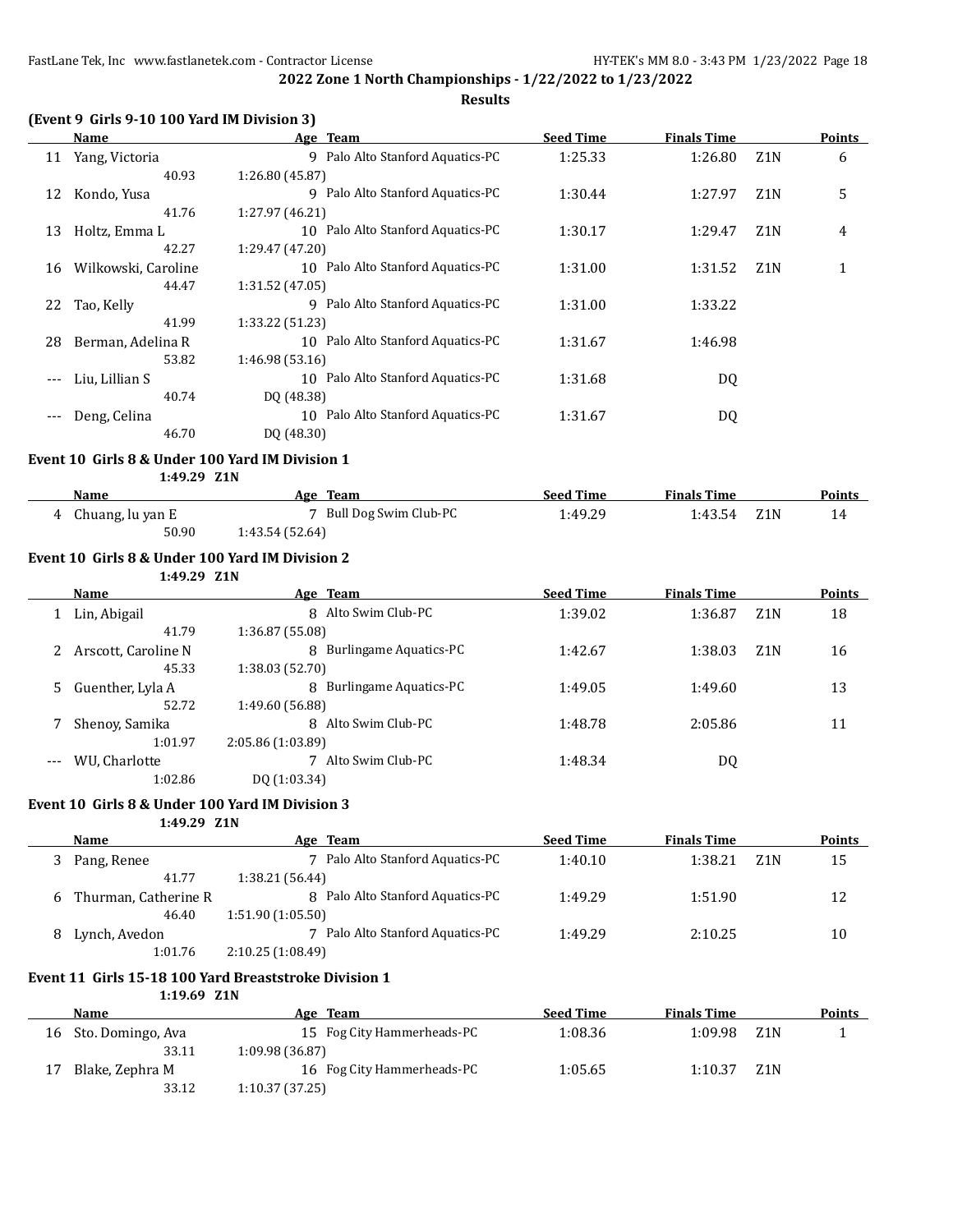**Results**

## **(Event 11 Girls 15-18 100 Yard Breaststroke Division 1)**

|    | <b>Name</b>            | Age Team                         | <b>Seed Time</b> | <b>Finals Time</b> |                  | <b>Points</b> |
|----|------------------------|----------------------------------|------------------|--------------------|------------------|---------------|
| 27 | Sloan, Claire E        | 16 Fog City Hammerheads-PC       | 1:09.06          | 1:12.63            | Z <sub>1</sub> N |               |
|    | 34.96                  | 1:12.63 (37.67)                  |                  |                    |                  |               |
|    | 34 Tambling, Ainsley J | 17 Ladera Oaks-PC                | 1:16.96          | 1:14.21            | Z <sub>1</sub> N |               |
|    | 34.17                  | 1:14.21 (40.04)                  |                  |                    |                  |               |
| 35 | Diehn, Piper O         | 15 Otter Swim Club-PC            | 1:14.91          | 1:14.29            | Z <sub>1</sub> N |               |
|    | 35.21                  | 1:14.29 (39.08)                  |                  |                    |                  |               |
| 36 | Elliott, Emma S        | 17 Otter Swim Club-PC            | 1:15.09          | 1:14.31            | Z <sub>1</sub> N |               |
|    | 35.50                  | 1:14.31 (38.81)                  |                  |                    |                  |               |
| 38 | Torres, Patricia M     | 16 Fog City Hammerheads-PC       | 1:12.16          | 1:14.50            | Z <sub>1</sub> N |               |
|    | 34.73                  | 1:14.50(39.77)                   |                  |                    |                  |               |
| 42 | Wong, Cherise H        | 16 Ladera Oaks-PC                | 1:09.22          | 1:15.09            | Z <sub>1</sub> N |               |
|    | 35.42                  | 1:15.09(39.67)                   |                  |                    |                  |               |
| 52 | Brinkerhoff, Anika H   | 18 Fog City Hammerheads-PC       | 1:16.22          | 1:16.91            | Z <sub>1</sub> N |               |
|    | 36.00                  | 1:16.91(40.91)                   |                  |                    |                  |               |
|    | 54 Pham, Minh-Anh      | 17 DE Anza Cupertino Aquatics-PC | 1:14.84          | 1:17.22            | Z <sub>1</sub> N |               |
|    | 35.82                  | 1:17.22(41.40)                   |                  |                    |                  |               |
| 55 | Hogan, Kayla A         | 17 Otter Swim Club-PC            | 1:14.53          | 1:17.42            | Z <sub>1</sub> N |               |
|    | 37.44                  | 1:17.42 (39.98)                  |                  |                    |                  |               |
|    | 61 Kwan, Katelin Z     | 17 Otter Swim Club-PC            | 1:18.73          | 1:18.35            | Z <sub>1</sub> N |               |
|    | 37.04                  | 1:18.35(41.31)                   |                  |                    |                  |               |
| 67 | Elliott, Lauren M      | 15 Otter Swim Club-PC            | 1:18.00          | 1:21.75            |                  |               |
|    | 38.74                  | 1:21.75(43.01)                   |                  |                    |                  |               |
| 70 | Wang, Chloe P          | 17 Ladera Oaks-PC                | 1:14.43          | 1:22.45            |                  |               |
|    | 38.79                  | 1:22.45(43.66)                   |                  |                    |                  |               |
| 71 | Roohipour, Ava         | 15 DE Anza Cupertino Aquatics-PC | 1:18.63          | 1:22.93            |                  |               |
|    | 39.19                  | 1:22.93 (43.74)                  |                  |                    |                  |               |

# **Event 11 Girls 15-18 100 Yard Breaststroke Division 2**

**1:19.69 Z1N**

|    | <b>Name</b>           | Age Team                  | <b>Seed Time</b> | <b>Finals Time</b> |                  | <b>Points</b> |
|----|-----------------------|---------------------------|------------------|--------------------|------------------|---------------|
| 4  | Brandt, Delainey E    | 16 Burlingame Aquatics-PC | 1:05.01          | 1:07.52            | Z <sub>1</sub> N | 14            |
|    | 31.95                 | 1:07.52(35.57)            |                  |                    |                  |               |
| 5. | Niles, Sydney G       | 15 Burlingame Aquatics-PC | 1:04.69          | 1:07.85            | Z1N              | 13            |
|    | 32.32                 | 1:07.85(35.53)            |                  |                    |                  |               |
| 10 | Cantrell, Aubrey R    | 17 Alto Swim Club-PC      | 1:07.76          | 1:09.05            | Z1N              | 7             |
|    | 32.78                 | 1:09.05 (36.27)           |                  |                    |                  |               |
| 11 | Zhao, Lucy            | 15 Alto Swim Club-PC      | 1:09.20          | 1:09.24            | Z <sub>1</sub> N | 6             |
|    | 32.67                 | 1:09.24 (36.57)           |                  |                    |                  |               |
| 12 | Iwers, Christa L      | 16 Alto Swim Club-PC      | 1:08.50          | 1:09.47            | Z <sub>1</sub> N | 5             |
|    | 32.41                 | 1:09.47 (37.06)           |                  |                    |                  |               |
| 13 | Wickersham, Abigail N | 17 Alto Swim Club-PC      | 1:09.64          | 1:09.71            | Z1N              | 4             |
|    | 32.99                 | 1:09.71 (36.72)           |                  |                    |                  |               |
| 15 | Lan, Aglaia           | 15 Alto Swim Club-PC      | 1:10.76          | 1:09.83            | Z <sub>1</sub> N | 2             |
|    | 33.17                 | 1:09.83(36.66)            |                  |                    |                  |               |
| 18 | Teo, Audrey Y         | 17 Alto Swim Club-PC      | 1:11.22          | 1:11.17            | Z1N              |               |
|    | 33.27                 | 1:11.17 (37.90)           |                  |                    |                  |               |
| 19 | Hegblom, Katherine E  | 17 Sunnyvale Swim Club-PC | 1:09.37          | 1:11.33            | Z1N              |               |
|    | 34.00                 | 1:11.33 (37.33)           |                  |                    |                  |               |
| 20 | Pelka, Orla M         | 15 Alto Swim Club-PC      | 1:12.91          | 1:11.36            | Z <sub>1</sub> N |               |
|    | 34.03                 | 1:11.36 (37.33)           |                  |                    |                  |               |
| 22 | Mina, Tristen E       | 16 Sunnyvale Swim Club-PC | 1:06.52          | 1:11.86            | Z <sub>1</sub> N |               |
|    | 33.93                 | 1:11.86 (37.93)           |                  |                    |                  |               |
| 24 | Fetter, Elizabeth C   | 16 Alto Swim Club-PC      | 1:11.64          | 1:12.32            | Z1N              |               |
|    | 34.50                 | 1:12.32 (37.82)           |                  |                    |                  |               |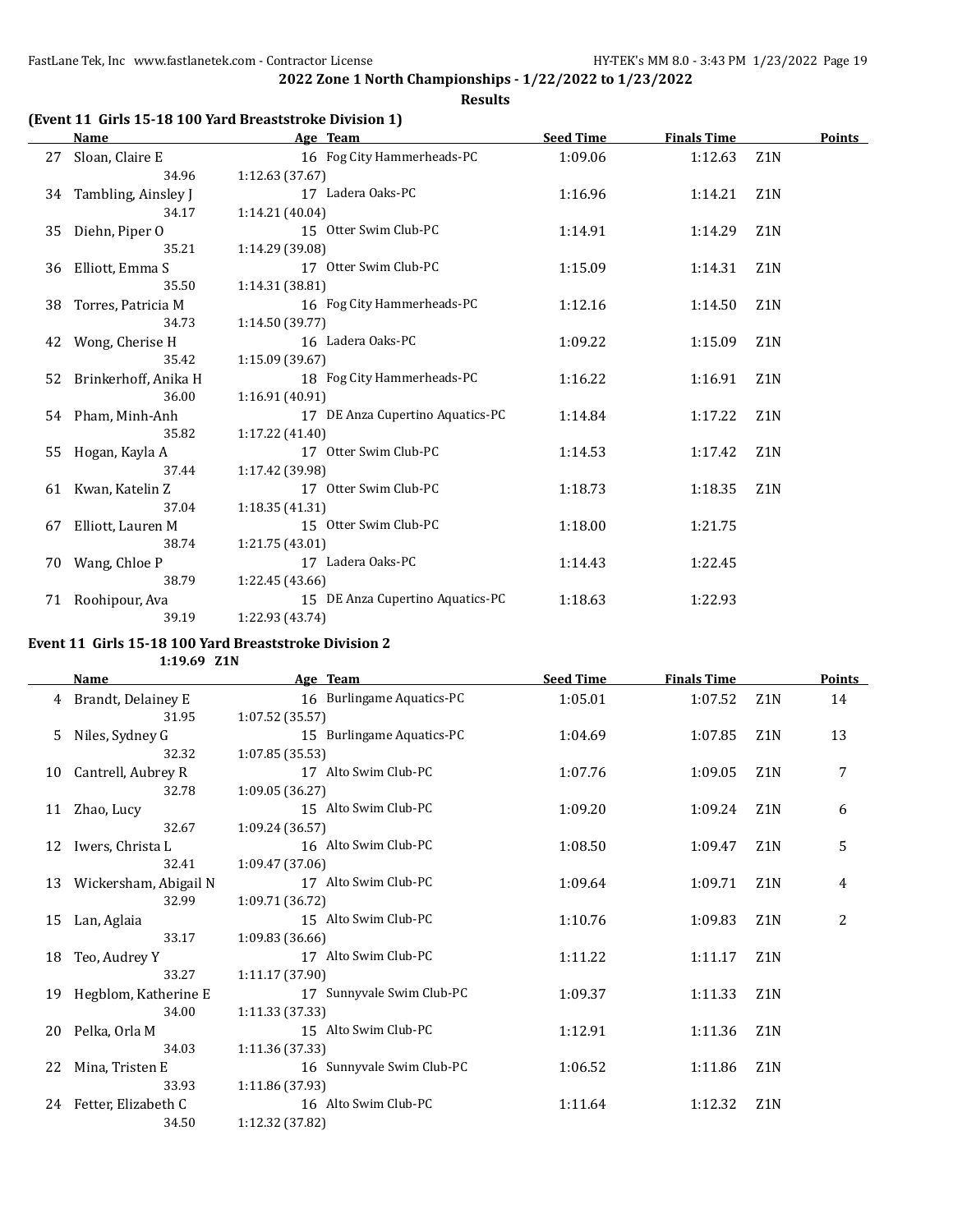### **Results**

## **(Event 11 Girls 15-18 100 Yard Breaststroke Division 2)**

|    | <b>Name</b>           | Age Team                  | <b>Seed Time</b> | <b>Finals Time</b> |                  | Points |
|----|-----------------------|---------------------------|------------------|--------------------|------------------|--------|
|    | 26 Fearon, Nina E     | 17 Alto Swim Club-PC      | 1:15.69          | 1:12.54            | Z <sub>1</sub> N |        |
|    | 34.55                 | 1:12.54 (37.99)           |                  |                    |                  |        |
| 29 | Kiurtsidis, Nina      | 15 Alto Swim Club-PC      | 1:10.16          | 1:13.41            | Z1N              |        |
|    | 34.29                 | 1:13.41 (39.12)           |                  |                    |                  |        |
| 30 | Cutler, Hayden J      | 17 Burlingame Aquatics-PC | 1:15.67          | 1:13.79            | Z <sub>1</sub> N |        |
|    | 34.75                 | 1:13.79 (39.04)           |                  |                    |                  |        |
| 32 | Burdick, Alyssa E     | 15 Alto Swim Club-PC      | 1:14.27          | 1:13.94            | Z <sub>1</sub> N |        |
|    | 35.75                 | 1:13.94 (38.19)           |                  |                    |                  |        |
| 37 | Lin, Samantha M       | 15 Burlingame Aquatics-PC | 1:18.16          | 1:14.42            | Z <sub>1</sub> N |        |
|    | 34.92                 | 1:14.42 (39.50)           |                  |                    |                  |        |
|    | 44 Kuziemko, Claire Y | 16 Burlingame Aquatics-PC | 1:15.21          | 1:15.34            | Z <sub>1</sub> N |        |
|    | 35.93                 | 1:15.34 (39.41)           |                  |                    |                  |        |
| 45 | Dowd, Leda T          | 16 Burlingame Aquatics-PC | 1:15.37          | 1:15.52            | Z <sub>1</sub> N |        |
|    | 35.76                 | 1:15.52 (39.76)           |                  |                    |                  |        |
| 46 | Tudor, Emory E        | 18 Burlingame Aquatics-PC | 1:13.08          | 1:15.54            | Z <sub>1</sub> N |        |
|    | 35.89                 | 1:15.54(39.65)            |                  |                    |                  |        |
| 47 | Jeng, Keila I         | 15 Alto Swim Club-PC      | 1:13.70          | 1:15.60            | Z <sub>1</sub> N |        |
|    | 35.89                 | 1:15.60 (39.71)           |                  |                    |                  |        |
| 48 | Choi, Dainie          | 17 Sunnyvale Swim Club-PC | 1:09.94          | 1:16.44            | Z <sub>1</sub> N |        |
|    | 35.94                 | 1:16.44(40.50)            |                  |                    |                  |        |
| 56 | Pelka, Chesna R       | 17 Alto Swim Club-PC      | 1:11.78          | 1:17.76            | Z <sub>1</sub> N |        |
|    | 36.09                 | 1:17.76(41.67)            |                  |                    |                  |        |
| 60 | Boyer, Julie L        | 16 Sunnyvale Swim Club-PC | 1:19.65          | 1:18.32            | Z1N              |        |
|    | 37.50                 | 1:18.32 (40.82)           |                  |                    |                  |        |
| 63 | Tinetti, Angel H      | 15 Burlingame Aquatics-PC | 1:19.69          | 1:19.85            |                  |        |
|    | 37.37                 | 1:19.85 (42.48)           |                  |                    |                  |        |
| 68 | Guillerm, Camille     | 16 Sunnyvale Swim Club-PC | 1:17.37          | 1:21.84            |                  |        |
|    | 38.78                 | 1:21.84 (43.06)           |                  |                    |                  |        |

## **Event 11 Girls 15-18 100 Yard Breaststroke Division 3**

**1:19.69 Z1N**

|    | Name                  | Age Team                          | <b>Seed Time</b> | <b>Finals Time</b> |                  | <b>Points</b> |
|----|-----------------------|-----------------------------------|------------------|--------------------|------------------|---------------|
| 1  | Holden, Audrey E      | 17 Palo Alto Stanford Aquatics-PC | 1:02.63          | 1:06.38            | Z <sub>1</sub> N | 18            |
|    | 31.34                 | 1:06.38(35.04)                    |                  |                    |                  |               |
| 2  | J-Cheng, Audrey       | 17 Palo Alto Stanford Aquatics-PC | 1:01.58          | 1:07.00            | Z <sub>1</sub> N | 16            |
|    | 31.52                 | 1:07.00 (35.48)                   |                  |                    |                  |               |
| 3  | Huang, Edana X        | 15 Palo Alto Stanford Aquatics-PC | 1:08.60          | 1:07.18            | Z <sub>1</sub> N | 15            |
|    | 31.35                 | 1:07.18(35.83)                    |                  |                    |                  |               |
| 6  | Faraboschi, Silvia    | 17 Palo Alto Stanford Aquatics-PC | 1:03.72          | 1:08.15            | Z <sub>1</sub> N | 12            |
|    | 32.54                 | 1:08.15(35.61)                    |                  |                    |                  |               |
|    | 7 Leung, Kelsey B     | 16 Palo Alto Stanford Aquatics-PC | 1:08.50          | 1:08.58            | Z <sub>1</sub> N | 11            |
|    | 32.78                 | 1:08.58(35.80)                    |                  |                    |                  |               |
| 8  | LI, Kaia J            | 18 Palo Alto Stanford Aquatics-PC | 1:02.97          | 1:08.82            | Z <sub>1</sub> N | 10            |
|    | 32.67                 | 1:08.82(36.15)                    |                  |                    |                  |               |
| 9  | Hong, Ashley R        | 15 Palo Alto Stanford Aquatics-PC | 1:05.40          | 1:09.02            | Z <sub>1</sub> N | 8             |
|    | 32.41                 | 1:09.02(36.61)                    |                  |                    |                  |               |
|    | 14 Lynch, Calista R   | 16 Palo Alto Stanford Aquatics-PC | 1:05.23          | 1:09.80            | Z <sub>1</sub> N | 3             |
|    | 32.88                 | 1:09.80 (36.92)                   |                  |                    |                  |               |
| 21 | Schaffer, Alexis A    | 16 Palo Alto Stanford Aquatics-PC | 1:13.52          | 1:11.64            | Z <sub>1</sub> N |               |
|    | 34.03                 | 1:11.64(37.61)                    |                  |                    |                  |               |
| 23 | Lanilis, Eugenie M    | 17 Palo Alto Stanford Aquatics-PC | 1:13.11          | 1:12.04            | Z <sub>1</sub> N |               |
|    | 34.11                 | 1:12.04 (37.93)                   |                  |                    |                  |               |
| 25 | Anderson, Stephanie R | 15 Palo Alto Stanford Aquatics-PC | 1:12.09          | 1:12.42            | Z <sub>1</sub> N |               |
|    | 34.41                 | 1:12.42 (38.01)                   |                  |                    |                  |               |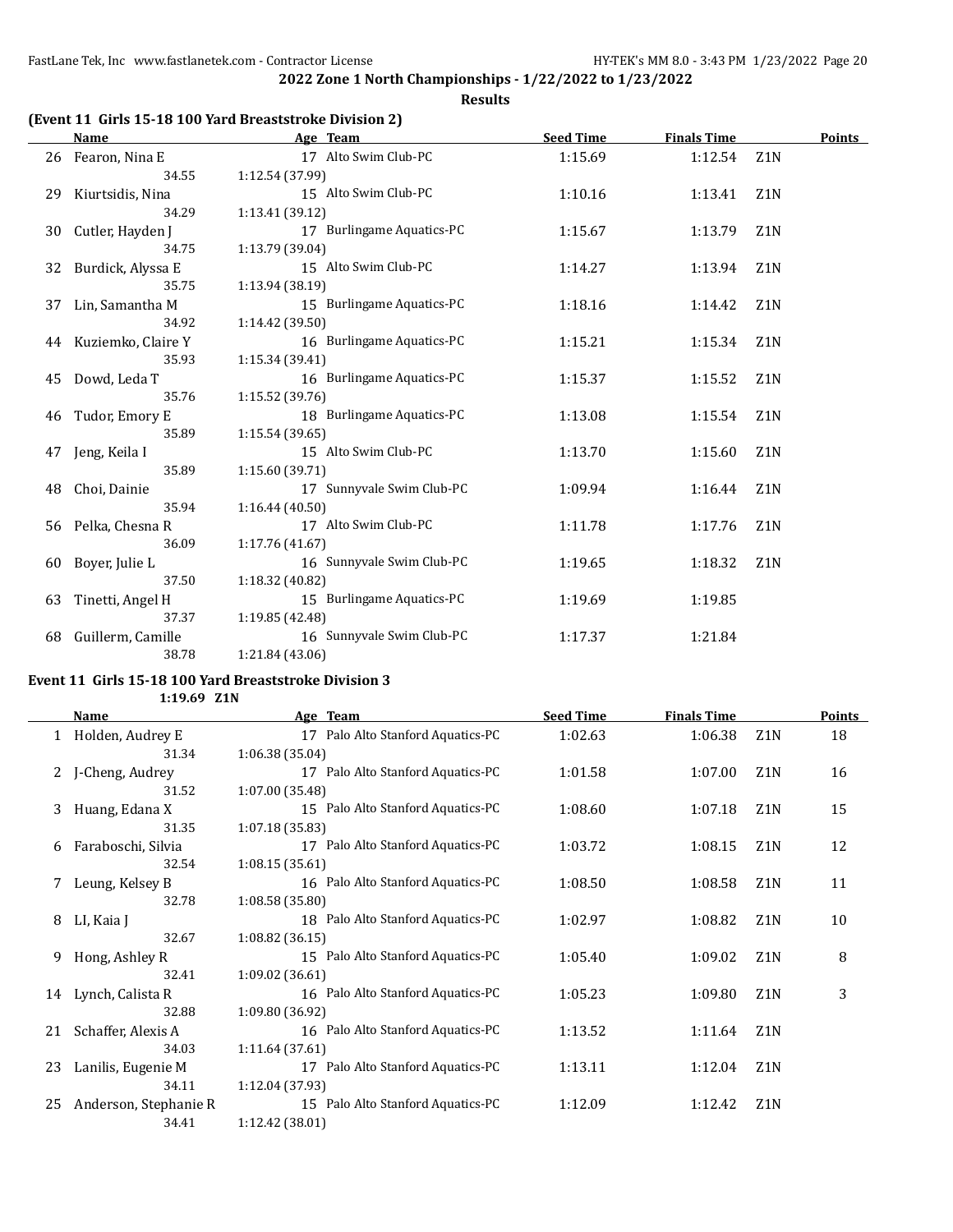|  |  | (Event 11 Girls 15-18 100 Yard Breaststroke Division 3) |  |
|--|--|---------------------------------------------------------|--|
|--|--|---------------------------------------------------------|--|

|    | <b>Name</b>                                               | Age Team                                              | <b>Seed Time</b> | <b>Finals Time</b> |                  | <b>Points</b> |
|----|-----------------------------------------------------------|-------------------------------------------------------|------------------|--------------------|------------------|---------------|
| 28 | Detter, Olivia K<br>33.34                                 | 16 Palo Alto Stanford Aquatics-PC<br>1:13.15 (39.81)  | 1:12.91          | 1:13.15            | Z1N              |               |
| 31 | Chung, Audrey K<br>34.96                                  | 16 Palo Alto Stanford Aquatics-PC<br>1:13.89 (38.93)  | 1:13.26          | 1:13.89            | Z <sub>1</sub> N |               |
| 33 | Kwak, Natalie E<br>35.05                                  | 15 Palo Alto Stanford Aquatics-PC<br>1:14.09 (39.04)  | 1:16.56          | 1:14.09            | Z <sub>1</sub> N |               |
| 39 | Chao, Sophia W<br>35.78                                   | 16 Palo Alto Stanford Aquatics-PC<br>1:14.58 (38.80)  | 1:19.03          | 1:14.58            | Z <sub>1</sub> N |               |
| 40 | Liao, Audrey<br>35.52                                     | 15 Palo Alto Stanford Aquatics-PC<br>1:14.86 (39.34)  | 1:14.62          | 1:14.86            | Z1N              |               |
| 41 | Lungren, Charlotte M<br>35.55                             | 15 Palo Alto Stanford Aquatics-PC<br>1:14.96 (39.41)  | 1:16.08          | 1:14.96            | Z1N              |               |
| 42 | Conover-Emmert, Kaitlyn A<br>35.92                        | 16 Palo Alto Stanford Aquatics-PC<br>1:15.09 (39.17)  | 1:07.35          | 1:15.09            | Z1N              |               |
| 49 | Liu, Yu-Tong<br>37.33                                     | 16 Palo Alto Stanford Aquatics-PC<br>1:16.50 (39.17)  | 1:16.73          | 1:16.50            | Z1N              |               |
| 50 | LI, Abby J<br>36.46                                       | 15 Palo Alto Stanford Aquatics-PC<br>1:16.56 (40.10)  | 1:16.22          | 1:16.56            | Z1N              |               |
| 51 | Khan, Sonia N<br>35.99                                    | 16 Palo Alto Stanford Aquatics-PC<br>1:16.90 (40.91)  | 1:12.78          | 1:16.90            | Z1N              |               |
| 53 | Khan, Olivia M<br>36.18                                   | 18 Palo Alto Stanford Aquatics-PC<br>1:17.16 (40.98)  | 1:14.97          | 1:17.16            | Z1N              |               |
| 57 | Backstrand, Alden G<br>37.05                              | 17 Palo Alto Stanford Aquatics-PC<br>1:17.83 (40.78)  | 1:15.89          | 1:17.83            | Z1N              |               |
| 58 | Rudolph, Allison E<br>36.57                               | 17 Palo Alto Stanford Aquatics-PC<br>1:17.99 (41.42)  | 1:12.04          | 1:17.99            | Z <sub>1</sub> N |               |
| 59 | Pargett, Alexandria S<br>37.62                            | 16 Palo Alto Stanford Aquatics-PC<br>1:18.05 (40.43)  | 1:18.69          | 1:18.05            | Z <sub>1</sub> N |               |
| 62 | Kapoor, Aria C<br>38.01                                   | 16 Palo Alto Stanford Aquatics-PC<br>1:19.78 (41.77)  | 1:19.00          | 1:19.78            |                  |               |
| 64 | HU, Ashley J<br>38.91                                     | 15 Palo Alto Stanford Aquatics-PC<br>1:20.78 (41.87)  | 1:18.53          | 1:20.78            |                  |               |
| 65 | Kau, Erin S<br>38.10                                      | 16 Palo Alto Stanford Aquatics-PC<br>1:21.06 (42.96)  | 1:18.87          | 1:21.06            |                  |               |
| 66 | Thacker, Madeline R<br>38.06                              | 17 Palo Alto Stanford Aquatics-PC<br>1:21.23 (43.17)  | 1:18.03          | 1:21.23            |                  |               |
| 69 | Zivkovic, Natasha<br>38.40                                | 16 Palo Alto Stanford Aquatics-PC<br>1:22.44 (44.04)  | 1:21.54          | 1:22.44            |                  |               |
|    | 72 Conover-Hui, Aurora J<br>41.14                         | 15 Palo Alto Stanford Aquatics-PC<br>1:26.65 (45.51)  | 1:18.25          | 1:26.65            |                  |               |
|    | 73 Kennedy, Elyssa M<br>42.25                             | 16 Palo Alto Stanford Aquatics-PC<br>1:29.44 (47.19)  | 1:18.49          | 1:29.44            |                  |               |
|    | Event 12 Girls 13-14 100 Yard Breaststroke<br>1:21.69 Z1N |                                                       |                  |                    |                  |               |
|    | Name                                                      | Age Team                                              | <b>Seed Time</b> | <b>Finals Time</b> |                  | <b>Points</b> |
|    | 14 Ilari-Gracia, Alessia A<br>34.22                       | 14 Unattached-PC<br>1:13.71 (39.49)                   | 1:11.20          | 1:13.71            | Z <sub>1</sub> N | 3             |
|    | 1:21.69 Z1N                                               | Event 12 Girls 13-14 100 Yard Breaststroke Division 1 |                  |                    |                  |               |
|    | <b>Name</b>                                               | Age Team                                              | <b>Seed Time</b> | <b>Finals Time</b> |                  | <b>Points</b> |
| 18 | Kashyap, Shreya                                           | 14 Otter Swim Club-PC                                 | 1:12.56          | 1:14.88            | Z1N              |               |
|    | 35.77                                                     | 1:14.88 (39.11)                                       |                  |                    |                  |               |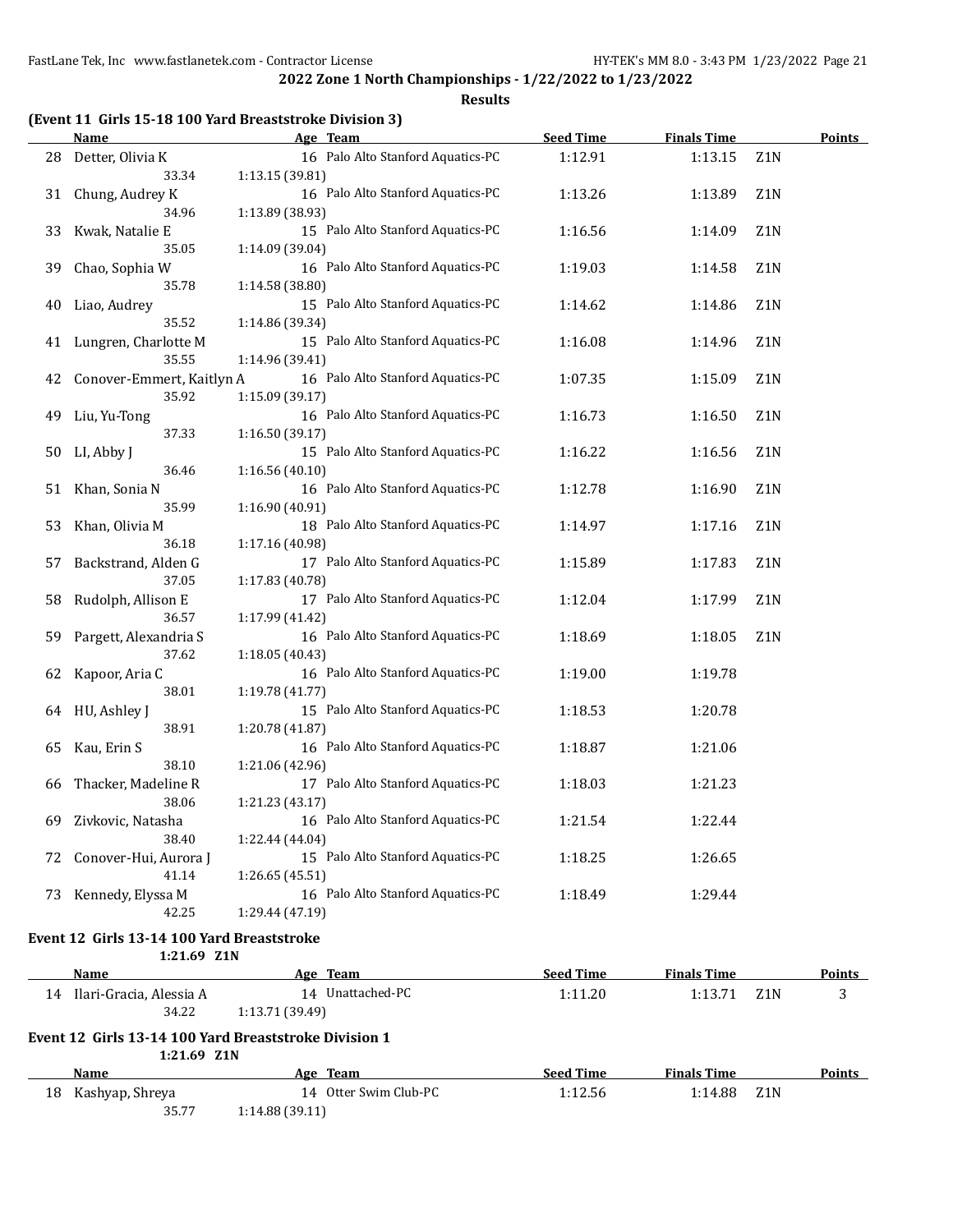**Results**

## **(Event 12 Girls 13-14 100 Yard Breaststroke Division 1)**

|    | <b>Name</b>         | Age Team                         | <b>Seed Time</b> | <b>Finals Time</b> |                  | Points |
|----|---------------------|----------------------------------|------------------|--------------------|------------------|--------|
| 19 | Chen, Heidi I       | 14 Ladera Oaks-PC                | 1:14.58          | 1:15.35            | Z <sub>1</sub> N |        |
|    | 35.48               | 1:15.35 (39.87)                  |                  |                    |                  |        |
|    | 24 Birkhold, Elaine | 13 Fog City Hammerheads-PC       | 1:14.18          | 1:15.97            | Z <sub>1</sub> N |        |
|    | 35.93               | 1:15.97 (40.04)                  |                  |                    |                  |        |
| 26 | Wang, Kacy          | 14 Otter Swim Club-PC            | 1:14.96          | 1:16.50            | Z <sub>1</sub> N |        |
|    | 36.23               | 1:16.50(40.27)                   |                  |                    |                  |        |
| 29 | Levin, Liliana M    | 13 DE Anza Cupertino Aquatics-PC | 1:14.80          | 1:17.50            | Z <sub>1</sub> N |        |
|    | 37.04               | 1:17.50(40.46)                   |                  |                    |                  |        |
| 32 | Anderson, Kalina R  | 13 Otter Swim Club-PC            | 1:21.28          | 1:18.32            | Z <sub>1</sub> N |        |
|    | 37.19               | 1:18.32(41.13)                   |                  |                    |                  |        |
| 33 | Schmalzle, Julia M  | 13 Ladera Oaks-PC                | 1:19.69          | 1:18.69            | Z <sub>1</sub> N |        |
|    | 37.08               | 1:18.69(41.61)                   |                  |                    |                  |        |
| 35 | Wagner, Sonika      | 14 DE Anza Cupertino Aquatics-PC | 1:18.11          | 1:19.56            | Z <sub>1</sub> N |        |
|    | 37.26               | 1:19.56(42.30)                   |                  |                    |                  |        |
| 36 | Miller, Elise P     | 13 Ladera Oaks-PC                | 1:18.98          | 1:19.68            | Z <sub>1</sub> N |        |
|    | 37.53               | 1:19.68(42.15)                   |                  |                    |                  |        |
| 44 | Miller, Ivory J     | 14 Otter Swim Club-PC            | 1:20.11          | 1:21.09            | Z <sub>1</sub> N |        |
|    | 38.01               | 1:21.09 (43.08)                  |                  |                    |                  |        |
| 45 | Hsu, Katelyn        | 13 DE Anza Cupertino Aquatics-PC | 1:19.72          | 1:21.42            | Z <sub>1</sub> N |        |
|    | 38.91               | 1:21.42(42.51)                   |                  |                    |                  |        |
| 49 | LI, Abbey Q         | 14 Otter Swim Club-PC            | 1:21.58          | 1:22.13            |                  |        |
|    | 38.32               | 1:22.13(43.81)                   |                  |                    |                  |        |
| 50 | Wong, Cadence E     | 14 Ladera Oaks-PC                | 1:21.21          | 1:22.19            |                  |        |
|    | 38.73               | 1:22.19(43.46)                   |                  |                    |                  |        |
| 56 | Kurotori, Annika M  | 14 DE Anza Cupertino Aquatics-PC | 1:21.61          | 1:25.39            |                  |        |
|    | 41.03               | 1:25.39 (44.36)                  |                  |                    |                  |        |

## **Event 12 Girls 13-14 100 Yard Breaststroke Division 2**

**1:21.69 Z1N**

|    | <b>Name</b>         | Age Team                  | <b>Seed Time</b> | <b>Finals Time</b> |                  | <b>Points</b> |
|----|---------------------|---------------------------|------------------|--------------------|------------------|---------------|
|    | 4 Byrne, Maren C    | 13 Alto Swim Club-PC      | 1:15.12          | 1:09.66            | Z <sub>1</sub> N | 14            |
|    | 33.02               | 1:09.66 (36.64)           |                  |                    |                  |               |
| 6  | Hetland, Maya S     | 13 Alto Swim Club-PC      | 1:09.55          | 1:10.99            | Z <sub>1</sub> N | 12            |
|    | 33.05               | 1:10.99 (37.94)           |                  |                    |                  |               |
| 7  | Preuss, Hailey K    | 14 Alto Swim Club-PC      | 1:10.46          | 1:11.63            | Z <sub>1</sub> N | 11            |
|    | 33.42               | 1:11.63 (38.21)           |                  |                    |                  |               |
| 9  | Wang, Karina I      | 13 Sunnyvale Swim Club-PC | 1:12.46          | 1:12.59            | Z <sub>1</sub> N | 8             |
|    | 34.28               | 1:12.59 (38.31)           |                  |                    |                  |               |
| 25 | Bernaudin, Louann Y | 14 Burlingame Aquatics-PC | 1:15.14          | 1:16.40            | Z1N              |               |
|    | 36.21               | 1:16.40 (40.19)           |                  |                    |                  |               |
| 27 | VU, Sophia H        | 13 Burlingame Aquatics-PC | 1:18.22          | 1:16.66            | Z <sub>1</sub> N |               |
|    | 36.35               | 1:16.66 (40.31)           |                  |                    |                  |               |
| 28 | MI, Audrey Y        | 13 Alto Swim Club-PC      | 1:18.31          | 1:16.84            | Z <sub>1</sub> N |               |
|    | 37.00               | 1:16.84 (39.84)           |                  |                    |                  |               |
| 34 | Chahal, Janam E     | 13 Sunnyvale Swim Club-PC | 1:17.28          | 1:19.03            | Z <sub>1</sub> N |               |
|    | 37.86               | 1:19.03 (41.17)           |                  |                    |                  |               |
| 37 | Diep, Sara C        | 14 Sunnyvale Swim Club-PC | 1:20.45          | 1:19.83            | Z <sub>1</sub> N |               |
|    | 38.25               | 1:19.83(41.58)            |                  |                    |                  |               |
| 40 | Geng, Emma X        | 14 Sunnyvale Swim Club-PC | 1:21.00          | 1:20.34            | Z1N              |               |
|    | 37.91               | 1:20.34 (42.43)           |                  |                    |                  |               |
| 42 | Slakoff, Sydney M   | 13 Burlingame Aquatics-PC | 1:21.40          | 1:20.71            | Z1N              |               |
|    | 39.62               | 1:20.71 (41.09)           |                  |                    |                  |               |
| 46 | Chang, Alexa        | 13 Burlingame Aquatics-PC | 1:21.58          | 1:21.50            | Z <sub>1</sub> N |               |
|    | 38.55               | 1:21.50 (42.95)           |                  |                    |                  |               |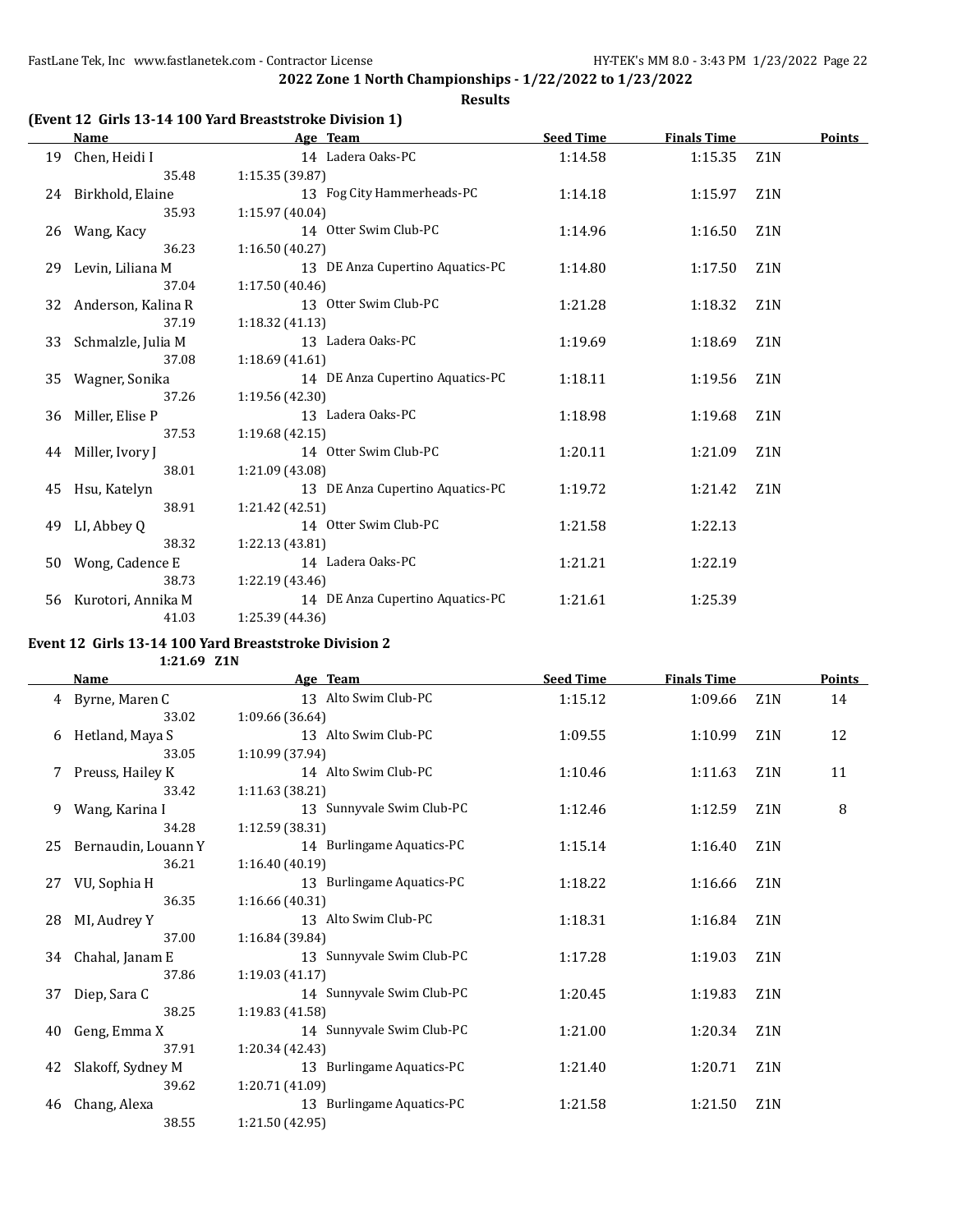**Results**

## **(Event 12 Girls 13-14 100 Yard Breaststroke Division 2)**

|       | Name                   | Age Team                  | <b>Seed Time</b> | <b>Finals Time</b> | <b>Points</b> |
|-------|------------------------|---------------------------|------------------|--------------------|---------------|
| 51    | Chen, Yoray I          | 13 Alto Swim Club-PC      | 1:20.87          | 1:22.33            |               |
|       | 40.04                  | 1:22.33 (42.29)           |                  |                    |               |
| 52    | Swaminathan, Samhita S | 13 Alto Swim Club-PC      | 1:19.70          | 1:22.57            |               |
|       | 39.11                  | 1:22.57(43.46)            |                  |                    |               |
| 53    | Chiang, Jeannine S     | 14 Burlingame Aquatics-PC | 1:20.12          | 1:23.70            |               |
|       | 39.11                  | 1:23.70 (44.59)           |                  |                    |               |
| 57    | Volna, Hayden K        | 14 Burlingame Aquatics-PC | 1:21.42          | 1:25.95            |               |
|       | 40.42                  | 1:25.95(45.53)            |                  |                    |               |
| 58    | Orazova, Meryem        | 13 Alto Swim Club-PC      | 1:21.22          | 1:26.08            |               |
|       | 40.47                  | 1:26.08(45.61)            |                  |                    |               |
| 59.   | Arude, Nadia P         | 14 Sunnyvale Swim Club-PC | 1:21.67          | 1:26.51            |               |
|       | 41.25                  | 1:26.51(45.26)            |                  |                    |               |
| 60    | Ertas, Eda E           | 14 Alto Swim Club-PC      | 1:20.66          | 1:26.52            |               |
|       | 40.44                  | 1:26.52 (46.08)           |                  |                    |               |
| 61    | Rosenfeld, Ella        | 13 Alto Swim Club-PC      | 1:21.03          | 1:31.26            |               |
|       | 44.94                  | 1:31.26 (46.32)           |                  |                    |               |
| $---$ | Komashko, Angelina S   | 14 Burlingame Aquatics-PC | 1:12.62          | DQ                 |               |
|       | 34.89                  | DQ (39.04)                |                  |                    |               |

#### **Event 12 Girls 13-14 100 Yard Breaststroke Division 3 1:21.69 Z1N**

|    | Name                | Age Team                          | <b>Seed Time</b> | <b>Finals Time</b> |                  | Points       |
|----|---------------------|-----------------------------------|------------------|--------------------|------------------|--------------|
|    | 1 Gyorkos, Emma R   | 14 Palo Alto Stanford Aquatics-PC | 1:08.95          | 1:08.37            | Z1N              | 18           |
|    | 32.87               | 1:08.37 (35.50)                   |                  |                    |                  |              |
| 2  | Zhang, Kelsey       | 14 Palo Alto Stanford Aquatics-PC | 1:07.41          | 1:08.41            | Z <sub>1</sub> N | 16           |
|    | 32.74               | 1:08.41 (35.67)                   |                  |                    |                  |              |
| 3  | Doan, Tran B        | 14 Palo Alto Stanford Aquatics-PC | 1:08.53          | 1:09.30            | Z <sub>1</sub> N | 15           |
|    | 32.77               | 1:09.30 (36.53)                   |                  |                    |                  |              |
| 5  | Chuang, Eden        | 14 Palo Alto Stanford Aquatics-PC | 1:08.36          | 1:09.93            | Z <sub>1</sub> N | 13           |
|    | 33.39               | 1:09.93 (36.54)                   |                  |                    |                  |              |
| 8  | Ladomirak, Llew S   | 14 Palo Alto Stanford Aquatics-PC | 1:12.55          | 1:11.96            | Z <sub>1</sub> N | 10           |
|    | 34.22               | 1:11.96 (37.74)                   |                  |                    |                  |              |
| 10 | Morrow, Keara A     | 14 Palo Alto Stanford Aquatics-PC | 1:13.56          | 1:12.93            | Z <sub>1</sub> N | 7            |
|    | 35.05               | 1:12.93 (37.88)                   |                  |                    |                  |              |
|    | 11 Yang, Stella K   | 13 Palo Alto Stanford Aquatics-PC | 1:11.58          | 1:13.06            | Z <sub>1</sub> N | 6            |
|    | 34.56               | 1:13.06(38.50)                    |                  |                    |                  |              |
| 12 | Zheng, Kaijing      | 14 Palo Alto Stanford Aquatics-PC | 1:11.00          | 1:13.14            | Z <sub>1</sub> N | 5            |
|    | 34.31               | 1:13.14 (38.83)                   |                  |                    |                  |              |
| 13 | Chu, Annika         | 13 Palo Alto Stanford Aquatics-PC | 1:14.48          | 1:13.62            | Z <sub>1</sub> N | 4            |
|    | 34.92               | 1:13.62 (38.70)                   |                  |                    |                  |              |
| 15 | Scafetta, Natalie E | 14 Palo Alto Stanford Aquatics-PC | 1:12.14          | 1:13.73            | Z <sub>1</sub> N | 2            |
|    | 34.83               | 1:13.73 (38.90)                   |                  |                    |                  |              |
| 16 | Yuan, Amelia P      | 14 Palo Alto Stanford Aquatics-PC | 1:14.57          | 1:14.71            | Z <sub>1</sub> N | $\mathbf{1}$ |
|    | 35.85               | 1:14.71 (38.86)                   |                  |                    |                  |              |
| 17 | Zhang, Ashley L     | 14 Palo Alto Stanford Aquatics-PC | 1:12.89          | 1:14.72            | Z <sub>1</sub> N |              |
|    | 36.11               | 1:14.72 (38.61)                   |                  |                    |                  |              |
| 20 | Chang, Jocelyn S    | 14 Palo Alto Stanford Aquatics-PC | 1:12.64          | 1:15.44            | Z <sub>1</sub> N |              |
|    | 35.69               | 1:15.44 (39.75)                   |                  |                    |                  |              |
| 21 | Liu, Allison S      | 13 Palo Alto Stanford Aquatics-PC | 1:16.05          | 1:15.60            | Z1N              |              |
|    | 36.02               | 1:15.60 (39.58)                   |                  |                    |                  |              |
| 22 | Chow, Erin K        | 13 Palo Alto Stanford Aquatics-PC | 1:16.93          | 1:15.75            | Z <sub>1</sub> N |              |
|    | 36.21               | 1:15.75 (39.54)                   |                  |                    |                  |              |
| 23 | Huang, Alisa R      | 13 Palo Alto Stanford Aquatics-PC | 1:14.78          | 1:15.79            | Z <sub>1</sub> N |              |
|    | 35.83               | 1:15.79 (39.96)                   |                  |                    |                  |              |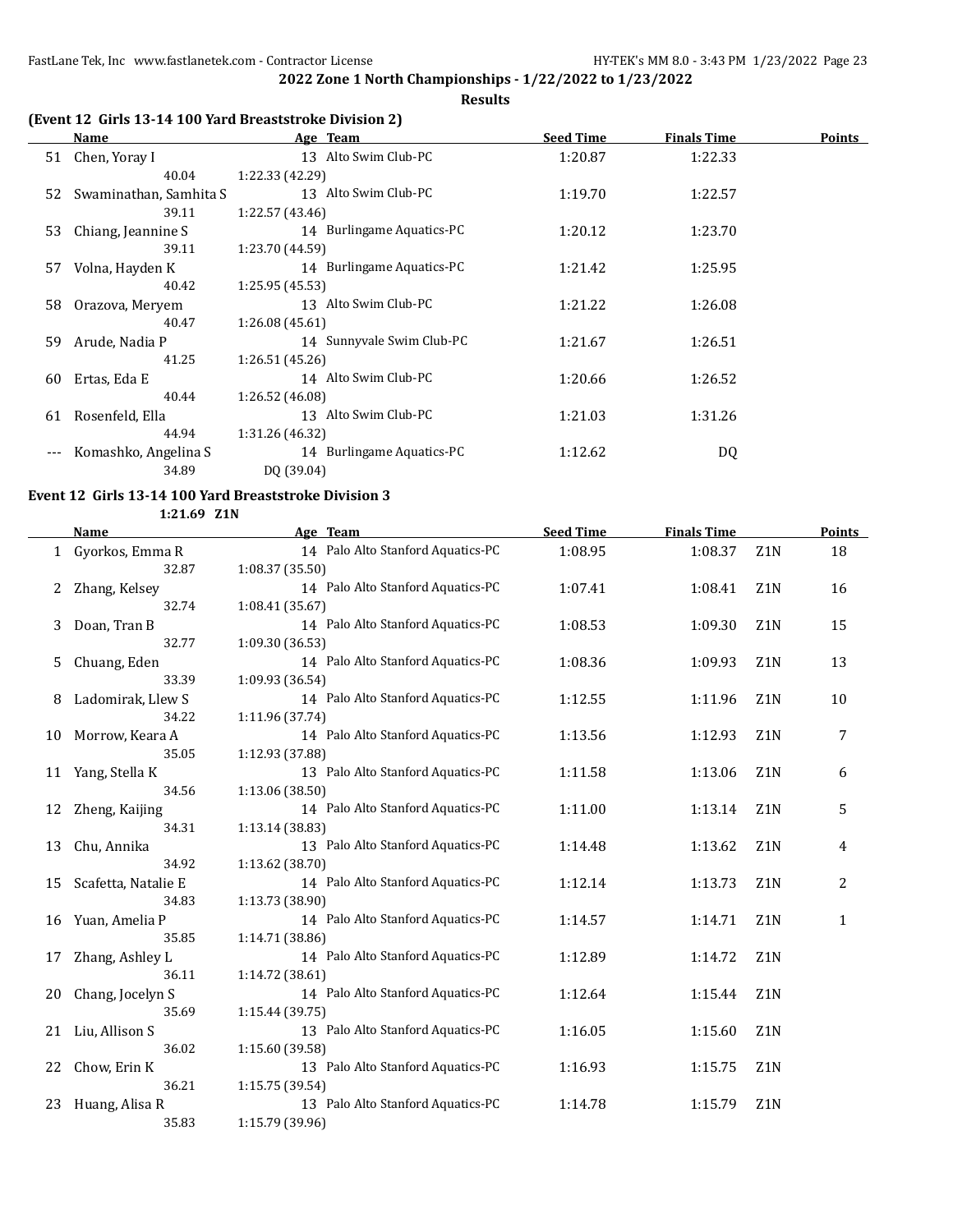**Results**

## **(Event 12 Girls 13-14 100 Yard Breaststroke Division 3)**

|     | <b>Name</b>       | Age Team                          | <b>Seed Time</b> | <b>Finals Time</b> |                  | <b>Points</b> |
|-----|-------------------|-----------------------------------|------------------|--------------------|------------------|---------------|
| 30  | Nguyen, Safiya A  | 13 Palo Alto Stanford Aquatics-PC | 1:18.49          | 1:17.82            | Z1N              |               |
|     | 37.45             | 1:17.82 (40.37)                   |                  |                    |                  |               |
| 31  | Feng, Mirabelle   | 14 Palo Alto Stanford Aquatics-PC | 1:21.69          | 1:17.97            | Z <sub>1</sub> N |               |
|     | 37.34             | 1:17.97(40.63)                    |                  |                    |                  |               |
| *38 | Bromberg, Maya N  | 13 Palo Alto Stanford Aquatics-PC | 1:18.64          | 1:20.16            | Z <sub>1</sub> N |               |
|     | 37.77             | 1:20.16 (42.39)                   |                  |                    |                  |               |
| *38 | Ren, Joyce        | 14 Palo Alto Stanford Aquatics-PC | 1:21.69          | 1:20.16            | Z <sub>1</sub> N |               |
|     | 37.95             | 1:20.16 (42.21)                   |                  |                    |                  |               |
| 41  | Anagnoson, Lily K | 13 Palo Alto Stanford Aquatics-PC | 1:21.63          | 1:20.66            | Z <sub>1</sub> N |               |
|     | 38.67             | 1:20.66 (41.99)                   |                  |                    |                  |               |
| 43  | Dye, Kira L       | 13 Palo Alto Stanford Aquatics-PC | 1:20.33          | 1:20.85            | Z <sub>1</sub> N |               |
|     | 38.15             | 1:20.85 (42.70)                   |                  |                    |                  |               |
| 47  | Hong, Alice       | 13 Palo Alto Stanford Aquatics-PC | 1:21.65          | 1:21.53            | Z <sub>1</sub> N |               |
|     | 38.84             | 1:21.53 (42.69)                   |                  |                    |                  |               |
| 48  | OH, Hannah        | 13 Palo Alto Stanford Aquatics-PC | 1:21.27          | 1:21.60            | Z <sub>1</sub> N |               |
|     | 38.36             | 1:21.60 (43.24)                   |                  |                    |                  |               |
| 54  | Hara, Yuka        | 13 Palo Alto Stanford Aquatics-PC | 1:19.11          | 1:23.95            |                  |               |
|     | 40.00             | 1:23.95 (43.95)                   |                  |                    |                  |               |
| 55  | Hill, Riley B     | 14 Palo Alto Stanford Aquatics-PC | 1:17.61          | 1:25.37            |                  |               |
|     | 38.52             | 1:25.37 (46.85)                   |                  |                    |                  |               |
|     | Griffis, Paige E  | 14 Palo Alto Stanford Aquatics-PC | 1:16.12          | DQ                 |                  |               |
|     | 36.43             | DQ (40.67)                        |                  |                    |                  |               |

# **Event 13 Girls 11-12 50 Yard Breaststroke Division 1**

**39.99 Z1N**

|    | Name                    |     | Age Team                         | <b>Seed Time</b> | <b>Finals Time</b> |                  | <b>Points</b> |
|----|-------------------------|-----|----------------------------------|------------------|--------------------|------------------|---------------|
|    | 4 Lee, Michelle         |     | 12 DE Anza Cupertino Aquatics-PC | 36.66            | 34.94              | Z1N              | 14            |
|    | Young, Clara H          | 11  | Ladera Oaks-PC                   | 36.73            | 35.25              | Z1N              | 11            |
| 8  | Diehn, April A          |     | 12 Otter Swim Club-PC            | 36.47            | 35.84              | Z <sub>1</sub> N | 10            |
| 10 | Nguyen, Angela H        |     | 12 Fog City Hammerheads-PC       | 36.49            | 36.44              | Z <sub>1</sub> N |               |
| 13 | Quach, Sarah K          | 11  | Fog City Hammerheads-PC          | 38.43            | 36.67              | Z <sub>1</sub> N | 4             |
| 18 | LY, Chelsea H           |     | 12 Pacifica Sea Lions-PC         | 36.81            | 37.33              | Z1N              |               |
| 23 | Fong, Joanne L          |     | 12 DE Anza Cupertino Aquatics-PC | 39.46            | 38.20              | Z <sub>1</sub> N |               |
| 45 | Christensen, Julianne R | 12  | Ladera Oaks-PC                   | 39.99            | 41.73              |                  |               |
| 48 | Johnson, Kylie E        | 12. | Ladera Oaks-PC                   | 39.99            | 42.84              |                  |               |
|    | --- Curran, Sophia M    | 12  | Ladera Oaks-PC                   | 34.29            | DQ                 |                  |               |

# **Event 13 Girls 11-12 50 Yard Breaststroke Division 2**

**39.99 Z1N**

| Name               |    |                               | <b>Seed Time</b>                                                                                                                                                             | <b>Finals Time</b> |                  | <b>Points</b> |
|--------------------|----|-------------------------------|------------------------------------------------------------------------------------------------------------------------------------------------------------------------------|--------------------|------------------|---------------|
| Oiu, Elise         |    |                               | 33.01                                                                                                                                                                        | 33.29              | Z <sub>1</sub> N | 18            |
| Kwok, Madison      |    | <b>Burlingame Aquatics-PC</b> | 36.13                                                                                                                                                                        | 34.57              | Z <sub>1</sub> N | 15            |
| Fanucchi, Lauren E |    | Alto Swim Club-PC             | 34.25                                                                                                                                                                        | 35.03              | Z <sub>1</sub> N | 12            |
| Chin, Addelyn C    |    |                               | 32.13                                                                                                                                                                        | 36.32              | Z <sub>1</sub> N | 8             |
| Lin, Zoey C        |    |                               | 36.65                                                                                                                                                                        | 36.56              | Z <sub>1</sub> N | 6             |
| Shek, Annabelle W  | 11 | <b>Burlingame Aquatics-PC</b> | 36.80                                                                                                                                                                        | 36.61              | Z <sub>1</sub> N | 5             |
| Truong, Makena S   |    | Burlingame Aquatics-PC        | 38.03                                                                                                                                                                        | 37.22              | Z <sub>1</sub> N |               |
| Oian, Jasmine X    |    |                               | 38.21                                                                                                                                                                        | 37.97              | Z <sub>1</sub> N |               |
| Rutter, Violet S   | 11 | Alto Swim Club-PC             | 37.66                                                                                                                                                                        | 38.09              | Z <sub>1</sub> N |               |
| Zarahn, Abigail F  |    | <b>Burlingame Aquatics-PC</b> | 40.09                                                                                                                                                                        | 39.82              | Z <sub>1</sub> N |               |
| Liu, Alina Y       |    |                               | 38.76                                                                                                                                                                        | 39.88              | Z <sub>1</sub> N |               |
| FU, Katherine      | 11 | Alto Swim Club-PC             | 38.71                                                                                                                                                                        | 40.21              |                  |               |
| Picard, Naomi L    |    | Alto Swim Club-PC             | 38.86                                                                                                                                                                        | 40.32              |                  |               |
|                    |    |                               | Age Team<br>12 Burlingame Aquatics-PC<br>12<br>12<br>12 Sunnyvale Swim Club-PC<br>12 Alto Swim Club-PC<br>12<br>12 Sunnyvale Swim Club-PC<br>12<br>12 Sunnyvale Swim Club-PC |                    |                  |               |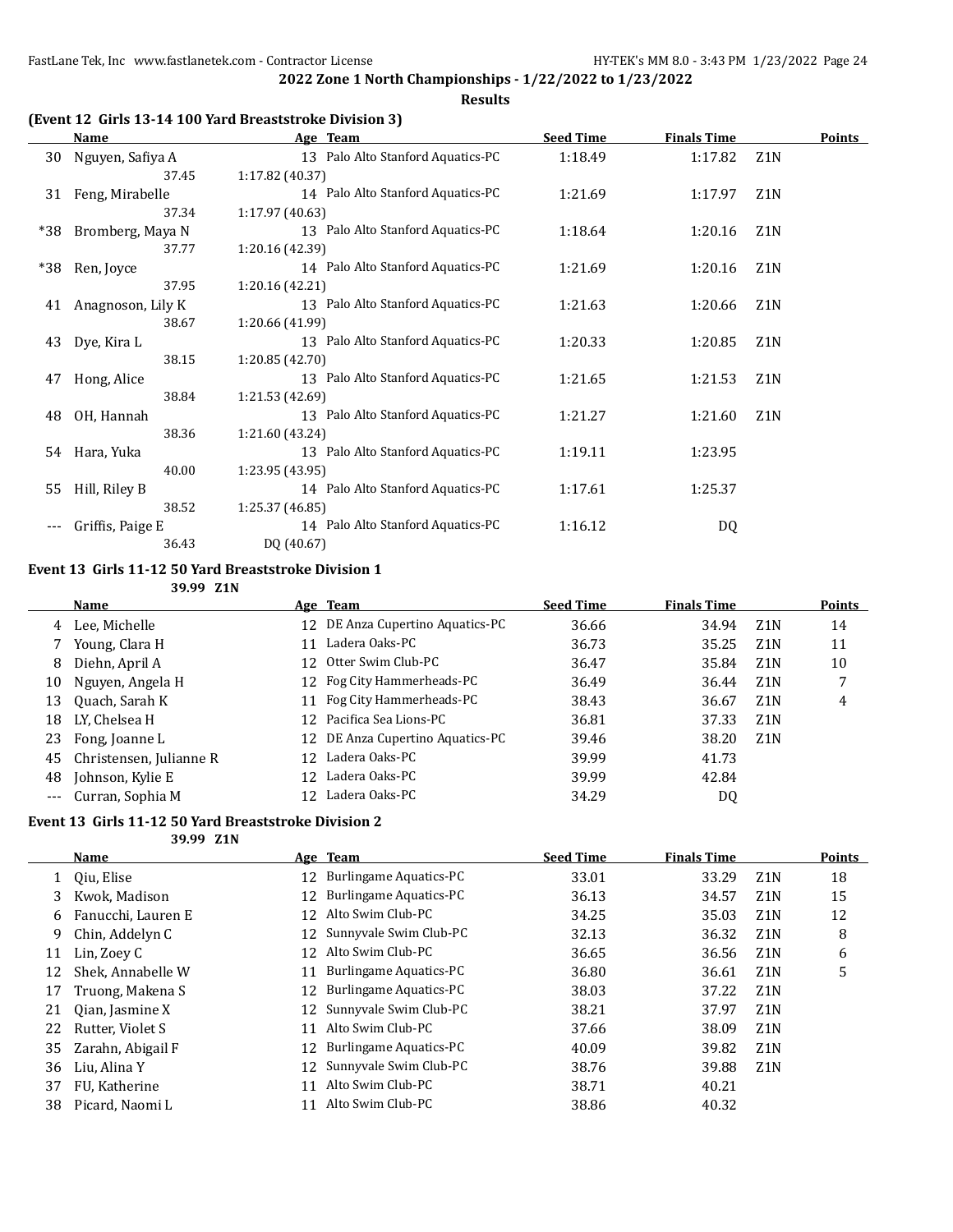**Results**

## **(Event 13 Girls 11-12 50 Yard Breaststroke Division 2)**

|    | <b>Name</b>          | Age | Team                      | <b>Seed Time</b> | <b>Finals Time</b> | <b>Points</b> |
|----|----------------------|-----|---------------------------|------------------|--------------------|---------------|
| 39 | Bernaudin, Elea R    |     | 12 Burlingame Aquatics-PC | 39.97            | 40.65              |               |
| 40 | Enderes, Sarah       |     | 12 Alto Swim Club-PC      | 38.58            | 40.69              |               |
| 42 | Chang, Elise         |     | 12 Alto Swim Club-PC      | 39.66            | 41.44              |               |
| 43 | Guenther, Delainey A |     | Burlingame Aquatics-PC    | 37.14            | 41.52              |               |
| 44 | HE, Jasmine S        |     | Alto Swim Club-PC         | 39.72            | 41.65              |               |

# **Event 13 Girls 11-12 50 Yard Breaststroke Division 3**

**39.99 Z1N**

|       | Name                   |    | Age Team                       | <b>Seed Time</b> | <b>Finals Time</b> |                  | <b>Points</b> |
|-------|------------------------|----|--------------------------------|------------------|--------------------|------------------|---------------|
| 2     | Griffis, Erin          | 12 | Palo Alto Stanford Aquatics-PC | 35.35            | 34.23              | Z <sub>1</sub> N | 16            |
| 5     | Chuang, Luyi Z         | 12 | Palo Alto Stanford Aquatics-PC | 35.14            | 34.96              | Z1N              | 13            |
| 14    | Rickard, Samantha R    | 12 | Palo Alto Stanford Aquatics-PC | 37.00            | 36.72              | Z1N              | 3             |
| 15    | Ley, Sophie C          | 12 | Palo Alto Stanford Aquatics-PC | 37.73            | 36.93              | Z1N              | 2             |
| 16    | Conover-Hui, Karina L  | 12 | Palo Alto Stanford Aquatics-PC | 39.38            | 36.99              | Z1N              | 1             |
| 18    | Byer, Dagny R          | 12 | Palo Alto Stanford Aquatics-PC | 36.50            | 37.33              | Z1N              |               |
| 20    | Teague, Charlotte A    | 11 | Palo Alto Stanford Aquatics-PC | 36.01            | 37.36              | Z <sub>1</sub> N |               |
| $*24$ | Karachiwala, Akariko   | 12 | Palo Alto Stanford Aquatics-PC | 39.82            | 38.31              | Z1N              |               |
| $*24$ | Kirk, Katherine M      | 12 | Palo Alto Stanford Aquatics-PC | 39.80            | 38.31              | Z1N              |               |
| 26    | OH, Kristen S          | 12 | Palo Alto Stanford Aquatics-PC | 34.99            | 38.32              | Z <sub>1</sub> N |               |
| 27    | Chow, Brooklynn S      | 12 | Palo Alto Stanford Aquatics-PC | 39.40            | 38.52              | Z1N              |               |
| 28    | Stonich, Julianna R    | 12 | Palo Alto Stanford Aquatics-PC | 37.77            | 38.56              | Z <sub>1</sub> N |               |
| 29    | Earley, Maya R         | 12 | Palo Alto Stanford Aquatics-PC | 38.14            | 38.64              | Z1N              |               |
| 30    | Yara, Malia            | 12 | Palo Alto Stanford Aquatics-PC | 34.67            | 38.80              | Z1N              |               |
| 31    | Woo, Olivia J          | 12 | Palo Alto Stanford Aquatics-PC | 37.86            | 39.27              | Z1N              |               |
| 32    | Soedarmono, Elizabeth  | 11 | Palo Alto Stanford Aquatics-PC | 37.93            | 39.33              | Z1N              |               |
| 33    | Wang, Fiona B          | 11 | Palo Alto Stanford Aquatics-PC | 39.22            | 39.53              | Z1N              |               |
| 34    | Marku, Siena R         | 12 | Palo Alto Stanford Aquatics-PC | 35.32            | 39.55              | Z <sub>1</sub> N |               |
| 41    | Maigret, Fini M        | 12 | Palo Alto Stanford Aquatics-PC | 39.16            | 41.37              |                  |               |
| 46    | Kao, Leila             | 11 | Palo Alto Stanford Aquatics-PC | 39.99            | 42.25              |                  |               |
| 47    | Ashcraft, Lily         | 11 | Palo Alto Stanford Aquatics-PC | 39.99            | 42.74              |                  |               |
| 49    | Harding, McKinley A    | 11 | Palo Alto Stanford Aquatics-PC | 39.50            | 44.06              |                  |               |
| 50    | Grunewald, Catherine M | 12 | Palo Alto Stanford Aquatics-PC | 39.89            | 46.05              |                  |               |

#### **Event 14 Girls 9-10 50 Yard Breaststroke Division 1**

**47.49 Z1N**

|    | Name                     | Age Team                         | <b>Seed Time</b> | <b>Finals Time</b> |                  | <b>Points</b> |
|----|--------------------------|----------------------------------|------------------|--------------------|------------------|---------------|
|    | 4 Diehn, Eva J           | 10 Otter Swim Club-PC            | 44.26            | 42.33              | Z1N              | 14            |
| 15 | Chan, Abigail            | 10 Fog City Hammerheads-PC       | 46.90            | 45.53              | Z <sub>1</sub> N |               |
| 19 | Blanco-Sarmiento, Ximena | 10 DE Anza Cupertino Aquatics-PC | 43.18            | 47.34              | Z <sub>1</sub> N |               |
| 20 | Lai, Hana T              | 10 Ladera Oaks-PC                | 45.63            | 47.44              | Z1N              |               |
| 22 | Lai. Chloe T             | Ladera Oaks-PC                   | 46.07            | 48.12              |                  |               |
| 26 | Hopkins, Summer S        | 10 DE Anza Cupertino Aquatics-PC | 45.80            | 49.41              |                  |               |

### **Event 14 Girls 9-10 50 Yard Breaststroke Division 2**

**47.49 Z1N**

|    | <b>Name</b>        | Age Team                  | <b>Seed Time</b> | <b>Finals Time</b> |                  | <b>Points</b> |
|----|--------------------|---------------------------|------------------|--------------------|------------------|---------------|
|    | Daron, Alana C     | 10 Sunnyvale Swim Club-PC | 42.95            | 42.13              | Z <sub>1</sub> N | 15            |
| 8  | Enderes, Mia       | 10 Alto Swim Club-PC      | 43.08            | 43.87              | Z <sub>1</sub> N | 10            |
| 11 | Billip, Imani H    | 10 Burlingame Aquatics-PC | 41.65            | 44.42              | Z1N              | 6             |
|    | 16 Okyay, Hafsa F  | 10 Alto Swim Club-PC      | 45.24            | 45.70              | Z <sub>1</sub> N |               |
|    | 21 Neuman, Julia N | 10 Alto Swim Club-PC      | 46.67            | 47.57              |                  |               |
| 23 | Muston, Chloe      | 10 Alto Swim Club-PC      | 47.44            | 48.58              |                  |               |
|    |                    |                           |                  |                    |                  |               |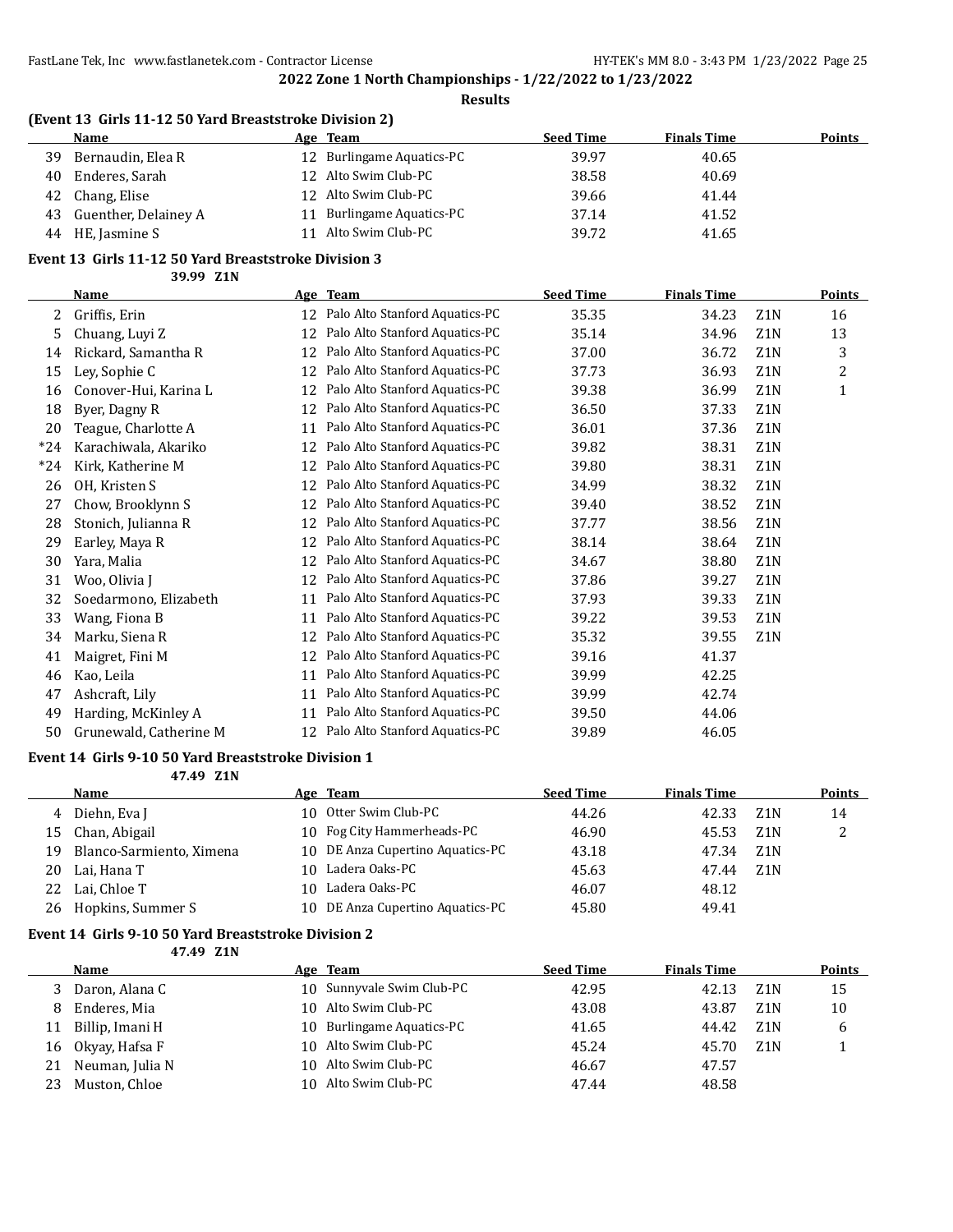#### **Results**

## **(Event 14 Girls 9-10 50 Yard Breaststroke Division 2)**

|       | Name                    | Age Team                  | <b>Seed Time</b> | <b>Finals Time</b> | <b>Points</b> |
|-------|-------------------------|---------------------------|------------------|--------------------|---------------|
| 24    | Beim, Lauren            | 10 Alto Swim Club-PC      | 46.88            | 49.05              |               |
| 25    | Elliott, Alexa L        | 10 Burlingame Aquatics-PC | 45.19            | 49.20              |               |
| 28    | Wang, Yumo              | 9 Alto Swim Club-PC       | 46.98            | 51.13              |               |
|       | 29 Wong, Zara Q         | 10 Alto Swim Club-PC      | 46.88            | 51.78              |               |
|       | 30 Walther, Stephanie L | 9 Alto Swim Club-PC       | 47.00            | 51.90              |               |
|       | 31 Haemer, Chloe        | 10 Alto Swim Club-PC      | 47.41            | 54.06              |               |
|       | 32 Taylor, Madison J    | 9 Alto Swim Club-PC       | 47.44            | 54.58              |               |
|       | --- Wong, Kate          | 10 Alto Swim Club-PC      | 47.40            | DQ                 |               |
| $---$ | Haemer, Elliot          | 10 Alto Swim Club-PC      | 47.37            | DQ                 |               |
|       |                         |                           |                  |                    |               |

## **Event 14 Girls 9-10 50 Yard Breaststroke Division 3**

**47.49 Z1N**

|     | Name                 |    | Age Team                       | <b>Seed Time</b> | <b>Finals Time</b> |                  | <b>Points</b> |
|-----|----------------------|----|--------------------------------|------------------|--------------------|------------------|---------------|
| 1   | Blascovich, Alexys G | 10 | Palo Alto Stanford Aquatics-PC | 39.40            | 38.23              | Z <sub>1</sub> N | 18            |
|     | Houtzer, Amelia      | 10 | Palo Alto Stanford Aquatics-PC | 39.94            | 39.88              | Z <sub>1</sub> N | 16            |
| 5.  | Ladomirak, Alegria C | 10 | Palo Alto Stanford Aquatics-PC | 42.81            | 42.89              | Z <sub>1</sub> N | 13            |
| 6   | Moser, Ella J        | 10 | Palo Alto Stanford Aquatics-PC | 42.96            | 43.15              | Z <sub>1</sub> N | 12            |
|     | Guo, Jocelyn J       | 10 | Palo Alto Stanford Aquatics-PC | 44.69            | 43.40              | Z <sub>1</sub> N | 11            |
| 9   | Holtz, Emma L        | 10 | Palo Alto Stanford Aquatics-PC | 42.46            | 43.95              | Z <sub>1</sub> N | 8             |
| 10  | Lau, Leah S          | 10 | Palo Alto Stanford Aquatics-PC | 44.97            | 44.03              | Z <sub>1</sub> N | 7             |
| 12  | LI. Vera W           | 10 | Palo Alto Stanford Aquatics-PC | 47.38            | 44.64              | Z <sub>1</sub> N | 5             |
| 13  | Yang, Victoria       | 9  | Palo Alto Stanford Aquatics-PC | 45.55            | 44.99              | Z <sub>1</sub> N | 4             |
| 14  | Deng, Celina         | 10 | Palo Alto Stanford Aquatics-PC | 41.72            | 45.32              | Z <sub>1</sub> N | 3             |
| 17  | Wilkowski, Caroline  | 10 | Palo Alto Stanford Aquatics-PC | 47.48            | 46.00              | Z <sub>1</sub> N |               |
| 18  | Lynch, Phoenix M     | 9  | Palo Alto Stanford Aquatics-PC | 46.94            | 46.98              | Z <sub>1</sub> N |               |
| 27  | Berman, Adelina R    | 10 | Palo Alto Stanford Aquatics-PC | 47.47            | 50.87              |                  |               |
|     | Lamure, Victoire     | 9  | Palo Alto Stanford Aquatics-PC | 47.35            | DQ                 |                  |               |
|     | Jarboe, Kaya R       | 10 | Palo Alto Stanford Aquatics-PC | 45.82            | DQ                 |                  |               |
| --- | Tao, Kelly           | q  | Palo Alto Stanford Aquatics-PC | 47.49            | DQ                 |                  |               |

#### **Event 15 Girls 8 & Under 25 Yard Breaststroke Division 1**

**25.99 Z1N**

| Name                 | Age Team                | <b>Seed Time</b> | <b>Finals Time</b> | Points |
|----------------------|-------------------------|------------------|--------------------|--------|
| 6 Long, Alexandra G  | 8 Ladera Oaks-PC        | 25.99            | 28.40              |        |
| --- Chuang, lu yan E | 7 Bull Dog Swim Club-PC | 25.99            | DO                 |        |

#### **Event 15 Girls 8 & Under 25 Yard Breaststroke Division 2**

**25.99 Z1N**

|   | Name                | Age Team                 | <b>Seed Time</b> | <b>Finals Time</b> |                  | <b>Points</b> |
|---|---------------------|--------------------------|------------------|--------------------|------------------|---------------|
|   | Arscott, Caroline N | 8 Burlingame Aquatics-PC | 25.80            | 23.96              | Z1N              | 18            |
|   | Guenther, Lyla A    | 8 Burlingame Aquatics-PC | 24.15            | 24.81              | Z <sub>1</sub> N | 15            |
|   | Lin, Abigail        | 8 Alto Swim Club-PC      | 24.11            | 28.65              |                  | 11            |
| 9 | Shenoy, Samika      | 8 Alto Swim Club-PC      | 25.54            | 30.12              |                  |               |
|   | WU, Charlotte       | Alto Swim Club-PC        | 25.18            | DQ                 |                  |               |

#### **Event 15 Girls 8 & Under 25 Yard Breaststroke Division 3 25.99 Z1N**

|   | <b>Name</b>          | Age Team                         | <b>Seed Time</b> | <b>Finals Time</b> |     | <b>Points</b> |
|---|----------------------|----------------------------------|------------------|--------------------|-----|---------------|
|   | Lathi, Malina R      | 8 Palo Alto Stanford Aquatics-PC | 24.44            | 24.23              | Z1N | 16            |
|   | 4 Pang, Renee        | 7 Palo Alto Stanford Aquatics-PC | 22.00            | 26.40              |     | 14            |
|   | 5 Lee. Elizabeth     | 8 Palo Alto Stanford Aquatics-PC | 24.99            | 27.56              |     | 13            |
| 8 | Thurman, Catherine R | 8 Palo Alto Stanford Aquatics-PC | 25.99            | 29.86              |     | 10            |
|   | --- Lynch, Avedon    | Palo Alto Stanford Aquatics-PC   | 25.99            | D0                 |     |               |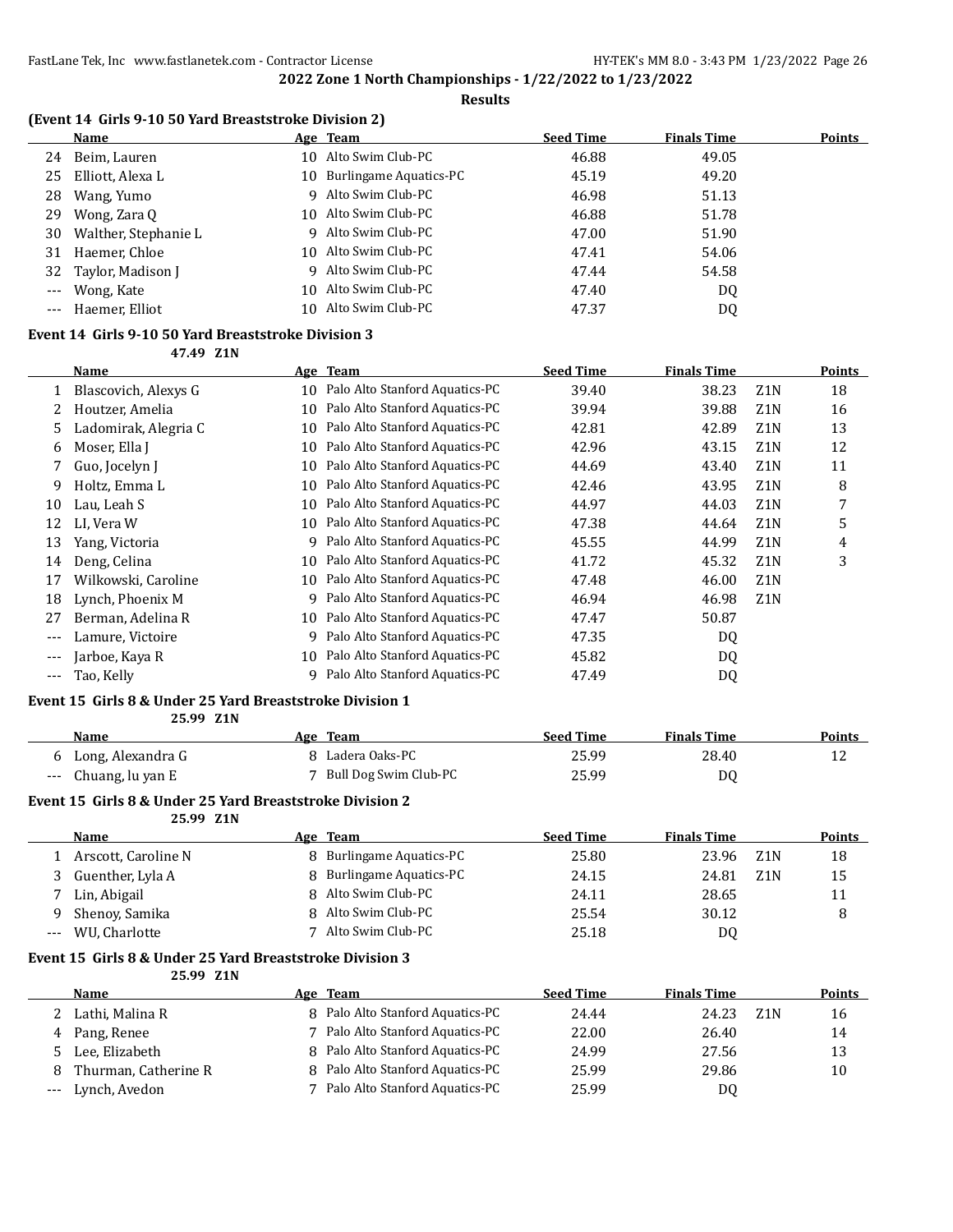|      | Event 16 Girls 8 & Under 100 Yard Freestyle Relay Division 1<br>Team | Relay                                                                       |                                     | <b>Seed Time</b>                      | <b>Finals Time</b>            | <b>Points</b> |
|------|----------------------------------------------------------------------|-----------------------------------------------------------------------------|-------------------------------------|---------------------------------------|-------------------------------|---------------|
|      | --- Otter Swim Club-PC                                               | A                                                                           |                                     | 1:40.00                               | DQ                            |               |
|      | Event 16 Girls 8 & Under 100 Yard Freestyle Relay Division 2         |                                                                             |                                     |                                       |                               |               |
|      | Team                                                                 | Relay                                                                       |                                     | <b>Seed Time</b>                      | <b>Finals Time</b>            | <b>Points</b> |
|      | 2 Alto Swim Club-PC                                                  | $\mathbf{A}$                                                                |                                     | 1:25.00                               | 1:24.22                       | 32            |
|      | 1) Lin, Abigail 8                                                    | 2) Shenoy, Samika 8                                                         |                                     | 3) Kumar, Tanvi 7                     | 4) WU, Charlotte 7            |               |
|      | 42.63                                                                | 1:24.22 (41.59)                                                             |                                     |                                       |                               |               |
|      | Event 16 Girls 8 & Under 100 Yard Freestyle Relay Division 3         |                                                                             |                                     |                                       |                               |               |
|      | Team                                                                 | <b>Relay</b><br>the control of the control of the control of the control of |                                     | <b>Seed Time</b>                      | <b>Finals Time</b>            | <b>Points</b> |
|      | 1 Palo Alto Stanford Aquatics-PC                                     | A                                                                           |                                     | 1:14.00                               | 1:12.68                       | 36            |
|      | 1) Grabisch, Aria 8<br>35.91                                         | 2) Pang, Renee 7<br>1:12.68 (36.77)                                         |                                     | 3) Lee, Amelia V 8                    | 4) Thurman, Catherine R 8     |               |
|      | Event 17 Girls 9-10 200 Yard Freestyle Relay Division 1              |                                                                             |                                     |                                       |                               |               |
|      | Team                                                                 | Relay                                                                       |                                     | <b>Seed Time</b>                      | <b>Finals Time</b>            | <b>Points</b> |
|      | 5 Otter Swim Club-PC                                                 | A                                                                           |                                     | 2:40.00                               | 2:33.82<br>4) Diehn, Eva J 10 | 26            |
|      | 44.07                                                                | 1:23.93 (39.86)                                                             | 2:06.26 (42.33)                     | 2:33.82 (27.56)                       |                               |               |
| 6    | Ladera Oaks-PC                                                       | $\boldsymbol{A}$                                                            |                                     | 2:15.00                               | 2:35.65                       | 24            |
|      | 1) Sperry, Mia R 10                                                  | 2) Brass, Sydney 10                                                         |                                     | 3) Lai, Chloe T 10                    | 4) Lai, Hana T 10             |               |
|      | 35.98                                                                | 1:25.08 (49.10)                                                             | 2:00.82 (35.74)                     | 2:35.65 (34.83)                       |                               |               |
|      | Event 17 Girls 9-10 200 Yard Freestyle Relay Division 2              |                                                                             |                                     |                                       |                               |               |
|      | Team                                                                 | Relay                                                                       |                                     | <b>Seed Time</b>                      | <b>Finals Time</b>            | Points        |
|      | 2 Alto Swim Club-PC                                                  | A                                                                           |                                     | 2:13.00                               | 2:17.68                       | 32            |
|      | 1) Okyay, Hafsa F 10                                                 | 2) Walther, Stephanie L 9                                                   |                                     | 3) Beim, Lauren 10                    | 4) Enderes, Mia 10            |               |
|      | 32.70                                                                | 1:07.45 (34.75)                                                             | 1:43.97 (36.52)                     | 2:17.68 (33.71)                       |                               |               |
| 3    | Sunnyvale Swim Club-PC                                               | A                                                                           |                                     | 2:22.80                               | 2:20.03                       | 30            |
|      |                                                                      | 1) Mortensen Lichtenwal, Lena 10 2) Dalal, Zahra 10                         |                                     | 3) Chandra, Emily D 9                 | 4) Daron, Alana C 10          |               |
|      | 36.06                                                                | 1:14.87 (38.81)                                                             | 1:48.04 (33.17)                     | 2:20.03 (31.99)                       |                               |               |
| 4    | <b>Burlingame Aquatics-PC</b>                                        | A                                                                           |                                     | 2:13.00                               | 2:25.60                       | 28            |
|      | 1) Kim, Emma M 10                                                    | 2) Billip, Imani H 10                                                       |                                     |                                       | 4) Elliott, Alexa L 10        |               |
|      | 34.62                                                                | 1:12.93 (38.31)<br>$\mathbf{B}$                                             | 1:50.70 (37.77)                     | 2:25.60 (34.90)                       |                               |               |
|      | Alto Swim Club-PC                                                    |                                                                             |                                     | 2:28.00                               | x2:34.22                      |               |
|      | 1) Muston, Chloe 10<br>38.33                                         | 2) Neuman, Julia N 10                                                       |                                     |                                       | 4) Haemer, Chloe 10           |               |
|      |                                                                      | 1:17.36 (39.03)<br>C                                                        | 1:55.58 (38.22)                     | 2:34.22 (38.64)                       |                               |               |
|      | Alto Swim Club-PC<br>1) Taylor, Madison J 9                          |                                                                             |                                     | 2:35.00                               | x2:46.27                      |               |
|      | 40.91                                                                | 1:23.86 (42.95)                                                             | 2) Wong, Kate 10<br>2:06.62 (42.76) | 3) Wong, Zara Q 10<br>2:46.27 (39.65) | 4) Haemer, Elliot 10          |               |
|      |                                                                      |                                                                             |                                     |                                       |                               |               |
|      | Event 17 Girls 9-10 200 Yard Freestyle Relay Division 3<br>Team      | Relay                                                                       |                                     | <b>Seed Time</b>                      | <b>Finals Time</b>            | <b>Points</b> |
|      | 1 Palo Alto Stanford Aquatics-PC                                     | A                                                                           |                                     | 2:04.68                               | 2:01.10                       | 36            |
|      | 1) Houtzer, Amelia 10                                                |                                                                             | 2) Ladomirak, Alegria C 10          | 3) Blascovich, Alexys G 10            | 4) Moser, Ella J 10           |               |
|      | 30.38                                                                | 1:01.18(30.80)                                                              | 1:30.78 (29.60)                     | 2:01.10 (30.32)                       |                               |               |
| $--$ | Palo Alto Stanford Aquatics-PC                                       | $\mathsf{C}$                                                                |                                     | 2:20.00                               | x2:17.05                      |               |
|      | 1) Holtz, Emma L 10                                                  | 2) Lynch, Phoenix M 9                                                       |                                     | 3) Liu, Lillian S 10                  | 4) Guo, Jocelyn J 10          |               |
|      | 36.39                                                                | 1:09.93 (33.54)                                                             | 1:42.88 (32.95)                     | 2:17.05 (34.17)                       |                               |               |
|      | Palo Alto Stanford Aquatics-PC                                       | B                                                                           |                                     | 2:19.02                               | x2:17.93                      |               |
|      | 1) Yang, Victoria 9                                                  | 2) Wilkowski, Caroline 10                                                   |                                     | 3) LI, Vera W 10                      | 4) Achterkirchen, Sophia E 10 |               |
|      |                                                                      |                                                                             |                                     | 2:17.93 (33.96)                       |                               |               |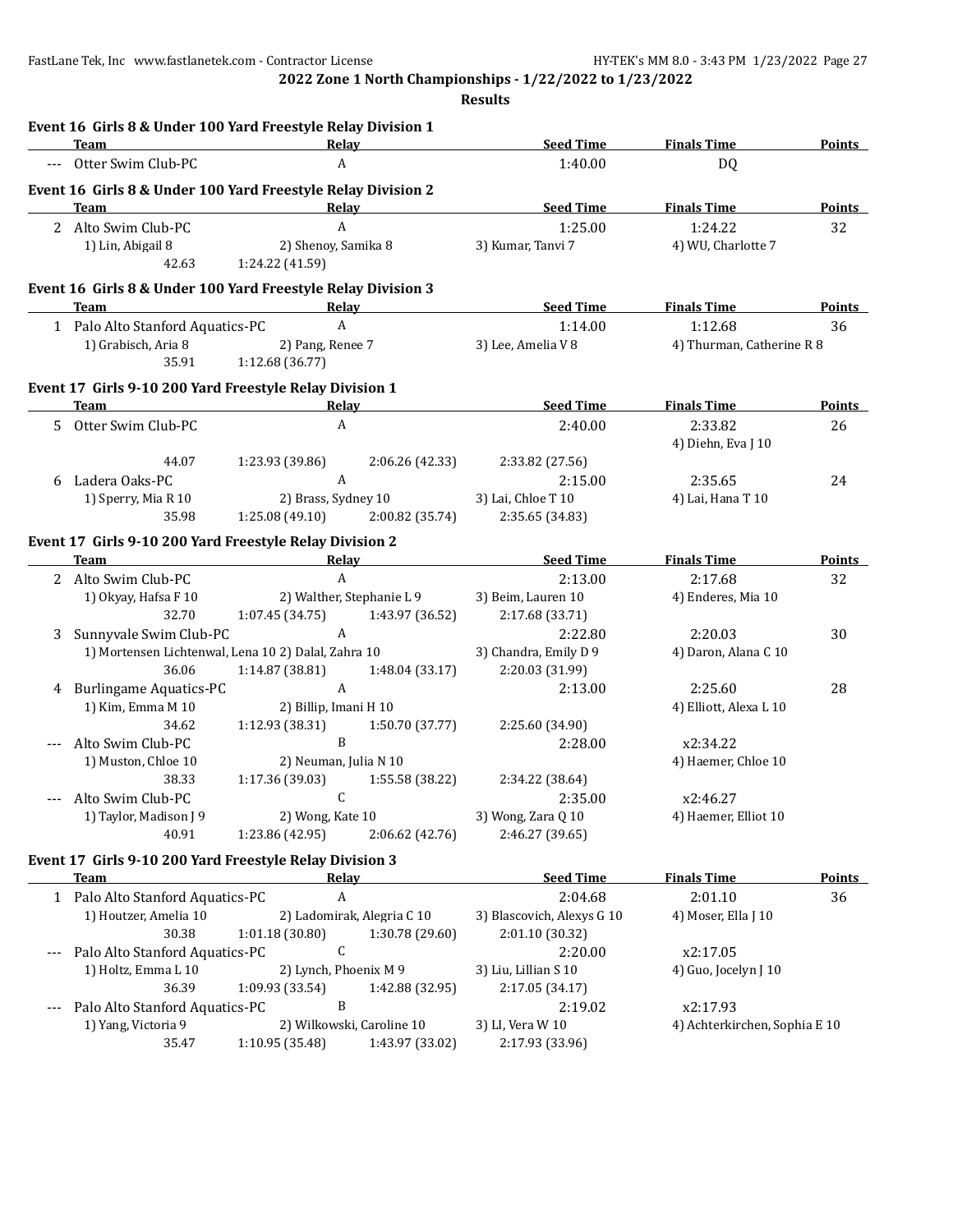|       | Event 18 Girls 11-12 200 Yard Freestyle Relay Division 1<br><b>Team</b> | Relay                     |                               | <b>Seed Time</b>         | <b>Finals Time</b>          | <b>Points</b> |
|-------|-------------------------------------------------------------------------|---------------------------|-------------------------------|--------------------------|-----------------------------|---------------|
|       | 4 Ladera Oaks-PC                                                        | $\boldsymbol{A}$          |                               | 1:52.00                  | 1:52.53                     | 28            |
|       | 1) Curran, Sophia M 12                                                  |                           | 2) Christensen, Julianne R 12 | 3) Johnson, Kylie E 12   | 4) Young, Clara H 11        |               |
|       | 26.86                                                                   | 58.04 (31.18)             | 1:26.46 (28.42)               | 1:52.53 (26.07)          |                             |               |
| 5     | DE Anza Cupertino Aquatics-PC                                           | $\mathbf{A}$              |                               | 1:56.00                  | 1:55.50                     | 26            |
|       | 1) Lee, Michelle 12                                                     | 2) Shang, Katie 12        |                               | 3) Zhang, Tina X 11      | 4) Fong, Joanne L 12        |               |
|       | 27.28                                                                   | 57.38 (30.10)             | 1:26.34 (28.96)               | 1:55.50 (29.16)          |                             |               |
| 6     | Otter Swim Club-PC                                                      | $\mathbf{A}$              |                               | 1:56.00                  | 1:57.87                     | 24            |
|       | 1) Picht, Angela J 12                                                   | 2) Cherukumilli, Misha 12 |                               | 3) Malloy, Lila 12       | 4) Diehn, April A 12        |               |
|       | 28.53                                                                   | 58.75 (30.22)             | 1:30.41 (31.66)               | 1:57.87 (27.46)          |                             |               |
|       | Event 18 Girls 11-12 200 Yard Freestyle Relay Division 2                |                           |                               |                          |                             |               |
|       | Team                                                                    | Relay                     |                               | <b>Seed Time</b>         | <b>Finals Time</b>          | <b>Points</b> |
|       | 1 Burlingame Aquatics-PC                                                | $\mathbf{A}$              |                               | 1:50.00                  | 1:48.56                     | 36            |
|       | 1) Qiu, Elise 12                                                        | 2) Truong, Makena S 12    |                               | 3) Stewart, Cailyn B 11  | 4) Kwok, Madison 12         |               |
|       | 27.02                                                                   | 54.70 (27.68)             | 1:22.57 (27.87)               | 1:48.56 (25.99)          |                             |               |
|       | 2 Alto Swim Club-PC                                                     | $\mathbf{A}$              |                               | 1:49.00                  | 1:50.42                     | 32            |
|       | 1) Fanucchi, Lauren E 12                                                | 2) Rutter, Violet S 11    |                               | 3) FU, Katherine 11      | 4) Picard, Naomi L 11       |               |
|       | 26.56                                                                   | 52.89 (26.33)             | 1:21.91 (29.02)               | 1:50.42 (28.51)          |                             |               |
| 7     | Sunnyvale Swim Club-PC                                                  | $\mathbf{A}$              |                               | 1:58.88                  | 2:00.37                     | 22            |
|       | 1) Qian, Jasmine X 12                                                   | 2) Chin, Addelyn C 12     |                               | 3) Brauneis, Sophie E 11 | 4) Liu, Alina Y 12          |               |
|       | 28.97                                                                   | 1:08.53(39.56)            | 1:29.21 (20.68)               | 2:00.37 (31.16)          |                             |               |
|       | <b>Burlingame Aquatics-PC</b>                                           | $\mathbf{B}$              |                               | 1:58.00                  | x1:55.63                    |               |
|       | 1) Zarahn, Abigail F 12                                                 | 2) Rose, Bryer J 12       |                               | 3) Huang, Katelin E 12   | 4) Shek, Annabelle W 11     |               |
|       | 28.86                                                                   | 59.77 (30.91)             | 1:26.86 (27.09)               | 1:55.63 (28.77)          |                             |               |
|       | Alto Swim Club-PC                                                       | B                         |                               | 1:59.00                  | x2:05.75                    |               |
|       | 1) Lin, Zoey C 12                                                       | 2) Chang, Elise 12        |                               | 3) HE, Jasmine S 11      | 4) Enderes, Sarah 12        |               |
|       | 29.04                                                                   | 1:02.16 (33.12)           | 1:34.91 (32.75)               | 2:05.75 (30.84)          |                             |               |
|       | Sunnyvale Swim Club-PC                                                  | $\mathbf{B}$              |                               | 2:06.88                  | x2:07.05                    |               |
|       |                                                                         |                           | 2) McClennan, Beatrice E 11   |                          | 4) Phan, Charlyse A 12      |               |
|       | 31.96                                                                   | 1:03.55 (31.59)           | 1:38.87 (35.32)               | 2:07.05 (28.18)          |                             |               |
|       | Sunnyvale Swim Club-PC                                                  | C                         |                               | 2:09.88                  | DQ                          |               |
|       | Event 18 Girls 11-12 200 Yard Freestyle Relay Division 3                |                           |                               |                          |                             |               |
|       | Team                                                                    | Relay                     |                               | <b>Seed Time</b>         | <b>Finals Time</b>          | <b>Points</b> |
|       | 3 Palo Alto Stanford Aquatics-PC                                        | $\mathbf{A}$              |                               | 1:52.50                  | 1:50.83                     | 30            |
|       | 1) Griffis, Erin 12                                                     | 2) Chuang, Luyi Z 12      |                               | 3) Byer, Dagny R 12      | 4) Ley, Sophie C 12         |               |
|       | 26.90                                                                   | 55.03 (28.13)             | 1:23.44 (28.41)               | 1:50.83 (27.39)          |                             |               |
|       | Palo Alto Stanford Aquatics-PC                                          | B                         |                               | 1:56.00                  | x1:53.98                    |               |
|       | 1) Conover-Hui, Karina L 12                                             | 2) Earley, Maya R 12      |                               | 3) Yara, Malia 12        | 4) Teague, Charlotte A 11   |               |
|       | 28.63                                                                   | 56.68 (28.05)             | 1:25.06 (28.38)               | 1:53.98 (28.92)          |                             |               |
| $---$ | Palo Alto Stanford Aquatics-PC                                          | C                         |                               | 2:01.50                  | x1:54.51                    |               |
|       | 1) Rickard, Samantha R 12                                               |                           | 2) Karachiwala, Akariko 12    | 3) Wang, Camille V 12    | 4) Soedarmono, Elizabeth 11 |               |
|       | 28.29                                                                   | 56.14 (27.85)             | 1:26.65 (30.51)               | 1:54.51 (27.86)          |                             |               |
|       | Event 19 Girls 13-14 200 Yard Freestyle Relay Division 1                |                           |                               |                          |                             |               |
|       | <b>Team</b>                                                             | <b>Relay</b>              |                               | <b>Seed Time</b>         | <b>Finals Time</b>          | <b>Points</b> |
|       | 4 Ladera Oaks-PC                                                        | $\boldsymbol{\mathsf{A}}$ |                               | 1:48.00                  | 1:47.49                     | 28            |
|       | 1) Chen, Heidi I 14                                                     | 2) Miller, Elise P 13     |                               | 3) Wong, Cadence E 14    | 4) Pyle, Samantha G 14      |               |
|       | 25.93                                                                   | 58.61 (32.68)             | 1:20.52 (21.91)               | 1:47.49 (26.97)          |                             |               |
| 5     | DE Anza Cupertino Aquatics-PC                                           | $\boldsymbol{A}$          |                               | 1:48.00                  | 1:49.88                     | 25            |
|       | 1) Charton, Thalea 14                                                   | 2) Pham, Lan-Anh 13       |                               | 3) Hsu, Katelyn 13       | 4) Levin, Liliana M 13      |               |
|       | 27.58                                                                   | 55.23 (27.65)             | 1:22.48 (27.25)               | 1:49.88 (27.40)          |                             |               |
|       |                                                                         |                           |                               |                          |                             |               |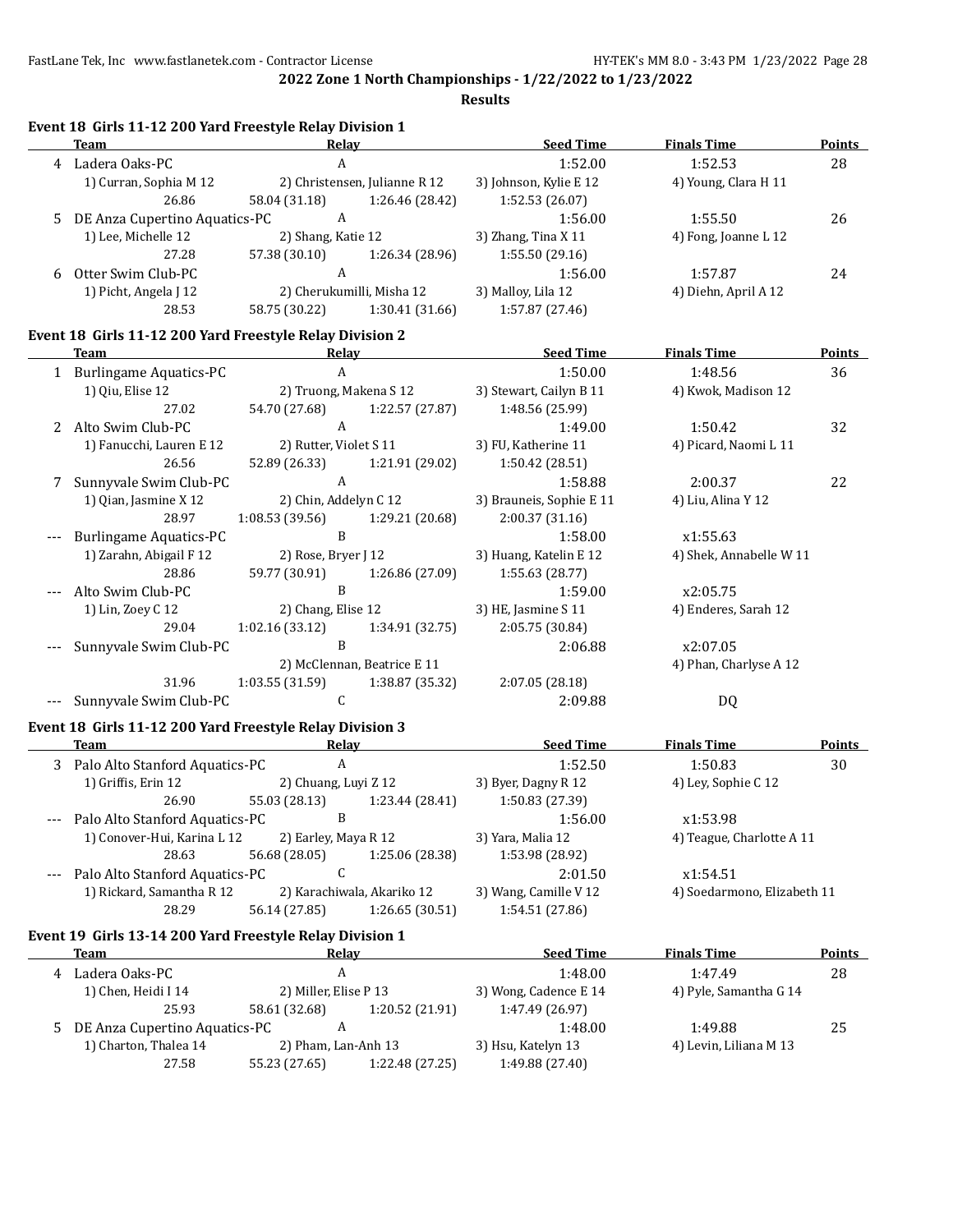FastLane Tek, Inc www.fastlanetek.com - Contractor License HY-TEK's MM 8.0 - 3:43 PM 1/23/2022 Page 29

**(Event 19 Girls 13-14 200 Yard Freestyle Relay Division 1)**

**2022 Zone 1 North Championships - 1/22/2022 to 1/23/2022**

|      | Team                                                     | Relay                                                    |                 | <b>Seed Time</b>            | <b>Finals Time</b>           | <b>Points</b> |
|------|----------------------------------------------------------|----------------------------------------------------------|-----------------|-----------------------------|------------------------------|---------------|
|      | 7 Otter Swim Club-PC                                     | $\mathbf{A}$                                             |                 | 1:50.00                     | 1:50.30                      | 22            |
|      | 1) Anderson, Kalina R 13                                 | 2) Kashyap, Shreya 14                                    |                 | 3) LI, Abbey Q 14           | 4) Wang, Kacy 14             |               |
|      | 27.39                                                    | 55.21 (27.82) 1:22.88 (27.67)                            |                 | 1:50.30 (27.42)             |                              |               |
|      | 8 Fog City Hammerheads-PC                                | $\mathbf{A}$                                             |                 | 1:52.80                     | 1:54.40                      | 20            |
|      | 1) Birkhold, Elaine 13                                   | 2) Sue, Madeleine S 13                                   |                 | 3) Mui, Yurika K 13         | 4) Rajpal, Amrita K 14       |               |
|      | 26.03                                                    | 54.86 (28.83) 1:25.02 (30.16)                            |                 | 1:54.40 (29.38)             |                              |               |
|      | Event 19 Girls 13-14 200 Yard Freestyle Relay Division 2 |                                                          |                 |                             |                              |               |
|      | Team                                                     | Relay                                                    |                 | <u>Seed Time</u>            | <b>Finals Time</b>           | <b>Points</b> |
|      | 2 Alto Swim Club-PC                                      | $\mathbf{A}$                                             |                 | 1:44.50                     | 1:41.24                      | 32            |
|      | 1) Byrne, Maren C 13                                     | 2) Hetland, Maya S 13                                    |                 | 3) Preuss, Hailey K 14      | 4) Ertas, Eda E 14           |               |
|      | 24.64                                                    | 49.60 (24.96) 1:14.16 (24.56)                            |                 | 1:41.24 (27.08)             |                              |               |
| 3    | <b>Burlingame Aquatics-PC</b>                            | $\mathbf{A}$                                             |                 | 1:46.00                     | 1:45.19                      | 30            |
|      | 1) Chang, Alexa 13                                       | 2) VU, Sophia H 13                                       |                 | 3) Bernaudin, Louann Y 14   | 4) Komashko, Angelina S 14   |               |
|      | 26.61                                                    | 52.70 (26.09) 1:19.39 (26.69)                            |                 | 1:45.19 (25.80)             |                              |               |
| 5    | Sunnyvale Swim Club-PC                                   | $\mathbf{A}$                                             |                 | 1:51.88                     | 1:49.88                      | 25            |
|      | 1) Geng, Emma X 14                                       | 2) Wang, Karina I 13                                     |                 | 3) Liou, Jane S 13          | 4) Arude, Nadia P 14         |               |
|      | 27.90                                                    | 55.51 (27.61) 1:22.57 (27.06)                            |                 | 1:49.88 (27.31)             |                              |               |
|      | Alto Swim Club-PC                                        | $\, {\bf B}$                                             |                 | 1:47.75                     | x1:55.87                     |               |
|      | 1) Chen, Yoray I 13                                      | 2) Ene, Mina C 13                                        |                 | 3) Orazova, Meryem 13       | 4) Swaminathan, Samhita S 13 |               |
|      | 27.53                                                    | 56.54 (29.01)                                            | 1:25.68 (29.14) | 1:55.87 (30.19)             |                              |               |
|      | Sunnyvale Swim Club-PC                                   | $\, {\bf B}$                                             |                 | 2:01.88                     | x1:59.08                     |               |
|      | 1) Chahal, Janam E 13                                    | 2) Barajas, Jasmine R 14                                 |                 |                             | 4) Barry, Katherine E 13     |               |
|      | 29.35                                                    | 59.50 (30.15) 1:29.33 (29.83)                            |                 | 1:59.08 (29.75)             |                              |               |
|      | Event 19 Girls 13-14 200 Yard Freestyle Relay Division 3 |                                                          |                 |                             |                              |               |
|      | Team                                                     | Relay                                                    |                 | <u>Seed Time</u>            | <b>Finals Time</b>           | <b>Points</b> |
|      | 1 Palo Alto Stanford Aquatics-PC                         | $\mathbf{A}$                                             |                 | 1:43.00                     | 1:38.34                      | 36            |
|      | 1) Huang, Alisa R 13                                     | 2) Zhang, Kelsey 14                                      |                 | 3) Finn, Addison E 13       | 4) Liu, Allison S 13         |               |
|      | 25.32                                                    | 49.52 (24.20)                                            | 1:13.99 (24.47) | 1:38.34 (24.35)             |                              |               |
|      | --- Palo Alto Stanford Aquatics-PC                       | $\mathbf{B}$                                             |                 | 1:45.00                     | x1:40.93                     |               |
|      | 1) Ladomirak, Llew S 14                                  | 2) Chuang, Eden 14                                       |                 | 3) Zheng, Kaijing 14        | 4) Anagnoson, Lily K 13      |               |
|      | 24.44                                                    | 50.21 (25.77) 1:15.76 (25.55)                            |                 | 1:40.93 (25.17)             |                              |               |
| $--$ | Palo Alto Stanford Aquatics-PC                           | $\mathsf{C}$                                             |                 | 1:50.00                     | x1:46.06                     |               |
|      | 1) Scafetta, Natalie E 14                                | 2) Doan, Tran B 14                                       |                 | 3) Hopkins, Caitlin F 14    | 4) Bromberg, Maya N 13       |               |
|      | 26.58                                                    | 52.59 (26.01) 1:19.82 (27.23)                            |                 | 1:46.06 (26.24)             |                              |               |
|      |                                                          |                                                          |                 |                             |                              |               |
|      |                                                          |                                                          |                 |                             |                              |               |
|      |                                                          | Event 20 Girls 15-18 200 Yard Freestyle Relay Division 1 |                 |                             |                              |               |
|      | <b>Team</b>                                              | <u>Relay</u>                                             |                 | <b>Seed Time</b>            | <b>Finals Time</b>           | <b>Points</b> |
| 4    | Fog City Hammerheads-PC                                  | A                                                        |                 | 1:41.50                     | 1:43.32                      | 28            |
|      | 1) Torres, Patricia M 16                                 | 2) Sto. Domingo, Ava 15                                  |                 | 3) Brinkerhoff, Anika H 18  | 4) Tehrani, Leila S 16       |               |
|      | 25.83                                                    | 51.57 (25.74)                                            | 1:17.81 (26.24) | 1:43.32 (25.51)             |                              |               |
| 5    | Otter Swim Club-PC                                       | A                                                        |                 | 1:46.00                     | 1:46.28                      | 26            |
|      | 1) Kwan, Katelin Z 17                                    | 2) Hogan, Kayla A 17                                     |                 | 3) Diehn, Piper 0 15        | 4) Elliott, Emma S 17        |               |
|      | 26.99                                                    | 53.54 (26.55)                                            | 1:20.79 (27.25) | 1:46.28 (25.49)             |                              |               |
| 7    | DE Anza Cupertino Aquatics-PC                            | A                                                        |                 | 1:46.00                     | 1:50.25                      | 22            |
|      | 1) Roohipour, Ava 15                                     | 2) Tan, Cayden 16                                        |                 | 3) Sullivan, Francesca R 17 | 4) Pham, Minh-Anh 17         |               |
|      | 28.10                                                    | 56.38 (28.28)                                            | 1:23.88 (27.50) | 1:50.25 (26.37)             |                              |               |
| 8    | Ladera Oaks-PC                                           | A                                                        |                 | 1:47.00                     | 1:53.68                      | 20            |
|      | 1) Wong, Cherise H 16                                    | 2) Rothenberg, Coral 16                                  |                 | 3) Wang, Chloe P 17         | 4) Tambling, Ainsley J 17    |               |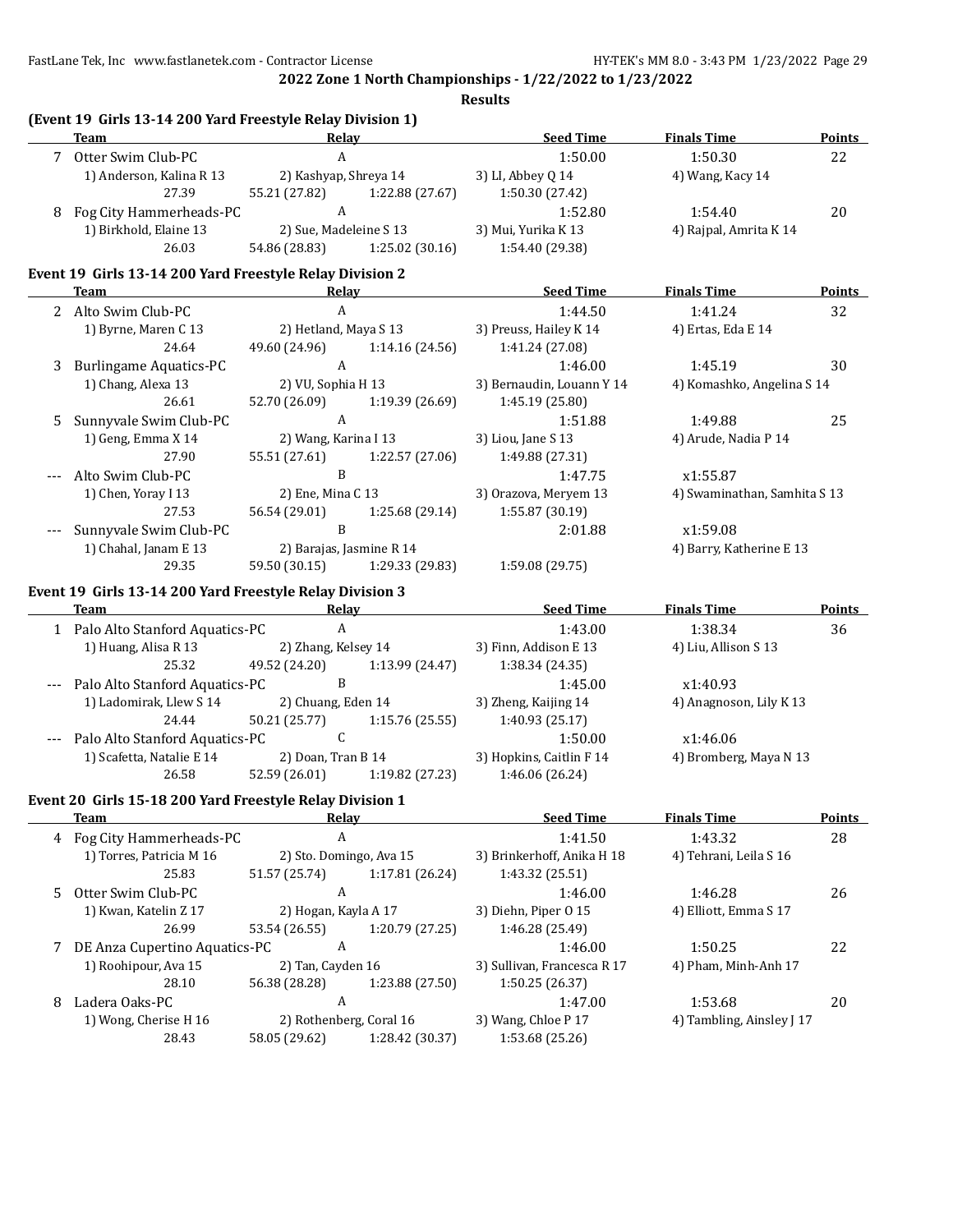**Results**

## **Event 20 Girls 15-18 200 Yard Freestyle Relay Division 2**

|   | <b>Team</b>                                              | Relay                    |                           | <b>Seed Time</b>          | <b>Finals Time</b>         | <b>Points</b> |
|---|----------------------------------------------------------|--------------------------|---------------------------|---------------------------|----------------------------|---------------|
|   | Alto Swim Club-PC                                        | A                        |                           | 1:35.40                   | 1:36.35                    | 32            |
|   | 1) Wickersham, Abigail N 17                              | 2) Cantrell, Aubrey R 17 |                           | 3) Fetter, Elizabeth C 16 | 4) Pelka, Orla M 15        |               |
|   | 23.70                                                    | 48.38 (24.68)            | 1:12.48 (24.10)           | 1:36.35 (23.87)           |                            |               |
| 3 | <b>Burlingame Aquatics-PC</b>                            | A                        |                           | 1:41.00                   | 1:41.57                    | 30            |
|   | 1) Brandt, Delainey E 16                                 | 2) Niles, Sydney G 15    |                           | 3) Tudor, Emory E 18      | 4) Kuziemko, Claire Y 16   |               |
|   | 25.84                                                    | 50.42 (24.58)            | 1:16.17(25.75)            | 1:41.57 (25.40)           |                            |               |
| 6 | Sunnyvale Swim Club-PC                                   | $\mathbf{A}$             |                           | 1:42.37                   | 1:47.09                    | 24            |
|   | 1) Mina, Tristen E 16                                    | 2) Choi, Dainie 17       |                           | 3) Choi, Sooinie 17       | 4) Hegblom, Katherine E 17 |               |
|   | 26.03                                                    | 53.43 (27.40)            | 1:22.03 (28.60)           | 1:47.09 (25.06)           |                            |               |
|   | Alto Swim Club-PC                                        | B                        |                           | 1:37.50                   | x1:39.62                   |               |
|   | 1) Zhao, Lucy 15                                         | 2) Fearon, Nina E 17     |                           | 3) Pelka, Chesna R 17     | 4) Iwers, Christa L 16     |               |
|   | 25.31                                                    | 50.35 (25.04)            | 1:15.09 (24.74)           | 1:39.62 (24.53)           |                            |               |
|   | Alto Swim Club-PC                                        | C                        |                           | 1:41.00                   | x1:42.93                   |               |
|   | 1) Lan, Aglaia 15                                        | 2) Teo, Audrey Y 17      |                           | 3) Burdick, Alyssa E 15   | 4) Kiurtsidis, Nina 15     |               |
|   | 25.77                                                    | 50.96 (25.19)            | 1:16.86(25.90)            | 1:42.93 (26.07)           |                            |               |
|   | <b>Burlingame Aquatics-PC</b>                            | B                        |                           | 1:45.00                   | x1:43.31                   |               |
|   | 1) Cutler, Hayden J 17                                   |                          | 2) Huddleston, Sage E 16  | 3) Dowd, Leda T 16        | 4) Lin, Samantha M 15      |               |
|   | 26.03                                                    | 51.82 (25.79)            | 1:17.52 (25.70)           | 1:43.31 (25.79)           |                            |               |
|   | Sunnyvale Swim Club-PC                                   | B                        |                           | 1:47.32                   | x1:50.82                   |               |
|   | 1) Yoshida, Rinka 15                                     |                          | 2) McGovern, Kathryn J 16 | 3) Boyer, Julie L 16      | 4) Guillerm, Camille 16    |               |
|   | 26.62                                                    | 59.66 (33.04)            | 1:24.41 (24.75)           | 1:50.82 (26.41)           |                            |               |
|   | Event 20 Girls 15-18 200 Yard Freestyle Relay Division 3 |                          |                           |                           |                            |               |
|   | <b>Team</b>                                              | Relay                    |                           | <b>Seed Time</b>          | <b>Finals Time</b>         | Points        |
|   | Palo Alto Stanford Aquatics-PC                           | A                        |                           | 1:35.00                   | 1:35.03                    | 36            |

|       | теаш                           | waa                      |                 | <u>Jeeu Thine</u>        | гшагэ гшис            | <u>i viii</u> |
|-------|--------------------------------|--------------------------|-----------------|--------------------------|-----------------------|---------------|
|       | Palo Alto Stanford Aquatics-PC | A                        |                 | 1:35.00                  | 1:35.03               | 36            |
|       | 1) J-Cheng, Audrey 17          | 2) Lanilis, Eugenie M 17 |                 | 3) Schaffer, Alexis A 16 | 4) LI, Kaia J 18      |               |
|       | 23.96                          | 48.22 (24.26)            | 1:11.92 (23.70) | 1:35.03(23.11)           |                       |               |
| $---$ | Palo Alto Stanford Aquatics-PC |                          |                 | 1:40.00                  | x1:38.40              |               |
|       | 1) Faraboschi, Silvia 17       | 2) Chan, Katelyn S 15    |                 | 3) Detter, Olivia K 16   | 4) Kwak, Natalie E 15 |               |
|       | 25.39                          | 49.66 (24.27)            | 1:13.90 (24.24) | 1:38.40 (24.50)          |                       |               |
| $---$ | Palo Alto Stanford Aquatics-PC | B                        |                 | 1:37.00                  | x1:38.65              |               |
|       | 1) Leung, Kelsey B 16          | 2) Liao, Audrey 15       |                 | 3) Huang, Edana X 15     | 4) Chung, Audrey K 16 |               |

25.00 49.94 (24.94) 1:14.72 (24.78) 1:38.65 (23.93)

#### **Event 21 Boys 15-18 50 Yard Freestyle Division 1**

**26.39 Z1N**

|    | <b>Name</b>      |     | Age Team                      | <b>Seed Time</b> | <b>Finals Time</b> |                  | Points |
|----|------------------|-----|-------------------------------|------------------|--------------------|------------------|--------|
| 11 | NG, Isaac Q      |     | 16 Fog City Hammerheads-PC    | 23.12            | 22.59              | Z <sub>1</sub> N | 6      |
| 14 | Tom, Kailer      | 17  | Fog City Hammerheads-PC       | 23.47            | 22.77              | Z1N              | 3      |
| 19 | Collet, Seth J   | 15  | Ladera Oaks-PC                | 22.61            | 22.93              | Z <sub>1</sub> N |        |
| 26 | Chang, Samson L  | 15  | Fog City Hammerheads-PC       | 23.04            | 23.10              | Z <sub>1</sub> N |        |
| 28 | Picht, William E | 18  | Otter Swim Club-PC            | 23.00            | 23.26              | Z <sub>1</sub> N |        |
| 33 | Cheung, Collin   | 17  | Pacifica Sea Lions-PC         | 22.73            | 23.40              | Z <sub>1</sub> N |        |
| 35 | LY, Calvin       | 17  | Pacifica Sea Lions-PC         | 23.17            | 23.43              | Z <sub>1</sub> N |        |
| 41 | Grant, Connor A  | 15  | Ladera Oaks-PC                | 23.15            | 23.73              | Z <sub>1</sub> N |        |
| 44 | Kundu, Nilay     | 17  | DE Anza Cupertino Aquatics-PC | 23.33            | 23.80              | Z <sub>1</sub> N |        |
| 45 | Lai, Sean        | 16  | Ladera Oaks-PC                | 24.27            | 23.85              | Z <sub>1</sub> N |        |
| 46 | Wang, Jayden M   | 15  | Ladera Oaks-PC                | 23.99            | 23.88              | Z <sub>1</sub> N |        |
| 62 | Hsu, Ryan K      | 18  | Otter Swim Club-PC            | 24.01            | 24.16              | Z <sub>1</sub> N |        |
| 70 | Briones, Maxime  |     | 16 Fog City Hammerheads-PC    | 23.89            | 24.37              | Z <sub>1</sub> N |        |
| 75 | Lam, Marc        | 16  | Bull Dog Swim Club-PC         | 24.38            | 24.61              | Z <sub>1</sub> N |        |
| 78 | Smith, Carson K  | 15  | DE Anza Cupertino Aquatics-PC | 24.68            | 24.68              | Z <sub>1</sub> N |        |
| 79 | Wilson, Liam D   | 15. | Pacifica Sea Lions-PC         | 24.69            | 24.76              | Z1N              |        |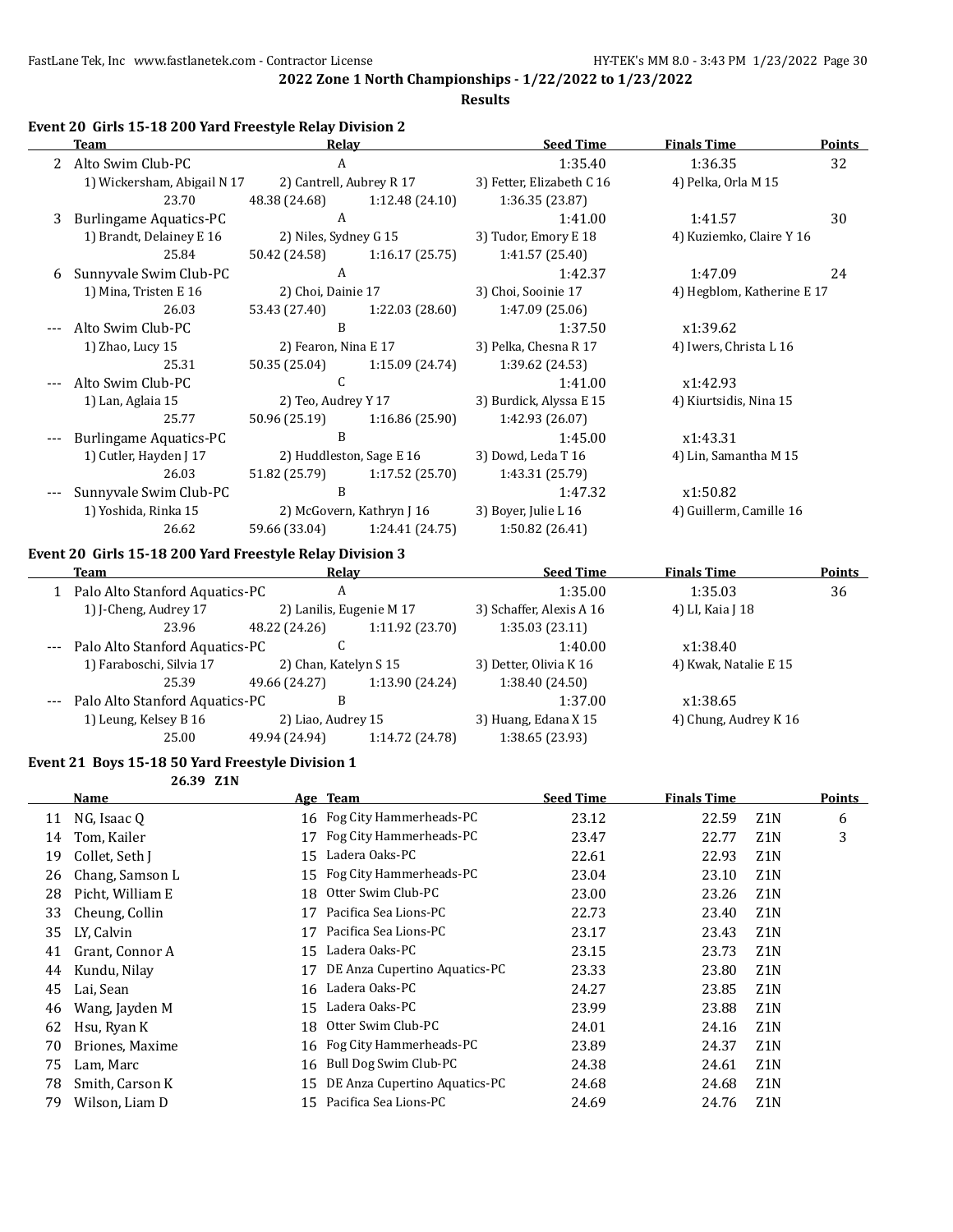## **Results**

## **(Event 21 Boys 15-18 50 Yard Freestyle Division 1)**

|     | <b>Name</b>             |    | Age Team                      | <b>Seed Time</b> | <b>Finals Time</b> |                  | <b>Points</b> |
|-----|-------------------------|----|-------------------------------|------------------|--------------------|------------------|---------------|
| 80  | Mancinetti, Marco T     | 15 | Fog City Hammerheads-PC       | 23.97            | 24.81              | Z <sub>1</sub> N |               |
| 82  | Tang, Eason             | 17 | Fog City Hammerheads-PC       | 24.88            | 24.85              | Z <sub>1</sub> N |               |
| 91  | Tung, Andrew P          | 16 | Ladera Oaks-PC                | 25.57            | 25.02              | Z <sub>1</sub> N |               |
| 92  | HU, Myles               | 15 | Otter Swim Club-PC            | 25.52            | 25.07              | Z <sub>1</sub> N |               |
| 99  | Moore, Ryan A           | 17 | DE Anza Cupertino Aquatics-PC | 25.32            | 25.24              | Z <sub>1</sub> N |               |
| 101 | Everitt, Benjamin D     | 16 | DE Anza Cupertino Aquatics-PC | 25.54            | 25.34              | Z <sub>1</sub> N |               |
| 103 | Sellami, Ziad           | 15 | Otter Swim Club-PC            | 24.03            | 25.67              | Z <sub>1</sub> N |               |
| 108 | Hsu, Brandon C          | 15 | Otter Swim Club-PC            | 26.08            | 26.19              | Z <sub>1</sub> N |               |
| 109 | Mui, Xander L           |    | 16 Daly City Dolphins-PC      | 26.16            | 26.22              | Z <sub>1</sub> N |               |
| 112 | Chaney, Devon           | 16 | Mavericks-PC                  | 25.72            | 26.55              |                  |               |
| 114 | Yan, Brian N            | 17 | Otter Swim Club-PC            | 25.60            | 26.78              |                  |               |
| 116 | Elepano, Manuel Jaime M | 19 | Pacifica Sea Lions-PC         | 25.81            | 27.20              |                  |               |
| 117 | Holland, Thomas A       | 15 | Ladera Oaks-PC                | 23.31            | 27.74              |                  |               |
| 118 | Sutherland, Jacob       | 15 | Ladera Oaks-PC                | 26.39            | 28.51              |                  |               |
|     | Sayson, Elijah P        |    | DE Anza Cupertino Aquatics-PC | 26.20            | D <sub>0</sub>     |                  |               |

## **Event 21 Boys 15-18 50 Yard Freestyle Division 2**

**26.39 Z1N**

|       | <b>Name</b>             |    | Age Team                      | <b>Seed Time</b> | <b>Finals Time</b> |                  | <b>Points</b> |
|-------|-------------------------|----|-------------------------------|------------------|--------------------|------------------|---------------|
| 3     | Cui, Andy C             |    | 16 Alto Swim Club-PC          | 21.73            | 21.75              | Z <sub>1</sub> N | 15            |
| *5    | Picard, Landon C        | 15 | Alto Swim Club-PC             | 21.78            | 21.95              | Z1N              | 12.50         |
| $*5$  | Stegina, Trent J        |    | 16 Alto Swim Club-PC          | 21.75            | 21.95              | Z1N              | 12.50         |
| 8     | Zhang, Peter F          | 17 | Alto Swim Club-PC             | 22.13            | 22.26              | Z1N              | $10\,$        |
| 9     | Stoen, Jayden J         | 16 | Alto Swim Club-PC             | 22.02            | 22.36              | Z1N              | 8             |
| 10    | Koika, Andrew           | 15 | <b>Burlingame Aquatics-PC</b> | 22.11            | 22.55              | Z <sub>1</sub> N | 7             |
| 13    | Goya, Salvador          | 16 | Alto Swim Club-PC             | 23.67            | 22.69              | Z1N              | 4             |
| 16    | Lopez, Miguel E         | 16 | Alto Swim Club-PC             | 22.71            | 22.82              | Z1N              | $\mathbf{1}$  |
| 17    | Smith, Seth N           | 16 | <b>Burlingame Aquatics-PC</b> | 22.66            | 22.88              | Z1N              |               |
| 18    | Huang, Kyle             | 17 | Sunnyvale Swim Club-PC        | 22.65            | 22.91              | Z1N              |               |
| $*20$ | Phan, Ashton T          | 16 | <b>Burlingame Aquatics-PC</b> | 23.04            | 22.94              | Z1N              |               |
| $*20$ | Flesner, Nathan T       | 17 | Sunnyvale Swim Club-PC        | 22.56            | 22.94              | Z1N              |               |
| 22    | McDonald, Christopher P | 16 | Alto Swim Club-PC             | 23.10            | 22.95              | Z1N              |               |
| 23    | Cantrell, Kelson T      | 16 | Alto Swim Club-PC             | 22.69            | 23.02              | Z1N              |               |
| 30    | Paek, Jay               | 17 | Sunnyvale Swim Club-PC        | 22.56            | 23.32              | Z1N              |               |
| 32    | Resendiz, Diego         | 16 | Alto Swim Club-PC             | 23.67            | 23.39              | Z1N              |               |
| 34    | Fetter, Peter J         | 15 | Alto Swim Club-PC             | 23.48            | 23.42              | Z1N              |               |
| 36    | Walz, William L         | 15 | <b>Burlingame Aquatics-PC</b> | 22.92            | 23.45              | Z1N              |               |
| 39    | Sabbagh, Zane           | 20 | Alto Swim Club-PC             | 22.80            | 23.58              |                  |               |
| 40    | Lin, Ryan Y             | 17 | <b>Burlingame Aquatics-PC</b> | 22.85            | 23.69              | Z <sub>1</sub> N |               |
| 41    | Musich, Ryan P          | 15 | <b>Burlingame Aquatics-PC</b> | 23.67            | 23.73              | Z1N              |               |
| 43    | Jarvis, Isaiah W        | 15 | Alto Swim Club-PC             | 23.64            | 23.77              | Z1N              |               |
| 48    | Truong, Mateo G         | 16 | Burlingame Aquatics-PC        | 23.81            | 23.89              | Z1N              |               |
| 51    | Tomasello, Jonathan R   | 16 | Burlingame Aquatics-PC        | 25.51            | 23.95              | Z1N              |               |
| 53    | Farnham, Max K          | 16 | Sunnyvale Swim Club-PC        | 24.08            | 23.97              | Z1N              |               |
| 57    | Wickersham, Thomas      | 15 | Alto Swim Club-PC             | 23.63            | 24.04              | Z1N              |               |
| 59    | Sasano, Alec T          | 20 | <b>Burlingame Aquatics-PC</b> | 22.93            | 24.08              |                  |               |
| 60    | Gorkov, Danila          | 18 | Alto Swim Club-PC             | 23.51            | 24.09              | Z1N              |               |
| 61    | Bellemin, Thomas L      | 16 | Burlingame Aquatics-PC        | 23.81            | 24.14              | Z <sub>1</sub> N |               |
| 62    | Shimomura, Steven J     | 15 | Alto Swim Club-PC             | 23.03            | 24.16              | Z1N              |               |
| 66    | Xiao-Rao, Kyle J        | 16 | Alto Swim Club-PC             | 24.27            | 24.34              | Z1N              |               |
| 67    | Coblin, Owen H          | 15 | Sunnyvale Swim Club-PC        | 24.62            | 24.35              | Z1N              |               |
| 72    | Ene, Derin              | 17 | Alto Swim Club-PC             | 23.05            | 24.48              | Z1N              |               |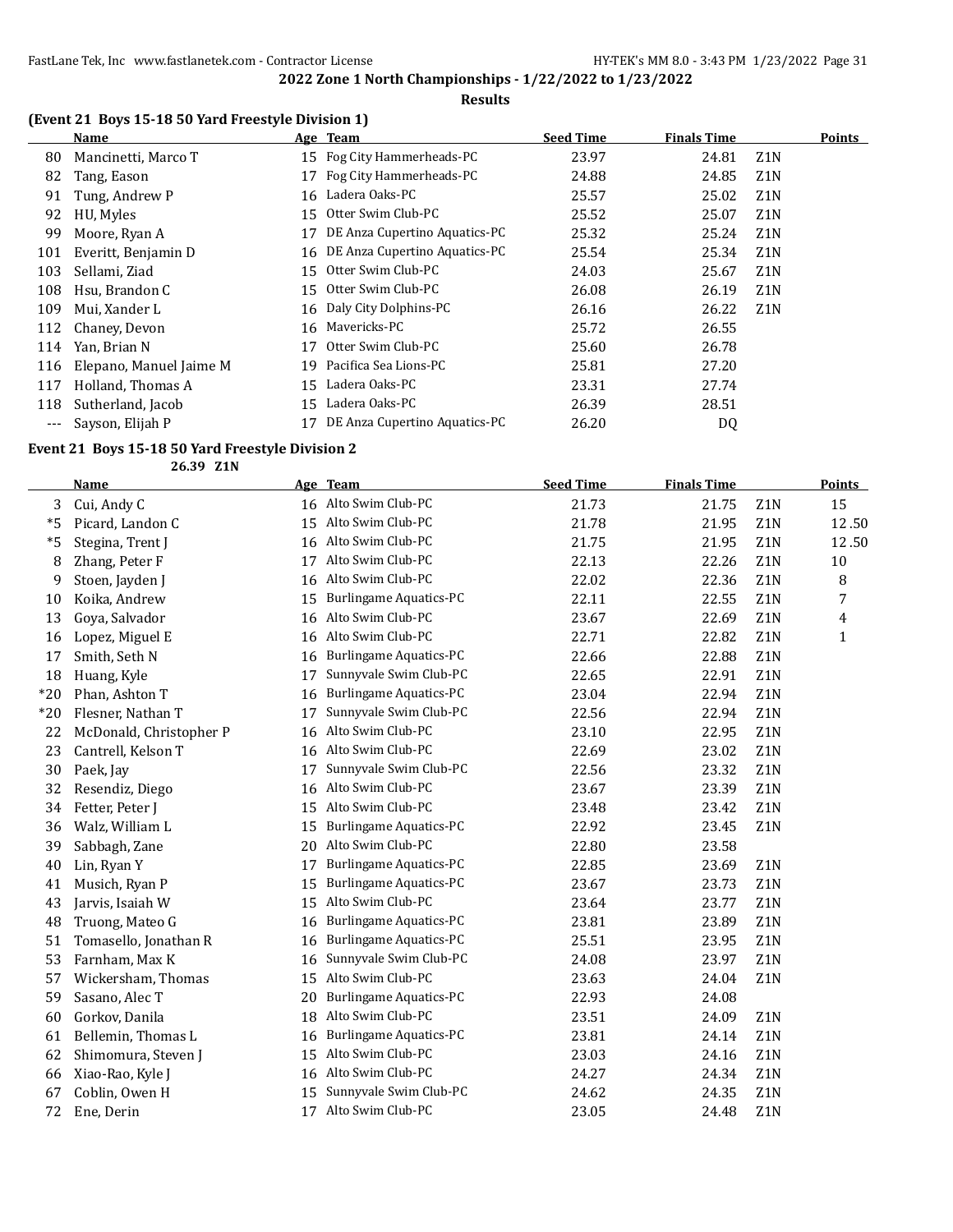#### **Results**

## **(Event 21 Boys 15-18 50 Yard Freestyle Division 2)**

|     | <b>Name</b>         |    | Age Team                      | <b>Seed Time</b> | <b>Finals Time</b> |                  | <b>Points</b> |
|-----|---------------------|----|-------------------------------|------------------|--------------------|------------------|---------------|
| 76  | Zhang, Allen Y      | 19 | Alto Swim Club-PC             | 23.15            | 24.62              |                  |               |
| 77  | Son, Andrea C       | 16 | <b>Burlingame Aquatics-PC</b> | 25.08            | 24.63              | Z <sub>1</sub> N |               |
| 81  | Huie, Ryan C        | 18 | Burlingame Aquatics-PC        | 24.06            | 24.84              | Z1N              |               |
| 83  | Lemon, Nolan        | 15 | Alto Swim Club-PC             | 24.72            | 24.87              | Z <sub>1</sub> N |               |
| *85 | Kajarekar, Saahil S | 15 | Sunnyvale Swim Club-PC        | 25.10            | 24.88              | Z <sub>1</sub> N |               |
| *85 | Helmers, William H  | 15 | Alto Swim Club-PC             | 26.31            | 24.88              | Z1N              |               |
| 88  | Garcia, Ethan C     | 15 | Sunnyvale Swim Club-PC        | 24.69            | 24.92              | Z <sub>1</sub> N |               |
| 89  | Nixon, Jacob D      | 16 | Sunnyvale Swim Club-PC        | 23.99            | 24.94              | Z1N              |               |
| 93  | Wong, Christien     | 16 | <b>Burlingame Aquatics-PC</b> | 24.32            | 25.08              | Z <sub>1</sub> N |               |
| 94  | Rea, James T        | 16 | <b>Burlingame Aquatics-PC</b> | 25.86            | 25.09              | Z1N              |               |
| 95  | HU, Jason Y         | 17 | Alto Swim Club-PC             | 24.51            | 25.10              | Z <sub>1</sub> N |               |
| 97  | Lee, Aidan A        | 17 | <b>Burlingame Aquatics-PC</b> | 25.03            | 25.15              | Z <sub>1</sub> N |               |
| 100 | Chin, Ethan C       | 16 | Sunnyvale Swim Club-PC        | 24.40            | 25.25              | Z <sub>1</sub> N |               |
| 102 | Johnson, Colin P    | 16 | <b>Burlingame Aquatics-PC</b> | 26.03            | 25.63              | Z1N              |               |
| 104 | Nopper, Benjamin M  | 15 | Burlingame Aquatics-PC        | 25.85            | 25.80              | Z1N              |               |
| 105 | HO, Eric D          | 16 | Alto Swim Club-PC             | 25.70            | 25.83              | Z <sub>1</sub> N |               |
| 106 | Monsen, Conner J    | 15 | Sunnyvale Swim Club-PC        | 25.84            | 25.94              | Z1N              |               |
| 107 | Punter, Samuel C    | 15 | <b>Burlingame Aquatics-PC</b> | 26.22            | 25.98              | Z1N              |               |
| 110 | Shah, Jai R         | 17 | Alto Swim Club-PC             | 25.67            | 26.45              |                  |               |
| 111 | Nagesh, Drew L      | 16 | Alto Swim Club-PC             | 26.31            | 26.49              |                  |               |
| 113 | Guo, Jensen         | 16 | Sunnyvale Swim Club-PC        | 26.20            | 26.60              |                  |               |
| 115 | Vinokurov, Grigory  | 15 | Alto Swim Club-PC             | 25.00            | 26.87              |                  |               |

## **Event 21 Boys 15-18 50 Yard Freestyle Division 3**

**26.39 Z1N**

|       | <b>Name</b>           | Age | <b>Team</b>                    | <b>Seed Time</b> | <b>Finals Time</b> |                  | Points |
|-------|-----------------------|-----|--------------------------------|------------------|--------------------|------------------|--------|
| 1     | Balva, Arthur A       | 17  | Palo Alto Stanford Aquatics-PC | 23.18            | 21.11              | Z <sub>1</sub> N | 18     |
| 2     | Harrington, Ethan A   | 16  | Palo Alto Stanford Aquatics-PC | 20.30            | 21.22              | Z1N              | 16     |
| 4     | Gabbassof, Eric       | 17  | Palo Alto Stanford Aquatics-PC | 21.21            | 21.86              | Z1N              | 14     |
| 7     | Williams, Harrison P  | 17  | Palo Alto Stanford Aquatics-PC | 21.76            | 21.98              | Z1N              | 11     |
| 12    | Lacerte, Bennett S    | 17  | Palo Alto Stanford Aquatics-PC | 24.19            | 22.60              | Z <sub>1</sub> N | 5      |
| 15    | Wang, Parker A        | 17  | Palo Alto Stanford Aquatics-PC | 22.39            | 22.78              | Z1N              | 2      |
| 24    | Tsang, Jonathan C     | 16  | Palo Alto Stanford Aquatics-PC | 22.50            | 23.04              | Z1N              |        |
| 25    | NG, Alex              | 15  | Palo Alto Stanford Aquatics-PC | 23.24            | 23.08              | Z1N              |        |
| 27    | MA, Conrad C          | 17  | Palo Alto Stanford Aquatics-PC | 22.95            | 23.18              | Z <sub>1</sub> N |        |
| 29    | Ballard, Cole A       | 16  | Palo Alto Stanford Aquatics-PC | 23.39            | 23.29              | Z <sub>1</sub> N |        |
| 31    | Tran, Steven          | 17  | Palo Alto Stanford Aquatics-PC | 24.28            | 23.37              | Z1N              |        |
| 36    | Wang, Tyler R         | 18  | Palo Alto Stanford Aquatics-PC | 23.82            | 23.45              | Z1N              |        |
| 38    | Anagnoson, Gabriel A  | 15  | Palo Alto Stanford Aquatics-PC | 22.98            | 23.53              | Z1N              |        |
| 46    | Mayo, Cooper M        | 18  | Palo Alto Stanford Aquatics-PC | 23.72            | 23.88              | Z1N              |        |
| 49    | Chen, Joel            | 16  | Palo Alto Stanford Aquatics-PC | 25.26            | 23.90              | Z <sub>1</sub> N |        |
| 50    | Manson, Ryan W        | 17  | Palo Alto Stanford Aquatics-PC | 23.28            | 23.93              | Z1N              |        |
| 52    | Balmaceda, Nicholas C | 16  | Palo Alto Stanford Aquatics-PC | 23.69            | 23.96              | Z <sub>1</sub> N |        |
| $*54$ | Kirby, Lachlan H      | 15  | Palo Alto Stanford Aquatics-PC | 23.77            | 23.98              | Z <sub>1</sub> N |        |
| $*54$ | Chandra, Kumar S      | 17  | Palo Alto Stanford Aquatics-PC | 23.19            | 23.98              | Z <sub>1</sub> N |        |
| $*54$ | Undhjem, Soren        | 17  | Palo Alto Stanford Aquatics-PC | 23.93            | 23.98              | Z <sub>1</sub> N |        |
| 58    | Jerng, Elliot J       | 17  | Palo Alto Stanford Aquatics-PC | 23.90            | 24.06              | Z <sub>1</sub> N |        |
| 64    | Abucejo, Gregory L    | 16  | Palo Alto Stanford Aquatics-PC | 24.10            | 24.19              | Z <sub>1</sub> N |        |
| 65    | Chien, Ethan T        | 16  | Palo Alto Stanford Aquatics-PC | 23.81            | 24.23              | Z <sub>1</sub> N |        |
| 67    | LI, Kakit             | 15  | Palo Alto Stanford Aquatics-PC | 23.93            | 24.35              | Z <sub>1</sub> N |        |
| 69    | Hsieh, Eugene         | 16  | Palo Alto Stanford Aquatics-PC | 23.97            | 24.36              | Z <sub>1</sub> N |        |
| 71    | Jin, Ankai T          | 16  | Palo Alto Stanford Aquatics-PC | 24.34            | 24.44              | Z <sub>1</sub> N |        |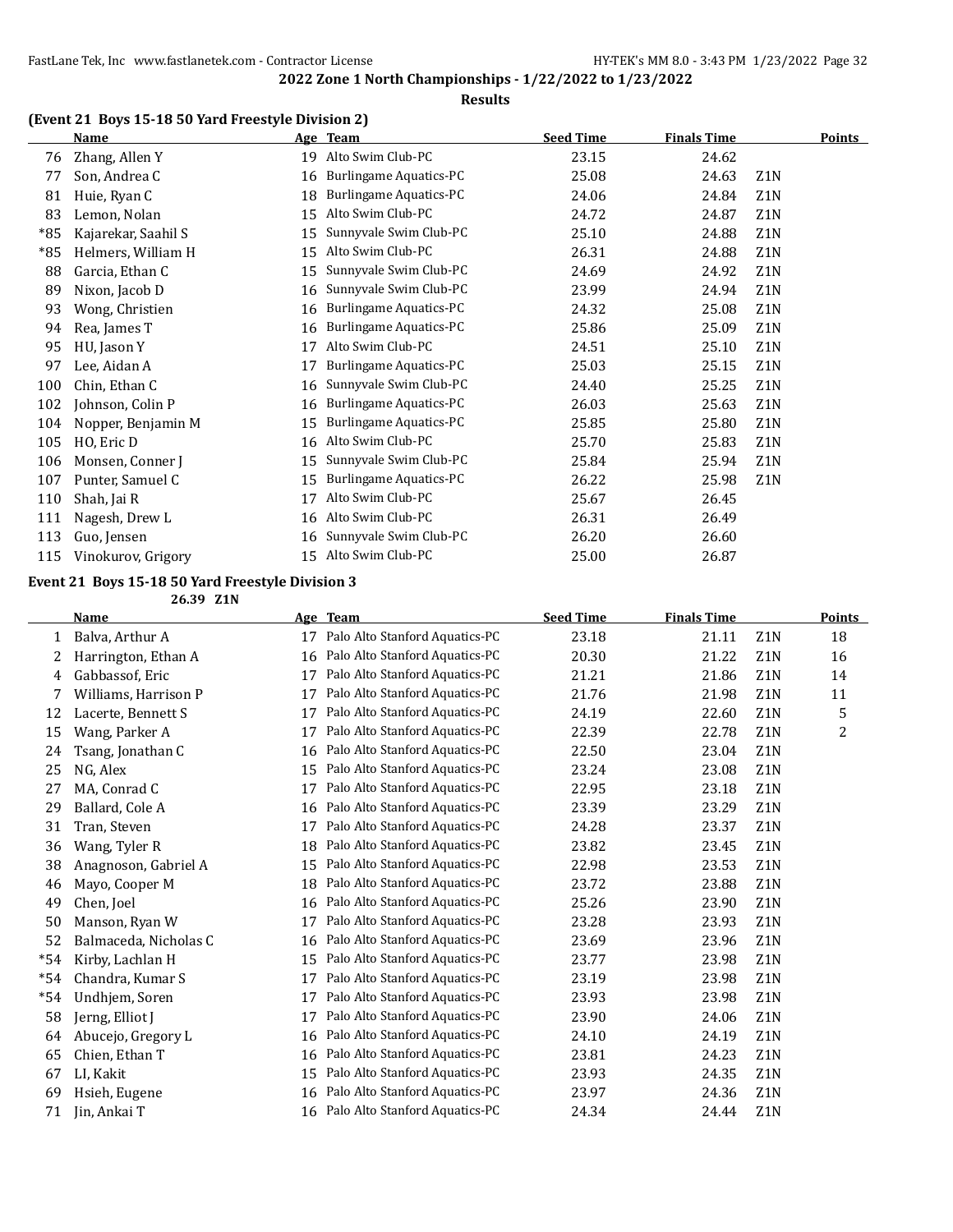**Results**

|    | Name                                  | Age Team                          | <b>Seed Time</b> | <b>Finals Time</b> |                  | Points |
|----|---------------------------------------|-----------------------------------|------------------|--------------------|------------------|--------|
| 73 | Birmingham, Michael Y                 | 15 Palo Alto Stanford Aquatics-PC | 23.82            | 24.49              | Z <sub>1</sub> N |        |
| 74 | Chan, Jacob D                         | 15 Palo Alto Stanford Aquatics-PC | 24.89            | 24.50              | Z <sub>1</sub> N |        |
| 83 | Klugman, Alexander N                  | 15 Palo Alto Stanford Aquatics-PC | 24.92            | 24.87              | Z <sub>1</sub> N |        |
| 85 | Pyle, Justin S                        | 15 Palo Alto Stanford Aquatics-PC | 25.21            | 24.88              | Z1N              |        |
| 90 | Howell, Justus C                      | 15 Palo Alto Stanford Aquatics-PC | 26.00            | 24.98              | Z <sub>1</sub> N |        |
| 95 | Zapp, Brady R                         | 15 Palo Alto Stanford Aquatics-PC | 24.58            | 25.10              | Z <sub>1</sub> N |        |
| 98 | Rousseau, Antione C                   | 16 Palo Alto Stanford Aquatics-PC | 25.67            | 25.18              | Z1N              |        |
|    | Event 22 Boys 13-14 50 Yard Freestyle |                                   |                  |                    |                  |        |
|    | 27.79 Z1N                             |                                   |                  |                    |                  |        |
|    |                                       |                                   | - --             | ----               |                  |        |

|    | Name             | Ασρ | Team       | seed Time     | <b>Finals Time</b>          | 'oınts |
|----|------------------|-----|------------|---------------|-----------------------------|--------|
| 36 | Khramcov, Kirill | 14  | Unattached | 27.65<br>$ -$ | 71 N<br>∠5.64<br>ப்ப<br>___ |        |

## **Event 22 Boys 13-14 50 Yard Freestyle Division 1**

**27.79 Z1N**

|    | Name                       |    | Age Team                      | <b>Seed Time</b> | <b>Finals Time</b> |                  | <b>Points</b> |
|----|----------------------------|----|-------------------------------|------------------|--------------------|------------------|---------------|
| 14 | Lee-Weinand, Christopher H | 14 | DE Anza Cupertino Aquatics-PC | 24.81            | 24.66              | Z <sub>1</sub> N | 2.50          |
| 21 | Kawaja, Cole W             | 14 | Ladera Oaks-PC                | 25.23            | 24.87              | Z <sub>1</sub> N |               |
| 22 | Yim, Taewon T              | 13 | DE Anza Cupertino Aquatics-PC | 25.56            | 24.94              | Z <sub>1</sub> N |               |
| 26 | Tokuz, Yusuf I             | 14 | DE Anza Cupertino Aquatics-PC | 25.30            | 25.15              | Z <sub>1</sub> N |               |
| 28 | Powell, Alex D             | 13 | Ladera Oaks-PC                | 25.14            | 25.22              | Z <sub>1</sub> N |               |
| 29 | Powell, Michael A          | 13 | Ladera Oaks-PC                | 26.38            | 25.32              | Z <sub>1</sub> N |               |
| 41 | Johnston, Maximus          | 13 | Otter Swim Club-PC            | 26.70            | 25.94              | Z <sub>1</sub> N |               |
| 44 | Ferrer, Justin B           | 14 | Pacifica Sea Lions-PC         | 27.13            | 26.19              | Z <sub>1</sub> N |               |
| 47 | Litsur, Eitan S            | 13 | Ladera Oaks-PC                | 25.84            | 26.27              | Z <sub>1</sub> N |               |
| 49 | Yuan, Richard              | 14 | DE Anza Cupertino Aquatics-PC | 26.21            | 26.33              | Z <sub>1</sub> N |               |
| 50 | Martins, Jonathan G        | 14 | Pacifica Sea Lions-PC         | 26.05            | 26.40              | Z <sub>1</sub> N |               |
| 52 | Qian, Ethan                | 14 | DE Anza Cupertino Aquatics-PC | 26.80            | 26.45              | Z <sub>1</sub> N |               |
| 56 | Chan, Nathanuel C          | 13 | Fog City Hammerheads-PC       | 27.32            | 26.80              | Z <sub>1</sub> N |               |
| 61 | Eiref, Edward I            | 13 | Ladera Oaks-PC                | 27.35            | 27.17              | Z <sub>1</sub> N |               |
| 62 | Moon, Derek H              | 13 | Bull Dog Swim Club-PC         | 27.79            | 27.21              | Z <sub>1</sub> N |               |
| 70 | Zago, Lucas K              | 13 | Bull Dog Swim Club-PC         | 25.88            | 27.90              |                  |               |
| 71 | LY, Toronto V              | 13 | Pacifica Sea Lions-PC         | 27.78            | 28.31              |                  |               |
| 72 | Bensoussan, Tomer          | 13 | DE Anza Cupertino Aquatics-PC | 27.46            | 29.79              |                  |               |

#### **Event 22 Boys 13-14 50 Yard Freestyle Division 2**

**27.79 Z1N**

|    | Name                 |    | Age Team                      | <b>Seed Time</b> | <b>Finals Time</b> |                  | <b>Points</b> |
|----|----------------------|----|-------------------------------|------------------|--------------------|------------------|---------------|
|    | Gova, Francisco      |    | 14 Alto Swim Club-PC          | 23.82            | 22.99              | Z <sub>1</sub> N | 18            |
|    | Raghunathan, Kevin Y | 14 | <b>Burlingame Aquatics-PC</b> | 22.93            | 23.04              | Z <sub>1</sub> N | 16            |
| 3  | Hong, Jinu           | 14 | Alto Swim Club-PC             | 23.05            | 23.05              | Z <sub>1</sub> N | 15            |
| 5. | VU. Ian M            |    | 14 Burlingame Aquatics-PC     | 23.89            | 23.39              | Z <sub>1</sub> N | 13            |
| 9  | Meehan, James A      |    | 14 Alto Swim Club-PC          | 24.09            | 23.85              | Z <sub>1</sub> N | 8             |
| 10 | Naranjo, Ian P       | 14 | Alto Swim Club-PC             | 24.74            | 23.93              | Z <sub>1</sub> N | 7             |
| 11 | Cui, Tony C          |    | 14 Alto Swim Club-PC          | 24.42            | 24.28              | Z <sub>1</sub> N | 6             |
| 12 | Lee, Andrew J        |    | 14 Burlingame Aquatics-PC     | 24.01            | 24.48              | Z <sub>1</sub> N | 5             |
| 13 | DO, Thomas V         |    | 14 Sunnyvale Swim Club-PC     | 24.65            | 24.63              | Z <sub>1</sub> N | 4             |
| 14 | Fong, Scott          | 14 | Alto Swim Club-PC             | 24.72            | 24.66              | Z <sub>1</sub> N | 2.50          |
| 17 | Grafilo, Jackson M   | 14 | <b>Burlingame Aquatics-PC</b> | 24.52            | 24.70              | Z <sub>1</sub> N |               |
| 18 | Kumar, Ryan          | 13 | Alto Swim Club-PC             | 25.04            | 24.73              | Z <sub>1</sub> N |               |
| 27 | Pham, Andrew N       | 13 | Sunnyvale Swim Club-PC        | 25.34            | 25.16              | Z <sub>1</sub> N |               |
| 30 | Negi, Atiksh         | 13 | Alto Swim Club-PC             | 25.79            | 25.37              | Z <sub>1</sub> N |               |
|    |                      |    |                               |                  |                    |                  |               |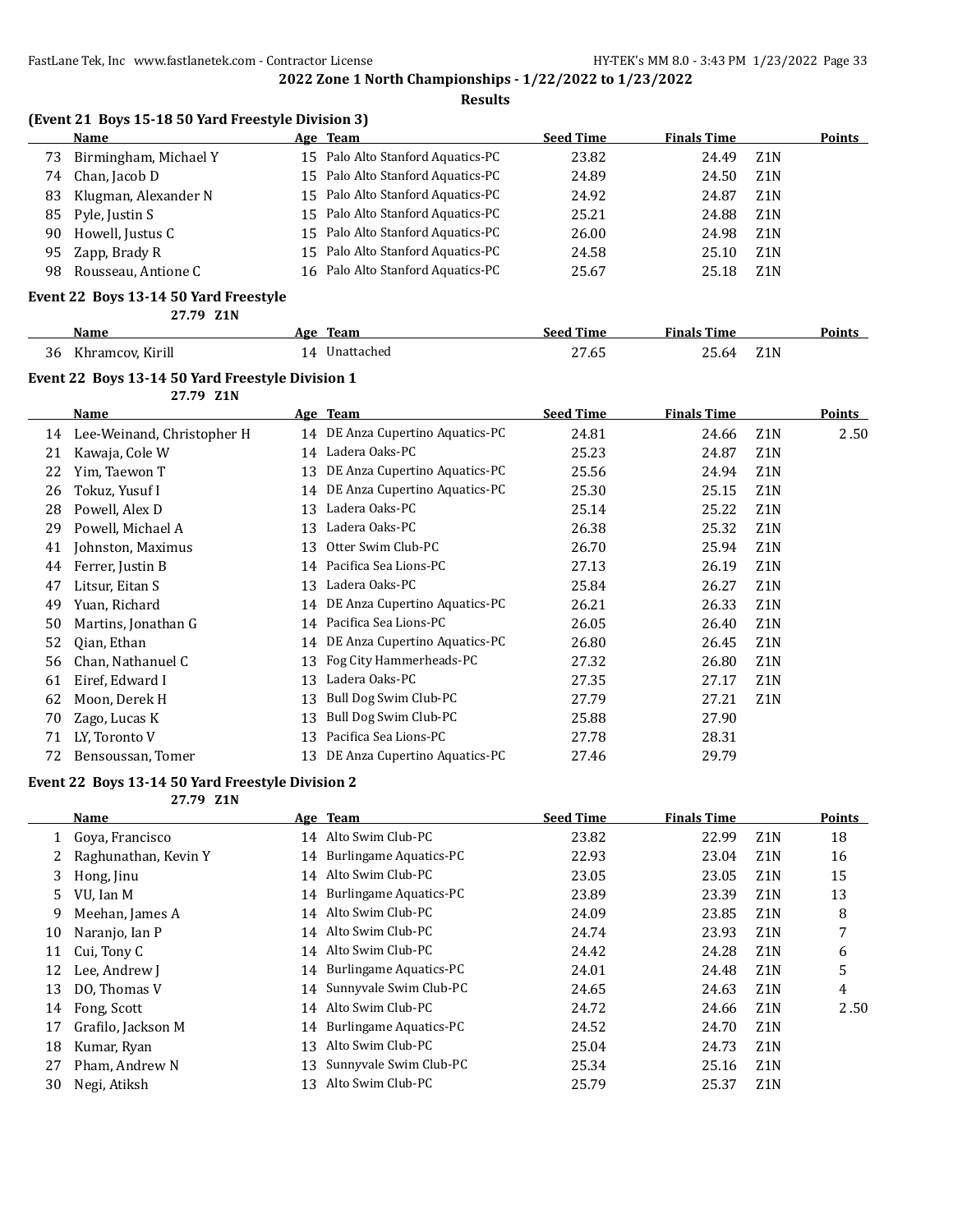## **Results**

## **(Event 22 Boys 13-14 50 Yard Freestyle Division 2)**

|       | Name                   |    | Age Team                      | <b>Seed Time</b> | <b>Finals Time</b> |                  | <b>Points</b> |
|-------|------------------------|----|-------------------------------|------------------|--------------------|------------------|---------------|
| 31    | Byun, Justis L         |    | 14 Alto Swim Club-PC          | 25.43            | 25.49              | Z <sub>1</sub> N |               |
| 32    | Chin, Caelen C         | 14 | Sunnyvale Swim Club-PC        | 25.08            | 25.50              | Z <sub>1</sub> N |               |
| 33    | Lim, Andrew E          | 14 | <b>Burlingame Aquatics-PC</b> | 25.45            | 25.53              | Z <sub>1</sub> N |               |
| 34    | Phan, Orion L          | 14 | Sunnyvale Swim Club-PC        | 25.88            | 25.54              | Z <sub>1</sub> N |               |
| 35    | Cheong, Arthur T       | 14 | Sunnyvale Swim Club-PC        | 25.69            | 25.63              | Z <sub>1</sub> N |               |
| $*42$ | Tendulkar, Aditya P    | 14 | <b>Burlingame Aquatics-PC</b> | 26.93            | 26.07              | Z <sub>1</sub> N |               |
| $*42$ | FU, Alvin              | 13 | Alto Swim Club-PC             | 25.85            | 26.07              | Z <sub>1</sub> N |               |
| 46    | Poon, Kaden            | 14 | Sunnyvale Swim Club-PC        | 25.80            | 26.22              | Z <sub>1</sub> N |               |
| 51    | Khoury, Gianni S       | 13 | Burlingame Aquatics-PC        | 26.76            | 26.41              | Z <sub>1</sub> N |               |
| 53    | Foo, Samuel D          | 13 | <b>Burlingame Aquatics-PC</b> | 26.62            | 26.48              | Z <sub>1</sub> N |               |
| 54    | Hoffman Chande, Remi B | 14 | Alto Swim Club-PC             | 27.64            | 26.68              | Z <sub>1</sub> N |               |
| 55    | Chan, Alexander C      | 13 | Sunnyvale Swim Club-PC        | 25.92            | 26.69              | Z <sub>1</sub> N |               |
| 57    | Fujita, Dylan K        | 13 | Alto Swim Club-PC             | 27.61            | 26.85              | Z <sub>1</sub> N |               |
| 58    | Gong, Adrian           | 14 | Burlingame Aquatics-PC        | 27.34            | 26.86              | Z <sub>1</sub> N |               |
| 59    | HU, Henry Y            | 13 | Sunnyvale Swim Club-PC        | 26.95            | 27.06              | Z <sub>1</sub> N |               |
| 60    | Glanville, Dylan J     | 13 | Alto Swim Club-PC             | 26.83            | 27.14              | Z <sub>1</sub> N |               |
| 66    | Tao, George Y          | 13 | <b>Burlingame Aquatics-PC</b> | 27.75            | 27.72              | Z <sub>1</sub> N |               |
| $*68$ | Mai, Benjamin J        | 13 | Alto Swim Club-PC             | 27.50            | 27.76              | Z <sub>1</sub> N |               |
| $*68$ | Daigle, Noah C         | 13 | Sunnyvale Swim Club-PC        | 27.72            | 27.76              | Z <sub>1</sub> N |               |

#### **Event 22 Boys 13-14 50 Yard Freestyle Division 3**

**27.79 Z1N**

|       | Name                   |    | Age Team                          | <b>Seed Time</b> | <b>Finals Time</b> |                  | <b>Points</b> |
|-------|------------------------|----|-----------------------------------|------------------|--------------------|------------------|---------------|
| 4     | Heit, Henry J          |    | 14 Palo Alto Stanford Aquatics-PC | 23.52            | 23.31              | Z <sub>1</sub> N | 14            |
| 6     | Yoon, Nathaniel        | 14 | Palo Alto Stanford Aquatics-PC    | 24.24            | 23.41              | Z <sub>1</sub> N | 12            |
| 7     | Ogawa, Nicolas P       | 14 | Palo Alto Stanford Aquatics-PC    | 23.20            | 23.63              | Z <sub>1</sub> N | 11            |
| 8     | Wang, Shangxi N        | 14 | Palo Alto Stanford Aquatics-PC    | 24.23            | 23.75              | Z1N              | 10            |
| 16    | Chien, Evan W          | 14 | Palo Alto Stanford Aquatics-PC    | 25.01            | 24.67              | Z <sub>1</sub> N | $\mathbf{1}$  |
| 19    | Friedman, Liad         | 14 | Palo Alto Stanford Aquatics-PC    | 24.68            | 24.79              | Z1N              |               |
| 20    | Wang, Ethan R          | 14 | Palo Alto Stanford Aquatics-PC    | 25.58            | 24.86              | Z <sub>1</sub> N |               |
| 22    | Yuan, Jonathan Z       | 14 | Palo Alto Stanford Aquatics-PC    | 25.07            | 24.94              | Z1N              |               |
| 24    | Faraboschi, Alessandro | 13 | Palo Alto Stanford Aquatics-PC    | 25.15            | 25.04              | Z <sub>1</sub> N |               |
| 25    | Lin, Hongyu            | 14 | Palo Alto Stanford Aquatics-PC    | 24.66            | 25.08              | Z <sub>1</sub> N |               |
| 37    | Patel, Sanjay S        | 14 | Palo Alto Stanford Aquatics-PC    | 25.42            | 25.70              | Z <sub>1</sub> N |               |
| 38    | Czajkowski, Tomasz P   | 13 | Palo Alto Stanford Aquatics-PC    | 26.03            | 25.72              | Z <sub>1</sub> N |               |
| 39    | WU, Andrew             | 13 | Palo Alto Stanford Aquatics-PC    | 25.57            | 25.82              | Z1N              |               |
| 40    | Whelan, Paul D         | 14 | Palo Alto Stanford Aquatics-PC    | 25.78            | 25.90              | Z <sub>1</sub> N |               |
| 44    | Lee, Jordan Y          | 14 | Palo Alto Stanford Aquatics-PC    | 27.05            | 26.19              | Z <sub>1</sub> N |               |
| 48    | NI, Eric               | 14 | Palo Alto Stanford Aquatics-PC    | 26.71            | 26.30              | Z1N              |               |
| 63    | Huang, Ryan            | 13 | Palo Alto Stanford Aquatics-PC    | 27.31            | 27.28              | Z <sub>1</sub> N |               |
| 64    | Balva, Maxwell         | 13 | Palo Alto Stanford Aquatics-PC    | 27.79            | 27.36              | Z <sub>1</sub> N |               |
| 65    | Bigall, Elliot J       | 13 | Palo Alto Stanford Aquatics-PC    | 27.64            | 27.62              | Z <sub>1</sub> N |               |
| 67    | Sivamurthy, Nikhil     | 13 | Palo Alto Stanford Aquatics-PC    | 27.72            | 27.73              | Z <sub>1</sub> N |               |
| $---$ | Lee, Edison S          | 13 | Palo Alto Stanford Aquatics-PC    | 27.78            | DQ                 |                  |               |

#### **Event 23 Boys 11-12 50 Yard Freestyle Division 1 30.29 Z1N**

| Name                |                 | Age Team                      | <b>Seed Time</b> | <b>Finals Time</b> |                  | <b>Points</b> |
|---------------------|-----------------|-------------------------------|------------------|--------------------|------------------|---------------|
| 4 Kawaja, Reid S    | 12 <sup>1</sup> | Ladera Oaks-PC                | 25.89            | 25.72              | Z1N              | 14            |
| Jorgensen, Thomas G |                 | 12 Fog City Hammerheads-PC    | 27.05            | 25.74              | Z1N              | 13            |
| Strots, Alexander   |                 | DE Anza Cupertino Aquatics-PC | 27.17            | 26.24              | Z <sub>1</sub> N | 10            |
| Senechal, Maximus A | 12              | Bay Club Panthers-PC          | 26.84            | 26.46              | Z <sub>1</sub> N |               |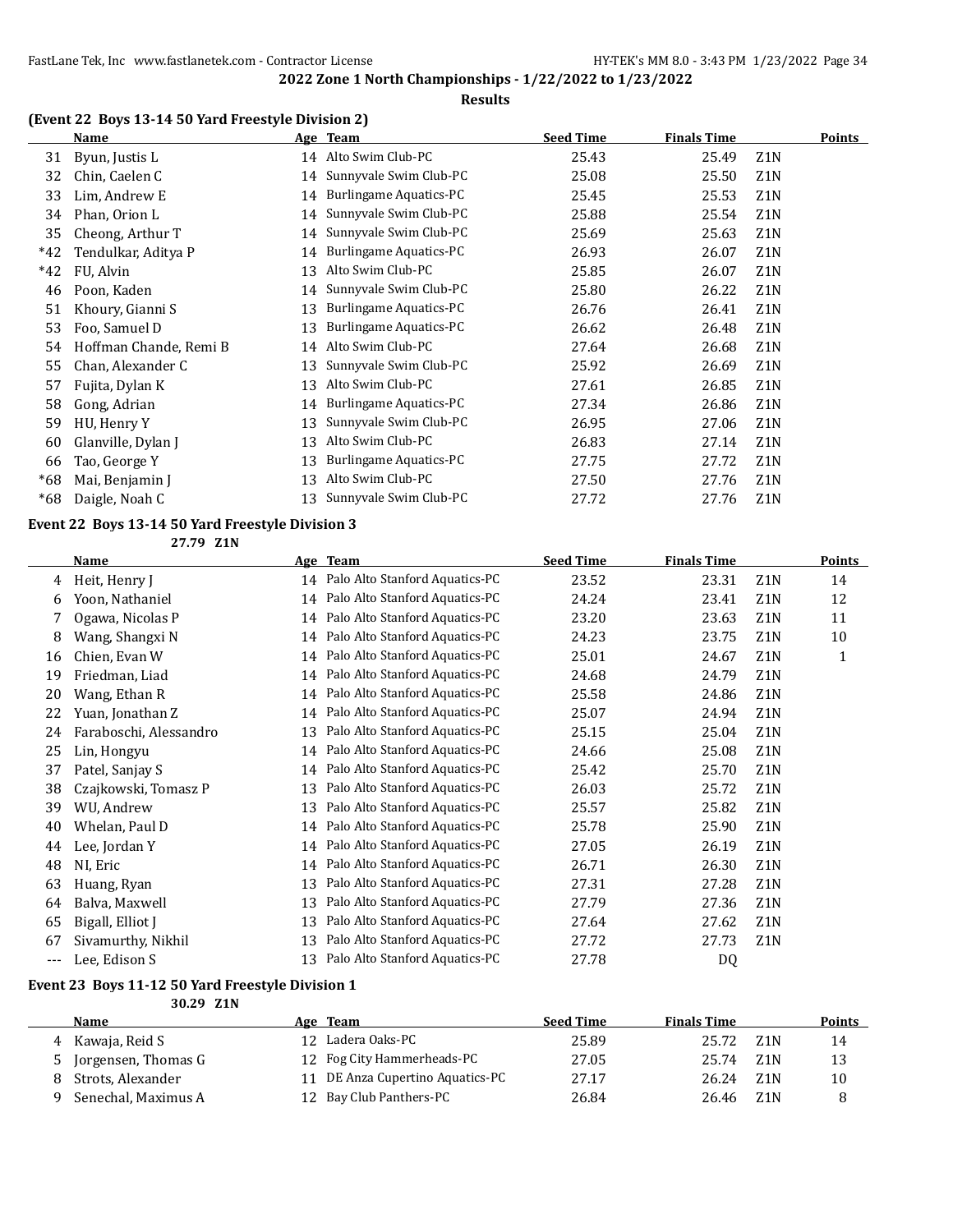#### **Results**

|  | (Event 23 Boys 11-12 50 Yard Freestyle Division 1) |  |
|--|----------------------------------------------------|--|
|  |                                                    |  |

|    | Name                 | <u>Age Team</u>                  | <b>Seed Time</b> | <b>Finals Time</b> |                  | <b>Points</b> |
|----|----------------------|----------------------------------|------------------|--------------------|------------------|---------------|
| 15 | Sutherland, Graham O | 12 Ladera Oaks-PC                | 27.68            | 27.31              | Z1N              | 2             |
| 24 | Dodge, Cannon A      | 12 DE Anza Cupertino Aquatics-PC | 28.13            | 28.06              | Z1N              |               |
| 27 | Taysi, Griffin C     | 12 DE Anza Cupertino Aquatics-PC | 28.88            | 28.23              | Z <sub>1</sub> N |               |
| 31 | Gao, David           | 12 DE Anza Cupertino Aquatics-PC | 29.55            | 28.53              | Z1N              |               |
|    | 32 Zhang, Samuel M   | 12 DE Anza Cupertino Aquatics-PC | 29.02            | 28.64              | Z1N              |               |
| 38 | Gong, Andrew Y       | 12 DE Anza Cupertino Aquatics-PC | 29.31            | 29.23              | Z <sub>1</sub> N |               |
| 46 | Liu, James K         | 12 Daly City Dolphins-PC         | 30.24            | 29.90              | Z <sub>1</sub> N |               |
| 49 | Chern, Conrad Y      | 12 Ladera Oaks-PC                | 30.29            | 30.79              |                  |               |
| 52 | Grant, Evan M        | Ladera Oaks-PC                   | 30.29            | 31.51              |                  |               |

#### **Event 23 Boys 11-12 50 Yard Freestyle Division 2 30.29 Z1N**

|    | Name                  |    | Age Team                      | <b>Seed Time</b> | <b>Finals Time</b> |                  | <b>Points</b> |
|----|-----------------------|----|-------------------------------|------------------|--------------------|------------------|---------------|
| 1  | Floyd, Hayden I       | 12 | Sunnyvale Swim Club-PC        | 24.95            | 24.80              | Z1N              | 18            |
| 3  | Lee, Ciaran C         | 12 | <b>Burlingame Aquatics-PC</b> | 26.12            | 25.69              | Z1N              | 15            |
| 6  | Yang, Dylan G         | 12 | <b>Burlingame Aquatics-PC</b> | 28.53            | 25.83              | Z <sub>1</sub> N | 12            |
|    | McDonald, Alexander J | 12 | Alto Swim Club-PC             | 30.11            | 26.22              | Z1N              | 11            |
| 10 | YU, Ben B             | 12 | Sunnyvale Swim Club-PC        | 27.66            | 26.47              | Z1N              | 7             |
| 12 | Raghunathan, Brian M  | 12 | <b>Burlingame Aquatics-PC</b> | 28.05            | 26.80              | Z1N              | 5             |
| 13 | Zhu, Ian              | 12 | Sunnyvale Swim Club-PC        | 27.15            | 27.18              | Z <sub>1</sub> N | 4             |
| 14 | Idio, Jacob M         | 12 | <b>Burlingame Aquatics-PC</b> | 28.49            | 27.25              | Z1N              | 3             |
| 17 | Parrett, Theodore R   | 12 | Alto Swim Club-PC             | 27.80            | 27.46              | Z1N              |               |
| 18 | Skey, Harper M        | 12 | Alto Swim Club-PC             | 27.81            | 27.47              | Z1N              |               |
| 19 | Hong, Matthew J       | 11 | Alto Swim Club-PC             | 27.85            | 27.56              | Z1N              |               |
| 21 | Browne, Ethan D       | 12 | Sunnyvale Swim Club-PC        | 28.70            | 27.88              | Z1N              |               |
| 23 | Yong, Jerrick Y       | 12 | Alto Swim Club-PC             | 28.48            | 28.03              | Z1N              |               |
| 28 | Komashko, Andre H     | 12 | <b>Burlingame Aquatics-PC</b> | 28.22            | 28.35              | Z1N              |               |
| 33 | Kuziemko, Avery Y     | 11 | <b>Burlingame Aquatics-PC</b> | 29.04            | 28.78              | Z <sub>1</sub> N |               |
| 35 | Gafton, Andrew C      | 12 | Alto Swim Club-PC             | 28.56            | 28.82              | Z1N              |               |
| 37 | Zhang, Sean Z         | 12 | Burlingame Aquatics-PC        | 29.71            | 29.10              | Z1N              |               |
| 39 | Reklis, Rylan K       | 12 | Alto Swim Club-PC             | 30.01            | 29.49              | Z1N              |               |
| 42 | Araya, Agustin D      | 11 | Alto Swim Club-PC             | 29.69            | 29.70              | Z1N              |               |
| 44 | Erickson, Julian A    | 11 | Alto Swim Club-PC             | 29.55            | 29.77              | Z1N              |               |
| 50 | Erhard, Raphael       | 11 | Alto Swim Club-PC             | 29.86            | 31.06              |                  |               |
| 53 | Bivol, Julien A       | 11 | Alto Swim Club-PC             | 30.11            | 31.88              |                  |               |

#### **Event 23 Boys 11-12 50 Yard Freestyle Division 3**

**30.29 Z1N**

| Name                   |                |                                | <b>Seed Time</b>                                                                                                                                                                                             | <b>Finals Time</b> |                  | <b>Points</b> |
|------------------------|----------------|--------------------------------|--------------------------------------------------------------------------------------------------------------------------------------------------------------------------------------------------------------|--------------------|------------------|---------------|
|                        |                | Palo Alto Stanford Aquatics-PC | 25.45                                                                                                                                                                                                        | 25.03              | Z <sub>1</sub> N | 16            |
| Langner, Maksymilian K |                |                                | 27.22                                                                                                                                                                                                        | 26.49              | Z <sub>1</sub> N | 6             |
| Clark, David A         |                | Palo Alto Stanford Aquatics-PC | 30.05                                                                                                                                                                                                        | 27.41              | Z1N              |               |
| Hsu, Jonah G           |                | Palo Alto Stanford Aquatics-PC | 28.37                                                                                                                                                                                                        | 27.74              | Z <sub>1</sub> N |               |
| Abucejo, Martin R      |                |                                | 27.05                                                                                                                                                                                                        | 27.94              | Z <sub>1</sub> N |               |
| Heit, Oliver           |                | Palo Alto Stanford Aquatics-PC | 27.75                                                                                                                                                                                                        | 28.13              | Z <sub>1</sub> N |               |
| Smoot, Graham W        |                |                                | 27.82                                                                                                                                                                                                        | 28.21              | Z <sub>1</sub> N |               |
| Kwak, Zachary J        |                | Palo Alto Stanford Aquatics-PC | 28.24                                                                                                                                                                                                        | 28.49              | Z <sub>1</sub> N |               |
| Deshpande, Siddhant N  |                | Palo Alto Stanford Aquatics-PC | 28.40                                                                                                                                                                                                        | 28.51              | Z <sub>1</sub> N |               |
| Dizitser, Milan S      |                |                                | 29.38                                                                                                                                                                                                        | 28.81              | Z <sub>1</sub> N |               |
| Savard, Tyler S        | 11             | Palo Alto Stanford Aquatics-PC | 29.54                                                                                                                                                                                                        | 29.03              | Z <sub>1</sub> N |               |
| Luenberger, Matthew W  |                | Palo Alto Stanford Aquatics-PC | 30.16                                                                                                                                                                                                        | 29.59              | Z <sub>1</sub> N |               |
| NG, Gavin T            |                | Palo Alto Stanford Aquatics-PC | 30.00                                                                                                                                                                                                        | 29.64              | Z <sub>1</sub> N |               |
|                        | 2 Cole, Ryan J |                                | Age Team<br>12<br>12 Palo Alto Stanford Aquatics-PC<br>12<br>12<br>12 Palo Alto Stanford Aquatics-PC<br>12<br>12 Palo Alto Stanford Aquatics-PC<br>12<br>12<br>12 Palo Alto Stanford Aquatics-PC<br>12<br>12 |                    |                  |               |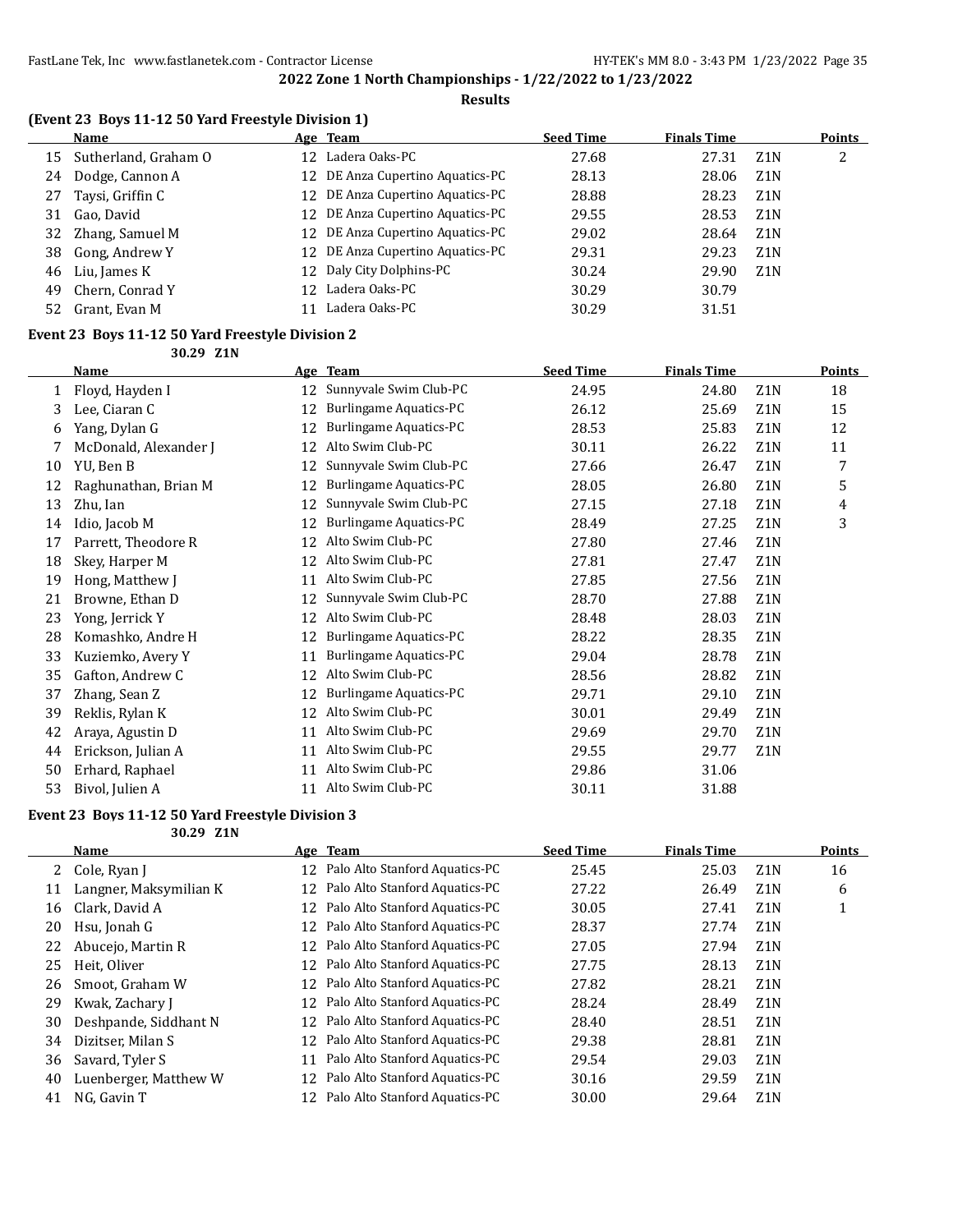#### **Results**

| Name                  |                                                            | <b>Seed Time</b>                                                                                                                                                                                                                 | <b>Finals Time</b> |                  | <b>Points</b> |
|-----------------------|------------------------------------------------------------|----------------------------------------------------------------------------------------------------------------------------------------------------------------------------------------------------------------------------------|--------------------|------------------|---------------|
| Adam, Conor           |                                                            | 26.94                                                                                                                                                                                                                            | 29.76              | Z1N              |               |
|                       |                                                            | 27.76                                                                                                                                                                                                                            | 29.87              | Z1N              |               |
| Achterkirchen, Carl J |                                                            | 30.21                                                                                                                                                                                                                            | 30.15              | Z <sub>1</sub> N |               |
|                       |                                                            | 30.20                                                                                                                                                                                                                            | 30.22              | Z <sub>1</sub> N |               |
|                       |                                                            | 30.29                                                                                                                                                                                                                            | 31.12              |                  |               |
| Moser, Will R         |                                                            | 30.16                                                                                                                                                                                                                            | 31.93              |                  |               |
|                       | 45 Lai, Zachary E<br>48 Bromberg, Matias B<br>Garg, Amit J | Age Team<br>Palo Alto Stanford Aquatics-PC<br>12 Palo Alto Stanford Aquatics-PC<br>12 Palo Alto Stanford Aquatics-PC<br>11 Palo Alto Stanford Aquatics-PC<br>Palo Alto Stanford Aquatics-PC<br>12 Palo Alto Stanford Aquatics-PC |                    |                  |               |

#### **Event 24 Boys 9-10 50 Yard Freestyle Division 1**

**34.49 Z1N**

|    | Name                   |     | Age Team                         | <b>Seed Time</b> | <b>Finals Time</b> |                  | <b>Points</b> |
|----|------------------------|-----|----------------------------------|------------------|--------------------|------------------|---------------|
|    | 2 Powell, Ryan A       | 10. | Ladera Oaks-PC                   | 29.19            | 29.24              | Z <sub>1</sub> N | 16            |
|    | 5 Farrell, Blake M     | 9   | Bay Club Panthers-PC             | 30.62            | 29.73              | Z <sub>1</sub> N | 13            |
| 8  | Lai, Andrew W          |     | 10 Fog City Hammerheads-PC       | 31.04            | 30.75              | Z <sub>1</sub> N | 10            |
| 10 | Miller, Maxwell M      |     | 10 DE Anza Cupertino Aquatics-PC | 33.97            | 31.06              | Z1N              |               |
|    | 12 Choong, Greg T      |     | 10 Otter Swim Club-PC            | 33.53            | 32.00              | Z <sub>1</sub> N | 5             |
| 13 | Wang, Siwei            | 10. | Bay Club Panthers-PC             | 32.59            | 32.22              | Z <sub>1</sub> N | 4             |
| 28 | Estala Steclaru, Matei |     | 10 DE Anza Cupertino Aquatics-PC | 34.36            | 34.33              | Z <sub>1</sub> N |               |
| 29 | Krueger, Cameron P     |     | 10 Bay Club Panthers-PC          | 33.96            | 34.36              | Z <sub>1</sub> N |               |
| 35 | Young, Griffin C       | Q   | Ladera Oaks-PC                   | 34.49            | 37.65              |                  |               |

# **Event 24 Boys 9-10 50 Yard Freestyle Division 2**

**34.49 Z1N**

|    | Name                |    | Age Team                      | <b>Seed Time</b> | <b>Finals Time</b> |                  | Points |
|----|---------------------|----|-------------------------------|------------------|--------------------|------------------|--------|
|    | Rodde, Austin B     | 10 | Burlingame Aquatics-PC        | 28.58            | 27.70              | Z1N              | 18     |
| 4  | Zhao, Dylan H       | 10 | Sunnyvale Swim Club-PC        | 30.20            | 29.42              | Z <sub>1</sub> N | 14     |
| 9  | Bailey, Skye R      | q  | Alto Swim Club-PC             | 30.79            | 30.84              | Z <sub>1</sub> N | 8      |
| 11 | Bulankov, Phillip A | 9  | Alto Swim Club-PC             | 34.27            | 31.63              | Z <sub>1</sub> N | 6      |
| 16 | Deng, Daniel        | 10 | Alto Swim Club-PC             | 33.36            | 32.63              | Z <sub>1</sub> N | 1      |
| 17 | Browne, Logan W     | 10 | Sunnyvale Swim Club-PC        | 33.87            | 32.73              | Z <sub>1</sub> N |        |
| 18 | Kuusela, Elias N    | 10 | Alto Swim Club-PC             | 33.83            | 32.95              | Z <sub>1</sub> N |        |
| 22 | Arude, Yash P       | 9  | Sunnyvale Swim Club-PC        | 34.07            | 33.68              | Z <sub>1</sub> N |        |
| 23 | Zhang, Oscar Z      | 10 | <b>Burlingame Aquatics-PC</b> | 33.71            | 33.69              | Z <sub>1</sub> N |        |
| 25 | Chang, Eric         | 10 | Alto Swim Club-PC             | 34.16            | 33.91              | Z <sub>1</sub> N |        |
| 27 | Sterker, Brayden M  | 9  | <b>Burlingame Aquatics-PC</b> | 34.20            | 34.28              | Z <sub>1</sub> N |        |
| 30 | Akuiyibo, Joshua    | 10 | Burlingame Aquatics-PC        | 34.00            | 34.99              |                  |        |
| 31 | YU, Felix           | 10 | Alto Swim Club-PC             | 33.91            | 35.11              |                  |        |
| 34 | Rust, Elliot K      | 10 | Alto Swim Club-PC             | 33.89            | 37.29              |                  |        |
| 36 | Araya, Sebastian C  | 9  | Alto Swim Club-PC             | 34.41            | 38.33              |                  |        |
| 37 | Leung, Caleb K      | 10 | Alto Swim Club-PC             | 33.89            | 39.20              |                  |        |
| 38 | Tian, Jesse         | 10 | Alto Swim Club-PC             | 33.89            | 40.76              |                  |        |
| 39 | Mai, Bryan S        | q  | Alto Swim Club-PC             | 34.35            | 48.55              |                  |        |

#### **Event 24 Boys 9-10 50 Yard Freestyle Division 3**

**34.49 Z1N**

|                | Name                |     | Age Team                          | <b>Seed Time</b> | <b>Finals Time</b> |                  | Points |
|----------------|---------------------|-----|-----------------------------------|------------------|--------------------|------------------|--------|
| 3 <sup>7</sup> | Tolstukhin, William |     | 10 Palo Alto Stanford Aquatics-PC | 30.12            | 29.25              | Z1N              | 15     |
|                | 6 Byer, Leo E       | q.  | Palo Alto Stanford Aquatics-PC    | 29.92            | 29.89              | Z <sub>1</sub> N | 12     |
|                | 7 Codel, Soeren A   | 10. | Palo Alto Stanford Aquatics-PC    | 30.78            | 30.69              | Z <sub>1</sub> N | 11     |
| 14             | Finn. Zane E        |     | 10 Palo Alto Stanford Aquatics-PC | 33.80            | 32.36              | Z <sub>1</sub> N |        |
| 15             | Nassiri, Dastan     |     | 10 Palo Alto Stanford Aquatics-PC | 34.45            | 32.48              | Z <sub>1</sub> N |        |
| 19             | Laster, Teddy M     | 10. | Palo Alto Stanford Aquatics-PC    | 34.01            | 33.00              | Z <sub>1</sub> N |        |
| 20             | Lee. Alden          |     | Palo Alto Stanford Aquatics-PC    | 32.74            | 33.17              | Z <sub>1</sub> N |        |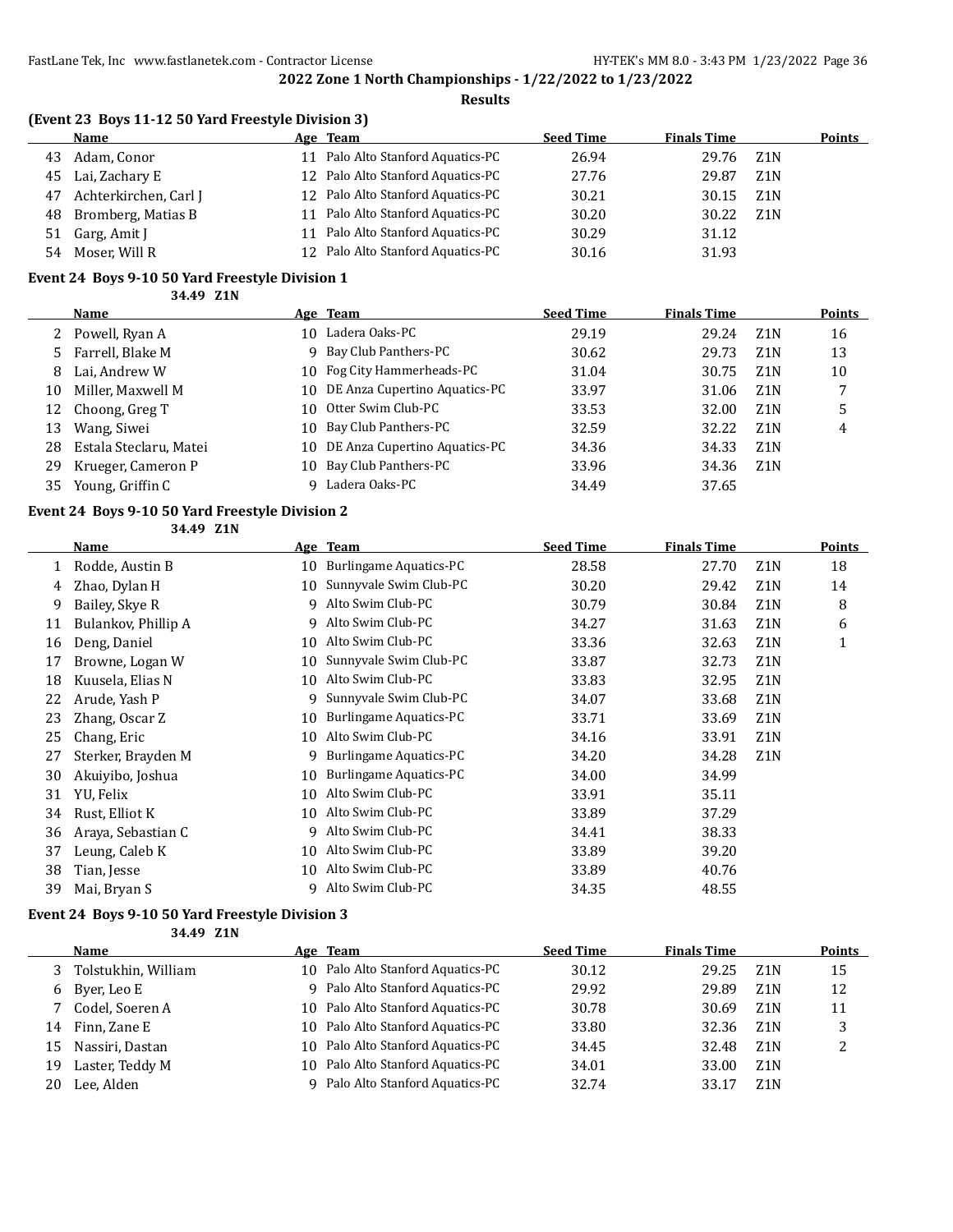**Results**

|    | (Event 24 Boys 9-10 50 Yard Freestyle Division 3) |  |                                   |                  |                    |                  |        |  |  |  |
|----|---------------------------------------------------|--|-----------------------------------|------------------|--------------------|------------------|--------|--|--|--|
|    | Name                                              |  | Age Team                          | <b>Seed Time</b> | <b>Finals Time</b> |                  | Points |  |  |  |
| 21 | Chen, Ethan                                       |  | 10 Palo Alto Stanford Aquatics-PC | 34.40            | 33.25              | Z1N              |        |  |  |  |
| 24 | Lungren, Gabriel J                                |  | 10 Palo Alto Stanford Aquatics-PC | 34.12            | 33.82              | Z1N              |        |  |  |  |
| 26 | Lathi, Kiran S                                    |  | 10 Palo Alto Stanford Aquatics-PC | 33.85            | 33.97              | Z <sub>1</sub> N |        |  |  |  |
| 32 | Nam, Stefan                                       |  | 10 Palo Alto Stanford Aquatics-PC | 34.47            | 35.54              |                  |        |  |  |  |
| 33 | Anokhin, Petr M                                   |  | 10 Palo Alto Stanford Aquatics-PC | 33.87            | 36.17              |                  |        |  |  |  |

### **Event 25 Boys 8 & Under 25 Yard Freestyle Division 1**

**19.49 Z1N**

| <b>Name</b> |                | Age Team               | <b>Seed Time</b> | <b>Finals Time</b> |        | <b>Points</b> |
|-------------|----------------|------------------------|------------------|--------------------|--------|---------------|
|             | Saheb. Sami    | 8 Bay Club Panthers-PC | 17.23            | 16.45              | Z1N    | 14            |
|             | Lee. Bowman    | 8 Otter Swim Club-PC   | 17.60            | 16.65              | – Z1 N | 13            |
|             | Krueger, Logan | 8 Bay Club Panthers-PC | 18.16            | 17.34              | Z1N    |               |

#### **Event 25 Boys 8 & Under 25 Yard Freestyle Division 2**

**19.49 Z1N**

|    | Name                    | Age Team                 | <b>Seed Time</b> | <b>Finals Time</b> |                  | <b>Points</b> |
|----|-------------------------|--------------------------|------------------|--------------------|------------------|---------------|
|    | Rodde, Owen A           | 8 Burlingame Aquatics-PC | 16.74            | 15.59              | Z1N              | 18            |
|    | Zhou, Kunhao L          | 8 Alto Swim Club-PC      | 17.69            | 15.90              | Z <sub>1</sub> N | 16            |
| 6  | Croskery, Andrew        | 8 Burlingame Aquatics-PC | 18.12            | 17.33              | Z <sub>1</sub> N | 12            |
| 11 | Brauneis, Owen J        | 7 Sunnyvale Swim Club-PC | 19.42            | 18.77              | Z <sub>1</sub> N | 6             |
| 16 | Fletcher, Wyatt         | 8 Alto Swim Club-PC      | 19.02            | 23.18              |                  |               |
| 17 | Liu, Lucas R            | 7 Alto Swim Club-PC      | 19.20            | 23.29              |                  |               |
| 18 | Wiltermuth, Everett     | 7 Alto Swim Club-PC      | 18.92            | 24.79              |                  |               |
| 19 | Chang, Elijah J         | 8 Alto Swim Club-PC      | 19.40            | 25.27              |                  |               |
| 20 | Vartkessian, Theodore D | 8 Alto Swim Club-PC      | 19.44            | 30.32              |                  |               |

#### **Event 25 Boys 8 & Under 25 Yard Freestyle Division 3**

**19.49 Z1N**

|     | Name                 | Age Team                         | Seed Time | <b>Finals Time</b> |                  | <b>Points</b> |
|-----|----------------------|----------------------------------|-----------|--------------------|------------------|---------------|
|     | Ladomirak, Jax A     | 8 Palo Alto Stanford Aquatics-PC | 16.93     | 15.94              | Z <sub>1</sub> N | 15            |
| 8   | Ashcraft, Logan M    | 8 Palo Alto Stanford Aquatics-PC | 18.16     | 17.67              | Z <sub>1</sub> N | 10            |
| 9   | Nassiri, Ryan        | 7 Palo Alto Stanford Aquatics-PC | 19.45     | 18.09              | Z <sub>1</sub> N | 8             |
| 10  | Lin, Nathan G        | 8 Palo Alto Stanford Aquatics-PC | 19.47     | 18.63              | Z <sub>1</sub> N |               |
| 12  | Lai. Ian E           | 8 Palo Alto Stanford Aquatics-PC | 19.48     | 18.92              | Z <sub>1</sub> N | 5             |
| 13  | Ormsby, Egan J       | 7 Palo Alto Stanford Aquatics-PC | 19.47     | 19.40              | Z <sub>1</sub> N | 4             |
| 14  | Krna, Miles L        | 8 Palo Alto Stanford Aquatics-PC | 19.48     | 20.72              |                  | 3             |
| 15. | Karunanayake, Ishaan | 6 Palo Alto Stanford Aquatics-PC | 19.48     | 22.34              |                  |               |

### **Event 26 Boys 15-18 200 Yard IM Division 1**

**2:20.89 Z1N**

|    | <b>Name</b>      | Age Team              |                               | <b>Seed Time</b> | <b>Finals Time</b> |                  | <b>Points</b> |
|----|------------------|-----------------------|-------------------------------|------------------|--------------------|------------------|---------------|
| 12 | NG, Isaac Q      |                       | 16 Fog City Hammerheads-PC    | 2:01.68          | 2:00.35            | Z1N              | 5             |
|    | 26.74            | 57.76 (31.02)         | 1:31.60 (33.84)               | 2:00.35(28.75)   |                    |                  |               |
| 23 | Picht, William E | 18 Otter Swim Club-PC |                               | 2:04.04          | 2:02.68            | Z1N              |               |
|    | 25.30            | 55.75 (30.45)         | 1:34.11 (38.36)               | 2:02.68 (28.57)  |                    |                  |               |
| 28 | Tom, Kailer      |                       | 17 Fog City Hammerheads-PC    | 2:08.44          | 2:04.43            | Z1N              |               |
|    | 27.65            | 1:02.02(34.37)        | 1:35.24 (33.22)               | 2:04.43(29.19)   |                    |                  |               |
| 30 | Collet, Seth J   |                       | 15 Ladera Oaks-PC             | 2:06.79          | 2:05.11            | Z <sub>1</sub> N |               |
|    | 26.90            | 58.34 (31.44)         | 1:36.50(38.16)                | 2:05.11(28.61)   |                    |                  |               |
| 42 | Hsu, Ryan K      |                       | 18 Otter Swim Club-PC         | 2:04.28          | 2:07.59            | Z <sub>1</sub> N |               |
|    | 28.28            | 1:02.02(33.74)        | 1:38.17(36.15)                | 2:07.59 (29.42)  |                    |                  |               |
| 52 | Kundu, Nilay     |                       | DE Anza Cupertino Aquatics-PC | 2:07.47          | 2:09.64            | Z <sub>1</sub> N |               |
|    | 26.81            | 1:01.60 (34.79)       | 1:39.96 (38.36)               | 2:09.64 (29.68)  |                    |                  |               |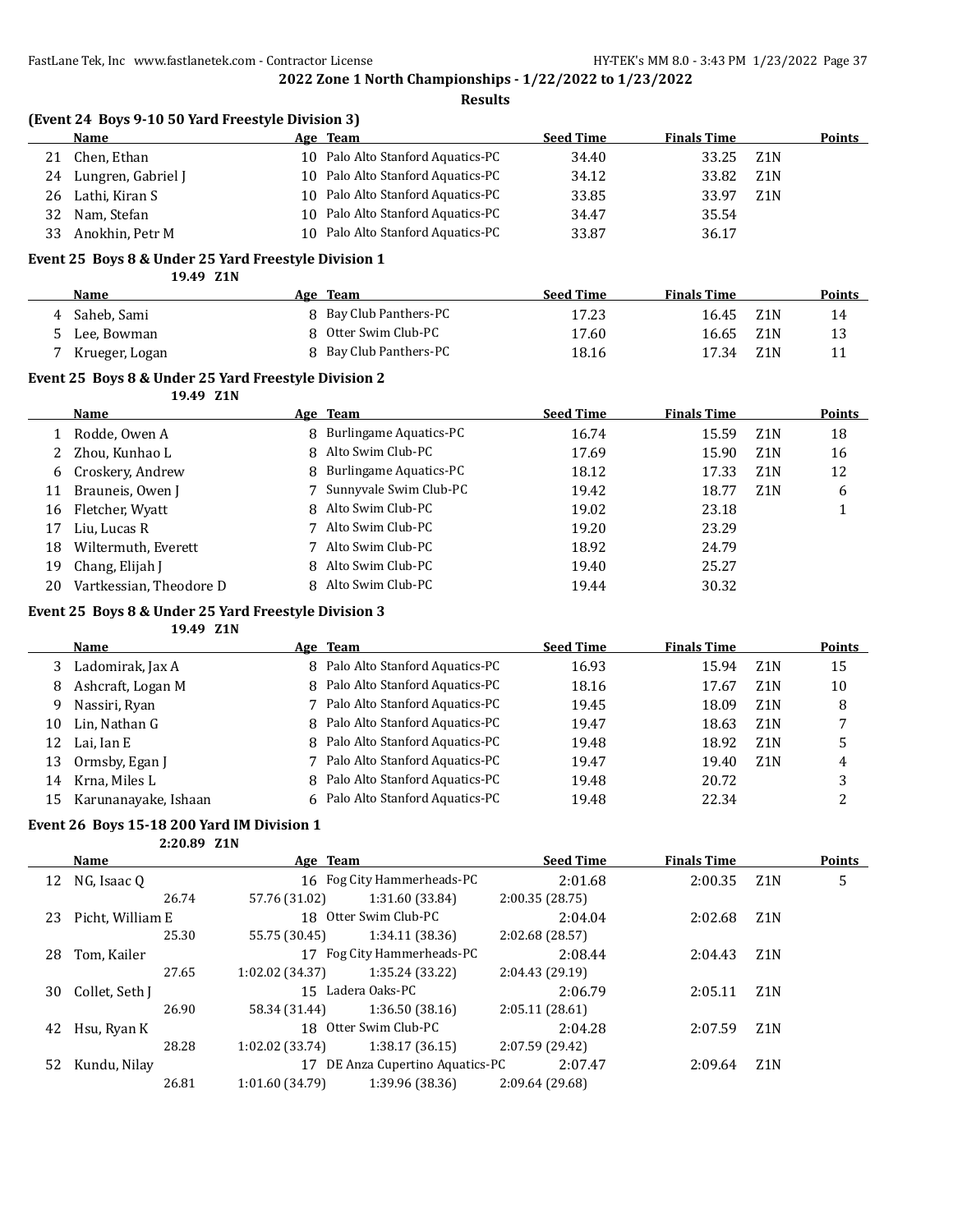### **Results**

## **(Event 26 Boys 15-18 200 Yard IM Division 1)**

| <b>Name</b>            | Age Team                          |                                                    | <b>Seed Time</b> | <b>Finals Time</b> |                  | <b>Points</b> |
|------------------------|-----------------------------------|----------------------------------------------------|------------------|--------------------|------------------|---------------|
| 59 LY, Calvin          |                                   | 17 Pacifica Sea Lions-PC                           | 2:11.96          | 2:10.87            | Z1N              |               |
| 27.08                  |                                   | $1:00.10(33.02)$ $1:39.60(39.50)$                  | 2:10.87 (31.27)  |                    |                  |               |
| 62 Wang, Jayden M      |                                   | 15 Ladera Oaks-PC                                  | 2:08.58          | 2:11.46            | Z1N              |               |
| 28.26                  |                                   | $1:02.05(33.79)$ $1:39.61(37.56)$                  | 2:11.46 (31.85)  |                    |                  |               |
| 79 Grant, Connor A     |                                   | 15 Ladera Oaks-PC                                  | 2:12.80          | 2:14.29            | Z1N              |               |
| 26.69                  |                                   | $1:00.59(33.90)$ $1:42.49(41.90)$                  | 2:14.29 (31.80)  |                    |                  |               |
| 80 Briones, Maxime     |                                   | 16 Fog City Hammerheads-PC                         | 2:14.56          | 2:14.50            | Z1N              |               |
| 30.26                  | $1:04.14(33.88)$ $1:43.69(39.55)$ |                                                    | 2:14.50(30.81)   |                    |                  |               |
| 82 Cheung, Collin      |                                   | 17 Pacifica Sea Lions-PC                           | 2:18.22          | 2:15.85            | Z1N              |               |
| 26.49                  |                                   | $1:01.54(35.05)$ $1:42.85(41.31)$                  | 2:15.85(33.00)   |                    |                  |               |
| 83 Tung, Andrew P      |                                   | 16 Ladera Oaks-PC                                  | 2:17.29          | 2:16.36            | Z1N              |               |
| 29.38                  |                                   | $1:05.31(35.93)$ $1:43.22(37.91)$ $2:16.36(33.14)$ |                  |                    |                  |               |
| 88 HU, Myles           |                                   | 15 Otter Swim Club-PC                              | 2:19.98          | 2:17.03            | Z1N              |               |
| 30.05                  |                                   | $1:04.79(34.74)$ $1:47.07(42.28)$                  | 2:17.03 (29.96)  |                    |                  |               |
| 89 Smith, Carson K     |                                   | 15 DE Anza Cupertino Aquatics-PC                   | 2:16.69          | 2:17.10            | Z <sub>1</sub> N |               |
| 30.21                  |                                   | $1:05.32(35.11)$ $1:47.34(42.02)$                  | 2:17.10 (29.76)  |                    |                  |               |
| 90 Everitt, Benjamin D |                                   | 16 DE Anza Cupertino Aquatics-PC                   | 2:15.82          | 2:17.20            | Z <sub>1</sub> N |               |
| 30.91                  |                                   | $1:06.90(35.99)$ $1:48.87(41.97)$                  | 2:17.20 (28.33)  |                    |                  |               |
| 92 Wilson, Liam D      |                                   | 15 Pacifica Sea Lions-PC                           | 2:18.08          | 2:18.32            | Z1N              |               |
| 28.78                  |                                   | $1:04.45(35.67)$ $1:48.12(43.67)$                  | 2:18.32(30.20)   |                    |                  |               |
| 95 Lam, Marc           |                                   | 16 Bull Dog Swim Club-PC                           | 2:07.16          | 2:23.24            |                  |               |
| 28.90                  |                                   | $1:07.69(38.79)$ $1:49.66(41.97)$                  | 2:23.24 (33.58)  |                    |                  |               |
| --- Sellami, Ziad      |                                   | 15 Otter Swim Club-PC                              | 2:18.52          | DQ                 |                  |               |
| 28.08                  |                                   | $1:04.88(36.80)$ $1:46.72(41.84)$                  | DQ (29.72)       |                    |                  |               |

#### **Event 26 Boys 15-18 200 Yard IM Division 2**

**2:20.89 Z1N**

| Name |                       | Age Team             | <b>Seed Time</b>              |                 | <b>Finals Time</b> |                  | <b>Points</b> |
|------|-----------------------|----------------------|-------------------------------|-----------------|--------------------|------------------|---------------|
|      | 4 Cui, Andy C         |                      | 16 Alto Swim Club-PC          | 1:57.69         | 1:56.22 Z1N        |                  | 14            |
|      | 24.85                 |                      | 53.91 (29.06) 1:28.89 (34.98) | 1:56.22 (27.33) |                    |                  |               |
|      | 5 Huang, Kyle         |                      | 17 Sunnyvale Swim Club-PC     | 1:52.10         | 1:56.51            | Z1N              | 13            |
|      | 25.08                 |                      | 55.43 (30.35) 1:28.75 (33.32) | 1:56.51(27.76)  |                    |                  |               |
|      | 7 Goya, Salvador      |                      | 16 Alto Swim Club-PC          | 1:58.41         | 1:56.87            | Z <sub>1</sub> N | 11            |
|      | 24.77                 |                      | 54.31 (29.54) 1:29.36 (35.05) | 1:56.87(27.51)  |                    |                  |               |
|      | 9 Zhang, Peter F      |                      | 17 Alto Swim Club-PC          | 1:59.45         | 1:58.92            | Z1N              | 8             |
|      | 25.28                 |                      | 56.44 (31.16) 1:31.92 (35.48) | 1:58.92 (27.00) |                    |                  |               |
|      | 10 Stoen, Jayden J    |                      | 16 Alto Swim Club-PC          | 1:57.88         | 2:00.06            | Z <sub>1</sub> N | 7             |
|      | 26.45                 |                      | 56.80 (30.35) 1:32.47 (35.67) | 2:00.06 (27.59) |                    |                  |               |
|      | 13 Cantrell, Kelson T | 16 Alto Swim Club-PC |                               | 1:57.63         | 2:00.52            | Z1N              | 4             |
|      | 27.06                 |                      | 58.30 (31.24) 1:32.10 (33.80) | 2:00.52 (28.42) |                    |                  |               |
|      | 16 Musich, Ryan P     |                      | 15 Burlingame Aquatics-PC     | 2:01.56         | 2:01.32 Z1N        |                  | 1             |
|      | 27.02                 |                      | 58.62 (31.60) 1:34.08 (35.46) | 2:01.32(27.24)  |                    |                  |               |
|      | 17 Walz, William L    |                      | 15 Burlingame Aquatics-PC     | 2:01.09         | 2:01.61            | Z <sub>1</sub> N |               |
|      | 27.13                 |                      | 58.47 (31.34) 1:34.25 (35.78) | 2:01.61(27.36)  |                    |                  |               |
|      | 19 Stegina, Trent J   |                      | 16 Alto Swim Club-PC          | 2:05.60         | 2:02.20            | Z <sub>1</sub> N |               |
|      | 26.18                 |                      | 58.60 (32.42) 1:32.40 (33.80) | 2:02.20(29.80)  |                    |                  |               |
|      | 22 Flesner, Nathan T  |                      | 17 Sunnyvale Swim Club-PC     | 2:07.17         | 2:02.36            | Z <sub>1</sub> N |               |
|      | 25.54                 |                      | 58.26 (32.72) 1:34.18 (35.92) | 2:02.36(28.18)  |                    |                  |               |
|      | 24 Lin, Ryan Y        |                      | 17 Burlingame Aquatics-PC     | 1:59.84         | 2:03.37            | Z <sub>1</sub> N |               |
|      | 27.57                 |                      | 58.50 (30.93) 1:34.19 (35.69) | 2:03.37(29.18)  |                    |                  |               |
|      | 25 Bellemin, Thomas L |                      | 16 Burlingame Aquatics-PC     | 2:02.46         | 2:03.50            | Z <sub>1</sub> N |               |
|      | 27.06                 |                      | 57.89 (30.83) 1:34.99 (37.10) | 2:03.50(28.51)  |                    |                  |               |
|      | 27 Picard, Landon C   |                      | 15 Alto Swim Club-PC          | 2:08.92         | 2:04.11            | Z1N              |               |
|      | 26.57                 |                      | 57.77 (31.20) 1:36.85 (39.08) | 2:04.11(27.26)  |                    |                  |               |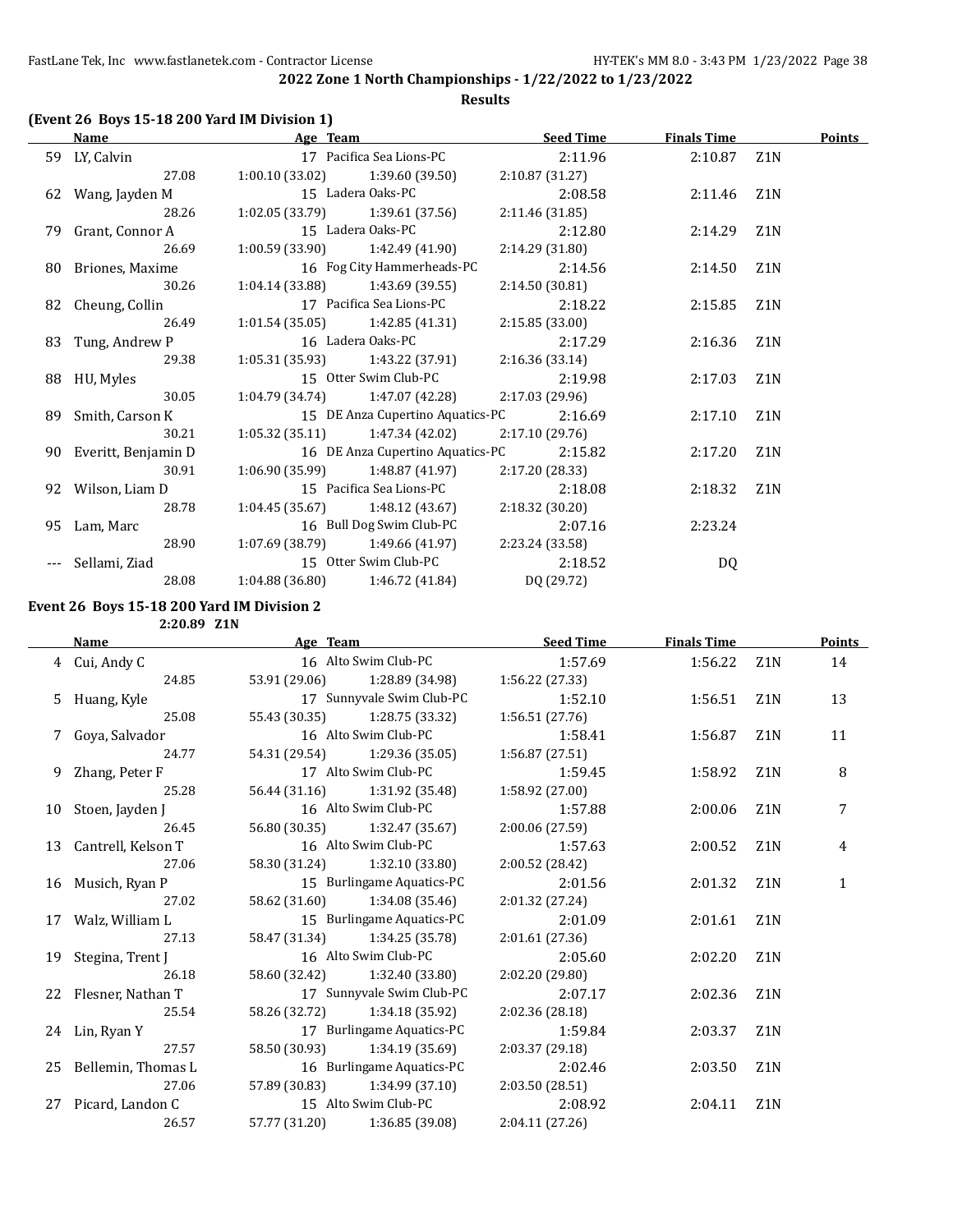#### **Results**

## **(Event 26 Boys 15-18 200 Yard IM Division 2)**

|    | Name                        | Age Team                                                       | <b>Seed Time</b> | <b>Finals Time</b> | <b>Points</b>    |  |
|----|-----------------------------|----------------------------------------------------------------|------------------|--------------------|------------------|--|
|    | 29 Phan, Ashton T           | 16 Burlingame Aquatics-PC                                      | 2:08.05          | 2:04.90            | Z <sub>1</sub> N |  |
|    | 26.99                       | 57.98 (30.99)<br>1:35.27 (37.29)                               | 2:04.90 (29.63)  |                    |                  |  |
|    | 31 Smith, Seth N            | 16 Burlingame Aquatics-PC                                      | 2:06.63          | 2:05.40            | Z <sub>1</sub> N |  |
|    | 26.22                       | 58.49 (32.27)<br>1:37.71 (39.22)                               | 2:05.40 (27.69)  |                    |                  |  |
|    | 32 Tomasello, Jonathan R    | 16 Burlingame Aquatics-PC                                      | 2:04.24          | 2:05.49            | Z <sub>1</sub> N |  |
|    | 27.24                       | 59.93 (32.69)<br>1:36.77 (36.84)                               | 2:05.49 (28.72)  |                    |                  |  |
|    | 34 Kajarekar, Saahil S      | 15 Sunnyvale Swim Club-PC                                      | 2:04.61          | 2:05.93            | Z <sub>1</sub> N |  |
|    | 27.55                       | 59.18 (31.63)<br>1:36.76 (37.58)                               | 2:05.93 (29.17)  |                    |                  |  |
|    | 35 Sasano, Alec T           | 20 Burlingame Aquatics-PC                                      | 1:59.96          | 2:05.99            |                  |  |
|    | 27.63                       | 1:00.92(33.29)<br>1:37.24 (36.32)                              | 2:05.99 (28.75)  |                    |                  |  |
|    | 36 McDonald, Christopher P  | 16 Alto Swim Club-PC                                           | 2:11.98          | 2:06.04            | Z1N              |  |
|    | 27.33                       | 59.70 (32.37)<br>1:37.15 (37.45)                               | 2:06.04 (28.89)  |                    |                  |  |
|    | 38 Truong, Mateo G          | 16 Burlingame Aquatics-PC                                      | 2:12.75          | 2:06.17            | Z1N              |  |
|    | 28.24                       | 58.81 (30.57)<br>1:37.70 (38.89)                               | 2:06.17 (28.47)  |                    |                  |  |
|    | 39 Jarvis, Isaiah W         | 15 Alto Swim Club-PC                                           | 2:01.93          | 2:06.49            | Z <sub>1</sub> N |  |
|    | 28.70                       | 1:01.22(32.52)<br>1:36.96 (35.74)                              | 2:06.49 (29.53)  |                    |                  |  |
|    | 41 Coblin, Owen H           | 15 Sunnyvale Swim Club-PC                                      | 2:10.37          | 2:06.75            | Z <sub>1</sub> N |  |
|    | 27.72                       | 1:00.63(32.91)<br>1:36.17 (35.54)                              | 2:06.75 (30.58)  |                    |                  |  |
|    | 43 Koika, Andrew            | 15 Burlingame Aquatics-PC                                      | 2:09.80          | 2:07.86            | Z <sub>1</sub> N |  |
|    | 25.77                       | 59.46 (33.69)<br>1:39.60 (40.14)                               | 2:07.86 (28.26)  |                    |                  |  |
|    |                             | 16 Alto Swim Club-PC                                           | 2:10.95          |                    | Z <sub>1</sub> N |  |
|    | 44 Lopez, Miguel E<br>26.59 | 58.83 (32.24)                                                  |                  | 2:07.88            |                  |  |
|    |                             | 1:39.68 (40.85)<br>15 Alto Swim Club-PC                        | 2:07.88 (28.20)  |                    |                  |  |
|    | 45 Fetter, Peter J          |                                                                | 2:07.02          | 2:07.93            | Z <sub>1</sub> N |  |
|    | 27.81                       | 1:00.17(32.36)<br>1:39.04 (38.87)<br>17 Sunnyvale Swim Club-PC | 2:07.93 (28.89)  |                    |                  |  |
|    | 50 Paek, Jay                |                                                                | 2:07.29          | 2:09.18            | Z1N              |  |
|    | 27.55                       | 1:01.92 (34.37)<br>1:39.77 (37.85)                             | 2:09.18 (29.41)  |                    |                  |  |
|    | 51 Wickersham, Thomas       | 15 Alto Swim Club-PC                                           | 2:11.75          | 2:09.22            | Z <sub>1</sub> N |  |
|    | 28.39                       | 1:02.84 (34.45)<br>1:39.46 (36.62)                             | 2:09.22 (29.76)  |                    |                  |  |
|    | 53 Wong, Christien          | 16 Burlingame Aquatics-PC                                      | 2:09.34          | 2:09.75            | Z1N              |  |
|    | 28.47                       | $1:03.28(34.81)$ $1:40.43(37.15)$                              | 2:09.75 (29.32)  |                    |                  |  |
|    | 54 Son, Andrea C            | 16 Burlingame Aquatics-PC                                      | 2:08.71          | 2:09.84            | Z1N              |  |
|    | 27.33                       | $1:00.65(33.32)$ $1:39.78(39.13)$                              | 2:09.84 (30.06)  |                    |                  |  |
|    | 55 HU, Jason Y              | 17 Alto Swim Club-PC                                           | 2:13.12          | 2:09.96            | Z <sub>1</sub> N |  |
|    | 27.80                       | 1:01.04 (33.24)<br>1:39.45 (38.41)                             | 2:09.96 (30.51)  |                    |                  |  |
|    | 57 Vinokurov, Grigory       | 15 Alto Swim Club-PC                                           | 2:11.74          | 2:10.40            | Z <sub>1</sub> N |  |
|    | 29.03                       | 1:03.13 (34.10)<br>1:39.51 (36.38)                             | 2:10.40 (30.89)  |                    |                  |  |
|    | 58 Ene, Derin               | 17 Alto Swim Club-PC                                           | 2:07.74          | 2:10.74            | Z <sub>1</sub> N |  |
|    | 27.26                       | 1:00.40 (33.14)<br>1:40.63 (40.23)                             | 2:10.74 (30.11)  |                    |                  |  |
|    | 63 Gorkov, Danila           | 18 Alto Swim Club-PC                                           | 2:05.28          | 2:11.77            | Z1N              |  |
|    | 28.01                       | 1:40.64 (36.74)<br>1:03.90 (35.89)                             | 2:11.77 (31.13)  |                    |                  |  |
|    | 64 Rea, James T             | 16 Burlingame Aquatics-PC                                      | 2:09.85          | 2:11.79            | Z1N              |  |
|    | 27.68                       | 1:03.76 (36.08)<br>1:42.50 (38.74)                             | 2:11.79 (29.29)  |                    |                  |  |
| 66 | Farnham, Max K              | 16 Sunnyvale Swim Club-PC                                      | 2:12.24          | 2:11.91            | Z1N              |  |
|    | 28.22                       | 1:41.52 (39.29)<br>1:02.23 (34.01)                             | 2:11.91 (30.39)  |                    |                  |  |
| 67 | Sabbagh, Zane               | 20 Alto Swim Club-PC                                           | 2:18.60          | 2:11.94            |                  |  |
|    | 26.93                       | 1:01.80 (34.87)<br>1:42.94 (41.14)                             | 2:11.94 (29.00)  |                    |                  |  |
| 68 | Zhang, Allen Y              | 19 Alto Swim Club-PC                                           | 2:02.24          | 2:12.28            |                  |  |
|    | 27.26                       | 1:03.92 (36.66)<br>1:40.66 (36.74)                             | 2:12.28 (31.62)  |                    |                  |  |
| 69 | Huie, Ryan C                | 18 Burlingame Aquatics-PC                                      | 2:10.95          | 2:12.53            | Z1N              |  |
|    | 28.77                       | 1:41.00 (37.27)<br>1:03.73 (34.96)                             | 2:12.53 (31.53)  |                    |                  |  |
| 71 | Xiao-Rao, Kyle J            | 16 Alto Swim Club-PC                                           | 2:11.03          | 2:12.59            | Z1N              |  |
|    | 28.30                       | 1:42.82 (40.74)<br>1:02.08 (33.78)                             | 2:12.59 (29.77)  |                    |                  |  |
| 72 | Johnson, Colin P            | 16 Burlingame Aquatics-PC                                      | 2:11.77          | 2:12.66            | Z1N              |  |
|    | 29.05                       | 1:05.10(36.05)<br>1:40.49 (35.39)                              | 2:12.66 (32.17)  |                    |                  |  |
|    |                             |                                                                |                  |                    |                  |  |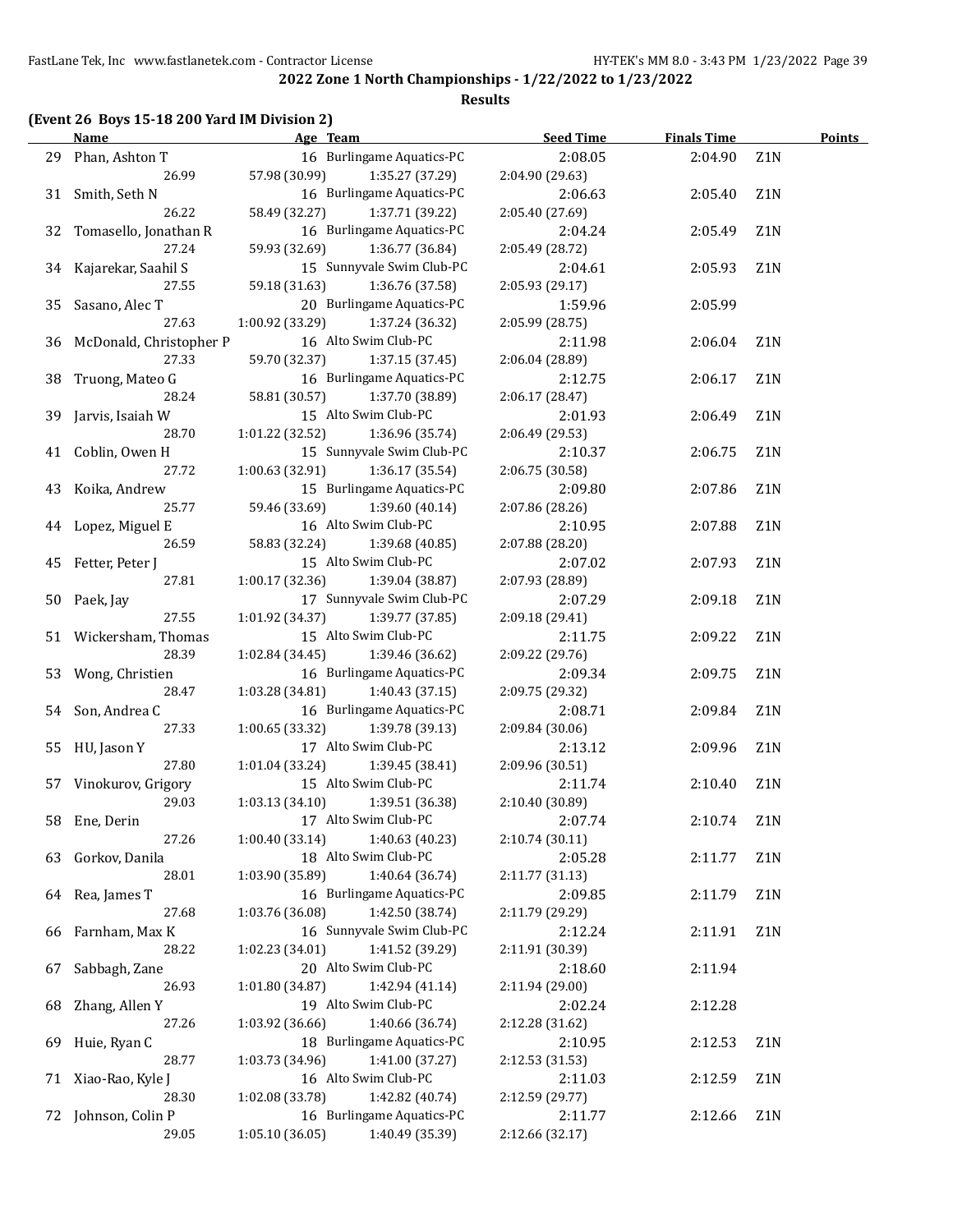## **2022 Zone 1 North Championships - 1/22/2022 to 1/23/2022 Results**

## **(Event 26 Boys 15-18 200 Yard IM Division 2)**

| Name                   | Age Team                          |                                   | <b>Seed Time</b> | <b>Finals Time</b> |                  | <b>Points</b> |
|------------------------|-----------------------------------|-----------------------------------|------------------|--------------------|------------------|---------------|
| 74 Nixon, Jacob D      |                                   | 16 Sunnyvale Swim Club-PC         | 2:08.94          | 2:12.94 Z1N        |                  |               |
| 29.20                  |                                   | $1:03.71(34.51)$ $1:41.71(38.00)$ | 2:12.94 (31.23)  |                    |                  |               |
| 75 Lee, Aidan A        |                                   | 17 Burlingame Aquatics-PC         | 2:18.21          | 2:13.30            | Z1N              |               |
| 29.93                  | $1:03.74(33.81)$ $1:44.43(40.69)$ |                                   | 2:13.30(28.87)   |                    |                  |               |
| 78 Helmers, William H  |                                   | 15 Alto Swim Club-PC              | 2:20.00          | 2:14.22            | Z1N              |               |
| 29.22                  |                                   | $1:04.96(35.74)$ $1:43.91(38.95)$ | 2:14.22(30.31)   |                    |                  |               |
| 85 Shimomura, Steven J |                                   | 15 Alto Swim Club-PC              | 2:12.02          | 2:16.87            | Z <sub>1</sub> N |               |
| 27.76                  |                                   | $1:03.60(35.84)$ $1:46.64(43.04)$ | 2:16.87(30.23)   |                    |                  |               |
| 86 Chin, Ethan C       |                                   | 16 Sunnyvale Swim Club-PC         | 2:15.00          | 2:16.93            | Z1N              |               |
| 28.20                  |                                   | $1:02.87(34.67)$ $1:44.78(41.91)$ | 2:16.93(32.15)   |                    |                  |               |
| 87 Garcia, Ethan C     |                                   | 15 Sunnyvale Swim Club-PC         | 2:20.29          | 2:16.99            | Z <sub>1</sub> N |               |
| 29.61                  | $1:06.26(36.65)$ $1:47.03(40.77)$ |                                   | 2:16.99(29.96)   |                    |                  |               |
| 91 HO, Eric D          |                                   | 16 Alto Swim Club-PC              | 2:16.65          | 2:18.02            | Z1N              |               |
| 29.47                  |                                   | $1:05.28(35.81)$ $1:46.93(41.65)$ | 2:18.02(31.09)   |                    |                  |               |
| 92 Nagesh, Drew L      | 16 Alto Swim Club-PC              |                                   | 2:19.21          | 2:18.32            | Z <sub>1</sub> N |               |
| 29.68                  | $1:05.49(35.81)$ $1:46.33(40.84)$ |                                   | 2:18.32 (31.99)  |                    |                  |               |
| 94 Shah, Jai R         |                                   | 17 Alto Swim Club-PC              | 2:20.86          | 2:22.22            |                  |               |
| 31.47                  |                                   | $1:09.96(38.49)$ $1:48.72(38.76)$ | 2:22.22 (33.50)  |                    |                  |               |
| Resendiz, Diego        | 16 Alto Swim Club-PC              |                                   | 2:05.38          | DQ                 |                  |               |
| 27.24                  |                                   | 59.65 (32.41) 1:38.23 (38.58)     | DQ (28.09)       |                    |                  |               |
|                        |                                   |                                   |                  |                    |                  |               |

#### **Event 26 Boys 15-18 200 Yard IM Division 3 2:20.89 Z1N**

| <b>Name</b>            | Age Team Seed Time                            |                | <b>Finals Time</b> |                  | <b>Points</b> |
|------------------------|-----------------------------------------------|----------------|--------------------|------------------|---------------|
| 1 Williams, Harrison P | 17 Palo Alto Stanford Aquatics-PC 1:49.99     |                | 1:55.36 Z1N        |                  | 18            |
| 24.76                  | 54.25 (29.49) 1:28.69 (34.44) 1:55.36 (26.67) |                |                    |                  |               |
| 2 Harrington, Ethan A  | 16 Palo Alto Stanford Aquatics-PC 1:53.49     |                | 1:55.42            | Z <sub>1</sub> N | 16            |
| 24.10                  | 53.55 (29.45) 1:28.83 (35.28) 1:55.42 (26.59) |                |                    |                  |               |
| 3 Balva, Arthur A      | 17 Palo Alto Stanford Aquatics-PC 1:51.87     |                | 1:55.55            | Z1N              | 15            |
| 25.08                  | 55.31 (30.23) 1:29.40 (34.09) 1:55.55 (26.15) |                |                    |                  |               |
| 6 Tran, Steven         | 17 Palo Alto Stanford Aquatics-PC 1:53.85     |                | 1:56.57            | Z <sub>1</sub> N | 12            |
| 25.60                  | 56.65 (31.05) 1:29.51 (32.86) 1:56.57 (27.06) |                |                    |                  |               |
| 8 Lacerte, Bennett S   | 17 Palo Alto Stanford Aquatics-PC 1:55.82     |                | 1:58.23            | Z <sub>1</sub> N | 10            |
| 25.77                  | 55.36 (29.59) 1:30.10 (34.74) 1:58.23 (28.13) |                |                    |                  |               |
| 11 Tsang, Jonathan C   | 16 Palo Alto Stanford Aquatics-PC             | 1:58.20        | 2:00.29            | Z <sub>1</sub> N | 6             |
| 25.76                  | 57.31 (31.55) 1:33.42 (36.11) 2:00.29 (26.87) |                |                    |                  |               |
| 14 Chen, Joel          | 16 Palo Alto Stanford Aquatics-PC 2:02.25     |                | 2:00.73            | Z <sub>1</sub> N | 3             |
| 26.35                  | 57.81 (31.46) 1:32.68 (34.87) 2:00.73 (28.05) |                |                    |                  |               |
| 15 Gabbassof, Eric     | 17 Palo Alto Stanford Aquatics-PC             | 1:54.32        | 2:01.18            | Z <sub>1</sub> N | 2             |
| 24.60                  | 56.25 (31.65) 1:33.24 (36.99) 2:01.18 (27.94) |                |                    |                  |               |
| 18 Ballard, Cole A     | 16 Palo Alto Stanford Aquatics-PC 1:58.83     |                | 2:02.12            | Z <sub>1</sub> N |               |
| 25.95                  | 57.69 (31.74) 1:34.17 (36.48) 2:02.12 (27.95) |                |                    |                  |               |
| 20 Wang, Parker A      | 17 Palo Alto Stanford Aquatics-PC             | 1:58.86        | 2:02.32            | Z <sub>1</sub> N |               |
| 26.11                  | 57.83 (31.72) 1:34.05 (36.22) 2:02.32 (28.27) |                |                    |                  |               |
| 21 Wang, Tyler R       | 18 Palo Alto Stanford Aquatics-PC 2:01.37     |                | 2:02.34            | Z <sub>1</sub> N |               |
| 26.55                  | 57.77 (31.22) 1:34.94 (37.17) 2:02.34 (27.40) |                |                    |                  |               |
| 26 MA, Conrad C        | 17 Palo Alto Stanford Aquatics-PC 2:04.61     |                | 2:04.10            | Z <sub>1</sub> N |               |
| 27.79                  | 59.90 (32.11) 1:34.73 (34.83) 2:04.10 (29.37) |                |                    |                  |               |
| 33 Chandra, Kumar S    | 17 Palo Alto Stanford Aquatics-PC 2:10.59     |                | 2:05.83            | Z <sub>1</sub> N |               |
| 26.54                  | 58.02 (31.48) 1:38.09 (40.07) 2:05.83 (27.74) |                |                    |                  |               |
| 37 Mayo, Cooper M      | 18 Palo Alto Stanford Aquatics-PC 2:01.74     |                | 2:06.08            | Z <sub>1</sub> N |               |
| 27.09                  | 59.33 (32.24) 1:36.06 (36.73) 2:06.08 (30.02) |                |                    |                  |               |
| 40 Manson, Ryan W      | 17 Palo Alto Stanford Aquatics-PC 2:06.60     |                | 2:06.55            | Z <sub>1</sub> N |               |
| 27.27                  | $1:00.67(33.40)$ $1:37.72(37.05)$             | 2:06.55(28.83) |                    |                  |               |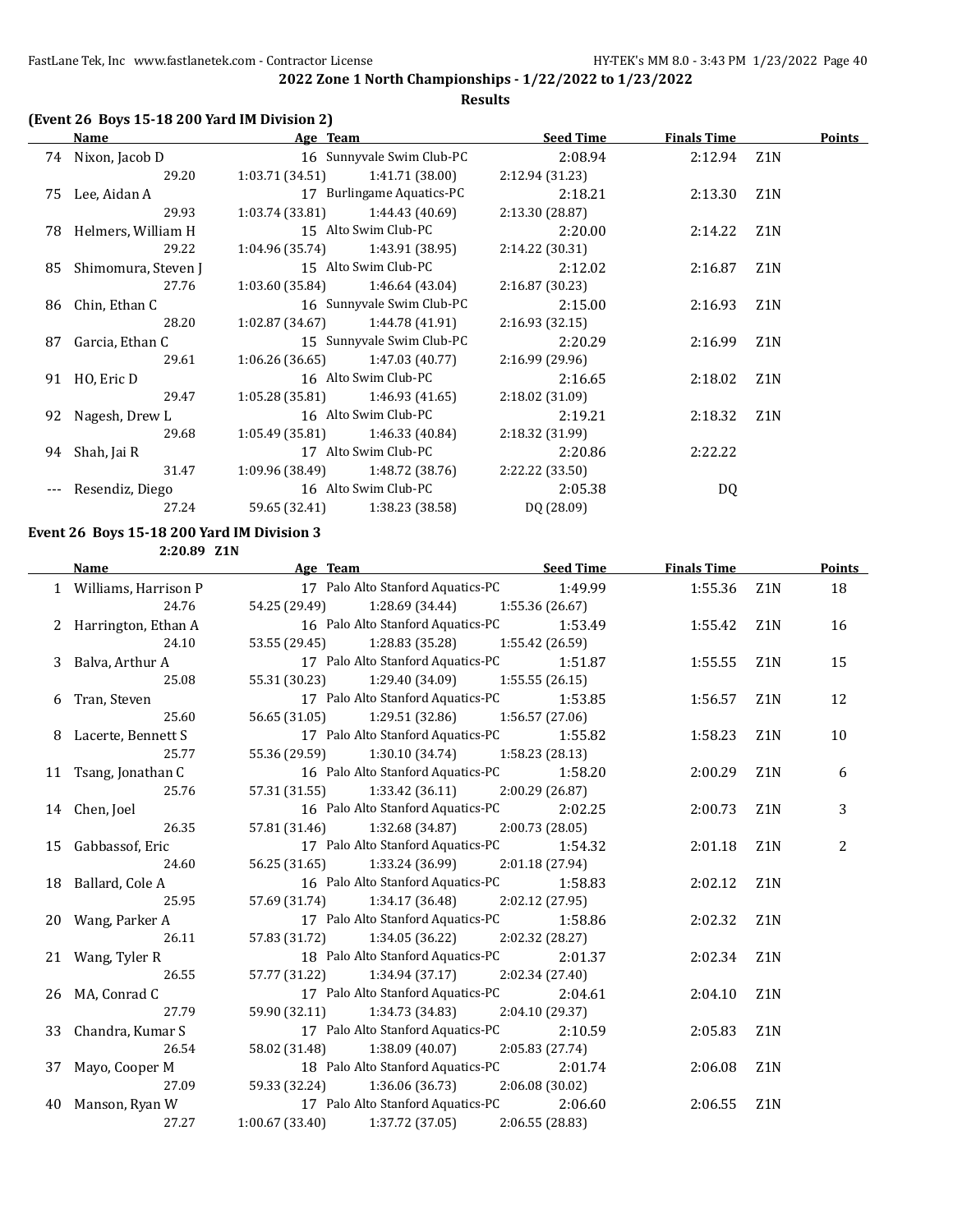FastLane Tek, Inc www.fastlanetek.com - Contractor License HY-TEK's MM 8.0 - 3:43 PM 1/23/2022 Page 41

 $\overline{a}$ 

**2022 Zone 1 North Championships - 1/22/2022 to 1/23/2022**

### **Results**

| (Event 26 Boys 15-18 200 Yard IM Division 3) |                                                               |                |                    |                  |  |
|----------------------------------------------|---------------------------------------------------------------|----------------|--------------------|------------------|--|
| Name                                         | <b>Example 2</b> Seed Time <b>Seed Time Seed Time</b>         |                | <b>Finals Time</b> | <b>Points</b>    |  |
|                                              | 46 Kirby, Lachlan H 15 Palo Alto Stanford Aquatics-PC 2:01.27 |                | 2:08.26 Z1N        |                  |  |
| 28.17                                        | $1:01.70(33.53)$ $1:39.91(38.21)$ $2:08.26(28.35)$            |                |                    |                  |  |
| 47 Jin, Ankai T                              | 16 Palo Alto Stanford Aquatics-PC                             | 2:09.60        | 2:08.46            | Z <sub>1</sub> N |  |
| 28.43                                        | $1:02.47(34.04)$ $1:38.93(36.46)$ $2:08.46(29.53)$            |                |                    |                  |  |
| 48 Chan, Jacob D                             | 15 Palo Alto Stanford Aquatics-PC 2:08.39                     |                | 2:08.55            | Z1N              |  |
| 28.43                                        | $1:02.66$ (34.23) $1:38.80$ (36.14) $2:08.55$ (29.75)         |                |                    |                  |  |
| 49 Anagnoson, Gabriel A                      | 15 Palo Alto Stanford Aquatics-PC                             | 2:05.20        | 2:08.96            | Z1N              |  |
| 27.46                                        | $1:00.76(33.30)$ $1:39.01(38.25)$ $2:08.96(29.95)$            |                |                    |                  |  |
| 56 Hsieh, Eugene                             | 16 Palo Alto Stanford Aquatics-PC 2:08.95                     |                | 2:10.15            | Z1N              |  |
| 28.43                                        | $1:03.32$ (34.89) $1:39.11$ (35.79) $2:10.15$ (31.04)         |                |                    |                  |  |
| 60 Chien, Ethan T                            | 16 Palo Alto Stanford Aquatics-PC                             | 2:14.63        | 2:11.06            | Z1N              |  |
| 29.85                                        | $1:04.10(34.25)$ $1:40.96(36.86)$ $2:11.06(30.10)$            |                |                    |                  |  |
| 61 NG, Alex                                  | 15 Palo Alto Stanford Aquatics-PC 2:19.25                     |                | 2:11.10            | Z1N              |  |
| 28.10                                        | $1:02.00(33.90)$ $1:41.92(39.92)$ $2:11.10(29.18)$            |                |                    |                  |  |
| 65 Undhjem, Soren                            | 17 Palo Alto Stanford Aquatics-PC                             | 2:13.73        | 2:11.87            | Z1N              |  |
| 28.38                                        | $1:04.41(36.03)$ $1:40.82(36.41)$ $2:11.87(31.05)$            |                |                    |                  |  |
| 70 Truel, Donovan B                          | 18 Palo Alto Stanford Aquatics-PC 2:09.01                     |                | 2:12.54            | Z1N              |  |
| 27.72                                        | $1:02.21(34.49)$ $1:41.17(38.96)$ $2:12.54(31.37)$            |                |                    |                  |  |
| 73 LI, Kakit                                 | 15 Palo Alto Stanford Aquatics-PC                             | 2:12.09        | 2:12.76 Z1N        |                  |  |
| 29.06                                        | $1:04.56(35.50)$ $1:44.00(39.44)$ $2:12.76(28.76)$            |                |                    |                  |  |
| 76 Zapp, Brady R                             | 15 Palo Alto Stanford Aquatics-PC 2:17.88                     |                | 2:13.66            | Z1N              |  |
| 28.54                                        | $1:04.85(36.31)$ $1:42.82(37.97)$ $2:13.66(30.84)$            |                |                    |                  |  |
| 77 Birmingham, Michael Y                     | 15 Palo Alto Stanford Aquatics-PC                             | 2:20.89        | 2:14.13            | Z1N              |  |
| 29.04                                        | $1:04.15(35.11)$ $1:44.02(39.87)$ $2:14.13(30.11)$            |                |                    |                  |  |
| 81 Balmaceda, Nicholas C                     | 16 Palo Alto Stanford Aquatics-PC                             | 2:17.52        | 2:15.46            | Z1N              |  |
| 27.92                                        | $1:04.28(36.36)$ $1:44.65(40.37)$ $2:15.46(30.81)$            |                |                    |                  |  |
| 84 Abucejo, Gregory L                        | 16 Palo Alto Stanford Aquatics-PC                             | 2:18.45        | 2:16.45            | Z <sub>1</sub> N |  |
| 28.79                                        | $1:04.09(35.30)$ $1:44.35(40.26)$                             | 2:16.45(32.10) |                    |                  |  |

## **Event 27 Boys 13-14 200 Yard IM Division 1**

**2:28.49 Z1N**

| Name                                                           | Age Team |                                                    | <b>Seed Time</b> | <b>Finals Time</b> |     | Points |
|----------------------------------------------------------------|----------|----------------------------------------------------|------------------|--------------------|-----|--------|
| 22 Lee-Weinand, Christopher H 14 DE Anza Cupertino Aquatics-PC |          |                                                    | 2:16.59          | 2:14.61 Z1N        |     |        |
| 27.34                                                          |          | $1:02.99(35.65)$ $1:43.64(40.65)$                  | 2:14.61(30.97)   |                    |     |        |
| 24 Ferrer, Justin B 2:17.43                                    |          |                                                    |                  | 2:15.86 Z1N        |     |        |
| 28.56                                                          |          | $1:02.92(34.36)$ $1:42.71(39.79)$                  | 2:15.86 (33.15)  |                    |     |        |
|                                                                |          |                                                    | 2:20.89          | $2:17.57$ $Z1N$    |     |        |
| 29.17                                                          |          | $1:04.48(35.31)$ $1:46.24(41.76)$ $2:17.57(31.33)$ |                  |                    |     |        |
| 26 Powell, Alex D                                              |          | 13 Ladera Oaks-PC                                  | 2:16.83          | 2:17.58            | Z1N |        |
| 28.96                                                          |          | $1:04.77(35.81)$ $1:46.51(41.74)$                  | 2:17.58(31.07)   |                    |     |        |
| 32 Yuan, Richard                                               |          | 14 DE Anza Cupertino Aquatics-PC                   | 2:06.29          | 2:19.42            | Z1N |        |
| 27.76                                                          |          | $1:03.59(35.83)$ $1:46.96(43.37)$                  | 2:19.42 (32.46)  |                    |     |        |
| 35 Kawaja, Cole W                                              |          | 14 Ladera Oaks-PC                                  | 2:20.89          | 2:21.20            | Z1N |        |
| 29.19                                                          |          | $1:05.24(36.05)$ $1:50.41(45.17)$ $2:21.20(30.79)$ |                  |                    |     |        |
| 37 Litsur, Eitan S                                             |          | 13 Ladera Oaks-PC                                  | 2:27.47          | 2:21.55            | Z1N |        |
| 31.54                                                          |          | $1:09.39(37.85)$ $1:49.99(40.60)$                  | 2:21.55(31.56)   |                    |     |        |
| 39 Choong, Ryan T                                              |          | 13 Otter Swim Club-PC                              | 2:28.00          | 2:21.74 Z1N        |     |        |
| 30.55                                                          |          | $1:06.82$ (36.27) $1:49.39$ (42.57)                | 2:21.74 (32.35)  |                    |     |        |
| 45 Martins, Jonathan G                                         |          | 14 Pacifica Sea Lions-PC                           | 2:28.37          | 2:26.17 Z1N        |     |        |
| 30.11                                                          |          | $1:08.19(38.08)$ $1:51.47(43.28)$                  | 2:26.17 (34.70)  |                    |     |        |
| 49 Eiref, Edward I                                             |          | 13 Ladera Oaks-PC                                  | 2:16.04          | 2:28.82            |     |        |
| 32.31                                                          |          | $1:11.97(39.66)$ $1:55.63(43.66)$ $2:28.82(33.19)$ |                  |                    |     |        |
| 53 Bensoussan, Tomer                                           |          | 13 DE Anza Cupertino Aquatics-PC                   | 2:15.21          | 2:41.66            |     |        |
| 34.46                                                          |          | $1:18.18(43.72)$ $2:03.40(45.22)$                  | 2:41.66 (38.26)  |                    |     |        |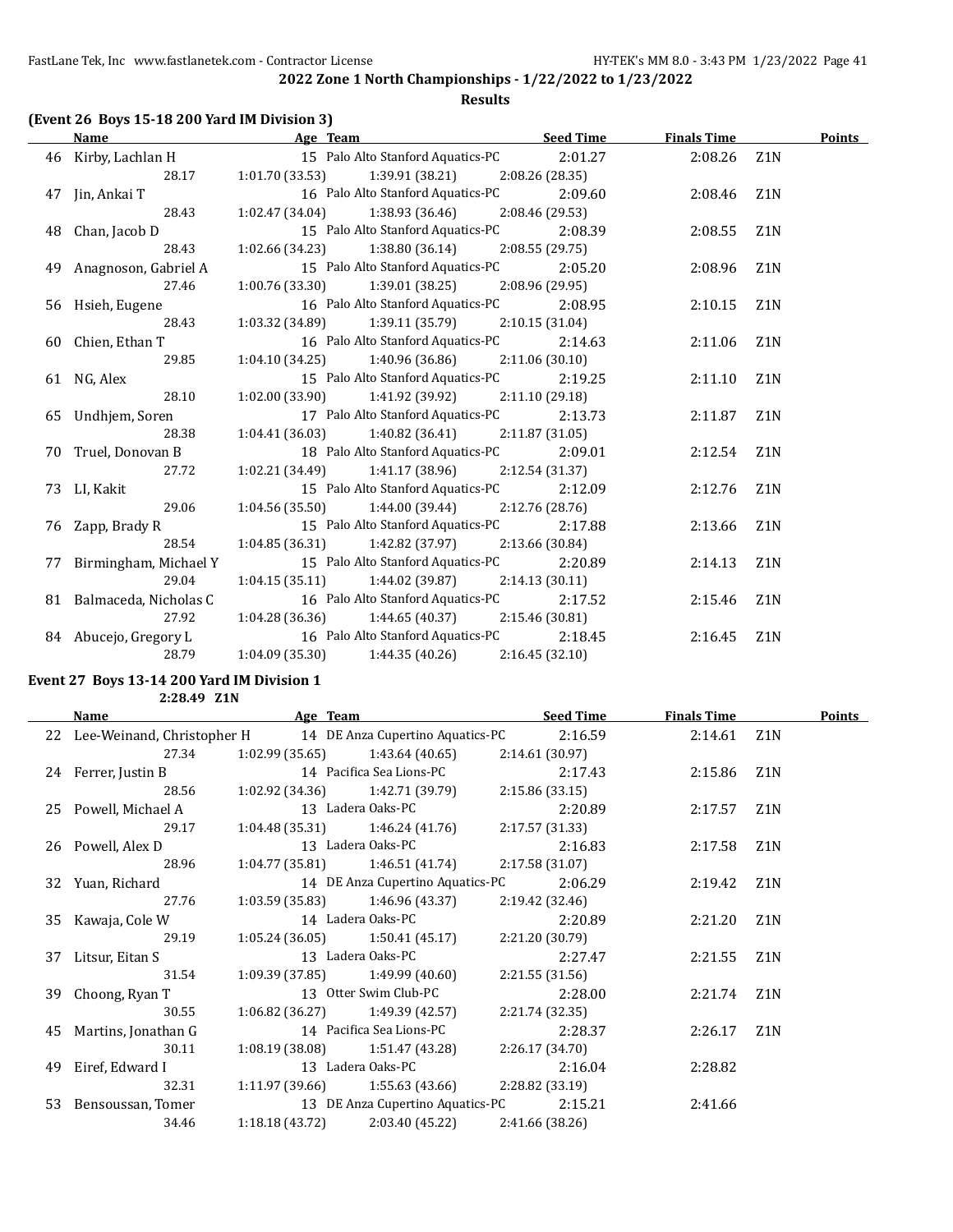FastLane Tek, Inc www.fastlanetek.com - Contractor License HY-TEK's MM 8.0 - 3:43 PM 1/23/2022 Page 42

**2022 Zone 1 North Championships - 1/22/2022 to 1/23/2022**

**Results**

|       | (Event 27 Boys 13-14 200 Yard IM Division 1) |                |                                  |                  |                    |        |
|-------|----------------------------------------------|----------------|----------------------------------|------------------|--------------------|--------|
|       | Name                                         | Age Team       |                                  | <b>Seed Time</b> | <b>Finals Time</b> | Points |
| $---$ | Tokuz, Yusuf I                               |                | 14 DE Anza Cupertino Aquatics-PC | 2:27.52          | DO                 |        |
|       | 28.84                                        | 1:04.38(35.54) | 1:45.36 (40.98)                  | DO (31.67)       |                    |        |
|       | --- Zago, Lucas K                            |                | 13 Bull Dog Swim Club-PC         | 2:21.05          | DQ                 |        |
|       | 31.70                                        | 1:08.83(37.13) | 1:56.45(47.62)                   | DQ (38.37)       |                    |        |

### **Event 27 Boys 13-14 200 Yard IM Division 2**

**2:28.49 Z1N**

|    | <b>Name</b>            | Age Team                          |                           | <b>Seed Time</b> | <b>Finals Time</b> |                  | <b>Points</b> |
|----|------------------------|-----------------------------------|---------------------------|------------------|--------------------|------------------|---------------|
|    | 1 Raghunathan, Kevin Y |                                   | 14 Burlingame Aquatics-PC | 1:58.74          | 1:58.85            | Z1N              | 18            |
|    | 25.17                  | 55.00 (29.83)                     | 1:29.83 (34.83)           | 1:58.85 (29.02)  |                    |                  |               |
|    | 2 Goya, Francisco      |                                   | 14 Alto Swim Club-PC      | 2:04.81          | 1:59.83            | Z1N              | 16            |
|    | 25.40                  | 55.86 (30.46)                     | 1:32.50 (36.64)           | 1:59.83 (27.33)  |                    |                  |               |
|    | 7 VU, Ian M            |                                   | 14 Burlingame Aquatics-PC | 2:22.14          | 2:08.36            | Z1N              | 11            |
|    | 28.45                  | 1:01.12 (32.67) 1:39.11 (37.99)   |                           | 2:08.36 (29.25)  |                    |                  |               |
|    | 8 Meehan, James A      |                                   | 14 Alto Swim Club-PC      | 2:10.96          | 2:09.95            | Z1N              | 10            |
|    | 27.46                  | 1:02.00 (34.54) 1:40.54 (38.54)   |                           | 2:09.95 (29.41)  |                    |                  |               |
|    | 10 Lee, Andrew J       |                                   | 14 Burlingame Aquatics-PC | 2:12.63          | 2:10.88            | Z1N              | 7             |
|    | 27.66                  | 1:02.58 (34.92) 1:41.84 (39.26)   |                           | 2:10.88 (29.04)  |                    |                  |               |
|    | 11 DO, Thomas V        |                                   | 14 Sunnyvale Swim Club-PC | 2:13.01          | 2:10.93            | Z1N              | 6             |
|    | 27.16                  | $1:01.34(34.18)$ $1:39.26(37.92)$ |                           | 2:10.93 (31.67)  |                    |                  |               |
|    | 12 Grafilo, Jackson M  |                                   | 14 Burlingame Aquatics-PC | 2:10.40          | 2:11.54            | Z1N              | 5             |
|    | 27.25                  | $1:02.59(35.34)$ $1:40.51(37.92)$ |                           | 2:11.54 (31.03)  |                    |                  |               |
|    | 13 Hong, Jinu          |                                   | 14 Alto Swim Club-PC      | 2:15.23          | 2:12.03            | Z1N              | 4             |
|    | 28.17                  | 1:03.96 (35.79) 1:43.58 (39.62)   |                           | 2:12.03 (28.45)  |                    |                  |               |
| 15 | Cui, Tony C            |                                   | 14 Alto Swim Club-PC      | 2:15.85          | 2:12.30            | Z1N              | 2             |
|    | 28.77                  | 1:02.61 (33.84) 1:42.85 (40.24)   |                           | 2:12.30 (29.45)  |                    |                  |               |
| 17 | Pham, Andrew N         |                                   | 13 Sunnyvale Swim Club-PC | 2:15.76          | 2:12.50            | Z <sub>1</sub> N |               |
|    | 28.82                  | $1:04.37(35.55)$ $1:41.96(37.59)$ |                           | 2:12.50 (30.54)  |                    |                  |               |
| 18 | Naranjo, Ian P         | 14 Alto Swim Club-PC              |                           | 2:17.15          | 2:13.14            | Z <sub>1</sub> N |               |
|    | 28.37                  | 1:01.87(33.50)                    | 1:43.33 (41.46)           | 2:13.14 (29.81)  |                    |                  |               |
|    | 19 Fong, Scott         | 14 Alto Swim Club-PC              |                           | 2:15.32          | 2:14.18            | Z <sub>1</sub> N |               |
|    | 28.45                  | 1:03.49 (35.04) 1:41.64 (38.15)   |                           | 2:14.18 (32.54)  |                    |                  |               |
|    | 20 FU, Alvin           |                                   | 13 Alto Swim Club-PC      | 2:17.02          | 2:14.51            | Z <sub>1</sub> N |               |
|    | 29.19                  | 1:05.03(35.84)                    | 1:44.55 (39.52)           | 2:14.51 (29.96)  |                    |                  |               |
|    | 30 Byun, Justis L      |                                   | 14 Alto Swim Club-PC      | 2:16.59          | 2:18.30            | Z <sub>1</sub> N |               |
|    | 29.51                  | 1:05.24(35.73)                    | 1:48.17 (42.93)           | 2:18.30 (30.13)  |                    |                  |               |
|    | 34 Phan, Orion L       |                                   | 14 Sunnyvale Swim Club-PC | 2:20.43          | 2:21.19            | Z1N              |               |
|    | 29.57                  | $1:05.88(36.31)$ $1:48.99(43.11)$ |                           | 2:21.19 (32.20)  |                    |                  |               |
|    | 36 Fujita, Dylan K     |                                   | 13 Alto Swim Club-PC      | 2:27.68          | 2:21.27            | Z1N              |               |
|    | 32.12                  | 1:08.77 (36.65)                   | 1:50.27 (41.50)           | 2:21.27 (31.00)  |                    |                  |               |
|    | 38 Tendulkar, Aditya P |                                   | 14 Burlingame Aquatics-PC | 2:28.40          | 2:21.61            | Z1N              |               |
|    | 30.04                  | 1:08.42 (38.38)                   | 1:48.04 (39.62)           | 2:21.61 (33.57)  |                    |                  |               |
|    | 40 Chan, Alexander C   |                                   | 13 Sunnyvale Swim Club-PC | 2:24.71          | 2:22.63            | Z1N              |               |
|    | 29.96                  | 1:08.15 (38.19)                   | 1:49.60 (41.45)           | 2:22.63 (33.03)  |                    |                  |               |
|    | 41 Negi, Atiksh        |                                   | 13 Alto Swim Club-PC      | 2:26.26          | 2:23.22            | Z1N              |               |
|    | 28.25                  | 1:06.62 (38.37)                   | 1:52.57 (45.95)           | 2:23.22 (30.65)  |                    |                  |               |
| 43 | Poon, Kaden            |                                   | 14 Sunnyvale Swim Club-PC | 2:27.20          | 2:24.61            | Z1N              |               |
|    | 30.74                  | 1:08.66 (37.92)                   | 1:51.22 (42.56)           | 2:24.61 (33.39)  |                    |                  |               |
| 44 | Mai, Benjamin J        |                                   | 13 Alto Swim Club-PC      | 2:22.61          | 2:25.13            | Z1N              |               |
|    | 31.37                  | 1:11.47 (40.10)                   | 1:52.70 (41.23)           | 2:25.13 (32.43)  |                    |                  |               |
| 47 | Kumar, Ryan            |                                   | 13 Alto Swim Club-PC      | 2:28.36          | 2:27.24            | Z1N              |               |
|    | 30.83                  | 1:10.75 (39.92)                   | 1:55.09 (44.34)           | 2:27.24 (32.15)  |                    |                  |               |
| 48 | Tao, George Y          |                                   | 13 Burlingame Aquatics-PC | 2:29.36          | 2:28.25            | Z1N              |               |
|    | 32.42                  | 1:09.49 (37.07)                   | 1:55.24 (45.75)           | 2:28.25 (33.01)  |                    |                  |               |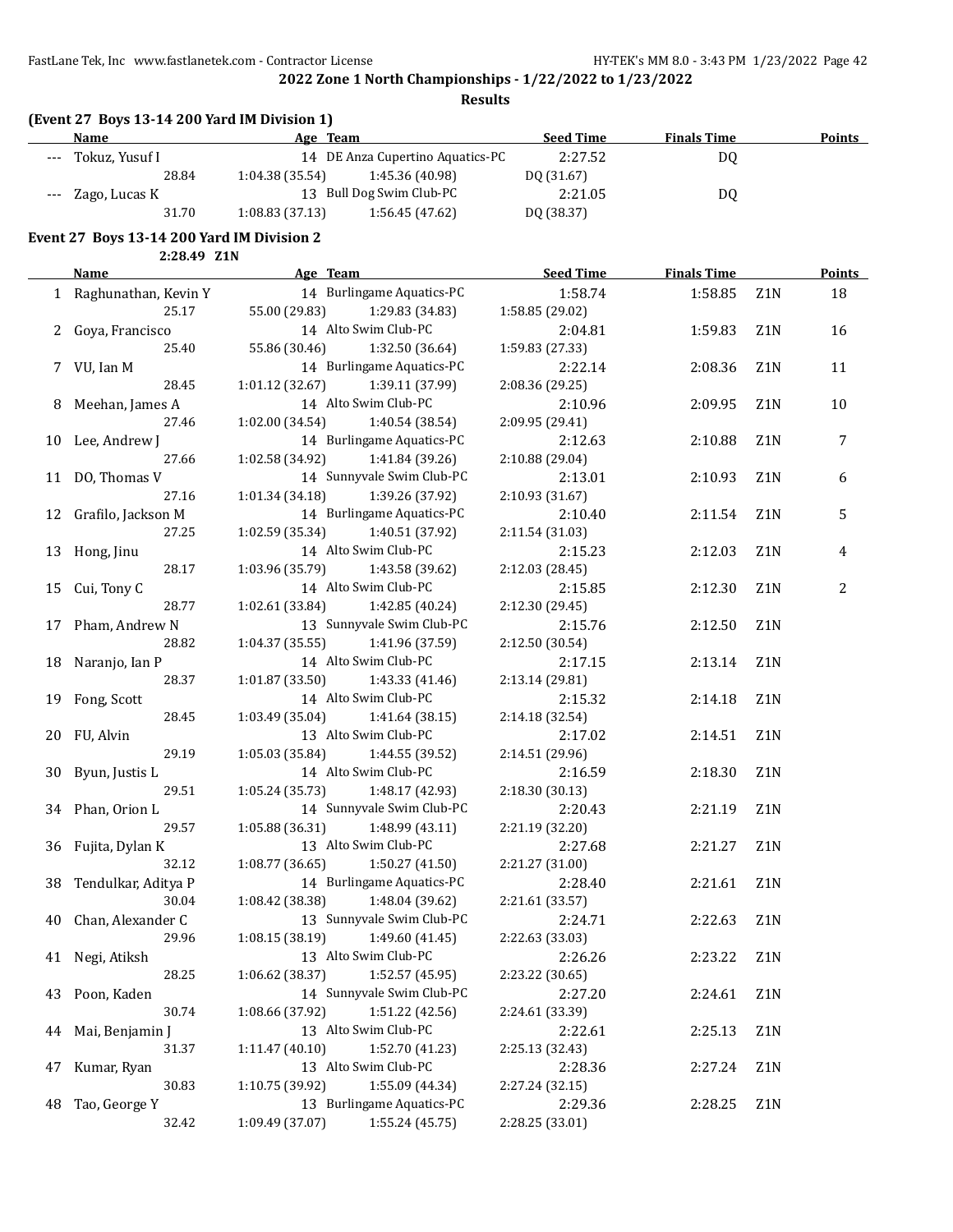**Results**

|  | (Event 27 Boys 13-14 200 Yard IM Division 2) |  |
|--|----------------------------------------------|--|
|--|----------------------------------------------|--|

|    | Name                   | Age Team       |                           | <b>Seed Time</b> | <b>Finals Time</b> | <b>Points</b> |
|----|------------------------|----------------|---------------------------|------------------|--------------------|---------------|
| 50 | Hoffman Chande, Remi B |                | 14 Alto Swim Club-PC      | 2:28.32          | 2:32.30            |               |
|    | 31.59                  | 1:09.26(37.67) | 1:58.47(49.21)            | 2:32.30 (33.83)  |                    |               |
|    | --- Chin, Caelen C     |                | 14 Sunnyvale Swim Club-PC | 2:20.30          | DO.                |               |
|    | 29.91                  | 1:07.78(37.87) | 1:49.55(41.77)            | DQ (37.14)       |                    |               |
|    | --- Cheong, Arthur T   |                | 14 Sunnyvale Swim Club-PC | 2:28.49          | DO.                |               |
|    | 29.39                  | 1:10.94(41.55) | 1:56.36 (45.42)           | DQ (32.23)       |                    |               |

#### **Event 27 Boys 13-14 200 Yard IM Division 3 2:28.49 Z1N**

|    | <b>Name</b>               | Age Team                           | <b>Seed Time</b> | <b>Finals Time</b> |                  | <b>Points</b> |
|----|---------------------------|------------------------------------|------------------|--------------------|------------------|---------------|
|    | 3 Heit, Henry J           | 14 Palo Alto Stanford Aquatics-PC  | 2:05.67          | 2:03.60            | Z <sub>1</sub> N | 15            |
|    | 26.31                     | 1:35.13(36.07)<br>59.06 (32.75)    | 2:03.60 (28.47)  |                    |                  |               |
|    | 4 Ogawa, Nicolas P        | 14 Palo Alto Stanford Aquatics-PC  | 2:05.41          | 2:04.70            | Z <sub>1</sub> N | 14            |
|    | 26.77                     | 58.71 (31.94)<br>1:36.10(37.39)    | 2:04.70 (28.60)  |                    |                  |               |
|    | 5 Yoon, Nathaniel         | 14 Palo Alto Stanford Aquatics-PC  | 2:08.80          | 2:06.98            | Z1N              | 13            |
|    | 27.13                     | 1:38.15(38.31)<br>59.84 (32.71)    | 2:06.98 (28.83)  |                    |                  |               |
|    | 6 Wang, Ethan R           | 14 Palo Alto Stanford Aquatics-PC  | 2:11.93          | 2:07.89            | Z1N              | 12            |
|    | 27.80                     | 1:00.35(32.55)<br>1:38.21 (37.86)  | 2:07.89 (29.68)  |                    |                  |               |
|    | 9 Wang, Shangxi N         | 14 Palo Alto Stanford Aquatics-PC  | 2:07.16          | 2:10.68            | Z <sub>1</sub> N | 8             |
|    | 27.97                     | 1:01.47(33.50)<br>1:39.44 (37.97)  | 2:10.68 (31.24)  |                    |                  |               |
|    | 14 Faraboschi, Alessandro | 13 Palo Alto Stanford Aquatics-PC  | 2:17.50          | 2:12.05            | Z1N              | 3             |
|    | 28.44                     | 1:01.71 (33.27)<br>1:41.39 (39.68) | 2:12.05 (30.66)  |                    |                  |               |
| 16 | Chien, Evan W             | 14 Palo Alto Stanford Aquatics-PC  | 2:15.71          | 2:12.40            | Z <sub>1</sub> N | 1             |
|    | 28.82                     | 1:04.06 (35.24)<br>1:41.83 (37.77) | 2:12.40 (30.57)  |                    |                  |               |
|    | 21 Patel, Sanjay S        | 14 Palo Alto Stanford Aquatics-PC  | 2:18.81          | 2:14.55            | Z1N              |               |
|    | 31.13                     | 1:43.14 (38.41)<br>1:04.73 (33.60) | 2:14.55 (31.41)  |                    |                  |               |
| 23 | Yuan, Jonathan Z          | 14 Palo Alto Stanford Aquatics-PC  | 2:16.56          | 2:14.78            | Z1N              |               |
|    | 28.57                     | 1:43.87 (42.36)<br>1:01.51 (32.94) | 2:14.78 (30.91)  |                    |                  |               |
| 27 | Balva, Maxwell            | 13 Palo Alto Stanford Aquatics-PC  | 2:19.53          | 2:17.73            | Z <sub>1</sub> N |               |
|    | 29.48                     | 1:04.75 (35.27)<br>1:44.83(40.08)  | 2:17.73 (32.90)  |                    |                  |               |
| 28 | Friedman, Liad            | 14 Palo Alto Stanford Aquatics-PC  | 2:23.82          | 2:17.80            | Z <sub>1</sub> N |               |
|    | 29.69                     | 1:04.22 (34.53)<br>1:49.53(45.31)  | 2:17.80 (28.27)  |                    |                  |               |
| 29 | Wei, Matthew              | 13 Palo Alto Stanford Aquatics-PC  | 2:23.47          | 2:17.88            | Z1N              |               |
|    | 32.20                     | 1:08.95 (36.75)<br>1:46.76 (37.81) | 2:17.88 (31.12)  |                    |                  |               |
| 31 | Lee, Edison S             | 13 Palo Alto Stanford Aquatics-PC  | 2:23.40          | 2:19.21            | Z <sub>1</sub> N |               |
|    | 30.93                     | 1:06.10(35.17)<br>1:47.47(41.37)   | 2:19.21 (31.74)  |                    |                  |               |
| 33 | WU, Andrew                | 13 Palo Alto Stanford Aquatics-PC  | 2:20.40          | 2:19.55            | Z1N              |               |
|    | 28.98                     | 1:04.68 (35.70)<br>1:48.35(43.67)  | 2:19.55 (31.20)  |                    |                  |               |
|    | 42 NI, Eric               | 14 Palo Alto Stanford Aquatics-PC  | 2:23.64          | 2:23.54            | Z <sub>1</sub> N |               |
|    | 30.95                     | 1:08.73 (37.78)<br>1:50.38(41.65)  | 2:23.54 (33.16)  |                    |                  |               |
| 46 | Whelan, Paul D            | 14 Palo Alto Stanford Aquatics-PC  | 2:26.69          | 2:27.23            | Z <sub>1</sub> N |               |
|    | 31.81                     | 1:08.05 (36.24)<br>1:52.31(44.26)  | 2:27.23 (34.92)  |                    |                  |               |
|    | 51 Sivamurthy, Nikhil     | 13 Palo Alto Stanford Aquatics-PC  | 2:28.12          | 2:32.43            |                  |               |
|    | 32.92                     | 1:57.52(44.86)<br>1:12.66 (39.74)  | 2:32.43 (34.91)  |                    |                  |               |
| 52 | Bigall, Elliot J          | 13 Palo Alto Stanford Aquatics-PC  | 2:28.16          | 2:32.75            |                  |               |
|    | 32.30                     | 1:10.62 (38.32)<br>2:01.10 (50.48) | 2:32.75 (31.65)  |                    |                  |               |

## **Event 28 Boys 11-12 100 Yard IM Division 1**

**1:14.99 Z1N**

|     | <b>Name</b>         | Age Team                         | <b>Seed Time</b> | <b>Finals Time</b> |                  | Points |
|-----|---------------------|----------------------------------|------------------|--------------------|------------------|--------|
| 14  | Senechal, Maximus A | 12 Bay Club Panthers-PC          | 1:06.93          | 1:09.56            | Z <sub>1</sub> N |        |
|     | 31.55               | 1:09.56(38.01)                   |                  |                    |                  |        |
| 18. | Strots, Alexander   | 11 DE Anza Cupertino Aquatics-PC | 1:12.00          | 1:10.58            | Z1N              |        |
|     | 32.33               | 1:10.58(38.25)                   |                  |                    |                  |        |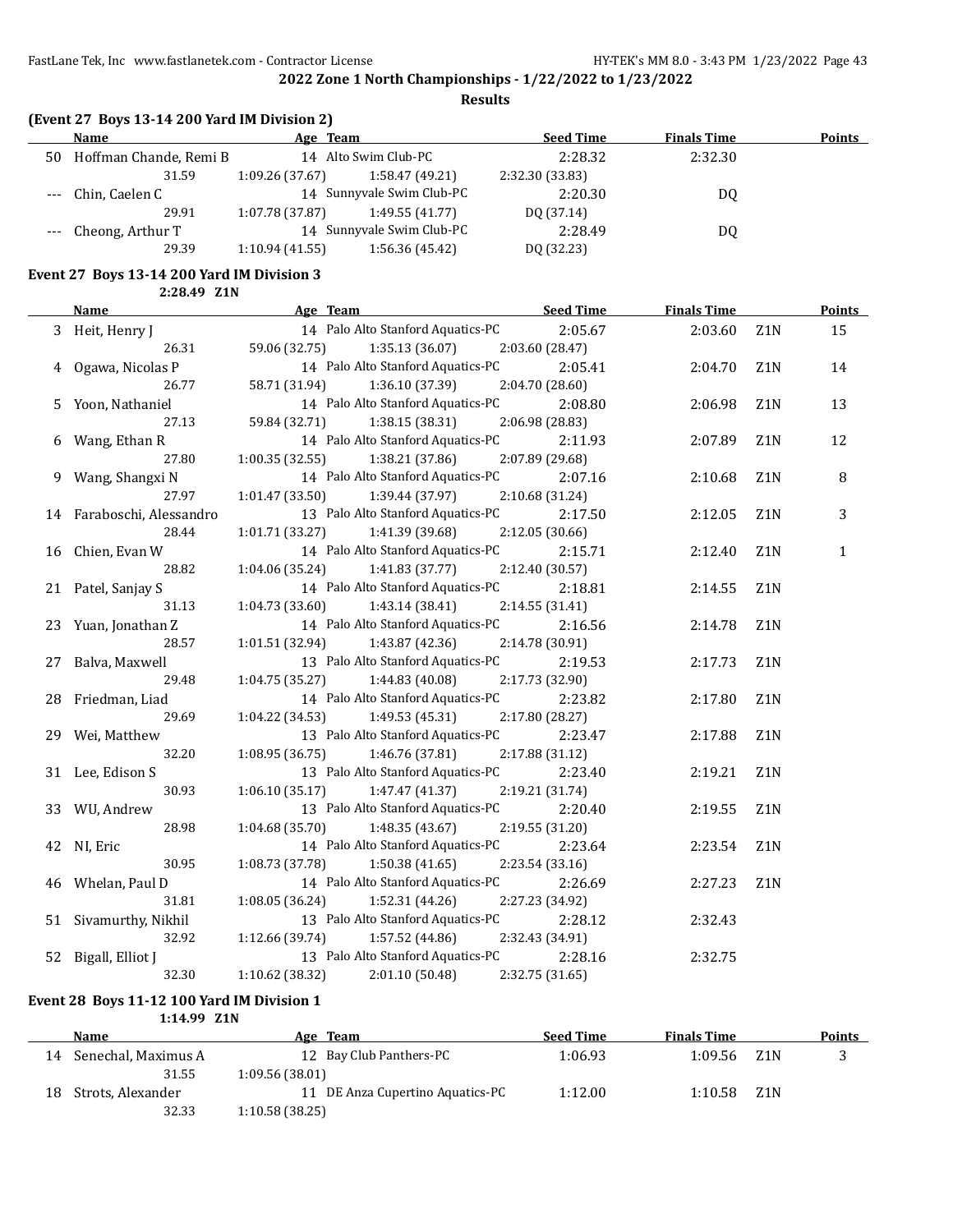## **(Event 28 Boys 11-12 100 Yard IM Division 1)**

|       | Name                 | Age Team                         | <b>Seed Time</b> | <b>Finals Time</b> |                  | <b>Points</b> |
|-------|----------------------|----------------------------------|------------------|--------------------|------------------|---------------|
| 20    | Sutherland, Graham O | 12 Ladera Oaks-PC                | 1:10.32          | 1:10.92            | Z <sub>1</sub> N |               |
|       | 32.53                | 1:10.92 (38.39)                  |                  |                    |                  |               |
| 21    | Gao, David           | 12 DE Anza Cupertino Aquatics-PC | 1:14.99          | 1:11.33            | Z <sub>1</sub> N |               |
|       | 33.23                | 1:11.33(38.10)                   |                  |                    |                  |               |
| 24    | Kawaja, Reid S       | 12 Ladera Oaks-PC                | 1:12.58          | 1:12.13            | Z <sub>1</sub> N |               |
|       | 32.45                | 1:12.13 (39.68)                  |                  |                    |                  |               |
| 26    | Zhang, Samuel M      | 12 DE Anza Cupertino Aquatics-PC | 1:14.61          | 1:12.25            | Z <sub>1</sub> N |               |
|       | 33.38                | 1:12.25 (38.87)                  |                  |                    |                  |               |
| 27    | Taysi, Griffin C     | 12 DE Anza Cupertino Aquatics-PC | 1:13.94          | 1:12.38            | Z <sub>1</sub> N |               |
|       | 32.13                | 1:12.38(40.25)                   |                  |                    |                  |               |
| 30    | Dodge, Cannon A      | 12 DE Anza Cupertino Aquatics-PC | 1:14.86          | 1:13.03            | Z <sub>1</sub> N |               |
|       | 33.25                | 1:13.03 (39.78)                  |                  |                    |                  |               |
| 33    | Liu, James K         | 12 Daly City Dolphins-PC         | 1:14.71          | 1:13.97            | Z <sub>1</sub> N |               |
|       | 33.79                | 1:13.97 (40.18)                  |                  |                    |                  |               |
| $---$ | Jorgensen, Thomas G  | 12 Fog City Hammerheads-PC       | 1:07.95          | DQ                 |                  |               |
|       | 31.23                | DQ (35.56)                       |                  |                    |                  |               |

#### **Event 28 Boys 11-12 100 Yard IM Division 2**

**1:14.99 Z1N**

|    | <b>Name</b>            | Age Team                  | <b>Seed Time</b> | <b>Finals Time</b> |                  | <b>Points</b> |
|----|------------------------|---------------------------|------------------|--------------------|------------------|---------------|
|    | 1 Yang, Dylan G        | 12 Burlingame Aquatics-PC | 1:03.63          | 1:02.03            | Z <sub>1</sub> N | 18            |
|    | 29.06                  | 1:02.03 (32.97)           |                  |                    |                  |               |
|    | Floyd, Hayden I        | 12 Sunnyvale Swim Club-PC | 1:11.15          | 1:03.92            | Z1N              | 16            |
|    | 30.04                  | 1:03.92 (33.88)           |                  |                    |                  |               |
| 3  | Raghunathan, Brian M   | 12 Burlingame Aquatics-PC | 1:06.81          | 1:04.26            | Z1N              | 15            |
|    | 30.71                  | 1:04.26 (33.55)           |                  |                    |                  |               |
| 5  | YU, Ben B              | 12 Sunnyvale Swim Club-PC | 1:10.97          | 1:07.01            | Z <sub>1</sub> N | 13            |
|    | 33.18                  | 1:07.01 (33.83)           |                  |                    |                  |               |
| 6  | Lee, Ciaran C          | 12 Burlingame Aquatics-PC | 1:06.89          | 1:07.71            | Z1N              | 12            |
|    | 31.99                  | 1:07.71 (35.72)           |                  |                    |                  |               |
| 7  | Idio, Jacob M          | 12 Burlingame Aquatics-PC | 1:13.15          | 1:07.76            | Z <sub>1</sub> N | 11            |
|    | 31.43                  | 1:07.76 (36.33)           |                  |                    |                  |               |
|    | 9 Yong, Jerrick Y      | 12 Alto Swim Club-PC      | 1:13.40          | 1:07.90            | Z <sub>1</sub> N | 8             |
|    | 31.58                  | 1:07.90 (36.32)           |                  |                    |                  |               |
|    | 11 Parrett, Theodore R | 12 Alto Swim Club-PC      | 1:14.16          | 1:08.28            | Z1N              | 6             |
|    | 32.11                  | 1:08.28 (36.17)           |                  |                    |                  |               |
| 13 | McDonald, Alexander J  | 12 Alto Swim Club-PC      | 1:13.56          | 1:09.25            | Z <sub>1</sub> N | 4             |
|    | 30.82                  | 1:09.25 (38.43)           |                  |                    |                  |               |
| 15 | Zhu, Ian               | 12 Sunnyvale Swim Club-PC | 1:09.48          | 1:10.26            | Z <sub>1</sub> N | 2             |
|    | 33.24                  | 1:10.26 (37.02)           |                  |                    |                  |               |
| 19 | Browne, Ethan D        | 12 Sunnyvale Swim Club-PC | 1:11.97          | 1:10.88            | Z1N              |               |
|    | 32.79                  | 1:10.88 (38.09)           |                  |                    |                  |               |
| 22 | Chung, Kai K           | 12 Alto Swim Club-PC      | 1:13.12          | 1:12.09            | Z1N              |               |
|    | 33.51                  | 1:12.09 (38.58)           |                  |                    |                  |               |
| 31 | Gafton, Andrew C       | 12 Alto Swim Club-PC      | 1:14.03          | 1:13.36            | Z <sub>1</sub> N |               |
|    | 34.64                  | 1:13.36 (38.72)           |                  |                    |                  |               |
| 32 | Kuziemko, Avery Y      | 11 Burlingame Aquatics-PC | 1:13.59          | 1:13.87            | Z <sub>1</sub> N |               |
|    | 34.15                  | 1:13.87 (39.72)           |                  |                    |                  |               |
|    | 34 Reklis, Rylan K     | 12 Alto Swim Club-PC      | 1:14.60          | 1:14.03            | Z <sub>1</sub> N |               |
|    | 34.95                  | 1:14.03 (39.08)           |                  |                    |                  |               |
| 35 | Erickson, Julian A     | 11 Alto Swim Club-PC      | 1:13.73          | 1:14.08            | Z <sub>1</sub> N |               |
|    | 32.87                  | 1:14.08 (41.21)           |                  |                    |                  |               |
| 37 | Araya, Agustin D       | 11 Alto Swim Club-PC      | 1:13.85          | 1:14.36            | Z <sub>1</sub> N |               |
|    | 35.41                  | 1:14.36 (38.95)           |                  |                    |                  |               |

**Results**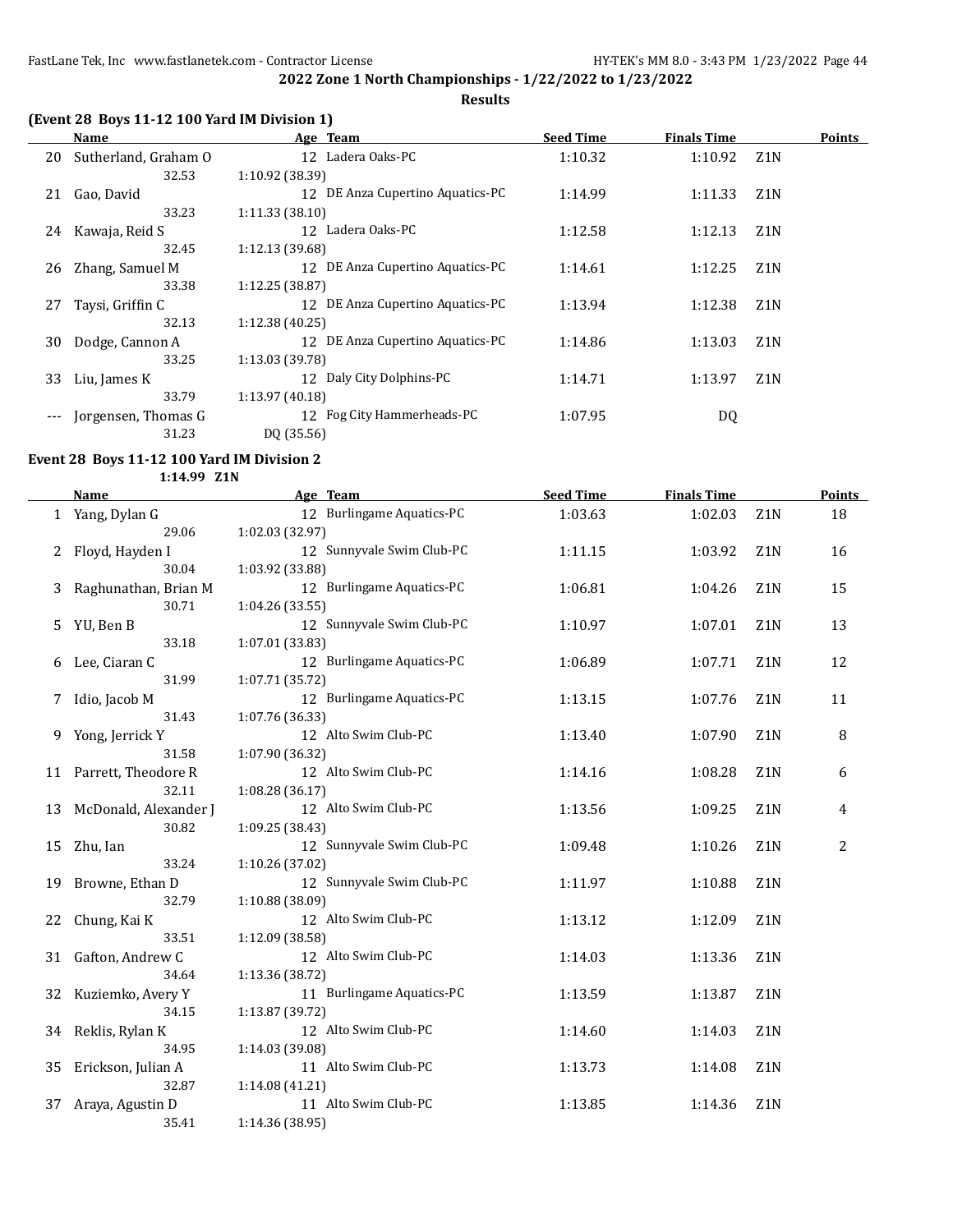**Results**

|       | Name              | Age Team                     | <b>Seed Time</b> | <b>Finals Time</b> | <b>Points</b> |
|-------|-------------------|------------------------------|------------------|--------------------|---------------|
| 38    | Erhard, Raphael   | Alto Swim Club-PC<br>11      | 1:14.05          | 1:16.80            |               |
|       | 36.09             | 1:16.80(40.71)               |                  |                    |               |
| 40    | Skey, Harper M    | 12 Alto Swim Club-PC         | 1:14.90          | 1:18.91            |               |
|       | 34.54             | 1:18.91 (44.37)              |                  |                    |               |
| 43    | Bivol, Julien A   | Alto Swim Club-PC<br>11      | 1:14.88          | 1:22.22            |               |
|       | 37.55             | 1:22.22 (44.67)              |                  |                    |               |
| $---$ | Komashko, Andre H | Burlingame Aquatics-PC<br>12 | 1:13.29          | DQ                 |               |
|       | 33.52             | DQ (38.05)                   |                  |                    |               |
|       | Hong, Matthew J   | Alto Swim Club-PC<br>11      | 1:13.75          | DQ                 |               |
|       | 33.39             | DQ (37.85)                   |                  |                    |               |

#### **Event 28 Boys 11-12 100 Yard IM Division 3**

**1:14.99 Z1N**

|    | <b>Name</b>            | Age Team                          | <b>Seed Time</b> | <b>Finals Time</b> |                  | <b>Points</b> |
|----|------------------------|-----------------------------------|------------------|--------------------|------------------|---------------|
|    | 4 Cole, Ryan J         | 12 Palo Alto Stanford Aquatics-PC | 1:06.16          | 1:05.19            | Z <sub>1</sub> N | 14            |
|    | 29.92                  | 1:05.19(35.27)                    |                  |                    |                  |               |
| 8  | Clark, David A         | 12 Palo Alto Stanford Aquatics-PC | 1:12.53          | 1:07.83            | Z <sub>1</sub> N | 10            |
|    | 32.06                  | 1:07.83(35.77)                    |                  |                    |                  |               |
| 10 | Langner, Maksymilian K | 12 Palo Alto Stanford Aquatics-PC | 1:10.06          | 1:08.15            | Z <sub>1</sub> N | 7             |
|    | 31.07                  | 1:08.15 (37.08)                   |                  |                    |                  |               |
| 12 | Abucejo, Martin R      | 12 Palo Alto Stanford Aquatics-PC | 1:07.62          | 1:08.39            | Z <sub>1</sub> N | 5             |
|    | 31.47                  | 1:08.39 (36.92)                   |                  |                    |                  |               |
| 16 | Heit, Oliver           | 12 Palo Alto Stanford Aquatics-PC | 1:12.14          | 1:10.52            | Z <sub>1</sub> N | $\mathbf{1}$  |
|    | 31.63                  | 1:10.52 (38.89)                   |                  |                    |                  |               |
| 17 | Hsu, Jonah G           | 12 Palo Alto Stanford Aquatics-PC | 1:14.43          | 1:10.54            | Z <sub>1</sub> N |               |
|    | 33.10                  | 1:10.54(37.44)                    |                  |                    |                  |               |
| 23 | Smoot, Graham W        | 12 Palo Alto Stanford Aquatics-PC | 1:09.91          | 1:12.11            | Z <sub>1</sub> N |               |
|    | 33.33                  | 1:12.11 (38.78)                   |                  |                    |                  |               |
| 25 | Kwak, Zachary J        | 12 Palo Alto Stanford Aquatics-PC | 1:14.99          | 1:12.14            | Z <sub>1</sub> N |               |
|    | 33.78                  | 1:12.14(38.36)                    |                  |                    |                  |               |
| 28 | Lin, Brandon X         | 11 Palo Alto Stanford Aquatics-PC | 1:14.90          | 1:12.68            | Z1N              |               |
|    | 34.88                  | 1:12.68 (37.80)                   |                  |                    |                  |               |
| 29 | Dizitser, Milan S      | 12 Palo Alto Stanford Aquatics-PC | 1:14.89          | 1:12.73            | Z <sub>1</sub> N |               |
|    | 34.04                  | 1:12.73 (38.69)                   |                  |                    |                  |               |
| 36 | Savard, Tyler S        | 11 Palo Alto Stanford Aquatics-PC | 1:14.00          | 1:14.27            | Z1N              |               |
|    | 34.45                  | 1:14.27 (39.82)                   |                  |                    |                  |               |
| 39 | Bromberg, Matias B     | 11 Palo Alto Stanford Aquatics-PC | 1:14.90          | 1:18.50            |                  |               |
|    | 35.52                  | 1:18.50 (42.98)                   |                  |                    |                  |               |
| 41 | Lai, Zachary E         | 12 Palo Alto Stanford Aquatics-PC | 1:14.00          | 1:19.07            |                  |               |
|    | 36.49                  | 1:19.07 (42.58)                   |                  |                    |                  |               |
| 42 | Garg, Amit J           | 11 Palo Alto Stanford Aquatics-PC | 1:14.99          | 1:21.37            |                  |               |
|    | 37.81                  | 1:21.37 (43.56)                   |                  |                    |                  |               |
| 44 | Adam, Conor<br>39.92   | 11 Palo Alto Stanford Aquatics-PC | 1:11.00          | 1:23.89            |                  |               |
|    |                        | 1:23.89 (43.97)                   |                  |                    |                  |               |
|    | Luenberger, Matthew W  | 12 Palo Alto Stanford Aquatics-PC | 1:14.80          | DQ                 |                  |               |
|    | 37.16                  | DQ (38.70)                        |                  |                    |                  |               |

## **Event 29 Boys 9-10 100 Yard IM Division 1**

**1:28.89 Z1N**

| <b>Name</b>      | Team<br>Age                | <b>Seed Time</b> | <b>Finals Time</b> |                  | Points |
|------------------|----------------------------|------------------|--------------------|------------------|--------|
| Farrell, Blake M | 9 Bay Club Panthers-PC     | 1:18.16          | 1:15.47            | Z <sub>1</sub> N | 15     |
| 33.76            | 1:15.47(41.71)             |                  |                    |                  |        |
| Lai, Andrew W    | 10 Fog City Hammerheads-PC | 1:19.38          | 1:15.60            | Z <sub>1</sub> N | 14     |
| 34.14            | 1:15.60(41.46)             |                  |                    |                  |        |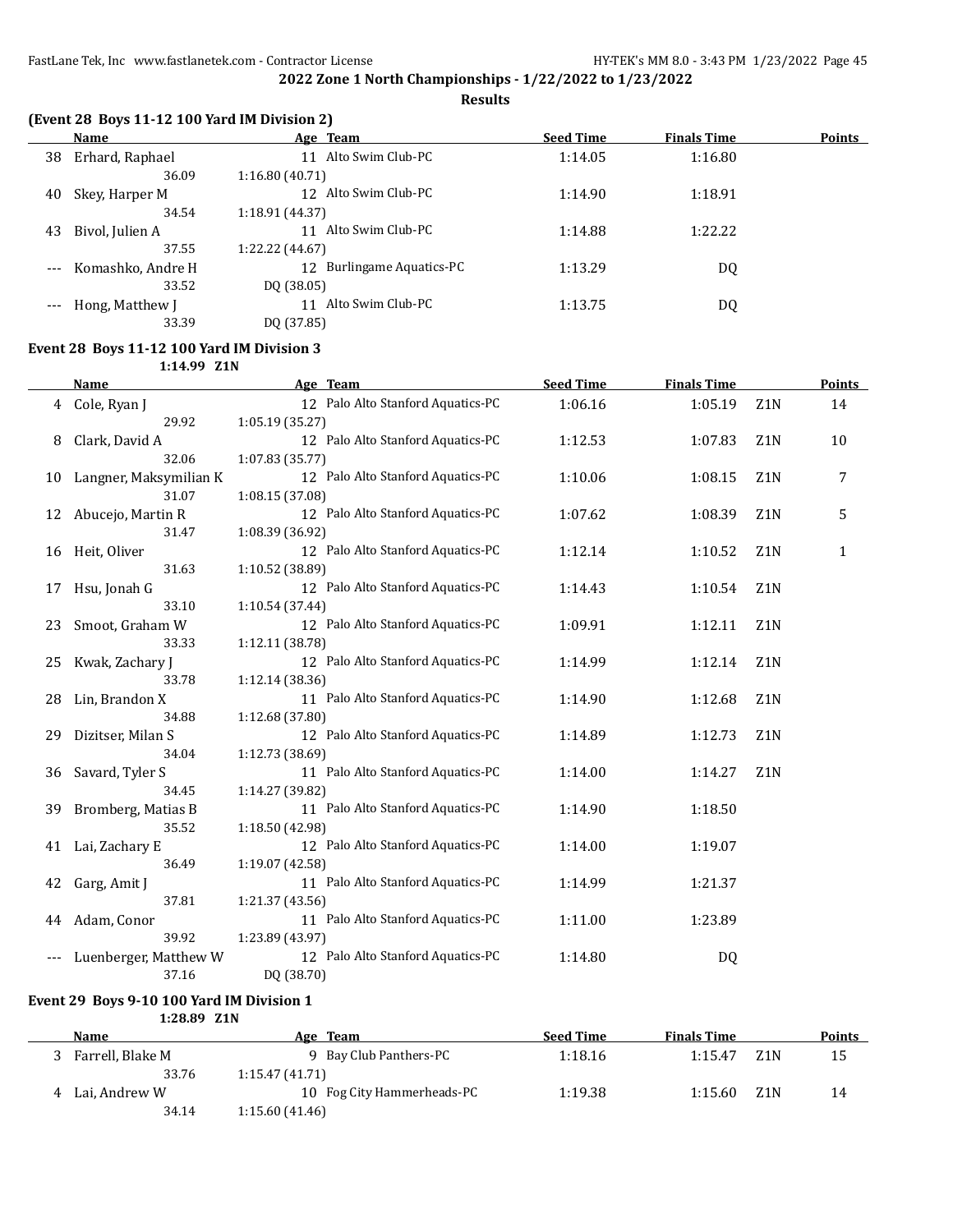**Results**

|  |  |  | (Event 29 Boys 9-10 100 Yard IM Division 1) |  |
|--|--|--|---------------------------------------------|--|
|--|--|--|---------------------------------------------|--|

|       | Name                   | Age Team                            | <b>Seed Time</b> | <b>Finals Time</b> |                  | <b>Points</b> |
|-------|------------------------|-------------------------------------|------------------|--------------------|------------------|---------------|
| 9     | Wang, Siwei            | 10 Bay Club Panthers-PC             | 1:22.97          | 1:22.34            | Z <sub>1</sub> N | 8             |
|       | 38.64                  | 1:22.34 (43.70)                     |                  |                    |                  |               |
| 10    | Choong, Greg T         | Otter Swim Club-PC<br>10            | 1:24.92          | 1:22.61            | Z <sub>1</sub> N | ⇁             |
|       | 39.91                  | 1:22.61 (42.70)                     |                  |                    |                  |               |
| 14    | Estala Steclaru, Matei | DE Anza Cupertino Aquatics-PC<br>10 | 1:24.63          | 1:25.88            | Z <sub>1</sub> N | 3             |
|       | 40.05                  | 1:25.88 (45.83)                     |                  |                    |                  |               |
|       | Powell, Ryan A         | Ladera Oaks-PC<br>10                | 1:21.20          | DQ                 |                  |               |
|       | 34.66                  | DQ (41.55)                          |                  |                    |                  |               |
| $---$ | Miller, Maxwell M      | DE Anza Cupertino Aquatics-PC<br>10 | 1:28.79          | DQ                 |                  |               |
|       | 37.94                  | DO (44.44)                          |                  |                    |                  |               |

## **Event 29 Boys 9-10 100 Yard IM Division 2**

**1:28.89 Z1N**

|    | <b>Name</b>                                                                                      | Age Team                  | <b>Seed Time</b> | <b>Finals Time</b> |                  | <b>Points</b>  |
|----|--------------------------------------------------------------------------------------------------|---------------------------|------------------|--------------------|------------------|----------------|
|    | 1 Zhao, Dylan H                                                                                  | 10 Sunnyvale Swim Club-PC | 1:14.70          | 1:14.39            | Z1N              | 18             |
|    | 35.04                                                                                            | 1:14.39 (39.35)           |                  |                    |                  |                |
| 5. | Bailey, Skye R                                                                                   | 9 Alto Swim Club-PC       | 1:21.42          | 1:18.11            | Z <sub>1</sub> N | 13             |
|    | 38.07                                                                                            | 1:18.11 (40.04)           |                  |                    |                  |                |
| 7  | Deng, Daniel                                                                                     | 10 Alto Swim Club-PC      | 1:25.20          | 1:20.95            | Z <sub>1</sub> N | 11             |
|    | 36.79                                                                                            | 1:20.95 (44.16)           |                  |                    |                  |                |
| 8  | Mortensen Lichtenwal, Bjorn                                                                      | 10 Sunnyvale Swim Club-PC | 1:22.30          | 1:21.24            | Z <sub>1</sub> N | 10             |
|    | 38.03                                                                                            | 1:21.24 (43.21)           |                  |                    |                  |                |
|    | 12 Kuusela, Elias N                                                                              | 10 Alto Swim Club-PC      | 1:26.67          | 1:23.79            | Z <sub>1</sub> N | 5              |
|    | 37.31                                                                                            | 1:23.79 (46.48)           |                  |                    |                  |                |
| 15 | Chang, Eric                                                                                      | 10 Alto Swim Club-PC      | 1:27.60          | 1:26.00            | Z <sub>1</sub> N | $\overline{c}$ |
|    | 39.53                                                                                            | 1:26.00 (46.47)           |                  |                    |                  |                |
| 17 | Bulankov, Phillip A                                                                              | 9 Alto Swim Club-PC       | 1:28.16          | 1:26.64            | Z1N              |                |
|    | 39.04                                                                                            | 1:26.64 (47.60)           |                  |                    |                  |                |
|    | 18 Sterker, Brayden M                                                                            | 9 Burlingame Aquatics-PC  | 1:27.80          | 1:27.14            | Z1N              |                |
|    | 38.14                                                                                            | 1:27.14 (49.00)           |                  |                    |                  |                |
|    | 21 Arude, Yash P                                                                                 | 9 Sunnyvale Swim Club-PC  | 1:28.21          | 1:28.85            | Z1N              |                |
|    | 42.93                                                                                            | 1:28.85 (45.92)           |                  |                    |                  |                |
|    | 23 YU, Felix                                                                                     | 10 Alto Swim Club-PC      | 1:27.59          | 1:31.01            |                  |                |
|    | 42.63                                                                                            | 1:31.01 (48.38)           |                  |                    |                  |                |
|    | 24 Akuiyibo, Joshua                                                                              | 10 Burlingame Aquatics-PC | 1:27.90          | 1:34.84            |                  |                |
|    | 42.45                                                                                            | 1:34.84 (52.39)           |                  |                    |                  |                |
|    | 26 Rust, Elliot K                                                                                | 10 Alto Swim Club-PC      | 1:27.97          | 1:39.28            |                  |                |
|    | 47.95                                                                                            | 1:39.28 (51.33)           |                  |                    |                  |                |
|    | 27 Mai, Bryan S                                                                                  | 9 Alto Swim Club-PC       | 1:28.67          | 1:58.02            |                  |                |
|    | 54.79                                                                                            | 1:58.02 (1:03.23)         |                  |                    |                  |                |
|    | Leung, Caleb K                                                                                   | 10 Alto Swim Club-PC      | 1:27.67          | DQ                 |                  |                |
|    | 42.43                                                                                            | DQ (50.80)                |                  |                    |                  |                |
|    | Tian, Jesse                                                                                      | 10 Alto Swim Club-PC      | 1:27.97          | DQ                 |                  |                |
|    | 45.71                                                                                            | DQ (55.43)                |                  |                    |                  |                |
|    | Rodde, Austin B                                                                                  | 10 Burlingame Aquatics-PC | 1:18.65          | DQ                 |                  |                |
|    | 34.69                                                                                            | DQ (45.47)                |                  |                    |                  |                |
|    | $\ldots$ 00 $\overline{D}_{\text{max}}$ 0.40.400 $V_{\text{end}}$ IM $\overline{D}_{\text{end}}$ |                           |                  |                    |                  |                |

**Event 29 Boys 9-10 100 Yard IM Division 3 1:28.89 Z1N**

| Name                | Age Team                          | <b>Seed Time</b> | <b>Finals Time</b> |      | <b>Points</b> |
|---------------------|-----------------------------------|------------------|--------------------|------|---------------|
| Tolstukhin, William | 10 Palo Alto Stanford Aquatics-PC | 1:15.25          | 1:14.82            | Z1 N | 16            |
| 34.39               | 1:14.82(40.43)                    |                  |                    |      |               |
| 6 Codel, Soeren A   | 10 Palo Alto Stanford Aquatics-PC | 1:19.98          | 1:18.94            | Z1 N | 12            |
| 36.16               | 1:18.94 (42.78)                   |                  |                    |      |               |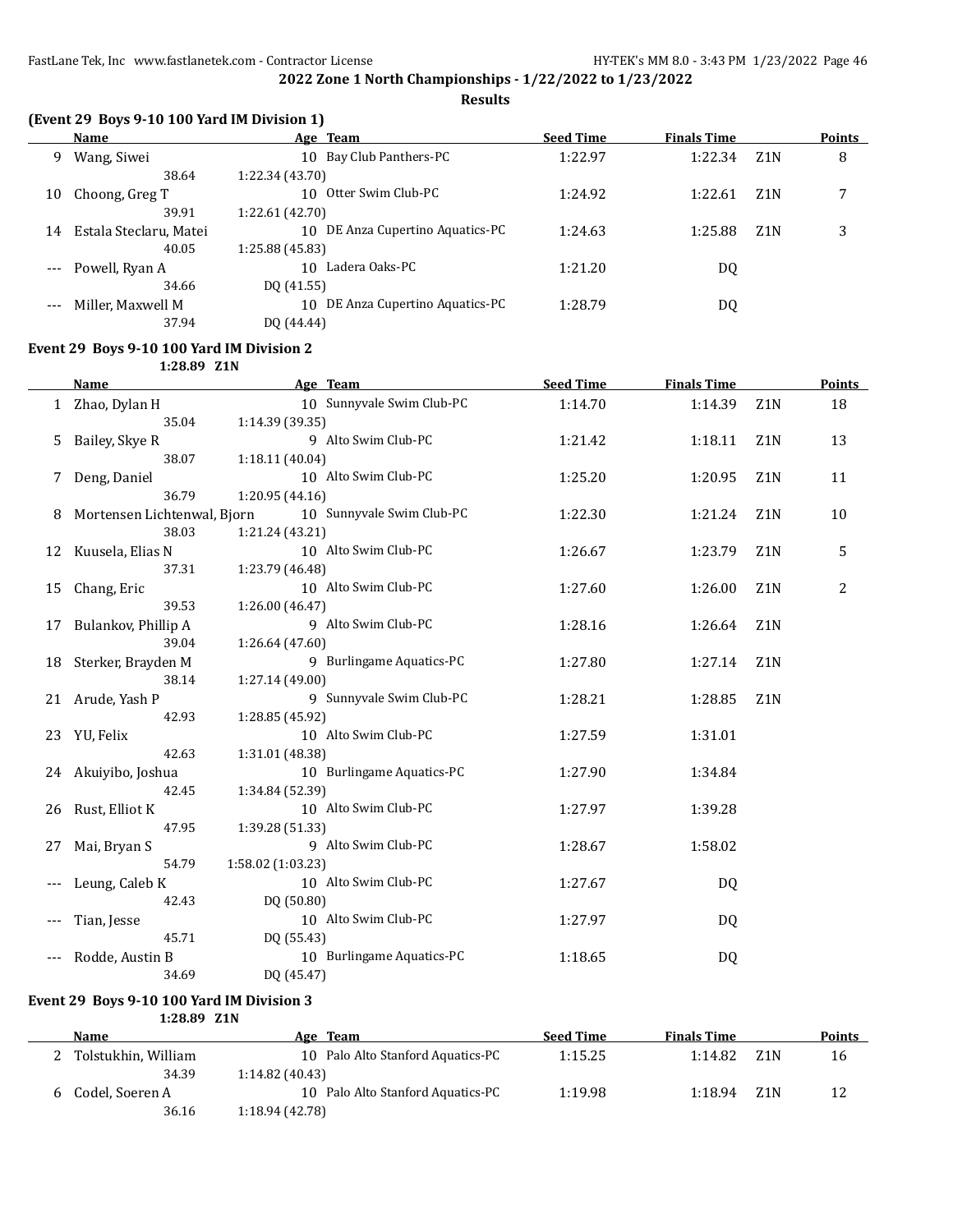**Results**

## **(Event 29 Boys 9-10 100 Yard IM Division 3)**

|     | Name            | Age Team                             | <b>Seed Time</b> | <b>Finals Time</b> |                  | <b>Points</b> |
|-----|-----------------|--------------------------------------|------------------|--------------------|------------------|---------------|
| 11  | Byer, Leo E     | 9 Palo Alto Stanford Aquatics-PC     | 1:20.79          | 1:23.12            | Z <sub>1</sub> N | 6             |
|     | 39.13           | 1:23.12 (43.99)                      |                  |                    |                  |               |
| 13  | Finn, Zane E    | Palo Alto Stanford Aquatics-PC<br>10 | 1:22.84          | 1:24.14            | Z <sub>1</sub> N | 4             |
|     | 39.37           | 1:24.14 (44.77)                      |                  |                    |                  |               |
| 16  | Laster, Teddy M | 10 Palo Alto Stanford Aquatics-PC    | 59.01            | 1:26.21            | Z <sub>1</sub> N | 1             |
|     | 37.32           | 1:26.21 (48.89)                      |                  |                    |                  |               |
| 19  | Chen, Ethan     | 10 Palo Alto Stanford Aquatics-PC    | 1:28.80          | 1:27.23            | Z <sub>1</sub> N |               |
|     | 39.59           | 1:27.23 (47.64)                      |                  |                    |                  |               |
| 20  | Lee, Alden      | Palo Alto Stanford Aquatics-PC<br>9  | 1:28.89          | 1:28.35            | Z <sub>1</sub> N |               |
|     | 43.15           | 1:28.35 (45.20)                      |                  |                    |                  |               |
| 22  | Nam, Stefan     | Palo Alto Stanford Aquatics-PC<br>10 | 1:28.87          | 1:30.93            |                  |               |
| 25  | Nassiri, Dastan | Palo Alto Stanford Aquatics-PC<br>10 | 1:28.45          | 1:35.06            |                  |               |
|     | 47.18           | 1:35.06 (47.88)                      |                  |                    |                  |               |
| --- | Lathi, Kiran S  | Palo Alto Stanford Aquatics-PC<br>10 | 1:27.44          | DQ                 |                  |               |
|     | 43.70           | DQ (49.54)                           |                  |                    |                  |               |

#### **Event 30 Boys 8 & Under 100 Yard IM Division 1**

#### **1:49.29 Z1N**

|   | Name            | Age Team               | <b>Seed Time</b> | <b>Finals Time</b> |     | <b>Points</b> |
|---|-----------------|------------------------|------------------|--------------------|-----|---------------|
| 4 | Lee, Bowman     | 8 Otter Swim Club-PC   | 1:43.76          | 1:45.94            | Z1N | 14            |
|   | 51.00           | 1:45.94 (54.94)        |                  |                    |     |               |
| b | Krueger, Logan  | 8 Bay Club Panthers-PC | 1:46.79          | 1:47.84            | Z1N | 12            |
|   | 50.82           | 1:47.84 (57.02)        |                  |                    |     |               |
|   | --- Saheb, Sami | 8 Bay Club Panthers-PC | 1:46.79          | DQ                 |     |               |
|   | 48.25           | DQ (49.11)             |                  |                    |     |               |

#### **Event 30 Boys 8 & Under 100 Yard IM Division 2**

#### **1:49.29 Z1N**

| Name                    | Age Team                 | <b>Seed Time</b> | <b>Finals Time</b> |                  | <b>Points</b> |
|-------------------------|--------------------------|------------------|--------------------|------------------|---------------|
| Zhou, Kunhao L          | 8 Alto Swim Club-PC      | 1:44.68          | 1:37.82            | Z <sub>1</sub> N | 16            |
| 42.13                   | 1:37.82 (55.69)          |                  |                    |                  |               |
| Rodde, Owen A           | 8 Burlingame Aquatics-PC | 1:49.29          | 1:38.20            | Z <sub>1</sub> N | 15            |
| 46.01                   | 1:38.20 (52.19)          |                  |                    |                  |               |
| Croskery, Andrew        | 8 Burlingame Aquatics-PC | 1:46.82          | DQ                 |                  |               |
| 52.28                   | DO (55.30)               |                  |                    |                  |               |
| Vartkessian, Theodore D | 8 Alto Swim Club-PC      | 1:49.18          | DQ                 |                  |               |
| .                       | - - - - - - - - -        |                  |                    |                  |               |

## 1:07.47 DQ (1:09.83)

## **Event 30 Boys 8 & Under 100 Yard IM Division 3**

**1:49.29 Z1N**

| <b>Name</b>       | Age Team                         | <b>Seed Time</b> | <b>Finals Time</b> |                  | <b>Points</b> |
|-------------------|----------------------------------|------------------|--------------------|------------------|---------------|
| Ladomirak, Jax A  | 8 Palo Alto Stanford Aquatics-PC | 1:47.00          | 1:34.36            | Z <sub>1</sub> N | 18            |
| 44.10             | 1:34.36 (50.26)                  |                  |                    |                  |               |
| Ashcraft, Logan M | 8 Palo Alto Stanford Aquatics-PC | 1:46.88          | 1:46.30            | Z <sub>1</sub> N | 13            |
| 53.78             | 1:46.30(52.52)                   |                  |                    |                  |               |

## **Event 31 Boys 15-18 100 Yard Breaststroke Division 1**

**1:11.09 Z1N**

|    | <b>Name</b>      | Age Team                         | <b>Seed Time</b> | <b>Finals Time</b> |     | <b>Points</b> |
|----|------------------|----------------------------------|------------------|--------------------|-----|---------------|
|    | Tom, Kailer      | 17 Fog City Hammerheads-PC       | 57.93            | 59.07              | Z1N | 16            |
|    | 27.73            | 59.07 (31.34)                    |                  |                    |     |               |
| 13 | Sayson, Elijah P | 17 DE Anza Cupertino Aquatics-PC | 1:01.72          | 1:01.01            | Z1N | 3.50          |
|    | 29.00            | 1:01.01(32.01)                   |                  |                    |     |               |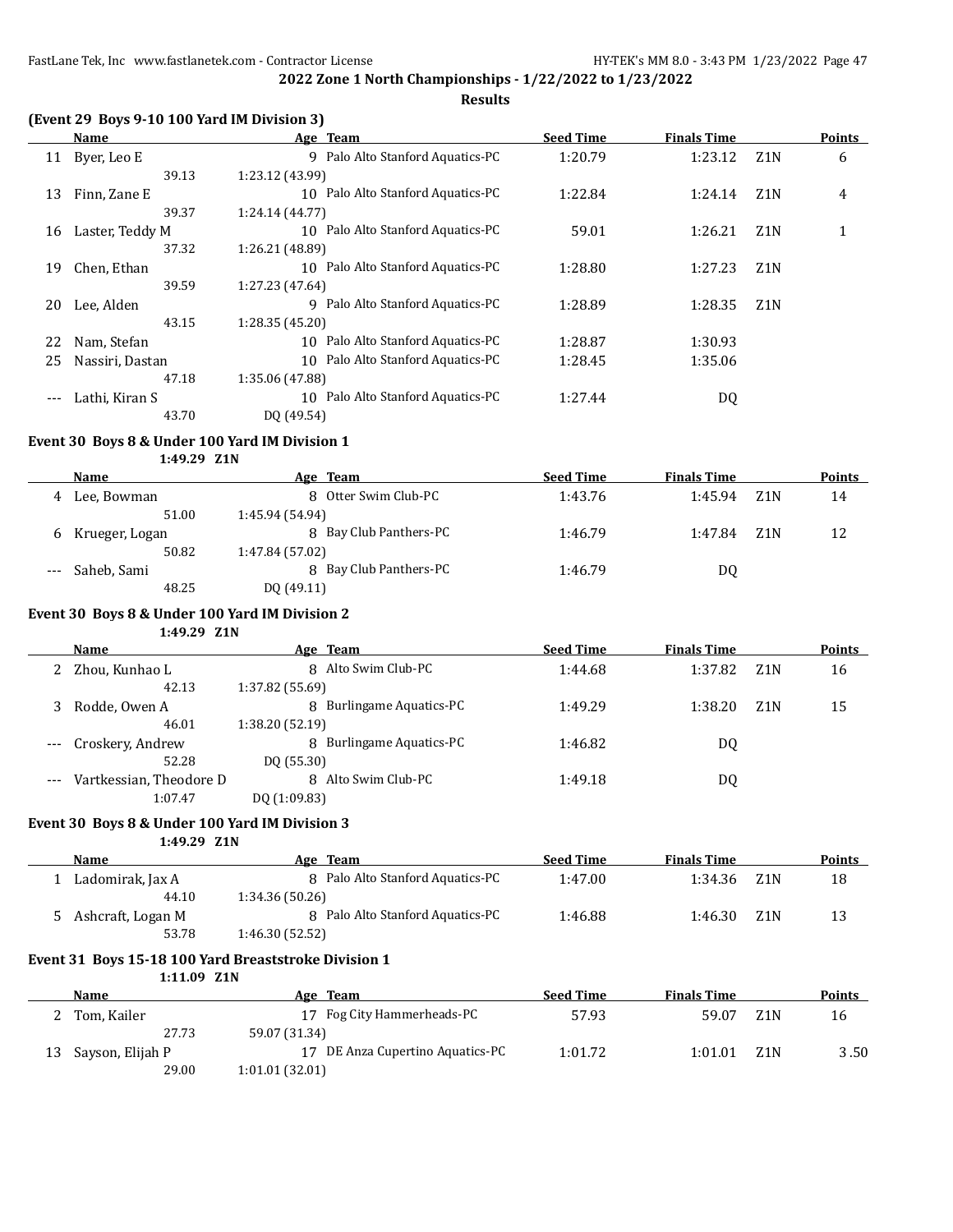**Results**

|     | <b>Name</b>             |                 | Age Team                         | <b>Seed Time</b> | <b>Finals Time</b> |                  | <b>Points</b> |
|-----|-------------------------|-----------------|----------------------------------|------------------|--------------------|------------------|---------------|
|     | 18 NG, Isaac Q          |                 | 16 Fog City Hammerheads-PC       | 59.43            | 1:01.69            | Z1N              |               |
|     | 29.32                   | 1:01.69 (32.37) |                                  |                  |                    |                  |               |
|     | 26 Wang, Jayden M       |                 | 15 Ladera Oaks-PC                | 1:03.05          | 1:02.96            | Z <sub>1</sub> N |               |
|     | 29.42                   | 1:02.96 (33.54) |                                  |                  |                    |                  |               |
| 32  | Hsu, Ryan K             |                 | 18 Otter Swim Club-PC            | 1:00.97          | 1:03.70            | Z1N              |               |
|     | 30.04                   | 1:03.70 (33.66) |                                  |                  |                    |                  |               |
| 35  | Chang, Samson L         |                 | 15 Fog City Hammerheads-PC       | 1:05.10          | 1:04.51            | Z <sub>1</sub> N |               |
|     | 29.88                   | 1:04.51 (34.63) |                                  |                  |                    |                  |               |
| 43  | Lai, Sean               |                 | 16 Ladera Oaks-PC                | 1:06.82          | 1:05.44            | Z <sub>1</sub> N |               |
|     | 30.30                   | 1:05.44 (35.14) |                                  |                  |                    |                  |               |
| 52  | Kundu, Nilay            |                 | 17 DE Anza Cupertino Aquatics-PC | 1:06.67          | 1:06.79            | Z <sub>1</sub> N |               |
|     | 31.10                   | 1:06.79 (35.69) |                                  |                  |                    |                  |               |
| 54  | Tang, Eason             |                 | 17 Fog City Hammerheads-PC       | 1:08.21          | 1:07.34            | Z1N              |               |
|     | 31.13                   | 1:07.34 (36.21) |                                  |                  |                    |                  |               |
| 55  | Tung, Andrew P          |                 | 16 Ladera Oaks-PC                | 1:07.76          | 1:07.39            | Z1N              |               |
|     | 31.81                   | 1:07.39 (35.58) |                                  |                  |                    |                  |               |
| 57  | LY, Calvin              |                 | 17 Pacifica Sea Lions-PC         | 1:06.15          | 1:07.79            | Z1N              |               |
|     | 31.62                   | 1:07.79 (36.17) |                                  |                  |                    |                  |               |
| 59  | Collet, Seth J          |                 | 15 Ladera Oaks-PC                | 1:11.07          | 1:08.14            | Z1N              |               |
|     | 31.92                   | 1:08.14 (36.22) |                                  |                  |                    |                  |               |
|     | 64 Picht, William E     |                 | 18 Otter Swim Club-PC            | 1:10.37          | 1:08.67            | Z1N              |               |
|     | 32.35                   | 1:08.67 (36.32) |                                  |                  |                    |                  |               |
| 65  | Cheung, Collin          |                 | 17 Pacifica Sea Lions-PC         | 1:08.40          | 1:08.70            | Z1N              |               |
|     | 33.03                   | 1:08.70 (35.67) |                                  |                  |                    |                  |               |
| 69  | Hsu, Brandon C          |                 | 15 Otter Swim Club-PC            | 1:07.56          | 1:09.10            | Z1N              |               |
|     | 32.59                   | 1:09.10 (36.51) |                                  |                  |                    |                  |               |
|     | 70 WU, Dylan M          |                 | 16 Fog City Hammerheads-PC       | 1:10.51          | 1:09.34            | Z1N              |               |
|     | 32.77                   | 1:09.34 (36.57) |                                  |                  |                    |                  |               |
| 80  | Elepano, Manuel Jaime M |                 | 19 Pacifica Sea Lions-PC         | 1:10.99          | 1:10.53            |                  |               |
|     | 33.42                   | 1:10.53 (37.11) |                                  |                  |                    |                  |               |
| 88  | Grant, Connor A         |                 | 15 Ladera Oaks-PC                | 1:10.99          | 1:12.34            |                  |               |
|     | 34.46                   | 1:12.34 (37.88) |                                  |                  |                    |                  |               |
| 92  | Moore, Ryan A           |                 | 17 DE Anza Cupertino Aquatics-PC | 1:11.08          | 1:12.95            |                  |               |
|     | 34.82                   | 1:12.95 (38.13) | 16 Bull Dog Swim Club-PC         |                  |                    |                  |               |
| 93  | Lam, Marc               |                 |                                  | 1:05.47          | 1:13.16            |                  |               |
|     | 33.98                   | 1:13.16 (39.18) | 16 Mavericks-PC                  | 1:11.01          | 1:13.28            |                  |               |
| 94  | Chaney, Devon<br>34.80  | 1:13.28 (38.48) |                                  |                  |                    |                  |               |
|     |                         |                 | 15 Fog City Hammerheads-PC       | 1:07.08          | DQ                 |                  |               |
| --- | Mancinetti, Marco T     |                 |                                  |                  |                    |                  |               |

### **Event 31 Boys 15-18 100 Yard Breaststroke Division 2**

**1:11.09 Z1N**

| Name                 | Age Team               | <b>Seed Time</b> | <b>Finals Time</b> |                  | <b>Points</b> |
|----------------------|------------------------|------------------|--------------------|------------------|---------------|
| 5 Cantrell, Kelson T | 16 Alto Swim Club-PC   | 59.70            | 59.35              | Z1N              | 13            |
| 28.26                | 59.35 (31.09)          |                  |                    |                  |               |
| Stegina, Trent J     | 16 Alto Swim Club-PC   | 58.00            | 59.62              | Z <sub>1</sub> N | 12            |
| 27.82                | 59.62 (31.80)          |                  |                    |                  |               |
| Huang, Kyle          | Sunnyvale Swim Club-PC | 57.98            | 59.84              | Z <sub>1</sub> N | 11            |
| 28.22                | 59.84 (31.62)          |                  |                    |                  |               |
| Zhang, Peter F       | Alto Swim Club-PC      | 1:03.31          | 1:00.78            | Z <sub>1</sub> N | 5             |
| 29.07                | 1:00.78(31.71)         |                  |                    |                  |               |
| Flesner, Nathan T    | Sunnyvale Swim Club-PC | 1:01.05          | 1:01.34            | Z <sub>1</sub> N | $\mathcal{D}$ |
| 28.44                | 1:01.34 (32.90)        |                  |                    |                  |               |
|                      |                        |                  |                    |                  |               |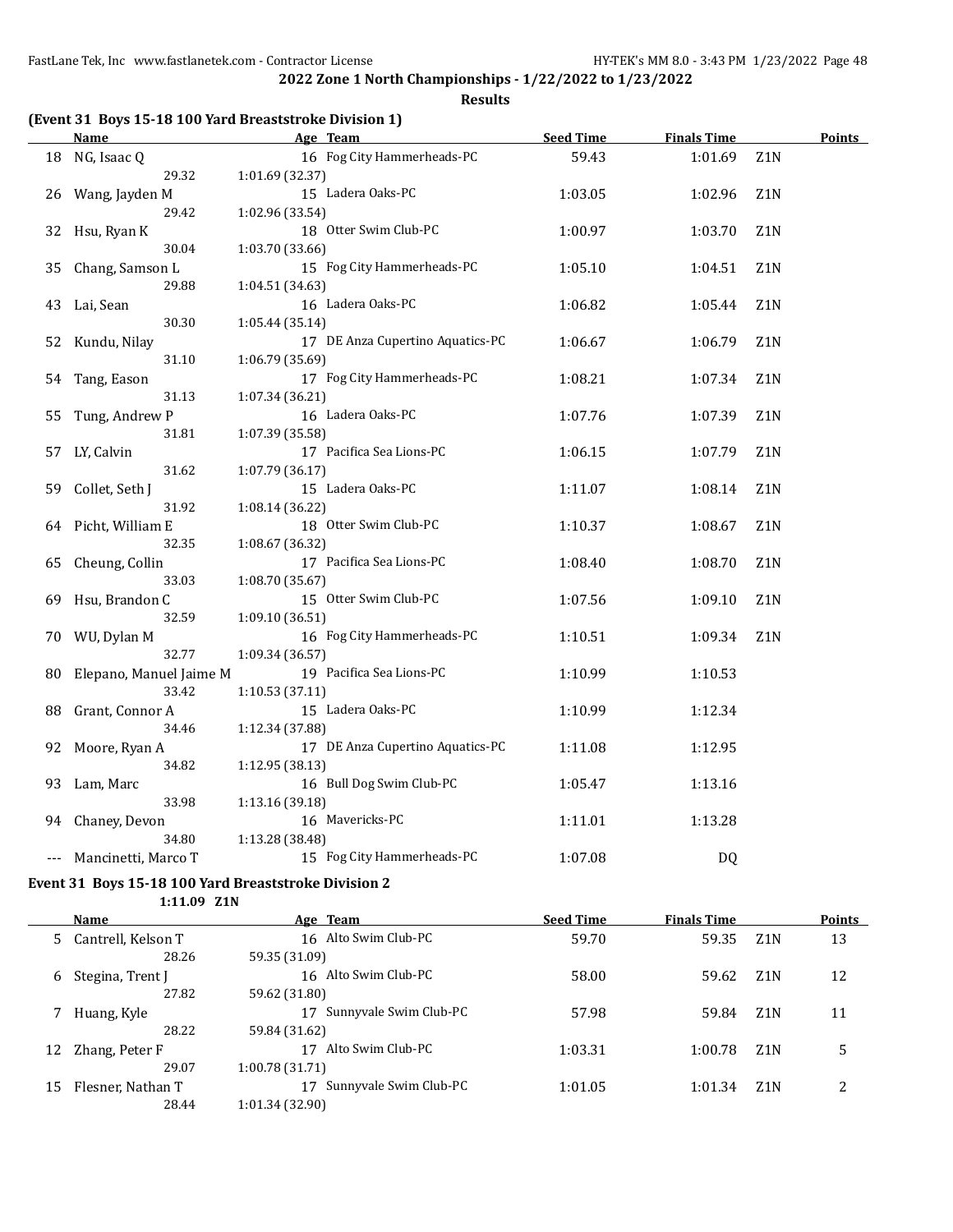**Results**

|  |  |  | (Event 31 Boys 15-18 100 Yard Breaststroke Division 2) |  |  |
|--|--|--|--------------------------------------------------------|--|--|
|--|--|--|--------------------------------------------------------|--|--|

|    | <b>Name</b>             |                 | Age Team                  | <b>Seed Time</b> | <b>Finals Time</b> |                  | <b>Points</b> |
|----|-------------------------|-----------------|---------------------------|------------------|--------------------|------------------|---------------|
|    | 19 Jarvis, Isaiah W     |                 | 15 Alto Swim Club-PC      | 59.46            | 1:01.73            | Z1N              |               |
|    | 28.81                   | 1:01.73 (32.92) |                           |                  |                    |                  |               |
| 20 | Lin, Ryan Y             |                 | 17 Burlingame Aquatics-PC | 59.42            | 1:01.88            | Z <sub>1</sub> N |               |
|    | 28.87                   | 1:01.88 (33.01) |                           |                  |                    |                  |               |
| 21 | Cui, Andy C             |                 | 16 Alto Swim Club-PC      | 1:06.38          | 1:02.35            | Z1N              |               |
|    | 29.56                   | 1:02.35 (32.79) |                           |                  |                    |                  |               |
| 25 | Walz, William L         |                 | 15 Burlingame Aquatics-PC | 1:05.39          | 1:02.94            | Z1N              |               |
|    | 29.72                   | 1:02.94 (33.22) |                           |                  |                    |                  |               |
| 27 | Goya, Salvador          |                 | 16 Alto Swim Club-PC      | 1:08.64          | 1:02.99            | Z1N              |               |
|    | 30.12                   | 1:02.99 (32.87) |                           |                  |                    |                  |               |
| 30 | Musich, Ryan P          |                 | 15 Burlingame Aquatics-PC | 1:01.54          | 1:03.36            | Z1N              |               |
|    | 30.31                   | 1:03.36 (33.05) |                           |                  |                    |                  |               |
| 31 | Johnson, Colin P        |                 | 16 Burlingame Aquatics-PC | 1:01.12          | 1:03.62            | Z1N              |               |
|    | 30.28                   | 1:03.62 (33.34) |                           |                  |                    |                  |               |
| 33 | Stoen, Jayden J         |                 | 16 Alto Swim Club-PC      | 1:00.67          | 1:03.98            | Z1N              |               |
|    | 30.51                   | 1:03.98 (33.47) |                           |                  |                    |                  |               |
| 34 | Coblin, Owen H          |                 | 15 Sunnyvale Swim Club-PC | 1:04.25          | 1:04.06            | Z1N              |               |
|    | 30.73                   | 1:04.06 (33.33) |                           |                  |                    |                  |               |
| 37 | McDonald, Christopher P |                 | 16 Alto Swim Club-PC      | 1:02.77          | 1:04.61            | Z1N              |               |
|    | 31.06                   | 1:04.61 (33.55) |                           |                  |                    |                  |               |
| 38 | Wickersham, Thomas      |                 | 15 Alto Swim Club-PC      | 1:03.64          | 1:04.68            | Z1N              |               |
|    | 30.54                   | 1:04.68 (34.14) |                           |                  |                    |                  |               |
| 40 | Zhang, Allen Y          |                 | 19 Alto Swim Club-PC      | 1:01.39          | 1:05.22            |                  |               |
|    | 30.71                   | 1:05.22 (34.51) |                           |                  |                    |                  |               |
| 42 | Tomasello, Jonathan R   |                 | 16 Burlingame Aquatics-PC | 1:03.11          | 1:05.26            | Z1N              |               |
|    | 31.21                   | 1:05.26 (34.05) |                           |                  |                    |                  |               |
|    | 43 Vinokurov, Grigory   |                 | 15 Alto Swim Club-PC      | 1:07.39          | 1:05.44            | Z <sub>1</sub> N |               |
|    | 31.30                   | 1:05.44 (34.14) |                           |                  |                    |                  |               |
|    | 46 Phan, Ashton T       |                 | 16 Burlingame Aquatics-PC | 1:11.09          | 1:05.75            | Z1N              |               |
|    | 31.13                   | 1:05.75 (34.62) |                           |                  |                    |                  |               |
| 47 | Sasano, Alec T          |                 | 20 Burlingame Aquatics-PC | 1:00.81          | 1:05.80            |                  |               |
|    | 31.37                   | 1:05.80 (34.43) |                           |                  |                    |                  |               |
| 49 | Gorkov, Danila          |                 | 18 Alto Swim Club-PC      | 1:02.87          | 1:06.44            | Z1N              |               |
|    | 31.78                   | 1:06.44 (34.66) |                           |                  |                    |                  |               |
|    | 50 Huie, Ryan C         |                 | 18 Burlingame Aquatics-PC | 1:04.82          | 1:06.63            | Z <sub>1</sub> N |               |
|    | 31.13                   | 1:06.63 (35.50) |                           |                  |                    |                  |               |
|    | 56 Truong, Mateo G      |                 | 16 Burlingame Aquatics-PC | 1:11.96          | 1:07.69            | Z1N              |               |
|    | 31.84                   | 1:07.69 (35.85) |                           |                  |                    |                  |               |
| 58 | Bellemin, Thomas L      |                 | 16 Burlingame Aquatics-PC | 1:11.05          | 1:08.05            | Z1N              |               |
|    | 32.13                   | 1:08.05 (35.92) |                           |                  |                    |                  |               |
| 60 | Smith, Seth N           |                 | 16 Burlingame Aquatics-PC | 1:10.08          | 1:08.15            | Z1N              |               |
|    | 32.22                   | 1:08.15 (35.93) |                           |                  |                    |                  |               |
| 61 | Nixon, Jacob D          |                 | 16 Sunnyvale Swim Club-PC | 1:03.06          | 1:08.21            | Z1N              |               |
|    | 31.92                   | 1:08.21 (36.29) |                           |                  |                    |                  |               |
| 62 | Kajarekar, Saahil S     |                 | 15 Sunnyvale Swim Club-PC | 1:07.15          | 1:08.60            | Z1N              |               |
|    | 32.76                   | 1:08.60 (35.84) |                           |                  |                    |                  |               |
| 63 | HU, Jason Y             |                 | 17 Alto Swim Club-PC      | 1:11.00          | 1:08.66            | Z1N              |               |
|    | 32.51                   | 1:08.66(36.15)  |                           |                  |                    |                  |               |
| 67 | Rea, James T            |                 | 16 Burlingame Aquatics-PC | 1:07.14          | 1:08.94            | Z1N              |               |
|    | 32.56                   | 1:08.94 (36.38) |                           |                  |                    |                  |               |
| 71 | Shah, Jai R             |                 | 17 Alto Swim Club-PC      | 1:11.00          | 1:09.43            | Z1N              |               |
|    | 32.84                   | 1:09.43 (36.59) |                           |                  |                    |                  |               |
| 72 | Son, Andrea C           |                 | 16 Burlingame Aquatics-PC | 1:11.00          | 1:09.70            | Z1N              |               |
|    | 32.98                   | 1:09.70 (36.72) |                           |                  |                    |                  |               |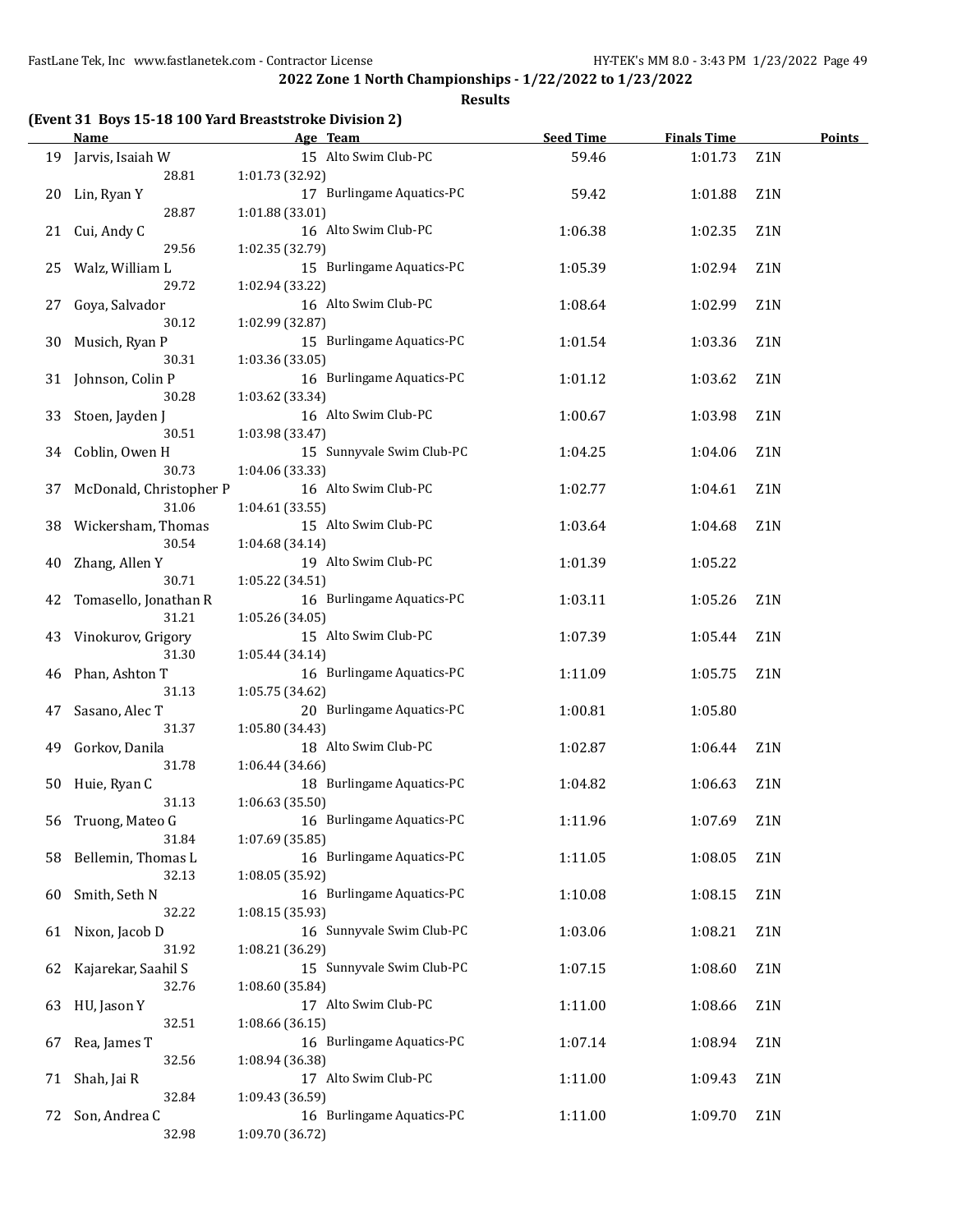**Results**

## **(Event 31 Boys 15-18 100 Yard Breaststroke Division 2)**

|    | <b>Name</b>           | Age Team                  | <b>Seed Time</b> | <b>Finals Time</b> |                  | <b>Points</b> |
|----|-----------------------|---------------------------|------------------|--------------------|------------------|---------------|
|    | 73 Fetter, Peter J    | 15 Alto Swim Club-PC      | 1:11.00          | 1:09.75            | Z <sub>1</sub> N |               |
|    | 32.96                 | 1:09.75 (36.79)           |                  |                    |                  |               |
|    | 74 Koika, Andrew      | 15 Burlingame Aquatics-PC | 1:10.30          | 1:09.81            | Z <sub>1</sub> N |               |
|    | 33.46                 | 1:09.81 (36.35)           |                  |                    |                  |               |
|    | 75 Resendiz, Diego    | 16 Alto Swim Club-PC      | 1:08.50          | 1:09.89            | Z <sub>1</sub> N |               |
|    | 32.88                 | 1:09.89 (37.01)           |                  |                    |                  |               |
| 77 | Paek, Jay             | 17 Sunnyvale Swim Club-PC | 1:06.23          | 1:10.02            | Z <sub>1</sub> N |               |
|    | 32.60                 | 1:10.02 (37.42)           |                  |                    |                  |               |
| 79 | Garcia, Ethan C       | 15 Sunnyvale Swim Club-PC | 1:07.46          | 1:10.44            | Z1N              |               |
|    | 33.04                 | 1:10.44 (37.40)           |                  |                    |                  |               |
|    | 81 Xiao-Rao, Kyle J   | 16 Alto Swim Club-PC      | 1:10.31          | 1:10.56            | Z <sub>1</sub> N |               |
|    | 33.23                 | 1:10.56 (37.33)           |                  |                    |                  |               |
|    | 83 Farnham, Max K     | 16 Sunnyvale Swim Club-PC | 1:10.40          | 1:11.05            | Z <sub>1</sub> N |               |
|    | 33.67                 | 1:11.05 (37.38)           |                  |                    |                  |               |
|    | 84 Ene, Derin         | 17 Alto Swim Club-PC      | 1:08.92          | 1:11.17            |                  |               |
|    | 34.19                 | 1:11.17 (36.98)           |                  |                    |                  |               |
| 87 | Lopez, Miguel E       | 16 Alto Swim Club-PC      | 1:11.00          | 1:11.93            |                  |               |
|    | 10.56                 | 1:11.93 (1:01.37)         |                  |                    |                  |               |
|    | 89 HO, Eric D         | 16 Alto Swim Club-PC      | 1:11.00          | 1:12.57            |                  |               |
|    | 34.22                 | 1:12.57 (38.35)           |                  |                    |                  |               |
|    | 90 Helmers, William H | 15 Alto Swim Club-PC      | 1:11.00          | 1:12.77            |                  |               |
|    | 34.49                 | 1:12.77 (38.28)           |                  |                    |                  |               |
| 95 | Shimomura, Steven J   | 15 Alto Swim Club-PC      | 1:09.50          | 1:13.51            |                  |               |
|    | 34.11                 | 1:13.51 (39.40)           |                  |                    |                  |               |
| 96 | Picard, Landon C      | 15 Alto Swim Club-PC      | 1:10.95          | 1:13.76            |                  |               |
|    | 34.06                 | 1:13.76 (39.70)           |                  |                    |                  |               |
|    | 97 Nagesh, Drew L     | 16 Alto Swim Club-PC      | 1:11.00          | 1:14.19            |                  |               |
|    | 34.76                 | 1:14.19 (39.43)           |                  |                    |                  |               |
| 98 | Chin, Ethan C         | 16 Sunnyvale Swim Club-PC | 1:03.59          | 1:15.54            |                  |               |
|    | 35.62                 | 1:15.54 (39.92)           |                  |                    |                  |               |
|    | Wong, Christien       | 16 Burlingame Aquatics-PC | 1:07.68          | DQ                 |                  |               |
|    | 33.89                 | DQ (36.96)                |                  |                    |                  |               |

#### **Event 31 Boys 15-18 100 Yard Breaststroke Division 3**

**1:11.09 Z1N**

|    | Name                 | Age Team                             | <b>Seed Time</b> | <b>Finals Time</b> |                  | <b>Points</b> |
|----|----------------------|--------------------------------------|------------------|--------------------|------------------|---------------|
|    | Harrington, Ethan A  | 16 Palo Alto Stanford Aquatics-PC    | 59.53            | 57.91              | Z <sub>1</sub> N | 18            |
|    | 27.22                | 57.91 (30.69)                        |                  |                    |                  |               |
| 3  | Williams, Harrison P | 17 Palo Alto Stanford Aquatics-PC    | 1:01.12          | 59.16              | Z <sub>1</sub> N | 15            |
|    | 28.02                | 59.16 (31.14)                        |                  |                    |                  |               |
| 4  | Tran, Steven         | 17 Palo Alto Stanford Aquatics-PC    | 57.63            | 59.17              | Z <sub>1</sub> N | 14            |
|    | 28.29                | 59.17 (30.88)                        |                  |                    |                  |               |
| 8  | Lacerte, Bennett S   | 17 Palo Alto Stanford Aquatics-PC    | 58.10            | 59.94              | Z <sub>1</sub> N | 10            |
|    | 28.15                | 59.94 (31.79)                        |                  |                    |                  |               |
| 9  | Hsieh, Eugene        | 16 Palo Alto Stanford Aquatics-PC    | 59.55            | 1:00.12            | Z <sub>1</sub> N | 8             |
|    | 28.83                | 1:00.12(31.29)                       |                  |                    |                  |               |
| 10 | Gabbassof, Eric      | 17 Palo Alto Stanford Aquatics-PC    | 1:07.10          | 1:00.44            | Z <sub>1</sub> N |               |
|    | 28.41                | 1:00.44(32.03)                       |                  |                    |                  |               |
| 11 | Balva, Arthur A      | Palo Alto Stanford Aquatics-PC<br>17 | 1:00.62          | 1:00.67            | Z <sub>1</sub> N | 6             |
|    | 28.38                | 1:00.67(32.29)                       |                  |                    |                  |               |
| 13 | MA, Conrad C         | Palo Alto Stanford Aquatics-PC<br>17 | 1:00.20          | 1:01.01            | Z <sub>1</sub> N | 3.50          |
|    | 28.72                | 1:01.01(32.29)                       |                  |                    |                  |               |
| 16 | Chien, Ethan T       | 16 Palo Alto Stanford Aquatics-PC    | 1:01.79          | 1:01.47            | Z <sub>1</sub> N | 1             |
|    | 29.37                | 1:01.47(32.10)                       |                  |                    |                  |               |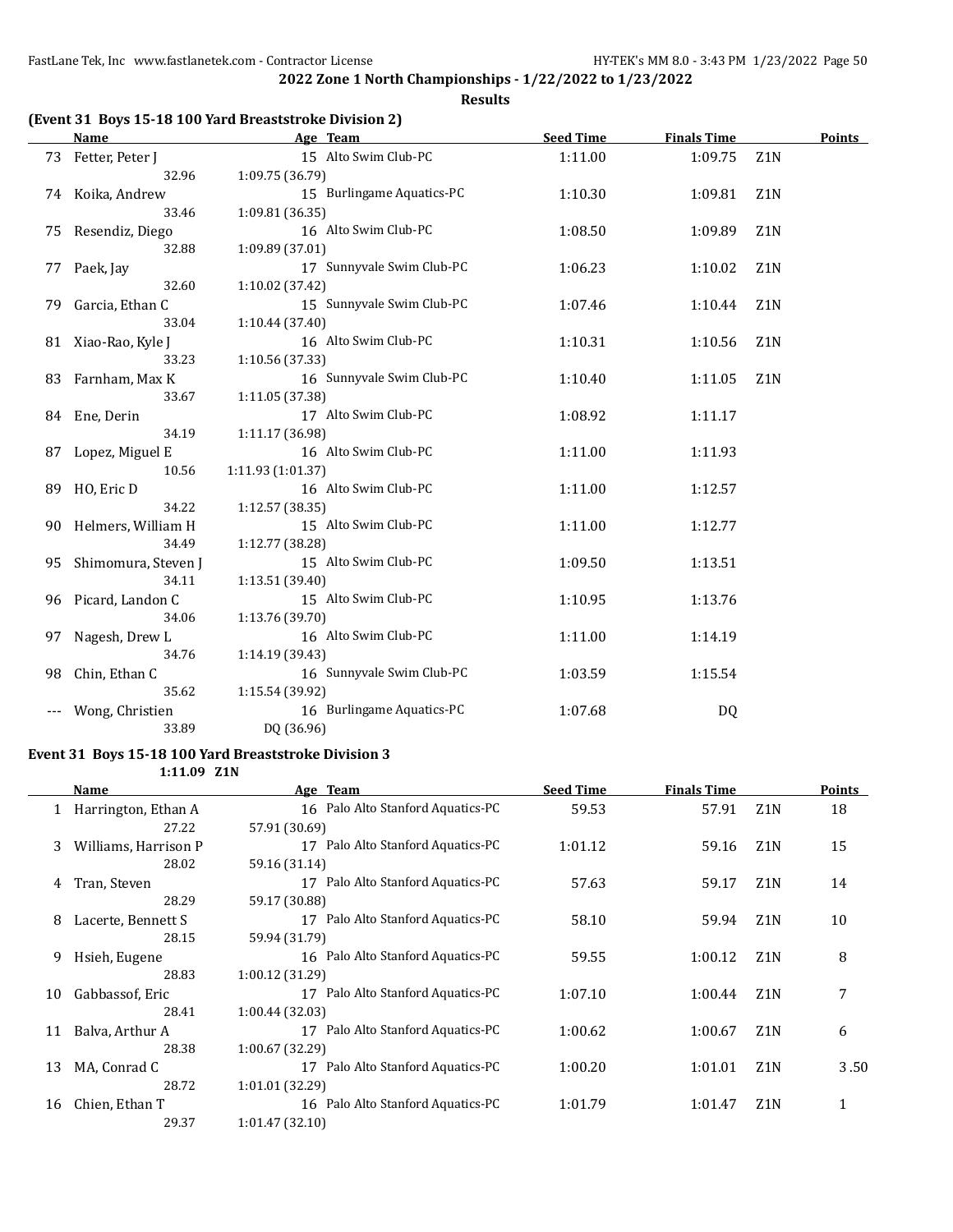**Results**

## **(Event 31 Boys 15-18 100 Yard Breaststroke Division 3)**

|    | <b>Name</b>           | Age Team                          | <b>Seed Time</b> | <b>Finals Time</b> |                  | <b>Points</b> |
|----|-----------------------|-----------------------------------|------------------|--------------------|------------------|---------------|
| 17 | Ballard, Cole A       | 16 Palo Alto Stanford Aquatics-PC | 1:10.58          | 1:01.59            | Z1N              |               |
|    | 29.00                 | 1:01.59 (32.59)                   |                  |                    |                  |               |
| 22 | Chen, Joel            | 16 Palo Alto Stanford Aquatics-PC | 1:01.94          | 1:02.48            | Z <sub>1</sub> N |               |
|    | 29.11                 | 1:02.48 (33.37)                   |                  |                    |                  |               |
| 23 | Mayo, Cooper M        | 18 Palo Alto Stanford Aquatics-PC | 1:00.70          | 1:02.62            | Z1N              |               |
|    | 29.44                 | 1:02.62 (33.18)                   |                  |                    |                  |               |
| 24 | Jin, Ankai T          | 16 Palo Alto Stanford Aquatics-PC | 1:02.65          | 1:02.70            | Z <sub>1</sub> N |               |
|    | 29.70                 | 1:02.70 (33.00)                   |                  |                    |                  |               |
| 28 | Wang, Parker A        | 17 Palo Alto Stanford Aquatics-PC | 1:02.25          | 1:03.08            | Z1N              |               |
|    | 29.38                 | 1:03.08 (33.70)                   |                  |                    |                  |               |
| 29 | Undhjem, Soren        | 17 Palo Alto Stanford Aquatics-PC | 1:03.62          | 1:03.35            | Z1N              |               |
|    | 29.54                 | 1:03.35 (33.81)                   |                  |                    |                  |               |
| 36 | Chan, Jacob D         | 15 Palo Alto Stanford Aquatics-PC | 1:02.75          | 1:04.54            | Z <sub>1</sub> N |               |
|    | 31.02                 | 1:04.54 (33.52)                   |                  |                    |                  |               |
| 39 | Tsang, Jonathan C     | 16 Palo Alto Stanford Aquatics-PC | 1:05.48          | 1:04.69            | Z <sub>1</sub> N |               |
|    | 30.99                 | 1:04.69 (33.70)                   |                  |                    |                  |               |
| 40 | Manson, Ryan W        | 17 Palo Alto Stanford Aquatics-PC | 1:06.03          | 1:05.22            | Z1N              |               |
|    | 31.01                 | 1:05.22 (34.21)                   |                  |                    |                  |               |
| 45 | NG, Alex              | 15 Palo Alto Stanford Aquatics-PC | 1:05.43          | 1:05.53            | Z <sub>1</sub> N |               |
|    | 30.33                 | 1:05.53 (35.20)                   |                  |                    |                  |               |
| 48 | Kirby, Lachlan H      | 15 Palo Alto Stanford Aquatics-PC | 1:08.99          | 1:05.93            | Z1N              |               |
|    | 31.12                 | 1:05.93 (34.81)                   |                  |                    |                  |               |
| 51 | Anagnoson, Gabriel A  | 15 Palo Alto Stanford Aquatics-PC | 1:11.05          | 1:06.75            | Z <sub>1</sub> N |               |
|    | 31.06                 | 1:06.75 (35.69)                   |                  |                    |                  |               |
| 53 | Zapp, Brady R         | 15 Palo Alto Stanford Aquatics-PC | 1:04.15          | 1:06.88            | Z <sub>1</sub> N |               |
|    | 31.80                 | 1:06.88 (35.08)                   |                  |                    |                  |               |
| 66 | Abucejo, Gregory L    | 16 Palo Alto Stanford Aquatics-PC | 1:10.28          | 1:08.87            | Z1N              |               |
|    | 31.83                 | 1:08.87 (37.04)                   |                  |                    |                  |               |
| 68 | Wang, Tyler R         | 18 Palo Alto Stanford Aquatics-PC | 1:06.10          | 1:09.04            | Z <sub>1</sub> N |               |
|    | 32.57                 | 1:09.04 (36.47)                   |                  |                    |                  |               |
| 76 | Balmaceda, Nicholas C | 16 Palo Alto Stanford Aquatics-PC | 1:08.00          | 1:09.95            | Z <sub>1</sub> N |               |
|    | 32.84                 | 1:09.95 (37.11)                   |                  |                    |                  |               |
| 77 | Birmingham, Michael Y | 15 Palo Alto Stanford Aquatics-PC | 1:11.09          | 1:10.02            | Z <sub>1</sub> N |               |
|    | 33.05                 | 1:10.02 (36.97)                   |                  |                    |                  |               |
|    | 82 LI, Kakit          | 15 Palo Alto Stanford Aquatics-PC | 1:11.03          | 1:11.01            | Z <sub>1</sub> N |               |
|    | 33.87                 | 1:11.01 (37.14)                   |                  |                    |                  |               |
| 85 | Truel, Donovan B      | 18 Palo Alto Stanford Aquatics-PC | 1:07.97          | 1:11.55            |                  |               |
|    | 33.98                 | 1:11.55(37.57)                    |                  |                    |                  |               |
| 86 | Rousseau, Antione C   | 16 Palo Alto Stanford Aquatics-PC | 1:01.83          | 1:11.85            |                  |               |
|    | 33.69                 | 1:11.85 (38.16)                   |                  |                    |                  |               |
| 91 | Howell, Justus C      | 15 Palo Alto Stanford Aquatics-PC | 1:11.09          | 1:12.84            |                  |               |
|    | 33.86                 | 1:12.84 (38.98)                   |                  |                    |                  |               |
|    | Chandra, Kumar S      | 17 Palo Alto Stanford Aquatics-PC | 1:11.09          | <b>DQ</b>          |                  |               |
|    | 31.90                 | DQ (37.08)                        |                  |                    |                  |               |

#### **Event 32 Boys 13-14 100 Yard Breaststroke 1:15.49 Z1N**

| Name                   | Age Team       | <b>Seed Time</b> | <b>Finals Time</b> | <b>Points</b> |
|------------------------|----------------|------------------|--------------------|---------------|
| 48<br>Khramcov. Kirill | 14 Unattached  | 1:11.54          | l:18.81            |               |
| 37.25                  | 1:18.81(41.56) |                  |                    |               |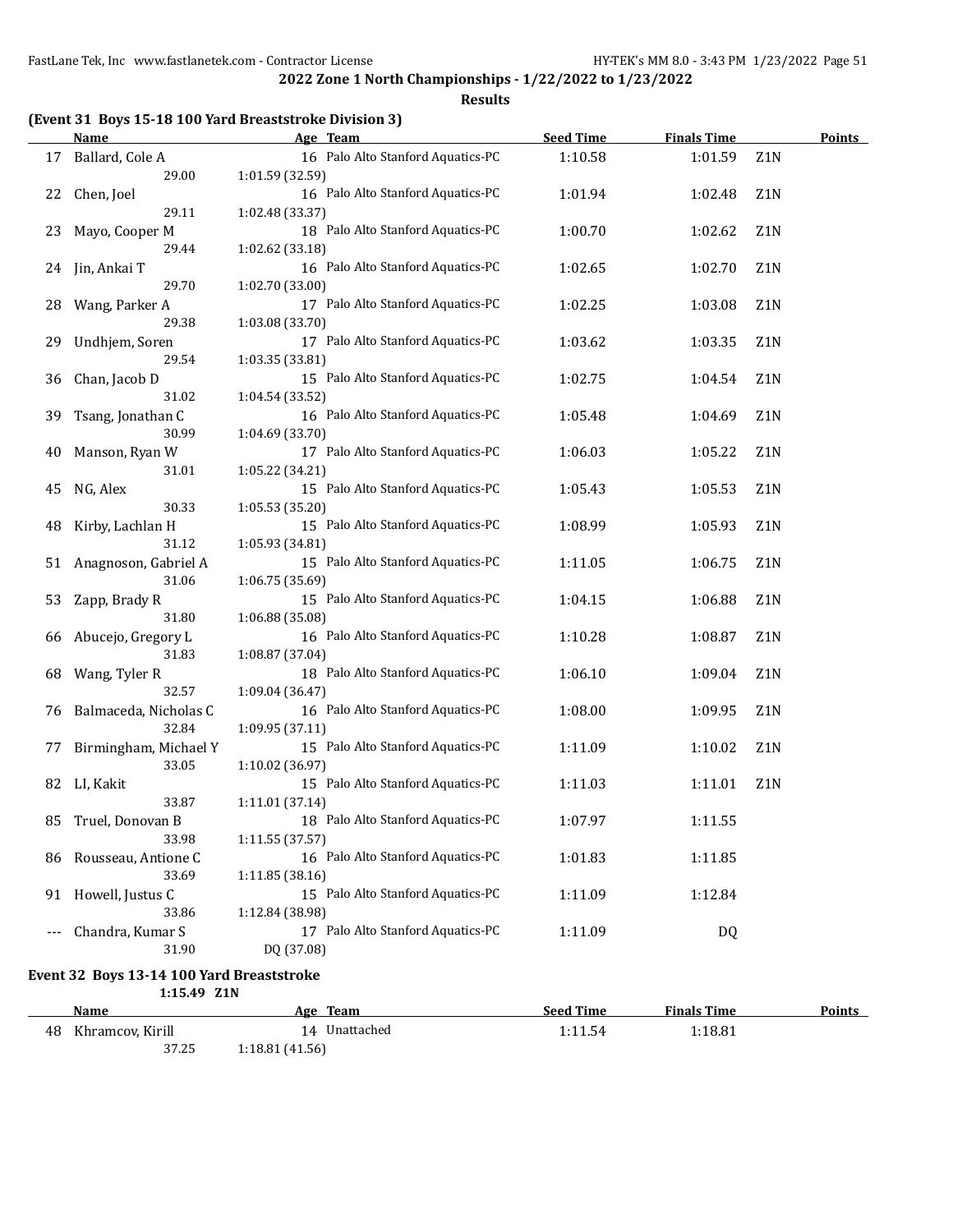**Results**

#### **Event 32 Boys 13-14 100 Yard Breaststroke Division 1 1:15.49 Z1N**

|    | Name                       | Age Team                         | <b>Seed Time</b> | <b>Finals Time</b> |                  | Points |
|----|----------------------------|----------------------------------|------------------|--------------------|------------------|--------|
| 21 | Lee-Weinand, Christopher H | 14 DE Anza Cupertino Aquatics-PC | 1:11.95          | 1:10.57            | Z1N              |        |
|    | 33.22                      | 1:10.57(37.35)                   |                  |                    |                  |        |
| 23 | Ferrer, Justin B           | 14 Pacifica Sea Lions-PC         | 1:10.03          | 1:11.08            | Z <sub>1</sub> N |        |
|    | 33.36                      | 1:11.08 (37.72)                  |                  |                    |                  |        |
| 25 | Tokuz, Yusuf I             | 14 DE Anza Cupertino Aquatics-PC | 1:14.44          | 1:11.56            | Z1N              |        |
|    | 33.82                      | 1:11.56 (37.74)                  |                  |                    |                  |        |
| 28 | Litsur, Eitan S            | 13 Ladera Oaks-PC                | 1:11.39          | 1:12.66            | Z <sub>1</sub> N |        |
|    | 34.00                      | 1:12.66 (38.66)                  |                  |                    |                  |        |
| 39 | Powell, Alex D             | Ladera Oaks-PC<br>13             | 1:11.09          | 1:15.05            | Z <sub>1</sub> N |        |
|    | 35.39                      | 1:15.05(39.66)                   |                  |                    |                  |        |
| 41 | Martins, Jonathan G        | 14 Pacifica Sea Lions-PC         | 1:11.31          | 1:15.63            |                  |        |
|    | 35.38                      | 1:15.63(40.25)                   |                  |                    |                  |        |
| 47 | Eiref, Edward I            | Ladera Oaks-PC<br>13             | 1:14.30          | 1:18.67            |                  |        |
|    | 36.99                      | 1:18.67(41.68)                   |                  |                    |                  |        |
| 53 | Bensoussan, Tomer          | 13 DE Anza Cupertino Aquatics-PC | 1:10.63          | 1:26.84            |                  |        |
|    | 41.20                      | 1:26.84 (45.64)                  |                  |                    |                  |        |

## **Event 32 Boys 13-14 100 Yard Breaststroke Division 2**

**1:15.49 Z1N**

|    | <b>Name</b>            | Age Team                  | <b>Seed Time</b> | <b>Finals Time</b> |                  | Points |
|----|------------------------|---------------------------|------------------|--------------------|------------------|--------|
|    | 1 Raghunathan, Kevin Y | 14 Burlingame Aquatics-PC | 1:00.08          | 59.80              | Z <sub>1</sub> N | 18     |
|    | 27.80                  | 59.80 (32.00)             |                  |                    |                  |        |
| 3  | Goya, Francisco        | 14 Alto Swim Club-PC      | 1:08.86          | 1:05.01            | Z <sub>1</sub> N | 15     |
|    | 30.41                  | 1:05.01(34.60)            |                  |                    |                  |        |
| 4  | Fong, Scott            | 14 Alto Swim Club-PC      | 1:06.08          | 1:05.28            | Z1N              | 14     |
|    | 31.00                  | 1:05.28 (34.28)           |                  |                    |                  |        |
| 5  | VU, Ian M              | 14 Burlingame Aquatics-PC | 1:07.45          | 1:05.38            | Z1N              | 13     |
|    | 30.97                  | 1:05.38 (34.41)           |                  |                    |                  |        |
| 7  | Meehan, James A        | 14 Alto Swim Club-PC      | 1:13.44          | 1:07.27            | Z1N              | 11     |
|    | 31.27                  | 1:07.27 (36.00)           |                  |                    |                  |        |
| 9  | Pham, Andrew N         | 13 Sunnyvale Swim Club-PC | 1:07.75          | 1:07.71            | Z1N              | 8      |
|    | 31.95                  | 1:07.71 (35.76)           |                  |                    |                  |        |
| 10 | Tendulkar, Aditya P    | 14 Burlingame Aquatics-PC | 1:09.25          | 1:07.82            | Z <sub>1</sub> N | 7      |
|    | 31.84                  | 1:07.82 (35.98)           |                  |                    |                  |        |
| 12 | Hong, Jinu             | 14 Alto Swim Club-PC      | 1:10.72          | 1:08.07            | Z <sub>1</sub> N | 5      |
|    | 32.05                  | 1:08.07 (36.02)           |                  |                    |                  |        |
|    | 14 Grafilo, Jackson M  | 14 Burlingame Aquatics-PC | 1:10.56          | 1:08.37            | Z1N              | 3      |
|    | 31.91                  | 1:08.37(36.46)            |                  |                    |                  |        |
| 17 | Cui, Tony C            | 14 Alto Swim Club-PC      | 1:15.26          | 1:09.08            | Z <sub>1</sub> N |        |
|    | 32.87                  | 1:09.08(36.21)            |                  |                    |                  |        |
| 18 | Lee, Andrew J          | 14 Burlingame Aquatics-PC | 1:10.44          | 1:09.44            | Z1N              |        |
|    | 32.46                  | 1:09.44 (36.98)           |                  |                    |                  |        |
| 20 | FU, Alvin              | 13 Alto Swim Club-PC      | 1:10.27          | 1:10.56            | Z <sub>1</sub> N |        |
|    | 33.65                  | 1:10.56 (36.91)           |                  |                    |                  |        |
| 26 | Narayan, Nilanjan V    | 13 Sunnyvale Swim Club-PC | 1:14.39          | 1:11.89            | Z <sub>1</sub> N |        |
|    | 33.80                  | 1:11.89 (38.09)           |                  |                    |                  |        |
| 29 | Chan, Alexander C      | 13 Sunnyvale Swim Club-PC | 1:13.31          | 1:13.10            | Z1N              |        |
|    | 35.21                  | 1:13.10 (37.89)           |                  |                    |                  |        |
| 30 | Naranjo, Ian P         | 14 Alto Swim Club-PC      | 1:14.52          | 1:13.34            | Z1N              |        |
|    | 34.20                  | 1:13.34 (39.14)           |                  |                    |                  |        |
| 31 | DO, Thomas V           | 14 Sunnyvale Swim Club-PC | 1:15.45          | 1:13.48            | Z1N              |        |
|    | 35.01                  | 1:13.48 (38.47)           |                  |                    |                  |        |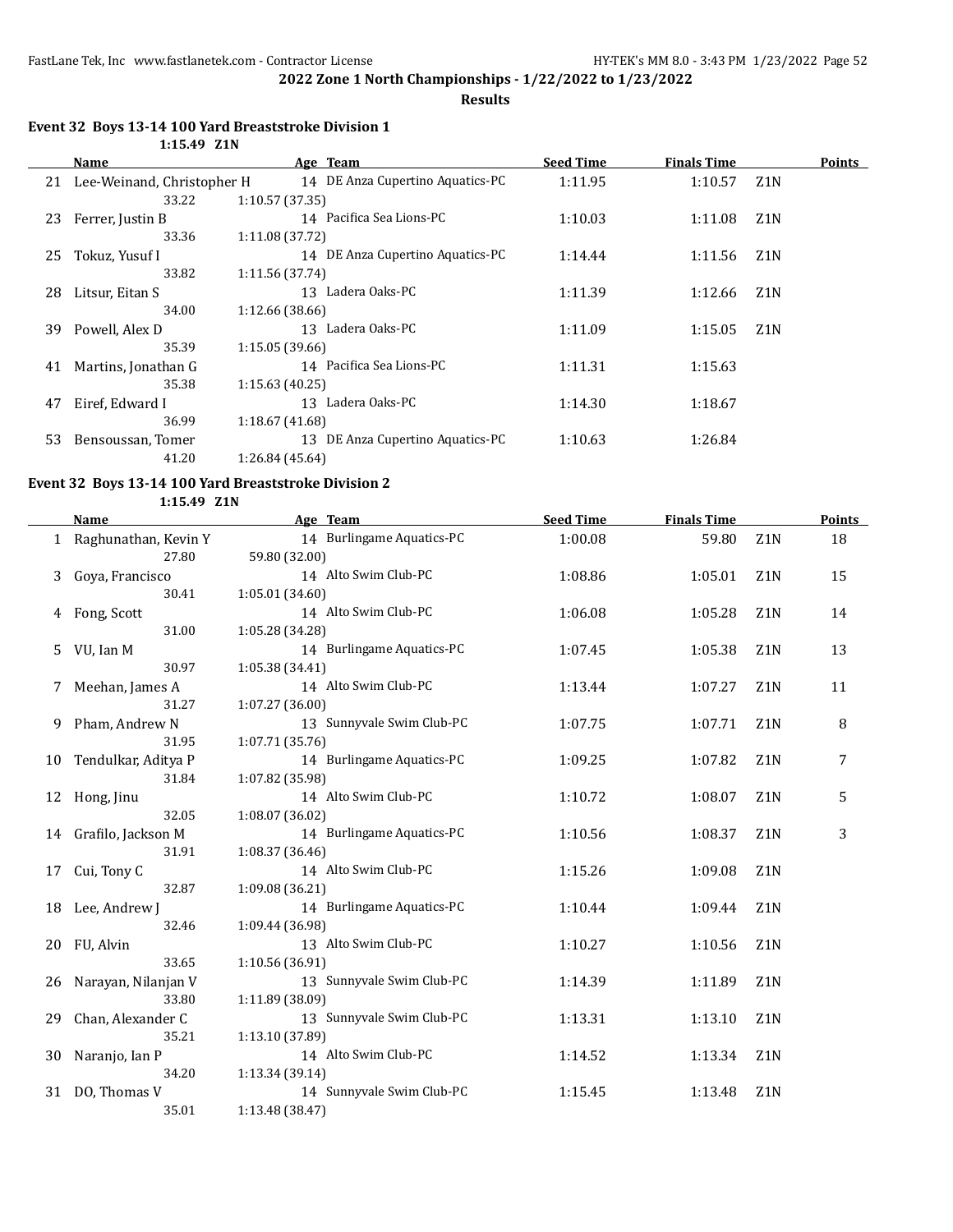**Results**

## **(Event 32 Boys 13-14 100 Yard Breaststroke Division 2)**

|    | <b>Name</b>              | Age Team                  | <b>Seed Time</b> | <b>Finals Time</b> |                  | Points |
|----|--------------------------|---------------------------|------------------|--------------------|------------------|--------|
|    | 33 Phan, Orion L         | 14 Sunnyvale Swim Club-PC | 1:11.81          | 1:13.81            | Z <sub>1</sub> N |        |
|    | 35.17                    | 1:13.81(38.64)            |                  |                    |                  |        |
| 34 | Poon, Kaden              | 14 Sunnyvale Swim Club-PC | 1:13.60          | 1:14.14            | Z1N              |        |
|    | 35.46                    | 1:14.14 (38.68)           |                  |                    |                  |        |
|    | 35 Lawrence, Cornelius T | 14 Sunnyvale Swim Club-PC | 1:15.43          | 1:14.49            | Z <sub>1</sub> N |        |
|    | 35.99                    | 1:14.49 (38.50)           |                  |                    |                  |        |
| 36 | Foo, Samuel D            | 13 Burlingame Aquatics-PC | 1:15.00          | 1:14.86            | Z <sub>1</sub> N |        |
|    | 35.04                    | 1:14.86 (39.82)           |                  |                    |                  |        |
| 40 | Chin, Caelen C           | 14 Sunnyvale Swim Club-PC | 1:12.11          | 1:15.18            | Z <sub>1</sub> N |        |
|    | 35.27                    | 1:15.18(39.91)            |                  |                    |                  |        |
| 42 | Byun, Justis L           | 14 Alto Swim Club-PC      | 1:15.00          | 1:15.74            |                  |        |
|    | 36.36                    | 1:15.74 (39.38)           |                  |                    |                  |        |
| 43 | Mai, Benjamin J          | 13 Alto Swim Club-PC      | 1:14.25          | 1:16.33            |                  |        |
|    | 35.83                    | 1:16.33(40.50)            |                  |                    |                  |        |
|    | 44 Glanville, Dylan J    | 13 Alto Swim Club-PC      | 1:15.11          | 1:16.69            |                  |        |
|    | 36.73                    | 1:16.69 (39.96)           |                  |                    |                  |        |
| 45 | Fujita, Dylan K          | 13 Alto Swim Club-PC      | 1:15.30          | 1:16.76            |                  |        |
|    | 36.34                    | 1:16.76(40.42)            |                  |                    |                  |        |
| 49 | Kumar, Ryan              | 13 Alto Swim Club-PC      | 1:15.22          | 1:20.59            |                  |        |
|    | 37.81                    | 1:20.59 (42.78)           |                  |                    |                  |        |
| 50 | Negi, Atiksh             | 13 Alto Swim Club-PC      | 1:15.20          | 1:20.88            |                  |        |
|    | 37.48                    | 1:20.88 (43.40)           |                  |                    |                  |        |
| 52 | Hoffman Chande, Remi B   | 14 Alto Swim Club-PC      | 1:14.64          | 1:22.09            |                  |        |
|    | 38.88                    | 1:22.09 (43.21)           |                  |                    |                  |        |
|    | Tao, George Y            | 13 Burlingame Aquatics-PC | 1:17.22          | DQ.                |                  |        |
|    | 38.44                    | DQ (41.44)                |                  |                    |                  |        |

## **Event 32 Boys 13-14 100 Yard Breaststroke Division 3**

**1:15.49 Z1N**

|    | <b>Name</b>            | Age Team                          | <b>Seed Time</b> | <b>Finals Time</b> |                  | Points         |
|----|------------------------|-----------------------------------|------------------|--------------------|------------------|----------------|
| 2  | Ogawa, Nicolas P       | 14 Palo Alto Stanford Aquatics-PC | 1:06.29          | 1:03.90            | Z <sub>1</sub> N | 16             |
|    | 30.89                  | 1:03.90 (33.01)                   |                  |                    |                  |                |
| 6  | Chien, Evan W          | 14 Palo Alto Stanford Aquatics-PC | 1:06.41          | 1:06.81            | Z <sub>1</sub> N | 12             |
|    | 31.70                  | 1:06.81(35.11)                    |                  |                    |                  |                |
| 8  | Heit, Henry J          | 14 Palo Alto Stanford Aquatics-PC | 1:09.39          | 1:07.37            | Z <sub>1</sub> N | 10             |
|    | 31.96                  | 1:07.37 (35.41)                   |                  |                    |                  |                |
| 11 | Faraboschi, Alessandro | 13 Palo Alto Stanford Aquatics-PC | 1:07.74          | 1:07.90            | Z <sub>1</sub> N | 6              |
|    | 32.32                  | 1:07.90 (35.58)                   |                  |                    |                  |                |
| 13 | Wang, Ethan R          | 14 Palo Alto Stanford Aquatics-PC | 1:08.63          | 1:08.25            | Z <sub>1</sub> N | 4              |
|    | 32.11                  | 1:08.25(36.14)                    |                  |                    |                  |                |
| 15 | Lin, Hongyu            | 14 Palo Alto Stanford Aquatics-PC | 1:07.51          | 1:08.51            | Z <sub>1</sub> N | $\overline{2}$ |
|    | 32.99                  | 1:08.51 (35.52)                   |                  |                    |                  |                |
| 16 | Patel, Sanjay S        | 14 Palo Alto Stanford Aquatics-PC | 1:08.77          | 1:08.86            | Z <sub>1</sub> N | $\mathbf{1}$   |
|    | 33.06                  | 1:08.86 (35.80)                   |                  |                    |                  |                |
| 19 | Wei, Matthew           | 13 Palo Alto Stanford Aquatics-PC | 1:09.86          | 1:10.31            | Z <sub>1</sub> N |                |
|    | 33.43                  | 1:10.31 (36.88)                   |                  |                    |                  |                |
| 22 | Wang, Shangxi N        | 14 Palo Alto Stanford Aquatics-PC | 1:06.91          | 1:10.81            | Z <sub>1</sub> N |                |
|    | 33.01                  | 1:10.81 (37.80)                   |                  |                    |                  |                |
| 24 | Balva, Maxwell         | 13 Palo Alto Stanford Aquatics-PC | 1:12.31          | 1:11.31            | Z1N              |                |
|    | 34.32                  | 1:11.31 (36.99)                   |                  |                    |                  |                |
| 27 | WU, Qianxing           | 13 Palo Alto Stanford Aquatics-PC | 1:13.62          | 1:12.49            | Z1N              |                |
|    | 33.34                  | 1:12.49 (39.15)                   |                  |                    |                  |                |
| 32 | Huang, Ryan            | 13 Palo Alto Stanford Aquatics-PC | 1:14.30          | 1:13.63            | Z <sub>1</sub> N |                |
|    | 34.78                  | 1:13.63 (38.85)                   |                  |                    |                  |                |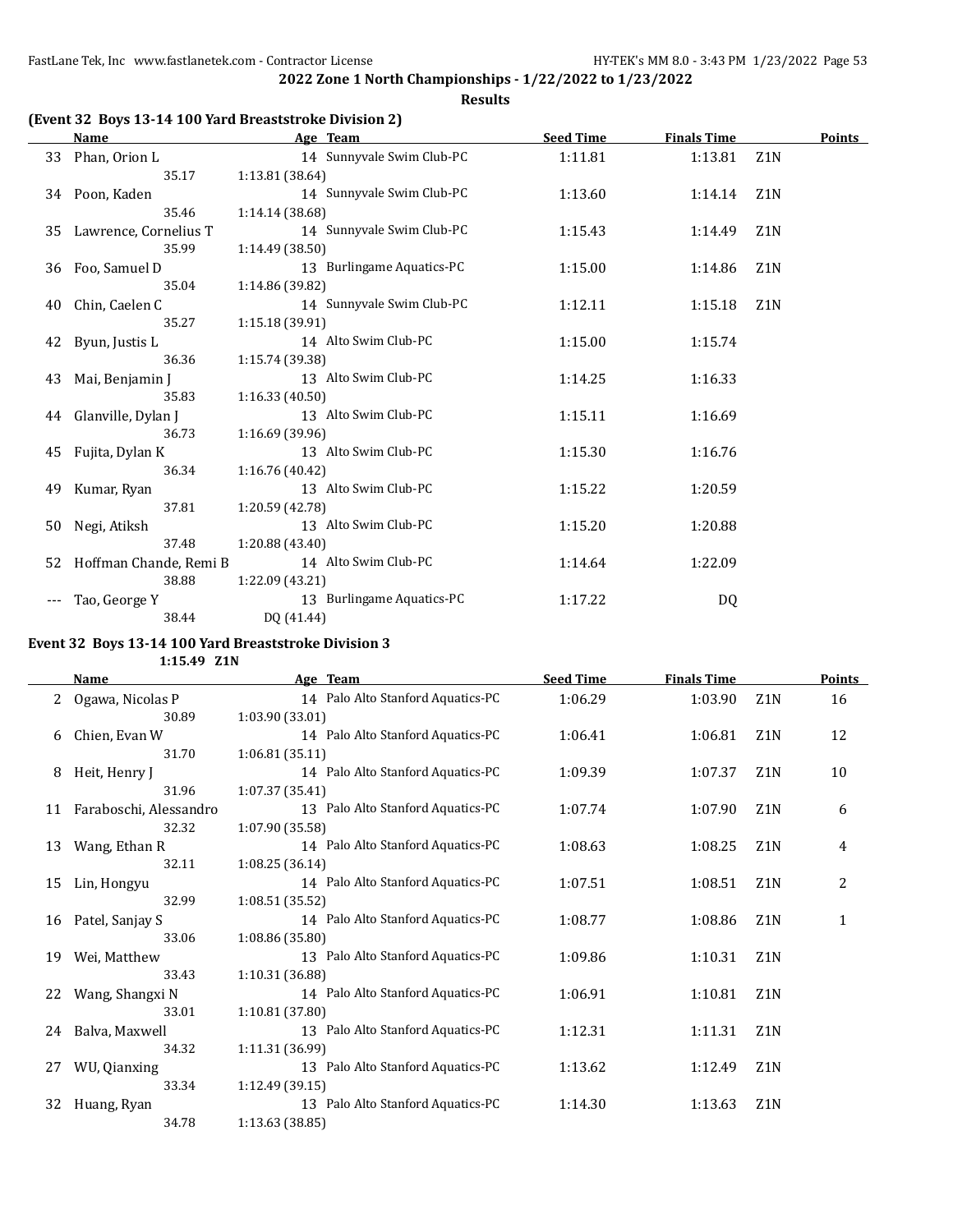**Results**

|  |  | (Event 32 Boys 13-14 100 Yard Breaststroke Division 3) |  |
|--|--|--------------------------------------------------------|--|
|--|--|--------------------------------------------------------|--|

|    | Name           | Age Team                          | <b>Seed Time</b> | <b>Finals Time</b> |                  | <b>Points</b> |
|----|----------------|-----------------------------------|------------------|--------------------|------------------|---------------|
| 37 | Lee, Edison S  | 13 Palo Alto Stanford Aquatics-PC | 1:15.04          | 1:14.90            | Z <sub>1</sub> N |               |
|    | 35.78          | 1:14.90(39.12)                    |                  |                    |                  |               |
| 38 | NI, Eric       | 14 Palo Alto Stanford Aquatics-PC | 1:14.10          | 1:14.96            | Z1N              |               |
|    | 34.72          | 1:14.96 (40.24)                   |                  |                    |                  |               |
| 46 | WU, Andrew     | 13 Palo Alto Stanford Aquatics-PC | 1:15.49          | 1:18.28            |                  |               |
|    | 36.28          | 1:18.28(42.00)                    |                  |                    |                  |               |
| 51 | Friedman, Liad | 14 Palo Alto Stanford Aquatics-PC | 1:15.48          | 1:21.48            |                  |               |
|    | 38.22          | 1:21.48 (43.26)                   |                  |                    |                  |               |

## **Event 33 Boys 11-12 50 Yard Breaststroke Division 1**

**39.49 Z1N**

|    | Name                 |     | Age Team                         | <b>Seed Time</b> | <b>Finals Time</b> |                  | <b>Points</b> |
|----|----------------------|-----|----------------------------------|------------------|--------------------|------------------|---------------|
| 10 | Jorgensen, Thomas G  |     | 12 Fog City Hammerheads-PC       | 36.40            | 35.64              | Z1N              |               |
| 16 | Gao, David           |     | 12 DE Anza Cupertino Aquatics-PC | 36.69            | 36.42              | Z <sub>1</sub> N |               |
| 24 | Kawaja, Reid S       | 12. | Ladera Oaks-PC                   | 37.73            | 37.78              | Z <sub>1</sub> N |               |
| 29 | Sutherland, Graham O |     | 12 Ladera Oaks-PC                | 39.06            | 38.84              | Z <sub>1</sub> N |               |
| 31 | Chern, Conrad Y      | 12. | Ladera Oaks-PC                   | 39.49            | 39.10              | Z <sub>1</sub> N |               |
| 33 | Zhang, Samuel M      |     | 12 DE Anza Cupertino Aquatics-PC | 39.73            | 39.39              | Z <sub>1</sub> N |               |
| 34 | Liu, James K         |     | 12 Daly City Dolphins-PC         | 39.16            | 39.48              | Z <sub>1</sub> N |               |
| 42 | Grant, Evan M        |     | Ladera Oaks-PC                   | 39.49            | 41.53              |                  |               |

#### **Event 33 Boys 11-12 50 Yard Breaststroke Division 2**

**39.49 Z1N**

|       | Name                  |    | Age Team                      | <b>Seed Time</b> | <b>Finals Time</b> |                  | Points |
|-------|-----------------------|----|-------------------------------|------------------|--------------------|------------------|--------|
| 1     | Raghunathan, Brian M  | 12 | <b>Burlingame Aquatics-PC</b> | 32.40            | 32.02              | Z1N              | 18     |
| 2     | Yang, Dylan G         | 12 | <b>Burlingame Aquatics-PC</b> | 32.87            | 32.09              | Z <sub>1</sub> N | 16     |
| 3     | Floyd, Hayden I       | 12 | Sunnyvale Swim Club-PC        | 37.80            | 34.00              | Z1N              | 15     |
| 5.    | Lee, Ciaran C         | 12 | Burlingame Aquatics-PC        | 38.56            | 34.68              | Z1N              | 13     |
| 6     | Idio, Jacob M         | 12 | <b>Burlingame Aquatics-PC</b> | 35.91            | 34.79              | Z <sub>1</sub> N | 12     |
| 9     | Zhu, Ian              | 12 | Sunnyvale Swim Club-PC        | 35.76            | 35.39              | Z1N              | 8      |
| 12    | Parrett, Theodore R   | 12 | Alto Swim Club-PC             | 35.71            | 36.04              | Z <sub>1</sub> N | 5      |
| 13    | YU, Ben B             | 12 | Sunnyvale Swim Club-PC        | 37.34            | 36.18              | Z <sub>1</sub> N | 4      |
| 14    | Hong, Matthew J       | 11 | Alto Swim Club-PC             | 36.87            | 36.23              | Z <sub>1</sub> N | 3      |
| 18    | Yong, Jerrick Y       | 12 | Alto Swim Club-PC             | 39.08            | 37.12              | Z1N              |        |
| 20    | McDonald, Alexander J | 12 | Alto Swim Club-PC             | 38.59            | 37.46              | Z1N              |        |
| 22    | Komashko, Andre H     | 12 | Burlingame Aquatics-PC        | 37.86            | 37.70              | Z1N              |        |
| 26    | Browne, Ethan D       | 12 | Sunnyvale Swim Club-PC        | 39.20            | 38.02              | Z1N              |        |
| 27    | Reklis, Rylan K       | 12 | Alto Swim Club-PC             | 39.10            | 38.29              | Z1N              |        |
| 36    | Araya, Agustin D      | 11 | Alto Swim Club-PC             | 39.09            | 39.93              |                  |        |
| $*37$ | Gafton, Andrew C      | 12 | Alto Swim Club-PC             | 39.11            | 40.67              |                  |        |
| $*37$ | Skey, Harper M        | 12 | Alto Swim Club-PC             | 39.04            | 40.67              |                  |        |
| 39    | Chung, Kai K          | 12 | Alto Swim Club-PC             | 38.69            | 40.81              |                  |        |
| 40    | Lin, Noah A           | 11 | Burlingame Aquatics-PC        | 39.36            | 40.88              |                  |        |
| 41    | Erickson, Julian A    | 11 | Alto Swim Club-PC             | 39.49            | 40.92              |                  |        |
| 43    | Erhard, Raphael       | 11 | Alto Swim Club-PC             | 39.44            | 41.92              |                  |        |
| 45    | Bivol, Julien A       | 11 | Alto Swim Club-PC             | 39.10            | 45.37              |                  |        |

#### **Event 33 Boys 11-12 50 Yard Breaststroke Division 3**

| 39.49 Z1N         |                                   |                  |                    |                  |               |
|-------------------|-----------------------------------|------------------|--------------------|------------------|---------------|
| Name              | Age Team                          | <b>Seed Time</b> | <b>Finals Time</b> |                  | <b>Points</b> |
| 4 Hsu, Jonah G    | 12 Palo Alto Stanford Aquatics-PC | 35.23            | 34.51              | Z1N              | 14            |
| Abucejo, Martin R | 12 Palo Alto Stanford Aquatics-PC | 33.88            | 35.11              | Z1N              | 11            |
| Clark. David A    | 12 Palo Alto Stanford Aquatics-PC | 38.28            | 35.32              | Z <sub>1</sub> N | 10            |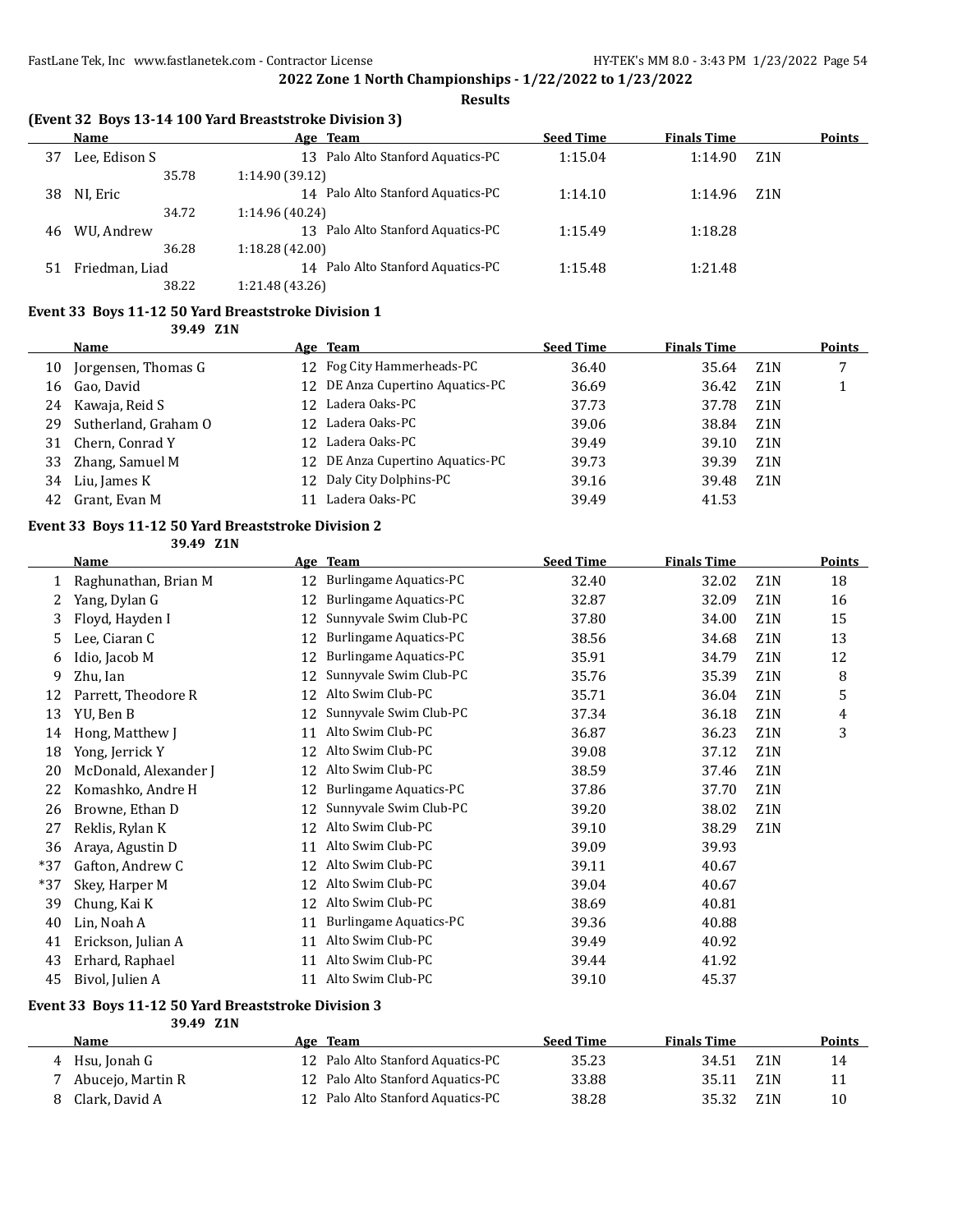### **Results**

|    | (Event 33 Boys 11-12 50 Yard Breaststroke Division 3) |     |                                |                  |                    |                  |               |
|----|-------------------------------------------------------|-----|--------------------------------|------------------|--------------------|------------------|---------------|
|    | Name                                                  |     | Age Team                       | <b>Seed Time</b> | <b>Finals Time</b> |                  | <b>Points</b> |
| 11 | Cole, Ryan J                                          | 12  | Palo Alto Stanford Aquatics-PC | 35.61            | 35.95              | Z1N              | 6             |
| 15 | Lin, Brandon X                                        | 11  | Palo Alto Stanford Aquatics-PC | 39.11            | 36.39              | Z <sub>1</sub> N | 2             |
| 17 | Lai, Zachary E                                        | 12  | Palo Alto Stanford Aquatics-PC | 36.82            | 36.53              | Z <sub>1</sub> N |               |
| 19 | Smoot, Graham W                                       | 12  | Palo Alto Stanford Aquatics-PC | 38.41            | 37.28              | Z1N              |               |
| 21 | Langner, Maksymilian K                                | 12. | Palo Alto Stanford Aquatics-PC | 38.00            | 37.64              | Z <sub>1</sub> N |               |
| 23 | NG, Gavin T                                           | 12  | Palo Alto Stanford Aquatics-PC | 38.67            | 37.71              | Z1N              |               |
| 25 | Deshpande, Siddhant N                                 | 12. | Palo Alto Stanford Aquatics-PC | 38.01            | 38.01              | Z <sub>1</sub> N |               |
| 28 | Kwak, Zachary J                                       | 12  | Palo Alto Stanford Aquatics-PC | 38.28            | 38.63              | Z1N              |               |
| 30 | Luenberger, Matthew W                                 | 12  | Palo Alto Stanford Aquatics-PC | 39.16            | 38.92              | Z <sub>1</sub> N |               |
| 32 | Savard, Tyler S                                       | 11  | Palo Alto Stanford Aquatics-PC | 39.40            | 39.19              | Z1N              |               |
| 35 | Dizitser, Milan S                                     | 12  | Palo Alto Stanford Aquatics-PC | 39.39            | 39.83              |                  |               |
| 44 | Adam, Conor                                           | 11  | Palo Alto Stanford Aquatics-PC | 31.80            | 44.36              |                  |               |
| 46 | Garg, Amit J                                          | 11  | Palo Alto Stanford Aquatics-PC | 39.49            | 45.79              |                  |               |

#### **Event 34 Boys 9-10 50 Yard Breaststroke Division 1**

**46.59 Z1N**

|     | <b>Name</b>            |               | Age Team                      | <b>Seed Time</b> | <b>Finals Time</b> |                  | <b>Points</b> |
|-----|------------------------|---------------|-------------------------------|------------------|--------------------|------------------|---------------|
|     | Lai, Andrew W          | 10            | Fog City Hammerheads-PC       | 41.52            | 39.77              | Z1N              | 15            |
| 4   | Farrell, Blake M       |               | 9 Bay Club Panthers-PC        | 44.05            | 43.02              | Z <sub>1</sub> N | 14            |
| 6   | Powell, Ryan A         | 10            | Ladera Oaks-PC                | 44.91            | 43.47              | Z1N              | 12            |
| 8   | Cheng, Landon B        | 10            | DE Anza Cupertino Aquatics-PC | 46.92            | 44.28              | Z1N              | 10            |
|     | 3.19                   | 44.28 (41.09) |                               |                  |                    |                  |               |
| 11  | Choong, Greg T         | 10            | Otter Swim Club-PC            | 46.32            | 44.55              | Z <sub>1</sub> N | 6             |
| 12  | Wang, Siwei            | 10            | Bay Club Panthers-PC          | 45.37            | 44.62              | Z <sub>1</sub> N | 5             |
|     | Madtha, Aryan          | 10            | DE Anza Cupertino Aquatics-PC | 46.19            | 46.28              | Z1N              |               |
| --- | Estala Steclaru, Matei | 10            | DE Anza Cupertino Aquatics-PC | 43.00            | DQ                 |                  |               |

### **Event 34 Boys 9-10 50 Yard Breaststroke Division 2**

**46.59 Z1N**

|       | Name                        |               | Age Team                  | <b>Seed Time</b> | <b>Finals Time</b> |                  | <b>Points</b> |
|-------|-----------------------------|---------------|---------------------------|------------------|--------------------|------------------|---------------|
|       | 2 Zhao, Dylan H             | 10            | Sunnyvale Swim Club-PC    | 39.81            | 39.70              | Z <sub>1</sub> N | 16            |
| 5.    | Chang, Eric                 | 10            | Alto Swim Club-PC         | 44.30            | 43.38              | Z <sub>1</sub> N | 13            |
|       | Sterker, Brayden M          |               | 9 Burlingame Aquatics-PC  | 45.16            | 43.77              | Z <sub>1</sub> N | 11            |
| 13    | Arude, Yash P               |               | 9 Sunnyvale Swim Club-PC  | 46.57            | 44.78              | Z <sub>1</sub> N | 4             |
|       | 2.37                        | 44.78 (42.41) |                           |                  |                    |                  |               |
| 14    | Tian, Jesse                 | 10            | Alto Swim Club-PC         | 45.98            | 44.90              | Z <sub>1</sub> N | 3             |
| 18    | Mortensen Lichtenwal, Bjorn | 10            | Sunnyvale Swim Club-PC    | 45.65            | 46.29              | Z1N              |               |
| 20    | Deng, Daniel                |               | 10 Alto Swim Club-PC      | 46.39            | 46.90              |                  |               |
| 21    | Bulankov, Phillip A         |               | 9 Alto Swim Club-PC       | 46.90            | 47.20              |                  |               |
|       | 1.65                        | 47.20 (45.55) |                           |                  |                    |                  |               |
| 23    | Rust, Elliot K              | 10            | Alto Swim Club-PC         | 46.50            | 49.34              |                  |               |
| 26    | YU, Felix                   | 10            | Alto Swim Club-PC         | 46.56            | 51.32              |                  |               |
| 27    | Araya, Sebastian C          |               | 9 Alto Swim Club-PC       | 46.49            | 55.82              |                  |               |
| 28    | Mai, Bryan S                |               | 9 Alto Swim Club-PC       | 46.29            | 1:07.39            |                  |               |
| $---$ | Rodde, Austin B             |               | 10 Burlingame Aquatics-PC | 40.63            | DQ                 |                  |               |

#### **Event 34 Boys 9-10 50 Yard Breaststroke Division 3 46.59 Z1N**

|    | Name                |     | Age Team                          | <b>Seed Time</b> | <b>Finals Time</b> |                  | <b>Points</b> |
|----|---------------------|-----|-----------------------------------|------------------|--------------------|------------------|---------------|
|    | Tolstukhin, William |     | 10 Palo Alto Stanford Aquatics-PC | 40.60            | 37.97              | Z <sub>1</sub> N | 18            |
|    | Lieuw, Alexander M  |     | 10 Palo Alto Stanford Aquatics-PC | 46.58            | 44.46              | 7.1 N            |               |
| 10 | Chen. Ethan         |     | 10 Palo Alto Stanford Aquatics-PC | 46.21            | 44.49              | Z1N              |               |
| 15 | Finn, Zane E        | 10. | Palo Alto Stanford Aquatics-PC    | 45.41            | 45.36              | Z1N              |               |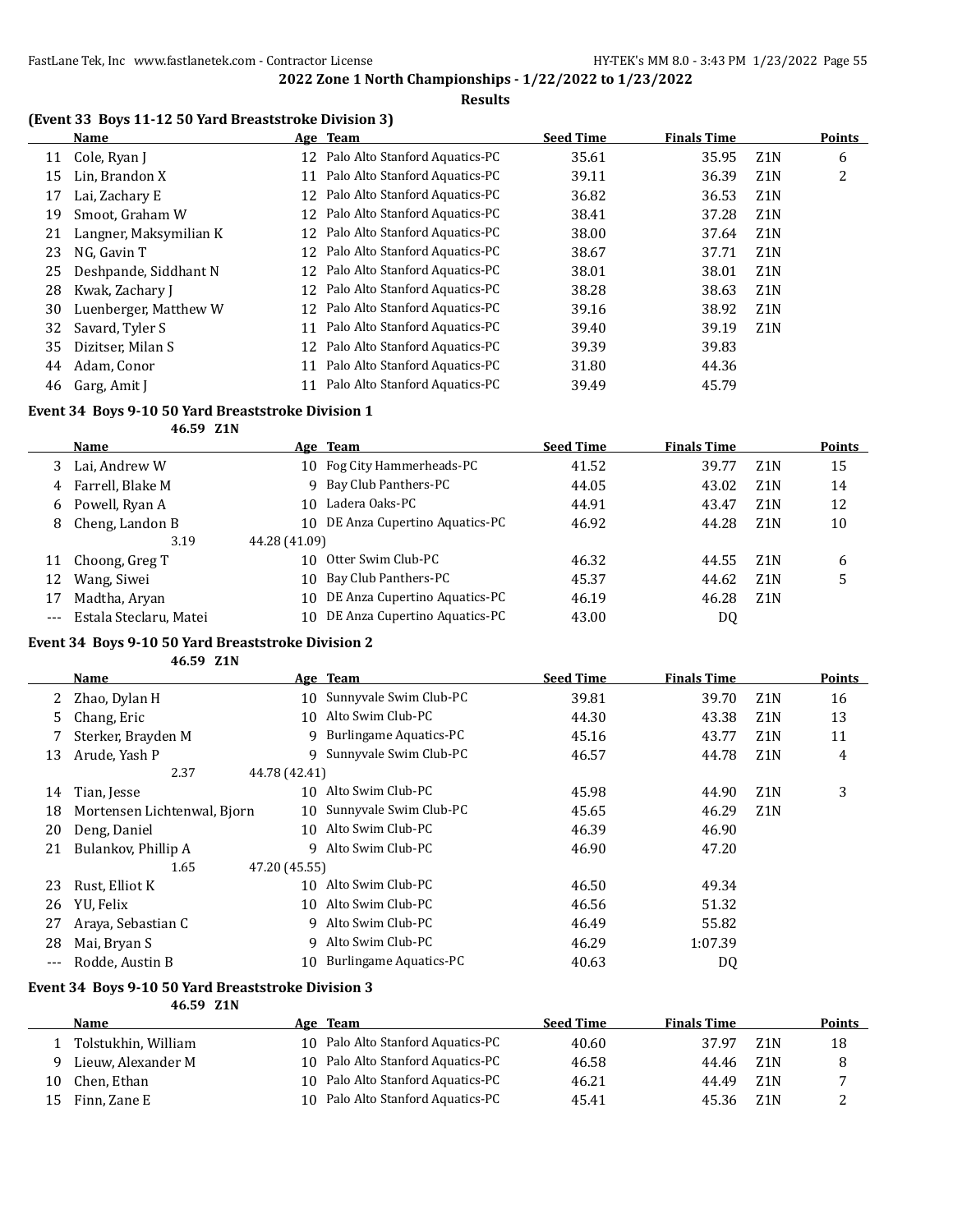$\overline{a}$ 

 $\overline{a}$ 

 $\overline{a}$ 

**2022 Zone 1 North Championships - 1/22/2022 to 1/23/2022**

|    |                                                                      |                 |                                   | <b>Results</b> |                       |                          |                  |               |
|----|----------------------------------------------------------------------|-----------------|-----------------------------------|----------------|-----------------------|--------------------------|------------------|---------------|
|    | (Event 34 Boys 9-10 50 Yard Breaststroke Division 3)<br>Name         |                 | Age Team                          |                | <b>Seed Time</b>      | <b>Finals Time</b>       |                  | <b>Points</b> |
| 16 | Nassiri, Dastan                                                      |                 | 10 Palo Alto Stanford Aquatics-PC |                | 46.45                 | 46.03                    | Z1N              | $\mathbf{1}$  |
| 19 | Anokhin, Petr M                                                      |                 | 10 Palo Alto Stanford Aquatics-PC |                | 46.41                 | 46.36                    | Z1N              |               |
| 22 | Byer, Leo E                                                          |                 | 9 Palo Alto Stanford Aquatics-PC  |                | 46.40                 | 48.88                    |                  |               |
| 24 | Laster, Teddy M                                                      |                 | 10 Palo Alto Stanford Aquatics-PC |                | 34.01                 | 50.56                    |                  |               |
|    |                                                                      |                 | 10 Palo Alto Stanford Aquatics-PC |                |                       |                          |                  |               |
| 25 | Nam, Stefan<br>4.26                                                  | 50.74 (46.48)   |                                   |                | 46.57                 | 50.74                    |                  |               |
|    | Event 35 Boys 8 & Under 25 Yard Breaststroke Division 1              |                 |                                   |                |                       |                          |                  |               |
|    | 25.99 Z1N                                                            |                 |                                   |                |                       |                          |                  |               |
|    | Name                                                                 |                 | Age Team                          |                | <b>Seed Time</b>      | <b>Finals Time</b>       |                  | <b>Points</b> |
| 6  | Saheb, Sami                                                          |                 | 8 Bay Club Panthers-PC            |                | 25.64                 | 23.30                    | Z <sub>1</sub> N | 12            |
| 9  | Krueger, Logan                                                       | 8               | Bay Club Panthers-PC              |                | 24.74                 | 25.89                    | Z1N              | 8             |
| 10 | Lee, Bowman                                                          | 8               | Otter Swim Club-PC                |                | 25.89                 | 26.64                    |                  | 7             |
|    | Event 35 Boys 8 & Under 25 Yard Breaststroke Division 2<br>25.99 Z1N |                 |                                   |                |                       |                          |                  |               |
|    | Name                                                                 |                 | Age Team                          |                | <b>Seed Time</b>      | <b>Finals Time</b>       |                  | <b>Points</b> |
| 2  | Rodde, Owen A                                                        |                 | 8 Burlingame Aquatics-PC          |                | 24.04                 | 22.12                    | Z1N              | 16            |
| 4  | Zhou, Kunhao L                                                       | 8               | Alto Swim Club-PC                 |                | 25.07                 | 23.04                    | Z1N              | 14            |
| 5  | Croskery, Andrew                                                     | 8               | <b>Burlingame Aquatics-PC</b>     |                | 24.94                 | 23.05                    | Z <sub>1</sub> N | 13            |
| 12 | Liu, Lucas R                                                         |                 | 7 Alto Swim Club-PC               |                | 25.24                 | 29.08                    |                  | 5             |
| 14 | Fletcher, Wyatt                                                      | 8               | Alto Swim Club-PC                 |                | 25.82                 | 30.82                    |                  | 3             |
| 15 | Vartkessian, Theodore D                                              |                 | 8 Alto Swim Club-PC               |                | 25.65                 | 31.90                    |                  | 2             |
|    |                                                                      |                 |                                   |                |                       |                          |                  |               |
|    | Event 35 Boys 8 & Under 25 Yard Breaststroke Division 3<br>25.99 Z1N |                 |                                   |                |                       |                          |                  |               |
|    | Name                                                                 |                 | Age Team                          |                | <b>Seed Time</b>      | <b>Finals Time</b>       |                  | <b>Points</b> |
| 1  | Ladomirak, Jax A                                                     |                 | 8 Palo Alto Stanford Aquatics-PC  |                | 21.90                 | 20.95                    | Z <sub>1</sub> N | 18            |
| 3  | Nassiri, Ryan                                                        |                 | 7 Palo Alto Stanford Aquatics-PC  |                | 25.45                 | 22.91                    | Z1N              | 15            |
| 7  | Lin, Nathan G                                                        | 8               | Palo Alto Stanford Aquatics-PC    |                | 24.23                 | 25.04                    | Z1N              | 11            |
| 8  |                                                                      | 8               | Palo Alto Stanford Aquatics-PC    |                | 25.98                 | 25.74                    | Z <sub>1</sub> N | 10            |
|    | Ashcraft, Logan M                                                    |                 | 7 Palo Alto Stanford Aquatics-PC  |                |                       |                          |                  |               |
| 11 | Ormsby, Egan J                                                       |                 | 8 Palo Alto Stanford Aquatics-PC  |                | 25.71                 | 27.41                    |                  | 6             |
| 13 | Krna, Miles L                                                        |                 |                                   |                | 22.18                 | 30.22                    |                  | 4             |
|    | Event 36 Boys 8 & Under 100 Yard Freestyle Relay Division 2          |                 | Relay                             |                |                       |                          |                  |               |
|    | <b>Team</b><br>2 Sunnyvale Swim Club-PC                              |                 | A                                 |                | <b>Seed Time</b>      | <b>Finals Time</b>       |                  | <b>Points</b> |
|    | 1) Brauneis, Owen J 7                                                |                 |                                   |                | 1:23.59               | 1:18.49                  |                  | 32            |
|    | 46.78                                                                | 1:18.49 (31.71) |                                   |                |                       |                          |                  |               |
| 3  | Alto Swim Club-PC                                                    |                 | A                                 |                | 1:23.00               | 1:33.03                  |                  | 30            |
|    |                                                                      |                 | 2) Liu, Lucas R 7                 |                | 3) Fletcher, Wyatt 8  | 4) Wiltermuth, Everett 7 |                  |               |
|    | 42.39                                                                | 1:33.03 (50.64) |                                   |                |                       |                          |                  |               |
|    | Event 36 Boys 8 & Under 100 Yard Freestyle Relay Division 3          |                 |                                   |                |                       |                          |                  |               |
|    | Team                                                                 |                 | <b>Relay</b>                      |                | <b>Seed Time</b>      | <b>Finals Time</b>       |                  | <b>Points</b> |
|    | 1 Palo Alto Stanford Aquatics-PC                                     |                 | A                                 |                | 1:11.00               | 1:09.61                  |                  | 36            |
|    | 1) Ashcraft, Logan M 8                                               |                 | 2) Nassiri, Ryan 7                |                | 3) Lin, Nathan G 8    | 4) Ladomirak, Jax A 8    |                  |               |
|    | 36.51                                                                | 1:09.61 (33.10) |                                   |                |                       |                          |                  |               |
|    | Event 37 Boys 9-10 200 Yard Freestyle Relay Division 1               |                 |                                   |                |                       |                          |                  |               |
|    | <b>Team</b>                                                          |                 | Relay                             |                | <b>Seed Time</b>      | <b>Finals Time</b>       |                  | <b>Points</b> |
|    | 5 Bay Club Panthers-PC                                               |                 | $\boldsymbol{A}$                  |                | 2:08.00               | 2:10.98                  |                  | 26            |
|    | 1) Wang, Siwei 10                                                    |                 | 2) Chu, Miles 10                  |                | 3) Farrell, Blake M 9 | 4) Krueger, Cameron P 10 |                  |               |

32.61 1:07.48 (34.87) 1:37.03 (29.55) 2:10.98 (33.95)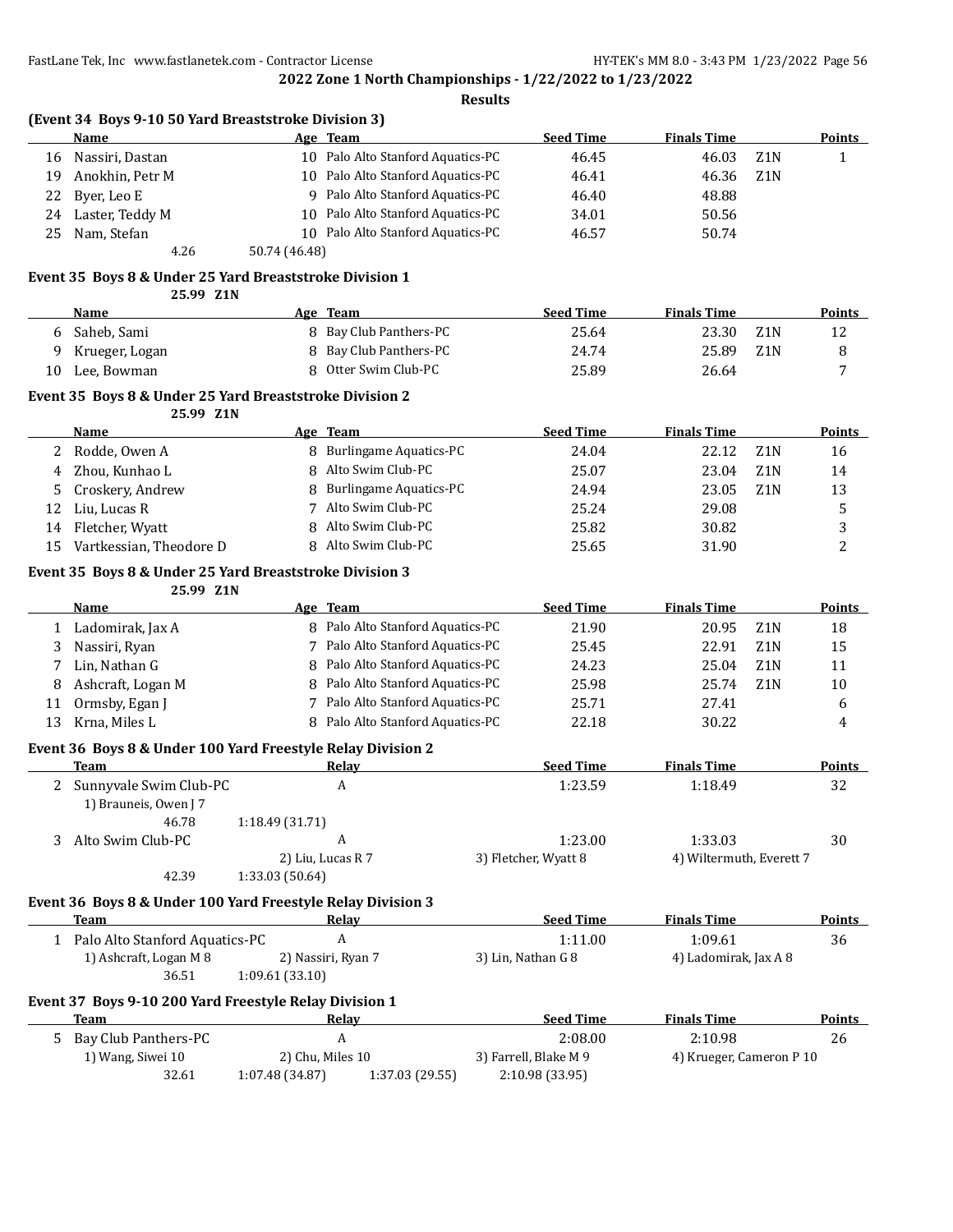|   |                                                                    |                          |                         | <b>Results</b>                                       |                           |               |
|---|--------------------------------------------------------------------|--------------------------|-------------------------|------------------------------------------------------|---------------------------|---------------|
|   | (Event 37 Boys 9-10 200 Yard Freestyle Relay Division 1)<br>Team   | Relay                    |                         | <b>Seed Time</b>                                     | <b>Finals Time</b>        | <b>Points</b> |
| 6 | Otter Swim Club-PC                                                 | $\boldsymbol{A}$         |                         | 2:45.00                                              | 2:50.89                   | 24            |
|   |                                                                    |                          |                         | 3) Choong, Greg T 10                                 |                           |               |
|   | 47.62                                                              | 1:26.02(38.40)           | 1:58.22 (32.20)         | 2:50.89 (52.67)                                      |                           |               |
|   | Event 37 Boys 9-10 200 Yard Freestyle Relay Division 2             |                          |                         |                                                      |                           |               |
|   | <b>Team</b>                                                        | Relay                    |                         | <b>Seed Time</b>                                     | <b>Finals Time</b>        | <b>Points</b> |
|   | 2 Sunnyvale Swim Club-PC                                           | $\mathbf{A}$             |                         | 2:10.70                                              | 2:07.06                   | 32            |
|   | 1) Arude, Yash P 9                                                 |                          | 2) Browne, Logan W 10   | 3) Mortensen Lichtenwal, Bjorn 104) Zhao, Dylan H 10 |                           |               |
|   | 35.65                                                              | 1:05.37 (29.72)          | 1:38.15 (32.78)         | 2:07.06 (28.91)                                      |                           |               |
| 3 | Alto Swim Club-PC                                                  | $\mathbf{A}$             |                         | 2:08.00                                              | 2:09.31                   | 30            |
|   | 1) Bailey, Skye R 9                                                | 2) Bulankov, Phillip A 9 |                         | 3) Deng, Daniel 10                                   | 4) Kuusela, Elias N 10    |               |
|   | 31.07                                                              | 1:03.86 (32.79)          | 1:36.33 (32.47)         | 2:09.31 (32.98)                                      |                           |               |
|   | 4 Burlingame Aquatics-PC                                           | $\mathbf{A}$             |                         | 2:11.00                                              | 2:10.21                   | 28            |
|   | 1) Rodde, Austin B 10                                              |                          | 2) Sterker, Brayden M 9 | 3) Akuiyibo, Joshua 10                               | 4) Zhang, Oscar Z 10      |               |
|   | 27.93                                                              | 1:01.72 (33.79)          | 1:37.06 (35.34)         | 2:10.21 (33.15)                                      |                           |               |
|   | Alto Swim Club-PC                                                  | $\, {\bf B}$             |                         | 2:25.00                                              | x2:29.59                  |               |
|   | 1) Chang, Eric 10                                                  | 2) YU, Felix 10          |                         | 3) Rust, Elliot K 10                                 | 4) Araya, Sebastian C 9   |               |
|   | 34.14                                                              | 1:10.48 (36.34)          | 1:49.36 (38.88)         | 2:29.59 (40.23)                                      |                           |               |
|   | Sunnyvale Swim Club-PC                                             | B                        |                         | 2:12.03                                              | x2:31.03                  |               |
|   | 1) Strub, David 10                                                 |                          |                         |                                                      |                           |               |
|   | 34.54                                                              | 1:12.28(37.74)           | 1:49.36 (37.08)         | 2:31.03 (41.67)                                      |                           |               |
|   |                                                                    |                          |                         |                                                      |                           |               |
|   | Event 37 Boys 9-10 200 Yard Freestyle Relay Division 3             |                          |                         |                                                      |                           |               |
|   | Team<br><u> 1989 - Johann Stein, mars an de Brasilia (b. 1989)</u> | Relay                    |                         | <b>Seed Time</b>                                     | <b>Finals Time</b>        | Points        |
|   | 1 Palo Alto Stanford Aquatics-PC                                   | $\mathbf{A}$             |                         | 2:07.36                                              | 2:03.40                   | 36            |
|   | 1) Codel, Soeren A 10                                              | 2) Finn, Zane E 10       |                         | 3) Byer, Leo E 9                                     | 4) Tolstukhin, William 10 |               |
|   | 30.88                                                              | 1:03.25 (32.37)          | 1:34.74 (31.49)         | 2:03.40 (28.66)                                      |                           |               |
|   | Palo Alto Stanford Aquatics-PC                                     | $\, {\bf B}$             |                         | 2:12.00                                              | x2:10.48                  |               |
|   | 1) Laster, Teddy M 10                                              | 2) Lee, Alden 9          |                         | 3) Chen, Ethan 10                                    | 4) Nassiri, Dastan 10     |               |
|   | 32.98                                                              | 1:05.98(33.00)           | 1:38.66 (32.68)         | 2:10.48 (31.82)                                      |                           |               |
|   | Event 38 Boys 11-12 200 Yard Freestyle Relay Division 1            |                          |                         |                                                      |                           |               |
|   | Team                                                               |                          | Relay                   | <b>Seed Time</b>                                     | <b>Finals Time</b>        | <b>Points</b> |
|   | 5 DE Anza Cupertino Aquatics-PC                                    | $\mathbf{A}$             |                         | 1:52.00                                              | 1:50.18                   | 26            |
|   | 1) Dodge, Cannon A 12                                              | 2) Gao, David 12         |                         | 3) Taysi, Griffin C 12                               | 4) Strots, Alexander 11   |               |
|   | 28.03                                                              | 58.58 (30.55)            | 1:24.11 (25.53)         | 1:50.18(26.07)                                       |                           |               |
|   | 6 Ladera Oaks-PC                                                   |                          |                         | A 1:58.00                                            | 1:55.63                   | 24            |
|   | 1) Sutherland, Graham 0 12                                         | 2) Grant, Evan M 11      |                         | 3) Chern, Conrad Y 12                                | 4) Kawaja, Reid S 12      |               |
|   | 27.97                                                              | 58.76 (30.79)            | 1:29.69 (30.93)         | 1:55.63 (25.94)                                      |                           |               |
| 7 | Otter Swim Club-PC                                                 | A                        |                         | 2:08.00                                              | 2:00.04                   | 22            |
|   |                                                                    |                          |                         | 3) Johnston, Kai C 11                                | 4) Huo, Jiachen 12        |               |
|   | 31.22                                                              | 1:07.14 (35.92)          | 1:31.42 (24.28)         | 2:00.04 (28.62)                                      |                           |               |
|   |                                                                    |                          |                         |                                                      |                           |               |
|   | Event 38 Boys 11-12 200 Yard Freestyle Relay Division 2            |                          |                         |                                                      |                           |               |
|   | Team                                                               | <b>Relay</b>             |                         | <b>Seed Time</b>                                     | <b>Finals Time</b>        | <b>Points</b> |
|   | 1 Burlingame Aquatics-PC                                           | A                        |                         | 1:50.00                                              | 1:45.73                   | 36            |
|   | 1) Yang, Dylan G 12                                                | 2) Idio, Jacob M 12      |                         | 3) Raghunathan, Brian M 12                           | 4) Lee, Ciaran C 12       |               |
|   | 26.05                                                              | 53.16 (27.11)            | 1:19.80 (26.64)         | 1:45.73 (25.93)                                      |                           |               |
| 3 | Sunnyvale Swim Club-PC                                             | $\boldsymbol{A}$         |                         | 1:52.88                                              | 1:47.60                   | 30            |
|   | 1) Browne, Ethan D 12                                              | 2) Zhu, Ian 12           |                         | 3) YU, Ben B 12                                      | 4) Floyd, Hayden I 12     |               |
|   | 28.03                                                              | 55.99 (27.96)            | 1:22.57 (26.58)         | 1:47.60 (25.03)                                      |                           |               |
|   | 4 Alto Swim Club-PC                                                | A                        |                         | 1:45.00                                              | 1:49.53                   | 28            |
|   | 1) McDonald, Alexander J 12                                        | 2) Chung, Kai K 12       |                         | 3) Parrett, Theodore R 12                            | 4) Skey, Harper M 12      |               |
|   | 26.50                                                              | 54.35 (27.85)            | 1:21.40 (27.05)         | 1:49.53 (28.13)                                      |                           |               |
|   |                                                                    |                          |                         |                                                      |                           |               |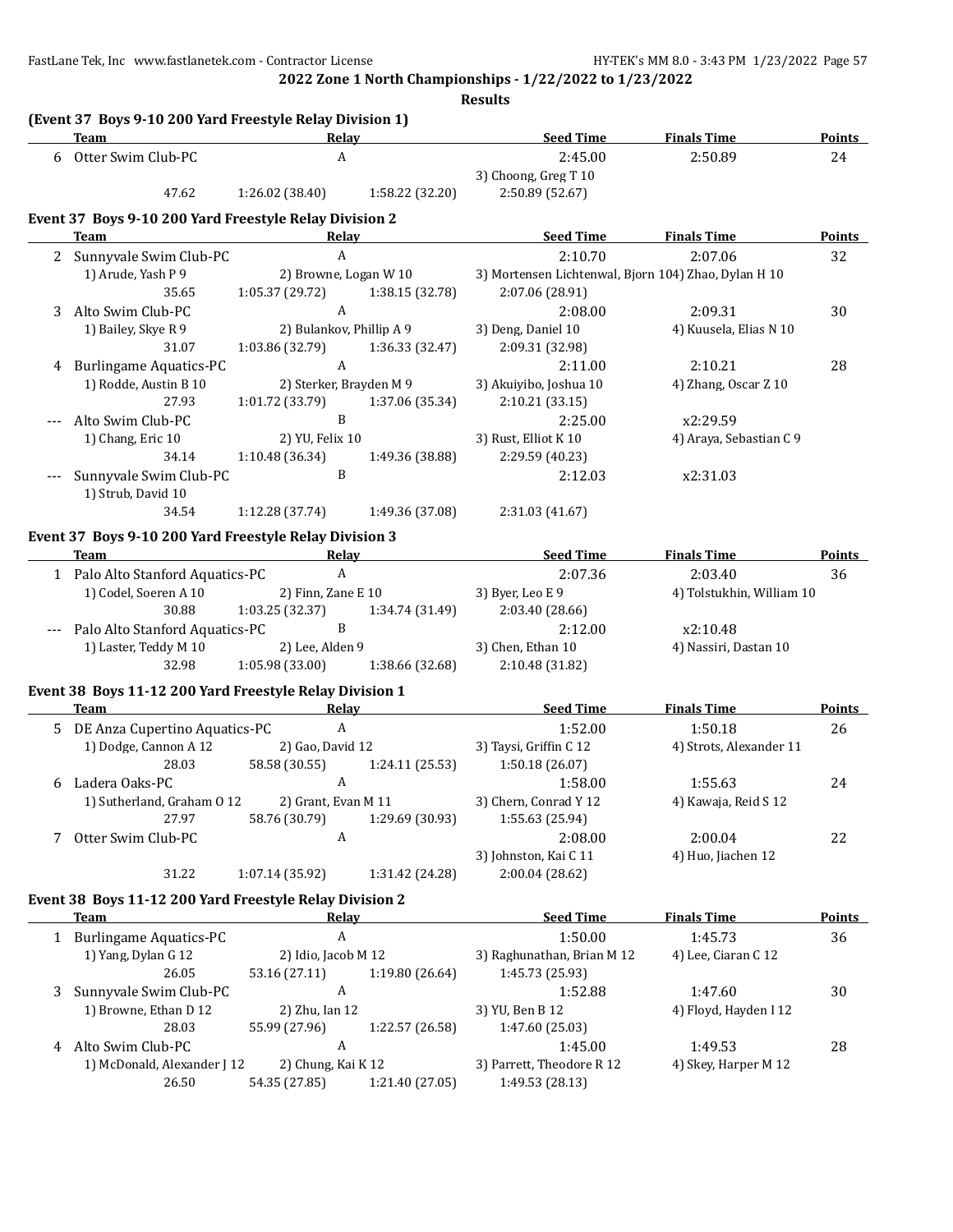FastLane Tek, Inc www.fastlanetek.com - Contractor License HY-TEK's MM 8.0 - 3:43 PM 1/23/2022 Page 58

**2022 Zone 1 North Championships - 1/22/2022 to 1/23/2022**

**Results**

| $\mathbf B$<br>--- Alto Swim Club-PC<br>1:55.00<br>x1:53.99<br>1) Hong, Matthew J 11<br>2) Yong, Jerrick Y 12<br>3) Gafton, Andrew C 12<br>4) Reklis, Rylan K 12<br>27.82<br>1:53.99 (29.63)<br>55.65 (27.83)<br>1:24.36 (28.71)<br>Sunnyvale Swim Club-PC<br>B<br>2:02.88<br>x2:03.59<br>30.22<br>1:02.04 (31.82)<br>2:03.59 (30.03)<br>1:33.56 (31.52)<br>Event 38 Boys 11-12 200 Yard Freestyle Relay Division 3<br><b>Seed Time</b><br><b>Finals Time</b><br><b>Team</b><br>Relay<br>$\mathbf{A}$<br>1:52.50<br>2 Palo Alto Stanford Aquatics-PC<br>1:47.42<br>32<br>1) Cole, Ryan J 12<br>2) Langner, Maksymilian K 12<br>3) Clark, David A 12<br>4) Abucejo, Martin R 12<br>25.26<br>51.43 (26.17)<br>1:19.91 (28.48)<br>1:47.42 (27.51)<br>B<br>Palo Alto Stanford Aquatics-PC<br>1:58.50<br>x1:51.58<br>3) Smoot, Graham W 12<br>1) Hsu, Jonah G 12<br>2) Heit, Oliver 12<br>4) Deshpande, Siddhant N 12<br>27.95<br>55.12 (27.17)<br>1:51.58 (27.99)<br>1:23.59 (28.47)<br>$\mathsf C$<br>Palo Alto Stanford Aquatics-PC<br>2:00.00<br>x1:55.70<br>---<br>3) NG, Gavin T 12<br>1) Lin, Brandon X 11<br>2) Luenberger, Matthew W 12<br>4) Dizitser, Milan S 12<br>28.18<br>57.89 (29.71)<br>1:27.42 (29.53)<br>1:55.70 (28.28)<br>Event 39 Boys 13-14 200 Yard Freestyle Relay Division 1<br><b>Seed Time</b><br>Team<br>Relay<br><b>Finals Time</b><br>$\mathbf{A}$<br>1:39.00<br>5 Ladera Oaks-PC<br>1:42.89<br>26<br>1) Powell, Alex D 13<br>2) Powell, Michael A 13<br>3) Litsur, Eitan S 13<br>4) Kawaja, Cole W 14<br>1:17.79(26.15)<br>25.43<br>51.64 (26.21)<br>1:42.89 (25.10)<br>A<br>Otter Swim Club-PC<br>24<br>2:00.00<br>1:53.56<br>6<br>1) Choong, Ryan T 13<br>2) Johnston, Maximus 13<br>26.31<br>51.72 (25.41)<br>1:22.46 (30.74)<br>1:53.56 (31.10)<br>Event 39 Boys 13-14 200 Yard Freestyle Relay Division 2<br><b>Seed Time</b><br><b>Finals Time</b><br>Team<br>Relay<br>$\boldsymbol{A}$<br>2 Alto Swim Club-PC<br>1:33.50<br>1:32.86<br>32<br>1) Hong, Jinu 14<br>2) Goya, Francisco 14<br>3) Meehan, James A 14<br>4) Cui, Tony C 14<br>42.09 (18.82) 1:09.18 (27.09)<br>23.27<br>1:32.86 (23.68)<br>$\mathbf{A}$<br><b>Burlingame Aquatics-PC</b><br>1:35.00<br>1:34.17<br>30<br>3<br>1) Lee, Andrew J 14<br>2) VU, Ian M 14<br>3) Grafilo, Jackson M 14<br>4) Raghunathan, Kevin Y 14<br>47.48 (23.33)<br>24.15<br>1:11.88 (24.40)<br>1:34.17 (22.29)<br>$\mathbf{A}$<br>Sunnyvale Swim Club-PC<br>1:44.88<br>1:39.98<br>28<br>4<br>1) Pham, Andrew N 13<br>2) Phan, Orion L 14<br>3) Chin, Caelen C 14<br>4) DO, Thomas V 14<br>25.19<br>50.13 (24.94)<br>1:15.61(25.48)<br>1:39.98 (24.37)<br>$\, {\bf B}$<br>1:36.50<br>Alto Swim Club-PC<br>x1:39.86<br>1) Naranjo, Ian P 14<br>2) Fong, Scott 14<br>3) Kumar, Ryan 13<br>4) Negi, Atiksh 13<br>24.60<br>48.87 (24.27)<br>1:14.44 (25.57)<br>1:39.86 (25.42)<br>B<br><b>Burlingame Aquatics-PC</b><br>1:45.00<br>x1:42.05<br>---<br>3) Tendulkar, Aditya P 14<br>1) Foo, Samuel D 13<br>2) Khoury, Gianni S 13<br>4) Lim, Andrew E 14<br>26.27<br>52.01 (25.74)<br>1:17.07 (25.06)<br>1:42.05 (24.98)<br>Sunnyvale Swim Club-PC<br>B<br>x1:44.21<br>2:00.09<br>---<br>1) Cheong, Arthur T 14<br>2) Chan, Alexander C 13<br>4) Poon, Kaden 14<br>25.84<br>52.08 (26.24)<br>1:18.50 (26.42)<br>1:44.21 (25.71)<br>$\mathsf C$<br>Alto Swim Club-PC<br>x1:46.35<br>1:38.00<br>1) FU, Alvin 13<br>2) Byun, Justis L 14<br>3) Hoffman Chande, Remi B 14<br>4) Fujita, Dylan K 13<br>25.78<br>51.28 (25.50)<br>1:19.34 (28.06)<br>1:46.35 (27.01)<br>$\mathsf C$<br>Sunnyvale Swim Club-PC<br>x1:49.45<br>2:03.36<br>---<br>1) Yip, Andrew S 13<br>2) HU, Henry Y 13<br>3) Daigle, Noah C 13<br>4) Lawrence, Cornelius T 14<br>55.21 (26.76)<br>1:23.15 (27.94)<br>1:49.45 (26.30)<br>28.45 | (Event 38 Boys 11-12 200 Yard Freestyle Relay Division 2)<br><b>Team</b><br><u> 1989 - Johann Barn, mars eta bainar eta bainar eta baina eta baina eta baina eta baina eta baina eta baina e</u> | Relay | <b>Seed Time</b> | <b>Finals Time</b> | Points |
|-------------------------------------------------------------------------------------------------------------------------------------------------------------------------------------------------------------------------------------------------------------------------------------------------------------------------------------------------------------------------------------------------------------------------------------------------------------------------------------------------------------------------------------------------------------------------------------------------------------------------------------------------------------------------------------------------------------------------------------------------------------------------------------------------------------------------------------------------------------------------------------------------------------------------------------------------------------------------------------------------------------------------------------------------------------------------------------------------------------------------------------------------------------------------------------------------------------------------------------------------------------------------------------------------------------------------------------------------------------------------------------------------------------------------------------------------------------------------------------------------------------------------------------------------------------------------------------------------------------------------------------------------------------------------------------------------------------------------------------------------------------------------------------------------------------------------------------------------------------------------------------------------------------------------------------------------------------------------------------------------------------------------------------------------------------------------------------------------------------------------------------------------------------------------------------------------------------------------------------------------------------------------------------------------------------------------------------------------------------------------------------------------------------------------------------------------------------------------------------------------------------------------------------------------------------------------------------------------------------------------------------------------------------------------------------------------------------------------------------------------------------------------------------------------------------------------------------------------------------------------------------------------------------------------------------------------------------------------------------------------------------------------------------------------------------------------------------------------------------------------------------------------------------------------------------------------------------------------------------------------------------------------------------------------------------------------------------------------------------------------------------------------------------------------------------------------------------------------------------------------------------------------------------------------------------------------------------------------------------------------------------------------------------------------------------------------------------------------------------------------------------------------------|--------------------------------------------------------------------------------------------------------------------------------------------------------------------------------------------------|-------|------------------|--------------------|--------|
|                                                                                                                                                                                                                                                                                                                                                                                                                                                                                                                                                                                                                                                                                                                                                                                                                                                                                                                                                                                                                                                                                                                                                                                                                                                                                                                                                                                                                                                                                                                                                                                                                                                                                                                                                                                                                                                                                                                                                                                                                                                                                                                                                                                                                                                                                                                                                                                                                                                                                                                                                                                                                                                                                                                                                                                                                                                                                                                                                                                                                                                                                                                                                                                                                                                                                                                                                                                                                                                                                                                                                                                                                                                                                                                                                                               |                                                                                                                                                                                                  |       |                  |                    |        |
|                                                                                                                                                                                                                                                                                                                                                                                                                                                                                                                                                                                                                                                                                                                                                                                                                                                                                                                                                                                                                                                                                                                                                                                                                                                                                                                                                                                                                                                                                                                                                                                                                                                                                                                                                                                                                                                                                                                                                                                                                                                                                                                                                                                                                                                                                                                                                                                                                                                                                                                                                                                                                                                                                                                                                                                                                                                                                                                                                                                                                                                                                                                                                                                                                                                                                                                                                                                                                                                                                                                                                                                                                                                                                                                                                                               |                                                                                                                                                                                                  |       |                  |                    |        |
|                                                                                                                                                                                                                                                                                                                                                                                                                                                                                                                                                                                                                                                                                                                                                                                                                                                                                                                                                                                                                                                                                                                                                                                                                                                                                                                                                                                                                                                                                                                                                                                                                                                                                                                                                                                                                                                                                                                                                                                                                                                                                                                                                                                                                                                                                                                                                                                                                                                                                                                                                                                                                                                                                                                                                                                                                                                                                                                                                                                                                                                                                                                                                                                                                                                                                                                                                                                                                                                                                                                                                                                                                                                                                                                                                                               |                                                                                                                                                                                                  |       |                  |                    |        |
|                                                                                                                                                                                                                                                                                                                                                                                                                                                                                                                                                                                                                                                                                                                                                                                                                                                                                                                                                                                                                                                                                                                                                                                                                                                                                                                                                                                                                                                                                                                                                                                                                                                                                                                                                                                                                                                                                                                                                                                                                                                                                                                                                                                                                                                                                                                                                                                                                                                                                                                                                                                                                                                                                                                                                                                                                                                                                                                                                                                                                                                                                                                                                                                                                                                                                                                                                                                                                                                                                                                                                                                                                                                                                                                                                                               |                                                                                                                                                                                                  |       |                  |                    |        |
|                                                                                                                                                                                                                                                                                                                                                                                                                                                                                                                                                                                                                                                                                                                                                                                                                                                                                                                                                                                                                                                                                                                                                                                                                                                                                                                                                                                                                                                                                                                                                                                                                                                                                                                                                                                                                                                                                                                                                                                                                                                                                                                                                                                                                                                                                                                                                                                                                                                                                                                                                                                                                                                                                                                                                                                                                                                                                                                                                                                                                                                                                                                                                                                                                                                                                                                                                                                                                                                                                                                                                                                                                                                                                                                                                                               |                                                                                                                                                                                                  |       |                  |                    |        |
|                                                                                                                                                                                                                                                                                                                                                                                                                                                                                                                                                                                                                                                                                                                                                                                                                                                                                                                                                                                                                                                                                                                                                                                                                                                                                                                                                                                                                                                                                                                                                                                                                                                                                                                                                                                                                                                                                                                                                                                                                                                                                                                                                                                                                                                                                                                                                                                                                                                                                                                                                                                                                                                                                                                                                                                                                                                                                                                                                                                                                                                                                                                                                                                                                                                                                                                                                                                                                                                                                                                                                                                                                                                                                                                                                                               |                                                                                                                                                                                                  |       |                  |                    |        |
|                                                                                                                                                                                                                                                                                                                                                                                                                                                                                                                                                                                                                                                                                                                                                                                                                                                                                                                                                                                                                                                                                                                                                                                                                                                                                                                                                                                                                                                                                                                                                                                                                                                                                                                                                                                                                                                                                                                                                                                                                                                                                                                                                                                                                                                                                                                                                                                                                                                                                                                                                                                                                                                                                                                                                                                                                                                                                                                                                                                                                                                                                                                                                                                                                                                                                                                                                                                                                                                                                                                                                                                                                                                                                                                                                                               |                                                                                                                                                                                                  |       |                  |                    | Points |
|                                                                                                                                                                                                                                                                                                                                                                                                                                                                                                                                                                                                                                                                                                                                                                                                                                                                                                                                                                                                                                                                                                                                                                                                                                                                                                                                                                                                                                                                                                                                                                                                                                                                                                                                                                                                                                                                                                                                                                                                                                                                                                                                                                                                                                                                                                                                                                                                                                                                                                                                                                                                                                                                                                                                                                                                                                                                                                                                                                                                                                                                                                                                                                                                                                                                                                                                                                                                                                                                                                                                                                                                                                                                                                                                                                               |                                                                                                                                                                                                  |       |                  |                    |        |
|                                                                                                                                                                                                                                                                                                                                                                                                                                                                                                                                                                                                                                                                                                                                                                                                                                                                                                                                                                                                                                                                                                                                                                                                                                                                                                                                                                                                                                                                                                                                                                                                                                                                                                                                                                                                                                                                                                                                                                                                                                                                                                                                                                                                                                                                                                                                                                                                                                                                                                                                                                                                                                                                                                                                                                                                                                                                                                                                                                                                                                                                                                                                                                                                                                                                                                                                                                                                                                                                                                                                                                                                                                                                                                                                                                               |                                                                                                                                                                                                  |       |                  |                    |        |
|                                                                                                                                                                                                                                                                                                                                                                                                                                                                                                                                                                                                                                                                                                                                                                                                                                                                                                                                                                                                                                                                                                                                                                                                                                                                                                                                                                                                                                                                                                                                                                                                                                                                                                                                                                                                                                                                                                                                                                                                                                                                                                                                                                                                                                                                                                                                                                                                                                                                                                                                                                                                                                                                                                                                                                                                                                                                                                                                                                                                                                                                                                                                                                                                                                                                                                                                                                                                                                                                                                                                                                                                                                                                                                                                                                               |                                                                                                                                                                                                  |       |                  |                    |        |
|                                                                                                                                                                                                                                                                                                                                                                                                                                                                                                                                                                                                                                                                                                                                                                                                                                                                                                                                                                                                                                                                                                                                                                                                                                                                                                                                                                                                                                                                                                                                                                                                                                                                                                                                                                                                                                                                                                                                                                                                                                                                                                                                                                                                                                                                                                                                                                                                                                                                                                                                                                                                                                                                                                                                                                                                                                                                                                                                                                                                                                                                                                                                                                                                                                                                                                                                                                                                                                                                                                                                                                                                                                                                                                                                                                               |                                                                                                                                                                                                  |       |                  |                    |        |
|                                                                                                                                                                                                                                                                                                                                                                                                                                                                                                                                                                                                                                                                                                                                                                                                                                                                                                                                                                                                                                                                                                                                                                                                                                                                                                                                                                                                                                                                                                                                                                                                                                                                                                                                                                                                                                                                                                                                                                                                                                                                                                                                                                                                                                                                                                                                                                                                                                                                                                                                                                                                                                                                                                                                                                                                                                                                                                                                                                                                                                                                                                                                                                                                                                                                                                                                                                                                                                                                                                                                                                                                                                                                                                                                                                               |                                                                                                                                                                                                  |       |                  |                    |        |
|                                                                                                                                                                                                                                                                                                                                                                                                                                                                                                                                                                                                                                                                                                                                                                                                                                                                                                                                                                                                                                                                                                                                                                                                                                                                                                                                                                                                                                                                                                                                                                                                                                                                                                                                                                                                                                                                                                                                                                                                                                                                                                                                                                                                                                                                                                                                                                                                                                                                                                                                                                                                                                                                                                                                                                                                                                                                                                                                                                                                                                                                                                                                                                                                                                                                                                                                                                                                                                                                                                                                                                                                                                                                                                                                                                               |                                                                                                                                                                                                  |       |                  |                    |        |
|                                                                                                                                                                                                                                                                                                                                                                                                                                                                                                                                                                                                                                                                                                                                                                                                                                                                                                                                                                                                                                                                                                                                                                                                                                                                                                                                                                                                                                                                                                                                                                                                                                                                                                                                                                                                                                                                                                                                                                                                                                                                                                                                                                                                                                                                                                                                                                                                                                                                                                                                                                                                                                                                                                                                                                                                                                                                                                                                                                                                                                                                                                                                                                                                                                                                                                                                                                                                                                                                                                                                                                                                                                                                                                                                                                               |                                                                                                                                                                                                  |       |                  |                    |        |
|                                                                                                                                                                                                                                                                                                                                                                                                                                                                                                                                                                                                                                                                                                                                                                                                                                                                                                                                                                                                                                                                                                                                                                                                                                                                                                                                                                                                                                                                                                                                                                                                                                                                                                                                                                                                                                                                                                                                                                                                                                                                                                                                                                                                                                                                                                                                                                                                                                                                                                                                                                                                                                                                                                                                                                                                                                                                                                                                                                                                                                                                                                                                                                                                                                                                                                                                                                                                                                                                                                                                                                                                                                                                                                                                                                               |                                                                                                                                                                                                  |       |                  |                    |        |
|                                                                                                                                                                                                                                                                                                                                                                                                                                                                                                                                                                                                                                                                                                                                                                                                                                                                                                                                                                                                                                                                                                                                                                                                                                                                                                                                                                                                                                                                                                                                                                                                                                                                                                                                                                                                                                                                                                                                                                                                                                                                                                                                                                                                                                                                                                                                                                                                                                                                                                                                                                                                                                                                                                                                                                                                                                                                                                                                                                                                                                                                                                                                                                                                                                                                                                                                                                                                                                                                                                                                                                                                                                                                                                                                                                               |                                                                                                                                                                                                  |       |                  |                    |        |
|                                                                                                                                                                                                                                                                                                                                                                                                                                                                                                                                                                                                                                                                                                                                                                                                                                                                                                                                                                                                                                                                                                                                                                                                                                                                                                                                                                                                                                                                                                                                                                                                                                                                                                                                                                                                                                                                                                                                                                                                                                                                                                                                                                                                                                                                                                                                                                                                                                                                                                                                                                                                                                                                                                                                                                                                                                                                                                                                                                                                                                                                                                                                                                                                                                                                                                                                                                                                                                                                                                                                                                                                                                                                                                                                                                               |                                                                                                                                                                                                  |       |                  |                    |        |
|                                                                                                                                                                                                                                                                                                                                                                                                                                                                                                                                                                                                                                                                                                                                                                                                                                                                                                                                                                                                                                                                                                                                                                                                                                                                                                                                                                                                                                                                                                                                                                                                                                                                                                                                                                                                                                                                                                                                                                                                                                                                                                                                                                                                                                                                                                                                                                                                                                                                                                                                                                                                                                                                                                                                                                                                                                                                                                                                                                                                                                                                                                                                                                                                                                                                                                                                                                                                                                                                                                                                                                                                                                                                                                                                                                               |                                                                                                                                                                                                  |       |                  |                    | Points |
|                                                                                                                                                                                                                                                                                                                                                                                                                                                                                                                                                                                                                                                                                                                                                                                                                                                                                                                                                                                                                                                                                                                                                                                                                                                                                                                                                                                                                                                                                                                                                                                                                                                                                                                                                                                                                                                                                                                                                                                                                                                                                                                                                                                                                                                                                                                                                                                                                                                                                                                                                                                                                                                                                                                                                                                                                                                                                                                                                                                                                                                                                                                                                                                                                                                                                                                                                                                                                                                                                                                                                                                                                                                                                                                                                                               |                                                                                                                                                                                                  |       |                  |                    |        |
|                                                                                                                                                                                                                                                                                                                                                                                                                                                                                                                                                                                                                                                                                                                                                                                                                                                                                                                                                                                                                                                                                                                                                                                                                                                                                                                                                                                                                                                                                                                                                                                                                                                                                                                                                                                                                                                                                                                                                                                                                                                                                                                                                                                                                                                                                                                                                                                                                                                                                                                                                                                                                                                                                                                                                                                                                                                                                                                                                                                                                                                                                                                                                                                                                                                                                                                                                                                                                                                                                                                                                                                                                                                                                                                                                                               |                                                                                                                                                                                                  |       |                  |                    |        |
|                                                                                                                                                                                                                                                                                                                                                                                                                                                                                                                                                                                                                                                                                                                                                                                                                                                                                                                                                                                                                                                                                                                                                                                                                                                                                                                                                                                                                                                                                                                                                                                                                                                                                                                                                                                                                                                                                                                                                                                                                                                                                                                                                                                                                                                                                                                                                                                                                                                                                                                                                                                                                                                                                                                                                                                                                                                                                                                                                                                                                                                                                                                                                                                                                                                                                                                                                                                                                                                                                                                                                                                                                                                                                                                                                                               |                                                                                                                                                                                                  |       |                  |                    |        |
|                                                                                                                                                                                                                                                                                                                                                                                                                                                                                                                                                                                                                                                                                                                                                                                                                                                                                                                                                                                                                                                                                                                                                                                                                                                                                                                                                                                                                                                                                                                                                                                                                                                                                                                                                                                                                                                                                                                                                                                                                                                                                                                                                                                                                                                                                                                                                                                                                                                                                                                                                                                                                                                                                                                                                                                                                                                                                                                                                                                                                                                                                                                                                                                                                                                                                                                                                                                                                                                                                                                                                                                                                                                                                                                                                                               |                                                                                                                                                                                                  |       |                  |                    |        |
|                                                                                                                                                                                                                                                                                                                                                                                                                                                                                                                                                                                                                                                                                                                                                                                                                                                                                                                                                                                                                                                                                                                                                                                                                                                                                                                                                                                                                                                                                                                                                                                                                                                                                                                                                                                                                                                                                                                                                                                                                                                                                                                                                                                                                                                                                                                                                                                                                                                                                                                                                                                                                                                                                                                                                                                                                                                                                                                                                                                                                                                                                                                                                                                                                                                                                                                                                                                                                                                                                                                                                                                                                                                                                                                                                                               |                                                                                                                                                                                                  |       |                  |                    |        |
|                                                                                                                                                                                                                                                                                                                                                                                                                                                                                                                                                                                                                                                                                                                                                                                                                                                                                                                                                                                                                                                                                                                                                                                                                                                                                                                                                                                                                                                                                                                                                                                                                                                                                                                                                                                                                                                                                                                                                                                                                                                                                                                                                                                                                                                                                                                                                                                                                                                                                                                                                                                                                                                                                                                                                                                                                                                                                                                                                                                                                                                                                                                                                                                                                                                                                                                                                                                                                                                                                                                                                                                                                                                                                                                                                                               |                                                                                                                                                                                                  |       |                  |                    |        |
|                                                                                                                                                                                                                                                                                                                                                                                                                                                                                                                                                                                                                                                                                                                                                                                                                                                                                                                                                                                                                                                                                                                                                                                                                                                                                                                                                                                                                                                                                                                                                                                                                                                                                                                                                                                                                                                                                                                                                                                                                                                                                                                                                                                                                                                                                                                                                                                                                                                                                                                                                                                                                                                                                                                                                                                                                                                                                                                                                                                                                                                                                                                                                                                                                                                                                                                                                                                                                                                                                                                                                                                                                                                                                                                                                                               |                                                                                                                                                                                                  |       |                  |                    |        |
|                                                                                                                                                                                                                                                                                                                                                                                                                                                                                                                                                                                                                                                                                                                                                                                                                                                                                                                                                                                                                                                                                                                                                                                                                                                                                                                                                                                                                                                                                                                                                                                                                                                                                                                                                                                                                                                                                                                                                                                                                                                                                                                                                                                                                                                                                                                                                                                                                                                                                                                                                                                                                                                                                                                                                                                                                                                                                                                                                                                                                                                                                                                                                                                                                                                                                                                                                                                                                                                                                                                                                                                                                                                                                                                                                                               |                                                                                                                                                                                                  |       |                  |                    | Points |
|                                                                                                                                                                                                                                                                                                                                                                                                                                                                                                                                                                                                                                                                                                                                                                                                                                                                                                                                                                                                                                                                                                                                                                                                                                                                                                                                                                                                                                                                                                                                                                                                                                                                                                                                                                                                                                                                                                                                                                                                                                                                                                                                                                                                                                                                                                                                                                                                                                                                                                                                                                                                                                                                                                                                                                                                                                                                                                                                                                                                                                                                                                                                                                                                                                                                                                                                                                                                                                                                                                                                                                                                                                                                                                                                                                               |                                                                                                                                                                                                  |       |                  |                    |        |
|                                                                                                                                                                                                                                                                                                                                                                                                                                                                                                                                                                                                                                                                                                                                                                                                                                                                                                                                                                                                                                                                                                                                                                                                                                                                                                                                                                                                                                                                                                                                                                                                                                                                                                                                                                                                                                                                                                                                                                                                                                                                                                                                                                                                                                                                                                                                                                                                                                                                                                                                                                                                                                                                                                                                                                                                                                                                                                                                                                                                                                                                                                                                                                                                                                                                                                                                                                                                                                                                                                                                                                                                                                                                                                                                                                               |                                                                                                                                                                                                  |       |                  |                    |        |
|                                                                                                                                                                                                                                                                                                                                                                                                                                                                                                                                                                                                                                                                                                                                                                                                                                                                                                                                                                                                                                                                                                                                                                                                                                                                                                                                                                                                                                                                                                                                                                                                                                                                                                                                                                                                                                                                                                                                                                                                                                                                                                                                                                                                                                                                                                                                                                                                                                                                                                                                                                                                                                                                                                                                                                                                                                                                                                                                                                                                                                                                                                                                                                                                                                                                                                                                                                                                                                                                                                                                                                                                                                                                                                                                                                               |                                                                                                                                                                                                  |       |                  |                    |        |
|                                                                                                                                                                                                                                                                                                                                                                                                                                                                                                                                                                                                                                                                                                                                                                                                                                                                                                                                                                                                                                                                                                                                                                                                                                                                                                                                                                                                                                                                                                                                                                                                                                                                                                                                                                                                                                                                                                                                                                                                                                                                                                                                                                                                                                                                                                                                                                                                                                                                                                                                                                                                                                                                                                                                                                                                                                                                                                                                                                                                                                                                                                                                                                                                                                                                                                                                                                                                                                                                                                                                                                                                                                                                                                                                                                               |                                                                                                                                                                                                  |       |                  |                    |        |
|                                                                                                                                                                                                                                                                                                                                                                                                                                                                                                                                                                                                                                                                                                                                                                                                                                                                                                                                                                                                                                                                                                                                                                                                                                                                                                                                                                                                                                                                                                                                                                                                                                                                                                                                                                                                                                                                                                                                                                                                                                                                                                                                                                                                                                                                                                                                                                                                                                                                                                                                                                                                                                                                                                                                                                                                                                                                                                                                                                                                                                                                                                                                                                                                                                                                                                                                                                                                                                                                                                                                                                                                                                                                                                                                                                               |                                                                                                                                                                                                  |       |                  |                    |        |
|                                                                                                                                                                                                                                                                                                                                                                                                                                                                                                                                                                                                                                                                                                                                                                                                                                                                                                                                                                                                                                                                                                                                                                                                                                                                                                                                                                                                                                                                                                                                                                                                                                                                                                                                                                                                                                                                                                                                                                                                                                                                                                                                                                                                                                                                                                                                                                                                                                                                                                                                                                                                                                                                                                                                                                                                                                                                                                                                                                                                                                                                                                                                                                                                                                                                                                                                                                                                                                                                                                                                                                                                                                                                                                                                                                               |                                                                                                                                                                                                  |       |                  |                    |        |
|                                                                                                                                                                                                                                                                                                                                                                                                                                                                                                                                                                                                                                                                                                                                                                                                                                                                                                                                                                                                                                                                                                                                                                                                                                                                                                                                                                                                                                                                                                                                                                                                                                                                                                                                                                                                                                                                                                                                                                                                                                                                                                                                                                                                                                                                                                                                                                                                                                                                                                                                                                                                                                                                                                                                                                                                                                                                                                                                                                                                                                                                                                                                                                                                                                                                                                                                                                                                                                                                                                                                                                                                                                                                                                                                                                               |                                                                                                                                                                                                  |       |                  |                    |        |
|                                                                                                                                                                                                                                                                                                                                                                                                                                                                                                                                                                                                                                                                                                                                                                                                                                                                                                                                                                                                                                                                                                                                                                                                                                                                                                                                                                                                                                                                                                                                                                                                                                                                                                                                                                                                                                                                                                                                                                                                                                                                                                                                                                                                                                                                                                                                                                                                                                                                                                                                                                                                                                                                                                                                                                                                                                                                                                                                                                                                                                                                                                                                                                                                                                                                                                                                                                                                                                                                                                                                                                                                                                                                                                                                                                               |                                                                                                                                                                                                  |       |                  |                    |        |
|                                                                                                                                                                                                                                                                                                                                                                                                                                                                                                                                                                                                                                                                                                                                                                                                                                                                                                                                                                                                                                                                                                                                                                                                                                                                                                                                                                                                                                                                                                                                                                                                                                                                                                                                                                                                                                                                                                                                                                                                                                                                                                                                                                                                                                                                                                                                                                                                                                                                                                                                                                                                                                                                                                                                                                                                                                                                                                                                                                                                                                                                                                                                                                                                                                                                                                                                                                                                                                                                                                                                                                                                                                                                                                                                                                               |                                                                                                                                                                                                  |       |                  |                    |        |
|                                                                                                                                                                                                                                                                                                                                                                                                                                                                                                                                                                                                                                                                                                                                                                                                                                                                                                                                                                                                                                                                                                                                                                                                                                                                                                                                                                                                                                                                                                                                                                                                                                                                                                                                                                                                                                                                                                                                                                                                                                                                                                                                                                                                                                                                                                                                                                                                                                                                                                                                                                                                                                                                                                                                                                                                                                                                                                                                                                                                                                                                                                                                                                                                                                                                                                                                                                                                                                                                                                                                                                                                                                                                                                                                                                               |                                                                                                                                                                                                  |       |                  |                    |        |
|                                                                                                                                                                                                                                                                                                                                                                                                                                                                                                                                                                                                                                                                                                                                                                                                                                                                                                                                                                                                                                                                                                                                                                                                                                                                                                                                                                                                                                                                                                                                                                                                                                                                                                                                                                                                                                                                                                                                                                                                                                                                                                                                                                                                                                                                                                                                                                                                                                                                                                                                                                                                                                                                                                                                                                                                                                                                                                                                                                                                                                                                                                                                                                                                                                                                                                                                                                                                                                                                                                                                                                                                                                                                                                                                                                               |                                                                                                                                                                                                  |       |                  |                    |        |
|                                                                                                                                                                                                                                                                                                                                                                                                                                                                                                                                                                                                                                                                                                                                                                                                                                                                                                                                                                                                                                                                                                                                                                                                                                                                                                                                                                                                                                                                                                                                                                                                                                                                                                                                                                                                                                                                                                                                                                                                                                                                                                                                                                                                                                                                                                                                                                                                                                                                                                                                                                                                                                                                                                                                                                                                                                                                                                                                                                                                                                                                                                                                                                                                                                                                                                                                                                                                                                                                                                                                                                                                                                                                                                                                                                               |                                                                                                                                                                                                  |       |                  |                    |        |
|                                                                                                                                                                                                                                                                                                                                                                                                                                                                                                                                                                                                                                                                                                                                                                                                                                                                                                                                                                                                                                                                                                                                                                                                                                                                                                                                                                                                                                                                                                                                                                                                                                                                                                                                                                                                                                                                                                                                                                                                                                                                                                                                                                                                                                                                                                                                                                                                                                                                                                                                                                                                                                                                                                                                                                                                                                                                                                                                                                                                                                                                                                                                                                                                                                                                                                                                                                                                                                                                                                                                                                                                                                                                                                                                                                               |                                                                                                                                                                                                  |       |                  |                    |        |
|                                                                                                                                                                                                                                                                                                                                                                                                                                                                                                                                                                                                                                                                                                                                                                                                                                                                                                                                                                                                                                                                                                                                                                                                                                                                                                                                                                                                                                                                                                                                                                                                                                                                                                                                                                                                                                                                                                                                                                                                                                                                                                                                                                                                                                                                                                                                                                                                                                                                                                                                                                                                                                                                                                                                                                                                                                                                                                                                                                                                                                                                                                                                                                                                                                                                                                                                                                                                                                                                                                                                                                                                                                                                                                                                                                               |                                                                                                                                                                                                  |       |                  |                    |        |
|                                                                                                                                                                                                                                                                                                                                                                                                                                                                                                                                                                                                                                                                                                                                                                                                                                                                                                                                                                                                                                                                                                                                                                                                                                                                                                                                                                                                                                                                                                                                                                                                                                                                                                                                                                                                                                                                                                                                                                                                                                                                                                                                                                                                                                                                                                                                                                                                                                                                                                                                                                                                                                                                                                                                                                                                                                                                                                                                                                                                                                                                                                                                                                                                                                                                                                                                                                                                                                                                                                                                                                                                                                                                                                                                                                               |                                                                                                                                                                                                  |       |                  |                    |        |
|                                                                                                                                                                                                                                                                                                                                                                                                                                                                                                                                                                                                                                                                                                                                                                                                                                                                                                                                                                                                                                                                                                                                                                                                                                                                                                                                                                                                                                                                                                                                                                                                                                                                                                                                                                                                                                                                                                                                                                                                                                                                                                                                                                                                                                                                                                                                                                                                                                                                                                                                                                                                                                                                                                                                                                                                                                                                                                                                                                                                                                                                                                                                                                                                                                                                                                                                                                                                                                                                                                                                                                                                                                                                                                                                                                               |                                                                                                                                                                                                  |       |                  |                    |        |
|                                                                                                                                                                                                                                                                                                                                                                                                                                                                                                                                                                                                                                                                                                                                                                                                                                                                                                                                                                                                                                                                                                                                                                                                                                                                                                                                                                                                                                                                                                                                                                                                                                                                                                                                                                                                                                                                                                                                                                                                                                                                                                                                                                                                                                                                                                                                                                                                                                                                                                                                                                                                                                                                                                                                                                                                                                                                                                                                                                                                                                                                                                                                                                                                                                                                                                                                                                                                                                                                                                                                                                                                                                                                                                                                                                               |                                                                                                                                                                                                  |       |                  |                    |        |
|                                                                                                                                                                                                                                                                                                                                                                                                                                                                                                                                                                                                                                                                                                                                                                                                                                                                                                                                                                                                                                                                                                                                                                                                                                                                                                                                                                                                                                                                                                                                                                                                                                                                                                                                                                                                                                                                                                                                                                                                                                                                                                                                                                                                                                                                                                                                                                                                                                                                                                                                                                                                                                                                                                                                                                                                                                                                                                                                                                                                                                                                                                                                                                                                                                                                                                                                                                                                                                                                                                                                                                                                                                                                                                                                                                               |                                                                                                                                                                                                  |       |                  |                    |        |
|                                                                                                                                                                                                                                                                                                                                                                                                                                                                                                                                                                                                                                                                                                                                                                                                                                                                                                                                                                                                                                                                                                                                                                                                                                                                                                                                                                                                                                                                                                                                                                                                                                                                                                                                                                                                                                                                                                                                                                                                                                                                                                                                                                                                                                                                                                                                                                                                                                                                                                                                                                                                                                                                                                                                                                                                                                                                                                                                                                                                                                                                                                                                                                                                                                                                                                                                                                                                                                                                                                                                                                                                                                                                                                                                                                               |                                                                                                                                                                                                  |       |                  |                    |        |
|                                                                                                                                                                                                                                                                                                                                                                                                                                                                                                                                                                                                                                                                                                                                                                                                                                                                                                                                                                                                                                                                                                                                                                                                                                                                                                                                                                                                                                                                                                                                                                                                                                                                                                                                                                                                                                                                                                                                                                                                                                                                                                                                                                                                                                                                                                                                                                                                                                                                                                                                                                                                                                                                                                                                                                                                                                                                                                                                                                                                                                                                                                                                                                                                                                                                                                                                                                                                                                                                                                                                                                                                                                                                                                                                                                               |                                                                                                                                                                                                  |       |                  |                    |        |
|                                                                                                                                                                                                                                                                                                                                                                                                                                                                                                                                                                                                                                                                                                                                                                                                                                                                                                                                                                                                                                                                                                                                                                                                                                                                                                                                                                                                                                                                                                                                                                                                                                                                                                                                                                                                                                                                                                                                                                                                                                                                                                                                                                                                                                                                                                                                                                                                                                                                                                                                                                                                                                                                                                                                                                                                                                                                                                                                                                                                                                                                                                                                                                                                                                                                                                                                                                                                                                                                                                                                                                                                                                                                                                                                                                               |                                                                                                                                                                                                  |       |                  |                    |        |
|                                                                                                                                                                                                                                                                                                                                                                                                                                                                                                                                                                                                                                                                                                                                                                                                                                                                                                                                                                                                                                                                                                                                                                                                                                                                                                                                                                                                                                                                                                                                                                                                                                                                                                                                                                                                                                                                                                                                                                                                                                                                                                                                                                                                                                                                                                                                                                                                                                                                                                                                                                                                                                                                                                                                                                                                                                                                                                                                                                                                                                                                                                                                                                                                                                                                                                                                                                                                                                                                                                                                                                                                                                                                                                                                                                               |                                                                                                                                                                                                  |       |                  |                    |        |
|                                                                                                                                                                                                                                                                                                                                                                                                                                                                                                                                                                                                                                                                                                                                                                                                                                                                                                                                                                                                                                                                                                                                                                                                                                                                                                                                                                                                                                                                                                                                                                                                                                                                                                                                                                                                                                                                                                                                                                                                                                                                                                                                                                                                                                                                                                                                                                                                                                                                                                                                                                                                                                                                                                                                                                                                                                                                                                                                                                                                                                                                                                                                                                                                                                                                                                                                                                                                                                                                                                                                                                                                                                                                                                                                                                               |                                                                                                                                                                                                  |       |                  |                    |        |
|                                                                                                                                                                                                                                                                                                                                                                                                                                                                                                                                                                                                                                                                                                                                                                                                                                                                                                                                                                                                                                                                                                                                                                                                                                                                                                                                                                                                                                                                                                                                                                                                                                                                                                                                                                                                                                                                                                                                                                                                                                                                                                                                                                                                                                                                                                                                                                                                                                                                                                                                                                                                                                                                                                                                                                                                                                                                                                                                                                                                                                                                                                                                                                                                                                                                                                                                                                                                                                                                                                                                                                                                                                                                                                                                                                               |                                                                                                                                                                                                  |       |                  |                    |        |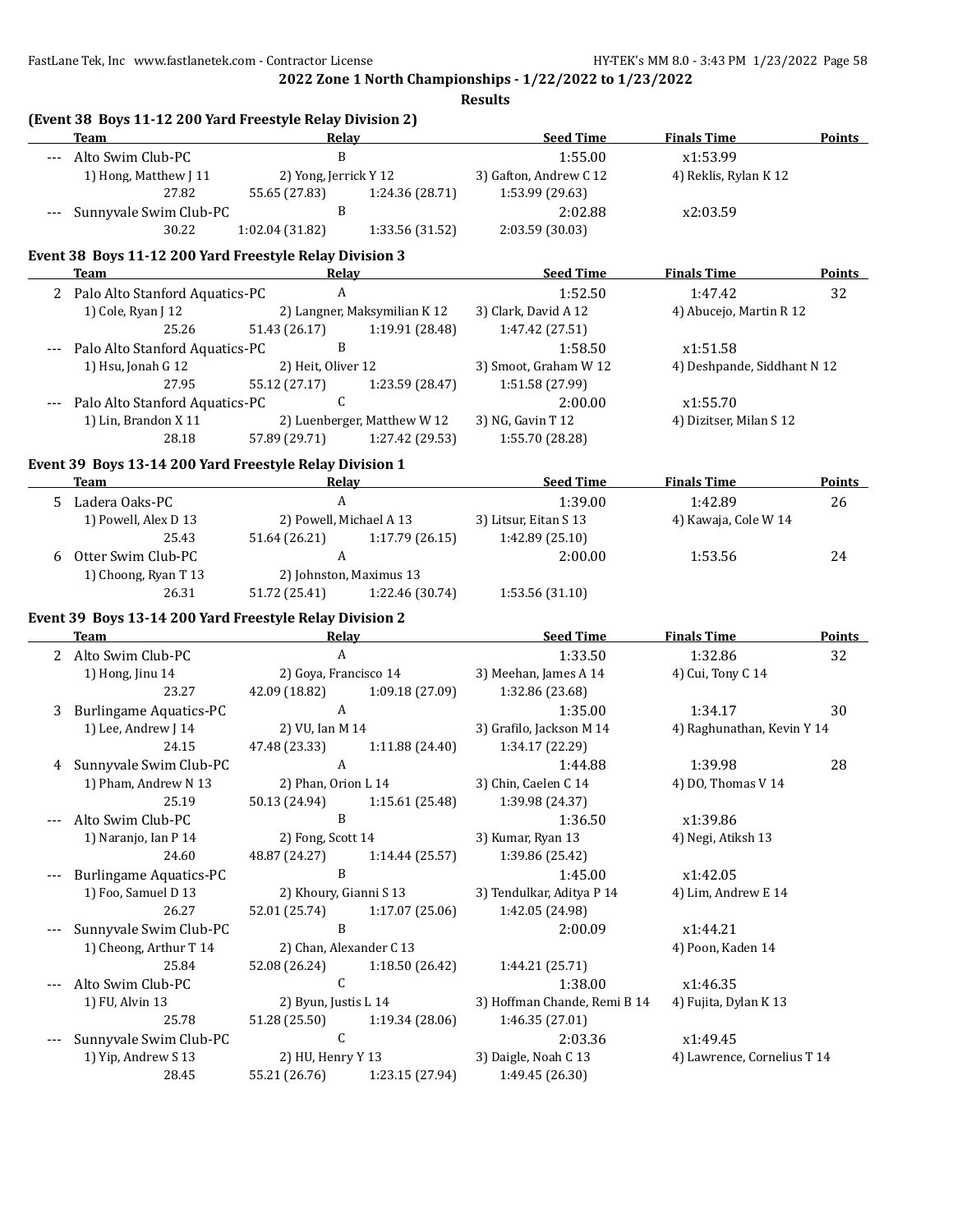**Results**

|       | Event 39 Boys 13-14 200 Yard Freestyle Relay Division 3 |                               |                 |                        |                             |               |
|-------|---------------------------------------------------------|-------------------------------|-----------------|------------------------|-----------------------------|---------------|
|       | <b>Team</b>                                             | Relay                         |                 | <b>Seed Time</b>       | <b>Finals Time</b>          | Points        |
|       | 1 Palo Alto Stanford Aquatics-PC                        | A                             |                 | 1:37.00                | 1:32.07                     | 36            |
|       | 1) Ogawa, Nicolas P 14                                  | 2) Heit, Henry J 14           |                 |                        | 4) Yoon, Nathaniel 14       |               |
|       | 23.49                                                   | 45.94 (22.45)                 | 1:09.17(23.23)  | 1:32.07 (22.90)        |                             |               |
|       | Palo Alto Stanford Aquatics-PC                          | B                             |                 | 1:42.00                | x1:38.73                    |               |
|       | 1) Yuan, Jonathan Z 14                                  | 2) Friedman, Liad 14          |                 | 3) Chien, Evan W 14    | 4) Wang, Ethan R 14         |               |
|       | 24.57                                                   | 49.55 (24.98)                 | 1:13.97 (24.42) | 1:38.73 (24.76)        |                             |               |
|       | Palo Alto Stanford Aquatics-PC                          | C                             |                 | 1:44.00                | x1:41.53                    |               |
|       | 1) Faraboschi, Alessandro 13                            | 2) Lee, Edison S 13           |                 | 3) Patel, Sanjay S 14  | 4) Lin, Hongyu 14           |               |
|       | 25.13                                                   | 50.66 (25.53)                 | 1:16.55 (25.89) | 1:41.53 (24.98)        |                             |               |
|       | Event 40 Boys 15-18 200 Yard Freestyle Relay Division 1 |                               |                 |                        |                             |               |
|       | Team                                                    | Relay                         |                 | <b>Seed Time</b>       | <b>Finals Time</b>          | <b>Points</b> |
|       | 5 Fog City Hammerheads-PC                               | $\boldsymbol{A}$              |                 | 1:32.00                | 1:32.43                     | 26            |
|       | 1) Chang, Samson L 15                                   | 2) NG, Isaac Q 16             |                 | 3) Tom, Kailer 17      | 4) Briones, Maxime 16       |               |
|       | 23.27                                                   | 46.05 (22.78)                 | 1:08.65(22.60)  | 1:32.43 (23.78)        |                             |               |
| 6     | Ladera Oaks-PC                                          | A                             |                 | 1:34.00                | 1:33.27                     | 24            |
|       | 1) Grant, Connor A 15                                   | 2) Wang, Jayden M 15          |                 | 3) Lai, Sean 16        | 4) Collet, Seth J 15        |               |
|       | 23.37                                                   | 46.75 (23.38)                 | 1:10.71(23.96)  | 1:33.27 (22.56)        |                             |               |
|       | 7 DE Anza Cupertino Aquatics-PC                         | $\boldsymbol{A}$              |                 | 1:36.00                | 1:36.56                     | 22            |
|       | 1) Sayson, Elijah P 17                                  | 2) Moore, Ryan A 17           |                 | 3) Smith, Carson K 15  | 4) Kundu, Nilay 17          |               |
|       | 24.22                                                   | 49.09 (24.87)                 | 1:13.56 (24.47) | 1:36.56 (23.00)        |                             |               |
| 8     | Otter Swim Club-PC                                      | A                             |                 | 1:38.00                | 1:36.77                     | 20            |
|       | 1) Hsu, Ryan K 18                                       | 2) HU, Myles 15               |                 | 3) Sellami, Ziad 15    | 4) Picht, William E 18      |               |
|       | 24.00                                                   | 49.00 (25.00)                 | 1:13.78 (24.78) | 1:36.77 (22.99)        |                             |               |
|       | Event 40 Boys 15-18 200 Yard Freestyle Relay Division 2 |                               |                 |                        |                             |               |
|       | Team                                                    | <b>Relay</b>                  |                 | <b>Seed Time</b>       | <b>Finals Time</b>          | <b>Points</b> |
|       | 2 Alto Swim Club-PC                                     | $\boldsymbol{A}$              |                 | 1:23.50                | 1:26.18                     | 32            |
|       | 1) Picard, Landon C 15                                  | 2) Cui, Andy C 16             |                 | 3) Zhang, Peter F 17   | 4) Stegina, Trent J 16      |               |
|       | 21.74                                                   | 43.25 (21.51)                 | 1:04.61(21.36)  | 1:26.18 (21.57)        |                             |               |
| 3     | <b>Burlingame Aquatics-PC</b>                           | $\mathbf{A}$                  |                 | 1:30.50                | 1:30.72                     | 30            |
|       | 1) Smith, Seth N 16                                     | 2) Koika, Andrew 15           |                 | 3) Walz, William L 15  | 4) Phan, Ashton T 16        |               |
|       | 22.78                                                   | 45.18 (22.40)                 | 1:07.80(22.62)  | 1:30.72 (22.92)        |                             |               |
|       | 4 Sunnyvale Swim Club-PC                                | $\boldsymbol{A}$              |                 | 1:33.79                | 1:30.93                     | 28            |
|       | 1) Flesner, Nathan T 17                                 | 2) Paek, Jay 17               |                 | 3) Farnham, Max K 16   | 4) Huang, Kyle 17           |               |
|       | 22.64                                                   | 45.62 (22.98)                 | 1:09.11 (23.49) | 1:30.93 (21.82)        |                             |               |
|       | Alto Swim Club-PC                                       | $\, {\bf B}$                  |                 | 1:25.60                | x1:29.20                    |               |
|       | 1) Stoen, Jayden J 16                                   | 2) Goya, Salvador 16          |                 | 3) Lopez, Miguel E 16  | 4) Cantrell, Kelson T 16    |               |
|       | 22.39                                                   | 44.88 (22.49)                 | 1:07.27 (22.39) | 1:29.20 (21.93)        |                             |               |
|       | Alto Swim Club-PC                                       | C                             |                 | 1:27.80                | x1:32.07                    |               |
|       | 1) McDonald, Christopher P 16                           | 2) Resendiz, Diego 16         |                 | 3) Jarvis, Isaiah W 15 | 4) Fetter, Peter J 15       |               |
|       | 23.10                                                   | 45.59 (22.49)                 | 1:08.95 (23.36) | 1:32.07 (23.12)        |                             |               |
| $---$ | <b>Burlingame Aquatics-PC</b>                           | B                             |                 | 1:34.50                | x1:32.21                    |               |
|       | 1) Musich, Ryan P 15                                    | 2) Lin, Ryan Y 17             |                 | 3) Truong, Mateo G 16  | 4) Tomasello, Jonathan R 16 |               |
|       |                                                         |                               |                 |                        |                             |               |
|       | 23.15                                                   | 45.99 (22.84)<br>$\mathsf{C}$ | 1:09.23 (23.24) | 1:32.21 (22.98)        |                             |               |
| $---$ | <b>Burlingame Aquatics-PC</b>                           |                               |                 | 1:38.60                | x1:36.45                    |               |
|       | 1) Bellemin, Thomas L 16                                | 2) Wong, Christien 16         |                 | 3) Huie, Ryan C 18     | 4) Son, Andrea C 16         |               |
|       | 23.67                                                   | 48.39 (24.72)                 | 1:12.47 (24.08) | 1:36.45 (23.98)        |                             |               |
| $---$ | Sunnyvale Swim Club-PC                                  | $\, {\bf B}$                  |                 | 1:37.60                | x1:38.13                    |               |
|       | 1) Nixon, Jacob D 16                                    | 2) Garcia, Ethan C 15         |                 | 3) Chin, Ethan C 16    | 4) Coblin, Owen H 15        |               |
|       | 24.64                                                   | 49.72 (25.08)                 | 1:14.46 (24.74) | 1:38.13 (23.67)        |                             |               |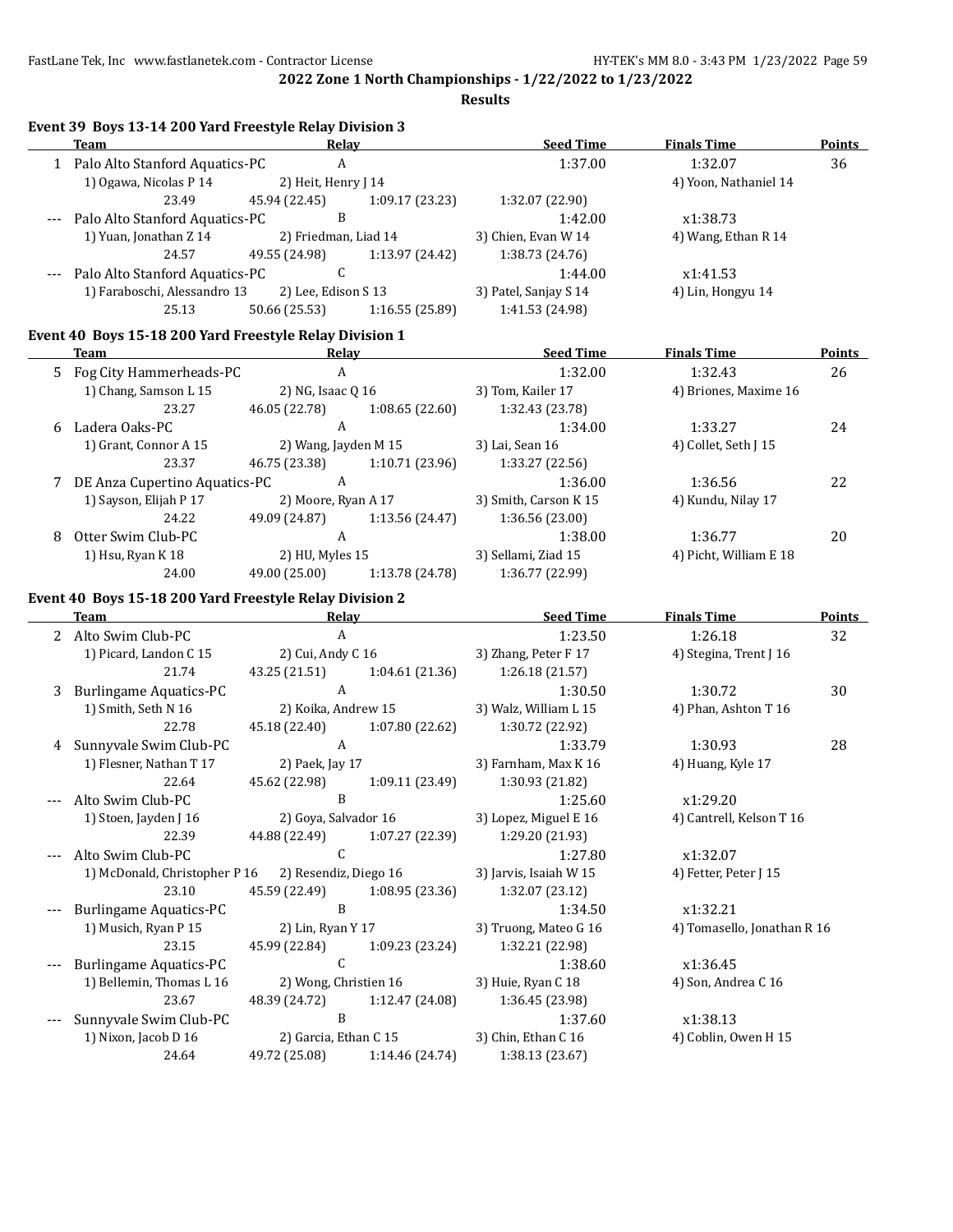**Results**

| Event 40 Boys 15-18 200 Yard Freestyle Relay Division 3 |  |
|---------------------------------------------------------|--|
|---------------------------------------------------------|--|

| Team                               | Relay                 |                 | <b>Seed Time</b>           | <b>Finals Time</b>    | Points |
|------------------------------------|-----------------------|-----------------|----------------------------|-----------------------|--------|
| Palo Alto Stanford Aquatics-PC     | A                     |                 | 1:24.00                    | 1:24.05               | 36     |
| 1) Harrington, Ethan A 16          | 2) Balva, Arthur A 17 |                 | 3) Williams, Harrison P 17 | 4) Gabbassof, Eric 17 |        |
| 21.11                              | 41.74 (20.63)         | 1:02.84(21.10)  | 1:24.05(21.21)             |                       |        |
| Palo Alto Stanford Aquatics-PC     | B                     |                 | 1:27.00                    | x1:30.06              |        |
| 1) Lacerte, Bennett S 17           | 2) NG, Alex 15        |                 | 3) Tsang, Jonathan C 16    | 4) Wang, Parker A 17  |        |
| 22.41                              | 45.61 (23.20)         | 1:07.75(22.14)  | 1:30.06(22.31)             |                       |        |
| --- Palo Alto Stanford Aquatics-PC |                       |                 | 1:30.00                    | x1:30.91              |        |
| 1) Ballard, Cole A 16              | 2) MA, Conrad C 17    |                 | 3) Wang, Tyler R 18        | 4) Tran, Steven 17    |        |
| 22.68                              | 45.60 (22.92)         | 1:08.53 (22.93) | 1:30.91 (22.38)            |                       |        |
|                                    |                       |                 |                            |                       |        |

#### **Event 41 Girls 15-18 100 Yard Backstroke Division 1 1:09.39 Z1N**

|    | <b>Name</b>                          | Age Team and the state of the state of the state of the state of the state of the state of the state of the state of the state of the state of the state of the state of the state of the state of the state of the state of t | <b>Seed Time</b> | <b>Finals Time</b> |                  | <b>Points</b> |
|----|--------------------------------------|--------------------------------------------------------------------------------------------------------------------------------------------------------------------------------------------------------------------------------|------------------|--------------------|------------------|---------------|
|    | 14 Blake, Zephra M                   | 16 Fog City Hammerheads-PC                                                                                                                                                                                                     | 1:01.78          | 1:01.23            | Z <sub>1</sub> N | 3             |
|    | 30.19                                | 1:01.23 (31.04)                                                                                                                                                                                                                |                  |                    |                  |               |
| 19 | Elliott, Lauren M                    | 15 Otter Swim Club-PC                                                                                                                                                                                                          | 1:02.37          | 1:02.57            | Z <sub>1</sub> N |               |
|    | 31.00                                | 1:02.57 (31.57)                                                                                                                                                                                                                |                  |                    |                  |               |
| 23 | Elliott, Emma S                      | 17 Otter Swim Club-PC                                                                                                                                                                                                          | 1:03.70          | 1:03.20            | Z1N              |               |
|    | 31.03                                | 1:03.20 (32.17)                                                                                                                                                                                                                |                  |                    |                  |               |
|    | 24 Repp, Marlee J                    | 16 Pacifica Sea Lions-PC                                                                                                                                                                                                       | 1:02.73          | 1:03.29            | Z <sub>1</sub> N |               |
|    | 31.08                                | 1:03.29 (32.21)                                                                                                                                                                                                                |                  |                    |                  |               |
| 27 | Tambling, Ainsley J                  | 17 Ladera Oaks-PC                                                                                                                                                                                                              | 1:02.35          | 1:03.55            | Z1N              |               |
|    | 30.75                                | 1:03.55 (32.80)                                                                                                                                                                                                                |                  |                    |                  |               |
| 35 | Torres, Patricia M                   | 16 Fog City Hammerheads-PC                                                                                                                                                                                                     | 1:00.73          | 1:04.99            | Z <sub>1</sub> N |               |
| 40 | Zuckerman, Alexi A                   | 17 Pacifica Sea Lions-PC                                                                                                                                                                                                       | 1:04.67          | 1:05.55            | Z <sub>1</sub> N |               |
|    | 31.08                                | 1:05.55 (34.47)                                                                                                                                                                                                                |                  |                    |                  |               |
| 43 | Sto. Domingo, Ava                    | 15 Fog City Hammerheads-PC                                                                                                                                                                                                     | 1:02.02          | 1:06.10            | Z <sub>1</sub> N |               |
| 47 | Leung, Janice                        | 15 Daly City Dolphins-PC                                                                                                                                                                                                       | 1:07.49          | 1:06.48            | Z <sub>1</sub> N |               |
|    | 31.73                                | 1:06.48 (34.75)                                                                                                                                                                                                                |                  |                    |                  |               |
| 50 | Pham, Minh-Anh                       | 17 DE Anza Cupertino Aquatics-PC                                                                                                                                                                                               | 1:02.57          | 1:06.90            | Z <sub>1</sub> N |               |
|    | 32.30                                | 1:06.90(34.60)                                                                                                                                                                                                                 |                  |                    |                  |               |
| 51 | Sloan, Claire E                      | 16 Fog City Hammerheads-PC                                                                                                                                                                                                     | 1:08.04          | 1:07.02            | Z <sub>1</sub> N |               |
|    | 32.78                                | 1:07.02 (34.24)                                                                                                                                                                                                                |                  |                    |                  |               |
| 53 | Diehn, Piper O                       | 15 Otter Swim Club-PC                                                                                                                                                                                                          | 1:08.30          | 1:07.32            | Z1N              |               |
|    | 32.86                                | 1:07.32 (34.46)                                                                                                                                                                                                                |                  |                    |                  |               |
|    | 54 Hogan, Kayla A                    | 17 Otter Swim Club-PC                                                                                                                                                                                                          | 1:07.39          | 1:07.39            | Z <sub>1</sub> N |               |
|    | 33.12                                | 1:07.39 (34.27)                                                                                                                                                                                                                |                  |                    |                  |               |
|    | 64 Brinkerhoff, Anika H              | 18 Fog City Hammerheads-PC                                                                                                                                                                                                     | 1:07.00          | 1:09.60            |                  |               |
|    | 33.62                                | 1:09.60 (35.98)                                                                                                                                                                                                                |                  |                    |                  |               |
| 68 | Wong, Cherise H                      | 16 Ladera Oaks-PC                                                                                                                                                                                                              | 1:07.65          | 1:10.54            |                  |               |
|    | 34.43                                | 1:10.54 (36.11)<br>15 DE Anza Cupertino Aquatics-PC                                                                                                                                                                            |                  |                    |                  |               |
|    | 74 Blanco-Sarmiento, Romina<br>35.33 | 1:12.06 (36.73)                                                                                                                                                                                                                | 1:09.10          | 1:12.06            |                  |               |
|    | 76 Wang, Chloe P                     | 17 Ladera Oaks-PC                                                                                                                                                                                                              | 1:09.39          | 1:14.97            |                  |               |
|    | 35.60                                | 1:14.97 (39.37)                                                                                                                                                                                                                |                  |                    |                  |               |
|    | Sullivan, Francesca R                | 17 DE Anza Cupertino Aquatics-PC                                                                                                                                                                                               | 1:08.53          | DQ                 |                  |               |
|    | 33.72                                | DQ (36.21)                                                                                                                                                                                                                     |                  |                    |                  |               |
|    |                                      |                                                                                                                                                                                                                                |                  |                    |                  |               |

### **Event 41 Girls 15-18 100 Yard Backstroke Division 2**

**1:09.39 Z1N**

| Name              | Age Team                  | <b>Seed Time</b> | <b>Finals Time</b> | <b>Points</b> |
|-------------------|---------------------------|------------------|--------------------|---------------|
| 4 Niles, Sydney G | 15 Burlingame Aquatics-PC | 59.65            | 59.40 Z1N          |               |
| 29.13             | 59.40 (30.27)             |                  |                    |               |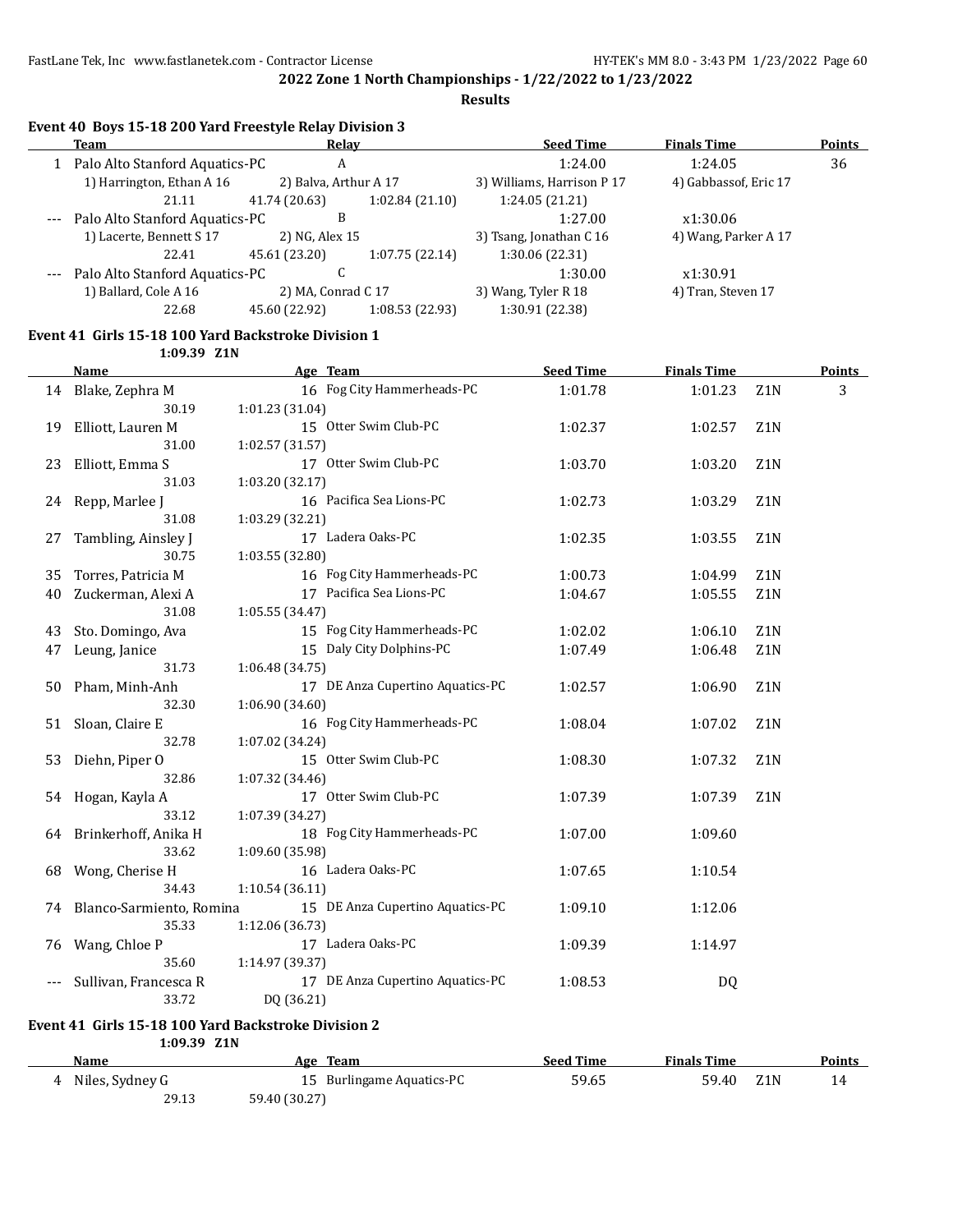#### **Results**

## **(Event 41 Girls 15-18 100 Yard Backstroke Division 2)**

|    | Name                                 | Age Team                                                        | <b>Seed Time</b> | <b>Finals Time</b> |                  | <b>Points</b> |
|----|--------------------------------------|-----------------------------------------------------------------|------------------|--------------------|------------------|---------------|
|    | 8 Yoshida, Rinka<br>29.18            | 15 Sunnyvale Swim Club-PC<br>1:00.22 (31.04)                    | 59.53            | 1:00.22            | Z1N              | 10            |
| 10 | Fetter, Elizabeth C                  | 16 Alto Swim Club-PC                                            | 59.83            | 1:00.74            | Z1N              | 7             |
|    | 29.63<br>11 Wickersham, Abigail N    | 1:00.74 (31.11)<br>17 Alto Swim Club-PC                         | 1:00.39          | 1:00.89            | Z1N              | 6             |
|    | 29.99                                | 1:00.89 (30.90)                                                 |                  |                    |                  |               |
| 12 | Cantrell, Aubrey R<br>29.95          | 17 Alto Swim Club-PC<br>1:01.03 (31.08)                         | 1:01.42          | 1:01.03            | Z1N              | 5             |
| 15 | Tudor, Emory E<br>30.24              | 18 Burlingame Aquatics-PC<br>1:01.86 (31.62)                    | 58.42            | 1:01.86            | Z1N              | 2             |
|    | 17 Pelka, Orla M                     | 15 Alto Swim Club-PC                                            | 1:02.72          | 1:02.31            | Z1N              |               |
| 18 | Huddleston, Sage E<br>30.44          | 16 Burlingame Aquatics-PC<br>1:02.49 (32.05)                    | 1:00.45          | 1:02.49            | Z1N              |               |
|    | 20 Kuziemko, Claire Y<br>30.59       | 16 Burlingame Aquatics-PC<br>1:02.66 (32.07)                    | 59.01            | 1:02.66            | Z <sub>1</sub> N |               |
| 22 | Hegblom, Katherine E<br>30.57        | 17 Sunnyvale Swim Club-PC<br>1:03.16 (32.59)                    | 1:01.34          | 1:03.16            | Z1N              |               |
| 25 | Jeng, Keila I<br>30.74               | 15 Alto Swim Club-PC<br>1:03.38 (32.64)                         | 1:01.98          | 1:03.38            | Z1N              |               |
| 26 | Cutler, Hayden J<br>30.88            | 17 Burlingame Aquatics-PC<br>1:03.41 (32.53)                    | 1:02.60          | 1:03.41            | Z <sub>1</sub> N |               |
| 28 | Brandt, Delainey E                   | 16 Burlingame Aquatics-PC                                       | 1:04.20          | 1:03.72            | Z1N              |               |
| 30 | 30.89<br>Lan, Aglaia                 | 1:03.72 (32.83)<br>15 Alto Swim Club-PC                         | 1:09.00          | 1:04.10            | Z <sub>1</sub> N |               |
|    | 31.19<br>31 Mina, Tristen E<br>31.30 | 1:04.10 (32.91)<br>16 Sunnyvale Swim Club-PC                    | 1:00.74          | 1:04.22            | Z <sub>1</sub> N |               |
|    | 33 Zhao, Lucy<br>31.37               | 1:04.22 (32.92)<br>15 Alto Swim Club-PC<br>1:04.79 (33.42)      | 1:02.59          | 1:04.79            | Z <sub>1</sub> N |               |
| 39 | Burdick, Alyssa E<br>32.19           | 15 Alto Swim Club-PC                                            | 1:05.26          | 1:05.53            | Z <sub>1</sub> N |               |
| 42 | Dowd, Leda T<br>31.53                | 1:05.53 (33.34)<br>16 Burlingame Aquatics-PC<br>1:05.82 (34.29) | 1:04.69          | 1:05.82            | Z1N              |               |
| 46 | Teo, Audrey Y<br>32.24               | 17 Alto Swim Club-PC                                            | 1:05.38          | 1:06.35            | Z <sub>1</sub> N |               |
| 57 | Choi, Sooinie<br>33.13               | 1:06.35 (34.11)<br>17 Sunnyvale Swim Club-PC                    | 1:03.86          | 1:08.21            | Z <sub>1</sub> N |               |
| 60 | Tinetti, Angel H                     | 1:08.21 (35.08)<br>15 Burlingame Aquatics-PC                    | 1:06.45          | 1:08.54            | Z1N              |               |
|    | 32.81<br>61 Iwers, Christa L         | 1:08.54 (35.73)<br>16 Alto Swim Club-PC                         | 1:05.21          | 1:08.94            | Z1N              |               |
| 62 | 34.10<br>Guillerm, Camille           | 1:08.94 (34.84)<br>16 Sunnyvale Swim Club-PC                    | 1:02.83          | 1:09.16            | Z1N              |               |
| 66 | 33.48<br>Jacobs, Audrey              | 1:09.16 (35.68)<br>17 Sunnyvale Swim Club-PC                    | 1:06.24          | 1:09.90            |                  |               |
| 67 | 33.49<br>McGovern, Kathryn J         | 1:09.90 (36.41)<br>16 Sunnyvale Swim Club-PC                    | 1:09.26          | 1:10.41            |                  |               |
| 71 | 34.76<br>Kiurtsidis, Nina            | 1:10.41 (35.65)<br>15 Alto Swim Club-PC                         | 1:08.47          | 1:10.77            |                  |               |
| 72 | 34.14<br>Boyer, Julie L              | 1:10.77 (36.63)<br>16 Sunnyvale Swim Club-PC                    | 1:08.00          | 1:11.03            |                  |               |
|    | 34.72                                | 1:11.03 (36.31)                                                 |                  |                    |                  |               |
| 75 | Raghavan, Minnoli<br>36.31           | 16 Burlingame Aquatics-PC<br>1:13.27 (36.96)                    | 1:09.39          | 1:13.27            |                  |               |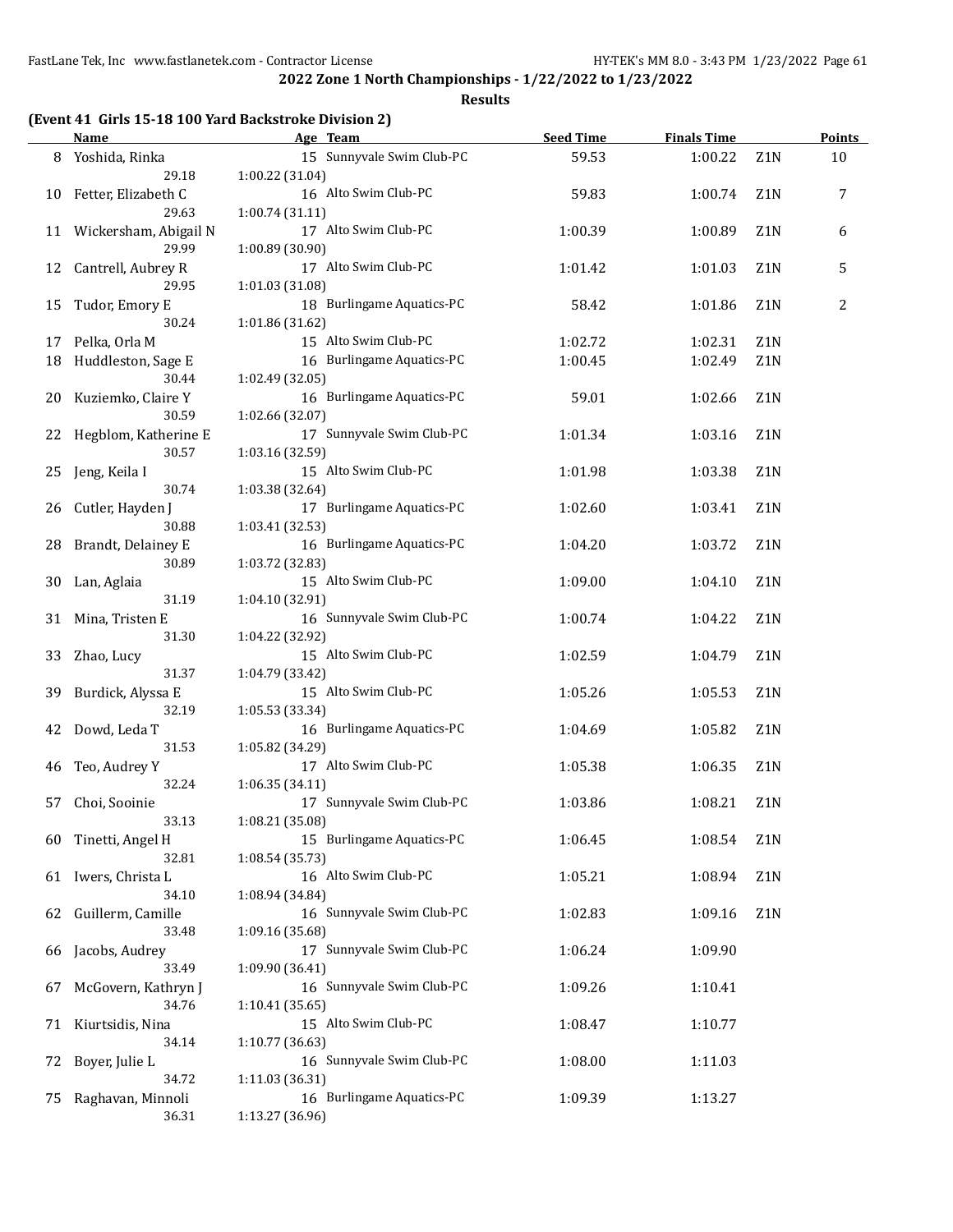**Results**

#### **Event 41 Girls 15-18 100 Yard Backstroke Division 3 1:09.39 Z1N**

|    | Name                        | Age Team                                             | <b>Seed Time</b> | <b>Finals Time</b> |                  | <b>Points</b> |
|----|-----------------------------|------------------------------------------------------|------------------|--------------------|------------------|---------------|
|    | 1 LI, Kaia J                | 18 Palo Alto Stanford Aquatics-PC                    | 55.22            | 57.19              | Z1N              | 18            |
|    | 27.94                       | 57.19 (29.25)                                        |                  |                    |                  |               |
|    | J-Cheng, Audrey             | 17 Palo Alto Stanford Aquatics-PC                    | 59.43            | 58.56              | Z <sub>1</sub> N | 16            |
|    | 28.82                       | 58.56 (29.74)                                        |                  |                    |                  |               |
| 3  | Lanilis, Eugenie M          | 17 Palo Alto Stanford Aquatics-PC                    | 58.98            | 58.89              | Z1N              | 15            |
|    | 28.80                       | 58.89 (30.09)                                        |                  |                    |                  |               |
| 5. | Chan, Katelyn S             | 15 Palo Alto Stanford Aquatics-PC                    | 58.33            | 1:00.12            | Z1N              | 13            |
|    | 29.25                       | 1:00.12 (30.87)                                      |                  |                    |                  |               |
| 6  | Schaffer, Alexis A          | 16 Palo Alto Stanford Aquatics-PC                    | 59.37            | 1:00.13            | Z <sub>1</sub> N | 12            |
|    | 29.72                       | 1:00.13 (30.41)                                      |                  |                    |                  |               |
| 7  | Lynch, Calista R            | 16 Palo Alto Stanford Aquatics-PC                    | 58.66            | 1:00.15            | Z1N              | 11            |
|    | 29.65                       | 1:00.15 (30.50)                                      |                  |                    |                  |               |
| 9  | Faraboschi, Silvia          | 17 Palo Alto Stanford Aquatics-PC                    | 1:01.02          | 1:00.41            | Z1N              | 8             |
|    | 29.54                       | 1:00.41 (30.87)                                      |                  |                    |                  |               |
| 13 | Leung, Kelsey B             | 16 Palo Alto Stanford Aquatics-PC                    | 1:02.32          | 1:01.12            | Z1N              | 4             |
|    | 29.92                       | 1:01.12 (31.20)                                      |                  |                    |                  |               |
| 16 | Liao, Audrey                | 15 Palo Alto Stanford Aquatics-PC                    | 1:00.94          | 1:02.18            | Z1N              | $\mathbf{1}$  |
|    | 30.11                       | 1:02.18 (32.07)                                      |                  |                    |                  |               |
| 21 | LI, Abby J                  | 15 Palo Alto Stanford Aquatics-PC                    | 1:03.06          | 1:02.83            | Z1N              |               |
|    | 30.55                       | 1:02.83 (32.28)                                      |                  |                    |                  |               |
| 29 | Kwak, Natalie E             | 15 Palo Alto Stanford Aquatics-PC                    | 1:02.56          | 1:03.82            | Z1N              |               |
|    | 31.03                       | 1:03.82 (32.79)                                      |                  |                    |                  |               |
| 32 | Heit, Elena M               | 16 Palo Alto Stanford Aquatics-PC                    | 1:02.40          | 1:04.63            | Z1N              |               |
|    | 31.45                       | 1:04.63 (33.18)                                      |                  |                    |                  |               |
| 34 | Backstrand, Alden G         | 17 Palo Alto Stanford Aquatics-PC                    | 1:03.87          | 1:04.97            | Z1N              |               |
|    | 31.58                       | 1:04.97 (33.39)                                      |                  |                    |                  |               |
| 36 | Hong, Ashley R              | 15 Palo Alto Stanford Aquatics-PC                    | 1:02.40          | 1:05.04            | Z <sub>1</sub> N |               |
|    | 31.20                       | 1:05.04 (33.84)                                      |                  |                    |                  |               |
| 37 | Detter, Olivia K            | 16 Palo Alto Stanford Aquatics-PC                    | 1:02.00          | 1:05.05            | Z1N              |               |
|    | 31.44                       | 1:05.05(33.61)                                       |                  |                    |                  |               |
| 38 | Chao, Sophia W              | 16 Palo Alto Stanford Aquatics-PC                    | 1:03.20          | 1:05.14            | Z1N              |               |
|    | 31.87                       | 1:05.14 (33.27)                                      |                  |                    |                  |               |
| 41 | Holden, Audrey E            | 17 Palo Alto Stanford Aquatics-PC                    | 1:04.40          | 1:05.68            | Z <sub>1</sub> N |               |
|    | 31.70                       | 1:05.68 (33.98)                                      |                  |                    |                  |               |
| 44 | Kapoor, Aria C              | 16 Palo Alto Stanford Aquatics-PC                    | 1:08.44          | 1:06.15            | Z <sub>1</sub> N |               |
|    | 32.04                       | 1:06.15(34.11)                                       |                  |                    |                  |               |
| 45 | Chung, Audrey K             | 16 Palo Alto Stanford Aquatics-PC                    | 1:02.89          | 1:06.23            | Z1N              |               |
|    | 31.68                       | 1:06.23 (34.55)                                      |                  |                    |                  |               |
| 48 | Kau, Erin S<br>33.33        | 16 Palo Alto Stanford Aquatics-PC<br>1:06.84 (33.51) | 1:03.46          | 1:06.84            | Z1N              |               |
|    |                             | 15 Palo Alto Stanford Aquatics-PC                    |                  |                    |                  |               |
| 49 | Spasojevic, Nina B<br>32.94 | 1:06.85 (33.91)                                      | 1:06.98          | 1:06.85            | Z1N              |               |
|    |                             | 15 Palo Alto Stanford Aquatics-PC                    | 1:03.65          | 1:07.02            | Z1N              |               |
| 51 | Huang, Edana X<br>32.08     | 1:07.02 (34.94)                                      |                  |                    |                  |               |
| 55 | HU, Ashley J                | 15 Palo Alto Stanford Aquatics-PC                    | 1:07.77          | 1:07.90            | Z1N              |               |
|    | 32.30                       | 1:07.90 (35.60)                                      |                  |                    |                  |               |
| 56 | Khan, Sonia N               | 16 Palo Alto Stanford Aquatics-PC                    | 1:04.78          | 1:07.94            | Z1N              |               |
|    | 32.88                       | 1:07.94 (35.06)                                      |                  |                    |                  |               |
| 58 | Rudolph, Allison E          | 17 Palo Alto Stanford Aquatics-PC                    | 1:09.26          | 1:08.38            | Z1N              |               |
|    | 33.06                       | 1:08.38 (35.32)                                      |                  |                    |                  |               |
| 59 | Lungren, Charlotte M        | 15 Palo Alto Stanford Aquatics-PC                    | 1:04.93          | 1:08.43            | Z1N              |               |
|    | 33.21                       | 1:08.43 (35.22)                                      |                  |                    |                  |               |
|    |                             |                                                      |                  |                    |                  |               |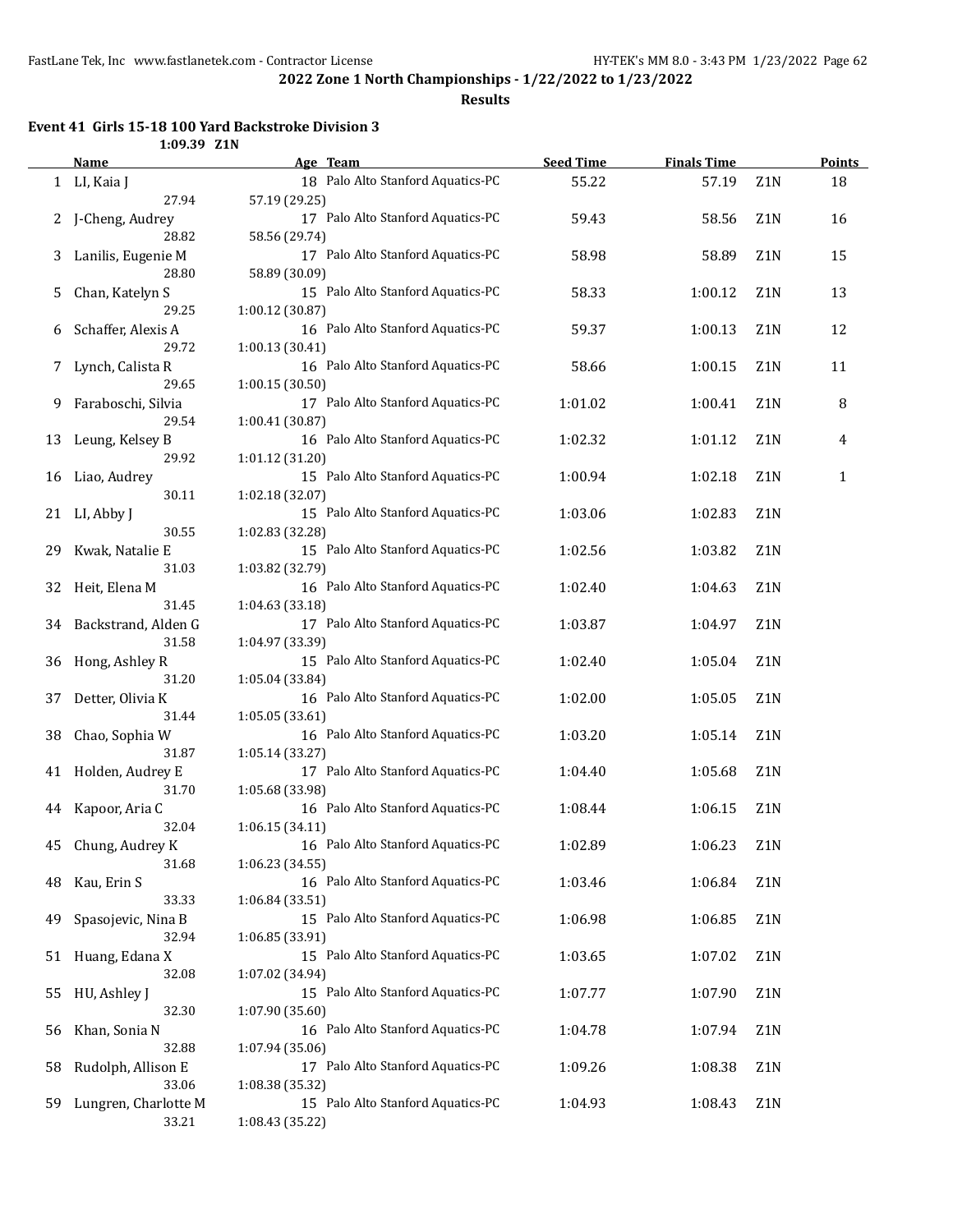**Results**

## **(Event 41 Girls 15-18 100 Yard Backstroke Division 3)**

|     | Name                  | Age Team                             | <b>Seed Time</b> | <b>Finals Time</b>          | <b>Points</b> |
|-----|-----------------------|--------------------------------------|------------------|-----------------------------|---------------|
| 63  | Pargett, Alexandria S | 16 Palo Alto Stanford Aquatics-PC    | 1:08.01          | 1:09.33<br>Z <sub>1</sub> N |               |
|     | 33.58                 | 1:09.33(35.75)                       |                  |                             |               |
| 65  | Porteous, Annika L    | 16 Palo Alto Stanford Aquatics-PC    | 1:06.39          | 1:09.66                     |               |
| 69  | Conover-Hui, Aurora J | 15 Palo Alto Stanford Aquatics-PC    | 1:07.14          | 1:10.65                     |               |
|     | 34.69                 | 1:10.65(35.96)                       |                  |                             |               |
| 70. | Kennedy, Elyssa M     | 16 Palo Alto Stanford Aquatics-PC    | 1:09.12          | 1:10.74                     |               |
|     | 34.57                 | 1:10.74(36.17)                       |                  |                             |               |
| 73  | Thacker, Madeline R   | Palo Alto Stanford Aquatics-PC<br>17 | 1:09.39          | 1:11.28                     |               |
|     | 34.10                 | 1:11.28(37.18)                       |                  |                             |               |

## **Event 42 Girls 13-14 100 Yard Backstroke Division 1**

**1:11.19 Z1N**

|    | <b>Name</b>           | Age Team                         | <b>Seed Time</b> | <b>Finals Time</b> |                  | <b>Points</b> |
|----|-----------------------|----------------------------------|------------------|--------------------|------------------|---------------|
|    | Birkhold, Elaine      | 13 Fog City Hammerheads-PC       | 1:01.65          | 1:02.35            | Z <sub>1</sub> N | 11            |
|    | 29.72                 | 1:02.35 (32.63)                  |                  |                    |                  |               |
| 8  | Chen, Heidi I         | 14 Ladera Oaks-PC                | 1:06.02          | 1:02.91            | Z <sub>1</sub> N | 10            |
|    | 30.22                 | 1:02.91 (32.69)                  |                  |                    |                  |               |
|    | 24 Hsu, Katelyn       | 13 DE Anza Cupertino Aquatics-PC | 1:06.25          | 1:07.28            | Z1N              |               |
|    | 33.29                 | 1:07.28 (33.99)                  |                  |                    |                  |               |
| 28 | Levin, Liliana M      | 13 DE Anza Cupertino Aquatics-PC | 1:08.24          | 1:07.84            | Z <sub>1</sub> N |               |
|    | 33.11                 | 1:07.84 (34.73)                  |                  |                    |                  |               |
| 29 | Charton, Thalea       | 14 DE Anza Cupertino Aquatics-PC | 1:06.66          | 1:07.87            | Z1N              |               |
|    | 32.83                 | 1:07.87 (35.04)                  |                  |                    |                  |               |
|    | 32 Anderson, Kalina R | 13 Otter Swim Club-PC            | 1:08.87          | 1:08.45            | Z <sub>1</sub> N |               |
|    | 33.73                 | 1:08.45 (34.72)                  |                  |                    |                  |               |
|    | 34 Pham, Lan-Anh      | 13 DE Anza Cupertino Aquatics-PC | 1:07.86          | 1:09.21            | Z1N              |               |
|    | 32.76                 | 1:09.21 (36.45)                  |                  |                    |                  |               |
| 37 | Brians, Cassidy R     | 13 Mavericks-PC                  | 1:11.03          | 1:09.60            | Z <sub>1</sub> N |               |
|    | 33.93                 | 1:09.60 (35.67)                  |                  |                    |                  |               |
| 41 | Wagner, Sonika        | 14 DE Anza Cupertino Aquatics-PC | 1:08.25          | 1:09.87            | Z <sub>1</sub> N |               |
|    | 34.13                 | 1:09.87 (35.74)                  |                  |                    |                  |               |
| 43 | Kearns, Louisa D      | 14 Mavericks-PC                  | 1:12.63          | 1:09.92            | Z <sub>1</sub> N |               |
|    | 34.31                 | 1:09.92 (35.61)                  |                  |                    |                  |               |
|    | 44 Kurotori, Annika M | 14 DE Anza Cupertino Aquatics-PC | 1:09.20          | 1:09.93            | Z1N              |               |
|    | 34.42                 | 1:09.93 (35.51)                  |                  |                    |                  |               |
| 48 | LI, Abbey Q           | 14 Otter Swim Club-PC            | 1:09.46          | 1:10.82            | Z <sub>1</sub> N |               |
|    | 34.45                 | 1:10.82 (36.37)                  |                  |                    |                  |               |
| 49 | Miller, Elise P       | 13 Ladera Oaks-PC                | 1:09.68          | 1:11.03            | Z <sub>1</sub> N |               |
|    | 34.49                 | 1:11.03(36.54)                   |                  |                    |                  |               |
| 55 | Wong, Cadence E       | 14 Ladera Oaks-PC                | 1:10.98          | 1:12.34            |                  |               |
|    | 34.87                 | 1:12.34 (37.47)                  |                  |                    |                  |               |
| 59 | Habibi, Isabel M      | 14 Ladera Oaks-PC                | 1:06.72          | 1:14.87            |                  |               |
|    | 36.09                 | 1:14.87 (38.78)                  |                  |                    |                  |               |
|    | Pyle, Samantha G      | 14 Ladera Oaks-PC                | 1:02.88          | DQ                 |                  |               |
|    | 35.89                 | DQ (38.68)                       |                  |                    |                  |               |

### **Event 42 Girls 13-14 100 Yard Backstroke Division 2**

**1:11.19 Z1N**

| Name             | Age Team             | <b>Seed Time</b> | <b>Finals Time</b> |      | <b>Points</b> |
|------------------|----------------------|------------------|--------------------|------|---------------|
| 2 Byrne, Maren C | 13 Alto Swim Club-PC | 1:00.47          | 59.22              | Z1 N | 16            |
| 29.17            | 59.22 (30.05)        |                  |                    |      |               |
| Hetland, Maya S  | 13 Alto Swim Club-PC | 59.74            | 1:00.62            | Z1N  | 13            |
| 29.05            | 1:00.62(31.57)       |                  |                    |      |               |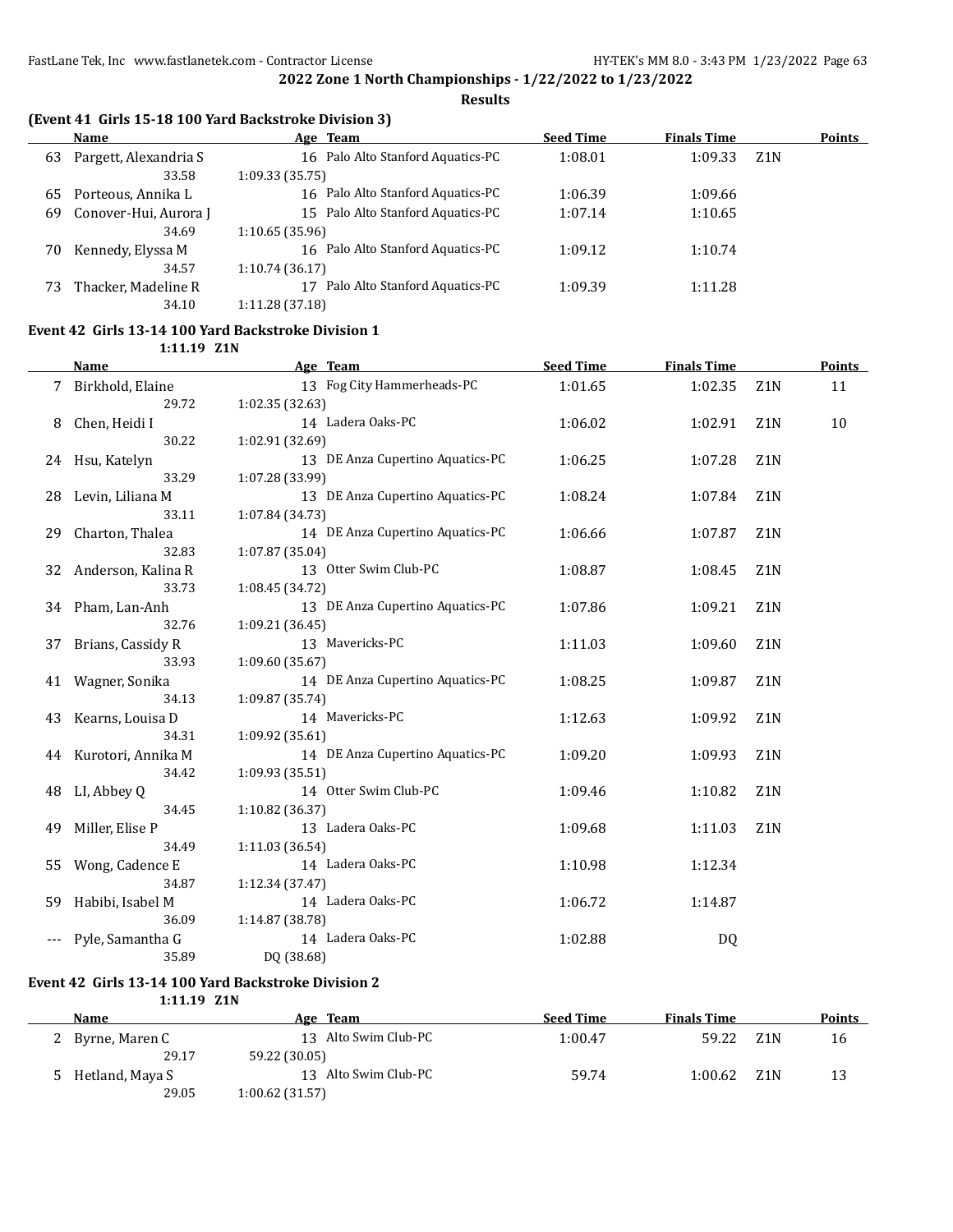**2022 Zone 1 North Championships - 1/22/2022 to 1/23/2022 Results**

## **(Event 42 Girls 13-14 100 Yard Backstroke Division 2)**

|     | Name                   | Age Team                  | <b>Seed Time</b> | <b>Finals Time</b> |                  | Points |
|-----|------------------------|---------------------------|------------------|--------------------|------------------|--------|
|     | 9 Komashko, Angelina S | 14 Burlingame Aquatics-PC | 1:03.85          | 1:02.95            | Z <sub>1</sub> N | 8      |
|     | 30.34                  | 1:02.95 (32.61)           |                  |                    |                  |        |
|     | 11 Chang, Alexa        | 13 Burlingame Aquatics-PC | 1:02.91          | 1:03.74            | Z1N              | 5.50   |
|     | 30.46                  | 1:03.74 (33.28)           |                  |                    |                  |        |
| 17  | VU, Sophia H           | 13 Burlingame Aquatics-PC | 1:06.60          | 1:05.76            | Z <sub>1</sub> N |        |
|     | 31.72                  | 1:05.76 (34.04)           |                  |                    |                  |        |
|     | 20 Preuss, Hailey K    | 14 Alto Swim Club-PC      | 1:08.84          | 1:06.42            | Z <sub>1</sub> N |        |
|     | 32.56                  | 1:06.42 (33.86)           |                  |                    |                  |        |
| 22  | Chahal, Janam E        | 13 Sunnyvale Swim Club-PC | 1:07.96          | 1:07.10            | Z <sub>1</sub> N |        |
|     | 32.92                  | 1:07.10 (34.18)           |                  |                    |                  |        |
| 26  | Ertas, Eda E           | 14 Alto Swim Club-PC      | 1:08.68          | 1:07.59            | Z <sub>1</sub> N |        |
|     | 32.57                  | 1:07.59 (35.02)           |                  |                    |                  |        |
| 33  | Chen, Yoray I          | 13 Alto Swim Club-PC      | 1:10.40          | 1:08.77            | Z <sub>1</sub> N |        |
|     | 33.66                  | 1:08.77(35.11)            |                  |                    |                  |        |
| 40  | Wang, Karina I         | 13 Sunnyvale Swim Club-PC | 1:09.36          | 1:09.86            | Z <sub>1</sub> N |        |
|     | 33.44                  | 1:09.86 (36.42)           |                  |                    |                  |        |
| 47  | Geng, Emma X           | 14 Sunnyvale Swim Club-PC | 1:09.84          | 1:10.45            | Z1N              |        |
|     | 33.75                  | 1:10.45 (36.70)           |                  |                    |                  |        |
| 52  | Kwong, Catherine K     | 14 Burlingame Aquatics-PC | 1:13.83          | 1:11.53            |                  |        |
|     | 33.81                  | 1:11.53 (37.72)           |                  |                    |                  |        |
| 53  | Orazova, Meryem        | 13 Alto Swim Club-PC      | 1:10.73          | 1:11.76            |                  |        |
|     | 35.56                  | 1:11.76 (36.20)           |                  |                    |                  |        |
|     | 54 Arude, Nadia P      | 14 Sunnyvale Swim Club-PC | 1:11.09          | 1:11.82            |                  |        |
|     | 35.43                  | 1:11.82 (36.39)           |                  |                    |                  |        |
| 57  | Chiang, Jeannine S     | 14 Burlingame Aquatics-PC | 1:09.89          | 1:13.64            |                  |        |
|     | 35.48                  | 1:13.64(38.16)            |                  |                    |                  |        |
| 59. | Swaminathan, Samhita S | 13 Alto Swim Club-PC      | 1:10.88          | 1:14.87            |                  |        |
|     | 36.82                  | 1:14.87 (38.05)           |                  |                    |                  |        |
|     | 61 Rosenfeld, Ella     | 13 Alto Swim Club-PC      | 1:11.06          | 1:14.96            |                  |        |
|     | 36.54                  | 1:14.96 (38.42)           |                  |                    |                  |        |
| 63  | MI, Audrey Y           | 13 Alto Swim Club-PC      | 1:11.00          | 1:16.41            |                  |        |
|     | 36.92                  | 1:16.41 (39.49)           |                  |                    |                  |        |
| 64  | Ene, Mina C            | 13 Alto Swim Club-PC      | 1:11.11          | 1:21.36            |                  |        |
|     | 39.39                  | 1:21.36 (41.97)           |                  |                    |                  |        |
|     |                        |                           |                  |                    |                  |        |

#### **Event 42 Girls 13-14 100 Yard Backstroke Division 3 1:11.19 Z1N**

|    | Name                | Age Team                          | <b>Seed Time</b> | <b>Finals Time</b> |                  | <b>Points</b> |
|----|---------------------|-----------------------------------|------------------|--------------------|------------------|---------------|
|    | 1 Zhang, Kelsey     | 14 Palo Alto Stanford Aquatics-PC | 56.44            | 58.30              | Z <sub>1</sub> N | 18            |
|    | 28.44               | 58.30 (29.86)                     |                  |                    |                  |               |
| 3  | Finn, Addison E     | 13 Palo Alto Stanford Aquatics-PC | 58.54            | 59.54              | Z <sub>1</sub> N | 15            |
|    | 28.61               | 59.54 (30.93)                     |                  |                    |                  |               |
| 4  | Liu, Allison S      | 13 Palo Alto Stanford Aquatics-PC | 1:00.00          | 1:00.12            | Z <sub>1</sub> N | 14            |
|    | 29.80               | 1:00.12(30.32)                    |                  |                    |                  |               |
| 6  | Huang, Alisa R      | 13 Palo Alto Stanford Aquatics-PC | 1:01.20          | 1:00.93            | Z <sub>1</sub> N | 12            |
|    | 29.78               | 1:00.93(31.15)                    |                  |                    |                  |               |
| 10 | Anagnoson, Lily K   | 13 Palo Alto Stanford Aquatics-PC | 1:01.58          | 1:03.13            | Z <sub>1</sub> N | 7             |
|    | 30.40               | 1:03.13(32.73)                    |                  |                    |                  |               |
| 11 | Chuang, Eden        | 14 Palo Alto Stanford Aquatics-PC | 1:05.25          | 1:03.74            | Z <sub>1</sub> N | 5.50          |
|    | 31.00               | 1:03.74 (32.74)                   |                  |                    |                  |               |
| 13 | Scafetta, Natalie E | 14 Palo Alto Stanford Aquatics-PC | 1:02.04          | 1:03.86            | Z <sub>1</sub> N | 4             |
|    | 31.48               | 1:03.86 (32.38)                   |                  |                    |                  |               |
| 14 | Ladomirak, Llew S   | 14 Palo Alto Stanford Aquatics-PC | 1:02.77          | 1:04.56            | Z <sub>1</sub> N | 3             |
|    | 30.95               | 1:04.56 (33.61)                   |                  |                    |                  |               |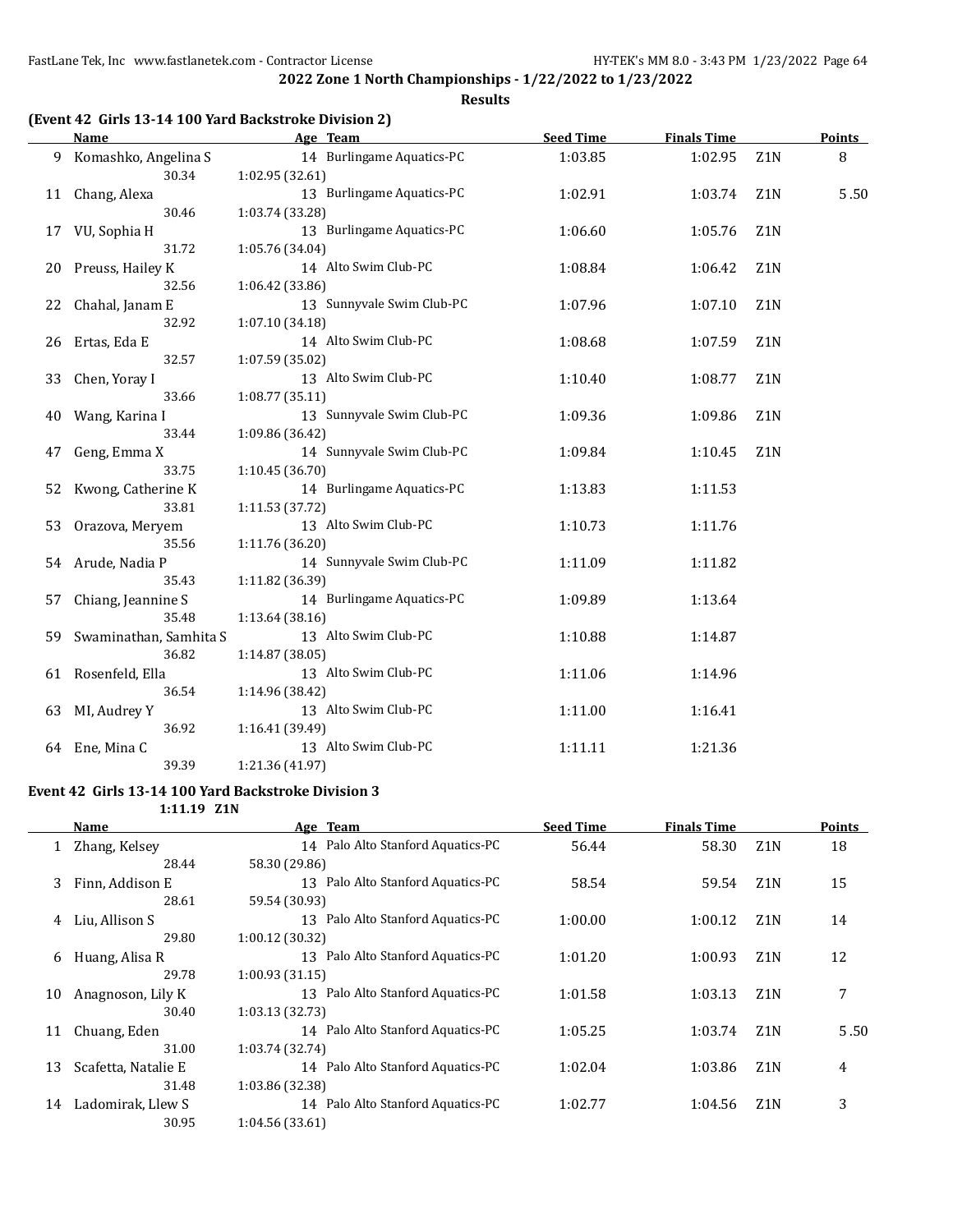**Results**

## **(Event 42 Girls 13-14 100 Yard Backstroke Division 3)**

|    | <b>Name</b>                             | Age Team                                             | <b>Seed Time</b> | <b>Finals Time</b> |                  | <b>Points</b> |
|----|-----------------------------------------|------------------------------------------------------|------------------|--------------------|------------------|---------------|
| 15 | Doan, Tran B                            | 14 Palo Alto Stanford Aquatics-PC                    | 1:06.93          | 1:05.43            | Z1N              | 2             |
|    | 31.61                                   | 1:05.43 (33.82)                                      |                  |                    |                  |               |
| 16 | Swall, Alexandra F                      | 13 Palo Alto Stanford Aquatics-PC                    | 1:06.60          | 1:05.57            | Z <sub>1</sub> N | 1             |
|    | 32.18                                   | 1:05.57 (33.39)                                      |                  |                    |                  |               |
| 18 | Chang, Jocelyn S                        | 14 Palo Alto Stanford Aquatics-PC                    | 1:04.84          | 1:05.97            | Z <sub>1</sub> N |               |
|    | 32.13                                   | 1:05.97 (33.84)                                      |                  |                    |                  |               |
| 19 | Chow, Erin K                            | 13 Palo Alto Stanford Aquatics-PC                    | 1:06.53          | 1:06.34            | Z1N              |               |
|    | 32.38                                   | 1:06.34 (33.96)                                      |                  |                    |                  |               |
| 21 | Morrow, Keara A                         | 14 Palo Alto Stanford Aquatics-PC                    | 1:09.72          | 1:06.90            | Z1N              |               |
|    | 33.04                                   | 1:06.90 (33.86)                                      |                  |                    |                  |               |
| 23 | Hopkins, Caitlin F                      | 14 Palo Alto Stanford Aquatics-PC                    | 1:05.63          | 1:07.23            | Z1N              |               |
|    | 32.85                                   | 1:07.23 (34.38)                                      |                  |                    |                  |               |
| 25 | Bromberg, Maya N                        | 13 Palo Alto Stanford Aquatics-PC                    | 1:06.75          | 1:07.29            | Z1N              |               |
|    | 32.25                                   | 1:07.29 (35.04)                                      |                  |                    |                  |               |
| 27 | Zheng, Kaijing                          | 14 Palo Alto Stanford Aquatics-PC                    | 1:09.07          | 1:07.62            | Z <sub>1</sub> N |               |
|    | 32.87                                   | 1:07.62 (34.75)                                      |                  |                    |                  |               |
| 30 | Feng, Mirabelle                         | 14 Palo Alto Stanford Aquatics-PC                    | 1:06.37          | 1:08.11            | Z1N              |               |
|    | 33.40                                   | 1:08.11 (34.71)                                      |                  |                    |                  |               |
| 31 | Yuan, Amelia P                          | 14 Palo Alto Stanford Aquatics-PC                    | 1:08.82          | 1:08.30            | Z1N              |               |
|    | 33.53                                   | 1:08.30 (34.77)                                      |                  |                    |                  |               |
| 35 | Zhong, Reese                            | 14 Palo Alto Stanford Aquatics-PC                    | 1:08.43          | 1:09.38            | Z1N              |               |
|    | 34.38                                   | 1:09.38 (35.00)                                      |                  |                    |                  |               |
| 36 | Chu, Annika                             | 13 Palo Alto Stanford Aquatics-PC                    | 1:08.23          | 1:09.41            | Z1N              |               |
|    | 33.37                                   | 1:09.41 (36.04)                                      |                  |                    |                  |               |
| 38 | Garg, Aishani J                         | 14 Palo Alto Stanford Aquatics-PC                    | 1:08.93          | 1:09.62            | Z1N              |               |
|    | 34.03                                   | 1:09.62 (35.59)                                      |                  |                    |                  |               |
| 39 | Hara, Yuka                              | 13 Palo Alto Stanford Aquatics-PC                    | 1:13.14          | 1:09.81            | Z1N              |               |
|    | 33.57                                   | 1:09.81 (36.24)                                      |                  |                    |                  |               |
| 41 | Ren, Joyce                              | 14 Palo Alto Stanford Aquatics-PC                    | 1:08.29          | 1:09.87            | Z1N              |               |
|    | 33.96                                   | 1:09.87 (35.91)                                      |                  |                    |                  |               |
| 44 | Yang, Stella K                          | 13 Palo Alto Stanford Aquatics-PC                    | 1:09.60          | 1:09.93            | Z1N              |               |
|    | 33.32                                   | 1:09.93 (36.61)                                      |                  |                    |                  |               |
| 46 | Griffis, Paige E                        | 14 Palo Alto Stanford Aquatics-PC                    | 1:11.19          | 1:10.09            | Z1N              |               |
|    | 33.63                                   | 1:10.09 (36.46)<br>13 Palo Alto Stanford Aquatics-PC |                  | 1:11.10            | Z <sub>1</sub> N |               |
| 50 | Hong, Alice<br>34.53                    | 1:11.10(36.57)                                       | 1:04.53          |                    |                  |               |
|    | 51 Zhang, Ashley L                      | 14 Palo Alto Stanford Aquatics-PC                    | 1:11.07          | 1:11.19            | Z <sub>1</sub> N |               |
|    | 35.53                                   | 1:11.19 (35.66)                                      |                  |                    |                  |               |
| 56 | Hill, Riley B                           | 14 Palo Alto Stanford Aquatics-PC                    | 1:06.49          | 1:13.47            |                  |               |
|    | 34.66                                   | 1:13.47 (38.81)                                      |                  |                    |                  |               |
| 58 | Ono, Minou Z                            | 14 Palo Alto Stanford Aquatics-PC                    | 1:10.86          | 1:14.36            |                  |               |
|    | 36.60                                   | 1:14.36 (37.76)                                      |                  |                    |                  |               |
| 62 | Hirsch, Kate C                          | 14 Palo Alto Stanford Aquatics-PC                    | 1:11.13          | 1:15.48            |                  |               |
|    | 36.63                                   | 1:15.48 (38.85)                                      |                  |                    |                  |               |
|    |                                         |                                                      |                  |                    |                  |               |
|    | Event 43 Girls 11-12 50 Yard Backstroke |                                                      |                  |                    |                  |               |
|    | 35.39 Z1N<br><b>Name</b>                |                                                      | <b>Seed Time</b> | <b>Finals Time</b> |                  | <b>Points</b> |
|    |                                         | Age Team<br>12 Unattached                            |                  |                    |                  |               |
|    | 21 Wei, Quiana                          |                                                      | 33.73            | 33.36              | Z1N              |               |
|    |                                         | Event 42, Cirls 11-12 EQ Vard Packstroke Division 1  |                  |                    |                  |               |

**Event 43 Girls 11-12 50 Yard Backstroke Division 1 35.39 Z1N**

| ____<br>Name  | Age Team                      | Seed Time | <b>Finals Time</b> |     | Points |
|---------------|-------------------------------|-----------|--------------------|-----|--------|
| Lee. Michelle | DE Anza Cupertino Aquatics-PC | 30.99     | 29.81              | Z1N | 18     |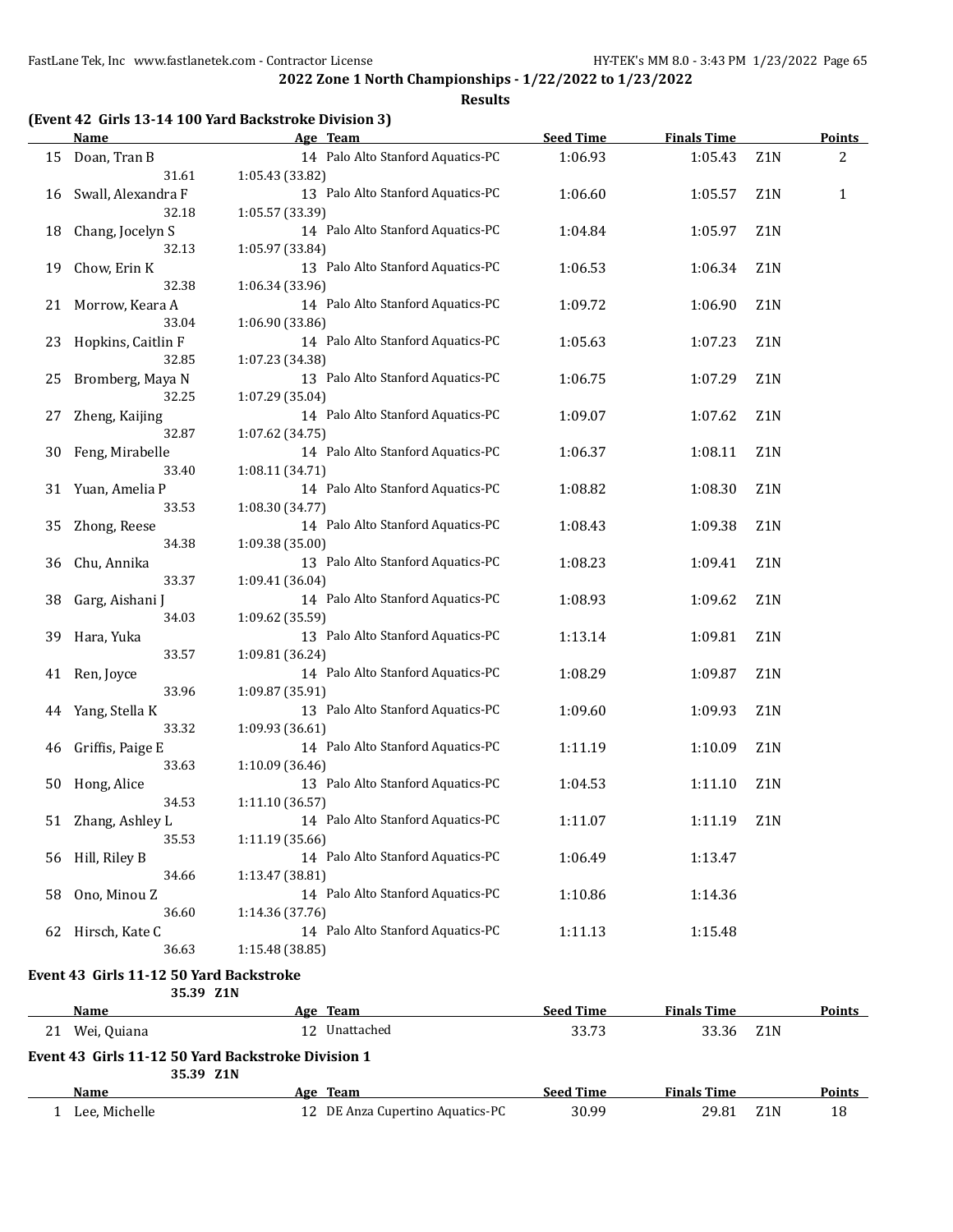### **Results**

## **(Event 43 Girls 11-12 50 Yard Backstroke Division 1)**

|    | Name                    |     | Age Team                         | <b>Seed Time</b> | <b>Finals Time</b> |                  | <b>Points</b> |
|----|-------------------------|-----|----------------------------------|------------------|--------------------|------------------|---------------|
|    | 5 Curran, Sophia M      |     | 12 Ladera Oaks-PC                | 31.16            | 30.46              | Z1N              | 13            |
| 14 | Quach, Sarah K          | 11  | Fog City Hammerheads-PC          | 34.19            | 32.84              | Z <sub>1</sub> N | 3             |
| 16 | Picht, Angela J         | 12  | Otter Swim Club-PC               | 33.14            | 33.01              | Z <sub>1</sub> N |               |
| 17 | Nguyen, Angela H        | 12  | Fog City Hammerheads-PC          | 32.40            | 33.26              | Z <sub>1</sub> N |               |
| 18 | Young, Clara H          | 11  | Ladera Oaks-PC                   | 32.93            | 33.28              | Z <sub>1</sub> N |               |
| 20 | Diehn, April A          | 12. | Otter Swim Club-PC               | 34.47            | 33.30              | Z <sub>1</sub> N |               |
| 22 | LY, Chelsea H           | 12  | Pacifica Sea Lions-PC            | 34.45            | 33.54              | Z <sub>1</sub> N |               |
| 25 | Saheb, Sara             |     | 11 Bay Club Panthers-PC          | 31.81            | 34.07              | Z <sub>1</sub> N |               |
| 42 | Shang, Katie            |     | 12 DE Anza Cupertino Aquatics-PC | 30.18            | 35.58              |                  |               |
| 48 | Johnson, Kylie E        | 12  | Ladera Oaks-PC                   | 35.39            | 36.24              |                  |               |
| 49 | Cherukumilli, Misha     | 12  | Otter Swim Club-PC               | 35.32            | 36.95              |                  |               |
| 50 | Habibi, Alexa           | 12  | Ladera Oaks-PC                   | 31.26            | 37.22              |                  |               |
| 54 | Christensen, Julianne R | 12  | Ladera Oaks-PC                   | 35.39            | 37.90              |                  |               |

#### **Event 43 Girls 11-12 50 Yard Backstroke Division 2**

**35.39 Z1N**

|    | <b>Name</b>           |    | Age Team                      | <b>Seed Time</b> | <b>Finals Time</b> |                  | <b>Points</b> |
|----|-----------------------|----|-------------------------------|------------------|--------------------|------------------|---------------|
| 2  | Kwok, Madison         | 12 | <b>Burlingame Aquatics-PC</b> | 31.08            | 29.92              | Z <sub>1</sub> N | 16            |
| 4  | Oiu, Elise            | 12 | <b>Burlingame Aquatics-PC</b> | 30.97            | 30.43              | Z <sub>1</sub> N | 14            |
| 6  | Rutter, Violet S      | 11 | Alto Swim Club-PC             | 31.81            | 30.89              | Z1N              | 12            |
|    | Fanucchi, Lauren E    | 12 | Alto Swim Club-PC             | 30.65            | 31.24              | Z <sub>1</sub> N | 11            |
| 8  | Truong, Makena S      | 12 | Burlingame Aquatics-PC        | 34.45            | 31.66              | Z <sub>1</sub> N | 10            |
| 9  | Shek, Annabelle W     | 11 | Burlingame Aquatics-PC        | 31.21            | 31.71              | Z1N              | 8             |
| 12 | Zarahn, Abigail F     | 12 | <b>Burlingame Aquatics-PC</b> | 33.55            | 32.38              | Z <sub>1</sub> N | 5             |
| 19 | Huang, Katelin E      | 12 | Burlingame Aquatics-PC        | 34.88            | 33.29              | Z <sub>1</sub> N |               |
| 23 | Stewart, Cailyn B     | 11 | <b>Burlingame Aquatics-PC</b> | 33.17            | 33.67              | Z <sub>1</sub> N |               |
| 24 | Lin, Zoey C           | 12 | Alto Swim Club-PC             | 35.24            | 33.74              | Z <sub>1</sub> N |               |
| 29 | Picard, Naomi L       | 11 | Alto Swim Club-PC             | 34.43            | 34.35              | Z1N              |               |
| 31 | Lee, Victoria Y       | 12 | Burlingame Aquatics-PC        | 34.48            | 34.58              | Z <sub>1</sub> N |               |
| 32 | Rose, Bryer J         | 12 | <b>Burlingame Aquatics-PC</b> | 35.33            | 34.72              | Z1N              |               |
| 33 | Qian, Jasmine X       | 12 | Sunnyvale Swim Club-PC        | 35.22            | 34.73              | Z1N              |               |
| 40 | FU, Katherine         | 11 | Alto Swim Club-PC             | 34.28            | 35.30              | Z1N              |               |
| 44 | Chin, Addelyn C       | 12 | Sunnyvale Swim Club-PC        | 34.59            | 35.86              |                  |               |
| 46 | Guenther, Delainey A  | 11 | <b>Burlingame Aquatics-PC</b> | 31.36            | 36.00              |                  |               |
| 51 | McClennan, Beatrice E | 11 | Sunnyvale Swim Club-PC        | 35.31            | 37.56              |                  |               |
| 55 | HE, Jasmine S         | 11 | Alto Swim Club-PC             | 35.00            | 37.98              |                  |               |
| 57 | Chang, Elise          | 12 | Alto Swim Club-PC             | 34.87            | 38.42              |                  |               |
| 58 | Enderes, Sarah        | 12 | Alto Swim Club-PC             | 35.14            | 39.78              |                  |               |

## **Event 43 Girls 11-12 50 Yard Backstroke Division 3**

**35.39 Z1N**

|    | <b>Name</b>           |                 | Age Team                          | <b>Seed Time</b> | <b>Finals Time</b> |                  | <b>Points</b> |
|----|-----------------------|-----------------|-----------------------------------|------------------|--------------------|------------------|---------------|
| 3  | Griffis, Erin         |                 | 12 Palo Alto Stanford Aquatics-PC | 32.29            | 29.97              | Z <sub>1</sub> N | 15            |
| 10 | Yara, Malia           |                 | 12 Palo Alto Stanford Aquatics-PC | 30.58            | 32.00              | Z <sub>1</sub> N |               |
| 11 | Stonich, Julianna R   |                 | 12 Palo Alto Stanford Aquatics-PC | 32.66            | 32.07              | Z1N              | 6             |
| 13 | Conover-Hui, Karina L |                 | 12 Palo Alto Stanford Aquatics-PC | 33.46            | 32.47              | Z <sub>1</sub> N | 4             |
| 15 | Earley, Maya R        |                 | 12 Palo Alto Stanford Aquatics-PC | 34.45            | 32.87              | Z <sub>1</sub> N | 2             |
| 26 | Teague, Charlotte A   |                 | 11 Palo Alto Stanford Aquatics-PC | 35.29            | 34.09              | Z <sub>1</sub> N |               |
| 27 | Wang, Fiona B         | 11              | Palo Alto Stanford Aquatics-PC    | 35.03            | 34.16              | Z <sub>1</sub> N |               |
| 28 | Chuang, Luyi Z        |                 | 12 Palo Alto Stanford Aquatics-PC | 35.39            | 34.26              | Z <sub>1</sub> N |               |
| 30 | Soedarmono, Elizabeth | 11              | Palo Alto Stanford Aquatics-PC    | 35.39            | 34.41              | Z <sub>1</sub> N |               |
| 34 | Lungren, Alexandria J | 12 <sup>1</sup> | Palo Alto Stanford Aquatics-PC    | 35.01            | 34.75              | Z <sub>1</sub> N |               |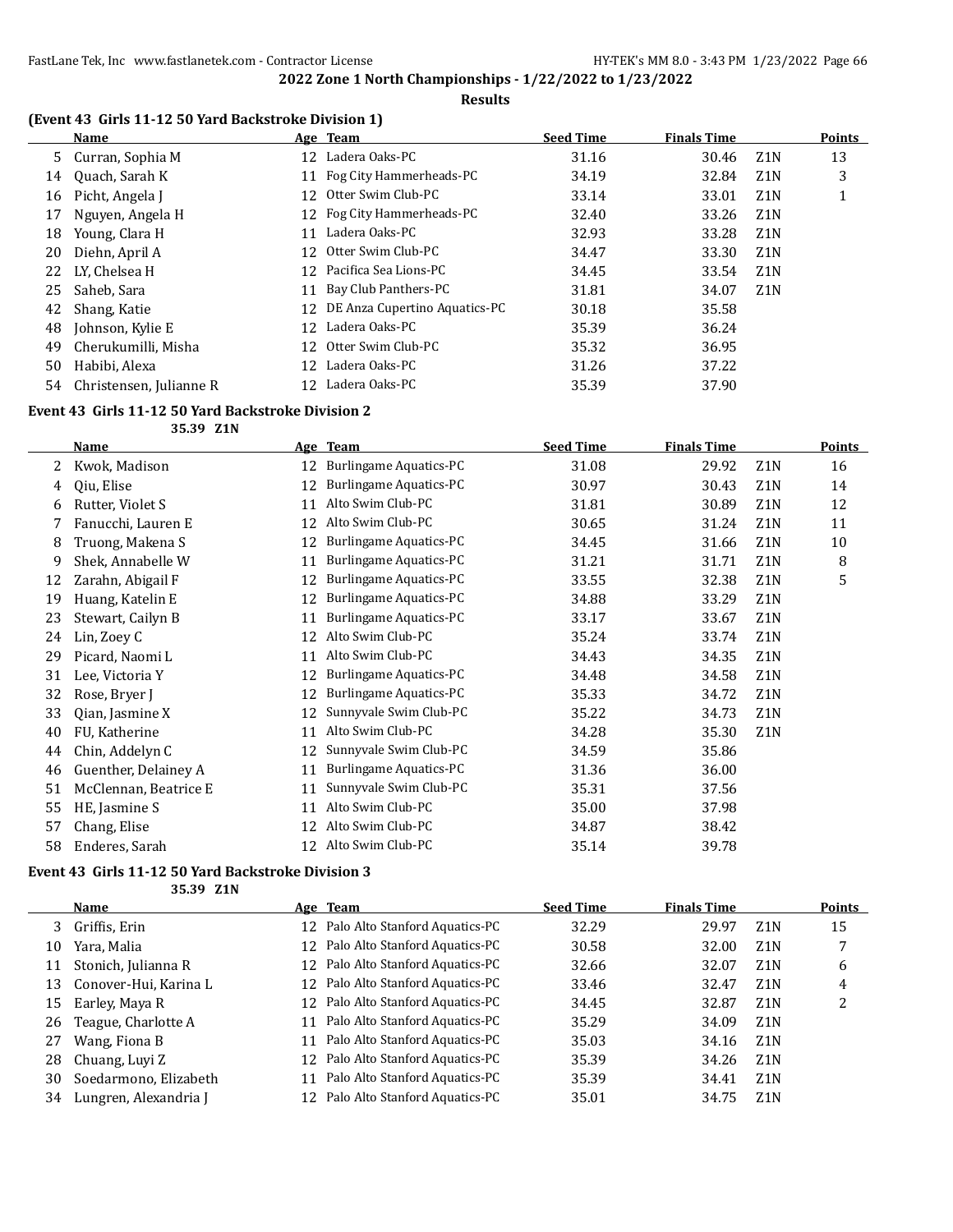#### **Results**

## **(Event 43 Girls 11-12 50 Yard Backstroke Division 3)**

|    | <b>Name</b>            |    | Age Team                          | <b>Seed Time</b> | <b>Finals Time</b> |                  | <b>Points</b> |
|----|------------------------|----|-----------------------------------|------------------|--------------------|------------------|---------------|
| 35 | Byer, Dagny R          |    | 12 Palo Alto Stanford Aquatics-PC | 35.35            | 34.89              | Z <sub>1</sub> N |               |
| 36 | Kirk, Katherine M      |    | 12 Palo Alto Stanford Aquatics-PC | 34.99            | 34.96              | Z1N              |               |
| 37 | Wang, Camille V        | 12 | Palo Alto Stanford Aquatics-PC    | 33.69            | 35.26              | Z <sub>1</sub> N |               |
| 38 | Grunewald, Catherine M |    | 12 Palo Alto Stanford Aquatics-PC | 33.84            | 35.27              | Z <sub>1</sub> N |               |
| 39 | Harding, McKinley A    | 11 | Palo Alto Stanford Aquatics-PC    | 32.46            | 35.29              | Z <sub>1</sub> N |               |
| 41 | Woo, Olivia I          |    | 12 Palo Alto Stanford Aquatics-PC | 35.38            | 35.54              |                  |               |
| 43 | Chow, Brooklynn S      |    | 12 Palo Alto Stanford Aquatics-PC | 35.20            | 35.74              |                  |               |
| 45 | Sanchez Jara, Alexia   |    | 12 Palo Alto Stanford Aquatics-PC | 34.86            | 35.96              |                  |               |
| 47 | Ley, Sophie C          | 12 | Palo Alto Stanford Aquatics-PC    | 34.56            | 36.18              |                  |               |
| 52 | Finn, Blair A          | 12 | Palo Alto Stanford Aquatics-PC    | 35.38            | 37.67              |                  |               |
| 53 | Kreps, Esme C          | 11 | Palo Alto Stanford Aquatics-PC    | 35.39            | 37.76              |                  |               |
| 56 | Maldonado, Sophia E    |    | Palo Alto Stanford Aquatics-PC    | 35.30            | 37.99              |                  |               |

#### **Event 44 Girls 9-10 50 Yard Backstroke Division 1**

**41.89 Z1N**

|    | Name                     | Age Team                         | <b>Seed Time</b> | <b>Finals Time</b> |     | <b>Points</b> |
|----|--------------------------|----------------------------------|------------------|--------------------|-----|---------------|
|    | Diehn, Eva J             | 10 Otter Swim Club-PC            | 37.71            | 38.02              | Z1N | 11            |
| 18 | Blanco-Sarmiento, Ximena | 10 DE Anza Cupertino Aquatics-PC | 40.22            | 42.76              |     |               |
| 20 | Ryoo, Katrin             | 10 DE Anza Cupertino Aquatics-PC | 40.63            | 43.33              |     |               |
| 21 | Lai, Hana T              | 10 Ladera Oaks-PC                | 41.89            | 43.39              |     |               |
| 22 | Sperry, Mia R            | 10 Ladera Oaks-PC                | 41.89            | 43.95              |     |               |

#### **Event 44 Girls 9-10 50 Yard Backstroke Division 2**

**41.89 Z1N**

|       | Name                 |    | Age Team                      | <b>Seed Time</b> | <b>Finals Time</b> |                  | Points |
|-------|----------------------|----|-------------------------------|------------------|--------------------|------------------|--------|
| 1     | Chang, Kayla M       | 10 | <b>Burlingame Aquatics-PC</b> | 35.78            | 33.18              | Z <sub>1</sub> N | 18     |
| 6     | Enderes, Mia         | 10 | Alto Swim Club-PC             | 38.20            | 38.01              | Z <sub>1</sub> N | 12     |
| 8     | Elliott, Alexa L     | 10 | Burlingame Aquatics-PC        | 39.68            | 39.10              | Z <sub>1</sub> N | 10     |
| 11    | Okyay, Hafsa F       | 10 | Alto Swim Club-PC             | 38.46            | 40.33              | Z <sub>1</sub> N | 6      |
| 14    | Billip, Imani H      | 10 | <b>Burlingame Aquatics-PC</b> | 40.29            | 41.43              | Z <sub>1</sub> N | 3      |
| 15    | Lema, Sierra         | 10 | Burlingame Aquatics-PC        | 40.85            | 41.69              | Z <sub>1</sub> N | 2      |
| 16    | Walther, Stephanie L | 9  | Alto Swim Club-PC             | 42.55            | 42.52              |                  | T      |
| 19    | Muston, Chloe        | 10 | Alto Swim Club-PC             | 41.02            | 43.11              |                  |        |
| 24    | Haemer, Elliot       | 10 | Alto Swim Club-PC             | 41.87            | 44.72              |                  |        |
| 25    | Taylor, Madison J    | 9  | Alto Swim Club-PC             | 41.80            | 44.75              |                  |        |
| 26    | Wong, Kate           | 10 | Alto Swim Club-PC             | 41.11            | 44.98              |                  |        |
| 27    | Haemer, Chloe        | 10 | Alto Swim Club-PC             | 41.81            | 45.76              |                  |        |
| 28    | Wang, Yumo           | 9  | Alto Swim Club-PC             | 41.19            | 46.01              |                  |        |
| 29    | Neuman, Julia N      | 10 | Alto Swim Club-PC             | 41.04            | 46.21              |                  |        |
| 30    | Wong, Zara Q         | 10 | Alto Swim Club-PC             | 41.60            | 50.33              |                  |        |
| $---$ | Kim, Emma M          | 10 | Burlingame Aquatics-PC        | 40.40            | DQ                 |                  |        |

#### **Event 44 Girls 9-10 50 Yard Backstroke Division 3**

**41.89 Z1N**

|    | Name                   |     | Age Team                          | <b>Seed Time</b> | <b>Finals Time</b> |                  | Points |
|----|------------------------|-----|-----------------------------------|------------------|--------------------|------------------|--------|
|    | 2 Moser, Ella J        |     | 10 Palo Alto Stanford Aquatics-PC | 35.68            | 34.39              | Z <sub>1</sub> N | 16     |
|    | 3 Blascovich, Alexys G | 10. | Palo Alto Stanford Aquatics-PC    | 36.62            | 35.44              | Z1N              | 15     |
|    | 4 Houtzer, Amelia      |     | 10 Palo Alto Stanford Aquatics-PC | 37.21            | 36.37              | Z <sub>1</sub> N | 14     |
|    | 5 Ladomirak, Alegria C |     | 10 Palo Alto Stanford Aquatics-PC | 41.80            | 36.39              | <b>Z1N</b>       | 13     |
| 9. | Lynch, Phoenix M       |     | 9 Palo Alto Stanford Aquatics-PC  | 40.02            | 39.24              | Z <sub>1</sub> N | 8      |
| 10 | Yang, Victoria         | q   | Palo Alto Stanford Aquatics-PC    | 41.13            | 40.26              | Z <sub>1</sub> N |        |
| 12 | Nielsen, Tessa D       |     | 10 Palo Alto Stanford Aquatics-PC | 40.66            | 40.41              | <b>Z1N</b>       |        |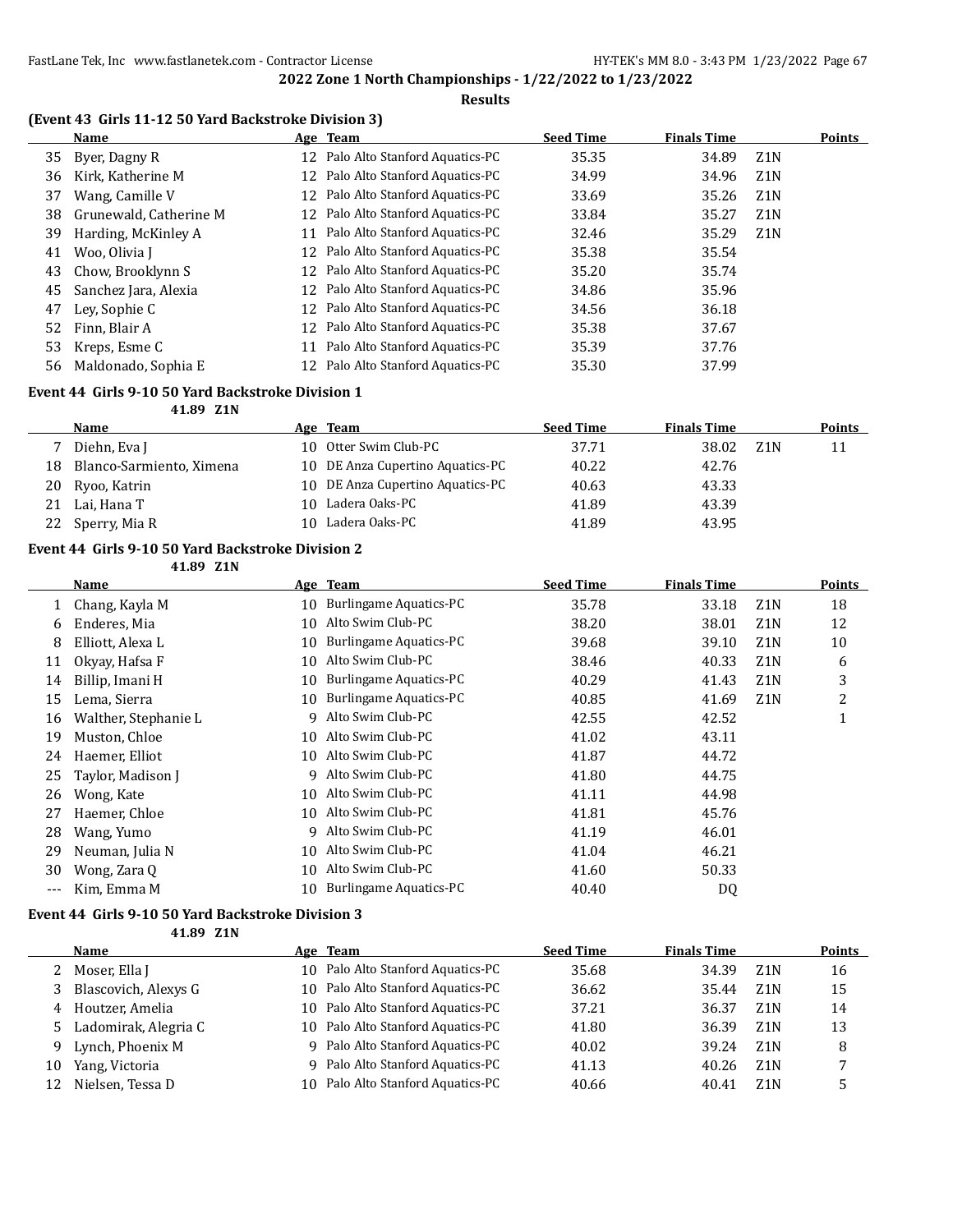**(Event 44 Girls 9-10 50 Yard Backstroke Division 3)**

**2022 Zone 1 North Championships - 1/22/2022 to 1/23/2022**

**Results**

|       | Name                                                                | Age             | <b>Team</b>                         | <b>Seed Time</b> | <b>Finals Time</b> |                  | Points        |
|-------|---------------------------------------------------------------------|-----------------|-------------------------------------|------------------|--------------------|------------------|---------------|
| 13    | Liu, Lillian S                                                      | 10              | Palo Alto Stanford Aquatics-PC      | 41.76            | 40.86              | Z1N              | 4             |
| 17    | Deng, Celina                                                        | 10              | Palo Alto Stanford Aquatics-PC      | 41.78            | 42.70              |                  |               |
| 23    | Tao, Kelly                                                          | 9               | Palo Alto Stanford Aquatics-PC      | 41.89            | 44.24              |                  |               |
| $---$ | Kondo, Yusa                                                         | 9               | Palo Alto Stanford Aquatics-PC      | 40.78            | DQ                 |                  |               |
|       |                                                                     |                 |                                     |                  |                    |                  |               |
|       | Event 45 Girls 8 & Under 25 Yard Backstroke Division 1<br>29.49 Z1N |                 |                                     |                  |                    |                  |               |
|       |                                                                     |                 |                                     | <b>Seed Time</b> | <b>Finals Time</b> |                  |               |
|       | Name                                                                |                 | Age Team<br>7 Bull Dog Swim Club-PC | 23.49            |                    |                  | <b>Points</b> |
| 6     | Chuang, lu yan E                                                    |                 |                                     |                  | 22.77              | Z1N              | 12            |
|       | Event 45 Girls 8 & Under 25 Yard Backstroke Division 2              |                 |                                     |                  |                    |                  |               |
|       | 29.49 Z1N                                                           |                 |                                     |                  |                    |                  |               |
|       | Name                                                                |                 | Age Team                            | <b>Seed Time</b> | <b>Finals Time</b> |                  | Points        |
| 3     | Lin, Abigail                                                        | 8               | Alto Swim Club-PC                   | 20.30            | 20.72              | Z1N              | 15            |
| 4     | Arscott, Caroline N                                                 | 8               | <b>Burlingame Aquatics-PC</b>       | 22.24            | 20.81              | Z <sub>1</sub> N | 14            |
| 5     | Guenther, Lyla A                                                    | 8               | <b>Burlingame Aquatics-PC</b>       | 21.50            | 21.50              | Z1N              | 13            |
| 10    | WU, Charlotte                                                       | 7               | Alto Swim Club-PC                   | 23.08            | 25.33              | Z1N              | 7             |
| 12    | Shenoy, Samika                                                      | 8               | Alto Swim Club-PC                   | 23.48            | 26.19              | Z <sub>1</sub> N | 5             |
| 14    | Kumar, Tanvi                                                        | 7               | Alto Swim Club-PC                   | 23.21            | 32.25              |                  | 3             |
| 15    | Meng, Angela J                                                      | 8               | Alto Swim Club-PC                   | 23.22            | 33.18              |                  | 2             |
|       |                                                                     |                 |                                     |                  |                    |                  |               |
|       | Event 45 Girls 8 & Under 25 Yard Backstroke Division 3<br>29.49 Z1N |                 |                                     |                  |                    |                  |               |
|       |                                                                     |                 | Age Team                            | <b>Seed Time</b> | <b>Finals Time</b> |                  | Points        |
|       | <u>Name</u>                                                         |                 | 7 Palo Alto Stanford Aquatics-PC    |                  |                    |                  |               |
| 1     | Pang, Renee                                                         |                 |                                     | 20.00            | 19.75              | Z1N              | 18            |
| 2     | Grabisch, Aria                                                      | 8               | Palo Alto Stanford Aquatics-PC      | 21.52            | 20.65              | Z <sub>1</sub> N | 16            |
| $*7$  | Thurman, Catherine R                                                | 8               | Palo Alto Stanford Aquatics-PC      | 23.49            | 22.99              | Z <sub>1</sub> N | 10.50         |
| $*7$  | Lee, Amelia V                                                       | 8               | Palo Alto Stanford Aquatics-PC      | 23.10            | 22.99              | Z <sub>1</sub> N | 10.50         |
| 9     | Lathi, Malina R                                                     | 8               | Palo Alto Stanford Aquatics-PC      | 23.49            | 23.92              | Z <sub>1</sub> N | 8             |
| 11    | Lynch, Avedon                                                       | 7               | Palo Alto Stanford Aquatics-PC      | 23.48            | 25.34              | Z1N              | 6             |
| 13    | Lee, Elizabeth                                                      |                 | 8 Palo Alto Stanford Aquatics-PC    | 22.99            | 26.84              | Z1N              | 4             |
|       | Event 46 Girls 15-18 100 Yard Butterfly Division 1                  |                 |                                     |                  |                    |                  |               |
|       | 1:09.39 Z1N                                                         |                 |                                     |                  |                    |                  |               |
|       | <b>Name</b>                                                         |                 | Age Team                            | <b>Seed Time</b> | <b>Finals Time</b> |                  | <b>Points</b> |
| 18    | Elliott, Emma S                                                     |                 | 17 Otter Swim Club-PC               | 59.19            | 1:00.38            | Z1N              |               |
| 26    | Repp, Marlee J                                                      | 16              | Pacifica Sea Lions-PC               | 1:03.72          | 1:02.25            | Z1N              |               |
|       | 28.87                                                               | 1:02.25 (33.38) |                                     |                  |                    |                  |               |
| 31    | Tambling, Ainsley J                                                 |                 | 17 Ladera Oaks-PC                   | 59.51            | 1:02.88            | Z1N              |               |
|       | 28.75                                                               | 1:02.88 (34.13) |                                     |                  |                    |                  |               |
| 33    | Sto. Domingo, Ava                                                   |                 | 15 Fog City Hammerheads-PC          | 1:00.68          | 1:03.79            | Z <sub>1</sub> N |               |
|       | 29.85                                                               | 1:03.79 (33.94) |                                     |                  |                    |                  |               |
| 37    | Blake, Zephra M                                                     |                 | 16 Fog City Hammerheads-PC          | 1:02.41          | 1:04.11            | Z <sub>1</sub> N |               |
|       | 29.87                                                               | 1:04.11 (34.24) |                                     |                  |                    |                  |               |
| 39    | Torres, Patricia M                                                  |                 | 16 Fog City Hammerheads-PC          | 1:00.45          | 1:04.49            | Z <sub>1</sub> N |               |
|       | 29.46                                                               | 1:04.49 (35.03) |                                     |                  |                    |                  |               |
| 46    | Pham, Minh-Anh                                                      |                 | 17 DE Anza Cupertino Aquatics-PC    | 1:01.25          | 1:05.29            | Z <sub>1</sub> N |               |
|       | 30.28                                                               | 1:05.29 (35.01) |                                     |                  |                    |                  |               |
| 47    | Zuckerman, Alexi A                                                  |                 | 17 Pacifica Sea Lions-PC            | 1:03.37          | 1:05.83            | Z <sub>1</sub> N |               |
|       | 29.11                                                               | 1:05.83 (36.72) |                                     |                  |                    |                  |               |
| 48    | Hogan, Kayla A                                                      |                 | 17 Otter Swim Club-PC               | 1:03.90          | 1:06.02            | Z1N              |               |
|       | 31.83                                                               | 1:06.02 (34.19) |                                     |                  |                    |                  |               |
|       |                                                                     |                 |                                     |                  |                    |                  |               |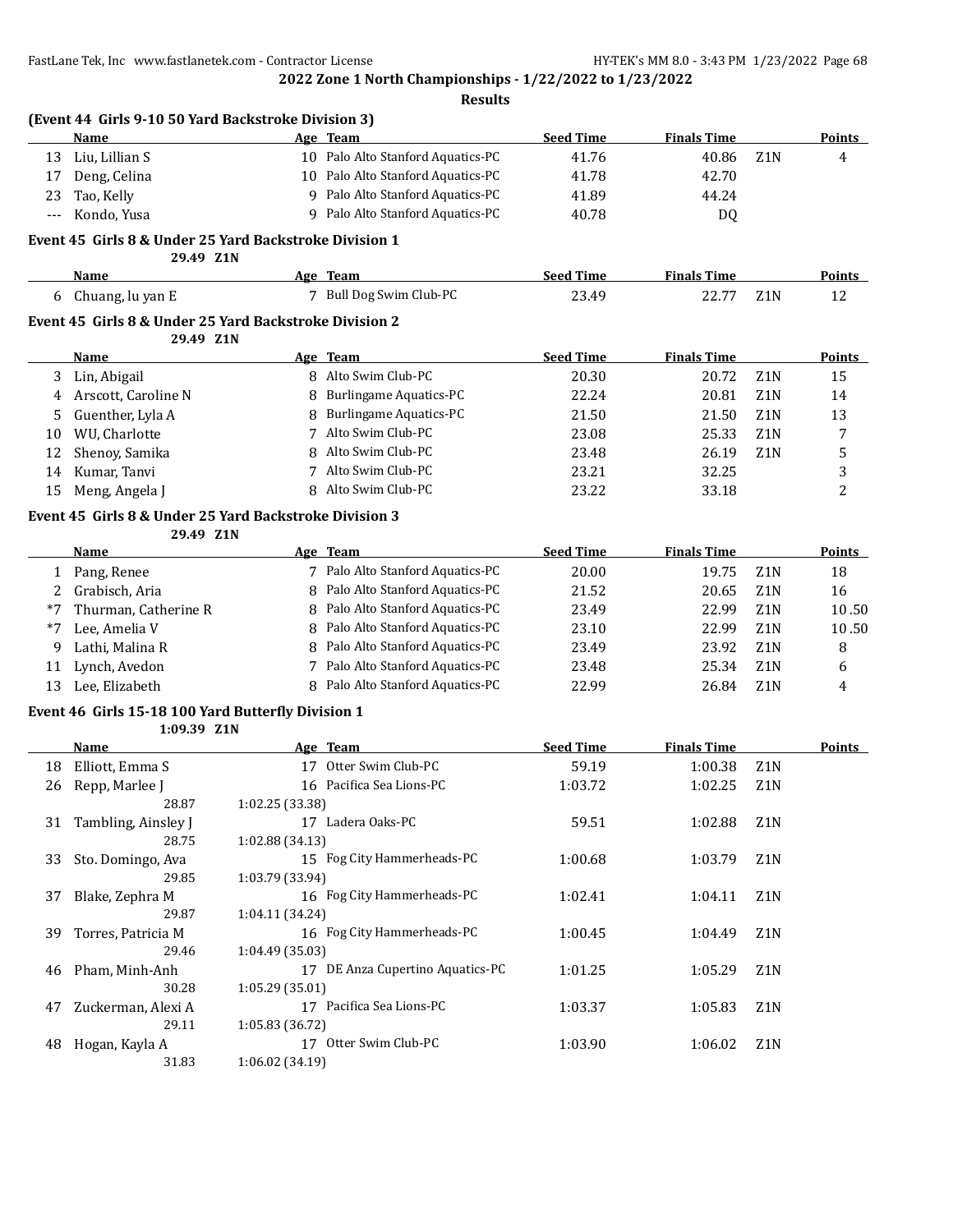**Results**

## **(Event 46 Girls 15-18 100 Yard Butterfly Division 1)**

|    | Name                     |                   | Age Team                         | <b>Seed Time</b> | <b>Finals Time</b> |                  | <b>Points</b> |
|----|--------------------------|-------------------|----------------------------------|------------------|--------------------|------------------|---------------|
| 49 | Elliott, Lauren M        |                   | 15 Otter Swim Club-PC            | 1:08.00          | 1:06.35            | Z1N              |               |
|    | 30.62                    | 1:06.35(35.73)    |                                  |                  |                    |                  |               |
| 55 | Leung, Janice            |                   | 15 Daly City Dolphins-PC         | 1:09.39          | 1:08.17            | Z <sub>1</sub> N |               |
|    | 31.94                    | 1:08.17 (36.23)   |                                  |                  |                    |                  |               |
| 56 | Kwan, Katelin Z          | 17                | Otter Swim Club-PC               | 1:08.05          | 1:08.29            | Z <sub>1</sub> N |               |
|    | 31.39                    | 1:08.29(36.90)    |                                  |                  |                    |                  |               |
| 60 | Sloan, Claire E          |                   | 16 Fog City Hammerheads-PC       | 1:05.61          | 1:09.43            |                  |               |
|    | 32.03                    | 1:09.43 (37.40)   |                                  |                  |                    |                  |               |
| 63 | Liu, Nerissa             |                   | 16 Fog City Hammerheads-PC       | 1:08.31          | 1:10.02            |                  |               |
|    | 32.19                    | $1:10.02$ (37.83) |                                  |                  |                    |                  |               |
| 66 | Brinkerhoff, Anika H     |                   | 18 Fog City Hammerheads-PC       | 1:06.56          | 1:10.66            |                  |               |
|    | 31.63                    | 1:10.66 (39.03)   |                                  |                  |                    |                  |               |
| 67 | Blanco-Sarmiento, Romina |                   | 15 DE Anza Cupertino Aquatics-PC | 1:09.26          | 1:10.77            |                  |               |
|    | 33.15                    | 1:10.77 (37.62)   |                                  |                  |                    |                  |               |
| 71 | Rios, Mia                |                   | 16 Pacifica Sea Lions-PC         | 1:09.22          | 1:11.70            |                  |               |
|    | 32.85                    | 1:11.70(38.85)    |                                  |                  |                    |                  |               |

#### **Event 46 Girls 15-18 100 Yard Butterfly Division 2**

**1:09.39 Z1N**

|    | <b>Name</b>              | Age Team                                | <b>Seed Time</b> | <b>Finals Time</b> |                  | Points |
|----|--------------------------|-----------------------------------------|------------------|--------------------|------------------|--------|
| 3  | Niles, Sydney G          | 15 Burlingame Aquatics-PC               | 58.88            | 57.87              | Z1N              | 15     |
|    | 27.14                    | 57.87 (30.73)                           |                  |                    |                  |        |
| 9  | Cantrell, Aubrey R       | 17 Alto Swim Club-PC                    | 59.43            | 59.58              | Z <sub>1</sub> N | 8      |
|    | 28.45                    | 59.58 (31.13)                           |                  |                    |                  |        |
| 11 | Zhao, Lucy               | 15 Alto Swim Club-PC                    | 58.81            | 59.73              | Z1N              | 6      |
|    | 27.72                    | 59.73 (32.01)                           |                  |                    |                  |        |
| 13 | Cutler, Hayden J         | 17 Burlingame Aquatics-PC               | 58.87            | 1:00.04            | Z1N              | 4      |
|    | 28.17                    | 1:00.04(31.87)                          |                  |                    |                  |        |
|    | 14 Wickersham, Abigail N | 17 Alto Swim Club-PC                    | 59.94            | 1:00.13            | Z1N              | 3      |
|    | 27.62                    | 1:00.13 (32.51)                         |                  |                    |                  |        |
| 17 | Pelka, Orla M            | 15 Alto Swim Club-PC                    | 58.32            | 1:00.28            | Z <sub>1</sub> N |        |
|    | 28.43                    | 1:00.28(31.85)                          |                  |                    |                  |        |
| 22 | Hegblom, Katherine E     | 17 Sunnyvale Swim Club-PC               | 1:01.46          | 1:01.92            | Z <sub>1</sub> N |        |
|    | 29.06                    | 1:01.92 (32.86)                         |                  |                    |                  |        |
| 23 | Fetter, Elizabeth C      | 16 Alto Swim Club-PC                    | 59.49            | 1:02.04            | Z <sub>1</sub> N |        |
|    | 29.18                    | 1:02.04 (32.86)                         |                  |                    |                  |        |
|    | 24 Mina, Tristen E       | 16 Sunnyvale Swim Club-PC               | 57.29            | 1:02.05            | Z1N              |        |
|    | 28.40                    | 1:02.05 (33.65)                         |                  |                    |                  |        |
| 25 | Tudor, Emory E           | 18 Burlingame Aquatics-PC               | 1:00.28          | 1:02.15            | Z1N              |        |
|    | 29.39                    | 1:02.15(32.76)                          |                  |                    |                  |        |
| 28 | Lan, Aglaia              | 15 Alto Swim Club-PC                    | 1:02.97          | 1:02.58            | Z1N              |        |
|    | 29.60                    | 1:02.58 (32.98)                         |                  |                    |                  |        |
| 29 | Burdick, Alyssa E        | 15 Alto Swim Club-PC                    | 1:01.03          | 1:02.72            | Z <sub>1</sub> N |        |
|    | 29.85                    | 1:02.72 (32.87)<br>17 Alto Swim Club-PC |                  |                    |                  |        |
| 30 | Fearon, Nina E<br>29.11  | 1:02.76 (33.65)                         | 59.37            | 1:02.76            | Z <sub>1</sub> N |        |
| 35 | Brandt, Delainey E       | 16 Burlingame Aquatics-PC               | 1:04.25          |                    | Z1N              |        |
|    | 29.30                    | 1:03.85(34.55)                          |                  | 1:03.85            |                  |        |
|    |                          | 17 Alto Swim Club-PC                    | 1:07.84          | 1:04.54            | Z <sub>1</sub> N |        |
| 40 | Teo, Audrey Y<br>29.74   | 1:04.54 (34.80)                         |                  |                    |                  |        |
| 41 | Kim, Esther J            | 16 Burlingame Aquatics-PC               | 1:02.87          | 1:04.57            | Z1N              |        |
|    | 30.98                    | 1:04.57 (33.59)                         |                  |                    |                  |        |
| 42 | Choi, Dainie             | 17 Sunnyvale Swim Club-PC               | 1:07.44          | 1:04.73            | Z1N              |        |
|    |                          |                                         |                  |                    |                  |        |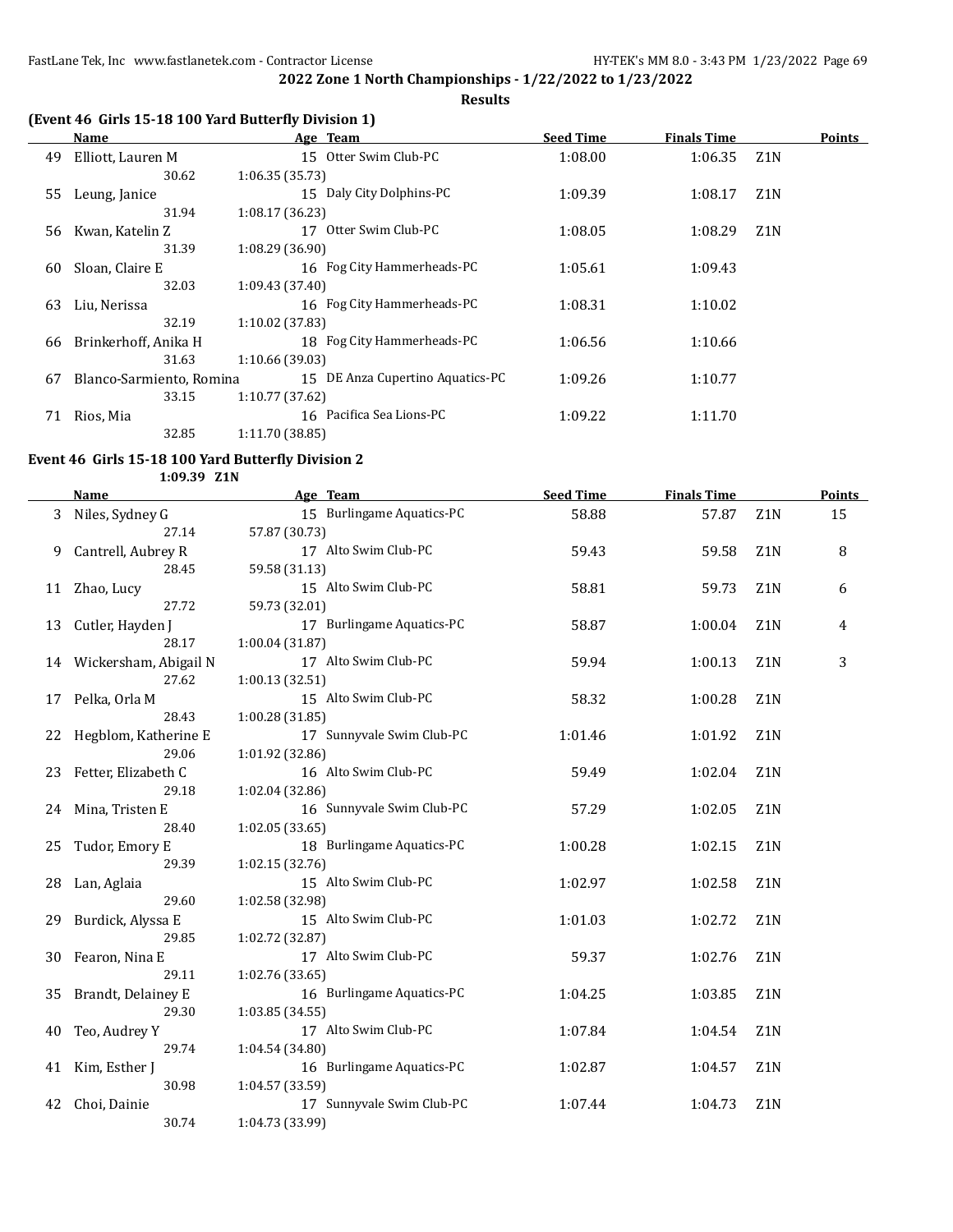**Results**

## **(Event 46 Girls 15-18 100 Yard Butterfly Division 2)**

|     | Name                | Age Team                  | <b>Seed Time</b> | <b>Finals Time</b> |                  | <b>Points</b> |
|-----|---------------------|---------------------------|------------------|--------------------|------------------|---------------|
| 43  | Iwers, Christa L    | 16 Alto Swim Club-PC      | 1:01.11          | 1:04.75            | Z <sub>1</sub> N |               |
|     | 30.16               | 1:04.75 (34.59)           |                  |                    |                  |               |
| 52  | Jacobs, Audrey      | 17 Sunnyvale Swim Club-PC | 1:04.10          | 1:06.78            | Z <sub>1</sub> N |               |
|     | 31.63               | 1:06.78(35.15)            |                  |                    |                  |               |
| 53  | McGovern, Kathryn J | 16 Sunnyvale Swim Club-PC | 1:05.66          | 1:07.86            | Z <sub>1</sub> N |               |
|     | 31.50               | 1:07.86 (36.36)           |                  |                    |                  |               |
| 57  | Dowd, Leda T        | 16 Burlingame Aquatics-PC | 1:09.39          | 1:08.90            | Z <sub>1</sub> N |               |
|     | 32.19               | 1:08.90(36.71)            |                  |                    |                  |               |
| 59. | Jeng, Keila I       | 15 Alto Swim Club-PC      | 1:09.00          | 1:09.21            | Z1N              |               |
|     | 32.76               | 1:09.21(36.45)            |                  |                    |                  |               |
| 61  | Kuziemko, Claire Y  | 16 Burlingame Aquatics-PC | 1:01.98          | 1:09.44            |                  |               |
|     | 32.16               | 1:09.44 (37.28)           |                  |                    |                  |               |
| 65  | Lin, Samantha M     | 15 Burlingame Aquatics-PC | 1:07.48          | 1:10.62            |                  |               |
|     | 32.69               | $1:10.62$ (37.93)         |                  |                    |                  |               |
| 70  | Kiurtsidis, Nina    | 15 Alto Swim Club-PC      | 1:08.67          | 1:10.98            |                  |               |
|     | 32.51               | 1:10.98 (38.47)           |                  |                    |                  |               |
|     | Tinetti, Angel H    | 15 Burlingame Aquatics-PC | 1:06.38          | DQ                 |                  |               |
|     | 31.87               | DQ (38.22)                |                  |                    |                  |               |

### **Event 46 Girls 15-18 100 Yard Butterfly Division 3 1:09.39 Z1N**

|    | Name               | Age Team                          | <b>Seed Time</b> | <b>Finals Time</b> |                  | Points |
|----|--------------------|-----------------------------------|------------------|--------------------|------------------|--------|
|    | 1 J-Cheng, Audrey  | 17 Palo Alto Stanford Aquatics-PC | 55.52            | 56.86              | Z1N              | 18     |
|    | 26.68              | 56.86 (30.18)                     |                  |                    |                  |        |
| 2  | LI, Kaia J         | 18 Palo Alto Stanford Aquatics-PC | 58.22            | 57.22              | Z1N              | 16     |
|    | 27.10              | 57.22 (30.12)                     |                  |                    |                  |        |
| 4  | Faraboschi, Silvia | 17 Palo Alto Stanford Aquatics-PC | 57.87            | 58.32              | Z1N              | 14     |
|    | 27.32              | 58.32 (31.00)                     |                  |                    |                  |        |
| 5. | Schaffer, Alexis A | 16 Palo Alto Stanford Aquatics-PC | 56.81            | 58.33              | Z1N              | 13     |
|    | 27.46              | 58.33 (30.87)                     |                  |                    |                  |        |
| 6  | Huang, Edana X     | 15 Palo Alto Stanford Aquatics-PC | 57.81            | 58.80              | Z1N              | 12     |
|    | 27.54              | 58.80 (31.26)                     |                  |                    |                  |        |
| 7  | Detter, Olivia K   | 16 Palo Alto Stanford Aquatics-PC | 56.15            | 59.06              | Z1N              | 11     |
|    | 27.54              | 59.06 (31.52)                     |                  |                    |                  |        |
| 8  | Leung, Kelsey B    | 16 Palo Alto Stanford Aquatics-PC | 57.28            | 59.25              | Z1N              | 10     |
|    | 28.14              | 59.25 (31.11)                     |                  |                    |                  |        |
| 10 | Kwak, Natalie E    | 15 Palo Alto Stanford Aquatics-PC | 58.21            | 59.67              | Z <sub>1</sub> N | 7      |
|    | 28.33              | 59.67 (31.34)                     |                  |                    |                  |        |
| 12 | Chan, Katelyn S    | 15 Palo Alto Stanford Aquatics-PC | 57.31            | 59.75              | Z1N              | 5      |
|    | 28.85              | 59.75 (30.90)                     |                  |                    |                  |        |
| 15 | Lynch, Calista R   | 16 Palo Alto Stanford Aquatics-PC | 1:00.13          | 1:00.16            | Z1N              | 2      |
|    | 28.39              | 1:00.16 (31.77)                   |                  |                    |                  |        |
| 16 | Holden, Audrey E   | 17 Palo Alto Stanford Aquatics-PC | 1:00.32          | 1:00.26            | Z1N              | 1      |
|    | 27.70              | 1:00.26 (32.56)                   |                  |                    |                  |        |
| 19 | Chung, Audrey K    | 16 Palo Alto Stanford Aquatics-PC | 59.65            | 1:00.53            | Z <sub>1</sub> N |        |
|    | 28.45              | 1:00.53 (32.08)                   |                  |                    |                  |        |
| 20 | Lanilis, Eugenie M | 17 Palo Alto Stanford Aquatics-PC | 1:00.66          | 1:01.41            | Z1N              |        |
|    | 28.61              | 1:01.41 (32.80)                   |                  |                    |                  |        |
| 21 | Heit, Elena M      | 16 Palo Alto Stanford Aquatics-PC | 57.87            | 1:01.65            | Z <sub>1</sub> N |        |
|    | 28.64              | 1:01.65(33.01)                    |                  |                    |                  |        |
| 27 | Liao, Audrey       | 15 Palo Alto Stanford Aquatics-PC | 1:03.98          | 1:02.45            | Z <sub>1</sub> N |        |
|    | 30.63              | 1:02.45 (31.82)                   |                  |                    |                  |        |
| 32 | Kapoor, Aria C     | 16 Palo Alto Stanford Aquatics-PC | 1:03.10          | 1:03.70            | Z1N              |        |
|    | 29.93              | 1:03.70 (33.77)                   |                  |                    |                  |        |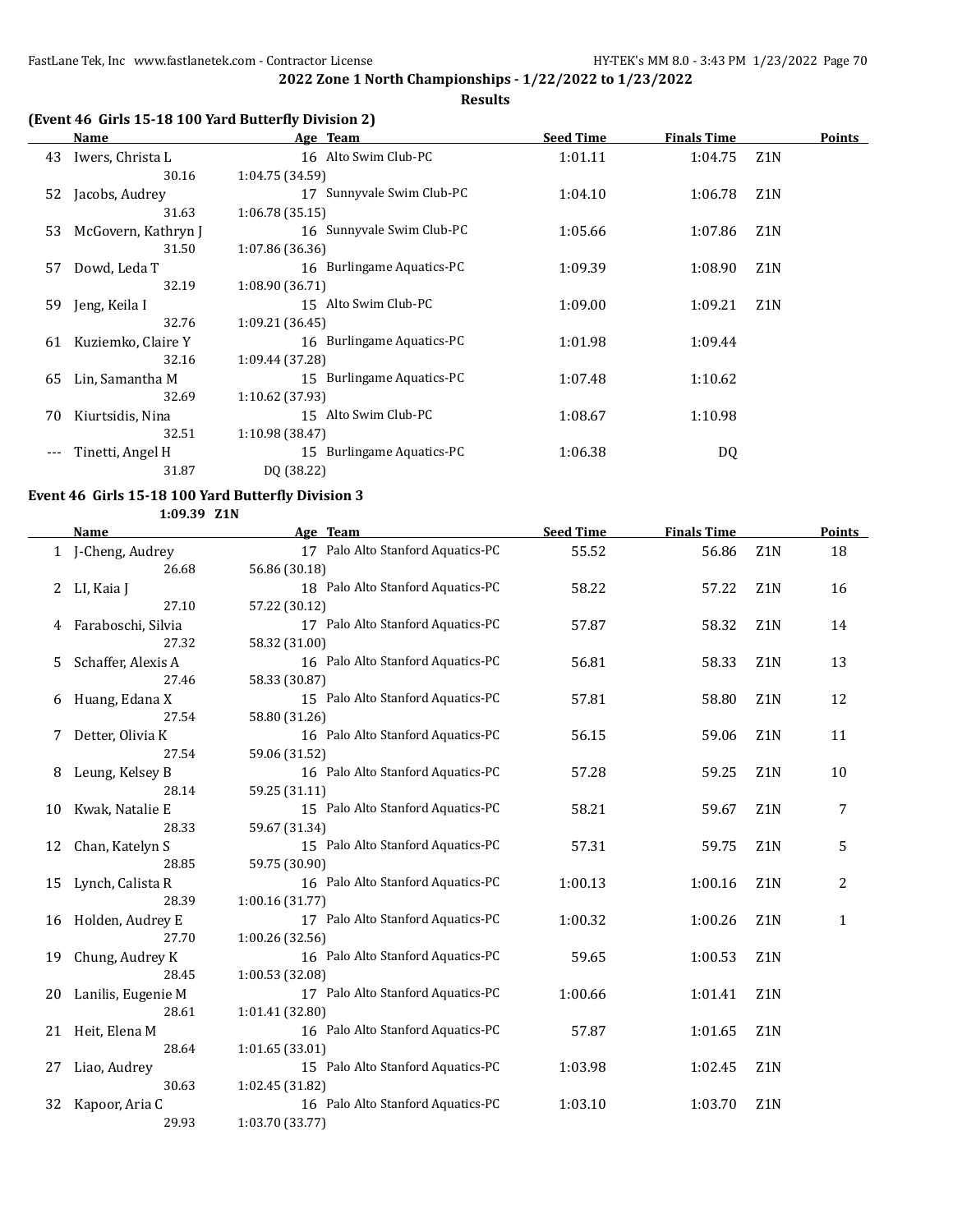**Results**

## **(Event 46 Girls 15-18 100 Yard Butterfly Division 3)**

|    | <b>Name</b>           | Age Team                          | <b>Seed Time</b> | <b>Finals Time</b> |                  | <b>Points</b> |
|----|-----------------------|-----------------------------------|------------------|--------------------|------------------|---------------|
|    | 34 Khan, Sonia N      | 16 Palo Alto Stanford Aquatics-PC | 59.91            | 1:03.83            | Z <sub>1</sub> N |               |
|    | 30.01                 | 1:03.83 (33.82)                   |                  |                    |                  |               |
| 36 | Hong, Ashley R        | 15 Palo Alto Stanford Aquatics-PC | 1:01.36          | 1:03.97            | Z <sub>1</sub> N |               |
|    | 29.50                 | 1:03.97 (34.47)                   |                  |                    |                  |               |
| 38 | Lungren, Charlotte M  | 15 Palo Alto Stanford Aquatics-PC | 1:00.35          | 1:04.34            | Z <sub>1</sub> N |               |
|    | 29.86                 | 1:04.34 (34.48)                   |                  |                    |                  |               |
| 44 | Thacker, Madeline R   | 17 Palo Alto Stanford Aquatics-PC | 1:01.95          | 1:04.82            | Z <sub>1</sub> N |               |
|    | 30.91                 | 1:04.82 (33.91)                   |                  |                    |                  |               |
| 45 | Chao, Sophia W        | 16 Palo Alto Stanford Aquatics-PC | 1:02.06          | 1:05.28            | Z <sub>1</sub> N |               |
|    | 30.62                 | 1:05.28 (34.66)                   |                  |                    |                  |               |
| 50 | Pargett, Alexandria S | 16 Palo Alto Stanford Aquatics-PC | 1:06.65          | 1:06.36            | Z <sub>1</sub> N |               |
|    | 30.93                 | 1:06.36 (35.43)                   |                  |                    |                  |               |
| 51 | LI, Abby J            | 15 Palo Alto Stanford Aquatics-PC | 1:08.16          | 1:06.41            | Z <sub>1</sub> N |               |
|    | 31.24                 | 1:06.41(35.17)                    |                  |                    |                  |               |
| 54 | Kau, Erin S           | 16 Palo Alto Stanford Aquatics-PC | 1:02.65          | 1:08.02            | Z <sub>1</sub> N |               |
|    | 31.68                 | 1:08.02 (36.34)                   |                  |                    |                  |               |
| 58 | Rudolph, Allison E    | 17 Palo Alto Stanford Aquatics-PC | 1:04.13          | 1:09.20            | Z <sub>1</sub> N |               |
|    | 31.15                 | 1:09.20 (38.05)                   |                  |                    |                  |               |
| 62 | HU, Ashley J          | 15 Palo Alto Stanford Aquatics-PC | 1:08.66          | 1:09.50            |                  |               |
|    | 31.87                 | 1:09.50 (37.63)                   |                  |                    |                  |               |
| 64 | Conover-Hui, Aurora J | 15 Palo Alto Stanford Aquatics-PC | 1:09.36          | 1:10.52            |                  |               |
|    | 32.21                 | 1:10.52 (38.31)                   |                  |                    |                  |               |
| 67 | Backstrand, Alden G   | 17 Palo Alto Stanford Aquatics-PC | 1:08.49          | 1:10.77            |                  |               |
|    | 32.51                 | 1:10.77 (38.26)                   |                  |                    |                  |               |
| 69 | Kennedy, Elyssa M     | 16 Palo Alto Stanford Aquatics-PC | 1:08.49          | 1:10.89            |                  |               |
|    | 32.78                 | 1:10.89(38.11)                    |                  |                    |                  |               |
| 72 | Porteous, Annika L    | 16 Palo Alto Stanford Aquatics-PC | 1:08.30          | 1:12.47            |                  |               |
|    | 33.51                 | 1:12.47 (38.96)                   |                  |                    |                  |               |
|    | Spasojevic, Nina B    | 15 Palo Alto Stanford Aquatics-PC | 1:07.24          | DQ                 |                  |               |
|    | 31.71                 | DQ (35.48)                        |                  |                    |                  |               |

### **Event 47 Girls 13-14 100 Yard Butterfly Division 1 1:10.89 Z1N**

|    | Name               | Age Team                         | <b>Seed Time</b> | <b>Finals Time</b> |                  | <b>Points</b> |
|----|--------------------|----------------------------------|------------------|--------------------|------------------|---------------|
| 8  | Birkhold, Elaine   | 13 Fog City Hammerheads-PC       | 1:01.54          | 1:02.11            | Z1N              | 10            |
|    | 29.84              | 1:02.11(32.27)                   |                  |                    |                  |               |
| 21 | Chen, Heidi I      | 14 Ladera Oaks-PC                | 1:07.23          | 1:06.35            | Z <sub>1</sub> N |               |
|    | 30.70              | 1:06.35(35.65)                   |                  |                    |                  |               |
| 22 | Wagner, Sonika     | 14 DE Anza Cupertino Aquatics-PC | 1:07.88          | 1:06.98            | Z <sub>1</sub> N |               |
|    | 31.61              | 1:06.98(35.37)                   |                  |                    |                  |               |
| 28 | Hsu, Katelyn       | 13 DE Anza Cupertino Aquatics-PC | 1:06.07          | 1:08.16            | Z1N              |               |
|    | 31.44              | 1:08.16 (36.72)                  |                  |                    |                  |               |
| 30 | Charton, Thalea    | 14 DE Anza Cupertino Aquatics-PC | 1:06.79          | 1:08.31            | Z1N              |               |
|    | 30.78              | 1:08.31(37.53)                   |                  |                    |                  |               |
| 31 | Anderson, Kalina R | 13 Otter Swim Club-PC            | 1:06.79          | 1:08.35            | Z1N              |               |
|    | 32.72              | 1:08.35(35.63)                   |                  |                    |                  |               |
| 34 | Kashyap, Shreya    | 14 Otter Swim Club-PC            | 1:08.64          | 1:08.55            | Z1N              |               |
|    | 32.01              | 1:08.55(36.54)                   |                  |                    |                  |               |
| 39 | Pyle, Samantha G   | 14 Ladera Oaks-PC                | 1:06.78          | 1:09.35            | Z <sub>1</sub> N |               |
|    | 31.82              | 1:09.35(37.53)                   |                  |                    |                  |               |
| 42 | Lau, Emma T        | 14 DE Anza Cupertino Aquatics-PC | 1:09.36          | 1:10.31            | Z <sub>1</sub> N |               |
|    | 32.94              | 1:10.31(37.37)                   |                  |                    |                  |               |
| 43 | Pham, Lan-Anh      | 13 DE Anza Cupertino Aquatics-PC | 1:08.81          | 1:10.65            | Z <sub>1</sub> N |               |
|    | 31.64              | 1:10.65(39.01)                   |                  |                    |                  |               |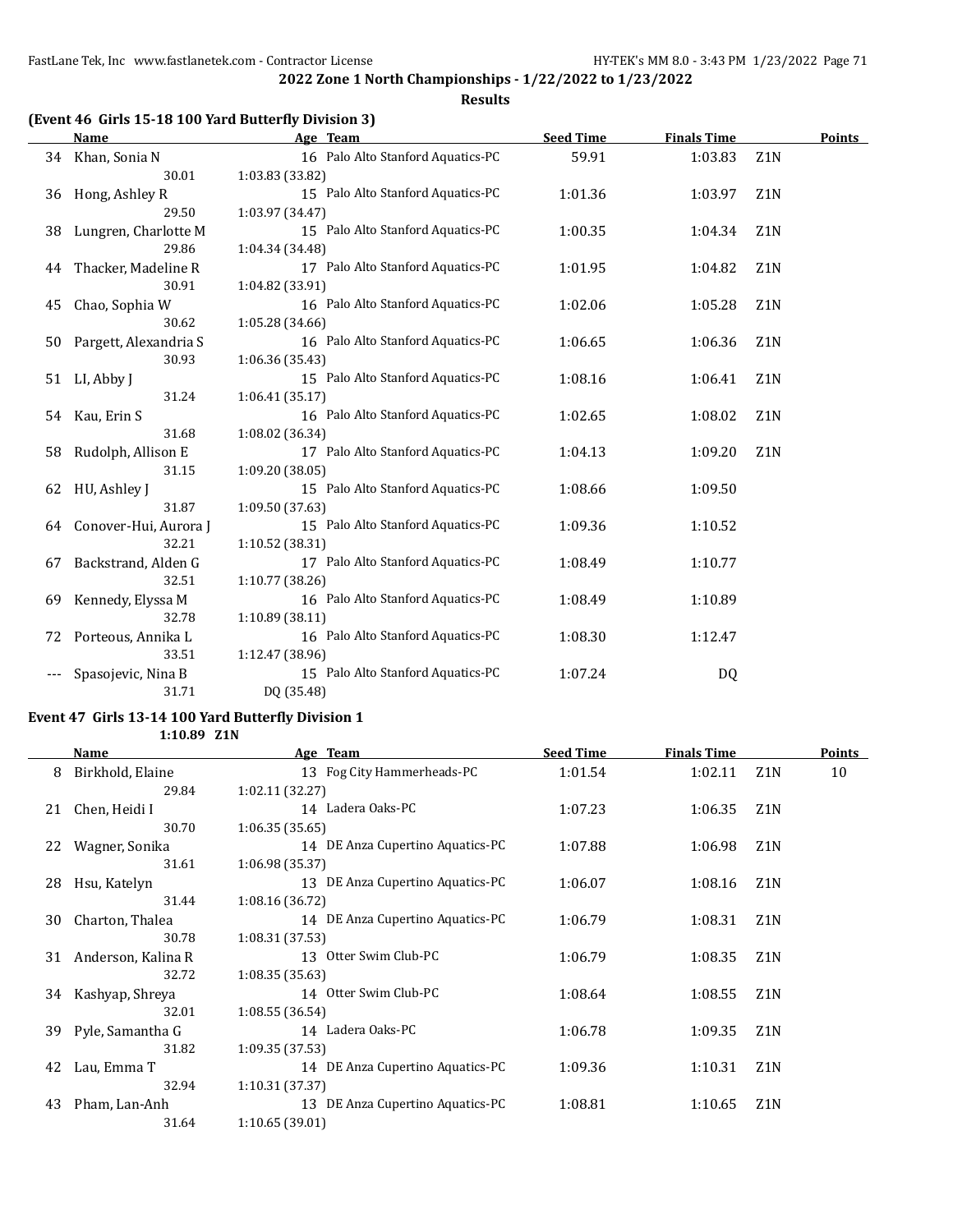**Results**

## **(Event 47 Girls 13-14 100 Yard Butterfly Division 1)**

|    | Name               | Age Team                         | <b>Seed Time</b> | <b>Finals Time</b> | <b>Points</b> |
|----|--------------------|----------------------------------|------------------|--------------------|---------------|
| 44 | Wong, Cadence E    | 14 Ladera Oaks-PC                | 1:08.16          | 1:11.22            |               |
|    | 32.05              | 1:11.22(39.17)                   |                  |                    |               |
| 45 | Kurotori, Annika M | 14 DE Anza Cupertino Aquatics-PC | 1:03.16          | 1:11.95            |               |
|    | 33.11              | 1:11.95(38.84)                   |                  |                    |               |
| 46 | Wang, Kacy         | 14 Otter Swim Club-PC            | 1:10.89          | 1:12.63            |               |
|    | 33.31              | 1:12.63 (39.32)                  |                  |                    |               |

# **Event 47 Girls 13-14 100 Yard Butterfly Division 2**

**1:10.89 Z1N**

|    | <b>Name</b>             | Age Team                  | <b>Seed Time</b> | <b>Finals Time</b> |                  | Points       |
|----|-------------------------|---------------------------|------------------|--------------------|------------------|--------------|
| 3  | Preuss, Hailey K        | 14 Alto Swim Club-PC      | 1:03.66          | 1:00.10            | Z <sub>1</sub> N | 15           |
|    | 28.90                   | 1:00.10(31.20)            |                  |                    |                  |              |
|    | 4 Hetland, Maya S       | 13 Alto Swim Club-PC      | 59.86            | 1:00.63            | Z <sub>1</sub> N | 14           |
|    | 28.20                   | 1:00.63 (32.43)           |                  |                    |                  |              |
|    | Byrne, Maren C          | 13 Alto Swim Club-PC      | 1:03.19          | 1:01.69            | Z1N              | 11           |
|    | 28.64                   | 1:01.69(33.05)            |                  |                    |                  |              |
|    | 16 Komashko, Angelina S | 14 Burlingame Aquatics-PC | 1:02.83          | 1:04.41            | Z <sub>1</sub> N | $\mathbf{1}$ |
|    | 28.79                   | 1:04.41 (35.62)           |                  |                    |                  |              |
|    | 18 Bernaudin, Louann Y  | 14 Burlingame Aquatics-PC | 1:04.14          | 1:04.78            | Z <sub>1</sub> N |              |
|    | 30.35                   | 1:04.78 (34.43)           |                  |                    |                  |              |
| 20 | Chang, Alexa            | 13 Burlingame Aquatics-PC | 1:02.88          | 1:06.03            | Z <sub>1</sub> N |              |
|    | 30.22                   | 1:06.03(35.81)            |                  |                    |                  |              |
| 25 | VU, Sophia H            | 13 Burlingame Aquatics-PC | 1:07.17          | 1:07.71            | Z <sub>1</sub> N |              |
|    | 30.87                   | 1:07.71 (36.84)           |                  |                    |                  |              |
| 38 | Chen, Yoray I           | 13 Alto Swim Club-PC      | 1:09.99          | 1:09.31            | Z <sub>1</sub> N |              |
|    | 31.98                   | 1:09.31 (37.33)           |                  |                    |                  |              |
| 41 | Ertas, Eda E            | 14 Alto Swim Club-PC      | 1:10.13          | 1:09.97            | Z <sub>1</sub> N |              |
|    | 32.49                   | 1:09.97 (37.48)           |                  |                    |                  |              |
| 47 | Arude, Nadia P          | 14 Sunnyvale Swim Club-PC | 1:10.09          | 1:13.46            |                  |              |
|    | 33.98                   | 1:13.46 (39.48)           |                  |                    |                  |              |
| 48 | Kwong, Catherine K      | 14 Burlingame Aquatics-PC | 1:11.00          | 1:13.82            |                  |              |
|    | 32.91                   | 1:13.82 (40.91)           |                  |                    |                  |              |
| 49 | Rosenfeld, Ella         | 13 Alto Swim Club-PC      | 1:09.78          | 1:14.55            |                  |              |
|    | 36.16                   | 1:14.55 (38.39)           |                  |                    |                  |              |
| 51 | Swaminathan, Samhita S  | 13 Alto Swim Club-PC      | 1:10.82          | 1:17.84            |                  |              |
|    | 35.23                   | 1:17.84(42.61)            |                  |                    |                  |              |
| 52 | Orazova, Meryem         | 13 Alto Swim Club-PC      | 1:10.14          | 1:18.51            |                  |              |
|    | 36.31                   | 1:18.51 (42.20)           |                  |                    |                  |              |
| 53 | MI, Audrey Y            | 13 Alto Swim Club-PC      | 1:10.12          | 1:20.41            |                  |              |
|    | 37.87                   | 1:20.41 (42.54)           |                  |                    |                  |              |

### **Event 47 Girls 13-14 100 Yard Butterfly Division 3**

**1:10.89 Z1N**

|   | Name              | Age Team                                          | <b>Seed Time</b> | <b>Finals Time</b> |                  | <b>Points</b> |
|---|-------------------|---------------------------------------------------|------------------|--------------------|------------------|---------------|
|   | Zhang, Kelsey     | 14 Palo Alto Stanford Aquatics-PC                 | 54.81            | 55.64              | Z <sub>1</sub> N | 18            |
|   | 26.40             | 55.64 (29.24)                                     |                  |                    |                  |               |
|   | 2 Liu, Allison S  | Palo Alto Stanford Aquatics-PC<br>13 <sup>7</sup> | 57.88            | 58.52              | Z <sub>1</sub> N | 16            |
|   | 27.40             | 58.52 (31.12)                                     |                  |                    |                  |               |
|   | Ladomirak, Llew S | 14 Palo Alto Stanford Aquatics-PC                 | 1:01.27          | 1:00.72            | Z <sub>1</sub> N | 13            |
|   | 28.12             | 1:00.72 (32.60)                                   |                  |                    |                  |               |
| 6 | Chuang, Eden      | 14 Palo Alto Stanford Aquatics-PC                 | 1:01.10          | 1:01.27            | Z <sub>1</sub> N | 12            |
|   | 28.85             | 1:01.27 (32.42)                                   |                  |                    |                  |               |
| 9 | Huang, Alisa R    | Palo Alto Stanford Aquatics-PC<br>13              | 1:01.43          | 1:02.28            | Z <sub>1</sub> N | 8             |
|   | 28.84             | 1:02.28 (33.44)                                   |                  |                    |                  |               |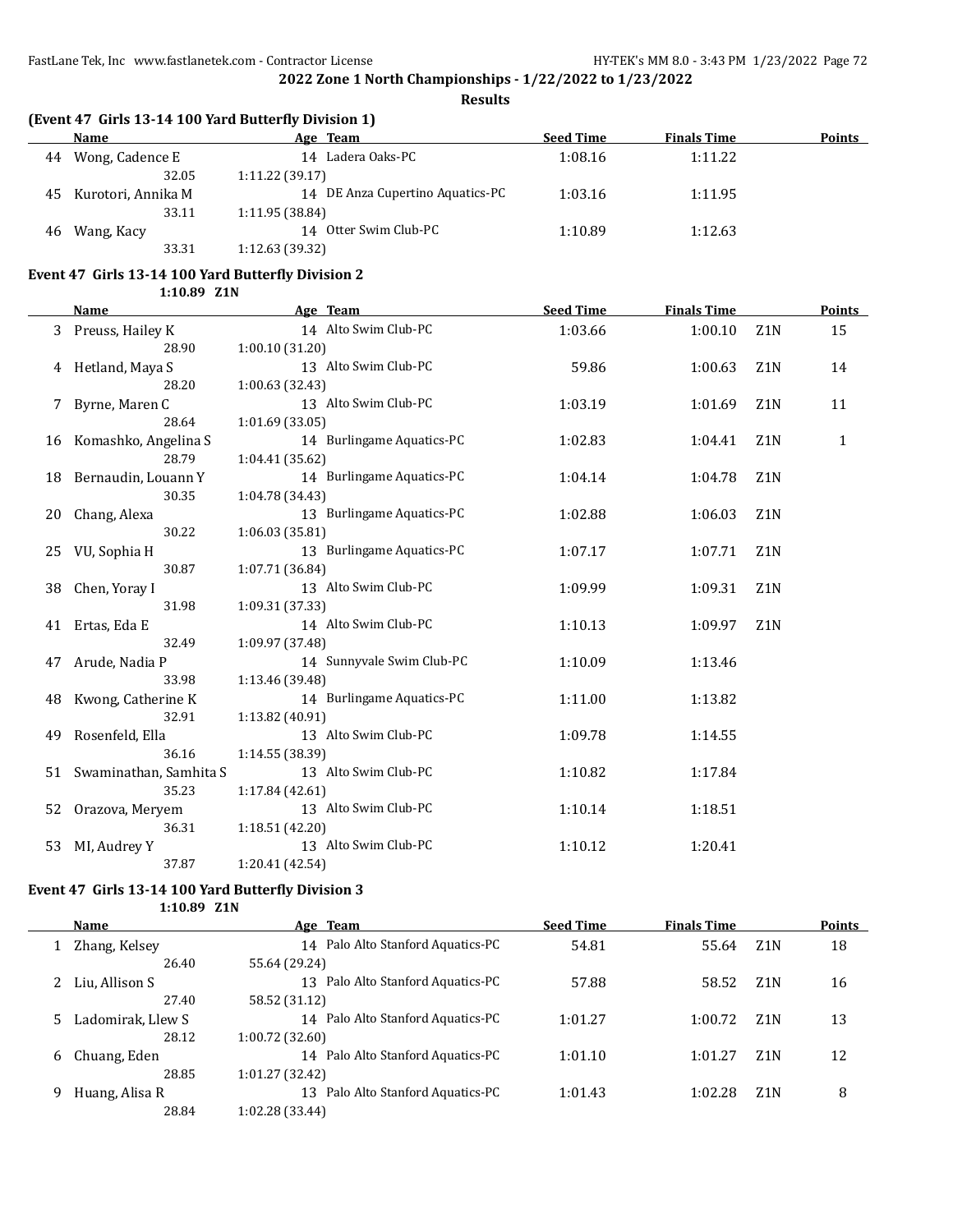#### **Results**

### **(Event 47 Girls 13-14 100 Yard Butterfly Division 3)**

|    | <b>Name</b>         | Age Team                          | <b>Seed Time</b> | <b>Finals Time</b> |                  | <b>Points</b> |
|----|---------------------|-----------------------------------|------------------|--------------------|------------------|---------------|
| 10 | Anagnoson, Lily K   | 13 Palo Alto Stanford Aquatics-PC | 1:03.11          | 1:02.78            | Z <sub>1</sub> N | 7             |
|    | 29.93               | 1:02.78 (32.85)                   |                  |                    |                  |               |
| 11 | Doan, Tran B        | 14 Palo Alto Stanford Aquatics-PC | 1:03.16          | 1:03.23            | Z <sub>1</sub> N | 6             |
|    | 29.75               | 1:03.23 (33.48)                   |                  |                    |                  |               |
| 12 | Swall, Alexandra F  | 13 Palo Alto Stanford Aquatics-PC | 1:02.78          | 1:03.65            | Z <sub>1</sub> N | 5             |
|    | 29.62               | 1:03.65 (34.03)                   |                  |                    |                  |               |
| 13 | Scafetta, Natalie E | 14 Palo Alto Stanford Aquatics-PC | 1:03.40          | 1:03.79            | Z1N              | 4             |
|    | 30.32               | 1:03.79 (33.47)                   |                  |                    |                  |               |
| 14 | Zheng, Kaijing      | 14 Palo Alto Stanford Aquatics-PC | 1:02.95          | 1:03.81            | Z1N              | 3             |
|    | 29.54               | 1:03.81 (34.27)                   |                  |                    |                  |               |
| 15 | Chu, Annika         | 13 Palo Alto Stanford Aquatics-PC | 1:04.67          | 1:04.11            | Z <sub>1</sub> N | 2             |
|    | 30.18               | 1:04.11 (33.93)                   |                  |                    |                  |               |
| 17 | Bromberg, Maya N    | 13 Palo Alto Stanford Aquatics-PC | 1:02.32          | 1:04.47            | Z <sub>1</sub> N |               |
|    | 29.58               | 1:04.47 (34.89)                   |                  |                    |                  |               |
| 19 | Zhang, Ashley L     | 14 Palo Alto Stanford Aquatics-PC | 1:04.58          | 1:05.71            | Z <sub>1</sub> N |               |
|    | 30.89               | 1:05.71 (34.82)                   |                  |                    |                  |               |
| 23 | Chang, Jocelyn S    | 14 Palo Alto Stanford Aquatics-PC | 1:10.80          | 1:07.57            | Z1N              |               |
|    | 31.26               | 1:07.57 (36.31)                   |                  |                    |                  |               |
| 24 | Griffis, Paige E    | 14 Palo Alto Stanford Aquatics-PC | 1:09.13          | 1:07.63            | Z1N              |               |
|    | 31.58               | 1:07.63 (36.05)                   |                  |                    |                  |               |
| 26 | Ono, Minou Z        | 14 Palo Alto Stanford Aquatics-PC | 1:08.13          | 1:08.06            | Z <sub>1</sub> N |               |
|    | 32.29               | 1:08.06 (35.77)                   |                  |                    |                  |               |
| 27 | Morrow, Keara A     | 14 Palo Alto Stanford Aquatics-PC | 1:05.42          | 1:08.13            | Z <sub>1</sub> N |               |
|    | 32.10               | 1:08.13 (36.03)                   |                  |                    |                  |               |
| 29 | Yang, Stella K      | 13 Palo Alto Stanford Aquatics-PC | 1:07.12          | 1:08.25            | Z1N              |               |
|    | 30.76               | 1:08.25 (37.49)                   |                  |                    |                  |               |
| 32 | Yuan, Amelia P      | 14 Palo Alto Stanford Aquatics-PC | 1:09.01          | 1:08.47            | Z1N              |               |
|    | 32.55               | 1:08.47 (35.92)                   |                  |                    |                  |               |
| 33 | Gyorkos, Emma R     | 14 Palo Alto Stanford Aquatics-PC | 1:09.19          | 1:08.52            | Z1N              |               |
|    | 31.57               | 1:08.52 (36.95)                   |                  |                    |                  |               |
| 35 | Nguyen, Safiya A    | 13 Palo Alto Stanford Aquatics-PC | 1:10.16          | 1:08.70            | Z <sub>1</sub> N |               |
|    | 31.36               | 1:08.70 (37.34)                   |                  |                    |                  |               |
| 36 | Feng, Mirabelle     | 14 Palo Alto Stanford Aquatics-PC | 1:07.43          | 1:08.87            | Z <sub>1</sub> N |               |
|    | 32.55               | 1:08.87 (36.32)                   |                  |                    |                  |               |
| 37 | Hara, Yuka          | 13 Palo Alto Stanford Aquatics-PC | 1:05.98          | 1:08.97            | Z <sub>1</sub> N |               |
|    | 32.55               | 1:08.97 (36.42)                   |                  |                    |                  |               |
| 40 | Chow, Erin K        | 13 Palo Alto Stanford Aquatics-PC | 1:10.05          | 1:09.77            | Z <sub>1</sub> N |               |
|    | 32.42               | 1:09.77 (37.35)                   |                  |                    |                  |               |
| 50 | Hill, Riley B       | 14 Palo Alto Stanford Aquatics-PC | 1:05.07          | 1:14.78            |                  |               |
|    | 32.51               | 1:14.78 (42.27)                   |                  |                    |                  |               |
|    | Finn, Addison E     | 13 Palo Alto Stanford Aquatics-PC | 1:00.25          | DQ                 |                  |               |
|    | 28.51               | DQ (32.62)                        |                  |                    |                  |               |

### **Event 48 Girls 11-12 50 Yard Butterfly Division 1**

**33.89 Z1N**

|    | Name               |    | Age Team                         | <b>Seed Time</b> | <b>Finals Time</b> |                  | <b>Points</b> |
|----|--------------------|----|----------------------------------|------------------|--------------------|------------------|---------------|
|    | Young, Clara H     | 11 | Ladera Oaks-PC                   | 28.25            | 28.06              | Z1N              | 18            |
|    | 2 Curran, Sophia M |    | 12 Ladera Oaks-PC                | 28.48            | 28.28              | Z <sub>1</sub> N | 16            |
| 8  | Lee, Michelle      |    | 12 DE Anza Cupertino Aquatics-PC | 31.27            | 30.01              | Z <sub>1</sub> N | 10            |
| 10 | Diehn, April A     |    | 12 Otter Swim Club-PC            | 29.83            | 30.09              | Z <sub>1</sub> N | 6.50          |
|    | 12 LY, Chelsea H   |    | 12 Pacifica Sea Lions-PC         | 30.35            | 30.10              | Z <sub>1</sub> N | 5.            |
| 20 | Quach, Sarah K     | 11 | Fog City Hammerheads-PC          | 31.95            | 31.82              | Z <sub>1</sub> N |               |
| 28 | Nguyen, Angela H   |    | 12 Fog City Hammerheads-PC       | 33.66            | 32.91              | Z1N              |               |
|    |                    |    |                                  |                  |                    |                  |               |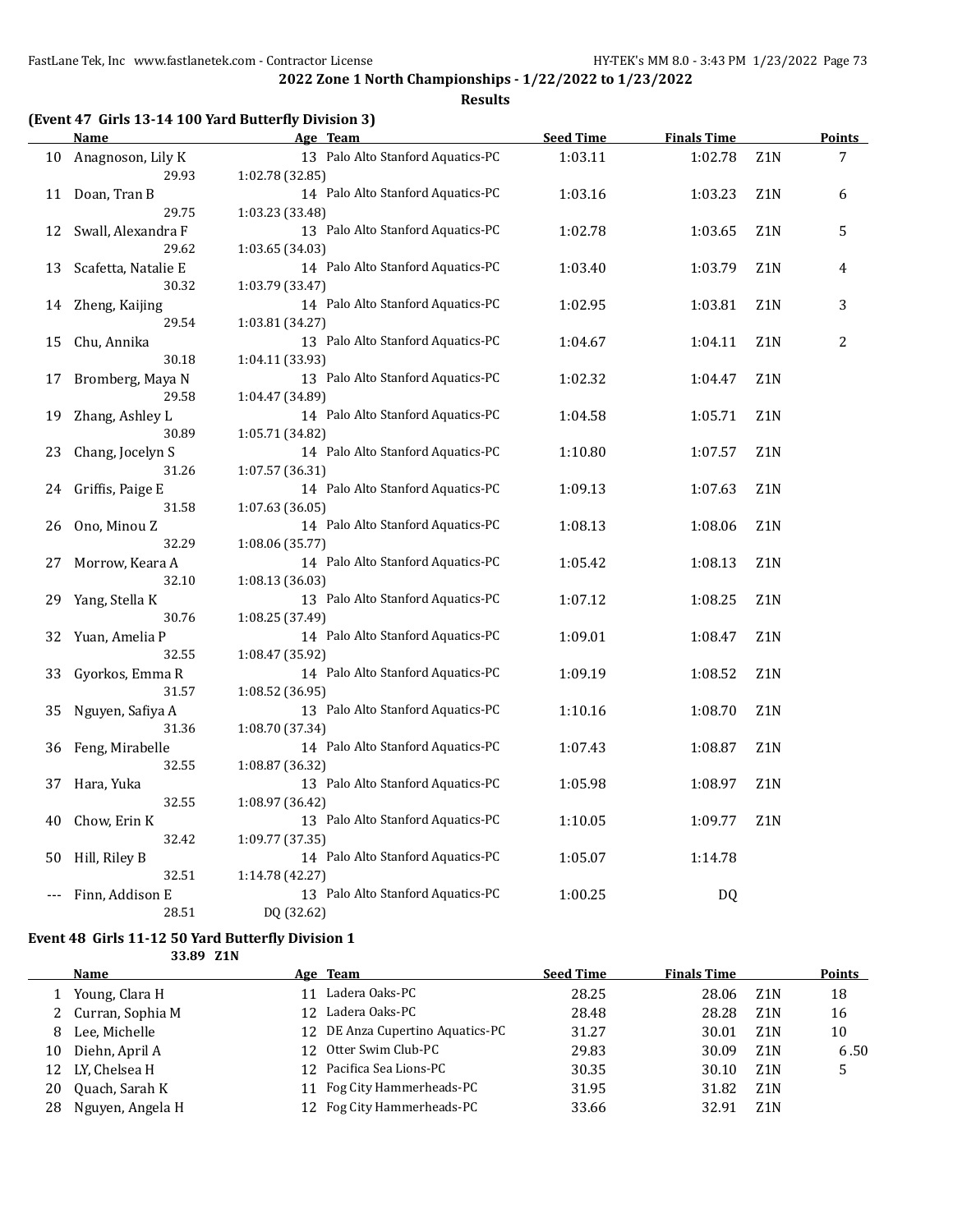**Results**

### **(Event 48 Girls 11-12 50 Yard Butterfly Division 1)**

|    | Name                       |                 | Age Team                         | <b>Seed Time</b> | <b>Finals Time</b> |                  | <b>Points</b> |
|----|----------------------------|-----------------|----------------------------------|------------------|--------------------|------------------|---------------|
| 30 | Johnson, Kylie E           | 12 <sup>1</sup> | Ladera Oaks-PC                   | 31.54            | 33.21              | Z <sub>1</sub> N |               |
| 31 | Cherukumilli, Misha        |                 | 12 Otter Swim Club-PC            | 33.73            | 33.25              | Z <sub>1</sub> N |               |
|    | 39 Habibi, Alexa           | 12.             | Ladera Oaks-PC                   | 33.89            | 33.95              |                  |               |
|    | 46 Sainani, Anika          | 11              | DE Anza Cupertino Aquatics-PC    | 33.74            | 35.03              |                  |               |
| 47 | Shang, Katie               |                 | 12 DE Anza Cupertino Aquatics-PC | 32.89            | 35.14              |                  |               |
| 51 | Saheb, Sara                | 11              | Bay Club Panthers-PC             | 32.49            | 36.09              |                  |               |
|    | 52 Christensen, Julianne R |                 | 12 Ladera Oaks-PC                | 33.89            | 36.41              |                  |               |

#### **Event 48 Girls 11-12 50 Yard Butterfly Division 2**

**33.89 Z1N**

|    | <b>Name</b>          |    | Age Team                      | <b>Seed Time</b> | <b>Finals Time</b> |                  | <b>Points</b> |
|----|----------------------|----|-------------------------------|------------------|--------------------|------------------|---------------|
| 3  | Kwok, Madison        | 12 | <b>Burlingame Aquatics-PC</b> | 28.52            | 28.46              | Z <sub>1</sub> N | 15            |
| 4  | Fanucchi, Lauren E   | 12 | Alto Swim Club-PC             | 28.13            | 28.59              | Z <sub>1</sub> N | 14            |
| 5  | Qiu, Elise           | 12 | Burlingame Aquatics-PC        | 30.15            | 29.39              | Z <sub>1</sub> N | 13            |
| 6  | Rutter, Violet S     | 11 | Alto Swim Club-PC             | 29.60            | 29.45              | Z <sub>1</sub> N | 12            |
|    | Shek, Annabelle W    | 11 | <b>Burlingame Aquatics-PC</b> | 29.20            | 29.70              | Z <sub>1</sub> N | 11            |
| 19 | Lee, Victoria Y      | 12 | <b>Burlingame Aquatics-PC</b> | 31.70            | 31.50              | Z <sub>1</sub> N |               |
| 21 | Huang, Katelin E     | 12 | <b>Burlingame Aquatics-PC</b> | 31.78            | 31.92              | Z <sub>1</sub> N |               |
| 22 | Truong, Makena S     | 12 | Burlingame Aquatics-PC        | 33.40            | 32.03              | Z <sub>1</sub> N |               |
| 23 | Zarahn, Abigail F    | 12 | <b>Burlingame Aquatics-PC</b> | 31.84            | 32.34              | Z <sub>1</sub> N |               |
| 33 | Picard, Naomi L      | 11 | Alto Swim Club-PC             | 32.09            | 33.31              | Z <sub>1</sub> N |               |
| 34 | FU, Katherine        | 11 | Alto Swim Club-PC             | 33.14            | 33.36              | Z <sub>1</sub> N |               |
| 36 | Rose, Bryer J        | 12 | <b>Burlingame Aquatics-PC</b> | 32.87            | 33.58              | Z <sub>1</sub> N |               |
| 37 | Lin, Zoey C          | 12 | Alto Swim Club-PC             | 33.71            | 33.90              |                  |               |
| 40 | Stewart, Cailyn B    | 11 | Burlingame Aquatics-PC        | 33.82            | 34.15              |                  |               |
| 41 | Chin, Addelyn C      | 12 | Sunnyvale Swim Club-PC        | 30.57            | 34.18              |                  |               |
| 44 | Qian, Jasmine X      | 12 | Sunnyvale Swim Club-PC        | 33.88            | 34.55              |                  |               |
| 45 | Nulkar, Tanvi        | 12 | Sunnyvale Swim Club-PC        | 33.81            | 34.73              |                  |               |
| 50 | HE, Jasmine S        | 11 | Alto Swim Club-PC             | 33.78            | 36.00              |                  |               |
| 53 | Guenther, Delainey A | 11 | <b>Burlingame Aquatics-PC</b> | 31.17            | 36.60              |                  |               |
| 55 | Chang, Elise         | 12 | Alto Swim Club-PC             | 33.16            | 37.17              |                  |               |

### **Event 48 Girls 11-12 50 Yard Butterfly Division 3**

**33.89 Z1N**

|    | Name                   |    | Age Team                       | <b>Seed Time</b> | <b>Finals Time</b> |                  | <b>Points</b> |
|----|------------------------|----|--------------------------------|------------------|--------------------|------------------|---------------|
| 9. | Karachiwala, Akariko   | 12 | Palo Alto Stanford Aquatics-PC | 31.28            | 30.02              | Z <sub>1</sub> N | 8             |
| 10 | Griffis, Erin          | 12 | Palo Alto Stanford Aquatics-PC | 31.57            | 30.09              | Z <sub>1</sub> N | 6.50          |
| 13 | Conover-Hui, Karina L  | 12 | Palo Alto Stanford Aquatics-PC | 29.23            | 30.17              | Z <sub>1</sub> N | 4             |
| 14 | Earley, Maya R         | 12 | Palo Alto Stanford Aquatics-PC | 31.29            | 30.25              | Z <sub>1</sub> N | 3             |
| 15 | Teague, Charlotte A    | 11 | Palo Alto Stanford Aquatics-PC | 31.44            | 30.64              | Z <sub>1</sub> N | 2             |
| 16 | Wang, Fiona B          | 11 | Palo Alto Stanford Aquatics-PC | 31.68            | 30.99              | Z <sub>1</sub> N | $\mathbf{1}$  |
| 17 | Chuang, Luyi Z         | 12 | Palo Alto Stanford Aquatics-PC | 33.89            | 31.05              | Z <sub>1</sub> N |               |
| 18 | Yara, Malia            | 12 | Palo Alto Stanford Aquatics-PC | 32.24            | 31.25              | Z <sub>1</sub> N |               |
| 24 | Stonich, Julianna R    | 12 | Palo Alto Stanford Aquatics-PC | 32.97            | 32.46              | Z <sub>1</sub> N |               |
| 25 | Woo, Olivia J          | 12 | Palo Alto Stanford Aquatics-PC | 31.31            | 32.80              | Z <sub>1</sub> N |               |
| 26 | Grunewald, Catherine M | 12 | Palo Alto Stanford Aquatics-PC | 33.09            | 32.85              | Z <sub>1</sub> N |               |
| 27 | Finn, Blair A          | 12 | Palo Alto Stanford Aquatics-PC | 32.31            | 32.88              | Z <sub>1</sub> N |               |
| 29 | Kirk, Katherine M      | 12 | Palo Alto Stanford Aquatics-PC | 33.87            | 33.08              | Z <sub>1</sub> N |               |
| 32 | Maldonado, Sophia E    | 12 | Palo Alto Stanford Aquatics-PC | 33.13            | 33.26              | Z <sub>1</sub> N |               |
| 35 | Wang, Camille V        | 12 | Palo Alto Stanford Aquatics-PC | 32.05            | 33.56              | Z <sub>1</sub> N |               |
| 38 | Ley, Sophie C          | 12 | Palo Alto Stanford Aquatics-PC | 33.11            | 33.93              |                  |               |
| 42 | Byer, Dagny R          | 12 | Palo Alto Stanford Aquatics-PC | 33.22            | 34.49              |                  |               |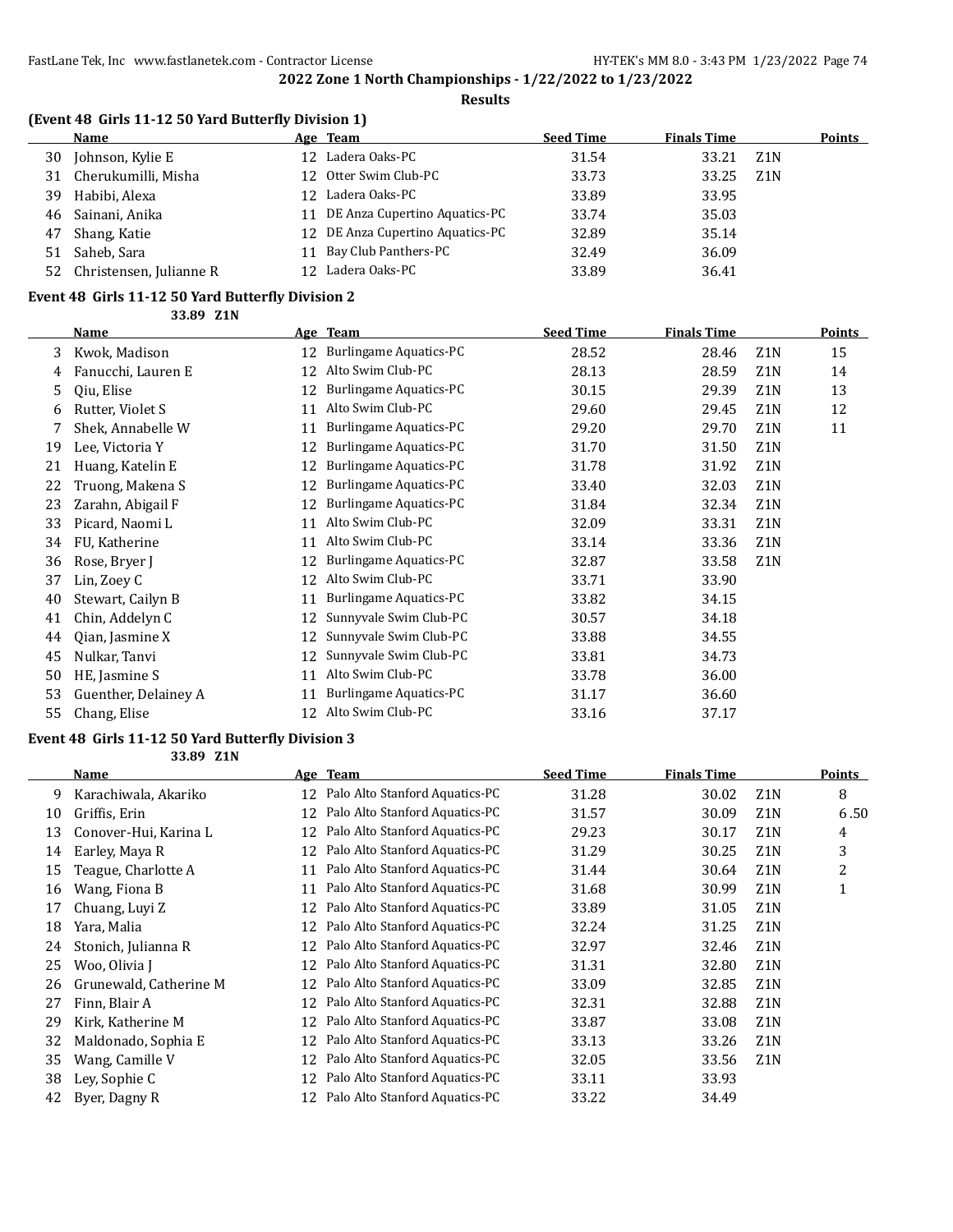**Results**

|    | (Event 48 Girls 11-12 50 Yard Butterfly Division 3) |     |                                   |                  |                    |                  |               |
|----|-----------------------------------------------------|-----|-----------------------------------|------------------|--------------------|------------------|---------------|
|    | <b>Name</b>                                         |     | Age Team                          | <b>Seed Time</b> | <b>Finals Time</b> |                  | <b>Points</b> |
| 43 | Maigret, Fini M                                     |     | 12 Palo Alto Stanford Aquatics-PC | 29.72            | 34.54              |                  |               |
| 48 | Harding, McKinley A                                 |     | 11 Palo Alto Stanford Aquatics-PC | 31.81            | 35.50              |                  |               |
| 49 | Yoshida. Anelise A                                  | 11  | Palo Alto Stanford Aquatics-PC    | 33.82            | 35.81              |                  |               |
| 54 | Kreps, Esme C                                       | 11  | Palo Alto Stanford Aquatics-PC    | 33.89            | 36.83              |                  |               |
|    | Event 49 Girls 9-10 50 Yard Butterfly Division 1    |     |                                   |                  |                    |                  |               |
|    | 41.79 Z1N                                           |     |                                   |                  |                    |                  |               |
|    | <b>Name</b>                                         |     | Age Team                          | <b>Seed Time</b> | <b>Finals Time</b> |                  | <b>Points</b> |
| 8  | Diehn, Eva J                                        | 10. | Otter Swim Club-PC                | 36.06            | 36.20              | Z <sub>1</sub> N | 10            |
| 19 | Blanco-Sarmiento, Ximena                            | 10  | DE Anza Cupertino Aquatics-PC     | 41.59            | 43.26              |                  |               |
|    | Event 49 Girls 9-10 50 Yard Butterfly Division 2    |     |                                   |                  |                    |                  |               |

#### **41.79 Z1N**

|     | Name                 |    | Age Team                      | <b>Seed Time</b> | <b>Finals Time</b> |                  | <b>Points</b> |
|-----|----------------------|----|-------------------------------|------------------|--------------------|------------------|---------------|
| 2   | Chang, Kayla M       | 10 | <b>Burlingame Aquatics-PC</b> | 32.23            | 32.08              | Z1N              | 16            |
| 5.  | Okyay, Hafsa F       | 10 | Alto Swim Club-PC             | 35.93            | 35.20              | Z <sub>1</sub> N | 13            |
| 6.  | Walther, Stephanie L |    | 9 Alto Swim Club-PC           | 35.19            | 35.45              | Z <sub>1</sub> N | 12            |
| 9   | Enderes, Mia         | 10 | Alto Swim Club-PC             | 36.08            | 36.29              | Z <sub>1</sub> N | 8             |
| 12  | Billip, Imani H      | 10 | <b>Burlingame Aquatics-PC</b> | 40.29            | 40.69              | Z <sub>1</sub> N | 5             |
| 13  | Kim, Emma M          | 10 | <b>Burlingame Aquatics-PC</b> | 41.65            | 41.42              | Z <sub>1</sub> N | 4             |
| 17  | Taylor, Madison J    | 9  | Alto Swim Club-PC             | 41.54            | 42.37              |                  |               |
| 18  | Muston, Chloe        | 10 | Alto Swim Club-PC             | 41.66            | 43.11              |                  |               |
| 20  | Elliott, Alexa L     | 10 | <b>Burlingame Aquatics-PC</b> | 38.81            | 43.27              |                  |               |
| 23  | Wong, Kate           | 10 | Alto Swim Club-PC             | 41.16            | 45.19              |                  |               |
| 24  | Wong, Zara Q         | 10 | Alto Swim Club-PC             | 41.55            | 47.58              |                  |               |
| 25  | Wang, Yumo           |    | 9 Alto Swim Club-PC           | 40.90            | 51.77              |                  |               |
| 26  | Neuman, Julia N      | 10 | Alto Swim Club-PC             | 41.70            | 51.91              |                  |               |
| --- | Haemer, Chloe        | 10 | Alto Swim Club-PC             | 41.76            | DQ                 |                  |               |

## **Event 49 Girls 9-10 50 Yard Butterfly Division 3**

| 41.79 Z1N |  |
|-----------|--|
|-----------|--|

|       | Name                    |    | Age Team                          | <b>Seed Time</b> | <b>Finals Time</b> |                  | <b>Points</b> |
|-------|-------------------------|----|-----------------------------------|------------------|--------------------|------------------|---------------|
|       | Moser, Ella J           | 10 | Palo Alto Stanford Aquatics-PC    | 32.49            | 31.69              | Z1N              | 18            |
| 3     | Ladomirak, Alegria C    | 10 | Palo Alto Stanford Aquatics-PC    | 34.32            | 33.99              | Z <sub>1</sub> N | 15            |
| 4     | Blascovich, Alexys G    | 10 | Palo Alto Stanford Aquatics-PC    | 35.83            | 34.36              | Z1N              | 14            |
|       | Heit. Vivian G          | q  | Palo Alto Stanford Aquatics-PC    | 36.06            | 36.04              | Z <sub>1</sub> N | 11            |
| 10    | Achterkirchen, Sophia E | 10 | Palo Alto Stanford Aquatics-PC    | 36.16            | 37.10              | Z1N              |               |
| 11    | Houtzer, Amelia         | 10 | Palo Alto Stanford Aquatics-PC    | 34.75            | 37.15              | Z1N              | 6             |
| 14    | Guo, Jocelyn J          | 10 | Palo Alto Stanford Aquatics-PC    | 40.98            | 42.02              |                  | 3             |
| 15    | Liu. Lillian S          |    | 10 Palo Alto Stanford Aquatics-PC | 38.51            | 42.13              |                  | っ             |
| 16    | Yang, Victoria          | 9  | Palo Alto Stanford Aquatics-PC    | 38.88            | 42.25              |                  |               |
| 21    | Nielsen, Tessa D        | 10 | Palo Alto Stanford Aquatics-PC    | 41.18            | 43.43              |                  |               |
| 22    | Lynch, Phoenix M        | q  | Palo Alto Stanford Aquatics-PC    | 41.75            | 43.59              |                  |               |
| $---$ | Tao, Kelly              | 9  | Palo Alto Stanford Aquatics-PC    | 41.79            | DQ                 |                  |               |

### **Event 50 Girls 8 & Under 25 Yard Butterfly Division 1**

| 22.59 Z1N         |                         |                  |                    |        |
|-------------------|-------------------------|------------------|--------------------|--------|
| <b>Name</b>       | Age Team                | <b>Seed Time</b> | <b>Finals Time</b> | Points |
| Long, Alexandra G | 8 Ladera Oaks-PC        | 22.59            | 22.70              |        |
| Chuang, lu yan E  | 7 Bull Dog Swim Club-PC | 22.59            | 25.19              |        |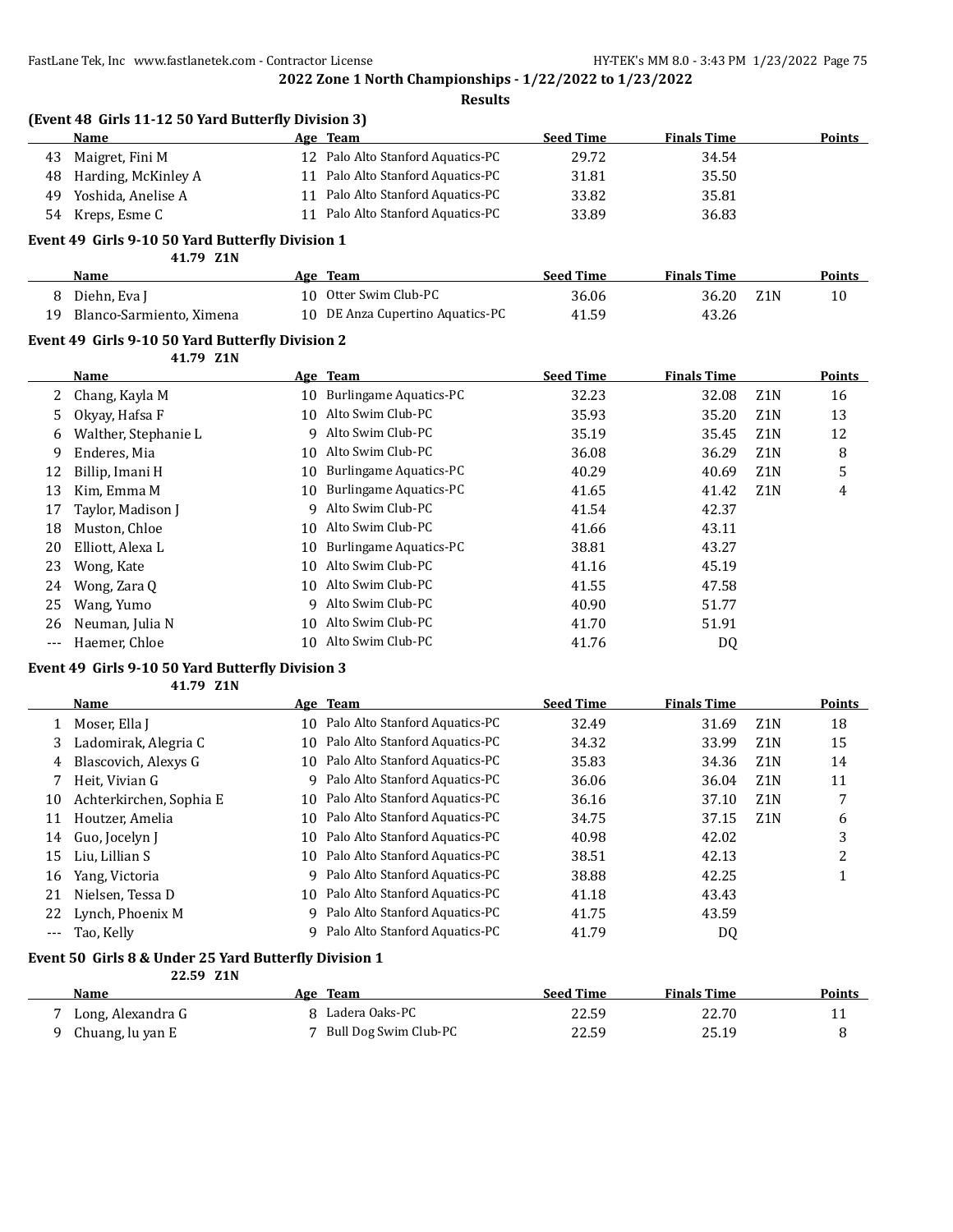**Results**

#### **Event 50 Girls 8 & Under 25 Yard Butterfly Division 2 22.59 Z1N**

|    | Name                  |    | Age Team                 | <b>Seed Time</b> | <b>Finals Time</b> |                  | Points |
|----|-----------------------|----|--------------------------|------------------|--------------------|------------------|--------|
|    | 1 Lin, Abigail        |    | 8 Alto Swim Club-PC      | 18.74            | 18.39              | Z1N              | 18     |
|    | 4 Arscott, Caroline N |    | 8 Burlingame Aquatics-PC | 20.88            | 18.86              | Z <sub>1</sub> N | 14     |
|    | 5 Guenther, Lyla A    |    | 8 Burlingame Aquatics-PC | 20.92            | 21.37              | Z1N              | 13     |
| 10 | Shenov, Samika        |    | 8 Alto Swim Club-PC      | 21.76            | 29.04              |                  |        |
| 13 | Meng, Angela J        | R. | Alto Swim Club-PC        | 21.94            | 33.54              |                  | 4      |
|    | WU. Charlotte         |    | Alto Swim Club-PC        | 22.17            | D0                 |                  |        |

### **Event 50 Girls 8 & Under 25 Yard Butterfly Division 3**

**22.59 Z1N**

|    | Name                   | Age Team                         | <b>Seed Time</b> | <b>Finals Time</b> |                  | <b>Points</b> |
|----|------------------------|----------------------------------|------------------|--------------------|------------------|---------------|
|    | 2 Thurman, Catherine R | 8 Palo Alto Stanford Aquatics-PC | 19.32            | 18.60              | Z1N              | 16            |
|    | Pang, Renee            | 7 Palo Alto Stanford Aquatics-PC | 20.00            | 18.79              | Z <sub>1</sub> N | 15            |
|    | 6 Grabisch, Aria       | 8 Palo Alto Stanford Aquatics-PC | 22.14            | 21.83              | Z <sub>1</sub> N | 12            |
|    | Lathi, Malina R        | 8 Palo Alto Stanford Aquatics-PC | 22.59            | 24.08              |                  | 10            |
| 11 | Lynch, Avedon          | 7 Palo Alto Stanford Aquatics-PC | 22.59            | 29.11              |                  | b             |
|    | Lee, Elizabeth         | 8 Palo Alto Stanford Aquatics-PC | 22.49            | 29.16              |                  |               |

### **Event 51 Girls 15-18 100 Yard Freestyle Division 1**

**1:03.99 Z1N**

|       | <b>Name</b>           | Age Team                         | <b>Seed Time</b> | <b>Finals Time</b> |                  | Points |
|-------|-----------------------|----------------------------------|------------------|--------------------|------------------|--------|
| 22    | Elliott, Emma S       | 17 Otter Swim Club-PC            | 53.91            | 55.96              | Z <sub>1</sub> N |        |
|       | 26.56                 | 55.96 (29.40)                    |                  |                    |                  |        |
| 23    | Tambling, Ainsley J   | 17 Ladera Oaks-PC                | 53.65            | 56.16              | Z <sub>1</sub> N |        |
|       | 26.68                 | 56.16 (29.48)                    |                  |                    |                  |        |
| 25    | Blake, Zephra M       | 16 Fog City Hammerheads-PC       | 55.62            | 56.59              | Z <sub>1</sub> N |        |
|       | 27.86                 | 56.59 (28.73)                    |                  |                    |                  |        |
| 26    | Diehn, Piper O        | 15 Otter Swim Club-PC            | 57.57            | 56.84              | Z <sub>1</sub> N |        |
|       | 27.47                 | 56.84 (29.37)                    |                  |                    |                  |        |
| 37    | Zuckerman, Alexi A    | 17 Pacifica Sea Lions-PC         | 54.46            | 57.55              | Z1N              |        |
|       | 27.22                 | 57.55 (30.33)                    |                  |                    |                  |        |
| 42    | Kwan, Katelin Z       | 17 Otter Swim Club-PC            | 56.90            | 57.97              | Z <sub>1</sub> N |        |
|       | 27.44                 | 57.97 (30.53)                    |                  |                    |                  |        |
|       | 44 Elliott, Lauren M  | 15 Otter Swim Club-PC            | 54.30            | 58.12              | Z <sub>1</sub> N |        |
|       | 27.97                 | 58.12 (30.15)                    |                  |                    |                  |        |
| 49    | Hogan, Kayla A        | 17 Otter Swim Club-PC            | 56.07            | 58.34              | Z <sub>1</sub> N |        |
|       | 27.95                 | 58.34 (30.39)                    |                  |                    |                  |        |
|       | 51 Tehrani, Leila S   | 16 Fog City Hammerheads-PC       | 57.89            | 58.43              | Z <sub>1</sub> N |        |
|       | 27.97                 | 58.43 (30.46)                    |                  |                    |                  |        |
| 52    | Torres, Patricia M    | 16 Fog City Hammerheads-PC       | 54.34            | 58.45              | Z <sub>1</sub> N |        |
|       | 27.71                 | 58.45 (30.74)                    |                  |                    |                  |        |
|       | Brinkerhoff, Anika H  | 18 Fog City Hammerheads-PC       | 55.91            | 58.51              | Z1N              |        |
|       | 28.32                 | 58.51 (30.19)                    |                  |                    |                  |        |
|       | *54 Sto. Domingo, Ava | 15 Fog City Hammerheads-PC       | 55.93            | 58.63              | Z <sub>1</sub> N |        |
|       | 28.24                 | 58.63 (30.39)                    |                  |                    |                  |        |
| $*54$ | Pham, Minh-Anh        | 17 DE Anza Cupertino Aquatics-PC | 55.75            | 58.63              | Z <sub>1</sub> N |        |
|       | 28.03                 | 58.63 (30.60)                    |                  |                    |                  |        |
| 62    | Leung, Janice         | 15 Daly City Dolphins-PC         | 59.99            | 59.90              | Z1N              |        |
|       | 28.88                 | 59.90 (31.02)                    |                  |                    |                  |        |
| 64    | Roohipour, Ava        | 15 DE Anza Cupertino Aquatics-PC | 59.07            | 1:00.64            | Z <sub>1</sub> N |        |
|       | 28.96                 | 1:00.64 (31.68)                  |                  |                    |                  |        |
| 65    | Sloan, Claire E       | 16 Fog City Hammerheads-PC       | 58.72            | 1:00.79            | Z1N              |        |
|       | 29.27                 | 1:00.79 (31.52)                  |                  |                    |                  |        |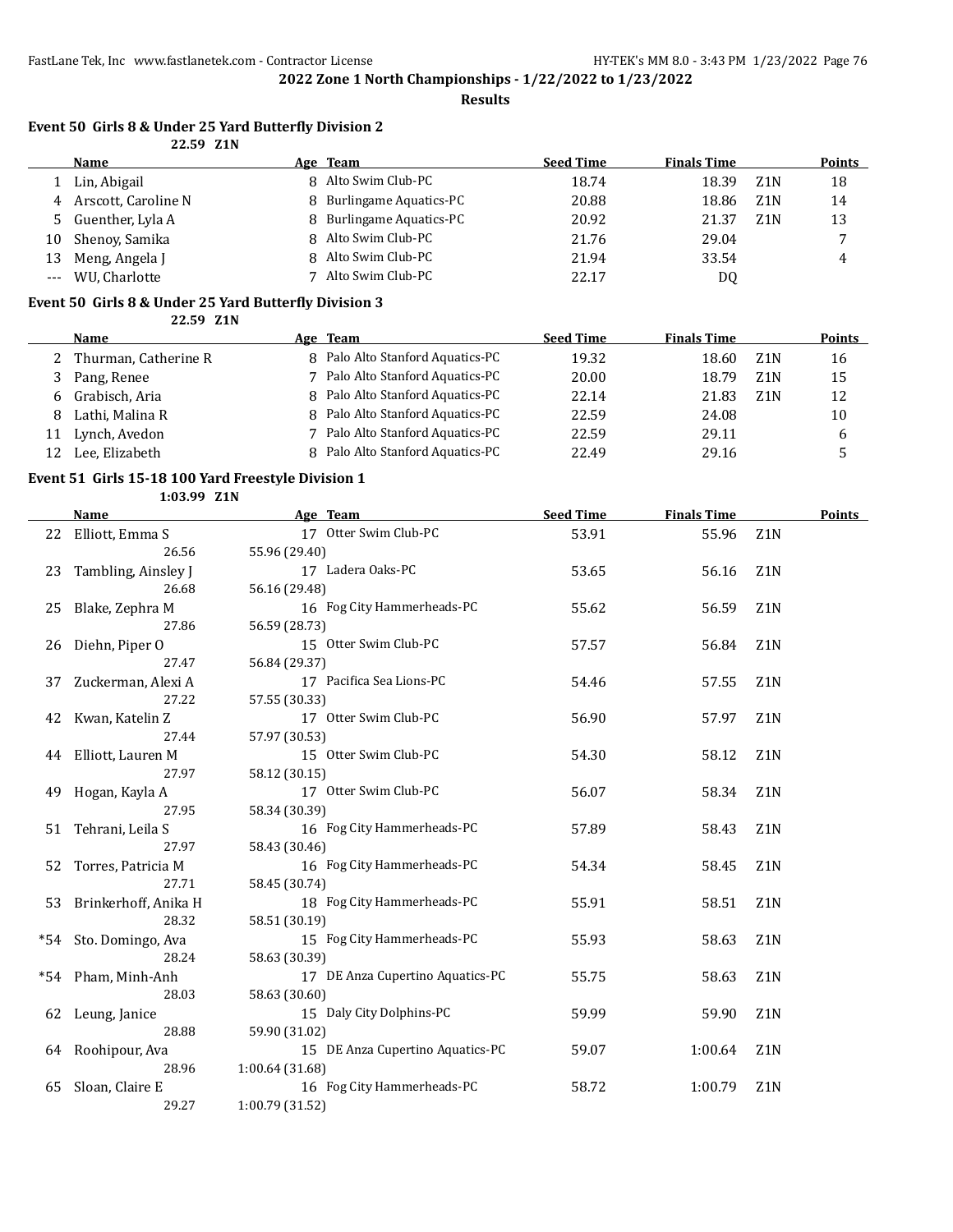**Results**

## **(Event 51 Girls 15-18 100 Yard Freestyle Division 1)**

|    | Name                     | Age Team                         | <b>Seed Time</b> | <b>Finals Time</b> |                  | <b>Points</b> |
|----|--------------------------|----------------------------------|------------------|--------------------|------------------|---------------|
| 67 | HO, Leah E               | 15 Otter Swim Club-PC            | 1:02.86          | 1:01.07            | Z1N              |               |
|    | 29.21                    | 1:01.07 (31.86)                  |                  |                    |                  |               |
| 69 | Farrell, Ava I           | 15 Otter Swim Club-PC            | 1:01.58          | 1:01.35            | Z <sub>1</sub> N |               |
|    | 29.44                    | 1:01.35 (31.91)                  |                  |                    |                  |               |
| 70 | Tan, Cayden              | 16 DE Anza Cupertino Aquatics-PC | 1:00.42          | 1:01.46            | Z <sub>1</sub> N |               |
|    | 29.82                    | 1:01.46 (31.64)                  |                  |                    |                  |               |
| 74 | Sullivan, Francesca R    | 17 DE Anza Cupertino Aquatics-PC | 1:00.09          | 1:01.69            | Z <sub>1</sub> N |               |
|    | 29.91                    | 1:01.69 (31.78)                  |                  |                    |                  |               |
| 78 | Wong, Cherise H          | 16 Ladera Oaks-PC                | 58.59            | 1:02.34            | Z <sub>1</sub> N |               |
|    | 29.66                    | 1:02.34 (32.68)                  |                  |                    |                  |               |
| 83 | Rios, Mia                | 16 Pacifica Sea Lions-PC         | 1:03.22          | 1:04.22            |                  |               |
|    | 31.07                    | 1:04.22(33.15)                   |                  |                    |                  |               |
| 85 | Blanco-Sarmiento, Romina | 15 DE Anza Cupertino Aquatics-PC | 59.52            | 1:04.87            |                  |               |
|    | 30.58                    | 1:04.87 (34.29)                  |                  |                    |                  |               |
| 89 | Wang, Chloe P            | Ladera Oaks-PC<br>17             | 1:00.85          | 1:07.34            |                  |               |
|    | 31.40                    | 1:07.34 (35.94)                  |                  |                    |                  |               |

#### **Event 51 Girls 15-18 100 Yard Freestyle Division 2**

**1:03.99 Z1N**

|    | Name                    | Age Team                              | <b>Seed Time</b> | <b>Finals Time</b> |                  | <b>Points</b> |
|----|-------------------------|---------------------------------------|------------------|--------------------|------------------|---------------|
|    | 1 Wickersham, Abigail N | 17 Alto Swim Club-PC                  | 50.60            | 51.33              | Z <sub>1</sub> N | 18            |
|    | 24.71                   | 51.33 (26.62)                         |                  |                    |                  |               |
| 6  | Niles, Sydney G         | 15 Burlingame Aquatics-PC             | 53.98            | 53.82              | Z1N              | 12            |
|    | 26.36                   | 53.82 (27.46)                         |                  |                    |                  |               |
| 9  | Cantrell, Aubrey R      | 17 Alto Swim Club-PC                  | 53.61            | 54.49              | Z1N              | 8             |
|    | 26.49                   | 54.49 (28.00)                         |                  |                    |                  |               |
| 12 | Pelka, Orla M           | 15 Alto Swim Club-PC                  | 53.97            | 54.83              | Z1N              | 5             |
|    | 26.58                   | 54.83 (28.25)                         |                  |                    |                  |               |
| 13 | Tudor, Emory E          | 18 Burlingame Aquatics-PC             | 52.69            | 54.96              | Z1N              | 4             |
|    | 26.77                   | 54.96 (28.19)                         |                  |                    |                  |               |
|    | 14 Fetter, Elizabeth C  | 16 Alto Swim Club-PC                  | 53.05            | 54.99              | Z1N              | 3             |
|    | 26.90                   | 54.99 (28.09)                         |                  |                    |                  |               |
|    | 15 Zhao, Lucy           | 15 Alto Swim Club-PC                  | 54.20            | 55.11              | Z1N              | 2             |
|    | 27.04                   | 55.11 (28.07)                         |                  |                    |                  |               |
| 16 | Brandt, Delainey E      | 16 Burlingame Aquatics-PC             | 55.43            | 55.14              | Z1N              | $\mathbf{1}$  |
|    | 26.56                   | 55.14 (28.58)                         |                  |                    |                  |               |
|    | 21 Hegblom, Katherine E | 17 Sunnyvale Swim Club-PC             | 55.57            | 55.76              | Z <sub>1</sub> N |               |
|    | 27.09                   | 55.76 (28.67)                         |                  |                    |                  |               |
| 27 | Huddleston, Sage E      | 16 Burlingame Aquatics-PC             | 56.26            | 56.86              | Z <sub>1</sub> N |               |
|    | 27.16                   | 56.86 (29.70)                         |                  |                    |                  |               |
|    | 28 Burdick, Alyssa E    | 15 Alto Swim Club-PC                  | 58.70            | 56.88              | Z1N              |               |
|    | 27.37                   | 56.88 (29.51)                         |                  |                    |                  |               |
| 30 | Lan, Aglaia             | 15 Alto Swim Club-PC                  | 57.03            | 57.04              | Z1N              |               |
|    | 27.83                   | 57.04 (29.21)                         |                  |                    |                  |               |
| 31 | Cutler, Hayden J        | 17 Burlingame Aquatics-PC             | 55.56            | 57.14              | Z1N              |               |
|    | 27.13                   | 57.14 (30.01)                         |                  |                    |                  |               |
| 32 | Lin, Samantha M         | 15 Burlingame Aquatics-PC             | 53.75            | 57.16              | Z <sub>1</sub> N |               |
|    | 27.45                   | 57.16 (29.71)                         |                  |                    |                  |               |
| 34 | Dowd, Leda T<br>27.73   | 16 Burlingame Aquatics-PC             | 57.71            | 57.22              | Z1N              |               |
|    |                         | 57.22 (29.49)<br>17 Alto Swim Club-PC |                  |                    |                  |               |
| 36 | Fearon, Nina E<br>27.27 | 57.51 (30.24)                         | 53.74            | 57.51              | Z <sub>1</sub> N |               |
| 39 | Kuziemko, Claire Y      | 16 Burlingame Aquatics-PC             | 54.59            | 57.66              | Z1N              |               |
|    | 27.66                   | 57.66 (30.00)                         |                  |                    |                  |               |
|    |                         |                                       |                  |                    |                  |               |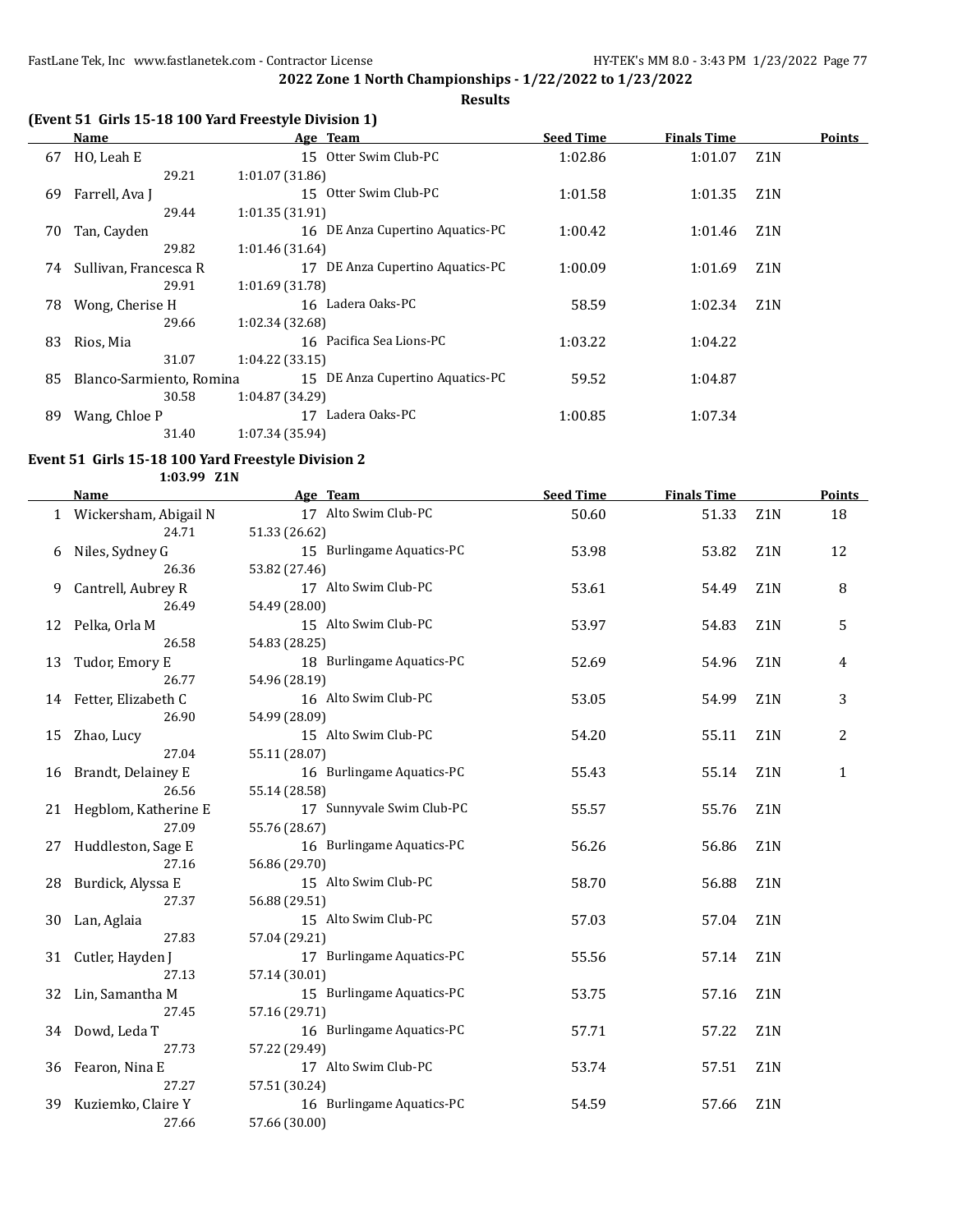**2022 Zone 1 North Championships - 1/22/2022 to 1/23/2022 Results**

### **(Event 51 Girls 15-18 100 Yard Freestyle Division 2)**

|    | Name                | Age Team                  | <b>Seed Time</b> | <b>Finals Time</b> |                  | <b>Points</b> |
|----|---------------------|---------------------------|------------------|--------------------|------------------|---------------|
| 40 | Mina, Tristen E     | 16 Sunnyvale Swim Club-PC | 54.77            | 57.78              | Z <sub>1</sub> N |               |
|    | 27.62               | 57.78 (30.16)             |                  |                    |                  |               |
| 43 | Iwers, Christa L    | 16 Alto Swim Club-PC      | 55.64            | 58.11              | Z <sub>1</sub> N |               |
|    | 27.90               | 58.11 (30.21)             |                  |                    |                  |               |
| 48 | Teo, Audrey Y       | 17 Alto Swim Club-PC      | 56.38            | 58.32              | Z1N              |               |
|    | 27.87               | 58.32 (30.45)             |                  |                    |                  |               |
| 56 | Jacobs, Audrey      | 17 Sunnyvale Swim Club-PC | 58.14            | 58.87              | Z <sub>1</sub> N |               |
|    | 28.81               | 58.87 (30.06)             |                  |                    |                  |               |
| 59 | Guillerm, Camille   | 16 Sunnyvale Swim Club-PC | 55.99            | 59.24              | Z <sub>1</sub> N |               |
|    | 28.76               | 59.24 (30.48)             |                  |                    |                  |               |
| 63 | Kiurtsidis, Nina    | 15 Alto Swim Club-PC      | 58.44            | 1:00.36            | Z <sub>1</sub> N |               |
|    | 28.88               | 1:00.36 (31.48)           |                  |                    |                  |               |
| 66 | Kim, Esther J       | 16 Burlingame Aquatics-PC | 1:03.03          | 1:00.87            | Z <sub>1</sub> N |               |
|    | 29.72               | 1:00.87(31.15)            |                  |                    |                  |               |
| 71 | Choi, Dainie        | 17 Sunnyvale Swim Club-PC | 57.67            | 1:01.49            | Z <sub>1</sub> N |               |
|    | 29.63               | 1:01.49 (31.86)           |                  |                    |                  |               |
| 73 | Tinetti, Angel H    | 15 Burlingame Aquatics-PC | 57.43            | 1:01.61            | Z <sub>1</sub> N |               |
|    | 28.54               | 1:01.61 (33.07)           |                  |                    |                  |               |
| 75 | Jeng, Keila I       | 15 Alto Swim Club-PC      | 1:01.77          | 1:01.80            | Z <sub>1</sub> N |               |
|    | 29.44               | 1:01.80(32.36)            |                  |                    |                  |               |
| 76 | Choi, Sooinie       | 17 Sunnyvale Swim Club-PC | 59.04            | 1:01.81            | Z1N              |               |
|    | 29.81               | 1:01.81 (32.00)           |                  |                    |                  |               |
| 79 | McGovern, Kathryn J | 16 Sunnyvale Swim Club-PC | 59.98            | 1:02.49            | Z <sub>1</sub> N |               |
|    | 30.45               | 1:02.49 (32.04)           |                  |                    |                  |               |
| 84 | Raghavan, Minnoli   | 16 Burlingame Aquatics-PC | 1:03.99          | 1:04.82            |                  |               |
| 86 | Boyer, Julie L      | 16 Sunnyvale Swim Club-PC | 1:03.75          | 1:05.00            |                  |               |
|    | 31.67               | 1:05.00 (33.33)           |                  |                    |                  |               |

#### **Event 51 Girls 15-18 100 Yard Freestyle Division 3**

**1:03.99 Z1N**

|    | Name               | Age Team                          | <b>Seed Time</b> | <b>Finals Time</b> |                  | <b>Points</b> |
|----|--------------------|-----------------------------------|------------------|--------------------|------------------|---------------|
|    | 2 J-Cheng, Audrey  | 17 Palo Alto Stanford Aquatics-PC | 51.11            | 52.18              | Z <sub>1</sub> N | 16            |
|    | 25.44              | 52.18 (26.74)                     |                  |                    |                  |               |
| 3  | Schaffer, Alexis A | 16 Palo Alto Stanford Aquatics-PC | 51.70            | 52.29              | Z <sub>1</sub> N | 15            |
|    | 25.38              | 52.29 (26.91)                     |                  |                    |                  |               |
| 4  | LI, Kaia J         | 18 Palo Alto Stanford Aquatics-PC | 51.86            | 52.64              | Z <sub>1</sub> N | 14            |
|    | 25.49              | 52.64 (27.15)                     |                  |                    |                  |               |
| 5. | Lanilis, Eugenie M | 17 Palo Alto Stanford Aquatics-PC | 52.16            | 53.27              | Z <sub>1</sub> N | 13            |
|    | 25.67              | 53.27 (27.60)                     |                  |                    |                  |               |
| 7  | Chan, Katelyn S    | 15 Palo Alto Stanford Aquatics-PC | 53.53            | 54.34              | Z <sub>1</sub> N | 11            |
|    | 26.19              | 54.34 (28.15)                     |                  |                    |                  |               |
| 8  | Kwak, Natalie E    | 15 Palo Alto Stanford Aquatics-PC | 53.03            | 54.41              | Z <sub>1</sub> N | 10            |
|    | 26.63              | 54.41 (27.78)                     |                  |                    |                  |               |
| 10 | Holden, Audrey E   | 17 Palo Alto Stanford Aquatics-PC | 52.49            | 54.54              | Z <sub>1</sub> N | 7             |
|    | 26.33              | 54.54 (28.21)                     |                  |                    |                  |               |
| 11 | Detter, Olivia K   | 16 Palo Alto Stanford Aquatics-PC | 52.36            | 54.73              | Z <sub>1</sub> N | 6             |
|    | 26.31              | 54.73 (28.42)                     |                  |                    |                  |               |
| 17 | Liao, Audrey       | 15 Palo Alto Stanford Aquatics-PC | 54.71            | 55.24              | Z <sub>1</sub> N |               |
|    | 26.84              | 55.24 (28.40)                     |                  |                    |                  |               |
| 18 | Chung, Audrey K    | 16 Palo Alto Stanford Aquatics-PC | 52.16            | 55.25              | Z <sub>1</sub> N |               |
|    | 26.36              | 55.25 (28.89)                     |                  |                    |                  |               |
| 19 | Faraboschi, Silvia | 17 Palo Alto Stanford Aquatics-PC | 54.21            | 55.52              | Z <sub>1</sub> N |               |
|    | 26.82              | 55.52 (28.70)                     |                  |                    |                  |               |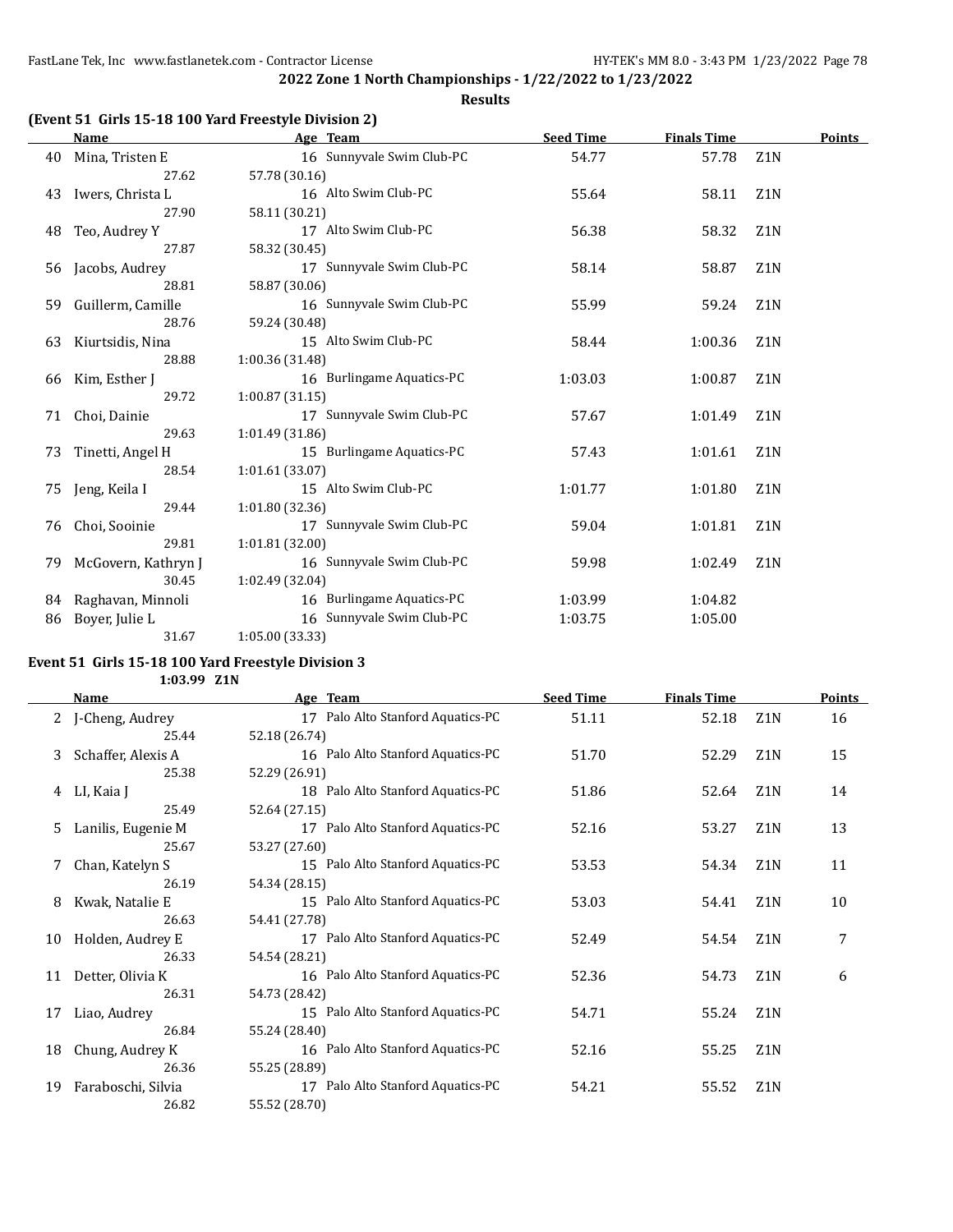#### **Results**

### **(Event 51 Girls 15-18 100 Yard Freestyle Division 3)**

|    | <b>Name</b>            | Age Team                                             | <b>Seed Time</b> | <b>Finals Time</b> |                  | <b>Points</b> |
|----|------------------------|------------------------------------------------------|------------------|--------------------|------------------|---------------|
| 20 | Leung, Kelsey B        | 16 Palo Alto Stanford Aquatics-PC                    | 53.21            | 55.66              | Z <sub>1</sub> N |               |
|    | 26.98                  | 55.66 (28.68)                                        |                  |                    |                  |               |
| 24 | Huang, Edana X         | 15 Palo Alto Stanford Aquatics-PC                    | 54.85            | 56.23              | Z1N              |               |
|    | 27.46                  | 56.23 (28.77)                                        |                  |                    |                  |               |
| 29 | Lynch, Calista R       | 16 Palo Alto Stanford Aquatics-PC                    | 58.43            | 56.92              | Z1N              |               |
|    | 27.62                  | 56.92 (29.30)                                        |                  |                    |                  |               |
| 32 | Rudolph, Allison E     | 17 Palo Alto Stanford Aquatics-PC                    | 53.45            | 57.16              | Z1N              |               |
|    | 27.27                  | 57.16 (29.89)                                        |                  |                    |                  |               |
| 35 | Hong, Ashley R         | 15 Palo Alto Stanford Aquatics-PC                    | 55.39            | 57.43              | Z <sub>1</sub> N |               |
|    | 27.75                  | 57.43 (29.68)                                        |                  |                    |                  |               |
| 37 | Pargett, Alexandria S  | 16 Palo Alto Stanford Aquatics-PC                    | 56.01            | 57.55              | Z1N              |               |
|    | 27.67                  | 57.55 (29.88)                                        |                  |                    |                  |               |
| 41 | Backstrand, Alden G    | 17 Palo Alto Stanford Aquatics-PC                    | 56.72            | 57.89              | Z <sub>1</sub> N |               |
|    | 27.85                  | 57.89 (30.04)                                        |                  |                    |                  |               |
| 45 | Chao, Sophia W         | 16 Palo Alto Stanford Aquatics-PC                    | 55.56            | 58.23              | Z1N              |               |
|    | 28.19                  | 58.23 (30.04)                                        |                  |                    |                  |               |
| 46 | Kapoor, Aria C         | 16 Palo Alto Stanford Aquatics-PC                    | 58.07            | 58.27              | Z1N              |               |
|    | 27.92                  | 58.27 (30.35)                                        |                  |                    |                  |               |
| 47 | Khan, Sonia N          | 16 Palo Alto Stanford Aquatics-PC                    | 55.94            | 58.29              | Z <sub>1</sub> N |               |
|    | 28.17                  | 58.29 (30.12)                                        |                  |                    |                  |               |
| 50 | LI, Abby J             | 15 Palo Alto Stanford Aquatics-PC                    | 57.01            | 58.41              | Z1N              |               |
|    | 28.13                  | 58.41 (30.28)                                        |                  |                    |                  |               |
| 57 | Heit, Elena M          | 16 Palo Alto Stanford Aquatics-PC                    | 55.69            | 58.90              | Z1N              |               |
|    | 28.68                  | 58.90 (30.22)                                        |                  |                    |                  |               |
| 58 | Lungren, Charlotte M   | 15 Palo Alto Stanford Aquatics-PC                    | 57.76            | 59.17              | Z1N              |               |
|    | 28.70                  | 59.17 (30.47)                                        |                  |                    |                  |               |
| 60 | Kau, Erin S            | 16 Palo Alto Stanford Aquatics-PC                    | 56.11            | 59.34              | Z1N              |               |
|    | 28.83                  | 59.34 (30.51)                                        |                  |                    |                  |               |
| 61 | Anderson, Stephanie R  | 15 Palo Alto Stanford Aquatics-PC                    | 58.86            | 59.60              | Z1N              |               |
|    | 29.49                  | 59.60 (30.11)                                        |                  |                    |                  |               |
| 68 | Kennedy, Elyssa M      | 16 Palo Alto Stanford Aquatics-PC                    | 57.87            | 1:01.24            | Z <sub>1</sub> N |               |
|    | 29.49                  | 1:01.24 (31.75)                                      |                  |                    |                  |               |
| 72 | Porteous, Annika L     | 16 Palo Alto Stanford Aquatics-PC                    | 58.53            | 1:01.55            | Z <sub>1</sub> N |               |
|    | 29.83                  | 1:01.55 (31.72)                                      |                  |                    |                  |               |
| 77 | HU, Ashley J           | 15 Palo Alto Stanford Aquatics-PC                    | 59.05            | 1:02.24            | Z <sub>1</sub> N |               |
|    | 29.28                  | 1:02.24 (32.96)                                      |                  |                    |                  |               |
| 80 | Spasojevic, Nina B     | 15 Palo Alto Stanford Aquatics-PC                    | 1:01.78          | 1:02.90            | Z <sub>1</sub> N |               |
|    | 30.15                  | 1:02.90 (32.75)                                      |                  |                    |                  |               |
| 81 | Thacker, Madeline R    | 17 Palo Alto Stanford Aquatics-PC                    | 59.18            | 1:03.44            | Z <sub>1</sub> N |               |
|    | 30.37                  | 1:03.44 (33.07)                                      |                  |                    |                  |               |
| 82 | Zivkovic, Natasha      | 16 Palo Alto Stanford Aquatics-PC                    | 1:04.61          | 1:03.68            | Z1N              |               |
|    | 30.21                  |                                                      |                  |                    |                  |               |
|    | Conover-Hui, Aurora J  | 1:03.68 (33.47)<br>15 Palo Alto Stanford Aquatics-PC | 1:03.18          |                    |                  |               |
| 87 | 31.19                  | 1:05.03 (33.84)                                      |                  | 1:05.03            |                  |               |
|    | Lammersen, Charlotte L | 15 Palo Alto Stanford Aquatics-PC                    | 1:03.82          | 1:05.86            |                  |               |
| 88 | 31.24                  | 1:05.86 (34.62)                                      |                  |                    |                  |               |
|    |                        |                                                      |                  |                    |                  |               |

### **Event 52 Girls 13-14 100 Yard Freestyle Division 1**

**1:05.49 Z1N**

|    | Name             | Age Team                   | <b>Seed Time</b> | <b>Finals Time</b> |     | <b>Points</b> |
|----|------------------|----------------------------|------------------|--------------------|-----|---------------|
|    | Chen, Heidi I    | 14 Ladera Oaks-PC          | 57.56            | 56.16              | Z1N |               |
|    | 26.99            | 56.16 (29.17)              |                  |                    |     |               |
| 15 | Birkhold, Elaine | 13 Fog City Hammerheads-PC | 55.05            | 57.31              | Z1N | 1.50          |
|    | 27.42            | 57.31 (29.89)              |                  |                    |     |               |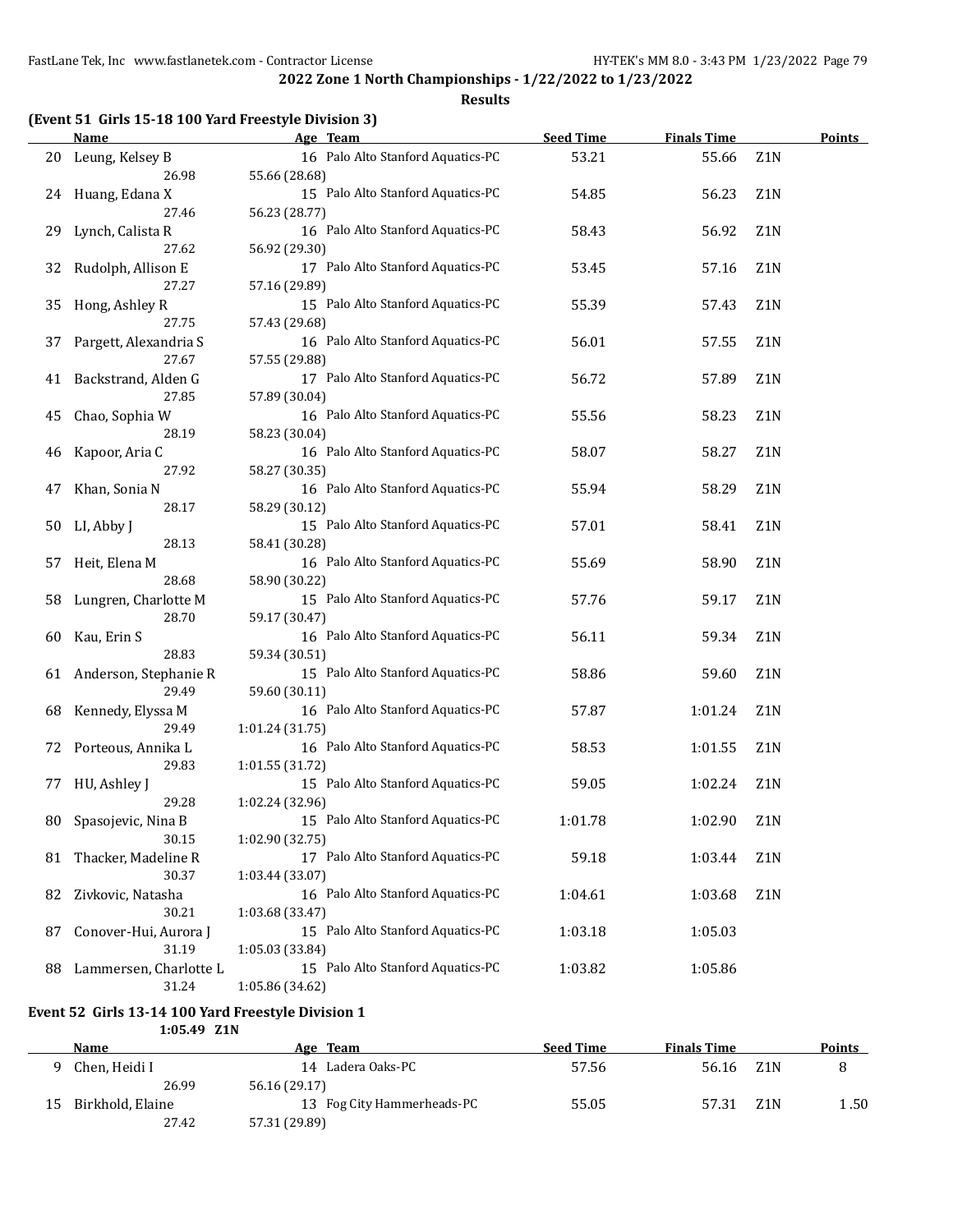**Results**

|    | <b>Name</b>                 | Age Team                                            | <b>Seed Time</b> | <b>Finals Time</b> |                  | Points |
|----|-----------------------------|-----------------------------------------------------|------------------|--------------------|------------------|--------|
| 19 | Anderson, Kalina R          | 13 Otter Swim Club-PC                               | 58.21            | 57.89              | Z1N              |        |
|    | 28.14                       | 57.89 (29.75)                                       |                  |                    |                  |        |
| 29 | Pyle, Samantha G            | 14 Ladera Oaks-PC                                   | 57.03            | 59.65              | Z <sub>1</sub> N |        |
|    | 28.30                       | 59.65 (31.35)                                       |                  |                    |                  |        |
| 32 | Levin, Liliana M            | 13 DE Anza Cupertino Aquatics-PC                    | 58.82            | 59.81              | Z <sub>1</sub> N |        |
|    | 28.65                       | 59.81 (31.16)                                       |                  |                    |                  |        |
| 33 | Lim, Kashya                 | 14 Bull Dog Swim Club-PC                            | 59.81            | 59.85              | Z <sub>1</sub> N |        |
|    | 28.75                       | 59.85 (31.10)                                       |                  |                    |                  |        |
| 35 | Charton, Thalea             | 14 DE Anza Cupertino Aquatics-PC                    | 58.85            | 1:00.02            | Z <sub>1</sub> N |        |
|    | 28.44                       | 1:00.02 (31.58)                                     |                  |                    |                  |        |
| 41 | Wang, Kacy                  | 14 Otter Swim Club-PC                               | 59.81            | 1:00.55            | Z <sub>1</sub> N |        |
|    | 29.31                       | 1:00.55 (31.24)                                     |                  |                    |                  |        |
|    |                             | 14 DE Anza Cupertino Aquatics-PC                    | 59.98            |                    | Z1N              |        |
| 43 | Kurotori, Annika M<br>29.52 |                                                     |                  | 1:00.82            |                  |        |
|    |                             | 1:00.82 (31.30)<br>13 Ladera Oaks-PC                | 1:04.05          |                    | Z <sub>1</sub> N |        |
| 45 | Miller, Elise P<br>28.87    |                                                     |                  | 1:01.04            |                  |        |
|    |                             | 1:01.04 (32.17)<br>13 DE Anza Cupertino Aquatics-PC |                  |                    |                  |        |
| 46 | Hsu, Katelyn                |                                                     | 59.74            | 1:01.07            | Z1N              |        |
|    | 29.48                       | 1:01.07 (31.59)                                     |                  |                    |                  |        |
| 47 | Wong, Cadence E             | 14 Ladera Oaks-PC                                   | 1:01.54          | 1:01.20            | Z1N              |        |
|    | 29.05                       | 1:01.20 (32.15)                                     |                  |                    |                  |        |
| 49 | LI, Abbey Q                 | 14 Otter Swim Club-PC                               | 1:01.77          | 1:01.24            | Z1N              |        |
|    | 29.33                       | 1:01.24 (31.91)                                     |                  |                    |                  |        |
|    | 51 Kuhn, Victoria C         | 13 DE Anza Cupertino Aquatics-PC                    | 1:02.61          | 1:01.74            | Z1N              |        |
|    | 29.49                       | 1:01.74 (32.25)                                     |                  |                    |                  |        |
| 53 | Kashyap, Shreya             | 14 Otter Swim Club-PC                               | 1:00.95          | 1:01.92            | Z <sub>1</sub> N |        |
|    | 29.28                       | 1:01.92 (32.64)                                     |                  |                    |                  |        |
| 58 | Lau, Emma T                 | 14 DE Anza Cupertino Aquatics-PC                    | 1:02.40          | 1:02.53            | Z <sub>1</sub> N |        |
|    | 30.68                       | 1:02.53 (31.85)                                     |                  |                    |                  |        |
| 63 | Miller, Ivory J             | 14 Otter Swim Club-PC                               | 1:03.08          | 1:03.34            | Z <sub>1</sub> N |        |
|    | 30.82                       | 1:03.34 (32.52)                                     |                  |                    |                  |        |
|    | 64 Payne, Lia C             | 14 DE Anza Cupertino Aquatics-PC                    | 1:05.44          | 1:03.46            | Z <sub>1</sub> N |        |
|    | 30.94                       | 1:03.46 (32.52)                                     |                  |                    |                  |        |
| 66 | Sue, Madeleine S            | 13 Fog City Hammerheads-PC                          | 1:02.53          | 1:03.87            | Z <sub>1</sub> N |        |
|    | 30.59                       | 1:03.87 (33.28)                                     |                  |                    |                  |        |
| 68 | Kearns, Louisa D            | 14 Mavericks-PC                                     | 1:04.87          | 1:04.05            | Z <sub>1</sub> N |        |
|    | 31.10                       | 1:04.05 (32.95)                                     |                  |                    |                  |        |
|    | 71 Schmalzle, Julia M       | 13 Ladera Oaks-PC                                   | 1:05.41          | 1:04.52            | Z <sub>1</sub> N |        |
|    | 30.68                       | 1:04.52 (33.84)                                     |                  |                    |                  |        |
| 73 | Pham, Lan-Anh               | 13 DE Anza Cupertino Aquatics-PC                    | 1:01.77          | 1:05.05            | Z1N              |        |
| 75 | Habibi, Isabel M            | 14 Ladera Oaks-PC                                   | 1:04.57          | 1:05.34            | Z <sub>1</sub> N |        |
|    | 30.48                       | 1:05.34 (34.86)                                     |                  |                    |                  |        |
| 78 | Rajpal, Amrita K            | 14 Fog City Hammerheads-PC                          | 1:04.88          | 1:05.66            |                  |        |
|    | 31.75                       | 1:05.66 (33.91)                                     |                  |                    |                  |        |
| 79 | Mui, Yurika K               | 13 Fog City Hammerheads-PC                          | 1:05.47          | 1:05.76            |                  |        |
|    | 31.47                       | 1:05.76 (34.29)                                     |                  |                    |                  |        |
| 83 | Bennett, Mackay             | 14 Mavericks-PC                                     | 1:05.38          | 1:08.89            |                  |        |
|    | 33.03                       | 1:08.89 (35.86)                                     |                  |                    |                  |        |
|    | 1:05.49 Z1N                 | Event 52 Girls 13-14 100 Yard Freestyle Division 2  |                  |                    |                  |        |

**Name Age Team Seed Time Finals Time Points** 2 Byrne, Maren C 13 Alto Swim Club-PC 53.61 53.68 Z1N 16 25.90 53.68 (27.78)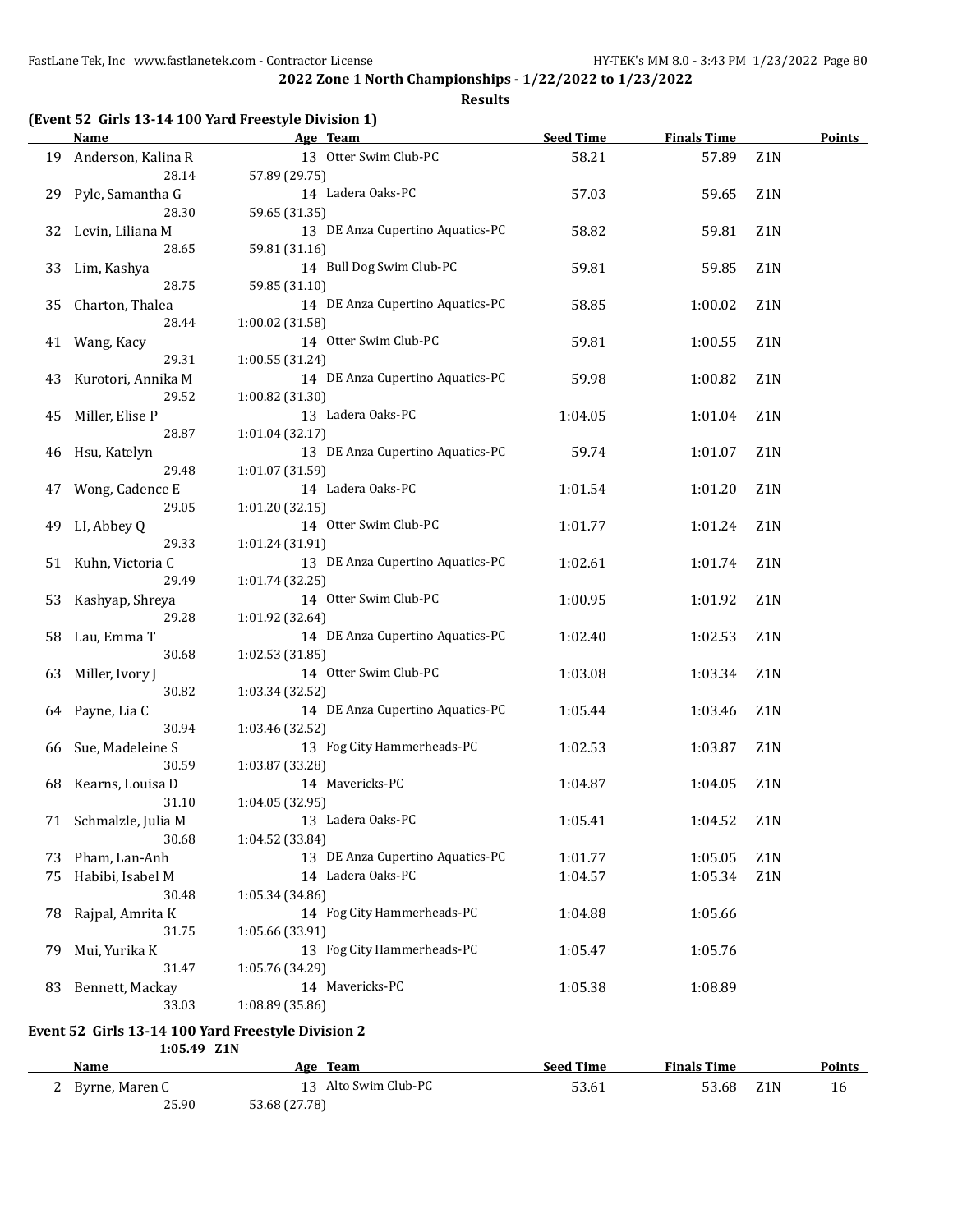#### **Results**

### **(Event 52 Girls 13-14 100 Yard Freestyle Division 2)**

|    | <b>Name</b>             | Age Team                  | <b>Seed Time</b> | <b>Finals Time</b> |                  | <b>Points</b> |
|----|-------------------------|---------------------------|------------------|--------------------|------------------|---------------|
|    | 7 Preuss, Hailey K      | 14 Alto Swim Club-PC      | 55.04            | 55.18              | Z1N              | 11            |
|    | 26.75                   | 55.18 (28.43)             |                  |                    |                  |               |
| 8  | Hetland, Maya S         | 13 Alto Swim Club-PC      | 56.76            | 55.30              | Z <sub>1</sub> N | 10            |
|    | 26.80                   | 55.30 (28.50)             |                  |                    |                  |               |
|    | 12 Komashko, Angelina S | 14 Burlingame Aquatics-PC | 55.78            | 56.97              | Z <sub>1</sub> N | 5             |
|    | 27.51                   | 56.97 (29.46)             |                  |                    |                  |               |
| 20 | Bernaudin, Louann Y     | 14 Burlingame Aquatics-PC | 58.24            | 57.96              | Z1N              |               |
|    | 28.06                   | 57.96 (29.90)             |                  |                    |                  |               |
|    | 21 VU, Sophia H         | 13 Burlingame Aquatics-PC | 56.69            | 57.99              | Z <sub>1</sub> N |               |
|    | 27.72                   | 57.99 (30.27)             |                  |                    |                  |               |
| 23 | Chen, Yoray I           | 13 Alto Swim Club-PC      | 58.46            | 58.36              | Z1N              |               |
|    | 28.24                   | 58.36 (30.12)             |                  |                    |                  |               |
| 27 | Ertas, Eda E            | 14 Alto Swim Club-PC      | 58.45            | 59.41              | Z1N              |               |
|    | 28.58                   | 59.41 (30.83)             |                  |                    |                  |               |
| 28 | Chang, Alexa            | 13 Burlingame Aquatics-PC | 58.88            | 59.45              | Z1N              |               |
|    | 28.41                   | 59.45 (31.04)             |                  |                    |                  |               |
| 37 | Geng, Emma X            | 14 Sunnyvale Swim Club-PC | 59.69            | 1:00.21            | Z <sub>1</sub> N |               |
|    | 28.78                   | 1:00.21 (31.43)           |                  |                    |                  |               |
| 38 | Wang, Karina I          | 13 Sunnyvale Swim Club-PC | 59.17            | 1:00.24            | Z1N              |               |
|    | 29.17                   | 1:00.24 (31.07)           |                  |                    |                  |               |
| 55 | Arude, Nadia P          | 14 Sunnyvale Swim Club-PC | 1:02.47          | 1:02.15            | Z <sub>1</sub> N |               |
|    | 29.96                   | 1:02.15 (32.19)           |                  |                    |                  |               |
| 56 | Chahal, Janam E         | 13 Sunnyvale Swim Club-PC | 1:03.13          | 1:02.25            | Z1N              |               |
|    | 30.41                   | 1:02.25 (31.84)           |                  |                    |                  |               |
| 59 | Swaminathan, Samhita S  | 13 Alto Swim Club-PC      | 1:01.53          | 1:02.67            | Z1N              |               |
|    | 30.41                   | 1:02.67 (32.26)           |                  |                    |                  |               |
|    | 61 Orazova, Meryem      | 13 Alto Swim Club-PC      | 1:05.40          | 1:03.25            | Z1N              |               |
|    | 30.69                   | 1:03.25 (32.56)           |                  |                    |                  |               |
| 62 | Chiang, Jeannine S      | 14 Burlingame Aquatics-PC | 1:02.03          | 1:03.28            | Z1N              |               |
|    | 30.13                   | 1:03.28 (33.15)           |                  |                    |                  |               |
| 70 | Kwong, Catherine K      | 14 Burlingame Aquatics-PC | 1:05.17          | 1:04.37            | Z <sub>1</sub> N |               |
|    | 30.97                   | 1:04.37 (33.40)           |                  |                    |                  |               |
| 76 | Ene, Mina C             | 13 Alto Swim Club-PC      | 1:05.16          | 1:05.40            | Z1N              |               |
|    | 31.44                   | 1:05.40 (33.96)           |                  |                    |                  |               |
| 80 | Ogawa, Camryn Y         | 14 Alto Swim Club-PC      | 1:05.07          | 1:06.10            |                  |               |
|    | 31.48                   | 1:06.10 (34.62)           |                  |                    |                  |               |
| 81 | MI, Audrey Y            | 13 Alto Swim Club-PC      | 1:05.32          | 1:07.75            |                  |               |
|    | 32.27                   | 1:07.75 (35.48)           |                  |                    |                  |               |
| 82 | Rosenfeld, Ella         | 13 Alto Swim Club-PC      | 1:04.78          | 1:08.51            |                  |               |
|    | 32.95                   | 1:08.51 (35.56)           |                  |                    |                  |               |

#### **Event 52 Girls 13-14 100 Yard Freestyle Division 3 1:05.49 Z1N**

L,

|    | Name              | Age Team                             | <b>Seed Time</b> | <b>Finals Time</b> |                  | <b>Points</b> |
|----|-------------------|--------------------------------------|------------------|--------------------|------------------|---------------|
|    | Zhang, Kelsey     | 14 Palo Alto Stanford Aquatics-PC    | 52.22            | 52.50              | Z <sub>1</sub> N | 18            |
|    | 25.54             | 52.50 (26.96)                        |                  |                    |                  |               |
|    | Huang, Alisa R    | Palo Alto Stanford Aquatics-PC<br>13 | 53.72            | 53.96              | Z <sub>1</sub> N | 15            |
|    | 26.25             | 53.96 (27.71)                        |                  |                    |                  |               |
| 4  | Ladomirak, Llew S | Palo Alto Stanford Aquatics-PC<br>14 | 53.45            | 54.27              | Z <sub>1</sub> N | 14            |
|    | 25.94             | 54.27 (28.33)                        |                  |                    |                  |               |
|    | Finn, Addison E   | Palo Alto Stanford Aquatics-PC<br>13 | 54.04            | 54.75              | Z <sub>1</sub> N | 13            |
|    | 26.31             | 54.75 (28.44)                        |                  |                    |                  |               |
| 6. | Liu, Allison S    | Palo Alto Stanford Aquatics-PC<br>13 | 55.10            | 54.83              | Z1N              | 12            |
|    | 27.23             | 54.83 (27.60)                        |                  |                    |                  |               |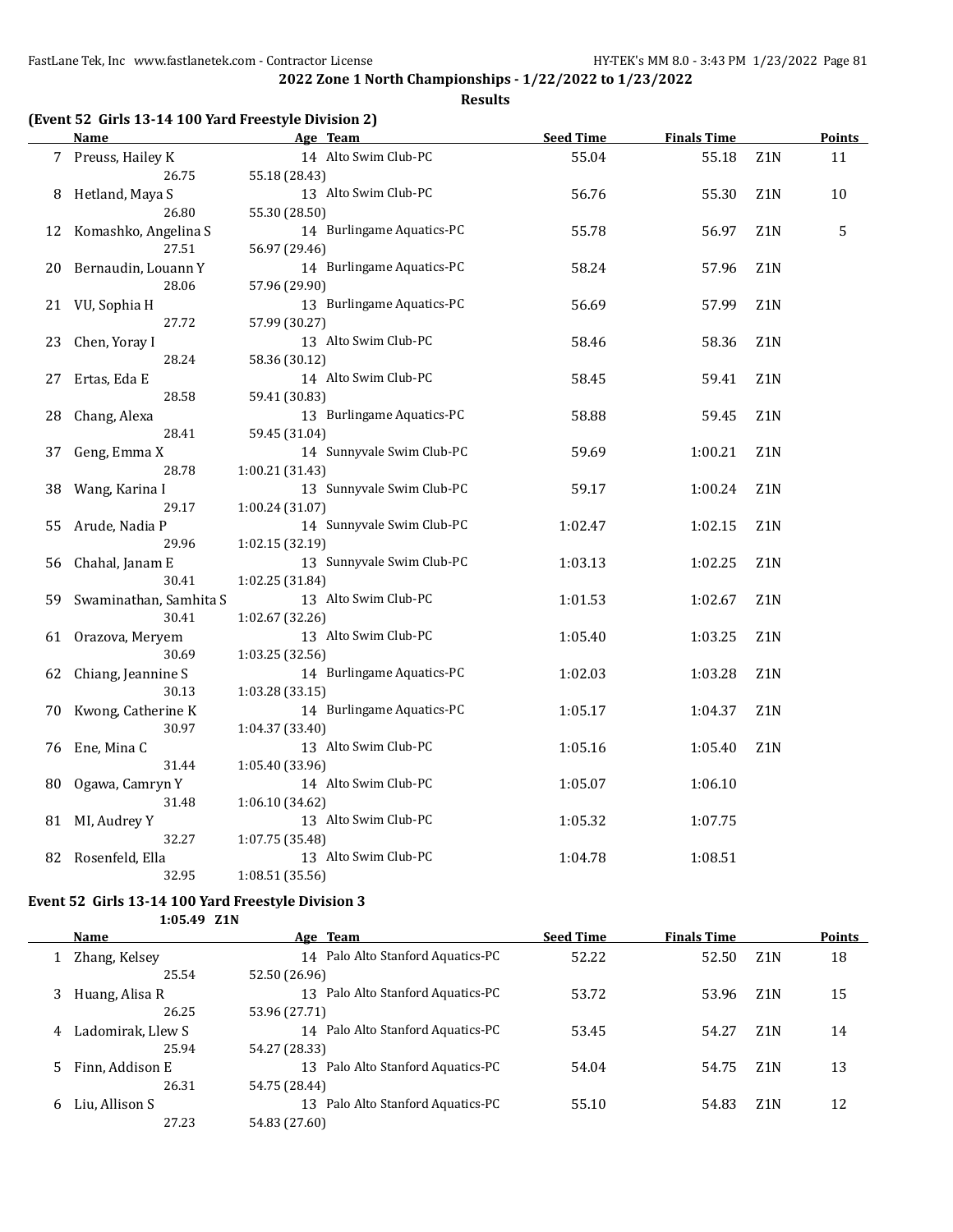#### **Results**

### **(Event 52 Girls 13-14 100 Yard Freestyle Division 3)**

|    | <b>Name</b>         | Age Team                                           | <b>Seed Time</b> | <b>Finals Time</b> |                  | <b>Points</b> |
|----|---------------------|----------------------------------------------------|------------------|--------------------|------------------|---------------|
| 10 | Anagnoson, Lily K   | 13 Palo Alto Stanford Aquatics-PC                  | 55.77            | 56.25              | Z1N              | 7             |
|    | 27.36               | 56.25 (28.89)                                      |                  |                    |                  |               |
| 11 | Swall, Alexandra F  | 13 Palo Alto Stanford Aquatics-PC                  | 56.34            | 56.87              | Z1N              | 6             |
|    | 27.78               | 56.87 (29.09)                                      |                  |                    |                  |               |
| 13 | Morrow, Keara A     | 14 Palo Alto Stanford Aquatics-PC                  | 58.60            | 57.14              | Z <sub>1</sub> N | 4             |
|    | 27.59               | 57.14 (29.55)                                      |                  |                    |                  |               |
| 14 | Chuang, Eden        | 14 Palo Alto Stanford Aquatics-PC                  | 58.41            | 57.15              | Z <sub>1</sub> N | 3             |
|    | 27.76               | 57.15 (29.39)                                      |                  |                    |                  |               |
| 15 | Scafetta, Natalie E | 14 Palo Alto Stanford Aquatics-PC                  | 55.84            | 57.31              | Z <sub>1</sub> N | 1.50          |
|    | 27.68               | 57.31 (29.63)                                      |                  |                    |                  |               |
| 17 | Zheng, Kaijing      | 14 Palo Alto Stanford Aquatics-PC                  | 55.74            | 57.57              | Z <sub>1</sub> N |               |
|    | 27.17               | 57.57 (30.40)                                      |                  |                    |                  |               |
| 18 | Doan, Tran B        | 14 Palo Alto Stanford Aquatics-PC                  | 57.17            | 57.59              | Z <sub>1</sub> N |               |
|    | 27.85               | 57.59 (29.74)                                      |                  |                    |                  |               |
| 22 | Chow, Erin K        | 13 Palo Alto Stanford Aquatics-PC                  | 58.30            | 58.07              | Z <sub>1</sub> N |               |
|    | 27.76               | 58.07 (30.31)                                      |                  |                    |                  |               |
| 24 | Hopkins, Caitlin F  | 14 Palo Alto Stanford Aquatics-PC                  | 56.47            | 58.85              | Z1N              |               |
|    | 28.11               | 58.85 (30.74)                                      |                  |                    |                  |               |
| 25 | Yang, Stella K      | 13 Palo Alto Stanford Aquatics-PC                  | 58.64            | 59.03              | Z1N              |               |
|    | 27.98               | 59.03 (31.05)                                      |                  |                    |                  |               |
| 26 | Griffis, Paige E    | 14 Palo Alto Stanford Aquatics-PC                  | 59.00            | 59.16              | Z1N              |               |
|    | 28.43               | 59.16 (30.73)                                      |                  |                    |                  |               |
|    |                     | 14 Palo Alto Stanford Aquatics-PC                  |                  |                    |                  |               |
| 29 | Gyorkos, Emma R     |                                                    | 59.70            | 59.65              | Z1N              |               |
|    | 28.85               | 59.65 (30.80)<br>13 Palo Alto Stanford Aquatics-PC |                  |                    |                  |               |
| 31 | Hara, Yuka          |                                                    | 59.77            | 59.78              | Z <sub>1</sub> N |               |
|    | 29.11               | 59.78 (30.67)                                      |                  |                    |                  |               |
| 34 | Ren, Joyce          | 14 Palo Alto Stanford Aquatics-PC                  | 1:00.90          | 59.95              | Z1N              |               |
|    | 28.80               | 59.95 (31.15)                                      |                  |                    |                  |               |
| 36 | Bromberg, Maya N    | 13 Palo Alto Stanford Aquatics-PC                  | 56.99            | 1:00.11            | Z1N              |               |
|    | 28.84               | 1:00.11 (31.27)                                    |                  |                    |                  |               |
| 39 | Chang, Jocelyn S    | 14 Palo Alto Stanford Aquatics-PC                  | 57.65            | 1:00.34            | Z1N              |               |
|    | 28.74               | 1:00.34 (31.60)                                    |                  |                    |                  |               |
| 40 | Yuan, Amelia P      | 14 Palo Alto Stanford Aquatics-PC                  | 1:00.63          | 1:00.48            | Z1N              |               |
|    | 28.84               | 1:00.48(31.64)                                     |                  |                    |                  |               |
| 42 | Hong, Alice         | 13 Palo Alto Stanford Aquatics-PC                  | 1:02.03          | 1:00.72            | Z <sub>1</sub> N |               |
|    | 29.11               | 1:00.72(31.61)                                     |                  |                    |                  |               |
| 44 | Zhang, Ashley L     | 14 Palo Alto Stanford Aquatics-PC                  | 58.88            | 1:00.86            | Z <sub>1</sub> N |               |
|    | 29.24               | 1:00.86 (31.62)                                    |                  |                    |                  |               |
| 47 | Chu, Annika         | 13 Palo Alto Stanford Aquatics-PC                  | 59.31            | 1:01.20            | Z1N              |               |
|    | 28.90               | 1:01.20 (32.30)                                    |                  |                    |                  |               |
| 50 | Zhong, Reese        | 14 Palo Alto Stanford Aquatics-PC                  | 1:00.23          | 1:01.30            | Z1N              |               |
|    | 29.61               | 1:01.30 (31.69)                                    |                  |                    |                  |               |
| 52 | Dye, Kira L         | 13 Palo Alto Stanford Aquatics-PC                  | 1:03.17          | 1:01.89            | Z1N              |               |
| 54 | Feng, Mirabelle     | 14 Palo Alto Stanford Aquatics-PC                  | 1:01.00          | 1:02.08            | Z <sub>1</sub> N |               |
|    | 29.98               | 1:02.08 (32.10)                                    |                  |                    |                  |               |
| 57 | Verma, Sierra C     | 13 Palo Alto Stanford Aquatics-PC                  | 1:01.24          | 1:02.43            | Z <sub>1</sub> N |               |
|    | 30.00               | 1:02.43 (32.43)                                    |                  |                    |                  |               |
| 60 | Ono, Minou Z        | 14 Palo Alto Stanford Aquatics-PC                  | 1:03.05          | 1:03.07            | Z <sub>1</sub> N |               |
|    | 30.96               | 1:03.07 (32.11)                                    |                  |                    |                  |               |
| 65 | Nguyen, Safiya A    | 13 Palo Alto Stanford Aquatics-PC                  | 1:03.73          | 1:03.76            | Z <sub>1</sub> N |               |
|    | 30.30               | 1:03.76 (33.46)                                    |                  |                    |                  |               |
| 67 | Garg, Aishani J     | 14 Palo Alto Stanford Aquatics-PC                  | 1:04.93          | 1:03.89            | Z1N              |               |
|    |                     |                                                    |                  |                    |                  |               |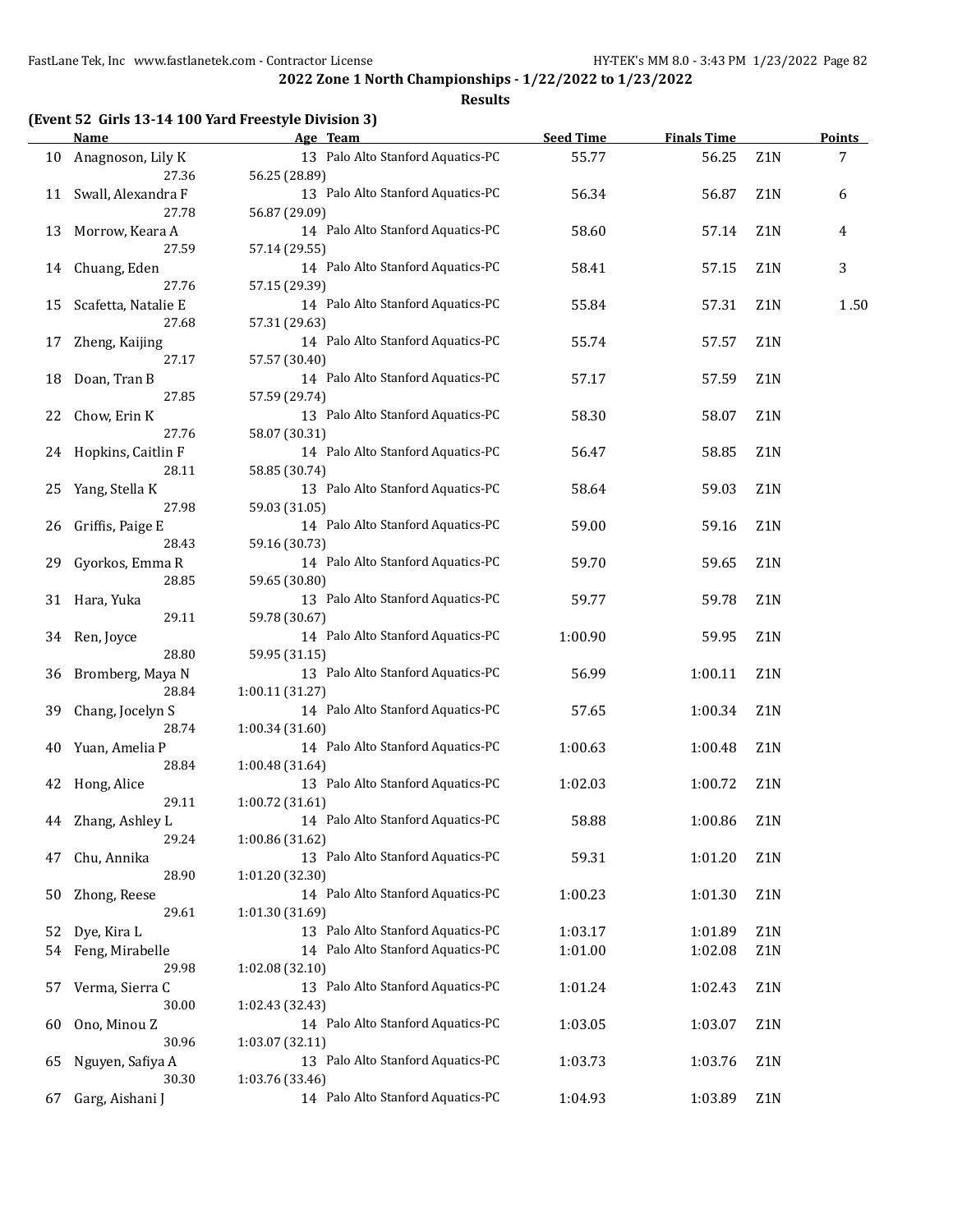**Results**

## **(Event 52 Girls 13-14 100 Yard Freestyle Division 3)**

| <b>Name</b>      | Age Team                          |         | <b>Finals Time</b> |                  | <b>Points</b> |
|------------------|-----------------------------------|---------|--------------------|------------------|---------------|
| Nazario, Sofia   | 13 Palo Alto Stanford Aquatics-PC | 1:03.48 | 1:04.19            | Z <sub>1</sub> N |               |
| 30.03            | 1:04.19(34.16)                    |         |                    |                  |               |
| Kapadia, Hana    | 13 Palo Alto Stanford Aquatics-PC | 1:04.45 | 1:04.54            | Z1N              |               |
| 31.28            | 1:04.54(33.26)                    |         |                    |                  |               |
| Rothbaum, Jade W | 14 Palo Alto Stanford Aquatics-PC | 1:05.38 | 1:05.29            | Z1N              |               |
| 31.05            | 1:05.29(34.24)                    |         |                    |                  |               |
| Hill, Riley B    | 14 Palo Alto Stanford Aquatics-PC | 58.54   | 1:05.57            |                  |               |
| 31.07            | 1:05.57(34.50)                    |         |                    |                  |               |
|                  | 72                                |         | <b>Seed Time</b>   |                  |               |

#### **Event 53 Girls 11-12 100 Yard Freestyle 1:08.29 Z1N**

|    | <b>Name</b>          |                | Age Team      | <b>Seed Time</b> | <b>Finals Time</b> |     | Points |
|----|----------------------|----------------|---------------|------------------|--------------------|-----|--------|
|    | 36 Wei, Quiana       |                | 12 Unattached | 1:05.75          | 1:05.89            | Z1N |        |
| 43 | Kirincich, Charlotte |                | 12 Unattached | 1:08.00          | 1:07.03            | Z1N |        |
|    | 32.16                | 1:07.03(34.87) |               |                  |                    |     |        |

### **Event 53 Girls 11-12 100 Yard Freestyle Division 1**

**1:08.29 Z1N**

|    | Name                    | Age Team                         | <b>Seed Time</b> | <b>Finals Time</b> |                  | <b>Points</b> |
|----|-------------------------|----------------------------------|------------------|--------------------|------------------|---------------|
| 4  | Curran, Sophia M        | 12 Ladera Oaks-PC                | 57.08            | 57.37              | Z <sub>1</sub> N | 14            |
|    | 27.67                   | 57.37 (29.70)                    |                  |                    |                  |               |
| 6  | Young, Clara H          | 11 Ladera Oaks-PC                | 58.27            | 58.35              | Z1N              | 12            |
|    | 28.55                   | 58.35 (29.80)                    |                  |                    |                  |               |
| 8  | Quach, Sarah K          | 11 Fog City Hammerheads-PC       | 59.45            | 58.88              | Z <sub>1</sub> N | 10            |
|    | 28.59                   | 58.88 (30.29)                    |                  |                    |                  |               |
| 9  | Diehn, April A          | 12 Otter Swim Club-PC            | 1:00.38          | 59.76              | Z1N              | 8             |
|    | 28.75                   | 59.76 (31.01)                    |                  |                    |                  |               |
| 10 | Lee, Michelle           | 12 DE Anza Cupertino Aquatics-PC | 1:01.02          | 59.91              | Z1N              | 7             |
|    | 28.66                   | 59.91 (31.25)                    |                  |                    |                  |               |
| 12 | Picht, Angela J         | 12 Otter Swim Club-PC            | 59.89            | 1:00.52            | Z <sub>1</sub> N | 5             |
| 21 | Nguyen, Angela H        | Fog City Hammerheads-PC<br>12    | 1:02.02          | 1:02.60            | Z <sub>1</sub> N |               |
| 24 | LY, Chelsea H           | 12 Pacifica Sea Lions-PC         | 1:05.04          | 1:02.88            | Z1N              |               |
|    | 30.13                   | 1:02.88(32.75)                   |                  |                    |                  |               |
|    | 34 Johnson, Kylie E     | 12 Ladera Oaks-PC                | 1:03.86          | 1:05.45            | Z <sub>1</sub> N |               |
|    | 30.85                   | 1:05.45(34.60)                   |                  |                    |                  |               |
| 50 | Shang, Katie            | 12 DE Anza Cupertino Aquatics-PC | 1:07.18          | 1:07.67            | Z <sub>1</sub> N |               |
| 54 | Cherukumilli, Misha     | 12 Otter Swim Club-PC            | 1:08.28          | 1:08.19            | Z <sub>1</sub> N |               |
|    | 33.02                   | 1:08.19(35.17)                   |                  |                    |                  |               |
| 56 | Habibi, Alexa           | 12 Ladera Oaks-PC                | 1:00.32          | 1:08.27            | Z <sub>1</sub> N |               |
|    | 32.38                   | 1:08.27 (35.89)                  |                  |                    |                  |               |
| 57 | Sainani, Anika          | 11 DE Anza Cupertino Aquatics-PC | 1:07.79          | 1:08.49            |                  |               |
|    | 32.54                   | 1:08.49(35.95)                   |                  |                    |                  |               |
| 58 | Christensen, Julianne R | 12 Ladera Oaks-PC                | 1:08.29          | 1:09.96            |                  |               |
|    | 33.80                   | 1:09.96 (36.16)                  |                  |                    |                  |               |

### **Event 53 Girls 11-12 100 Yard Freestyle Division 2**

**1:08.29 Z1N**

| Name               | Age Team                  | <b>Seed Time</b> | <b>Finals Time</b> |                  | <b>Points</b> |
|--------------------|---------------------------|------------------|--------------------|------------------|---------------|
| Kwok, Madison      | 12 Burlingame Aquatics-PC | 56.27            | 56.22              | Z <sub>1</sub> N | 18            |
| 27.11              | 56.22 (29.11)             |                  |                    |                  |               |
| 2 Rutter, Violet S | 11 Alto Swim Club-PC      | 58.42            | 56.25              | Z <sub>1</sub> N | 16            |
| 27.22              | 56.25 (29.03)             |                  |                    |                  |               |
| Qiu, Elise         | 12 Burlingame Aquatics-PC | 1:00.40          | 56.73              | Z1N              | 15            |
| 27.49              | 56.73 (29.24)             |                  |                    |                  |               |
|                    |                           |                  |                    |                  |               |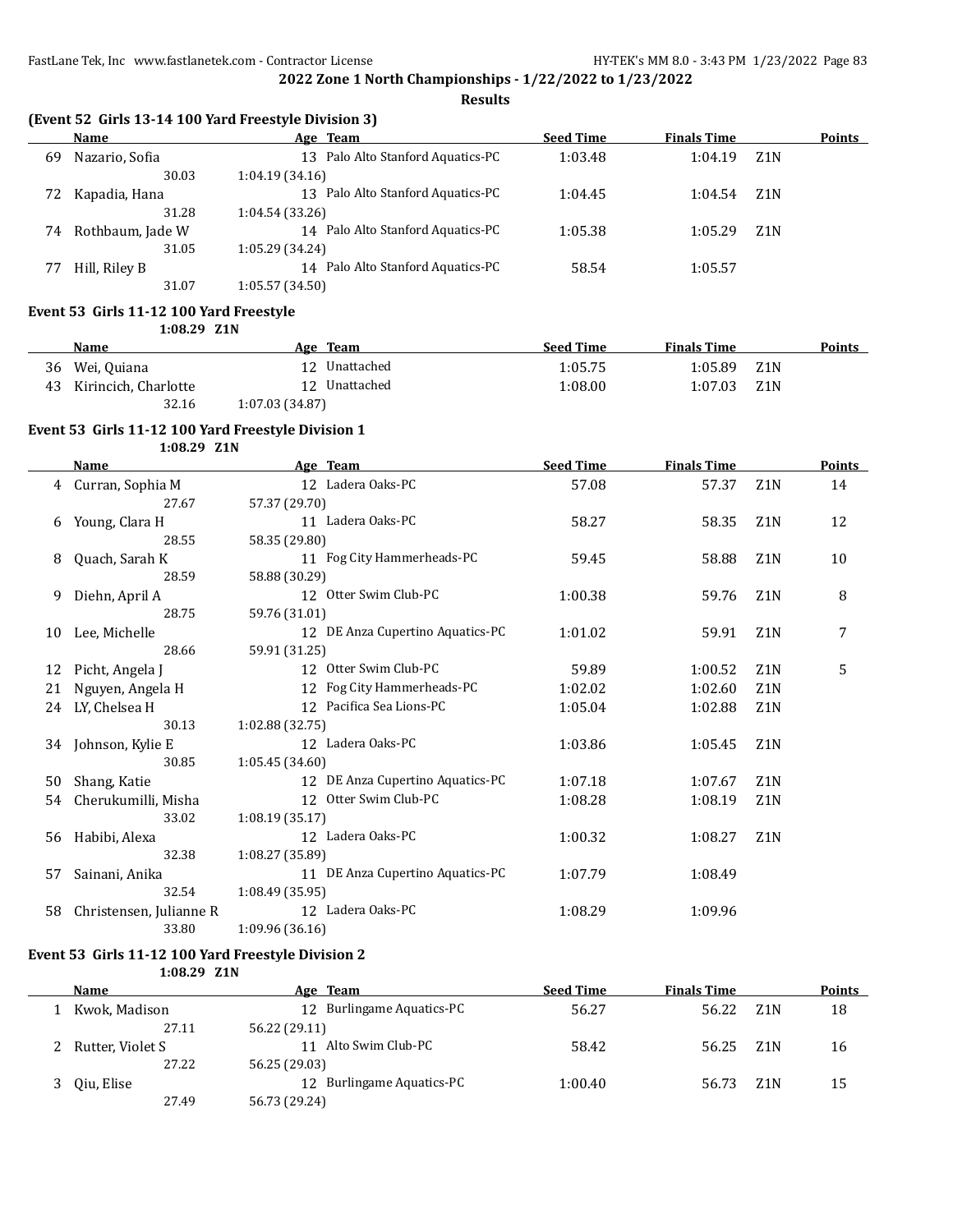### **Results**

## **(Event 53 Girls 11-12 100 Yard Freestyle Division 2)**

|    | <b>Name</b>          | Age Team                  | <b>Seed Time</b> | <b>Finals Time</b> |                  | <b>Points</b> |
|----|----------------------|---------------------------|------------------|--------------------|------------------|---------------|
| 5  | Fanucchi, Lauren E   | 12 Alto Swim Club-PC      | 58.02            | 57.52              | Z1N              | 13            |
|    | 28.06                | 57.52 (29.46)             |                  |                    |                  |               |
| 15 | Stewart, Cailyn B    | 11 Burlingame Aquatics-PC | 1:01.56          | 1:01.75            | Z1N              | 2             |
|    | 29.50                | 1:01.75 (32.25)           |                  |                    |                  |               |
| 16 | Truong, Makena S     | 12 Burlingame Aquatics-PC | 1:06.09          | 1:01.80            | Z1N              | $\mathbf{1}$  |
|    | 29.50                | 1:01.80 (32.30)           |                  |                    |                  |               |
| 20 | Zarahn, Abigail F    | 12 Burlingame Aquatics-PC | 1:02.49          | 1:02.53            | Z1N              |               |
|    | 30.04                | 1:02.53 (32.49)           |                  |                    |                  |               |
| 22 | Qian, Jasmine X      | 12 Sunnyvale Swim Club-PC | 1:02.59          | 1:02.63            | Z1N              |               |
|    | 30.22                | 1:02.63 (32.41)           |                  |                    |                  |               |
| 27 | Shek, Annabelle W    | 11 Burlingame Aquatics-PC | 1:02.78          | 1:03.96            | Z1N              |               |
|    | 30.19                | 1:03.96 (33.77)           |                  |                    |                  |               |
| 28 | Brauneis, Sophie E   | 11 Sunnyvale Swim Club-PC | 1:06.89          | 1:04.46            | Z1N              |               |
|    | 30.58                | 1:04.46 (33.88)           |                  |                    |                  |               |
| 29 | Rose, Bryer J        | 12 Burlingame Aquatics-PC | 1:03.32          | 1:04.58            | Z1N              |               |
|    | 31.53                | 1:04.58 (33.05)           |                  |                    |                  |               |
| 30 | Picard, Naomi L      | 11 Alto Swim Club-PC      | 1:06.00          | 1:04.80            | Z1N              |               |
|    | 31.61                | 1:04.80 (33.19)           |                  |                    |                  |               |
| 32 | Lin, Zoey C          | 12 Alto Swim Club-PC      | 1:04.63          | 1:04.86            | Z1N              |               |
|    | 31.12                | 1:04.86 (33.74)           |                  |                    |                  |               |
| 35 | Lee, Victoria Y      | 12 Burlingame Aquatics-PC | 1:04.72          | 1:05.63            | Z1N              |               |
|    | 31.75                | 1:05.63 (33.88)           |                  |                    |                  |               |
| 37 | FU, Katherine        | 11 Alto Swim Club-PC      | 1:03.16          | 1:05.93            | Z1N              |               |
|    | 31.57                | 1:05.93 (34.36)           |                  |                    |                  |               |
| 38 | Huang, Katelin E     | 12 Burlingame Aquatics-PC | 1:03.00          | 1:06.37            | Z1N              |               |
|    | 31.66                | 1:06.37 (34.71)           |                  |                    |                  |               |
| 39 | Guenther, Delainey A | 11 Burlingame Aquatics-PC | 1:05.94          | 1:06.46            | Z <sub>1</sub> N |               |
|    | 32.04                | 1:06.46 (34.42)           |                  |                    |                  |               |
| 42 | Liu, Alina Y         | 12 Sunnyvale Swim Club-PC | 1:07.21          | 1:06.60            | Z1N              |               |
|    | 31.88                | 1:06.60 (34.72)           |                  |                    |                  |               |
| 47 | Enderes, Sarah       | 12 Alto Swim Club-PC      | 1:06.45          | 1:07.32            | Z1N              |               |
|    | 32.55                | 1:07.32 (34.77)           |                  |                    |                  |               |
| 48 | Chin, Addelyn C      | 12 Sunnyvale Swim Club-PC | 1:06.47          | 1:07.46            | Z1N              |               |
|    | 32.48                | 1:07.46 (34.98)           |                  |                    |                  |               |
| 55 | Phan, Charlyse A     | 12 Sunnyvale Swim Club-PC | 1:08.13          | 1:08.21            | Z1N              |               |
|    | 30.91                | 1:08.21 (37.30)           |                  |                    |                  |               |
| 60 | HE, Jasmine S        | 11 Alto Swim Club-PC      | 1:08.09          | 1:14.07            |                  |               |
| 61 | Chang, Elise         | 12 Alto Swim Club-PC      | 1:08.04          | 1:15.41            |                  |               |
|    | 36.29                | 1:15.41 (39.12)           |                  |                    |                  |               |

#### **Event 53 Girls 11-12 100 Yard Freestyle Division 3**

**1:08.29 Z1N**

|    | Name                 | Age Team                                          | <b>Seed Time</b> | <b>Finals Time</b> |                  | <b>Points</b> |
|----|----------------------|---------------------------------------------------|------------------|--------------------|------------------|---------------|
|    | Griffis, Erin        | 12 Palo Alto Stanford Aquatics-PC                 | 58.07            | 58.41              | Z <sub>1</sub> N | 11            |
|    | 28.13                | 58.41 (30.28)                                     |                  |                    |                  |               |
| 11 | Earley, Maya R       | Palo Alto Stanford Aquatics-PC<br>12 <sup>°</sup> | 1:00.73          | 1:00.08            | Z <sub>1</sub> N | 6             |
|    | 29.23                | 1:00.08(30.85)                                    |                  |                    |                  |               |
| 13 | Karachiwala, Akariko | 12 Palo Alto Stanford Aquatics-PC                 | 1:01.03          | 1:01.39            | Z <sub>1</sub> N | 4             |
|    | 29.64                | 1:01.39(31.75)                                    |                  |                    |                  |               |
| 14 | Chuang, Luyi Z       | 12 Palo Alto Stanford Aquatics-PC                 | 1:02.01          | 1:01.56            | Z <sub>1</sub> N | 3             |
|    | 29.87                | 1:01.56(31.69)                                    |                  |                    |                  |               |
| 17 | Rickard, Samantha R  | 12 Palo Alto Stanford Aquatics-PC                 | 1:02.97          | 1:01.86            | Z <sub>1</sub> N |               |
|    | 29.16                | 1:01.86 (32.70)                                   |                  |                    |                  |               |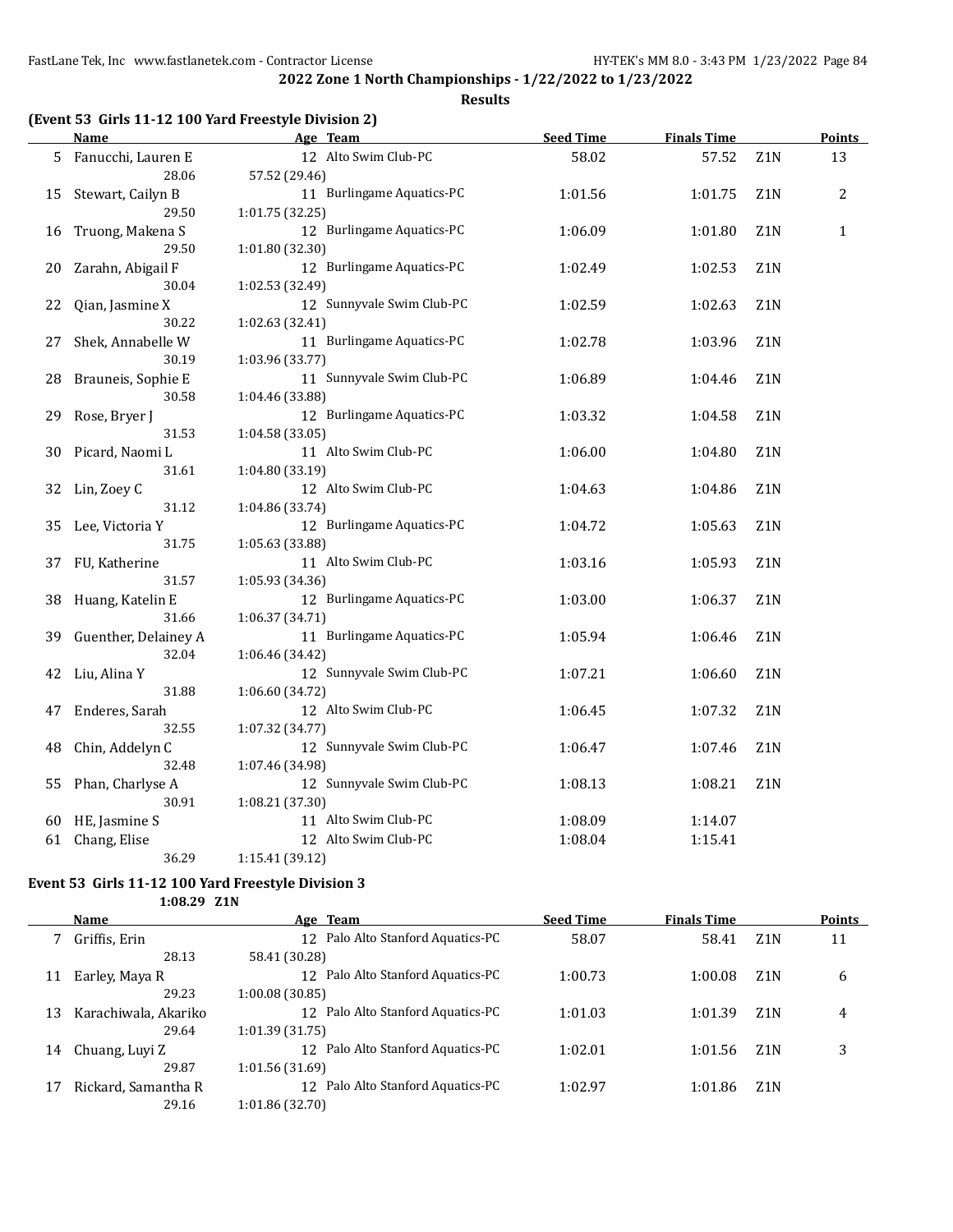**Results**

### **(Event 53 Girls 11-12 100 Yard Freestyle Division 3)**

|    | <b>Name</b>            | Age Team                          | <b>Seed Time</b> | <b>Finals Time</b> |                  | <b>Points</b> |
|----|------------------------|-----------------------------------|------------------|--------------------|------------------|---------------|
| 18 | Yara, Malia            | 12 Palo Alto Stanford Aquatics-PC | 1:02.68          | 1:01.93            | Z <sub>1</sub> N |               |
|    | 30.05                  | 1:01.93 (31.88)                   |                  |                    |                  |               |
| 19 | Ley, Sophie C          | 12 Palo Alto Stanford Aquatics-PC | 1:05.13          | 1:02.52            | Z <sub>1</sub> N |               |
|    | 30.73                  | 1:02.52 (31.79)                   |                  |                    |                  |               |
| 23 | Byer, Dagny R          | 12 Palo Alto Stanford Aquatics-PC | 1:03.80          | 1:02.64            | Z <sub>1</sub> N |               |
|    | 30.04                  | 1:02.64 (32.60)                   |                  |                    |                  |               |
| 25 | Kirk, Katherine M      | 12 Palo Alto Stanford Aquatics-PC | 1:04.10          | 1:03.40            | Z1N              |               |
|    | 30.41                  | 1:03.40 (32.99)                   |                  |                    |                  |               |
| 26 | Grunewald, Catherine M | 12 Palo Alto Stanford Aquatics-PC | 1:04.52          | 1:03.48            | Z <sub>1</sub> N |               |
|    | 31.06                  | 1:03.48 (32.42)                   |                  |                    |                  |               |
| 31 | Soedarmono, Elizabeth  | 11 Palo Alto Stanford Aquatics-PC | 1:06.13          | 1:04.84            | Z <sub>1</sub> N |               |
|    | 30.83                  | 1:04.84 (34.01)                   |                  |                    |                  |               |
| 33 | Teague, Charlotte A    | 11 Palo Alto Stanford Aquatics-PC | 1:04.68          | 1:04.98            | Z <sub>1</sub> N |               |
|    | 31.32                  | 1:04.98 (33.66)                   |                  |                    |                  |               |
| 40 | Wang, Camille V        | 12 Palo Alto Stanford Aquatics-PC | 1:07.41          | 1:06.49            | Z1N              |               |
|    | 32.07                  | 1:06.49 (34.42)                   |                  |                    |                  |               |
| 41 | Maigret, Fini M        | 12 Palo Alto Stanford Aquatics-PC | 1:07.85          | 1:06.51            | Z <sub>1</sub> N |               |
|    | 31.80                  | 1:06.51 (34.71)                   |                  |                    |                  |               |
| 44 | Marku, Siena R         | 12 Palo Alto Stanford Aquatics-PC | 1:00.32          | 1:07.06            | Z <sub>1</sub> N |               |
|    | 32.58                  | 1:07.06 (34.48)                   |                  |                    |                  |               |
| 45 | Stonich, Julianna R    | 12 Palo Alto Stanford Aquatics-PC | 1:06.10          | 1:07.07            | Z <sub>1</sub> N |               |
|    | 31.96                  | 1:07.07(35.11)                    |                  |                    |                  |               |
| 46 | Harding, McKinley A    | 11 Palo Alto Stanford Aquatics-PC | 1:07.06          | 1:07.12            | Z <sub>1</sub> N |               |
|    | 31.55                  | 1:07.12 (35.57)                   |                  |                    |                  |               |
| 49 | Sanchez Jara, Alexia   | 12 Palo Alto Stanford Aquatics-PC | 1:08.28          | 1:07.50            | Z1N              |               |
|    | 32.06                  | 1:07.50 (35.44)                   |                  |                    |                  |               |
| 51 | Maldonado, Sophia E    | 12 Palo Alto Stanford Aquatics-PC | 1:07.21          | 1:07.91            | Z1N              |               |
| 52 | Chow, Brooklynn S      | 12 Palo Alto Stanford Aquatics-PC | 1:07.22          | 1:08.00            | Z1N              |               |
|    | 32.46                  | 1:08.00 (35.54)                   |                  |                    |                  |               |
| 53 | Wang, Fiona B          | 11 Palo Alto Stanford Aquatics-PC | 1:08.19          | 1:08.03            | Z1N              |               |
|    | 31.70                  | 1:08.03 (36.33)                   |                  |                    |                  |               |
| 59 | Kreps, Esme C          | 11 Palo Alto Stanford Aquatics-PC | 1:08.29          | 1:12.97            |                  |               |
|    | 34.85                  | 1:12.97 (38.12)                   |                  |                    |                  |               |

### **Event 54 Girls 9-10 100 Yard Freestyle Division 1**

**1:19.99 Z1N**

|    | Name                     | Age Team                         | <b>Seed Time</b> | <b>Finals Time</b> |                  | <b>Points</b> |
|----|--------------------------|----------------------------------|------------------|--------------------|------------------|---------------|
| 6  | Diehn, Eva J             | 10 Otter Swim Club-PC            | 1:11.85          | 1:12.95            | Z <sub>1</sub> N | 12            |
|    | 33.27                    | 1:12.95 (39.68)                  |                  |                    |                  |               |
| 11 | Lai, Hana T              | 10 Ladera Oaks-PC                | 1:16.06          | 1:17.16            | Z1N              | 6             |
|    | 36.58                    | 1:17.16(40.58)                   |                  |                    |                  |               |
| 14 | Sperry, Mia R            | 10 Ladera Oaks-PC                | 1:19.34          | 1:19.14            | Z <sub>1</sub> N | 3             |
|    | 37.94                    | 1:19.14(41.20)                   |                  |                    |                  |               |
| 19 | Blanco-Sarmiento, Ximena | 10 DE Anza Cupertino Aquatics-PC | 1:14.76          | 1:23.91            |                  |               |
|    | 38.46                    | 1:23.91 (45.45)                  |                  |                    |                  |               |

#### **Event 54 Girls 9-10 100 Yard Freestyle Division 2**

**1:19.99 Z1N**

| <b>Name</b>    | Age Team                            | <b>Seed Time</b> | <b>Finals Time</b> |                  | <b>Points</b> |
|----------------|-------------------------------------|------------------|--------------------|------------------|---------------|
| Chang, Kayla M | <b>Burlingame Aquatics-PC</b><br>10 | 1:09.50          | 1:05.83            | Z <sub>1</sub> N | 15            |
| 30.74          | 1:05.83 (35.09)                     |                  |                    |                  |               |
| Okyay, Hafsa F | 10 Alto Swim Club-PC                | 1:12.36          | 1:13.32            | Z <sub>1</sub> N | 11            |
| 34.59          | $1:13.32$ (38.73)                   |                  |                    |                  |               |
| Enderes, Mia   | Alto Swim Club-PC<br>10.            | 1:12.98          | 1:14.91            | Z1N              |               |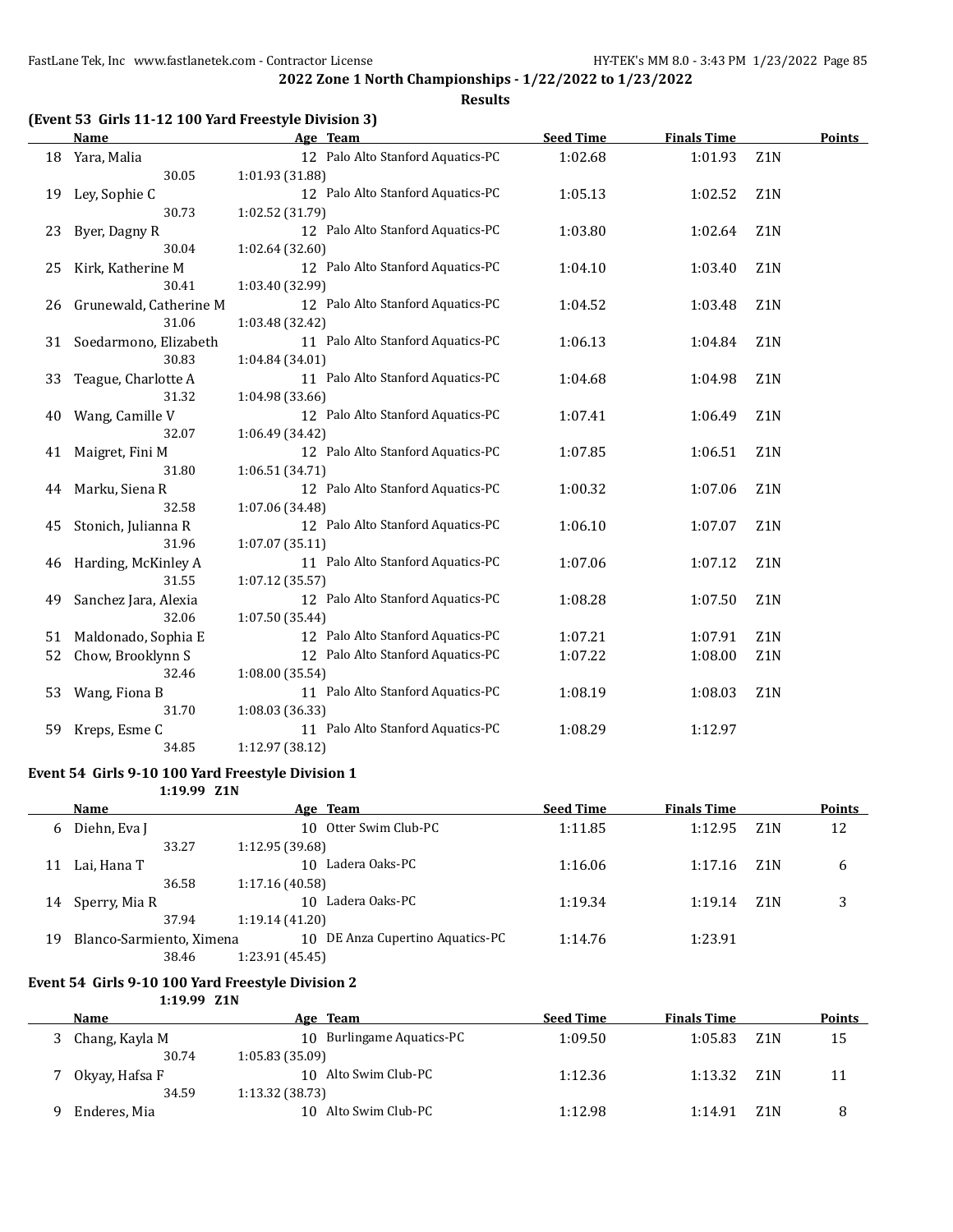### **Results**

#### **(Event 54 Girls 9-10 100 Yard Freestyle Division 2)**

|    | Name                 | Age Team                  | <b>Seed Time</b><br><b>Finals Time</b> |         |     | <b>Points</b> |
|----|----------------------|---------------------------|----------------------------------------|---------|-----|---------------|
| 10 | Elliott, Alexa L     | 10 Burlingame Aquatics-PC | 1:15.00                                | 1:16.87 | Z1N | 7             |
|    | 36.20                | 1:16.87(40.67)            |                                        |         |     |               |
| 18 | Walther, Stephanie L | 9 Alto Swim Club-PC       | 1:19.52                                | 1:23.04 |     |               |
|    | 39.07                | 1:23.04 (43.97)           |                                        |         |     |               |
| 21 | Muston, Chloe        | 10 Alto Swim Club-PC      | 1:19.00                                | 1:26.29 |     |               |
|    | 41.00                | 1:26.29 (45.29)           |                                        |         |     |               |
| 22 | Haemer, Chloe        | 10 Alto Swim Club-PC      | 1:19.09                                | 1:27.28 |     |               |
|    | 41.20                | 1:27.28 (46.08)           |                                        |         |     |               |
| 23 | Neuman, Julia N      | 10 Alto Swim Club-PC      | 1:19.63                                | 1:28.85 |     |               |
|    | 43.04                | 1:28.85 (45.81)           |                                        |         |     |               |
|    | 24 Wang, Yumo        | 9 Alto Swim Club-PC       | 1:18.70                                | 1:29.37 |     |               |
|    | 41.89                | 1:29.37 (47.48)           |                                        |         |     |               |
| 25 | Taylor, Madison J    | 9 Alto Swim Club-PC       | 1:18.99                                | 1:31.60 |     |               |
| 26 | Haemer, Elliot       | 10 Alto Swim Club-PC      | 1:19.56                                | 1:33.72 |     |               |
|    | 42.94                | 1:33.72 (50.78)           |                                        |         |     |               |
| 27 | Wong, Kate           | 10 Alto Swim Club-PC      | 1:19.74                                | 1:34.22 |     |               |
|    | 42.69                | 1:34.22(51.53)            |                                        |         |     |               |
| 28 | Wong, Zara Q         | 10 Alto Swim Club-PC      | 1:19.74                                | 1:36.38 |     |               |
|    | 45.10                | 1:36.38 (51.28)           |                                        |         |     |               |
|    |                      |                           |                                        |         |     |               |

#### **Event 54 Girls 9-10 100 Yard Freestyle Division 3 1:19.99 Z1N**

**Name Age Team Seed Time Finals Time Points** 1 Moser, Ella J 10 Palo Alto Stanford Aquatics-PC 1:03.44 1:03.14 21N 18 30.48 1:03.14 (32.66) 2 Blascovich, Alexys G 10 Palo Alto Stanford Aquatics-PC 1:08.19 1:05.75 Z1N 16 31.28 1:05.75 (34.47) 4 Houtzer, Amelia 10 Palo Alto Stanford Aquatics-PC 1:05.74 1:07.67 Z1N 14 31.89 1:07.67 (35.78) 5 Ladomirak, Alegria C 10 Palo Alto Stanford Aquatics-PC 1:09.71 1:10.49 Z1N 13 33.30 1:10.49 (37.19) 8 Achterkirchen, Sophia E 10 Palo Alto Stanford Aquatics-PC 1:13.06 1:13.83 Z1N 10 35.01 1:13.83 (38.82) 12 Yang, Victoria 19 9 Palo Alto Stanford Aquatics-PC 1:19.19 1:18.17 21N 5 37.69 1:18.17 (40.48) 13 Lynch, Phoenix M 9 Palo Alto Stanford Aquatics-PC 1:14.67 1:18.60 Z1N 4 36.63 1:18.60 (41.97) 15 Guo, Jocelyn J 10 Palo Alto Stanford Aquatics-PC 1:18.41 1:19.99 Z1N 2 38.61 1:19.99 (41.38) 16 Kondo, Yusa 9 Palo Alto Stanford Aquatics-PC 1:18.38 1:20.45 1 36.92 1:20.45 (43.53) 17 Liu, Lillian S<br>1.22.46 39.60 1:22.46 (42.86) 20 Tao, Kelly **1:24.35** 9 Palo Alto Stanford Aquatics-PC 1:19.00 1:24.35 41.06 1:24.35 (43.29)

### **Event 55 Girls 8 & Under 50 Yard Freestyle Division 1**

| 43.99 Z1N            |                         |                  |                    |               |
|----------------------|-------------------------|------------------|--------------------|---------------|
| Name                 | Age Team                | <b>Seed Time</b> | <b>Finals Time</b> | <b>Points</b> |
| 7 Chuang, lu yan E   | 7 Bull Dog Swim Club-PC | 43.99            | 44.63              |               |
| 11 Long, Alexandra G | Ladera Oaks-PC          | 43.99            | 47.94              |               |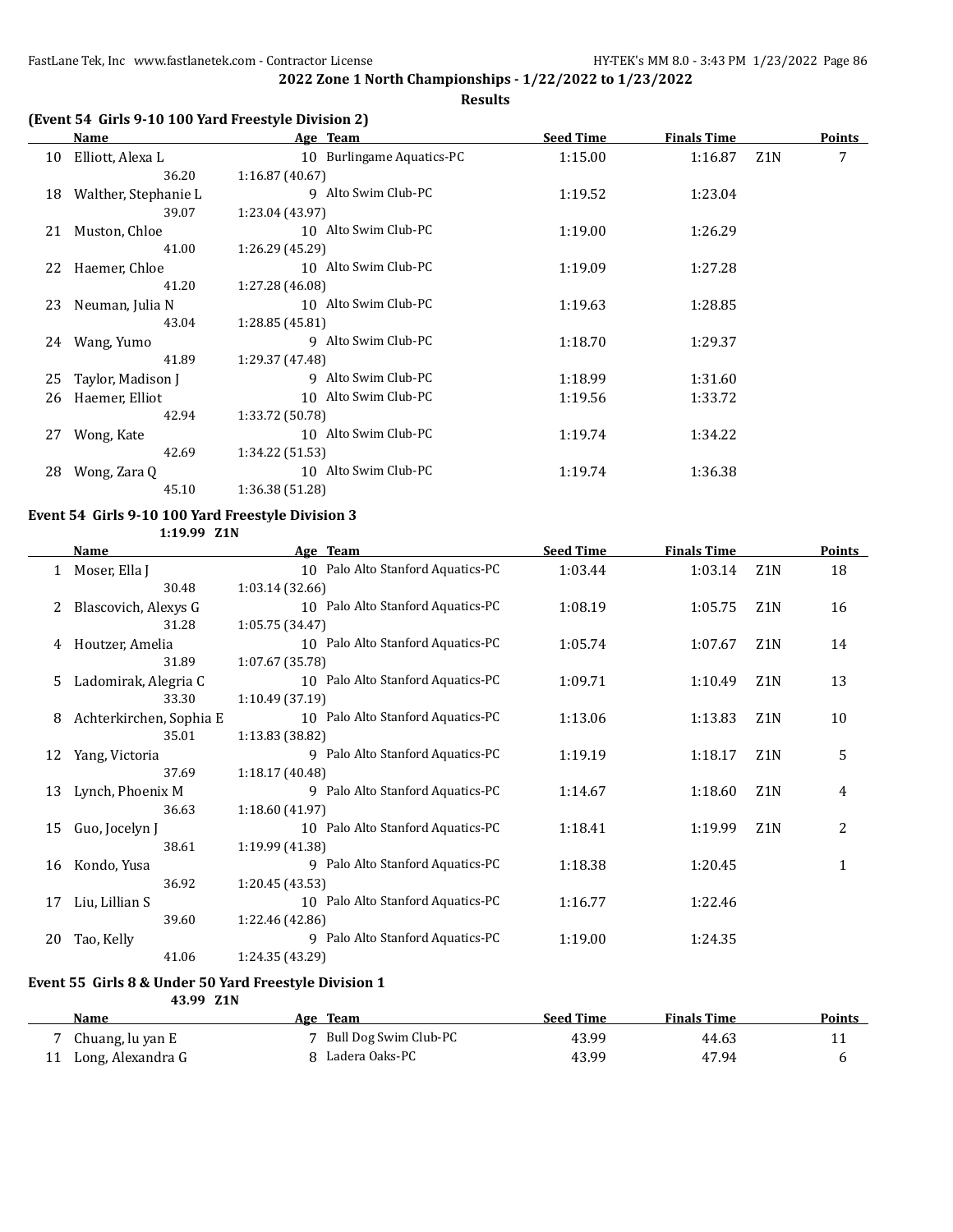**Results**

#### **Event 55 Girls 8 & Under 50 Yard Freestyle Division 2 43.99 Z1N**

|        | <b>Name</b>                                               |                 | Age Team                                     | <b>Seed Time</b>                             | <b>Finals Time</b>                                     | <b>Points</b> |
|--------|-----------------------------------------------------------|-----------------|----------------------------------------------|----------------------------------------------|--------------------------------------------------------|---------------|
| 2      | Arscott, Caroline N                                       |                 | 8 Burlingame Aquatics-PC                     | 39.03                                        | 38.20<br>Z1N                                           | 16            |
| 3      | Lin, Abigail                                              | 8               | Alto Swim Club-PC                            | 39.62                                        | 38.76<br>Z <sub>1</sub> N                              | 15            |
| 4      | Guenther, Lyla A                                          | 8               | <b>Burlingame Aquatics-PC</b>                | 42.69                                        | 41.95<br>Z <sub>1</sub> N                              | 14            |
| 9      | Shenoy, Samika                                            | 8               | Alto Swim Club-PC                            | 42.74                                        | 47.50                                                  | 8             |
| 10     | WU, Charlotte                                             | 7               | Alto Swim Club-PC                            | 42.69                                        | 47.92                                                  | 7             |
| 14     | Meng, Angela J                                            | 8               | Alto Swim Club-PC                            | 43.60                                        | 57.88                                                  | 3             |
|        | Event 55 Girls 8 & Under 50 Yard Freestyle Division 3     |                 |                                              |                                              |                                                        |               |
|        | 43.99 Z1N                                                 |                 |                                              |                                              |                                                        |               |
|        | Name                                                      |                 | Age Team                                     | <b>Seed Time</b>                             | <b>Finals Time</b>                                     | <b>Points</b> |
| 1      | Pang, Renee                                               |                 | 7 Palo Alto Stanford Aquatics-PC             | 40.26                                        | 37.46<br>Z1N                                           | 18            |
| 5      | Grabisch, Aria                                            |                 | 8 Palo Alto Stanford Aquatics-PC             | 39.79                                        | 42.36<br>Z1N                                           | 13            |
|        | Thurman, Catherine R                                      |                 | 8 Palo Alto Stanford Aquatics-PC             | 43.99                                        | 43.93<br>Z <sub>1</sub> N                              | 12            |
| 6<br>8 | Lathi, Malina R                                           | 8               | Palo Alto Stanford Aquatics-PC               | 43.99                                        | 45.71                                                  | 10            |
|        |                                                           |                 | 7 Palo Alto Stanford Aquatics-PC             |                                              |                                                        |               |
| 12     | Lynch, Avedon                                             |                 | 8 Palo Alto Stanford Aquatics-PC             | 43.98                                        | 50.81                                                  | 5             |
| 13     | Lee, Elizabeth                                            |                 |                                              | 43.89                                        | 54.27                                                  | 4             |
|        | Event 56 Girls 8 & Under 100 Yard Medley Relay Division 2 |                 |                                              |                                              |                                                        |               |
|        | Team                                                      |                 | <b>Relay</b>                                 | <b>Seed Time</b>                             | <b>Finals Time</b>                                     | <b>Points</b> |
|        | 2 Alto Swim Club-PC                                       |                 | A                                            | 1:32.00                                      | 1:36.88                                                | 32            |
|        | 1) Shenoy, Samika 8                                       |                 | 2) WU, Charlotte 7                           | 3) Lin, Abigail 8                            | 4) Kumar, Tanvi 7                                      |               |
|        | 51.84                                                     | 1:36.88 (45.04) |                                              |                                              |                                                        |               |
|        | Event 56 Girls 8 & Under 100 Yard Medley Relay Division 3 |                 |                                              |                                              |                                                        |               |
|        | <b>Team</b>                                               |                 | Relay                                        | <b>Seed Time</b>                             | <b>Finals Time</b>                                     | Points        |
|        | 1 Palo Alto Stanford Aquatics-PC                          |                 | $\boldsymbol{A}$                             | 1:20.00                                      | 1:22.71                                                | 36            |
|        | 1) Pang, Renee 7                                          |                 | 2) Lathi, Malina R 8                         | 3) Thurman, Catherine R 8                    | 4) Grabisch, Aria 8                                    |               |
|        | 45.68                                                     | 1:22.71 (37.03) |                                              |                                              |                                                        |               |
|        | Event 57 Girls 9-10 200 Yard Medley Relay Division 1      |                 |                                              |                                              |                                                        |               |
|        | Team                                                      |                 | <b>Relay</b>                                 | <b>Seed Time</b>                             | <b>Finals Time</b>                                     | <b>Points</b> |
|        | Otter Swim Club-PC                                        |                 | A                                            | 2:55.00                                      | DQ                                                     |               |
|        |                                                           |                 |                                              | 3) Diehn, Eva J 10                           |                                                        |               |
|        | 51.97                                                     | 1:50.20 (58.23) | 2:31.14 (40.94)                              | DQ (34.90)                                   |                                                        |               |
|        | Ladera Oaks-PC                                            |                 | A                                            | 2:43.00                                      | DQ                                                     |               |
|        | 1) Lai, Hana T 10                                         |                 | 2) Lai, Chloe T 10                           | 3) Sperry, Mia R 10                          | 4) Brass, Sydney 10                                    |               |
|        | 49.20                                                     | 1:30.38 (41.18) | 2:16.53 (46.15)                              | DQ (43.82)                                   |                                                        |               |
|        |                                                           |                 |                                              |                                              |                                                        |               |
|        | Event 57 Girls 9-10 200 Yard Medley Relay Division 2      |                 |                                              | <b>Seed Time</b>                             | <b>Finals Time</b>                                     | <b>Points</b> |
|        | <b>Team</b>                                               |                 | <u>Relay</u><br>$\boldsymbol{A}$             | 2:27.50                                      | 2:30.22                                                |               |
|        | 2 Burlingame Aquatics-PC<br>1) Elliott, Alexa L 10        |                 | 2) Billip, Imani H 10                        | 3) Chang, Kayla M 10                         | 4) Kim, Emma M 10                                      | 32            |
|        | 50.22                                                     | 1:30.31 (40.09) | 1:56.04 (25.73)                              | 2:30.22 (34.18)                              |                                                        |               |
|        |                                                           |                 | A                                            |                                              |                                                        |               |
| 3      | Alto Swim Club-PC                                         |                 |                                              | 2:26.00                                      | 2:37.17<br>4) Okyay, Hafsa F 10                        | 30            |
|        | 1) Muston, Chloe 10<br>43.18                              |                 | 2) Enderes, Mia 10<br>2:05.55 (37.32)        | 3) Walther, Stephanie L 9<br>2:37.17 (31.62) |                                                        |               |
|        | Alto Swim Club-PC                                         | 1:28.23 (45.05) | B                                            |                                              | x2:59.82                                               |               |
| $---$  | 1) Haemer, Elliot 10                                      |                 |                                              | 2:35.00                                      |                                                        |               |
|        | 46.66                                                     |                 | 2) Neuman, Julia N 10                        | 3) Taylor, Madison J 9                       |                                                        |               |
|        |                                                           | 1:37.72 (51.06) | 2:21.47 (43.75)<br>$\boldsymbol{\mathsf{A}}$ | 2:59.82 (38.35)<br>2:33.62                   |                                                        |               |
|        | Sunnyvale Swim Club-PC<br>1) Dalal, Zahra 10              |                 | 2) Daron, Alana C 10                         |                                              | DQ                                                     |               |
|        | 54.97                                                     | 1:25.35 (30.38) | 2:09.97 (44.62)                              | DQ (33.78)                                   | 3) Mortensen Lichtenwal, Lena 10 4) Chandra, Emily D 9 |               |
|        |                                                           |                 |                                              |                                              |                                                        |               |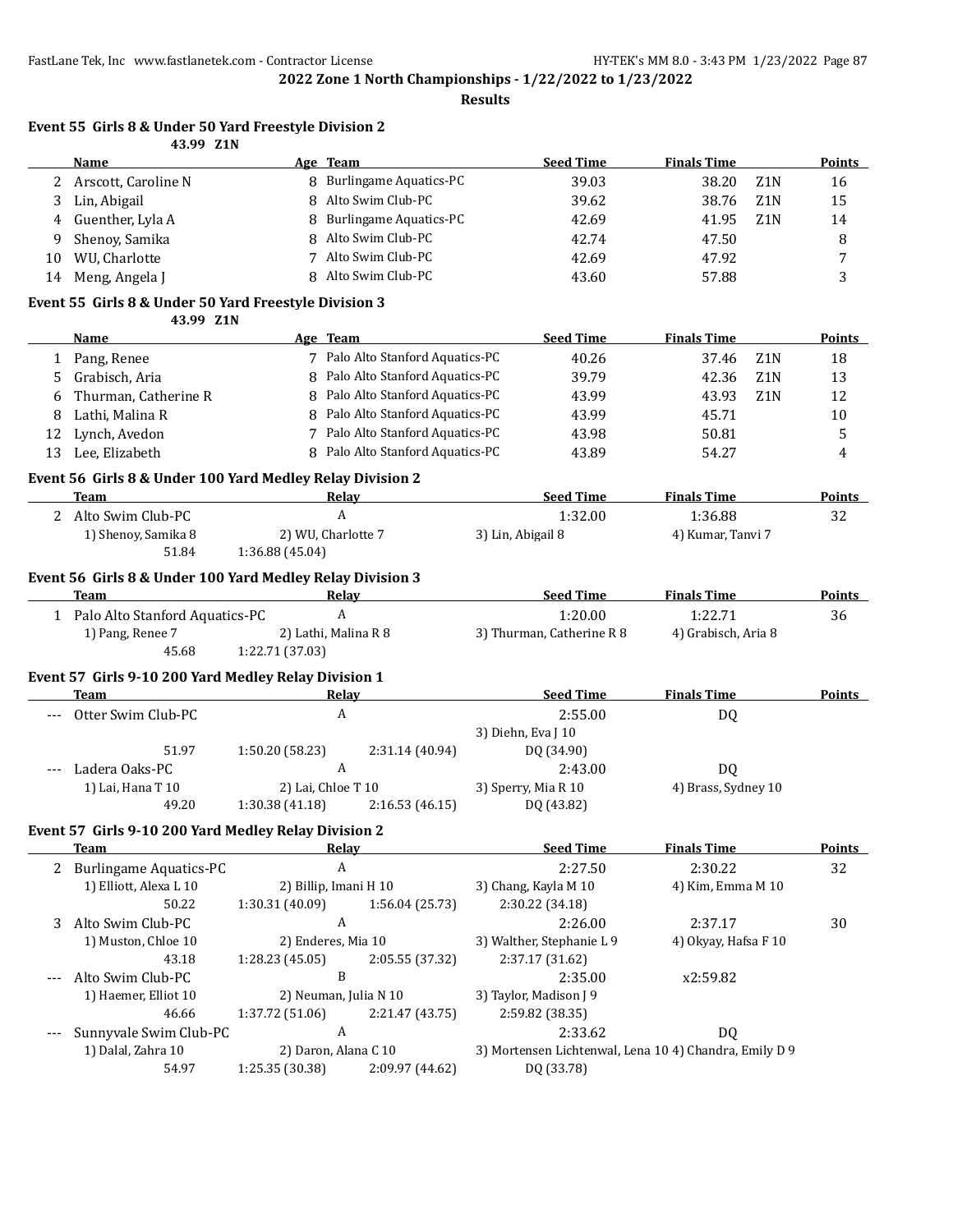**Results**

|             | Event 57 Girls 9-10 200 Yard Medley Relay Division 3  |                                         |                                   |                                                 |                               |               |
|-------------|-------------------------------------------------------|-----------------------------------------|-----------------------------------|-------------------------------------------------|-------------------------------|---------------|
|             | Team                                                  | Relay                                   |                                   | <b>Seed Time</b>                                | <b>Finals Time</b>            | Points        |
|             | 1 Palo Alto Stanford Aquatics-PC                      | A                                       |                                   | 2:23.35                                         | 2:19.97                       | 36            |
|             | 1) Blascovich, Alexys G 10                            | 2) Houtzer, Amelia 10                   |                                   | 3) Moser, Ella J 10                             | 4) Ladomirak, Alegria C 10    |               |
|             | 35.68                                                 | 1:15.45(39.77)                          | 1:49.00 (33.55)                   | 2:19.97 (30.97)                                 |                               |               |
|             | Palo Alto Stanford Aquatics-PC                        | B                                       |                                   | 2:36.39                                         | x2:34.78                      |               |
|             | 1) Lynch, Phoenix M 9                                 | 2) Guo, Jocelyn J 10                    |                                   | 3) Heit, Vivian G 9                             | 4) Achterkirchen, Sophia E 10 |               |
|             | 41.11                                                 | 1:23.82 (42.71)                         | 2:01.26 (37.44)                   | 2:34.78 (33.52)                                 |                               |               |
|             | Palo Alto Stanford Aquatics-PC                        | C                                       |                                   | 2:45.00                                         | x2:36.85                      |               |
|             | 1) Yang, Victoria 9                                   | 2) Kondo, Yusa 9                        |                                   | 3) Liu, Lillian S 10                            | 4) Nielsen, Tessa D 10        |               |
|             | 41.65                                                 | 1:23.71(42.06)                          | 2:00.40(36.69)                    | 2:36.85 (36.45)                                 |                               |               |
|             | Event 58 Girls 11-12 200 Yard Medley Relay Division 1 |                                         |                                   |                                                 |                               |               |
|             | Team                                                  | Relay                                   |                                   | <b>Seed Time</b>                                | <b>Finals Time</b>            | Points        |
|             | 4 Ladera Oaks-PC                                      | $\mathbf{A}$                            |                                   | 2:11.00                                         | 2:08.70                       | 28            |
|             | 1) Curran, Sophia M 12                                | 2) Young, Clara H 11                    |                                   | 3) Johnson, Kylie E 12                          | 4) Christensen, Julianne R 12 |               |
|             | 30.64                                                 | 1:06.13(35.49)                          | 1:38.00(31.87)                    | 2:08.70 (30.70)                                 |                               |               |
| 5.          | Otter Swim Club-PC                                    | $\boldsymbol{A}$                        |                                   | 2:15.00                                         | 2:16.46                       | 26            |
|             | 1) Picht, Angela J 12                                 | 2) Diehn, April A 12                    |                                   | 3) Cherukumilli, Misha 12                       | 4) Malloy, Lila 12            |               |
|             | 33.72                                                 |                                         | $1:10.18(36.46)$ $1:44.20(34.02)$ | 2:16.46 (32.26)                                 |                               |               |
|             | Event 58 Girls 11-12 200 Yard Medley Relay Division 2 |                                         |                                   |                                                 |                               |               |
|             | Team                                                  | Relay                                   |                                   | <b>Seed Time</b>                                | <b>Finals Time</b>            | <b>Points</b> |
|             | 1 Burlingame Aquatics-PC                              | $\mathbf{A}$                            |                                   | 1:55.00                                         | 1:59.62                       | 36            |
|             | 1) Shek, Annabelle W 11                               | 2) Qiu, Elise 12                        |                                   | 3) Kwok, Madison 12                             | 4) Truong, Makena S 12        |               |
|             | 30.98                                                 | 1:04.58(33.60)                          | 1:32.42 (27.84)                   | 1:59.62 (27.20)                                 |                               |               |
| 3           | Alto Swim Club-PC                                     | $\mathbf{A}$                            |                                   | 1:59.00                                         | 2:05.78                       | 30            |
|             | 1) Rutter, Violet S 11                                | 2) Lin, Zoey C 12                       |                                   | 3) Fanucchi, Lauren E 12                        | 4) Picard, Naomi L 11         |               |
|             | 31.47                                                 |                                         | $1:08.39(36.92)$ $1:36.71(28.32)$ | 2:05.78 (29.07)                                 |                               |               |
| 6           | Sunnyvale Swim Club-PC                                | $\mathbf{A}$                            |                                   | 2:14.88                                         | 2:17.46                       | 24            |
|             | 1) Qian, Jasmine X 12                                 | 2) Chin, Addelyn C 12                   |                                   | 3) Liu, Alina Y 12                              | 4) Brauneis, Sophie E 11      |               |
|             | 34.75                                                 |                                         | $1:13.01(38.26)$ $1:47.77(34.76)$ | 2:17.46 (29.69)                                 |                               |               |
|             |                                                       | $\, {\bf B}$                            |                                   |                                                 |                               |               |
|             | <b>Burlingame Aquatics-PC</b>                         |                                         |                                   | 2:05.00                                         | x2:12.39                      |               |
|             | 1) Huang, Katelin E 12                                | 2) Zarahn, Abigail F 12                 |                                   | 3) Lee, Victoria Y 12                           | 4) Stewart, Cailyn B 11       |               |
|             | 33.14                                                 |                                         | $1:12.83(39.69)$ $1:43.82(30.99)$ | 2:12.39 (28.57)                                 |                               |               |
|             | Alto Swim Club-PC                                     | $\mathbf{B}$                            |                                   | 2:18.00                                         | x2:20.04                      |               |
|             | 1) FU, Katherine 11                                   | 2) Chang, Elise 12                      |                                   | 3) HE, Jasmine S 11                             | 4) Enderes, Sarah 12          |               |
|             | 34.80                                                 | 1:14.92 (40.12) $1:49.57$ (34.65)       |                                   | 2:20.04 (30.47)                                 |                               |               |
|             | Sunnyvale Swim Club-PC                                | B                                       |                                   | 2:28.88                                         | x2:25.67                      |               |
|             |                                                       |                                         |                                   | 3) Nulkar, Tanvi 12                             | 4) Phan, Charlyse A 12        |               |
|             | 38.41                                                 | 1:19.08 (40.67)                         | 1:58.11 (39.03)                   | 2:25.67 (27.56)                                 |                               |               |
|             | Event 58 Girls 11-12 200 Yard Medley Relay Division 3 |                                         |                                   |                                                 |                               |               |
|             | Team                                                  | Relay                                   |                                   | <b>Seed Time</b>                                | <b>Finals Time</b>            | <b>Points</b> |
| $2^{\circ}$ | Palo Alto Stanford Aquatics-PC                        | A                                       |                                   | 2:02.50                                         | 2:02.05                       | 32            |
|             | 1) Yara, Malia 12<br>31.47                            | 2) Chuang, Luyi Z 12<br>1:06.01 (34.54) | 1:35.60 (29.59)                   | 3) Karachiwala, Akariko 12<br>2:02.05 (26.45)   | 4) Griffis, Erin 12           |               |
|             |                                                       | B                                       |                                   |                                                 |                               |               |
| ---         | Palo Alto Stanford Aquatics-PC                        |                                         |                                   | 2:08.00                                         | x2:05.97                      |               |
|             | 1) Stonich, Julianna R 12                             |                                         | 2) Rickard, Samantha R 12         | 3) Teague, Charlotte A 11                       | 4) Earley, Maya R 12          |               |
|             | 31.69                                                 | 1:08.35(36.66)                          | 1:38.35 (30.00)                   | 2:05.97 (27.62)                                 |                               |               |
| ---         | Palo Alto Stanford Aquatics-PC                        | C                                       |                                   | 2:12.50                                         | x2:12.59                      |               |
|             | 1) Soedarmono, Elizabeth 11<br>34.84                  | 2) Byer, Dagny R 12<br>1:11.58 (36.74)  | 1:44.07 (32.49)                   | 3) Grunewald, Catherine M 12<br>2:12.59 (28.52) | 4) Kirk, Katherine M 12       |               |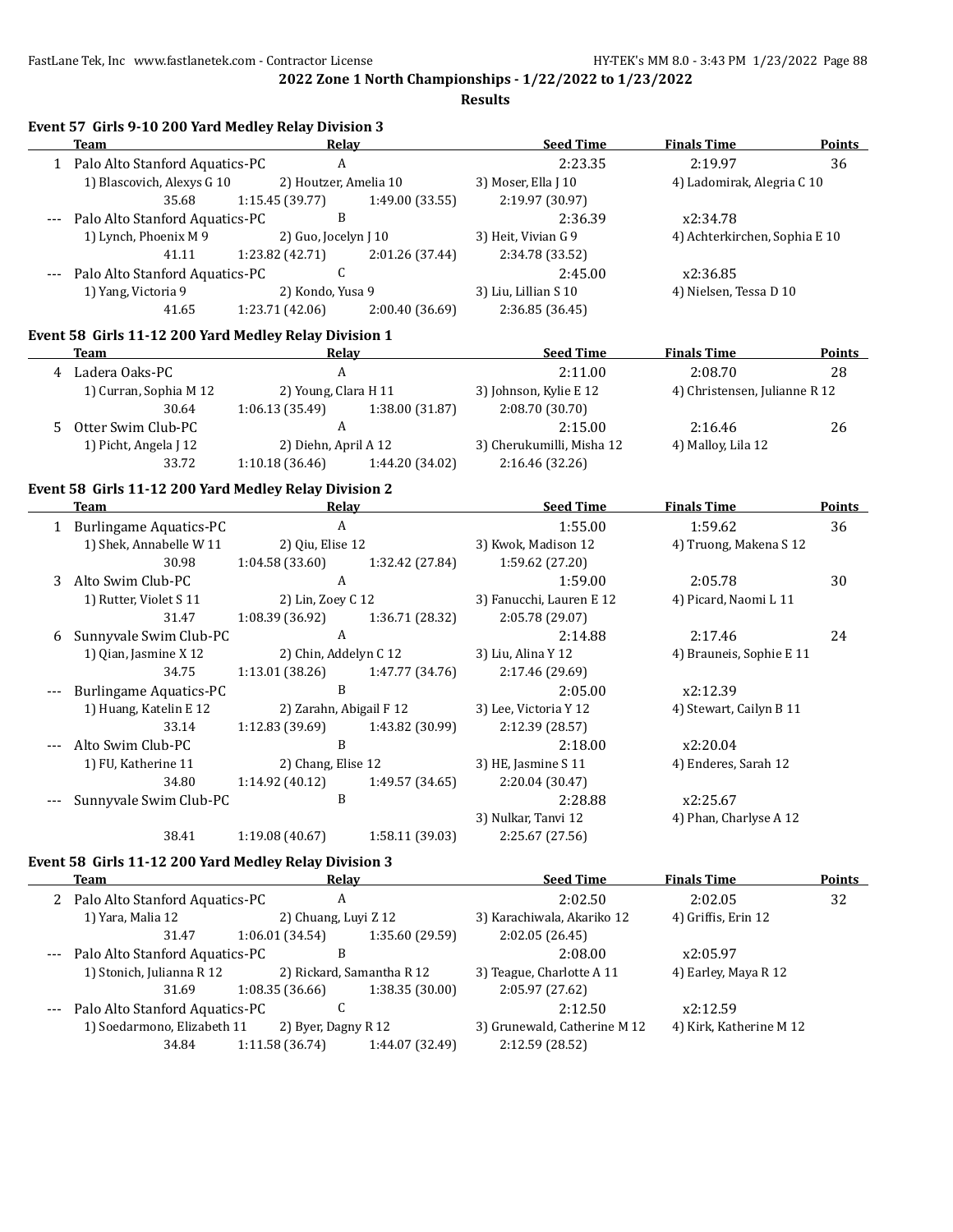**Results**

|   | <b>Team</b>                        | Event 59 Girls 13-14 200 Yard Medley Relay Division 1<br>Relay | <b>Seed Time</b>             | <b>Finals Time</b>         | <b>Points</b> |
|---|------------------------------------|----------------------------------------------------------------|------------------------------|----------------------------|---------------|
|   | 4 Ladera Oaks-PC                   | $\boldsymbol{A}$                                               | 2:03.00                      | 2:01.43                    | 28            |
|   | 1) Chen, Heidi I 14                | 2) Miller, Elise P 13                                          | 3) Wong, Cadence E 14        | 4) Pyle, Samantha G 14     |               |
|   | 28.95                              | 1:05.03 (36.08)<br>1:34.22 (29.19)                             | 2:01.43 (27.21)              |                            |               |
| 5 | DE Anza Cupertino Aquatics-PC      | $\mathbf{A}$                                                   | 2:01.00                      | 2:01.89                    | 26            |
|   | 1) Pham, Lan-Anh 13                | 2) Levin, Liliana M 13                                         | 3) Hsu, Katelyn 13           |                            |               |
|   | 31.45                              | 1:05.83 (34.38)<br>1:35.05 (29.22)                             | 2:01.89 (26.84)              |                            |               |
| 6 | Otter Swim Club-PC                 | $\mathbf{A}$                                                   | 2:05.00                      | 2:04.95                    | 24            |
|   | 1) LI, Abbey Q 14                  | 2) Kashyap, Shreya 14                                          | 3) Anderson, Kalina R 13     | 4) Wang, Kacy 14           |               |
|   | 32.86                              | 1:06.79 (33.93)<br>1:37.61 (30.82)                             | 2:04.95 (27.34)              |                            |               |
| 7 | Fog City Hammerheads-PC            | $\mathbf{A}$                                                   | 2:09.00                      | 2:09.60                    | 22            |
|   | 1) Birkhold, Elaine 13             | 2) Mui, Yurika K 13                                            | 3) Rajpal, Amrita K 14       | 4) Sue, Madeleine S 13     |               |
|   | 29.47                              | 1:07.84 (38.37)<br>1:40.90 (33.06)                             | 2:09.60 (28.70)              |                            |               |
|   |                                    | Event 59 Girls 13-14 200 Yard Medley Relay Division 2          |                              |                            |               |
|   | Team                               | <b>Relay</b>                                                   | <b>Example 2 Seed Time</b>   | <b>Finals Time</b>         | <b>Points</b> |
|   | 2 Alto Swim Club-PC                | $\mathbf{A}$                                                   | 1:53.00                      | 1:52.62                    | 32            |
|   | 1) Byrne, Maren C 13               | 2) Preuss, Hailey K 14                                         | 3) Hetland, Maya S 13        | 4) Ertas, Eda E 14         |               |
|   | 28.32                              | 59.88 (31.56)<br>1:26.30 (26.42)                               | 1:52.62 (26.32)              |                            |               |
| 3 | <b>Burlingame Aquatics-PC</b>      | $\mathbf{A}$                                                   | 2:02.50                      | 2:01.23                    | 30            |
|   | 1) Bernaudin, Louann Y 14          | 2) Komashko, Angelina S 14                                     | 3) VU, Sophia H 13           | 4) Chiang, Jeannine S 14   |               |
|   | 30.72                              | 1:04.46 (33.74)<br>1:32.82 (28.36)                             | 2:01.23 (28.41)              |                            |               |
| 8 | Sunnyvale Swim Club-PC             | $\mathbf{A}$                                                   | 2:05.17                      | 2:17.14                    | 20            |
|   |                                    |                                                                | 3) Geng, Emma X 14           | 4) Chahal, Janam E 13      |               |
|   | 34.27                              | 1:49.68 (1:15.41)<br>2:17.14 (27.46)                           |                              |                            |               |
|   | Alto Swim Club-PC                  | $\, {\bf B}$                                                   | 1:57.00                      | x2:13.74                   |               |
|   | 1) Orazova, Meryem 13              | 2) MI, Audrey Y 13                                             | 3) Swaminathan, Samhita S 13 | 4) Chen, Yoray I 13        |               |
|   | 33.87                              | 1:11.07 (37.20)<br>1:45.77 (34.70)                             | 2:13.74 (27.97)              |                            |               |
|   | Sunnyvale Swim Club-PC             | $\, {\bf B}$                                                   | 2:12.10                      | DQ                         |               |
|   | 34.92                              | 1:08.90 (33.98)<br>1:41.23 (32.33)                             | DQ (27.91)                   |                            |               |
|   |                                    |                                                                |                              |                            |               |
|   |                                    | Event 59 Girls 13-14 200 Yard Medley Relay Division 3          |                              |                            |               |
|   | Team                               | Relay                                                          | <b>Seed Time</b>             | <b>Finals Time</b>         | <b>Points</b> |
|   | 1 Palo Alto Stanford Aquatics-PC   | $\mathbf{A}$                                                   | 1:59.00                      | 1:48.65                    | 36            |
|   | 1) Finn, Addison E 13              | 2) Gyorkos, Emma R 14                                          | 3) Zhang, Kelsey 14          | 4) Ladomirak, Llew S 14    |               |
|   | 27.57                              | 59.38 (31.81)<br>1:24.43 (25.05)                               | 1:48.65 (24.22)              |                            |               |
|   | --- Palo Alto Stanford Aquatics-PC | B                                                              | 2:06.00                      | x1:54.14                   |               |
|   | 1) Liu, Allison S 13               | 2) Doan, Tran B 14                                             | 3) Anagnoson, Lily K 13      | 4) Zheng, Kaijing 14       |               |
|   | 29.02                              | 1:01.23 (32.21) $1:28.66$ (27.43) $1:54.14$ (25.48)            |                              |                            |               |
|   | Palo Alto Stanford Aquatics-PC     | C                                                              | 2:08.00                      | x1:55.72                   |               |
|   | 1) Huang, Alisa R 13               | 2) Chuang, Eden 14                                             | 3) Bromberg, Maya N 13       | 4) Scafetta, Natalie E 14  |               |
|   | 29.44                              | 1:01.68 (32.24)<br>1:29.49 (27.81)                             | 1:55.72 (26.23)              |                            |               |
|   |                                    | Event 60 Girls 15-18 200 Yard Medley Relay Division 1          |                              |                            |               |
|   | <b>Team</b>                        | <b>Relay</b>                                                   | <b>Seed Time</b>             | <b>Finals Time</b>         | <b>Points</b> |
| 5 | Fog City Hammerheads-PC            | $\boldsymbol{A}$                                               | 1:50.40                      | 1:55.44                    | 26            |
|   | 1) Torres, Patricia M 16           | 2) Blake, Zephra M 16                                          | 3) Sto. Domingo, Ava 15      | 4) Brinkerhoff, Anika H 18 |               |
|   | 31.02                              | 1:02.92 (31.90)<br>1:29.94 (27.02)                             | 1:55.44 (25.50)              |                            |               |
| 6 | Otter Swim Club-PC                 | $\boldsymbol{A}$                                               | 2:00.00                      | 1:57.54                    | 24            |
|   | 1) Elliott, Lauren M 15            | 2) Diehn, Piper 0 15                                           | 3) Elliott, Emma S 17        | 4) Kwan, Katelin Z 17      |               |
|   | 30.32                              | 1:09.09 (38.77)<br>1:31.78 (22.69)                             | 1:57.54 (25.76)              |                            |               |
| 7 | Ladera Oaks-PC                     | A                                                              | 2:00.00                      | 2:05.24                    | 22            |
|   | 1) Rothenberg, Coral 16            | 2) Wong, Cherise H 16                                          | 3) Tambling, Ainsley J 17    | 4) Wang, Chloe P 17        |               |
|   | 34.05                              | 1:07.81 (33.76)<br>1:35.75 (27.94)                             | 2:05.24 (29.49)              |                            |               |
|   |                                    |                                                                |                              |                            |               |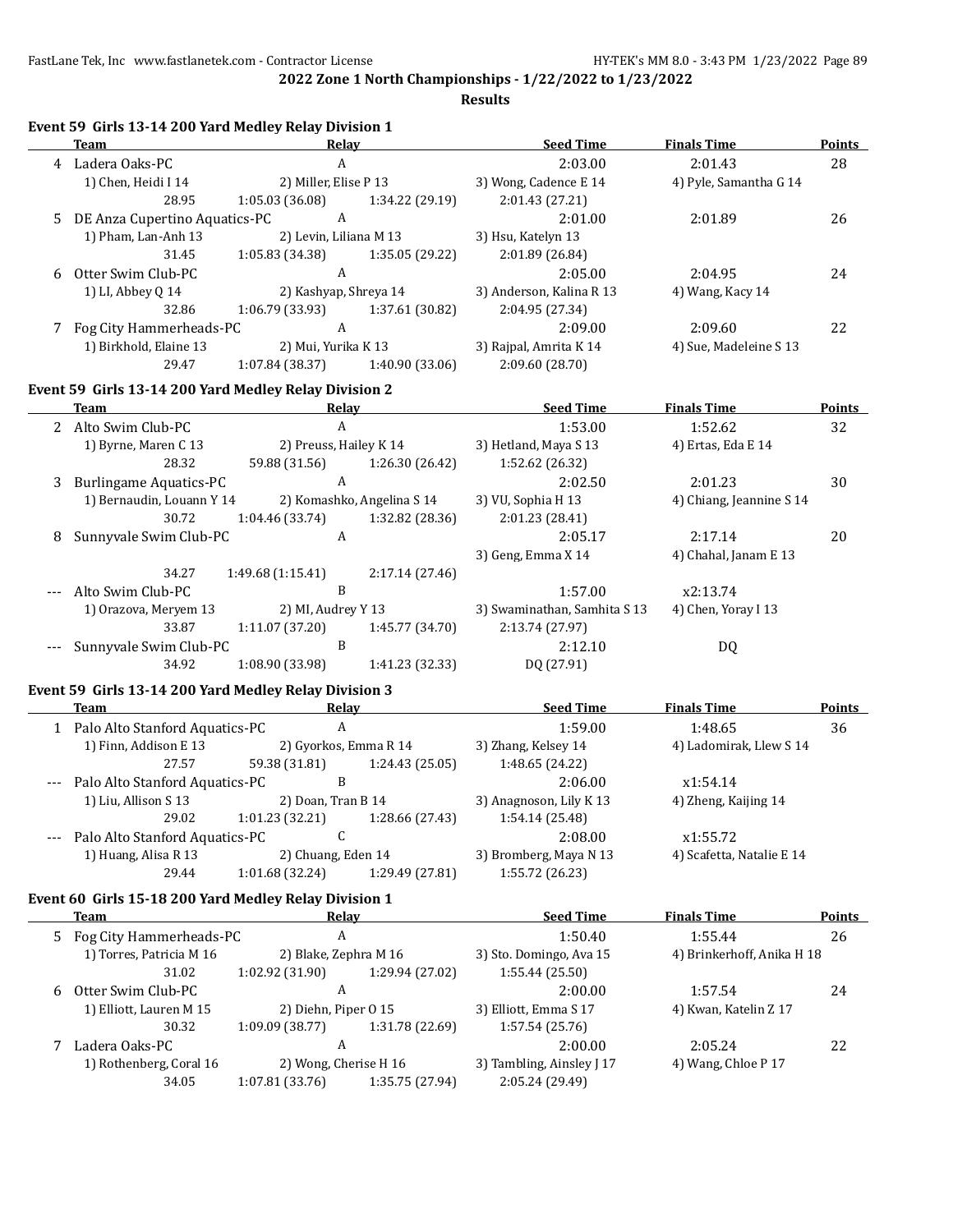FastLane Tek, Inc www.fastlanetek.com - Contractor License HY-TEK's MM 8.0 - 3:43 PM 1/23/2022 Page 90

**2022 Zone 1 North Championships - 1/22/2022 to 1/23/2022**

**Results**

|              | (Event 60 Girls 15-18 200 Yard Medley Relay Division 1)<br><b>Team</b> | Relay                  |                                 | <b>Seed Time</b>          | <b>Finals Time</b>             | Points        |
|--------------|------------------------------------------------------------------------|------------------------|---------------------------------|---------------------------|--------------------------------|---------------|
|              | 8 DE Anza Cupertino Aquatics-PC                                        | $\boldsymbol{A}$       |                                 | 2:01.00                   | 2:05.48                        | 20            |
|              | 1) Sullivan, Francesca R 17                                            | 2) Roohipour, Ava 15   |                                 | 3) Pham, Minh-Anh 17      | 4) Blanco-Sarmiento, Romina 15 |               |
|              | 33.40                                                                  | 1:09.98 (36.58)        | 1:38.02 (28.04)                 | 2:05.48 (27.46)           |                                |               |
|              | Event 60 Girls 15-18 200 Yard Medley Relay Division 2                  |                        |                                 |                           |                                |               |
|              | <b>Team</b>                                                            | Relay                  |                                 | <b>Seed Time</b>          | <b>Finals Time</b>             | Points        |
| $\mathbf{2}$ | Alto Swim Club-PC                                                      | $\mathsf{A}$           |                                 | 1:46.50                   | 1:48.03                        | 32            |
|              | 1) Fetter, Elizabeth C 16                                              | 2) Iwers, Christa L 16 |                                 | 3) Pelka, Orla M 15       | 4) Wickersham, Abigail N 17    |               |
|              | 28.40                                                                  | 58.94 (30.54)          | 1:24.63 (25.69)                 | 1:48.03 (23.40)           |                                |               |
| 3            | <b>Burlingame Aquatics-PC</b>                                          | $\mathbf{A}$           |                                 | 1:49.00                   | 1:50.96                        | 30            |
|              | 1) Niles, Sydney G 15                                                  |                        | 2) Brandt, Delainey E 16        | 3) Cutler, Hayden J 17    | 4) Tudor, Emory E 18           |               |
|              | 27.99                                                                  |                        | 58.62 (30.63) 1:25.48 (26.86)   | 1:50.96 (25.48)           |                                |               |
| 4            | Sunnyvale Swim Club-PC                                                 | $\boldsymbol{A}$       |                                 | 1:56.37                   | 1:53.66                        | 28            |
|              | 1) Yoshida, Rinka 15                                                   |                        | 2) Hegblom, Katherine E 17      | 3) Mina, Tristen E 16     | 4) Guillerm, Camille 16        |               |
|              | 27.60                                                                  |                        | 1:01.58 (33.98) 1:27.45 (25.87) | 1:53.66 (26.21)           |                                |               |
|              | Alto Swim Club-PC                                                      | B                      |                                 | 1:51.50                   | x1:52.28                       |               |
|              | 1) Cantrell, Aubrey R 17                                               | 2) Lan, Aglaia 15      |                                 | 3) Zhao, Lucy 15          | 4) Fearon, Nina E 17           |               |
|              | 28.25                                                                  | 1:00.48(32.23)         | 1:27.34 (26.86)                 | 1:52.28 (24.94)           |                                |               |
|              | Alto Swim Club-PC                                                      | $\mathsf{C}$           |                                 | 1:55.80                   | x1:53.69                       |               |
|              | 1) Jeng, Keila I 15                                                    | 2) Kiurtsidis, Nina 15 |                                 | 3) Burdick, Alyssa E 15   | 4) Teo, Audrey Y 17            |               |
|              | 29.29                                                                  | 1:01.17 (31.88)        | 1:28.70 (27.53)                 | 1:53.69 (24.99)           |                                |               |
|              | <b>Burlingame Aquatics-PC</b>                                          | B                      |                                 | 1:56.00                   | x1:55.97                       |               |
|              | 1) Huddleston, Sage E 16                                               | 2) Lin, Samantha M 15  |                                 | 3) Kuziemko, Claire Y 16  | 4) Dowd, Leda T 16             |               |
|              | 28.92                                                                  |                        | 1:07.20 (38.28) 1:30.62 (23.42) | 1:55.97 (25.35)           |                                |               |
|              | Sunnyvale Swim Club-PC                                                 | $\, {\bf B}$           |                                 | 2:02.69                   | x2:04.64                       |               |
|              | 1) Choi, Sooinie 17                                                    | 2) Choi, Dainie 17     |                                 | 3) McGovern, Kathryn J 16 | 4) Jacobs, Audrey 17           |               |
|              | 32.38                                                                  | 1:06.49(34.11)         | 1:38.73 (32.24)                 | 2:04.64 (25.91)           |                                |               |
|              | Event 60 Girls 15-18 200 Yard Medley Relay Division 3                  |                        |                                 |                           |                                |               |
|              | Team                                                                   | Relay                  |                                 | <b>Seed Time</b>          | <b>Finals Time</b>             | <b>Points</b> |
|              | 1 Palo Alto Stanford Aquatics-PC                                       | $\boldsymbol{\rm{A}}$  |                                 | 1:44.00                   | 1:45.03                        | 36            |
|              | 1) LI, Kaia J 18                                                       | 2) Holden, Audrey E 17 |                                 | 3) J-Cheng, Audrey 17     | 4) Schaffer, Alexis A 16       |               |
|              | 26.17                                                                  | 55.75 (29.58)          | 1:21.27 (25.52)                 | 1:45.03 (23.76)           |                                |               |
|              | Palo Alto Stanford Aquatics-PC                                         | B                      |                                 | 1:48.00                   | x1:47.80                       |               |

1) Lanilis, Eugenie M 17 2) Huang, Edana X 15 3) Leung, Kelsey B 16 4) Chung, Audrey K 16 27.39 57.96 (30.57) 1:23.95 (25.99) 1:47.80 (23.85) --- Palo Alto Stanford Aquatics-PC C C 1:52.00 x1:50.99 1) Lynch, Calista R 16 2) Hong, Ashley R 15 3) Detter, Ella C 15 4) Chan, Katelyn S 15 28.99 1:00.52 (31.53) 1:26.88 (26.36) 1:50.99 (24.11)

#### **Event 61 Boys 15-18 100 Yard Backstroke Division 1 1:03.19 Z1N**

|    | Name             | Age Team                          | <b>Seed Time</b> | <b>Finals Time</b> |                  | <b>Points</b> |
|----|------------------|-----------------------------------|------------------|--------------------|------------------|---------------|
| 10 | Collet, Seth J   | 15 Ladera Oaks-PC                 | 54.56            | 54.16              | Z1N              | 7             |
|    | 26.57            | 54.16 (27.59)                     |                  |                    |                  |               |
| 12 | NG, Isaac Q      | 16 Fog City Hammerheads-PC        | 56.96            | 54.55              | Z1N              | 5             |
|    | 26.22            | 54.55 (28.33)                     |                  |                    |                  |               |
| 14 | Picht, William E | Otter Swim Club-PC<br>18          | 55.84            | 55.49              | Z1N              | 3             |
|    | 27.54            | 55.49 (27.95)                     |                  |                    |                  |               |
| 25 | LY, Calvin       | 17 Pacifica Sea Lions-PC          | 57.92            | 57.69              | Z1N              |               |
|    | 28.22            | 57.69 (29.47)                     |                  |                    |                  |               |
| 37 | Tom, Kailer      | 17 Fog City Hammerheads-PC        | 1:02.86          | 58.71              | Z <sub>1</sub> N |               |
|    | 28.56            | 58.71 (30.15)                     |                  |                    |                  |               |
| 41 | Wang, Jayden M   | Ladera Oaks-PC<br>15 <sup>2</sup> | 1:00.61          | 59.02              | Z <sub>1</sub> N |               |
|    | 28.46            | 59.02 (30.56)                     |                  |                    |                  |               |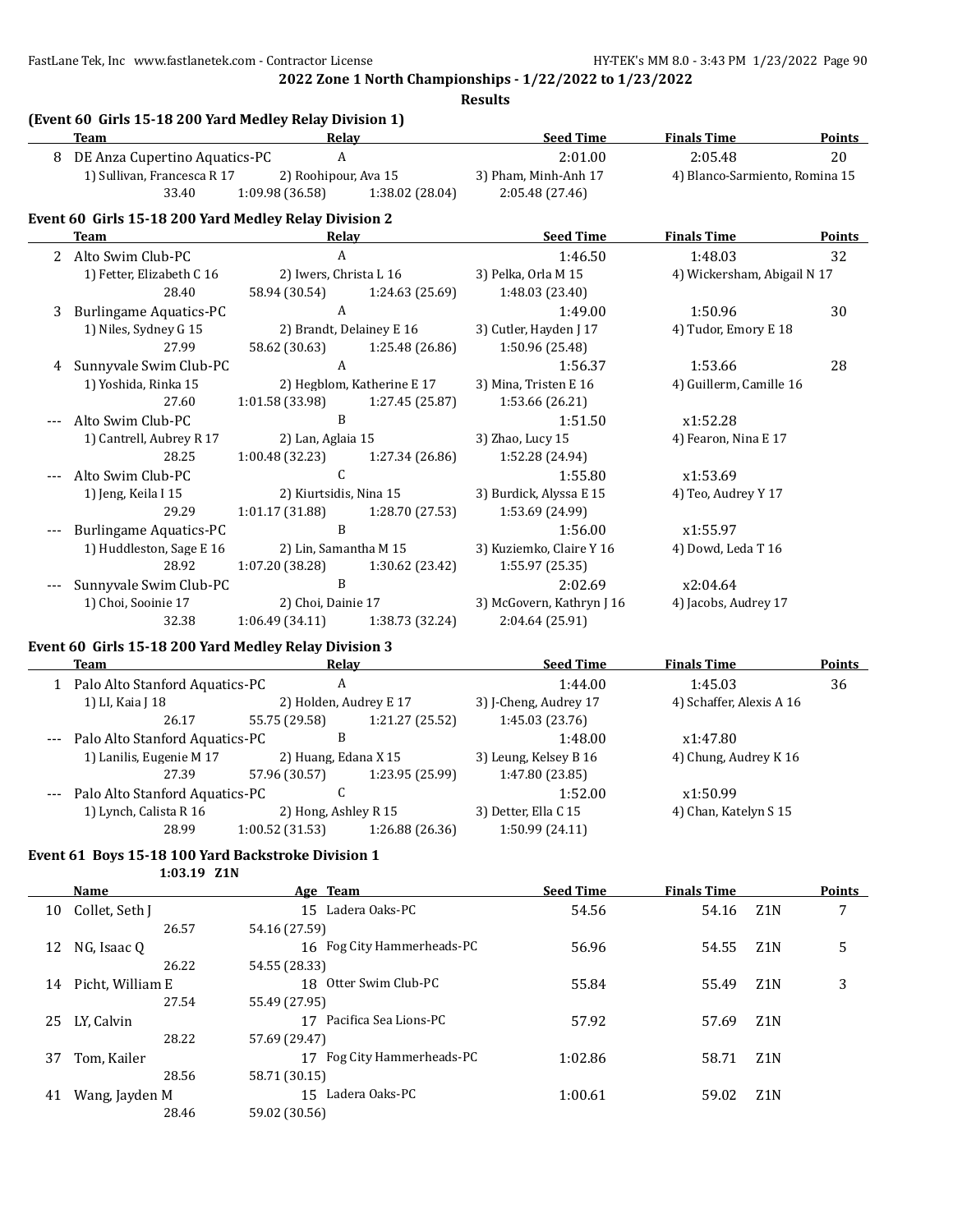**Results**

## **(Event 61 Boys 15-18 100 Yard Backstroke Division 1)**

|    | Name                | Age Team                            | <b>Seed Time</b> | <b>Finals Time</b> |                  | <b>Points</b> |
|----|---------------------|-------------------------------------|------------------|--------------------|------------------|---------------|
| 47 | Lai, Sean           | 16 Ladera Oaks-PC                   | 1:00.87          | 59.45              | Z <sub>1</sub> N |               |
|    | 28.36               | 59.45 (31.09)                       |                  |                    |                  |               |
| 50 | HU, Myles           | 15 Otter Swim Club-PC               | 1:02.99          | 1:00.00            | Z <sub>1</sub> N |               |
|    | 29.54               | 1:00.00 (30.46)                     |                  |                    |                  |               |
| 55 | Grant, Connor A     | 15 Ladera Oaks-PC                   | 1:03.19          | 1:00.96            | Z <sub>1</sub> N |               |
| 58 | Cheung, Collin      | Pacifica Sea Lions-PC<br>17         | 1:01.25          | 1:01.58            | Z <sub>1</sub> N |               |
|    | 29.21               | 1:01.58 (32.37)                     |                  |                    |                  |               |
| 62 | Kundu, Nilay        | DE Anza Cupertino Aquatics-PC<br>17 | 1:01.23          | 1:01.87            | Z1N              |               |
|    | 29.99               | 1:01.87 (31.88)                     |                  |                    |                  |               |
| 63 | Hsu, Ryan K         | 18 Otter Swim Club-PC               | 1:02.95          | 1:01.96            | Z <sub>1</sub> N |               |
|    | 30.40               | 1:01.96 (31.56)                     |                  |                    |                  |               |
| 69 | Smith, Carson K     | 15 DE Anza Cupertino Aquatics-PC    | 1:02.98          | 1:02.45            | Z1N              |               |
|    | 30.19               | 1:02.45 (32.26)                     |                  |                    |                  |               |
| 85 | Wilson, Liam D      | 15 Pacifica Sea Lions-PC            | 1:02.22          | 1:04.51            |                  |               |
|    | 30.79               | 1:04.51 (33.72)                     |                  |                    |                  |               |
| 87 | Moore, Ryan A       | 17 DE Anza Cupertino Aquatics-PC    | 1:03.03          | 1:05.44            |                  |               |
|    | 31.91               | 1:05.44 (33.53)                     |                  |                    |                  |               |
| 90 | Lam, Marc           | 16 Bull Dog Swim Club-PC            | 1:01.60          | 1:08.20            |                  |               |
|    | 32.77               | 1:08.20 (35.43)                     |                  |                    |                  |               |
|    | Everitt, Benjamin D | 16 DE Anza Cupertino Aquatics-PC    | 1:05.42          | DQ                 |                  |               |
|    | 31.48               | DQ (31.93)                          |                  |                    |                  |               |

#### **Event 61 Boys 15-18 100 Yard Backstroke Division 2**

**1:03.19 Z1N**

|    | Name                       | Age Team                  | <b>Seed Time</b> | <b>Finals Time</b> |                  | Points |
|----|----------------------------|---------------------------|------------------|--------------------|------------------|--------|
|    | 1 Cui, Andy C              | 16 Alto Swim Club-PC      | 52.63            | 52.38              | Z <sub>1</sub> N | 18     |
|    | 24.86                      | 52.38 (27.52)             |                  |                    |                  |        |
| 3  | Goya, Salvador             | 16 Alto Swim Club-PC      | 55.62            | 53.05              | Z <sub>1</sub> N | 15     |
|    | 25.52                      | 53.05 (27.53)             |                  |                    |                  |        |
| 5. | Zhang, Peter F             | 17 Alto Swim Club-PC      | 52.43            | 53.50              | Z <sub>1</sub> N | 13     |
|    | 25.64                      | 53.50 (27.86)             |                  |                    |                  |        |
| 8  | Phan, Ashton T             | 16 Burlingame Aquatics-PC | 55.00            | 54.00              | Z <sub>1</sub> N | 10     |
|    | 26.87                      | 54.00 (27.13)             |                  |                    |                  |        |
| 9  | Musich, Ryan P             | 15 Burlingame Aquatics-PC | 54.34            | 54.13              | Z <sub>1</sub> N | 8      |
|    | 26.62                      | 54.13 (27.51)             |                  |                    |                  |        |
|    | 11 Walz, William L         | 15 Burlingame Aquatics-PC | 54.49            | 54.22              | Z <sub>1</sub> N | 6      |
|    | 26.58                      | 54.22 (27.64)             |                  |                    |                  |        |
| 15 | Stoen, Jayden J            | 16 Alto Swim Club-PC      | 1:01.32          | 55.62              | Z <sub>1</sub> N | 2      |
|    | 27.49                      | 55.62 (28.13)             |                  |                    |                  |        |
| 17 | Koika, Andrew              | 15 Burlingame Aquatics-PC | 55.73            | 56.03              | Z <sub>1</sub> N |        |
|    | 27.55                      | 56.03 (28.48)             |                  |                    |                  |        |
|    | 18 McDonald, Christopher P | 16 Alto Swim Club-PC      | 1:01.40          | 56.45              | Z <sub>1</sub> N |        |
|    | 27.10                      | 56.45 (29.35)             |                  |                    |                  |        |
| 19 | Cantrell, Kelson T         | 16 Alto Swim Club-PC      | 57.31            | 56.59              | Z <sub>1</sub> N |        |
|    | 27.85                      | 56.59 (28.74)             |                  |                    |                  |        |
|    | 21 Flesner, Nathan T       | 17 Sunnyvale Swim Club-PC | 59.01            | 57.04              | Z <sub>1</sub> N |        |
|    | 27.34                      | 57.04 (29.70)             |                  |                    |                  |        |
|    | 23 Lopez, Miguel E         | 16 Alto Swim Club-PC      | 56.29            | 57.34              | Z <sub>1</sub> N |        |
|    | 28.44                      | 57.34 (28.90)             |                  |                    |                  |        |
|    | 24 Kajarekar, Saahil S     | 15 Sunnyvale Swim Club-PC | 58.05            | 57.61              | Z <sub>1</sub> N |        |
|    | 28.24                      | 57.61 (29.37)             |                  |                    |                  |        |
| 26 | Fetter, Peter J            | 15 Alto Swim Club-PC      | 58.88            | 57.86              | Z <sub>1</sub> N |        |
|    | 28.44                      | 57.86 (29.42)             |                  |                    |                  |        |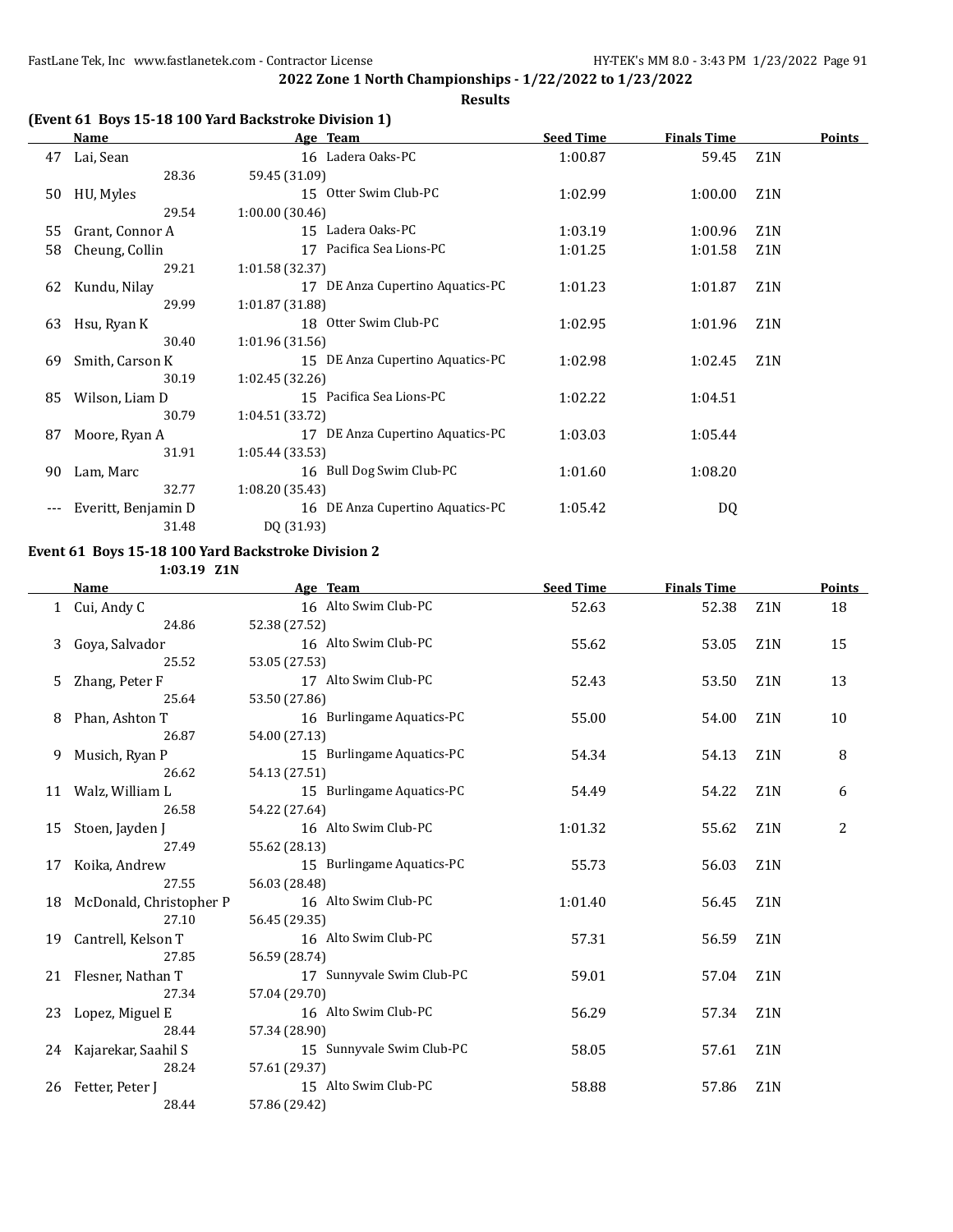#### **Results**

## **(Event 61 Boys 15-18 100 Yard Backstroke Division 2)**

|    | <b>Name</b>           | Age Team                  | <b>Seed Time</b> | <b>Finals Time</b> |                  | <b>Points</b> |
|----|-----------------------|---------------------------|------------------|--------------------|------------------|---------------|
| 28 | Stegina, Trent J      | 16 Alto Swim Club-PC      | 55.89            | 57.95              | Z1N              |               |
|    | 27.75                 | 57.95 (30.20)             |                  |                    |                  |               |
| 29 | Truong, Mateo G       | 16 Burlingame Aquatics-PC | 1:01.07          | 58.18              | Z1N              |               |
| 30 | Jarvis, Isaiah W      | 15 Alto Swim Club-PC      | 58.02            | 58.20              | Z1N              |               |
|    | 28.50                 | 58.20 (29.70)             |                  |                    |                  |               |
|    | 31 Bellemin, Thomas L | 16 Burlingame Aquatics-PC | 58.04            | 58.21              | Z1N              |               |
|    | 28.47                 | 58.21 (29.74)             |                  |                    |                  |               |
|    |                       |                           |                  |                    |                  |               |
| 32 | Xiao-Rao, Kyle J      | 16 Alto Swim Club-PC      | 57.23            | 58.24              | Z1N              |               |
|    | 28.32                 | 58.24 (29.92)             |                  |                    |                  |               |
| 33 | Resendiz, Diego       | 16 Alto Swim Club-PC      | 58.65            | 58.27              | Z <sub>1</sub> N |               |
|    | 28.26                 | 58.27 (30.01)             |                  |                    |                  |               |
| 35 | Tomasello, Jonathan R | 16 Burlingame Aquatics-PC | 1:02.49          | 58.40              | Z1N              |               |
|    | 28.58                 | 58.40 (29.82)             |                  |                    |                  |               |
| 36 | Smith, Seth N         | 16 Burlingame Aquatics-PC | 58.38            | 58.56              | Z <sub>1</sub> N |               |
| 38 | Coblin, Owen H        | 15 Sunnyvale Swim Club-PC | 1:01.40          | 58.73              | Z <sub>1</sub> N |               |
|    | 28.44                 | 58.73 (30.29)             |                  |                    |                  |               |
| 44 | Picard, Landon C      | 15 Alto Swim Club-PC      | 59.69            | 59.25              | Z <sub>1</sub> N |               |
|    | 29.15                 | 59.25 (30.10)             |                  |                    |                  |               |
| 45 | Farnham, Max K        | 16 Sunnyvale Swim Club-PC | 58.67            | 59.27              | Z <sub>1</sub> N |               |
|    | 29.27                 | 59.27 (30.00)             |                  |                    |                  |               |
| 49 | Son, Andrea C         | 16 Burlingame Aquatics-PC | 1:03.00          | 59.69              | Z <sub>1</sub> N |               |
|    | 29.09                 | 59.69 (30.60)             |                  |                    |                  |               |
| 52 | Sasano, Alec T        | 20 Burlingame Aquatics-PC | 1:01.55          | 1:00.32            |                  |               |
|    | 29.43                 | 1:00.32 (30.89)           |                  |                    |                  |               |
| 57 | Ene, Derin            | 17 Alto Swim Club-PC      | 57.50            | 1:01.35            | Z <sub>1</sub> N |               |
|    | 29.86                 | 1:01.35 (31.49)           |                  |                    |                  |               |
|    |                       | 18 Burlingame Aquatics-PC |                  |                    | Z <sub>1</sub> N |               |
| 61 | Huie, Ryan C          |                           | 1:01.77          | 1:01.76            |                  |               |
| 64 | HU, Jason Y           | 17 Alto Swim Club-PC      | 1:02.78          | 1:01.98            | Z <sub>1</sub> N |               |
|    | 30.24                 | 1:01.98 (31.74)           |                  |                    |                  |               |
| 65 | Lemon, Nolan          | 15 Alto Swim Club-PC      | 1:02.69          | 1:02.07            | Z <sub>1</sub> N |               |
|    | 30.01                 | 1:02.07 (32.06)           |                  |                    |                  |               |
|    | 66 Wickersham, Thomas | 15 Alto Swim Club-PC      | 1:03.12          | 1:02.08            | Z <sub>1</sub> N |               |
|    | 30.09                 | 1:02.08 (31.99)           |                  |                    |                  |               |
| 67 | Liu, Derik            | 17 Burlingame Aquatics-PC | 1:02.46          | 1:02.13            | Z <sub>1</sub> N |               |
|    | 30.03                 | 1:02.13 (32.10)           |                  |                    |                  |               |
| 68 | Shimomura, Steven J   | 15 Alto Swim Club-PC      | 1:03.00          | 1:02.22            | Z <sub>1</sub> N |               |
|    | 30.54                 | 1:02.22 (31.68)           |                  |                    |                  |               |
|    | 72 Helmers, William H | 15 Alto Swim Club-PC      | 1:02.00          | 1:02.75            | Z1N              |               |
|    | 31.24                 | 1:02.75 (31.51)           |                  |                    |                  |               |
| 74 | Nixon, Jacob D        | 16 Sunnyvale Swim Club-PC | 58.66            | 1:03.14            | Z1N              |               |
|    | 30.54                 | 1:03.14 (32.60)           |                  |                    |                  |               |
| 75 | Johnson, Colin P      | 16 Burlingame Aquatics-PC | 1:03.19          | 1:03.28            |                  |               |
|    | 30.65                 | 1:03.28 (32.63)           |                  |                    |                  |               |
| 77 | Chin, Ethan C         | 16 Sunnyvale Swim Club-PC | 55.64            | 1:03.34            |                  |               |
|    | 30.10                 | 1:03.34 (33.24)           |                  |                    |                  |               |
| 78 | Zhang, Allen Y        | 19 Alto Swim Club-PC      | 1:00.75          | 1:03.57            |                  |               |
|    | 31.10                 | 1:03.57 (32.47)           |                  |                    |                  |               |
| 79 | Rea, James T          | 16 Burlingame Aquatics-PC | 1:03.19          | 1:03.58            |                  |               |
|    | 30.93                 | 1:03.58 (32.65)           |                  |                    |                  |               |
|    |                       | 15 Burlingame Aquatics-PC |                  |                    |                  |               |
| 83 | Nopper, Benjamin M    |                           | 1:03.19          | 1:03.80            |                  |               |
|    | 31.50                 | 1:03.80 (32.30)           |                  |                    |                  |               |
|    | 84 Gorkov, Danila     | 18 Alto Swim Club-PC      | 1:03.00          | 1:04.18            |                  |               |
|    | 31.54                 | 1:04.18 (32.64)           |                  |                    |                  |               |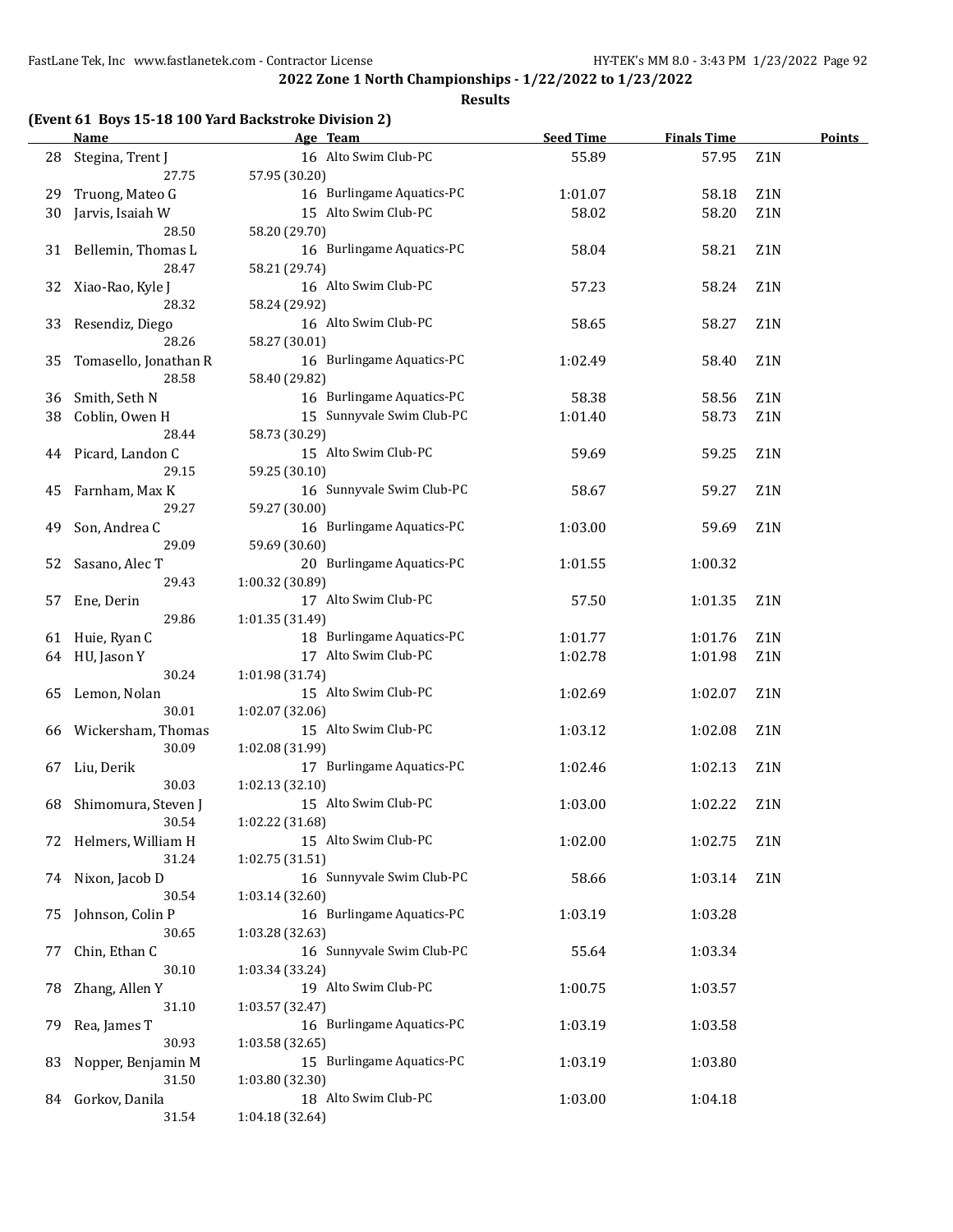**Results**

| (Event 61 Boys 15-18 100 Yard Backstroke Division 2) |  |  |  |  |  |  |  |
|------------------------------------------------------|--|--|--|--|--|--|--|
|------------------------------------------------------|--|--|--|--|--|--|--|

|    | Name               | Age Team             | <b>Seed Time</b> | <b>Finals Time</b> | <b>Points</b> |
|----|--------------------|----------------------|------------------|--------------------|---------------|
| 86 | Vinokurov, Grigory | 15 Alto Swim Club-PC | 1:03.00          | 1:04.74            |               |
|    | 31.83              | 1:04.74 (32.91)      |                  |                    |               |
| 89 | Nagesh, Drew L     | 16 Alto Swim Club-PC | 1:03.00          | 1:07.26            |               |
|    | 32.93              | 1:07.26(34.33)       |                  |                    |               |
| 91 | Shah, Jai R        | Alto Swim Club-PC    | 1:03.00          | 1:09.51            |               |
|    | 34.20              | 1:09.51 (35.31)      |                  |                    |               |
|    | $-$ HO, Eric D     | 16 Alto Swim Club-PC | 1:02.00          | DQ                 |               |
|    | 32.61              | DQ (34.69)           |                  |                    |               |

#### **Event 61 Boys 15-18 100 Yard Backstroke Division 3 1:03.19 Z1N**

|    | Name                    | Age Team                                           | <b>Seed Time</b> | <b>Finals Time</b> |                  | <b>Points</b> |
|----|-------------------------|----------------------------------------------------|------------------|--------------------|------------------|---------------|
|    | 2 Harrington, Ethan A   | 16 Palo Alto Stanford Aquatics-PC                  | 52.58            | 52.77              | Z1N              | 16            |
|    | 25.28                   | 52.77 (27.49)                                      |                  |                    |                  |               |
| 4  | Lacerte, Bennett S      | 17 Palo Alto Stanford Aquatics-PC                  | 51.71            | 53.35              | Z1N              | 14            |
|    | 25.70                   | 53.35 (27.65)                                      |                  |                    |                  |               |
| 6  | Williams, Harrison P    | 17 Palo Alto Stanford Aquatics-PC                  | 51.64            | 53.54              | Z1N              | 12            |
|    | 25.59                   | 53.54 (27.95)                                      |                  |                    |                  |               |
| 7  | Balva, Arthur A         | 17 Palo Alto Stanford Aquatics-PC                  | 51.60            | 53.95              | Z1N              | 11            |
|    | 25.88                   | 53.95 (28.07)                                      |                  |                    |                  |               |
| 13 | Gabbassof, Eric         | 17 Palo Alto Stanford Aquatics-PC                  | 55.62            | 55.43              | Z <sub>1</sub> N | 4             |
|    | 26.26                   | 55.43 (29.17)<br>17 Palo Alto Stanford Aquatics-PC |                  |                    |                  |               |
| 16 | Tran, Steven            |                                                    | 57.81            | 55.83              | Z1N              | 1             |
|    | 27.37                   | 55.83 (28.46)<br>17 Palo Alto Stanford Aquatics-PC |                  |                    |                  |               |
| 20 | Wang, Parker A<br>27.38 | 56.97 (29.59)                                      | 1:00.50          | 56.97              | Z1N              |               |
| 22 | Wang, Tyler R           | 18 Palo Alto Stanford Aquatics-PC                  | 55.61            | 57.09              | Z <sub>1</sub> N |               |
|    | 27.69                   | 57.09 (29.40)                                      |                  |                    |                  |               |
| 27 | Kirby, Lachlan H        | 15 Palo Alto Stanford Aquatics-PC                  | 58.60            | 57.91              | Z1N              |               |
|    | 28.46                   | 57.91 (29.45)                                      |                  |                    |                  |               |
| 34 | Tsang, Jonathan C       | 16 Palo Alto Stanford Aquatics-PC                  | 1:00.20          | 58.32              | Z1N              |               |
|    | 28.36                   | 58.32 (29.96)                                      |                  |                    |                  |               |
| 39 | Anagnoson, Gabriel A    | 15 Palo Alto Stanford Aquatics-PC                  | 58.26            | 58.74              | Z1N              |               |
|    | 28.87                   | 58.74 (29.87)                                      |                  |                    |                  |               |
| 40 | Chandra, Kumar S        | 17 Palo Alto Stanford Aquatics-PC                  | 57.24            | 58.75              | Z <sub>1</sub> N |               |
|    | 28.94                   | 58.75 (29.81)                                      |                  |                    |                  |               |
| 42 | Ballard, Cole A         | 16 Palo Alto Stanford Aquatics-PC                  | 58.84            | 59.08              | Z1N              |               |
|    | 29.22                   | 59.08 (29.86)                                      |                  |                    |                  |               |
| 43 | Mayo, Cooper M          | 18 Palo Alto Stanford Aquatics-PC                  | 57.02            | 59.23              | Z1N              |               |
|    | 28.64                   | 59.23 (30.59)                                      |                  |                    |                  |               |
| 46 | Chen, Joel              | 16 Palo Alto Stanford Aquatics-PC                  | 56.64            | 59.43              | Z1N              |               |
|    | 28.82                   | 59.43 (30.61)                                      |                  |                    |                  |               |
| 48 | Berry, Nikhil N         | 16 Palo Alto Stanford Aquatics-PC                  | 57.58            | 59.52              | Z1N              |               |
|    | 28.23                   | 59.52 (31.29)                                      |                  |                    |                  |               |
| 51 | Chien, Ethan T          | 16 Palo Alto Stanford Aquatics-PC                  | 59.92            | 1:00.10            | Z1N              |               |
| 53 | Jerng, Elliot J         | 17 Palo Alto Stanford Aquatics-PC                  | 1:01.27          | 1:00.66            | Z1N              |               |
|    | 28.90                   | 1:00.66 (31.76)                                    |                  |                    |                  |               |
| 54 | Chan, Jacob D           | 15 Palo Alto Stanford Aquatics-PC                  | 1:03.19          | 1:00.91            | Z1N              |               |
|    | 29.55                   | 1:00.91 (31.36)                                    |                  |                    |                  |               |
| 56 | MA, Conrad C            | 17 Palo Alto Stanford Aquatics-PC                  | 1:03.00          | 1:01.17            | Z1N              |               |
|    | 29.47                   | 1:01.17 (31.70)                                    |                  |                    |                  |               |
| 59 | Jin, Ankai T            | 16 Palo Alto Stanford Aquatics-PC                  | 1:00.22          | 1:01.71            | Z1N              |               |
|    | 29.86                   | 1:01.71 (31.85)                                    |                  |                    |                  |               |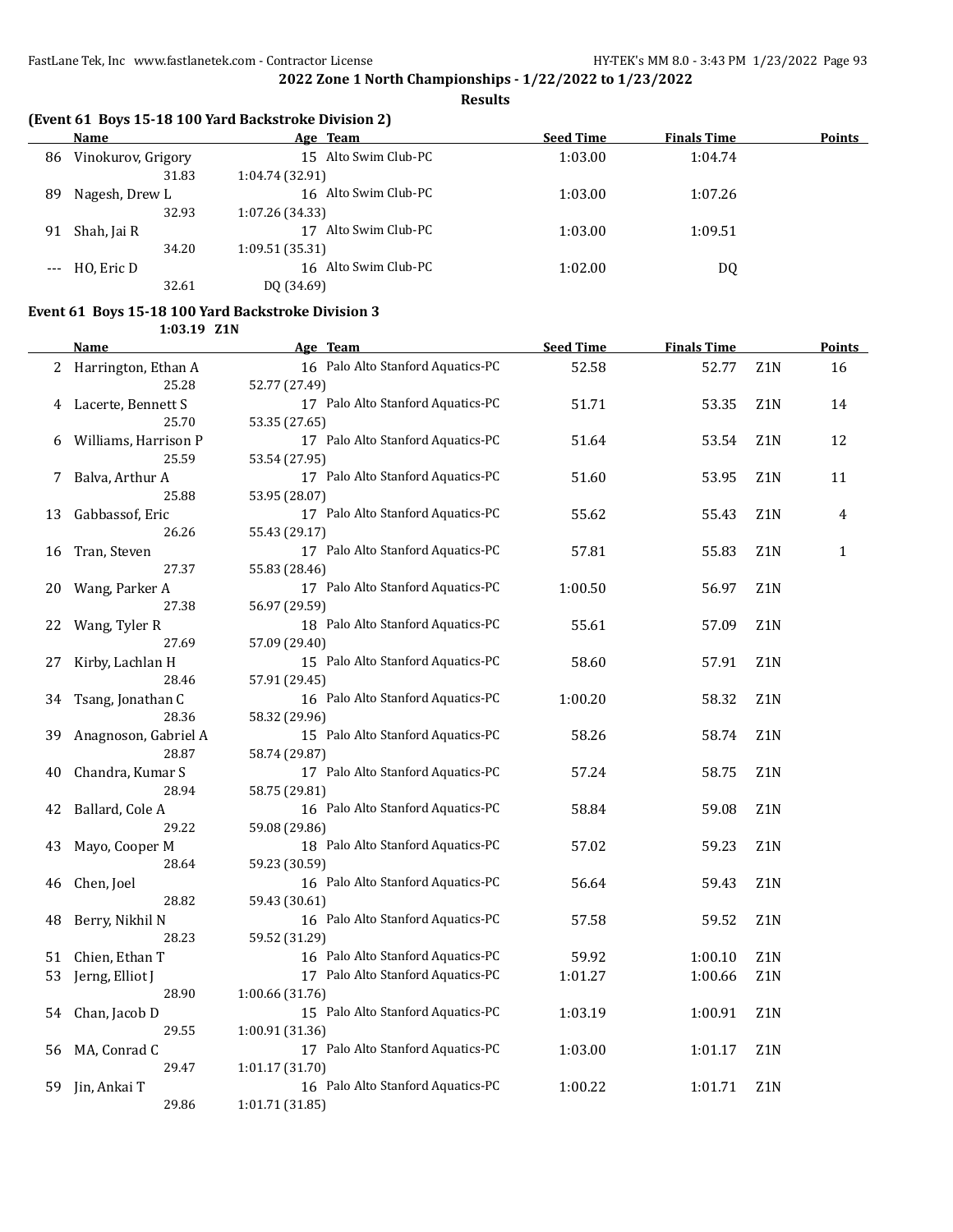**Results**

## **(Event 61 Boys 15-18 100 Yard Backstroke Division 3)**

|    | Name                     | Age Team                          | <b>Seed Time</b> | <b>Finals Time</b> |                  | <b>Points</b> |
|----|--------------------------|-----------------------------------|------------------|--------------------|------------------|---------------|
| 60 | Manson, Ryan W           | 17 Palo Alto Stanford Aquatics-PC | 1:03.10          | 1:01.72            | Z1N              |               |
|    | 30.16                    | 1:01.72 (31.56)                   |                  |                    |                  |               |
| 70 | Hsieh, Eugene            | 16 Palo Alto Stanford Aquatics-PC | 1:03.18          | 1:02.55            | Z <sub>1</sub> N |               |
|    | 29.87                    | 1:02.55 (32.68)                   |                  |                    |                  |               |
| 71 | Zapp, Brady R            | 15 Palo Alto Stanford Aquatics-PC | 55.72            | 1:02.68            | Z <sub>1</sub> N |               |
|    | 30.27                    | 1:02.68 (32.41)                   |                  |                    |                  |               |
| 73 | Hatch, Kenneth J         | 17 Palo Alto Stanford Aquatics-PC | 58.78            | 1:02.88            | Z <sub>1</sub> N |               |
|    | 30.34                    | 1:02.88 (32.54)                   |                  |                    |                  |               |
| 76 | Delos Angeles, Gabriel A | 16 Palo Alto Stanford Aquatics-PC | 1:00.81          | 1:03.30            |                  |               |
|    | 30.00                    | 1:03.30 (33.30)                   |                  |                    |                  |               |
| 80 | Birmingham, Michael Y    | 15 Palo Alto Stanford Aquatics-PC | 1:03.19          | 1:03.62            |                  |               |
|    | 31.29                    | 1:03.62 (32.33)                   |                  |                    |                  |               |
| 81 | LI, Kakit                | 15 Palo Alto Stanford Aquatics-PC | 1:02.96          | 1:03.69            |                  |               |
|    | 30.99                    | 1:03.69 (32.70)                   |                  |                    |                  |               |
| 82 | NG, Alex                 | 15 Palo Alto Stanford Aquatics-PC | 1:02.32          | 1:03.70            |                  |               |
|    | 30.50                    | 1:03.70 (33.20)                   |                  |                    |                  |               |
| 88 | Balmaceda, Nicholas C    | 16 Palo Alto Stanford Aquatics-PC | 1:03.19          | 1:06.13            |                  |               |
|    | 32.30                    | 1:06.13(33.83)                    |                  |                    |                  |               |

# **Event 62 Boys 13-14 100 Yard Backstroke Division 1**

| 1:06.39 | 21N |
|---------|-----|
|---------|-----|

|    | Name              | Age Team                         | <b>Seed Time</b> | <b>Finals Time</b> |                  | <b>Points</b> |
|----|-------------------|----------------------------------|------------------|--------------------|------------------|---------------|
| 18 | Kawaja, Cole W    | 14 Ladera Oaks-PC                | 1:04.11          | 1:03.02            | Z <sub>1</sub> N |               |
|    | 30.57             | 1:03.02 (32.45)                  |                  |                    |                  |               |
| 19 | Oian, Ethan       | 14 DE Anza Cupertino Aquatics-PC | 1:08.24          | 1:03.34            | Z <sub>1</sub> N |               |
|    | 30.12             | 1:03.34 (33.22)                  |                  |                    |                  |               |
| 21 | Powell, Michael A | Ladera Oaks-PC<br>13             | 1:03.66          | 1:03.49            | Z <sub>1</sub> N |               |
|    | 31.53             | 1:03.49 (31.96)                  |                  |                    |                  |               |
| 35 | Powell, Alex D    | Ladera Oaks-PC<br>13             | 1:06.39          | 1:06.66            |                  |               |
|    | 32.54             | 1:06.66 (34.12)                  |                  |                    |                  |               |
| 43 | Bychkov, Yury     | Ladera Oaks-PC<br>13             | 1:06.39          | 1:08.61            |                  |               |
|    | 33.56             | 1:08.61(35.05)                   |                  |                    |                  |               |
|    | Ferrer, Justin B  | 14 Pacifica Sea Lions-PC         | 1:03.94          | DQ                 |                  |               |
|    | 30.68             | DQ (31.61)                       |                  |                    |                  |               |
|    |                   |                                  |                  |                    |                  |               |

## **Event 62 Boys 13-14 100 Yard Backstroke Division 2**

**1:06.39 Z1N**

|    | Name                   | Age Team                  | <b>Seed Time</b> | <b>Finals Time</b> |                  | <b>Points</b> |
|----|------------------------|---------------------------|------------------|--------------------|------------------|---------------|
|    | 1 Raghunathan, Kevin Y | 14 Burlingame Aquatics-PC | 57.72            | 55.56              | Z1N              | 18            |
|    | 26.39                  | 55.56 (29.17)             |                  |                    |                  |               |
|    | Goya, Francisco        | 14 Alto Swim Club-PC      | 58.28            | 55.88              | Z <sub>1</sub> N | 16            |
|    | 27.03                  | 55.88 (28.85)             |                  |                    |                  |               |
| 4  | VU, Ian M              | 14 Burlingame Aquatics-PC | 1:03.80          | 58.78              | Z <sub>1</sub> N | 14            |
|    | 28.76                  | 58.78 (30.02)             |                  |                    |                  |               |
| 9  | DO, Thomas V           | 14 Sunnyvale Swim Club-PC | 58.39            | 1:00.18            | Z <sub>1</sub> N | 8             |
|    | 28.55                  | 1:00.18(31.63)            |                  |                    |                  |               |
| 11 | Naranjo, Ian P         | 14 Alto Swim Club-PC      | 1:01.52          | 1:01.79            | Z <sub>1</sub> N | 6             |
|    | 29.67                  | 1:01.79 (32.12)           |                  |                    |                  |               |
| 12 | Grafilo, Jackson M     | 14 Burlingame Aquatics-PC | 1:03.40          | 1:01.80            | Z <sub>1</sub> N | 5             |
|    | 30.10                  | 1:01.80(31.70)            |                  |                    |                  |               |
| 13 | Meehan, James A        | 14 Alto Swim Club-PC      | 1:06.00          | 1:01.86            | Z <sub>1</sub> N | 4             |
|    | 29.98                  | 1:01.86 (31.88)           |                  |                    |                  |               |
| 14 | Byun, Justis L         | 14 Alto Swim Club-PC      | 1:00.60          | 1:01.93            | Z <sub>1</sub> N | 3             |
|    | 30.03                  | 1:01.93 (31.90)           |                  |                    |                  |               |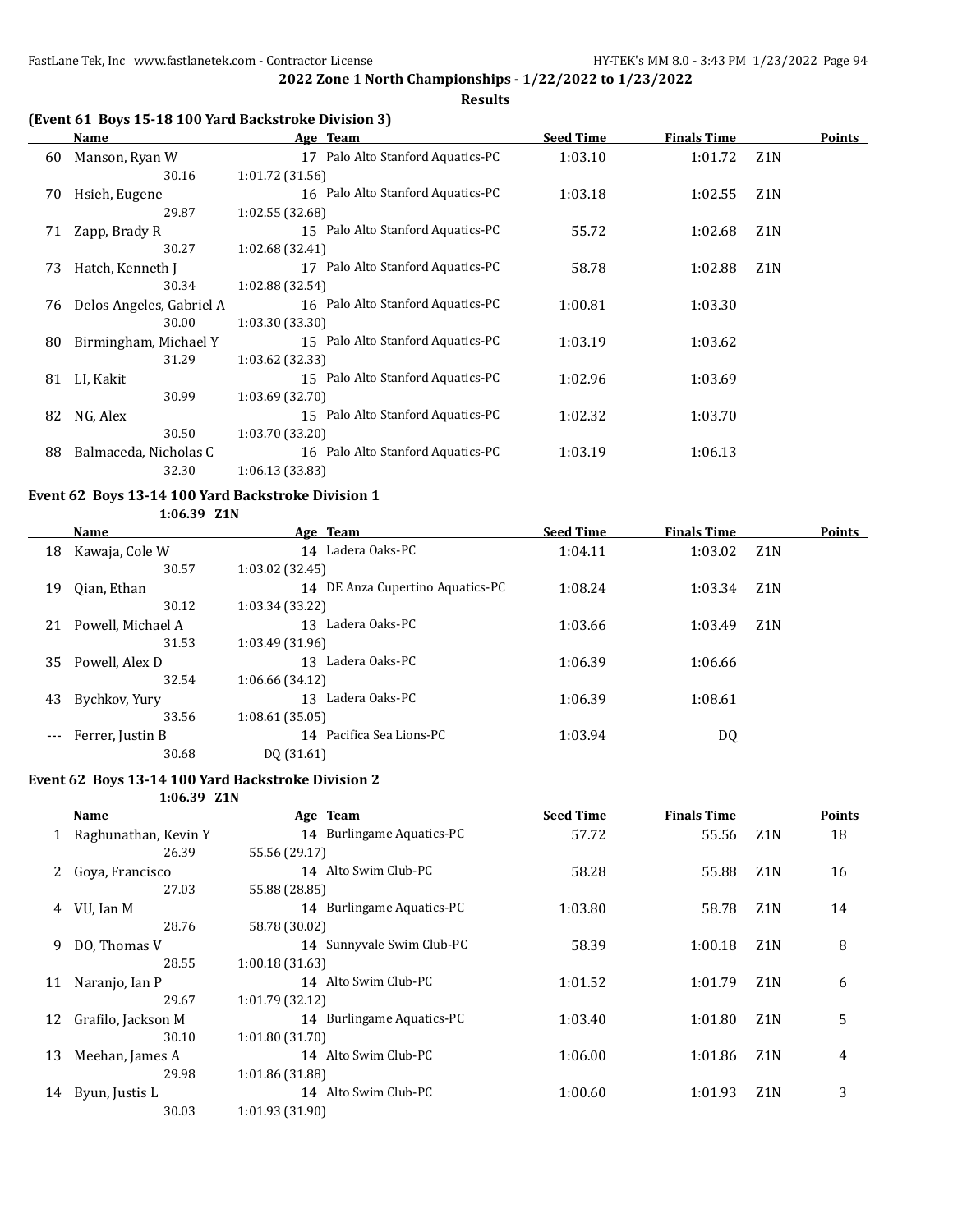#### **Results**

### **(Event 62 Boys 13-14 100 Yard Backstroke Division 2)**

|    | Name                      | Age Team                  | <b>Seed Time</b> | <b>Finals Time</b> |                  | <b>Points</b> |
|----|---------------------------|---------------------------|------------------|--------------------|------------------|---------------|
|    | 16 Cui, Tony C            | 14 Alto Swim Club-PC      | 1:02.03          | 1:02.39            | Z <sub>1</sub> N | $\mathbf{1}$  |
|    | 30.31                     | 1:02.39 (32.08)           |                  |                    |                  |               |
|    | 24 Fong, Scott            | 14 Alto Swim Club-PC      | 1:05.00          | 1:03.71            | Z <sub>1</sub> N |               |
|    | 30.93                     | 1:03.71 (32.78)           |                  |                    |                  |               |
|    | 25 Lee, Andrew J          | 14 Burlingame Aquatics-PC | 1:04.08          | 1:04.11            | Z <sub>1</sub> N |               |
|    | 31.29                     | 1:04.11 (32.82)           |                  |                    |                  |               |
|    | 26 Pham, Andrew N         | 13 Sunnyvale Swim Club-PC | 1:04.43          | 1:04.30            | Z1N              |               |
|    | 31.30                     | 1:04.30 (33.00)           |                  |                    |                  |               |
| 27 | Hong, Jinu                | 14 Alto Swim Club-PC      | 1:05.32          | 1:04.40            | Z <sub>1</sub> N |               |
|    | 31.45                     | 1:04.40 (32.95)           |                  |                    |                  |               |
| 28 | Tao, George Y             | 13 Burlingame Aquatics-PC | 1:03.97          | 1:04.95            | Z <sub>1</sub> N |               |
|    | 31.72                     | 1:04.95 (33.23)           |                  |                    |                  |               |
| 29 | Phan, Orion L             | 14 Sunnyvale Swim Club-PC | 1:04.45          | 1:05.09            | Z <sub>1</sub> N |               |
|    | 31.23                     | 1:05.09 (33.86)           |                  |                    |                  |               |
|    | 32 Hoffman Chande, Remi B | 14 Alto Swim Club-PC      | 1:03.97          | 1:05.33            | Z <sub>1</sub> N |               |
|    | 31.62                     | 1:05.33(33.71)            |                  |                    |                  |               |
| 33 | Kumar, Ryan               | 13 Alto Swim Club-PC      | 1:06.05          | 1:05.93            | Z1N              |               |
| 37 | Lawrence, Cornelius T     | 14 Sunnyvale Swim Club-PC | 1:06.36          | 1:07.04            |                  |               |
|    | 32.44                     | 1:07.04 (34.60)           |                  |                    |                  |               |
|    | 38 FU, Alvin              | 13 Alto Swim Club-PC      | 1:05.91          | 1:07.61            |                  |               |
|    | 33.57                     | 1:07.61 (34.04)           |                  |                    |                  |               |
| 39 | Negi, Atiksh              | 13 Alto Swim Club-PC      | 1:06.34          | 1:07.92            |                  |               |
|    | 32.74                     | 1:07.92 (35.18)           |                  |                    |                  |               |
| 40 | Glanville, Dylan J        | 13 Alto Swim Club-PC      | 1:05.68          | 1:08.17            |                  |               |
|    | 33.57                     | 1:08.17 (34.60)           |                  |                    |                  |               |
| 41 | Fujita, Dylan K           | 13 Alto Swim Club-PC      | 1:05.95          | 1:08.27            |                  |               |
|    | 34.08                     | 1:08.27 (34.19)           |                  |                    |                  |               |
| 42 | Tendulkar, Aditya P       | 14 Burlingame Aquatics-PC | 1:06.30          | 1:08.60            |                  |               |
|    | 33.11                     | 1:08.60 (35.49)           |                  |                    |                  |               |
| 45 | Chin, Caelen C            | 14 Sunnyvale Swim Club-PC | 58.65            | 1:09.21            |                  |               |
|    | 32.36                     | 1:09.21 (36.85)           |                  |                    |                  |               |
| 46 | Mai, Benjamin J           | 13 Alto Swim Club-PC      | 1:05.78          | 1:10.41            |                  |               |
|    | 33.92                     | 1:10.41 (36.49)           |                  |                    |                  |               |

#### **Event 62 Boys 13-14 100 Yard Backstroke Division 3 1:06.39 Z1N**

|    | Name                   | Age Team                          | <b>Seed Time</b> | <b>Finals Time</b> |                  | Points |
|----|------------------------|-----------------------------------|------------------|--------------------|------------------|--------|
| 3  | Wang, Shangxi N        | 14 Palo Alto Stanford Aquatics-PC | 57.62            | 58.54              | Z <sub>1</sub> N | 15     |
|    | 28.10                  | 58.54 (30.44)                     |                  |                    |                  |        |
| 5. | Wang, Ethan R          | 14 Palo Alto Stanford Aquatics-PC | 1:02.50          | 59.24              | Z <sub>1</sub> N | 13     |
|    | 28.41                  | 59.24 (30.83)                     |                  |                    |                  |        |
| 6  | Ogawa, Nicolas P       | 14 Palo Alto Stanford Aquatics-PC | 59.50            | 59.26              | Z <sub>1</sub> N | 12     |
|    | 28.67                  | 59.26 (30.59)                     |                  |                    |                  |        |
|    | Yoon, Nathaniel        | 14 Palo Alto Stanford Aquatics-PC | 58.28            | 59.58              | Z <sub>1</sub> N | 11     |
|    | 29.31                  | 59.58 (30.27)                     |                  |                    |                  |        |
| 8  | Yuan, Jonathan Z       | 14 Palo Alto Stanford Aquatics-PC | 1:01.23          | 59.62              | Z <sub>1</sub> N | 10     |
|    | 28.72                  | 59.62 (30.90)                     |                  |                    |                  |        |
| 10 | Faraboschi, Alessandro | 13 Palo Alto Stanford Aquatics-PC | 1:03.03          | 1:01.65            | Z <sub>1</sub> N | 7      |
|    | 30.06                  | 1:01.65(31.59)                    |                  |                    |                  |        |
| 15 | Friedman, Liad         | 14 Palo Alto Stanford Aquatics-PC | 1:02.97          | 1:02.09            | Z <sub>1</sub> N | 2      |
|    | 30.45                  | 1:02.09(31.64)                    |                  |                    |                  |        |
| 17 | Patel, Sanjay S        | 14 Palo Alto Stanford Aquatics-PC | 1:06.22          | 1:02.50            | Z <sub>1</sub> N |        |
|    | 30.30                  | 1:02.50(32.20)                    |                  |                    |                  |        |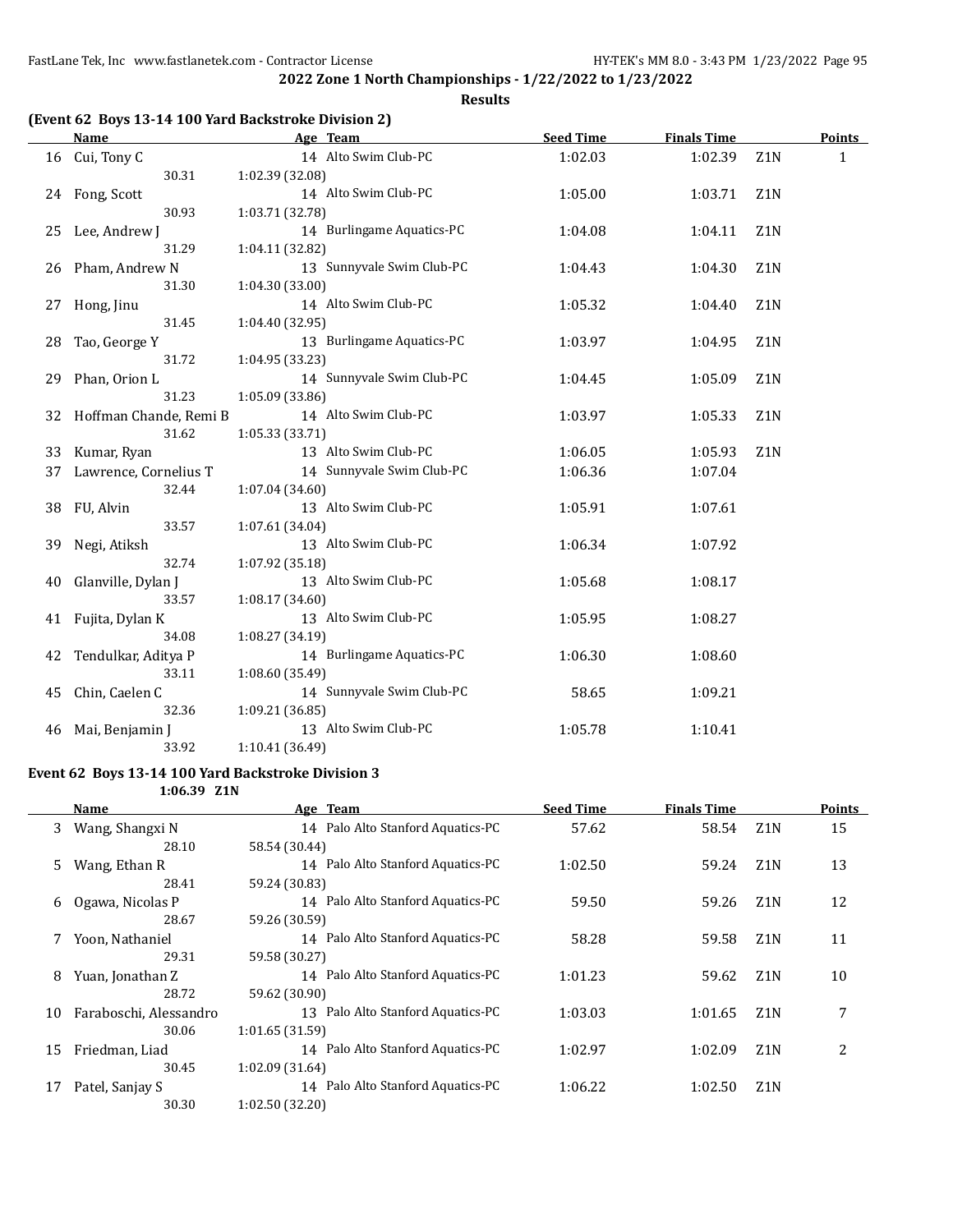**Results**

## **(Event 62 Boys 13-14 100 Yard Backstroke Division 3)**

|    | Name                 | Age Team                             | <b>Seed Time</b> | <b>Finals Time</b> | <b>Points</b>    |
|----|----------------------|--------------------------------------|------------------|--------------------|------------------|
| 20 | Chien, Evan W        | 14 Palo Alto Stanford Aquatics-PC    | 1:06.39          | 1:03.36            | Z1N              |
|    | 30.14                | 1:03.36 (33.22)                      |                  |                    |                  |
| 22 | Lee, Edison S        | 13 Palo Alto Stanford Aquatics-PC    | 1:06.38          | 1:03.52            | Z1N              |
|    | 30.87                | 1:03.52(32.65)                       |                  |                    |                  |
| 23 | Whelan, Paul D       | 14 Palo Alto Stanford Aquatics-PC    | 1:05.05          | 1:03.66            | Z <sub>1</sub> N |
|    | 31.43                | 1:03.66 (32.23)                      |                  |                    |                  |
| 30 | WU, Andrew           | 13 Palo Alto Stanford Aquatics-PC    | 1:04.92          | 1:05.19            | Z <sub>1</sub> N |
|    | 31.70                | 1:05.19(33.49)                       |                  |                    |                  |
| 31 | Balva, Maxwell       | 13 Palo Alto Stanford Aquatics-PC    | 1:06.02          | 1:05.32            | Z <sub>1</sub> N |
|    | 31.87                | 1:05.32 (33.45)                      |                  |                    |                  |
| 34 | NI, Eric             | 14 Palo Alto Stanford Aquatics-PC    | 1:06.24          | 1:06.15            | Z <sub>1</sub> N |
|    | 32.33                | 1:06.15(33.82)                       |                  |                    |                  |
| 36 | Rousseau, Thibault B | 14 Palo Alto Stanford Aquatics-PC    | 1:06.33          | 1:06.76            |                  |
|    | 32.60                | 1:06.76(34.16)                       |                  |                    |                  |
| 44 | Bigall, Elliot J     | Palo Alto Stanford Aquatics-PC<br>13 | 1:06.23          | 1:08.95            |                  |
|    | 33.14                | 1:08.95 (35.81)                      |                  |                    |                  |

#### **Event 63 Boys 11-12 50 Yard Backstroke Division 1**

**34.99 Z1N**

|    | Name                |     | Age Team                         | <b>Seed Time</b> | <b>Finals Time</b> |                  | <b>Points</b> |
|----|---------------------|-----|----------------------------------|------------------|--------------------|------------------|---------------|
| 4  | Jorgensen, Thomas G |     | 12 Fog City Hammerheads-PC       | 33.49            | 30.05              | Z <sub>1</sub> N | 14            |
| 9  | Senechal, Maximus A |     | 12 Bay Club Panthers-PC          | 31.24            | 31.60              | Z <sub>1</sub> N | 8             |
| 17 | Taysi, Griffin C    |     | 12 DE Anza Cupertino Aquatics-PC | 33.58            | 32.66              | Z <sub>1</sub> N |               |
| 19 | Strots, Alexander   |     | 11 DE Anza Cupertino Aquatics-PC | 33.85            | 32.78              | Z <sub>1</sub> N |               |
| 21 | Dodge, Cannon A     |     | 12 DE Anza Cupertino Aquatics-PC | 33.24            | 33.24              | Z1N              |               |
| 26 | Kawaja, Reid S      | 12. | Ladera Oaks-PC                   | 30.71            | 33.52              | Z1N              |               |
| 28 | Vos, Finn           | 12  | Bull Dog Swim Club-PC            | 32.84            | 33.96              | Z <sub>1</sub> N |               |
| 30 | Liu, James K        |     | 12 Daly City Dolphins-PC         | 31.73            | 34.22              | Z1N              |               |
| 36 | Huo, Jiachen        |     | 12 Otter Swim Club-PC            | 34.70            | 35.22              |                  |               |
| 41 | Grant, Evan M       |     | Ladera Oaks-PC                   | 34.99            | 36.57              |                  |               |

### **Event 63 Boys 11-12 50 Yard Backstroke Division 2**

**34.99 Z1N**

|    | Name                  |    | Age Team                      | <b>Seed Time</b> | <b>Finals Time</b> |                  | Points |
|----|-----------------------|----|-------------------------------|------------------|--------------------|------------------|--------|
|    | Yang, Dylan G         | 12 | Burlingame Aquatics-PC        | 30.72            | 29.60              | Z <sub>1</sub> N | 16     |
| 3  | Yong, Jerrick Y       | 12 | Alto Swim Club-PC             | 30.33            | 29.76              | Z <sub>1</sub> N | 15     |
| 5. | Raghunathan, Brian M  | 12 | Burlingame Aquatics-PC        | 31.31            | 30.55              | Z <sub>1</sub> N | 13     |
| 6  | Floyd, Hayden I       |    | Sunnyvale Swim Club-PC        | 31.74            | 31.15              | Z1N              | 12     |
| 7  | YU, Ben B             | 12 | Sunnyvale Swim Club-PC        | 33.64            | 31.46              | Z <sub>1</sub> N | 11     |
| 8  | Idio, Jacob M         | 12 | <b>Burlingame Aquatics-PC</b> | 33.03            | 31.48              | Z1N              | 10     |
| 10 | McDonald, Alexander J | 12 | Alto Swim Club-PC             | 33.80            | 31.88              | Z <sub>1</sub> N | 7      |
| 12 | Lee, Ciaran C         | 12 | <b>Burlingame Aquatics-PC</b> | 35.11            | 32.02              | Z <sub>1</sub> N | 5      |
| 13 | Hong, Matthew J       | 11 | Alto Swim Club-PC             | 34.15            | 32.13              | Z <sub>1</sub> N | 4      |
| 14 | Parrett, Theodore R   | 12 | Alto Swim Club-PC             | 31.80            | 32.25              | Z <sub>1</sub> N | 3      |
| 16 | Komashko, Andre H     | 12 | <b>Burlingame Aquatics-PC</b> | 34.11            | 32.57              | Z <sub>1</sub> N | 1      |
| 20 | Lee, Tristan          | 12 | Sunnyvale Swim Club-PC        | 33.75            | 33.13              | Z <sub>1</sub> N |        |
| 22 | Browne, Ethan D       | 12 | Sunnyvale Swim Club-PC        | 32.99            | 33.25              | Z <sub>1</sub> N |        |
| 25 | Kuziemko, Avery Y     | 11 | Burlingame Aquatics-PC        | 33.73            | 33.46              | Z <sub>1</sub> N |        |
| 32 | Gafton, Andrew C      | 12 | Alto Swim Club-PC             | 33.48            | 34.44              | Z1N              |        |
| 33 | Araya, Agustin D      | 11 | Alto Swim Club-PC             | 34.77            | 34.85              | Z <sub>1</sub> N |        |
| 38 | Erickson, Julian A    | 11 | Alto Swim Club-PC             | 34.08            | 35.48              |                  |        |
| 39 | Reklis, Rylan K       | 12 | Alto Swim Club-PC             | 34.11            | 35.53              |                  |        |
| 40 | Chung, Kai K          | 12 | Alto Swim Club-PC             | 34.03            | 36.00              |                  |        |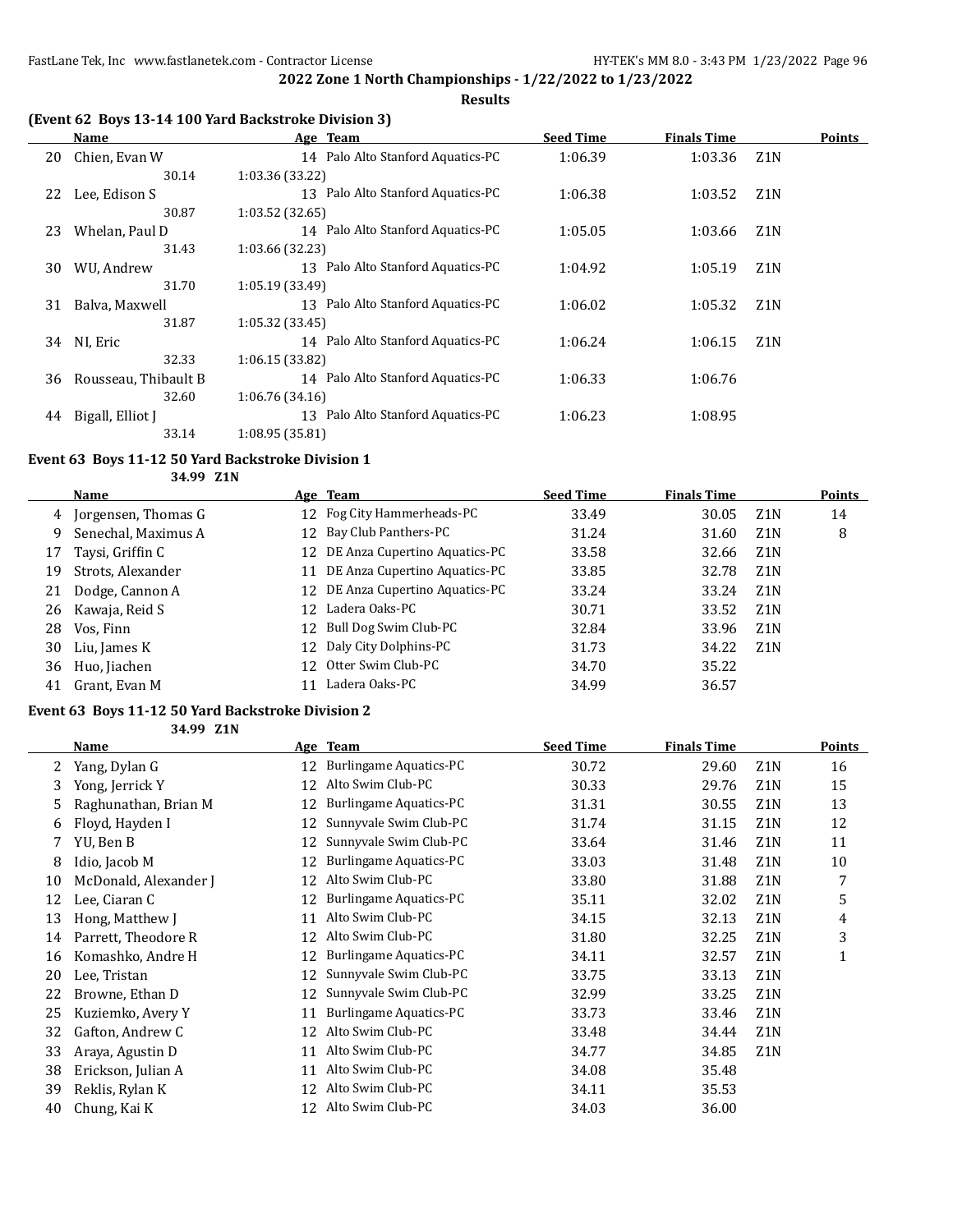**Results**

### **(Event 63 Boys 11-12 50 Yard Backstroke Division 2)**

| Name               | Age 1 | Team                 | Seed Time | <b>Finals Time</b> | <b>Points</b> |
|--------------------|-------|----------------------|-----------|--------------------|---------------|
| 42 Erhard, Raphael |       | 11 Alto Swim Club-PC | 34.06     | 36.73              |               |
| 44 Bivol, Julien A |       | 11 Alto Swim Club-PC | 34.12     | 38.77              |               |

#### **Event 63 Boys 11-12 50 Yard Backstroke Division 3 34.99 Z1N**

|              | Name                   |    | Age Team                       | <b>Seed Time</b> | <b>Finals Time</b> |                  | <b>Points</b> |
|--------------|------------------------|----|--------------------------------|------------------|--------------------|------------------|---------------|
| $\mathbf{1}$ | Cole, Ryan J           | 12 | Palo Alto Stanford Aquatics-PC | 30.04            | 29.32              | Z <sub>1</sub> N | 18            |
| 11           | Clark, David A         | 12 | Palo Alto Stanford Aquatics-PC | 33.41            | 31.99              | Z <sub>1</sub> N | 6             |
| 15           | Langner, Maksymilian K | 12 | Palo Alto Stanford Aquatics-PC | 34.55            | 32.38              | Z <sub>1</sub> N | 2             |
| 18           | Abucejo, Martin R      | 12 | Palo Alto Stanford Aquatics-PC | 33.12            | 32.70              | Z <sub>1</sub> N |               |
| 23           | Dizitser, Milan S      | 12 | Palo Alto Stanford Aquatics-PC | 34.85            | 33.35              | Z <sub>1</sub> N |               |
| 24           | Hsu, Jonah G           | 12 | Palo Alto Stanford Aquatics-PC | 34.79            | 33.42              | Z <sub>1</sub> N |               |
| 27           | Smoot, Graham W        | 12 | Palo Alto Stanford Aquatics-PC | 33.10            | 33.95              | Z <sub>1</sub> N |               |
| 29           | Kwak, Zachary J        | 12 | Palo Alto Stanford Aquatics-PC | 35.67            | 34.06              | Z <sub>1</sub> N |               |
| 31           | Deshpande, Siddhant N  | 12 | Palo Alto Stanford Aquatics-PC | 34.53            | 34.42              | Z <sub>1</sub> N |               |
| 34           | Savard, Tyler S        | 11 | Palo Alto Stanford Aquatics-PC | 34.99            | 34.87              | Z <sub>1</sub> N |               |
| 35           | Achterkirchen, Carl J  | 12 | Palo Alto Stanford Aquatics-PC | 34.82            | 35.16              |                  |               |
| 37           | Lai, Zachary E         | 12 | Palo Alto Stanford Aquatics-PC | 34.99            | 35.29              |                  |               |
| 43           | Adam, Conor            |    | Palo Alto Stanford Aquatics-PC | 31.80            | 38.38              |                  |               |

### **Event 64 Boys 9-10 50 Yard Backstroke Division 1**

**42.29 Z1N**

|    | <b>Name</b>          | Age Team                   | <b>Seed Time</b> | <b>Finals Time</b> |                  | <b>Points</b> |
|----|----------------------|----------------------------|------------------|--------------------|------------------|---------------|
| 3  | Powell, Ryan A       | 10 Ladera Oaks-PC          | 35.10            | 34.23              | Z <sub>1</sub> N | 15            |
| 8. | Lai, Andrew W        | 10 Fog City Hammerheads-PC | 37.72            | 37.03              | Z <sub>1</sub> N | 10            |
| 13 | Wang, Siwei          | 10 Bay Club Panthers-PC    | 40.17            | 38.99              | Z <sub>1</sub> N | 4             |
|    | 17 Choong, Greg T    | 10 Otter Swim Club-PC      | 38.93            | 39.64              | Z1N              |               |
| 20 | Chu, Miles           | 10 Bay Club Panthers-PC    | 39.85            | 40.12              | Z <sub>1</sub> N |               |
|    | --- Farrell, Blake M | Bay Club Panthers-PC       | 37.94            | DQ                 |                  |               |

#### **Event 64 Boys 9-10 50 Yard Backstroke Division 2**

**42.29 Z1N**

|          | Name                |     | Age Team                      | <b>Seed Time</b> | <b>Finals Time</b> |                  | <b>Points</b> |
|----------|---------------------|-----|-------------------------------|------------------|--------------------|------------------|---------------|
|          | Rodde, Austin B     | 10  | <b>Burlingame Aquatics-PC</b> | 32.68            | 32.83              | Z <sub>1</sub> N | 18            |
| 4        | Zhao, Dylan H       | 10. | Sunnyvale Swim Club-PC        | 39.91            | 34.99              | Z <sub>1</sub> N | 14            |
|          | Bulankov, Phillip A | 9   | Alto Swim Club-PC             | 37.65            | 36.57              | Z <sub>1</sub> N | 11            |
| 10       | Deng, Daniel        | 10. | Alto Swim Club-PC             | 38.39            | 37.51              | Z <sub>1</sub> N | 7             |
| 12       | Kuusela, Elias N    | 10. | Alto Swim Club-PC             | 39.97            | 38.77              | Z <sub>1</sub> N | 5             |
| 14       | Chang, Eric         | 10. | Alto Swim Club-PC             | 41.07            | 39.34              | Z <sub>1</sub> N | 3             |
| 15       | Bailey, Skye R      | q   | Alto Swim Club-PC             | 37.99            | 39.41              | Z <sub>1</sub> N | 2             |
| 19       | Akuiyibo, Joshua    | 10. | <b>Burlingame Aquatics-PC</b> | 40.30            | 40.01              | Z <sub>1</sub> N |               |
| 23       | Leung, Caleb K      | 10  | Alto Swim Club-PC             | 41.56            | 40.53              | Z <sub>1</sub> N |               |
| 24       | YU, Felix           | 10  | Alto Swim Club-PC             | 41.98            | 40.66              | Z <sub>1</sub> N |               |
| 27       | Arude, Yash P       | 9   | Sunnyvale Swim Club-PC        | 42.28            | 42.37              |                  |               |
| 29       | Araya, Sebastian C  | q   | Alto Swim Club-PC             | 42.09            | 45.53              |                  |               |
| 30       | Rust, Elliot K      | 10. | Alto Swim Club-PC             | 41.98            | 45.94              |                  |               |
| 31       | Mai, Bryan S        | q   | Alto Swim Club-PC             | 42.21            | 52.40              |                  |               |
| $\cdots$ | Tian, Jesse         | 10. | Alto Swim Club-PC             | 41.92            | DQ                 |                  |               |

#### **Event 64 Boys 9-10 50 Yard Backstroke Division 3 42.29 Z1N**

| Name                | Team<br>Age                       | Seed Time      | <b>Finals Time</b>        | <b>Points</b> |
|---------------------|-----------------------------------|----------------|---------------------------|---------------|
| Tolstukhin. William | 10 Palo Alto Stanford Aquatics-PC | חר חר<br>35.ZS | 32.96<br>Z <sub>1</sub> N |               |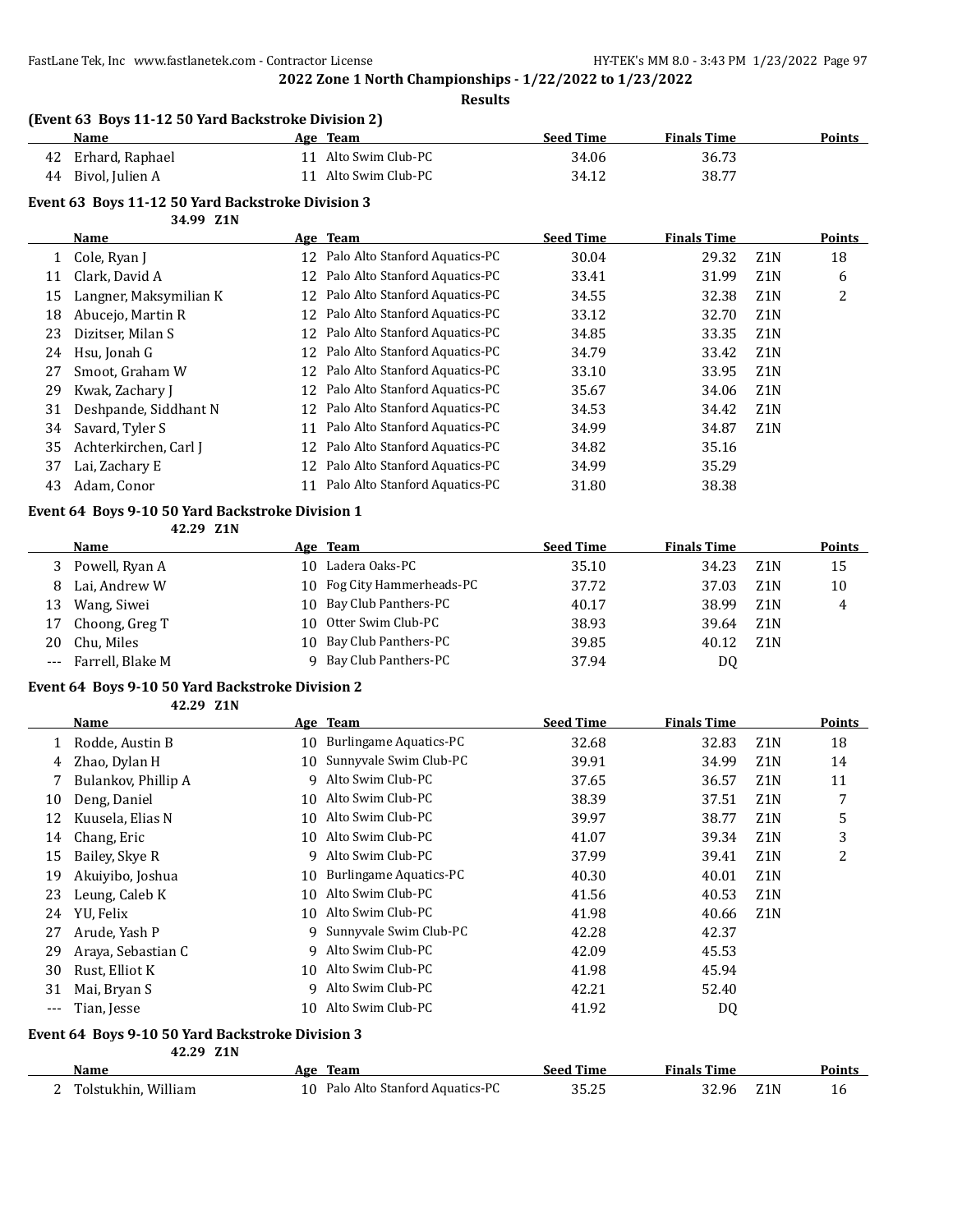#### **Results**

### **(Event 64 Boys 9-10 50 Yard Backstroke Division 3)**

|    | Name               | Age Team                          | <b>Seed Time</b> | <b>Finals Time</b> |                  | <b>Points</b> |
|----|--------------------|-----------------------------------|------------------|--------------------|------------------|---------------|
| 5. | Codel, Soeren A    | 10 Palo Alto Stanford Aquatics-PC | 37.17            | 35.94              | Z <sub>1</sub> N | 13            |
| 6  | Byer, Leo E        | 9 Palo Alto Stanford Aquatics-PC  | 38.68            | 36.33              | Z <sub>1</sub> N | 12            |
| 9  | Finn, Zane E       | 10 Palo Alto Stanford Aquatics-PC | 39.01            | 37.44              | Z1N              | 8             |
| 11 | Chen, Ethan        | 10 Palo Alto Stanford Aquatics-PC | 39.15            | 38.36              | Z1N              | 6             |
| 16 | Lungren, Gabriel J | 10 Palo Alto Stanford Aquatics-PC | 41.93            | 39.44              | Z <sub>1</sub> N |               |
| 18 | Lee, Alden         | 9 Palo Alto Stanford Aquatics-PC  | 40.57            | 39.81              | Z1N              |               |
| 21 | Kirk, Eli J        | 9 Palo Alto Stanford Aquatics-PC  | 40.77            | 40.25              | Z <sub>1</sub> N |               |
| 22 | Laster, Teddy M    | 10 Palo Alto Stanford Aquatics-PC | 34.01            | 40.44              | Z1N              |               |
| 25 | Nassiri, Dastan    | 10 Palo Alto Stanford Aquatics-PC | 40.76            | 41.16              | Z <sub>1</sub> N |               |
| 26 | Lathi, Kiran S     | 10 Palo Alto Stanford Aquatics-PC | 39.32            | 41.22              | Z <sub>1</sub> N |               |
| 28 | Nicolls, Julian C  | 10 Palo Alto Stanford Aquatics-PC | 42.16            | 43.93              |                  |               |

#### **Event 65 Boys 8 & Under 25 Yard Backstroke Division 1**

| Name           | Team<br>Age            | <b>Seed Time</b> | <b>Finals Time</b> | <b>Points</b> |
|----------------|------------------------|------------------|--------------------|---------------|
| -Saheb. Sami   | 8 Bay Club Panthers-PC | 21.02            | 19.09<br>Z1N       | 18            |
| Krueger, Logan | 8 Bay Club Panthers-PC | 20.10            | 20.70 Z1N          | 14            |

#### **Event 65 Boys 8 & Under 25 Yard Backstroke Division 2 23.49 Z1N**

|    | Name                    |    | Age Team                      | <b>Seed Time</b> | <b>Finals Time</b> |                  | <b>Points</b> |
|----|-------------------------|----|-------------------------------|------------------|--------------------|------------------|---------------|
|    | Zhou, Kunhao L          |    | 8 Alto Swim Club-PC           | 21.67            | 20.03              | Z1N              | 16            |
|    | Rodde, Owen A           | 8. | <b>Burlingame Aquatics-PC</b> | 21.91            | 20.53              | Z <sub>1</sub> N | 15            |
| 8  | Vartkessian, Theodore D |    | 8 Alto Swim Club-PC           | 23.04            | 23.66              |                  | 10            |
| 11 | Fletcher, Wyatt         |    | 8 Alto Swim Club-PC           | 23.21            | 24.22              |                  | 6             |
| 12 | Liu, Lucas R            |    | 7 Alto Swim Club-PC           | 23.19            | 25.98              |                  | כ             |
| 14 | Chang, Elijah J         | 8  | Alto Swim Club-PC             | 23.16            | 29.68              |                  | 2             |
| 15 | Wiltermuth, Everett     |    | Alto Swim Club-PC             | 22.05            | 32.08              |                  |               |
|    |                         |    |                               |                  |                    |                  |               |

### **Event 65 Boys 8 & Under 25 Yard Backstroke Division 3**

#### **23.49 Z1N**

|    | <b>Name</b>       | Age Team                         | <b>Seed Time</b> | <b>Finals Time</b> |                  | Points |
|----|-------------------|----------------------------------|------------------|--------------------|------------------|--------|
| 5. | Ladomirak, Jax A  | 8 Palo Alto Stanford Aquatics-PC | 21.73            | 20.84              | Z1N              | 13     |
| 6  | Nassiri, Ryan     | 7 Palo Alto Stanford Aquatics-PC | 23.45            | 21.92              | Z <sub>1</sub> N | 12     |
|    | Ormsby, Egan J    | 7 Palo Alto Stanford Aquatics-PC | 23.11            | 23.06              | Z <sub>1</sub> N | 11     |
| g  | Ashcraft, Logan M | 8 Palo Alto Stanford Aquatics-PC | 23.47            | 23.75              |                  | 8      |
| 10 | Lin, Nathan G     | 8 Palo Alto Stanford Aquatics-PC | 23.23            | 24.08              |                  |        |
|    | Lai, Ian E        | 8 Palo Alto Stanford Aquatics-PC | 23.47            | 27.87              |                  | 4      |

### **Event 66 Boys 15-18 100 Yard Butterfly Division 1**

**<sup>1:02.69</sup> Z1N**

|    | <b>Name</b>      | Age Team                            | <b>Seed Time</b> | <b>Finals Time</b> |                  | Points |
|----|------------------|-------------------------------------|------------------|--------------------|------------------|--------|
| 9  | Picht, William E | 18 Otter Swim Club-PC               | 51.72            | 52.92              | Z1N              | 8      |
|    | 24.68            | 52.92 (28.24)                       |                  |                    |                  |        |
| 19 | NG, Isaac O      | 16 Fog City Hammerheads-PC          | 55.59            | 55.33              | Z1N              |        |
|    | 25.49            | 55.33 (29.84)                       |                  |                    |                  |        |
| 21 | Collet, Seth I   | 15 Ladera Oaks-PC                   | 55.53            | 55.40              | Z1N              |        |
|    | 26.11            | 55.40 (29.29)                       |                  |                    |                  |        |
| 26 | Sayson, Elijah P | DE Anza Cupertino Aquatics-PC<br>17 | 56.12            | 55.92              | Z1N              |        |
|    | 25.82            | 55.92 (30.10)                       |                  |                    |                  |        |
| 28 | Kundu, Nilay     | DE Anza Cupertino Aquatics-PC       | 55.40            | 56.03              | Z <sub>1</sub> N |        |
|    | 26.25            | 56.03 (29.78)                       |                  |                    |                  |        |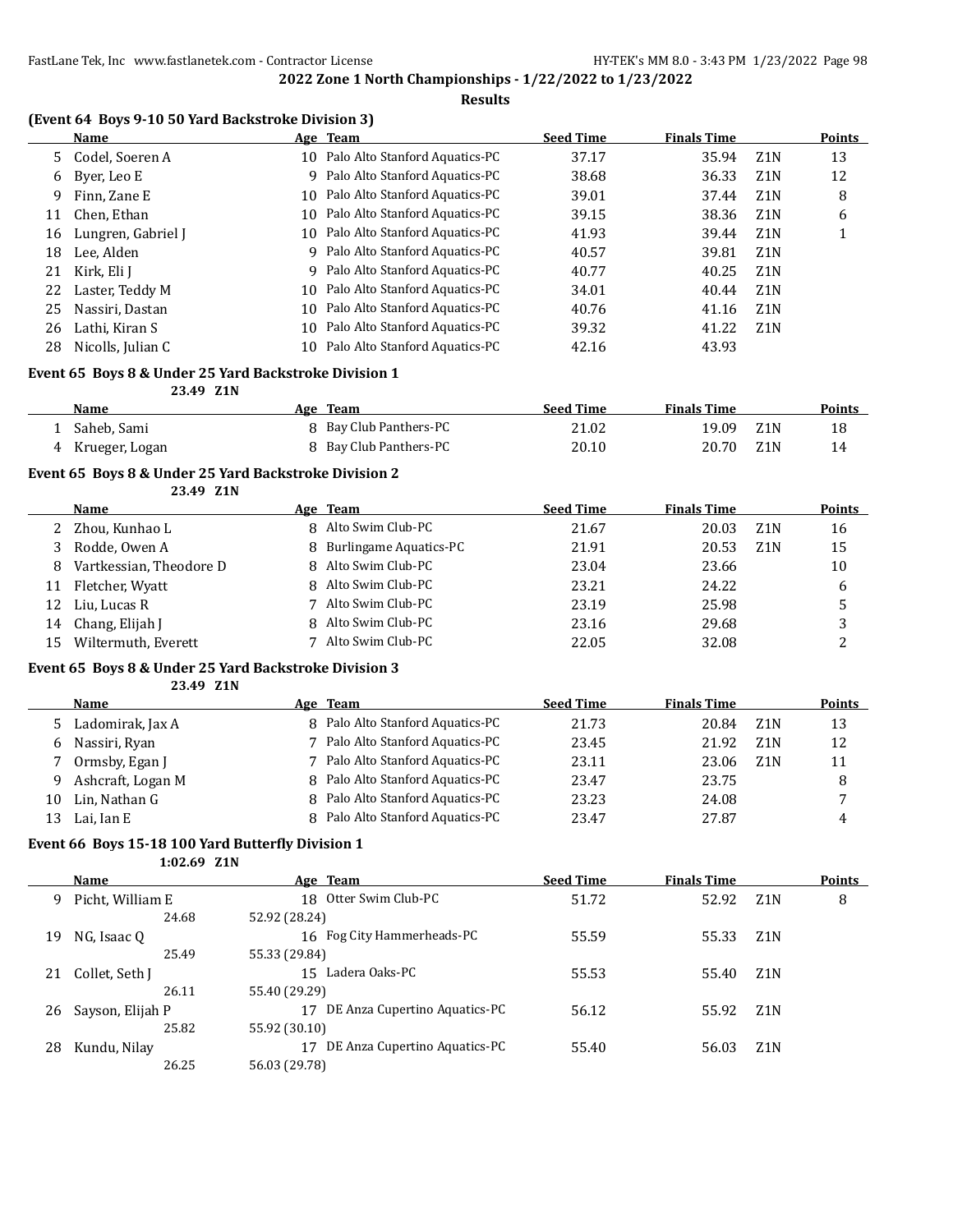### **Results**

### **(Event 66 Boys 15-18 100 Yard Butterfly Division 1)**

|    | Name                | Age Team                   | <b>Seed Time</b> | <b>Finals Time</b> |                  | Points |
|----|---------------------|----------------------------|------------------|--------------------|------------------|--------|
| 29 | LY, Calvin          | 17 Pacifica Sea Lions-PC   | 56.60            | 56.11              | Z <sub>1</sub> N |        |
|    | 26.14               | 56.11 (29.97)              |                  |                    |                  |        |
| 38 | Grant, Connor A     | 15 Ladera Oaks-PC          | 55.33            | 56.97              | Z <sub>1</sub> N |        |
|    | 26.05               | 56.97 (30.92)              |                  |                    |                  |        |
| 43 | Cheung, Collin      | 17 Pacifica Sea Lions-PC   | 56.46            | 57.39              | Z <sub>1</sub> N |        |
|    | 26.48               | 57.39 (30.91)              |                  |                    |                  |        |
| 49 | Tom, Kailer         | 17 Fog City Hammerheads-PC | 58.07            | 57.93              | Z <sub>1</sub> N |        |
|    | 26.81               | 57.93 (31.12)              |                  |                    |                  |        |
|    | 54 Chiu, Evan M     | 16 Otter Swim Club-PC      | 56.95            | 58.46              | Z <sub>1</sub> N |        |
|    | 26.99               | 58.46 (31.47)              |                  |                    |                  |        |
|    | 56 Sellami, Ziad    | 15 Otter Swim Club-PC      | 55.41            | 58.48              | Z <sub>1</sub> N |        |
|    | 27.12               | 58.48 (31.36)              |                  |                    |                  |        |
| 60 | Hsu, Ryan K         | 18 Otter Swim Club-PC      | 1:01.89          | 59.02              | Z <sub>1</sub> N |        |
|    | 27.77               | 59.02 (31.25)              |                  |                    |                  |        |
| 81 | Skriabyshev, Danyil | 15 Fog City Hammerheads-PC | 58.41            | 1:01.21            | Z <sub>1</sub> N |        |
|    | 27.81               | 1:01.21 (33.40)            |                  |                    |                  |        |
| 82 | Lam, Marc           | 16 Bull Dog Swim Club-PC   | 1:01.67          | 1:01.49            | Z <sub>1</sub> N |        |
|    | 28.47               | 1:01.49 (33.02)            |                  |                    |                  |        |
| 91 | Chaney, Devon       | 16 Mavericks-PC            | 1:01.89          | 1:02.41            | Z1N              |        |
|    | 28.97               | 1:02.41 (33.44)            |                  |                    |                  |        |
| 94 | Wilson, Liam D      | 15 Pacifica Sea Lions-PC   | 1:02.22          | 1:05.05            |                  |        |
|    | 29.23               | 1:05.05 (35.82)            |                  |                    |                  |        |

## **Event 66 Boys 15-18 100 Yard Butterfly Division 2**

**1:02.69 Z1N**

|    | <b>Name</b>           | Age Team                  | <b>Seed Time</b> | <b>Finals Time</b> |                  | Points |
|----|-----------------------|---------------------------|------------------|--------------------|------------------|--------|
| 5. | Zhang, Peter F        | 17 Alto Swim Club-PC      | 50.70            | 52.10              | Z <sub>1</sub> N | 13     |
|    | 24.72                 | 52.10 (27.38)             |                  |                    |                  |        |
| 6  | Cui, Andy C           | 16 Alto Swim Club-PC      | 52.34            | 52.38              | Z <sub>1</sub> N | 12     |
|    | 24.41                 | 52.38 (27.97)             |                  |                    |                  |        |
| 7  | Goya, Salvador        | 16 Alto Swim Club-PC      | 51.33            | 52.42              | Z1N              | 11     |
|    | 24.48                 | 52.42 (27.94)             |                  |                    |                  |        |
| 11 | Stoen, Jayden J       | 16 Alto Swim Club-PC      | 54.72            | 53.05              | Z <sub>1</sub> N | 6      |
| 12 | Cantrell, Kelson T    | 16 Alto Swim Club-PC      | 1:00.67          | 53.30              | Z <sub>1</sub> N | 5      |
|    | 24.94                 | 53.30 (28.36)             |                  |                    |                  |        |
|    | 13 Flesner, Nathan T  | 17 Sunnyvale Swim Club-PC | 53.48            | 53.75              | Z <sub>1</sub> N | 4      |
|    | 24.98                 | 53.75 (28.77)             |                  |                    |                  |        |
|    | 14 Smith, Seth N      | 16 Burlingame Aquatics-PC | 54.20            | 54.26              | Z <sub>1</sub> N | 3      |
|    | 25.33                 | 54.26 (28.93)             |                  |                    |                  |        |
|    | 22 Picard, Landon C   | 15 Alto Swim Club-PC      | 54.54            | 55.45              | Z <sub>1</sub> N |        |
|    | 25.67                 | 55.45 (29.78)             |                  |                    |                  |        |
| 23 | Koika, Andrew         | 15 Burlingame Aquatics-PC | 54.37            | 55.49              | Z <sub>1</sub> N |        |
|    | 26.04                 | 55.49 (29.45)             |                  |                    |                  |        |
|    | 24 Walz, William L    | 15 Burlingame Aquatics-PC | 58.09            | 55.56              | Z <sub>1</sub> N |        |
|    | 26.29                 | 55.56 (29.27)             |                  |                    |                  |        |
| 25 | Musich, Ryan P        | 15 Burlingame Aquatics-PC | 54.71            | 55.84              | Z <sub>1</sub> N |        |
|    | 26.49                 | 55.84 (29.35)             |                  |                    |                  |        |
| 27 | Zhang, Allen Y        | 19 Alto Swim Club-PC      | 52.42            | 55.99              |                  |        |
|    | 26.05                 | 55.99 (29.94)             |                  |                    |                  |        |
| 30 | Phan, Ashton T        | 16 Burlingame Aquatics-PC | 56.21            | 56.13              | Z <sub>1</sub> N |        |
|    | 26.46                 | 56.13 (29.67)             |                  |                    |                  |        |
| 32 | Tomasello, Jonathan R | 16 Burlingame Aquatics-PC | 55.11            | 56.54              | Z <sub>1</sub> N |        |
|    | 26.96                 | 56.54 (29.58)             |                  |                    |                  |        |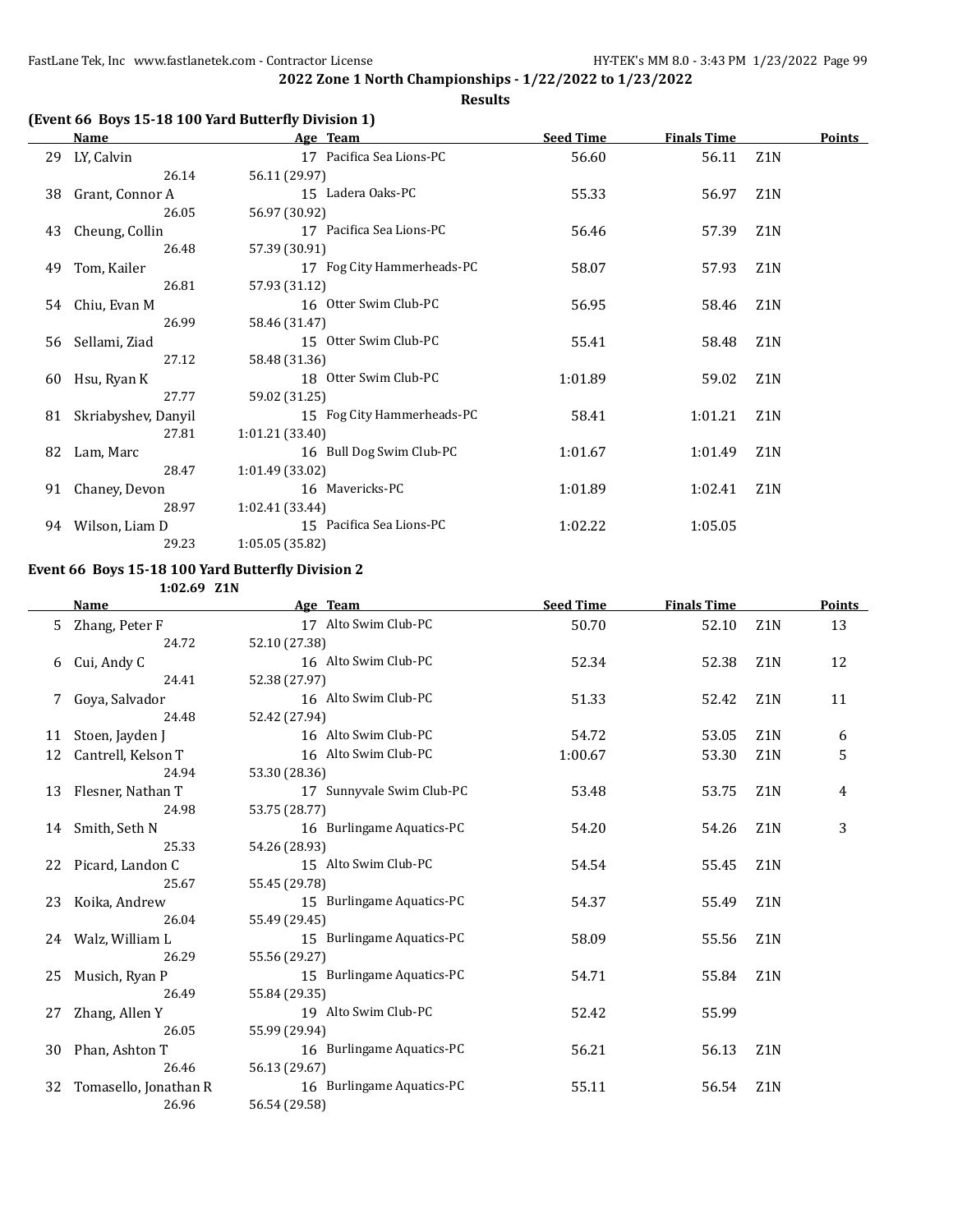#### **Results**

### **(Event 66 Boys 15-18 100 Yard Butterfly Division 2)**

|    | Name                    | Age Team                                   | <b>Seed Time</b> | <b>Finals Time</b> |                  | <b>Points</b> |
|----|-------------------------|--------------------------------------------|------------------|--------------------|------------------|---------------|
| 33 | Sasano, Alec T          | 20 Burlingame Aquatics-PC                  | 54.94            | 56.55              |                  |               |
|    | 26.74                   | 56.55 (29.81)                              |                  |                    |                  |               |
| 34 | Kajarekar, Saahil S     | 15 Sunnyvale Swim Club-PC                  | 55.83            | 56.62              | Z <sub>1</sub> N |               |
|    | 26.72                   | 56.62 (29.90)                              |                  |                    |                  |               |
| 35 | Stegina, Trent J        | 16 Alto Swim Club-PC                       | 59.08            | 56.66              | Z1N              |               |
|    | 26.14                   | 56.66 (30.52)                              |                  |                    |                  |               |
| 39 | Coblin, Owen H          | 15 Sunnyvale Swim Club-PC                  | 1:00.54          | 57.11              | Z1N              |               |
|    | 26.90                   | 57.11 (30.21)                              |                  |                    |                  |               |
| 42 | Resendiz, Diego         | 16 Alto Swim Club-PC                       | 57.31            | 57.35              | Z <sub>1</sub> N |               |
|    | 27.01                   | 57.35 (30.34)                              |                  |                    |                  |               |
|    | 44 Lopez, Miguel E      | 16 Alto Swim Club-PC                       | 56.45            | 57.56              | Z <sub>1</sub> N |               |
|    | 27.18                   | 57.56 (30.38)                              |                  |                    |                  |               |
| 45 | Ene, Derin              | 17 Alto Swim Club-PC                       | 54.05            | 57.65              | Z <sub>1</sub> N |               |
|    | 27.26                   | 57.65 (30.39)                              |                  |                    |                  |               |
| 46 | Sabbagh, Zane           | 20 Alto Swim Club-PC                       | 59.53            | 57.66              |                  |               |
| 47 | Son, Andrea C           | 16 Burlingame Aquatics-PC                  | 1:02.00          | 57.75              | Z <sub>1</sub> N |               |
|    | 26.83                   | 57.75 (30.92)                              |                  |                    |                  |               |
| 50 | Lemon, Nolan            | 15 Alto Swim Club-PC                       | 58.86            | 57.95              | Z <sub>1</sub> N |               |
|    | 26.69                   | 57.95 (31.26)                              |                  |                    |                  |               |
| 51 | Rea, James T            | 16 Burlingame Aquatics-PC                  | 55.55            | 58.01              | Z1N              |               |
|    | 26.90                   | 58.01 (31.11)                              |                  |                    |                  |               |
| 53 | Jarvis, Isaiah W        | 15 Alto Swim Club-PC                       | 1:00.32          | 58.42              | Z1N              |               |
|    | 27.65                   | 58.42 (30.77)                              |                  |                    |                  |               |
|    | McDonald, Christopher P | 16 Alto Swim Club-PC                       | 1:02.00          |                    | Z1N              |               |
| 54 | 27.83                   | 58.46 (30.63)                              |                  | 58.46              |                  |               |
|    |                         | 15 Alto Swim Club-PC                       |                  |                    | Z1N              |               |
| 57 | Shimomura, Steven J     |                                            | 56.99            | 58.55              |                  |               |
|    | 27.64                   | 58.55 (30.91)                              |                  |                    |                  |               |
| 59 | Xiao-Rao, Kyle J        | 16 Alto Swim Club-PC                       | 57.46            | 58.88              | Z1N              |               |
|    | 27.68                   | 58.88 (31.20)<br>16 Burlingame Aquatics-PC |                  |                    |                  |               |
|    | 62 Bellemin, Thomas L   |                                            | 1:02.69          | 59.21              | Z1N              |               |
|    | 27.69                   | 59.21 (31.52)                              |                  |                    |                  |               |
|    | 63 Paek, Jay            | 17 Sunnyvale Swim Club-PC                  | 57.35            | 59.29              | Z1N              |               |
|    | 27.67                   | 59.29 (31.62)<br>18 Alto Swim Club-PC      |                  |                    |                  |               |
|    | 64 Gorkov, Danila       |                                            | 59.68            | 59.33              | Z <sub>1</sub> N |               |
|    | 27.50                   | 59.33 (31.83)                              |                  |                    |                  |               |
| 66 | Huie, Ryan C            | 18 Burlingame Aquatics-PC                  | 58.77            | 59.75              | Z1N              |               |
|    | 27.55                   | 59.75 (32.20)                              |                  |                    |                  |               |
|    | 67 Fetter, Peter J      | 15 Alto Swim Club-PC                       | 54.76            | 59.92              | Z1N              |               |
|    | 27.88                   | 59.92 (32.04)<br>15 Alto Swim Club-PC      |                  |                    |                  |               |
| 68 | Wickersham, Thomas      |                                            | 1:01.73          | 59.97              | Z1N              |               |
|    | 27.60                   | 59.97 (32.37)                              |                  |                    |                  |               |
| 70 | Farnham, Max K          | 16 Sunnyvale Swim Club-PC                  | 1:01.20          | 1:00.23            | Z1N              |               |
|    | 28.08                   | 1:00.23 (32.15)                            |                  |                    |                  |               |
| 75 | Chin, Ethan C           | 16 Sunnyvale Swim Club-PC                  | 57.68            | 1:00.50            | Z1N              |               |
|    | 27.96                   | 1:00.50 (32.54)                            |                  |                    |                  |               |
| 77 | Truong, Mateo G         | 16 Burlingame Aquatics-PC                  | 1:02.09          | 1:00.62            | Z1N              |               |
|    | 28.01                   | 1:00.62 (32.61)                            |                  |                    |                  |               |
| 79 | Vinokurov, Grigory      | 15 Alto Swim Club-PC                       | 1:02.55          | 1:00.68            | Z1N              |               |
|    | 28.52                   | 1:00.68 (32.16)                            |                  |                    |                  |               |
| 80 | HU, Jason Y             | 17 Alto Swim Club-PC                       | 1:01.06          | 1:00.69            | Z1N              |               |
|    | 28.35                   | 1:00.69 (32.34)                            |                  |                    |                  |               |
|    | 83 Liu, Derik           | 17 Burlingame Aquatics-PC                  | 56.90            | 1:01.52            | Z1N              |               |
|    | 27.88                   | 1:01.52 (33.64)                            |                  |                    |                  |               |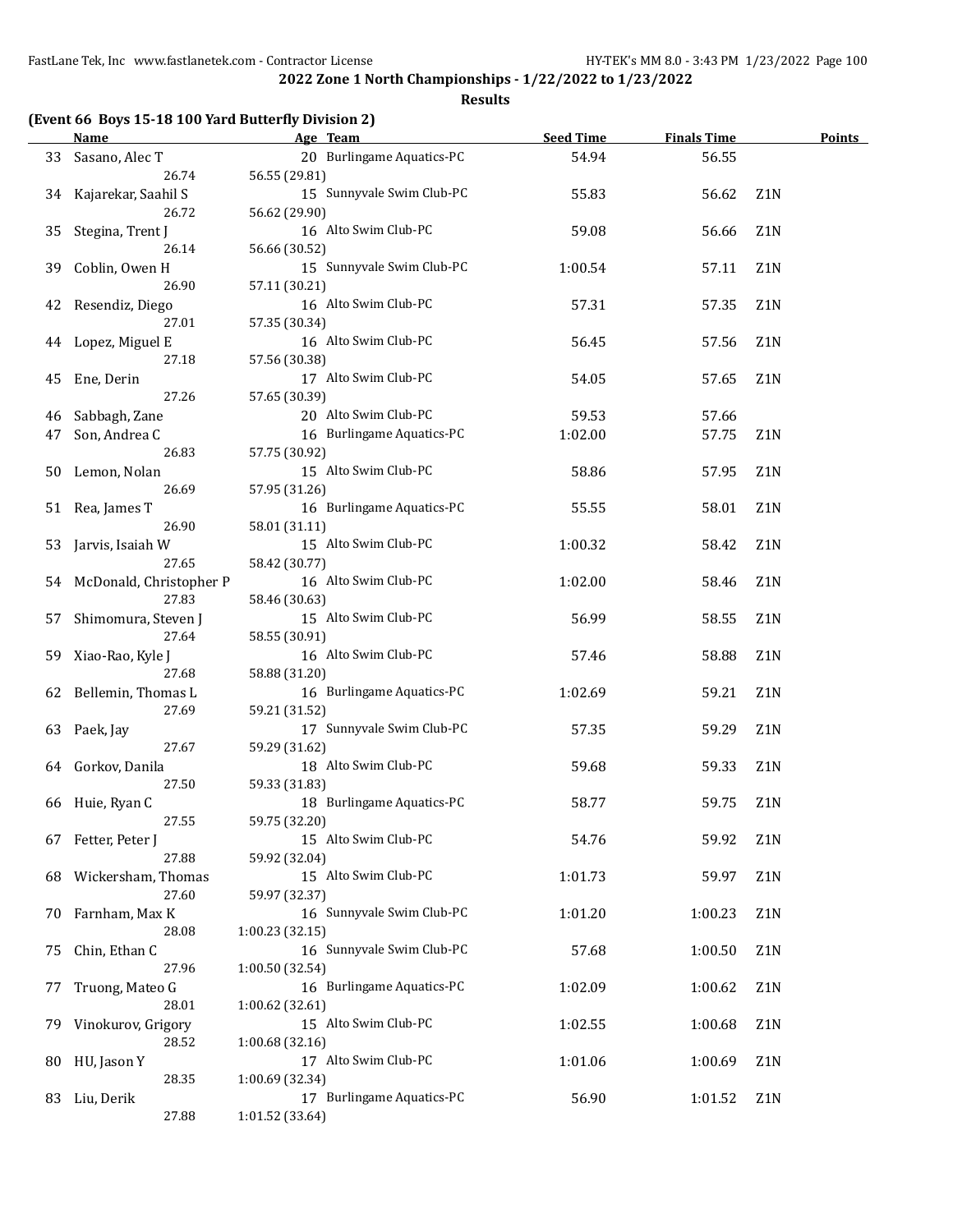**Results**

### **(Event 66 Boys 15-18 100 Yard Butterfly Division 2)**

|       | Name               | Age Team                  | <b>Seed Time</b> | <b>Finals Time</b> |                  | <b>Points</b> |
|-------|--------------------|---------------------------|------------------|--------------------|------------------|---------------|
| 85    | Nixon, Jacob D     | 16 Sunnyvale Swim Club-PC | 58.58            | 1:01.77            | Z <sub>1</sub> N |               |
|       | 28.38              | 1:01.77(33.39)            |                  |                    |                  |               |
| 87    | Garcia, Ethan C    | 15 Sunnyvale Swim Club-PC | 1:02.11          | 1:01.97            | Z <sub>1</sub> N |               |
| 90    | Helmers, William H | 15 Alto Swim Club-PC      | 1:02.00          | 1:02.29            | Z1N              |               |
|       | 29.14              | 1:02.29(33.15)            |                  |                    |                  |               |
| 92    | Nagesh, Drew L     | 16 Alto Swim Club-PC      | 1:00.94          | 1:03.14            |                  |               |
|       | 29.10              | 1:03.14 (34.04)           |                  |                    |                  |               |
| 93    | HO, Eric D         | 16 Alto Swim Club-PC      | 1:02.00          | 1:04.36            |                  |               |
|       | 29.47              | 1:04.36 (34.89)           |                  |                    |                  |               |
| 95    | Shah, Jai R        | Alto Swim Club-PC         | 1:02.00          | 1:08.06            |                  |               |
|       | 31.18              | 1:08.06 (36.88)           |                  |                    |                  |               |
| $---$ | Johnson, Colin P   | 16 Burlingame Aquatics-PC | 1:00.09          | DQ                 |                  |               |
|       | 28.38              | DO (32.93)                |                  |                    |                  |               |

#### **Event 66 Boys 15-18 100 Yard Butterfly Division 3**

**1:02.69 Z1N**

|    | <b>Name</b>                    | Age Team                                           | <b>Seed Time</b> | <b>Finals Time</b> |                  | <b>Points</b> |
|----|--------------------------------|----------------------------------------------------|------------------|--------------------|------------------|---------------|
|    | 1 Harrington, Ethan A<br>23.93 | 16 Palo Alto Stanford Aquatics-PC<br>51.30 (27.37) | 48.25            | 51.30              | Z <sub>1</sub> N | 18            |
| 2  | Balva, Arthur A                | 17 Palo Alto Stanford Aquatics-PC                  | 49.79            | 51.39              | Z <sub>1</sub> N | 16            |
|    | 24.44                          | 51.39 (26.95)                                      |                  |                    |                  |               |
| 3  | Gabbassof, Eric                | 17 Palo Alto Stanford Aquatics-PC                  | 48.82            | 51.74              | Z <sub>1</sub> N | 15            |
|    | 23.95                          | 51.74 (27.79)                                      |                  |                    |                  |               |
| 4  | Williams, Harrison P           | 17 Palo Alto Stanford Aquatics-PC                  | 50.97            | 52.04              | Z <sub>1</sub> N | 14            |
|    | 24.61                          | 52.04 (27.43)                                      |                  |                    |                  |               |
| 8  | Tran, Steven                   | 17 Palo Alto Stanford Aquatics-PC                  | 51.89            | 52.82              | Z <sub>1</sub> N | 10            |
|    | 24.90                          | 52.82 (27.92)                                      |                  |                    |                  |               |
| 10 | Lacerte, Bennett S             | 17 Palo Alto Stanford Aquatics-PC                  | 53.66            | 52.96              | Z <sub>1</sub> N | 7             |
|    | 24.89                          | 52.96 (28.07)                                      |                  |                    |                  |               |
| 15 | Tsang, Jonathan C              | 16 Palo Alto Stanford Aquatics-PC                  | 52.25            | 54.40              | Z1N              | 2             |
|    | 25.82                          | 54.40 (28.58)                                      |                  |                    |                  |               |
| 16 | Wang, Parker A                 | 17 Palo Alto Stanford Aquatics-PC                  | 57.29            | 54.68              | Z <sub>1</sub> N | $\mathbf{1}$  |
|    | 25.69                          | 54.68 (28.99)                                      |                  |                    |                  |               |
| 17 | Wang, Tyler R                  | 18 Palo Alto Stanford Aquatics-PC                  | 57.14            | 55.11              | Z1N              |               |
|    | 26.16                          | 55.11 (28.95)                                      |                  |                    |                  |               |
| 18 | Berry, Nikhil N                | 16 Palo Alto Stanford Aquatics-PC                  | 52.12            | 55.19              | Z <sub>1</sub> N |               |
|    | 26.13                          | 55.19 (29.06)                                      |                  |                    |                  |               |
| 20 | Ballard, Cole A                | 16 Palo Alto Stanford Aquatics-PC                  | 53.40            | 55.36              | Z1N              |               |
| 31 | Kirby, Lachlan H               | 15 Palo Alto Stanford Aquatics-PC                  | 55.70            | 56.33              | Z <sub>1</sub> N |               |
| 36 | Chen, Joel                     | 16 Palo Alto Stanford Aquatics-PC                  | 1:00.05          | 56.79              | Z1N              |               |
|    | 26.59                          | 56.79 (30.20)                                      |                  |                    |                  |               |
| 37 | MA, Conrad C                   | 17 Palo Alto Stanford Aquatics-PC                  | 56.31            | 56.91              | Z1N              |               |
|    | 26.85                          | 56.91 (30.06)                                      |                  |                    |                  |               |
| 40 | Chandra, Kumar S               | 17 Palo Alto Stanford Aquatics-PC                  | 54.68            | 57.22              | Z <sub>1</sub> N |               |
|    | 26.50                          | 57.22 (30.72)                                      |                  |                    |                  |               |
| 41 | Manson, Ryan W                 | 17 Palo Alto Stanford Aquatics-PC                  | 59.72            | 57.25              | Z1N              |               |
|    | 27.09                          | 57.25 (30.16)                                      |                  |                    |                  |               |
| 48 | Anagnoson, Gabriel A           | 15 Palo Alto Stanford Aquatics-PC                  | 58.59            | 57.83              | Z <sub>1</sub> N |               |
|    | 26.89                          | 57.83 (30.94)                                      |                  |                    |                  |               |
| 52 | Jerng, Elliot J                | 17 Palo Alto Stanford Aquatics-PC                  | 58.14            | 58.35              | Z1N              |               |
|    | 28.63                          | 58.35 (29.72)                                      |                  |                    |                  |               |
| 58 | Truel, Donovan B               | 18 Palo Alto Stanford Aquatics-PC                  | 59.72            | 58.74              | Z <sub>1</sub> N |               |
|    | 27.49                          | 58.74 (31.25)                                      |                  |                    |                  |               |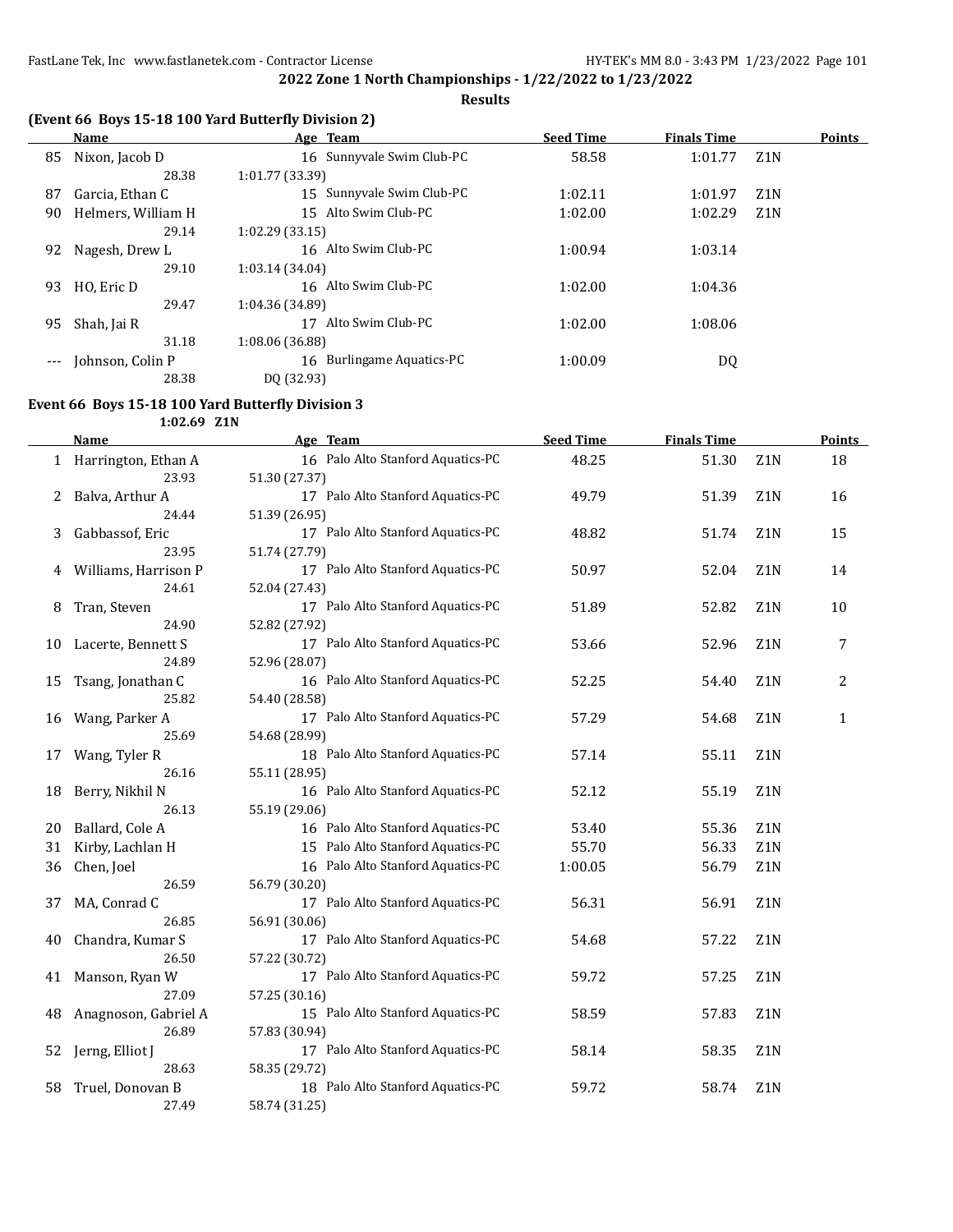#### **Results**

### **(Event 66 Boys 15-18 100 Yard Butterfly Division 3)**

|    | <b>Name</b>           | Age Team                          | <b>Seed Time</b> | <b>Finals Time</b> |                  | <b>Points</b> |
|----|-----------------------|-----------------------------------|------------------|--------------------|------------------|---------------|
| 61 | Mayo, Cooper M        | 18 Palo Alto Stanford Aquatics-PC | 1:01.64          | 59.12              | Z <sub>1</sub> N |               |
|    | 27.33                 | 59.12 (31.79)                     |                  |                    |                  |               |
| 65 | Chan, Jacob D         | 15 Palo Alto Stanford Aquatics-PC | 1:02.69          | 59.65              | Z <sub>1</sub> N |               |
|    | 27.93                 | 59.65 (31.72)                     |                  |                    |                  |               |
| 69 | LI, Kakit             | 15 Palo Alto Stanford Aquatics-PC | 59.71            | 1:00.16            | Z <sub>1</sub> N |               |
|    | 28.39                 | 1:00.16 (31.77)                   |                  |                    |                  |               |
| 71 | Zapp, Brady R         | 15 Palo Alto Stanford Aquatics-PC | 58.41            | 1:00.32            | Z <sub>1</sub> N |               |
|    | 28.35                 | 1:00.32 (31.97)                   |                  |                    |                  |               |
| 72 | Jin, Ankai T          | 16 Palo Alto Stanford Aquatics-PC | 1:01.06          | 1:00.37            | Z <sub>1</sub> N |               |
|    | 28.34                 | 1:00.37 (32.03)                   |                  |                    |                  |               |
| 73 | Klugman, Alexander N  | 15 Palo Alto Stanford Aquatics-PC | 1:01.10          | 1:00.40            | Z <sub>1</sub> N |               |
|    | 27.66                 | 1:00.40(32.74)                    |                  |                    |                  |               |
| 74 | Hsieh, Eugene         | 16 Palo Alto Stanford Aquatics-PC | 59.52            | 1:00.48            | Z <sub>1</sub> N |               |
|    | 28.64                 | 1:00.48(31.84)                    |                  |                    |                  |               |
| 75 | Birmingham, Michael Y | 15 Palo Alto Stanford Aquatics-PC | 59.30            | 1:00.50            | Z <sub>1</sub> N |               |
|    | 28.13                 | 1:00.50 (32.37)                   |                  |                    |                  |               |
| 78 | NG, Alex              | 15 Palo Alto Stanford Aquatics-PC | 1:02.69          | 1:00.64            | Z <sub>1</sub> N |               |
|    | 27.75                 | 1:00.64 (32.89)                   |                  |                    |                  |               |
|    | 84 Abucejo, Gregory L | 16 Palo Alto Stanford Aquatics-PC | 1:00.27          | 1:01.56            | Z <sub>1</sub> N |               |
|    | 28.10                 | 1:01.56 (33.46)                   |                  |                    |                  |               |
| 86 | Pyle, Justin S        | 15 Palo Alto Stanford Aquatics-PC | 1:01.68          | 1:01.91            | Z <sub>1</sub> N |               |
| 88 | Hatch, Kenneth J      | 17 Palo Alto Stanford Aquatics-PC | 57.79            | 1:02.11            | Z <sub>1</sub> N |               |
|    | 28.81                 | 1:02.11(33.30)                    |                  |                    |                  |               |
| 89 | Chien, Ethan T        | 16 Palo Alto Stanford Aquatics-PC | 1:02.69          | 1:02.13            | Z1N              |               |
|    | 29.28                 | 1:02.13 (32.85)                   |                  |                    |                  |               |

### **Event 67 Boys 13-14 100 Yard Butterfly Division 1**

### **1:06.09 Z1N**

|    | Name                         | Age Team                            | <b>Seed Time</b> | <b>Finals Time</b> |                  | <b>Points</b> |
|----|------------------------------|-------------------------------------|------------------|--------------------|------------------|---------------|
|    | 5 Lee-Weinand, Christopher H | 14 DE Anza Cupertino Aquatics-PC    | 56.44            | 55.61              | Z <sub>1</sub> N | 13            |
|    | 25.82                        | 55.61 (29.79)                       |                  |                    |                  |               |
| 15 | Ferrer, Justin B             | 14 Pacifica Sea Lions-PC            | 1:00.74          | 59.96              | Z <sub>1</sub> N | 2             |
|    | 28.03                        | 59.96 (31.93)                       |                  |                    |                  |               |
| 29 | Yim, Taewon T                | DE Anza Cupertino Aquatics-PC<br>13 | 1:04.22          | 1:01.76            | Z <sub>1</sub> N |               |
|    | 29.33                        | 1:01.76 (32.43)                     |                  |                    |                  |               |
| 32 | Powell, Michael A            | Ladera Oaks-PC<br>13                | 1:03.32          | 1:03.01            | Z <sub>1</sub> N |               |
|    | 29.44                        | 1:03.01(33.57)                      |                  |                    |                  |               |
| 37 | Powell, Alex D               | Ladera Oaks-PC<br>13                | 1:04.17          | 1:04.44            | Z <sub>1</sub> N |               |
|    | 29.99                        | 1:04.44(34.45)                      |                  |                    |                  |               |
| 40 | Kawaja, Cole W               | 14 Ladera Oaks-PC                   | 1:06.09          | 1:05.16            | Z <sub>1</sub> N |               |
|    | 30.10                        | 1:05.16 (35.06)                     |                  |                    |                  |               |

#### **Event 67 Boys 13-14 100 Yard Butterfly Division 2 1:06.09 Z1N**

|   | <b>Name</b>          | Age Team                  | <b>Seed Time</b> | <b>Finals Time</b> |                  | <b>Points</b> |
|---|----------------------|---------------------------|------------------|--------------------|------------------|---------------|
|   | Raghunathan, Kevin Y | 14 Burlingame Aquatics-PC | 53.05            | 53.08              | Z <sub>1</sub> N | 18            |
|   | 24.43                | 53.08 (28.65)             |                  |                    |                  |               |
|   | Goya, Francisco      | 14 Alto Swim Club-PC      | 56.15            | 54.93              | Z1N              | 15            |
|   | 25.61                | 54.93 (29.32)             |                  |                    |                  |               |
| 6 | Hong, Jinu           | 14 Alto Swim Club-PC      | 58.03            | 57.01              | Z <sub>1</sub> N | 12            |
|   | 27.35                | 57.01 (29.66)             |                  |                    |                  |               |
|   | DO, Thomas V         | 14 Sunnyvale Swim Club-PC | 56.25            | 57.23              | Z1N              | 11            |
|   | 26.80                | 57.23 (30.43)             |                  |                    |                  |               |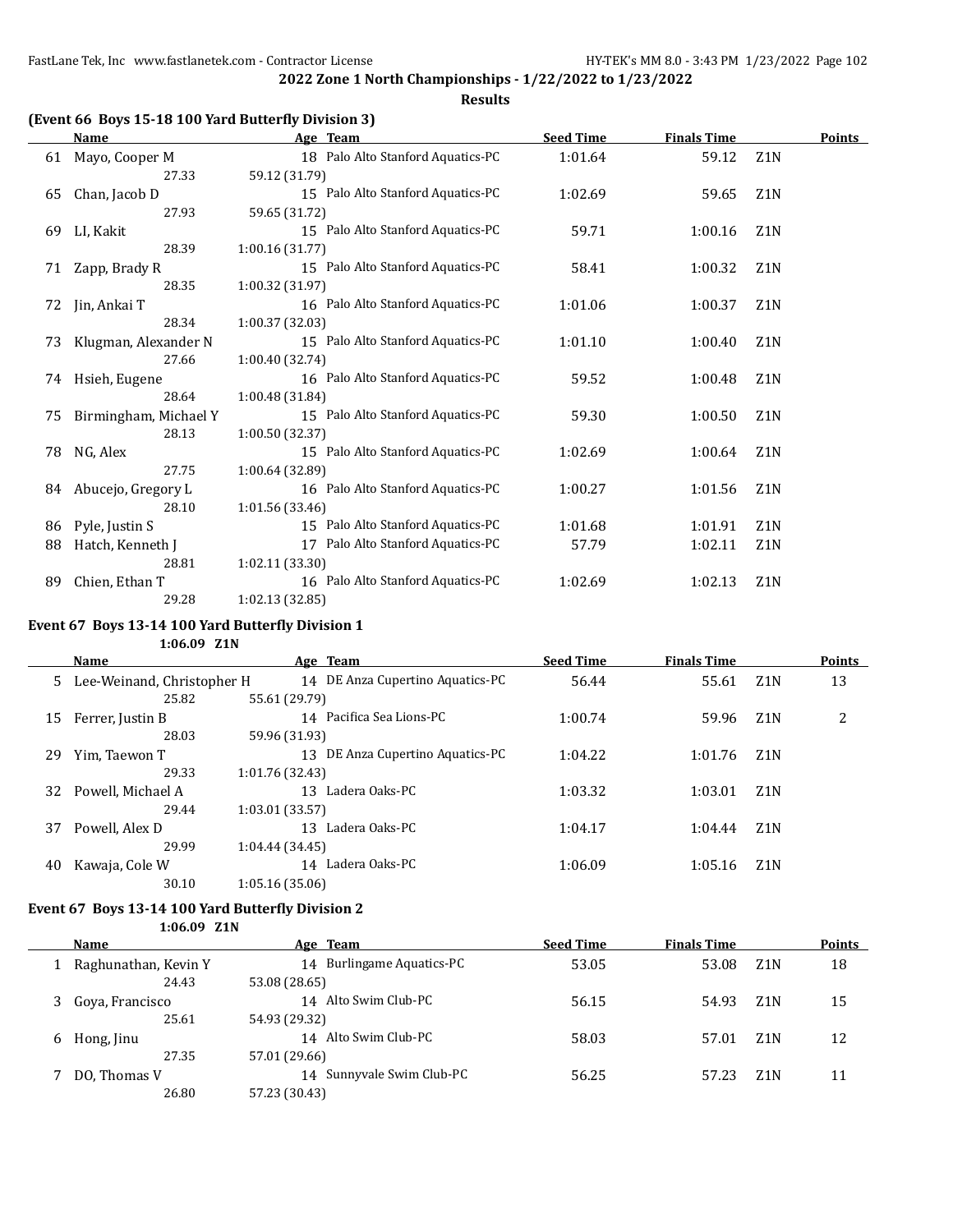**2022 Zone 1 North Championships - 1/22/2022 to 1/23/2022 Results**

### **(Event 67 Boys 13-14 100 Yard Butterfly Division 2)**

 $\overline{a}$ 

|    | <b>Name</b>                                                      | Age Team                                | <b>Seed Time</b> | <b>Finals Time</b> |                  | <b>Points</b> |  |  |  |  |  |
|----|------------------------------------------------------------------|-----------------------------------------|------------------|--------------------|------------------|---------------|--|--|--|--|--|
| 8  | Meehan, James A                                                  | 14 Alto Swim Club-PC                    | 58.98            | 57.24              | Z1N              | 10            |  |  |  |  |  |
|    | 27.03                                                            | 57.24 (30.21)                           |                  |                    |                  |               |  |  |  |  |  |
| 9  | Grafilo, Jackson M                                               | 14 Burlingame Aquatics-PC               | 56.52            | 57.95              | Z1N              | 8             |  |  |  |  |  |
|    | 26.95                                                            | 57.95 (31.00)                           |                  |                    |                  |               |  |  |  |  |  |
|    | 11 FU, Alvin                                                     | 13 Alto Swim Club-PC                    | 59.15            | 58.64              | Z1N              | 6             |  |  |  |  |  |
|    | 28.10                                                            | 58.64 (30.54)                           |                  |                    |                  |               |  |  |  |  |  |
| 13 | Naranjo, Ian P                                                   | 14 Alto Swim Club-PC                    | 1:03.36          | 59.75              | Z1N              | 4             |  |  |  |  |  |
|    | 27.94                                                            | 59.75 (31.81)                           |                  |                    |                  |               |  |  |  |  |  |
| 17 | Kumar, Ryan                                                      | 13 Alto Swim Club-PC                    | 1:04.62          | 1:00.51            | Z1N              |               |  |  |  |  |  |
|    | 28.49                                                            | 1:00.51 (32.02)                         |                  |                    |                  |               |  |  |  |  |  |
| 18 | Fong, Scott                                                      | 14 Alto Swim Club-PC                    | 1:00.18          | 1:00.54            | Z <sub>1</sub> N |               |  |  |  |  |  |
|    | 28.57                                                            | 1:00.54 (31.97)                         |                  |                    |                  |               |  |  |  |  |  |
| 19 | Negi, Atiksh                                                     | 13 Alto Swim Club-PC                    | 1:04.64          | 1:00.75            | Z1N              |               |  |  |  |  |  |
|    | 28.40                                                            | 1:00.75 (32.35)<br>14 Alto Swim Club-PC | 1:00.98          | 1:01.08            | Z <sub>1</sub> N |               |  |  |  |  |  |
| 23 | Byun, Justis L<br>29.56                                          | 1:01.08 (31.52)                         |                  |                    |                  |               |  |  |  |  |  |
| 25 | VU, Ian M                                                        | 14 Burlingame Aquatics-PC               | 56.95            | 1:01.16            | Z1N              |               |  |  |  |  |  |
|    | 28.36                                                            | 1:01.16 (32.80)                         |                  |                    |                  |               |  |  |  |  |  |
| 26 | Phan, Orion L                                                    | 14 Sunnyvale Swim Club-PC               | 1:01.43          | 1:01.42            | Z1N              |               |  |  |  |  |  |
|    | 29.90                                                            | 1:01.42 (31.52)                         |                  |                    |                  |               |  |  |  |  |  |
| 27 | Pham, Andrew N                                                   | 13 Sunnyvale Swim Club-PC               | 1:01.87          | 1:01.45            | Z1N              |               |  |  |  |  |  |
|    | 29.05                                                            | 1:01.45 (32.40)                         |                  |                    |                  |               |  |  |  |  |  |
| 28 | Lee, Andrew J                                                    | 14 Burlingame Aquatics-PC               | 1:01.70          | 1:01.50            | Z1N              |               |  |  |  |  |  |
|    | 29.02                                                            | 1:01.50 (32.48)                         |                  |                    |                  |               |  |  |  |  |  |
| 30 | Cui, Tony C                                                      | 14 Alto Swim Club-PC                    | 1:02.59          | 1:01.80            | Z1N              |               |  |  |  |  |  |
|    | 28.67                                                            | 1:01.80 (33.13)                         |                  |                    |                  |               |  |  |  |  |  |
| 31 | Poon, Kaden                                                      | 14 Sunnyvale Swim Club-PC               | 1:05.50          | 1:02.96            | Z1N              |               |  |  |  |  |  |
|    | 29.99                                                            | 1:02.96 (32.97)                         |                  |                    |                  |               |  |  |  |  |  |
| 35 | Mai, Benjamin J                                                  | 13 Alto Swim Club-PC                    | 1:05.42          | 1:03.80            | Z1N              |               |  |  |  |  |  |
|    | 30.76                                                            | 1:03.80 (33.04)                         |                  |                    |                  |               |  |  |  |  |  |
| 36 | Chan, Alexander C                                                | 13 Sunnyvale Swim Club-PC               | 1:04.92          | 1:03.83            | Z <sub>1</sub> N |               |  |  |  |  |  |
| 39 | Cheong, Arthur T                                                 | 14 Sunnyvale Swim Club-PC               | 1:06.08          | 1:05.11            | Z1N              |               |  |  |  |  |  |
|    | 29.60                                                            | 1:05.11(35.51)                          |                  |                    |                  |               |  |  |  |  |  |
| 41 | Tendulkar, Aditya P                                              | 14 Burlingame Aquatics-PC               | 1:05.50          | 1:06.17            |                  |               |  |  |  |  |  |
|    | 30.40                                                            | 1:06.17 (35.77)                         |                  |                    |                  |               |  |  |  |  |  |
| 42 | Fujita, Dylan K                                                  | 13 Alto Swim Club-PC                    | 1:05.48          | 1:07.10            |                  |               |  |  |  |  |  |
|    | 31.70                                                            | 1:07.10 (35.40)                         |                  |                    |                  |               |  |  |  |  |  |
|    | 44 Chin, Caelen C                                                | 14 Sunnyvale Swim Club-PC               | 1:04.81          | 1:08.10            |                  |               |  |  |  |  |  |
|    | 31.22                                                            | 1:08.10 (36.88)                         |                  |                    |                  |               |  |  |  |  |  |
| 45 | Tao, George Y                                                    | 13 Burlingame Aquatics-PC               | 1:06.65          | 1:09.40            |                  |               |  |  |  |  |  |
|    | 31.83                                                            | 1:09.40 (37.57)                         |                  |                    |                  |               |  |  |  |  |  |
| 46 | Hoffman Chande, Remi B<br>32.16                                  | 14 Alto Swim Club-PC                    | 1:06.03          | 1:11.74            |                  |               |  |  |  |  |  |
|    |                                                                  | 1:11.74 (39.58)<br>13 Alto Swim Club-PC |                  | 1:12.80            |                  |               |  |  |  |  |  |
| 47 | Glanville, Dylan J<br>34.61                                      | 1:12.80 (38.19)                         | 1:05.18          |                    |                  |               |  |  |  |  |  |
|    |                                                                  |                                         |                  |                    |                  |               |  |  |  |  |  |
|    | Event 67 Boys 13-14 100 Yard Butterfly Division 3<br>1:06.09 Z1N |                                         |                  |                    |                  |               |  |  |  |  |  |

| <b>Name</b>      | Age Team                          | <b>Seed Time</b> | <b>Finals Time</b> | Points |
|------------------|-----------------------------------|------------------|--------------------|--------|
| Heit, Henry J    | 14 Palo Alto Stanford Aquatics-PC | 54.29            | Z1N<br>54.16       | 16     |
| 25.24            | 54.16 (28.92)                     |                  |                    |        |
| Ogawa, Nicolas P | 14 Palo Alto Stanford Aquatics-PC | 54.37            | Z1N<br>55.48       | 14     |
| 26.05            | 55.48 (29.43)                     |                  |                    |        |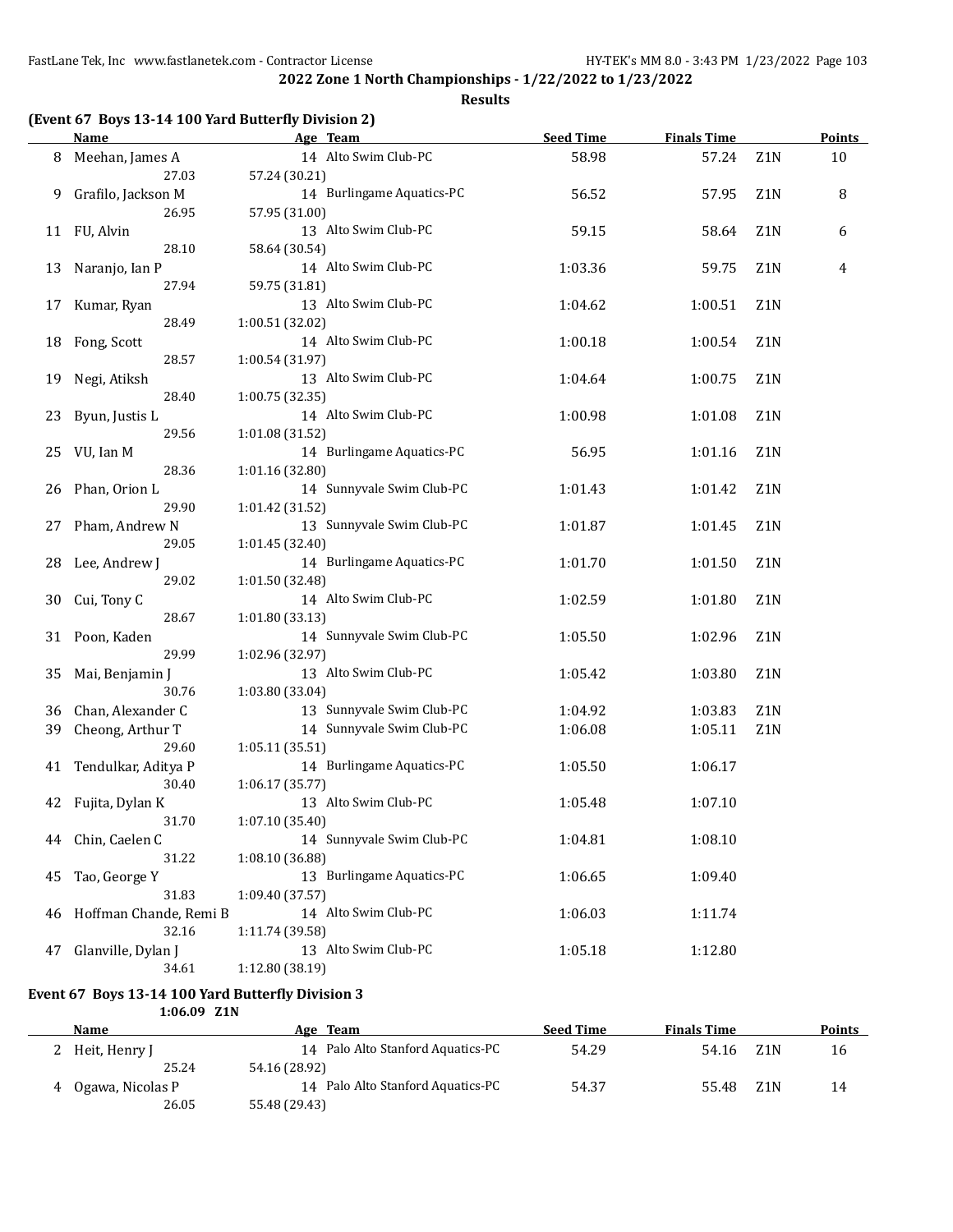#### **Results**

#### **(Event 67 Boys 13-14 100 Yard Butterfly Division 3)**

|    | Name                   | Age Team                             | <b>Seed Time</b> | <b>Finals Time</b> |                  | Points |
|----|------------------------|--------------------------------------|------------------|--------------------|------------------|--------|
| 10 | Yoon, Nathaniel        | 14 Palo Alto Stanford Aquatics-PC    | 57.46            | 57.98              | Z <sub>1</sub> N | 7      |
|    | 27.66                  | 57.98 (30.32)                        |                  |                    |                  |        |
| 12 | Wang, Ethan R          | 14 Palo Alto Stanford Aquatics-PC    | 59.03            | 58.71              | Z <sub>1</sub> N | 5      |
|    | 27.76                  | 58.71 (30.95)                        |                  |                    |                  |        |
| 14 | Yuan, Jonathan Z       | 14 Palo Alto Stanford Aquatics-PC    | 59.10            | 59.80              | Z <sub>1</sub> N | 3      |
|    | 28.10                  | 59.80 (31.70)                        |                  |                    |                  |        |
| 16 | Lin, Hongyu            | 14 Palo Alto Stanford Aquatics-PC    | 1:00.54          | 1:00.04            | Z <sub>1</sub> N | 1      |
| 20 | WU, Andrew             | 13 Palo Alto Stanford Aquatics-PC    | 1:01.06          | 1:00.84            | Z <sub>1</sub> N |        |
|    | 28.93                  | 1:00.84(31.91)                       |                  |                    |                  |        |
| 21 | Wang, Shangxi N        | 14 Palo Alto Stanford Aquatics-PC    | 56.87            | 1:00.92            | Z <sub>1</sub> N |        |
| 22 | LI, Kevin K            | 13 Palo Alto Stanford Aquatics-PC    | 1:02.69          | 1:01.07            | Z <sub>1</sub> N |        |
|    | 28.60                  | 1:01.07(32.47)                       |                  |                    |                  |        |
| 24 | Chien, Evan W          | 14 Palo Alto Stanford Aquatics-PC    | 1:03.76          | 1:01.10            | Z <sub>1</sub> N |        |
|    | 28.39                  | 1:01.10(32.71)                       |                  |                    |                  |        |
| 33 | Faraboschi, Alessandro | Palo Alto Stanford Aquatics-PC<br>13 | 1:05.87          | 1:03.31            | Z <sub>1</sub> N |        |
|    | 28.29                  | 1:03.31 (35.02)                      |                  |                    |                  |        |
| 34 | Balva, Maxwell         | 13 Palo Alto Stanford Aquatics-PC    | 1:04.50          | 1:03.34            | Z <sub>1</sub> N |        |
|    | 29.72                  | 1:03.34 (33.62)                      |                  |                    |                  |        |
| 38 | Friedman, Liad         | 14 Palo Alto Stanford Aquatics-PC    | 1:06.08          | 1:04.99            | Z <sub>1</sub> N |        |
| 43 | Lee, Edison S          | Palo Alto Stanford Aquatics-PC<br>13 | 1:06.02          | 1:07.39            |                  |        |
|    | 31.58                  | 1:07.39 (35.81)                      |                  |                    |                  |        |

#### **Event 68 Boys 11-12 50 Yard Butterfly Division 1**

**34.19 Z1N**

|    | <b>Name</b>          |    | Age Team                         | <b>Seed Time</b> | <b>Finals Time</b> |                  | <b>Points</b> |
|----|----------------------|----|----------------------------------|------------------|--------------------|------------------|---------------|
| 5  | Kawaja, Reid S       | 12 | Ladera Oaks-PC                   | 29.01            | 28.73              | Z <sub>1</sub> N | 13            |
| 10 | Senechal, Maximus A  |    | 12 Bay Club Panthers-PC          | 29.23            | 29.95              | Z <sub>1</sub> N | 7             |
| 11 | Jorgensen, Thomas G  |    | 12 Fog City Hammerheads-PC       | 30.93            | 29.97              | Z <sub>1</sub> N | 6             |
| 13 | Sutherland, Graham O | 12 | Ladera Oaks-PC                   | 30.01            | 30.15              | Z <sub>1</sub> N | 4             |
| 16 | Strots, Alexander    |    | 11 DE Anza Cupertino Aquatics-PC | 29.83            | 30.23              | Z <sub>1</sub> N |               |
| 17 | Taysi, Griffin C     |    | 12 DE Anza Cupertino Aquatics-PC | 30.63            | 30.36              | Z <sub>1</sub> N |               |
| 29 | Dodge, Cannon A      |    | 12 DE Anza Cupertino Aquatics-PC | 32.79            | 31.72              | Z <sub>1</sub> N |               |
| 33 | Vos, Finn            |    | 12 Bull Dog Swim Club-PC         | 33.17            | 32.25              | Z <sub>1</sub> N |               |
| 34 | Liu, James K         |    | 12 Daly City Dolphins-PC         | 33.10            | 32.53              | Z <sub>1</sub> N |               |
| 39 | Johnston, Kai C      | 11 | Otter Swim Club-PC               | 33.62            | 32.73              | Z <sub>1</sub> N |               |
|    | 42 Huo, Jiachen      |    | 12 Otter Swim Club-PC            | 33.85            | 32.95              | Z <sub>1</sub> N |               |

### **Event 68 Boys 11-12 50 Yard Butterfly Division 2**

**34.19 Z1N**

**Name Age Team Seed Time Finals Time Points** 1 Floyd, Hayden I 12 Sunnyvale Swim Club-PC 28.30 27.67 Z1N 18 2 Lee, Ciaran C 12 Burlingame Aquatics-PC 28.42 28.36 Z1N 16 3 Raghunathan, Brian M 12 Burlingame Aquatics-PC 28.50 28.40 Z1N 15 4 Yang, Dylan G 12 Burlingame Aquatics-PC 33.39 28.49 Z1N 14 7 McDonald, Alexander J 12 Alto Swim Club-PC 34.08 29.20 Z1N 11 8 YU, Ben B 12 Sunnyvale Swim Club-PC 30.60 29.39 Z1N 10 12 Zhu, Ian 12 Sunnyvale Swim Club-PC 30.22 30.05 Z1N 5<br>15 Parrett. Theodore R 12 Alto Swim Club-PC 31.40 30.19 Z1N 2 15 Parrett, Theodore R 12 Alto Swim Club-PC 31.40 30.19 21N 2 20 Yong, Jerrick Y 12 Alto Swim Club-PC 31.20 30.91 Z1N 21 Erickson, Julian A 11 Alto Swim Club-PC 31.53 31.30 Z1N 23 Browne, Ethan D 12 Sunnyvale Swim Club-PC 32.87 31.43 Z1N 25 Chung, Kai K 12 Alto Swim Club-PC 31.71 31.56 Z1N 26 Lee, Tristan 12 Sunnyvale Swim Club-PC 33.43 31.58 Z1N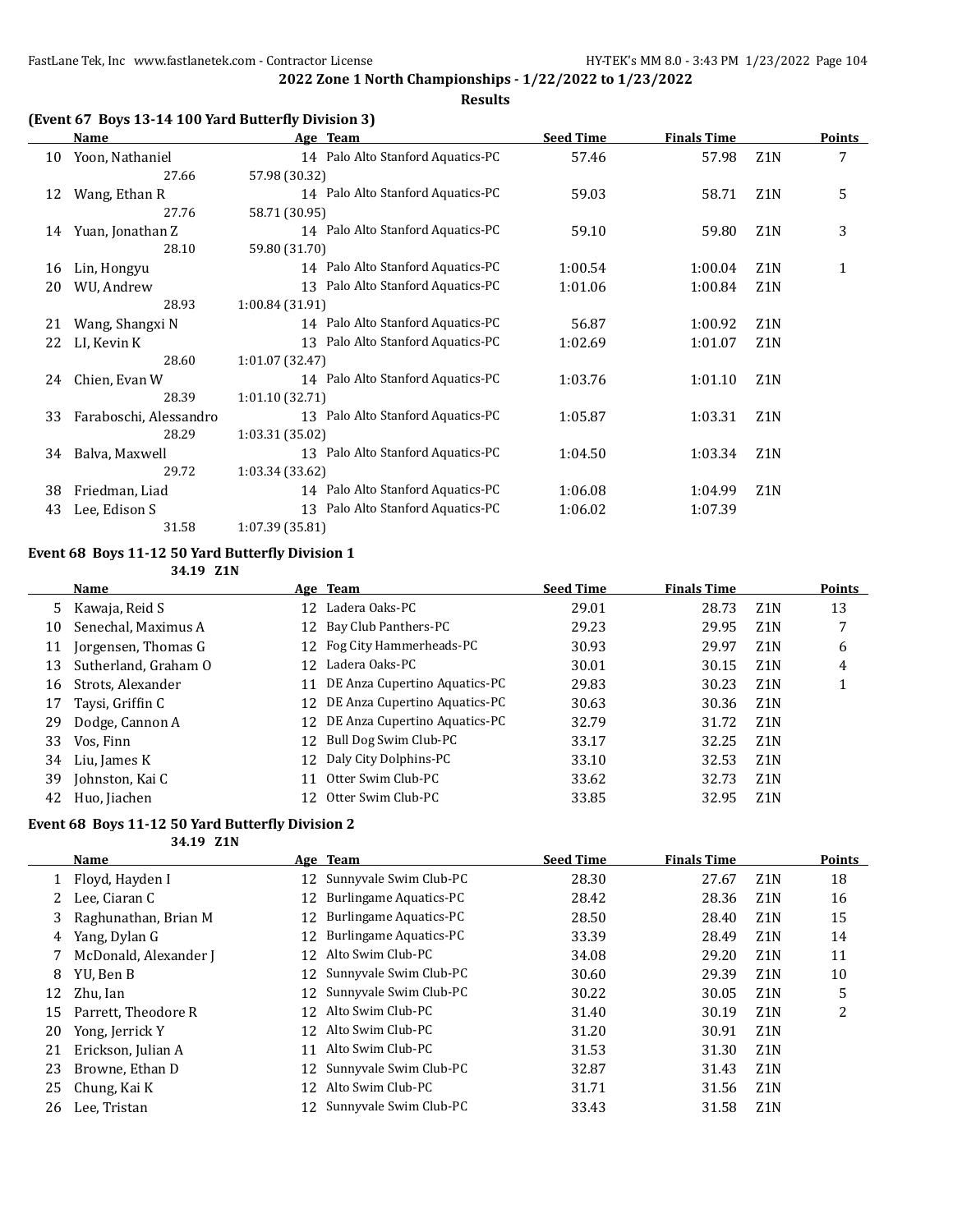#### **Results**

### **(Event 68 Boys 11-12 50 Yard Butterfly Division 2)**

|    | Name               |    | <u>Age Team</u>           | <b>Seed Time</b> | <b>Finals Time</b> |                  | <b>Points</b> |
|----|--------------------|----|---------------------------|------------------|--------------------|------------------|---------------|
| 27 | Idio, Jacob M      |    | 12 Burlingame Aquatics-PC | 33.35            | 31.64              | Z1N              |               |
| 31 | Komashko, Andre H  |    | 12 Burlingame Aquatics-PC | 32.30            | 32.15              | Z1N              |               |
|    | 36 Hong, Matthew J | 11 | Alto Swim Club-PC         | 33.77            | 32.59              | Z <sub>1</sub> N |               |
| 37 | Araya, Agustin D   | 11 | Alto Swim Club-PC         | 33.09            | 32.61              | Z1N              |               |
| 38 | Kuziemko, Avery Y  | 11 | Burlingame Aquatics-PC    | 33.91            | 32.64              | Z1N              |               |
| 41 | Gafton, Andrew C   |    | 12 Alto Swim Club-PC      | 33.13            | 32.90              | Z <sub>1</sub> N |               |
| 47 | Reklis, Rylan K    |    | 12 Alto Swim Club-PC      | 33.78            | 35.09              |                  |               |
| 48 | Bivol, Julien A    | 11 | Alto Swim Club-PC         | 33.98            | 35.76              |                  |               |
| 50 | Erhard, Raphael    | 11 | Alto Swim Club-PC         | 33.60            | 36.98              |                  |               |
|    |                    |    |                           |                  |                    |                  |               |

## **Event 68 Boys 11-12 50 Yard Butterfly Division 3**

**34.19 Z1N**

|       | Name                   |    | Age Team                          | <b>Seed Time</b> | <b>Finals Time</b> |                  | <b>Points</b> |
|-------|------------------------|----|-----------------------------------|------------------|--------------------|------------------|---------------|
| 6     | Heit, Oliver           |    | 12 Palo Alto Stanford Aquatics-PC | 30.33            | 28.80              | Z <sub>1</sub> N | 12            |
| 9     | Langner, Maksymilian K | 12 | Palo Alto Stanford Aquatics-PC    | 30.38            | 29.83              | Z <sub>1</sub> N | 8             |
| 14    | Abucejo, Martin R      | 12 | Palo Alto Stanford Aquatics-PC    | 29.64            | 30.16              | Z <sub>1</sub> N | 3             |
| 18    | Deshpande, Siddhant N  | 12 | Palo Alto Stanford Aquatics-PC    | 31.35            | 30.75              | Z <sub>1</sub> N |               |
| 19    | Coleman, Hunter G      | 11 | Palo Alto Stanford Aquatics-PC    | 32.88            | 30.82              | Z <sub>1</sub> N |               |
| 22    | Lin, Brandon X         | 11 | Palo Alto Stanford Aquatics-PC    | 32.92            | 31.32              | Z <sub>1</sub> N |               |
| 24    | Hsu, Jonah G           | 12 | Palo Alto Stanford Aquatics-PC    | 32.59            | 31.47              | Z <sub>1</sub> N |               |
| 28    | Smoot, Graham W        | 12 | Palo Alto Stanford Aquatics-PC    | 31.15            | 31.65              | Z1N              |               |
| 30    | Clark, David A         | 12 | Palo Alto Stanford Aquatics-PC    | 33.60            | 31.73              | Z <sub>1</sub> N |               |
| 32    | Bromberg, Matias B     | 11 | Palo Alto Stanford Aquatics-PC    | 32.19            | 32.18              | Z <sub>1</sub> N |               |
| 35    | NG, Gavin T            | 12 | Palo Alto Stanford Aquatics-PC    | 33.66            | 32.56              | Z <sub>1</sub> N |               |
| 40    | Kwak, Zachary J        | 12 | Palo Alto Stanford Aquatics-PC    | 33.84            | 32.74              | Z <sub>1</sub> N |               |
| 43    | Moser, Will R          | 12 | Palo Alto Stanford Aquatics-PC    | 30.12            | 33.45              | Z <sub>1</sub> N |               |
| 44    | Luenberger, Matthew W  | 12 | Palo Alto Stanford Aquatics-PC    | 33.29            | 33.63              | Z <sub>1</sub> N |               |
| 45    | Dizitser, Milan S      | 12 | Palo Alto Stanford Aquatics-PC    | 34.09            | 33.69              | Z <sub>1</sub> N |               |
| 46    | Savard, Tyler S        | 11 | Palo Alto Stanford Aquatics-PC    | 34.00            | 34.08              | Z <sub>1</sub> N |               |
| 49    | Lai, Zachary E         | 12 | Palo Alto Stanford Aquatics-PC    | 34.19            | 36.24              |                  |               |
| $---$ | Achterkirchen, Carl J  | 12 | Palo Alto Stanford Aquatics-PC    | 34.02            | DQ                 |                  |               |
| $---$ | Adam, Conor            | 11 | Palo Alto Stanford Aquatics-PC    | 32.68            | DQ                 |                  |               |

### **Event 69 Boys 9-10 50 Yard Butterfly Division 1**

**40.49 Z1N**

|    | Name                   |     | Age Team                         | <b>Seed Time</b> | <b>Finals Time</b> |                  | <b>Points</b> |
|----|------------------------|-----|----------------------------------|------------------|--------------------|------------------|---------------|
|    | 2 Farrell, Blake M     |     | 9 Bay Club Panthers-PC           | 32.61            | 31.74              | 7.1 N            | 16            |
|    | 3 Lai, Andrew W        |     | 10 Fog City Hammerheads-PC       | 33.29            | 32.29              | Z <sub>1</sub> N | 15            |
| 10 | Miller, Maxwell M      |     | 10 DE Anza Cupertino Aquatics-PC | 39.18            | 36.35              | Z <sub>1</sub> N |               |
| 11 | Powell, Ryan A         | 10. | Ladera Oaks-PC                   | 37.38            | 36.61              | Z1N              | 6             |
| 12 | Wang, Siwei            | 10. | Bay Club Panthers-PC             | 37.75            | 36.93              | Z <sub>1</sub> N |               |
| 20 | Estala Steclaru, Matei |     | 10 DE Anza Cupertino Aquatics-PC | 38.61            | 39.84              | Z1N              |               |
| 23 | Choong, Greg T         |     | 10 Otter Swim Club-PC            | 40.09            | 40.56              |                  |               |

#### **Event 69 Boys 9-10 50 Yard Butterfly Division 2**

**40.49 Z1N**

|    | Name                |        | Age Team                  | <b>Seed Time</b> | <b>Finals Time</b> |                  | Points |
|----|---------------------|--------|---------------------------|------------------|--------------------|------------------|--------|
|    | 4 Zhao, Dylan H     |        | 10 Sunnyvale Swim Club-PC | 34.09            | 33.65              | Z1N              | 14     |
|    | 5 Kuusela, Elias N  |        | 10 Alto Swim Club-PC      | 36.32            | 34.17              | Z <sub>1</sub> N | 13     |
|    | Bailey, Skye R      |        | Alto Swim Club-PC         | 36.66            | 35.50              | Z1N              | 11     |
| 8  | Rodde, Austin B     | 1 () - | Burlingame Aquatics-PC    | 37.03            | 35.74              | Z1N              | 10     |
| 14 | Bulankov, Phillip A |        | Alto Swim Club-PC         | 39.13            | 37.35              | Z <sub>1</sub> N |        |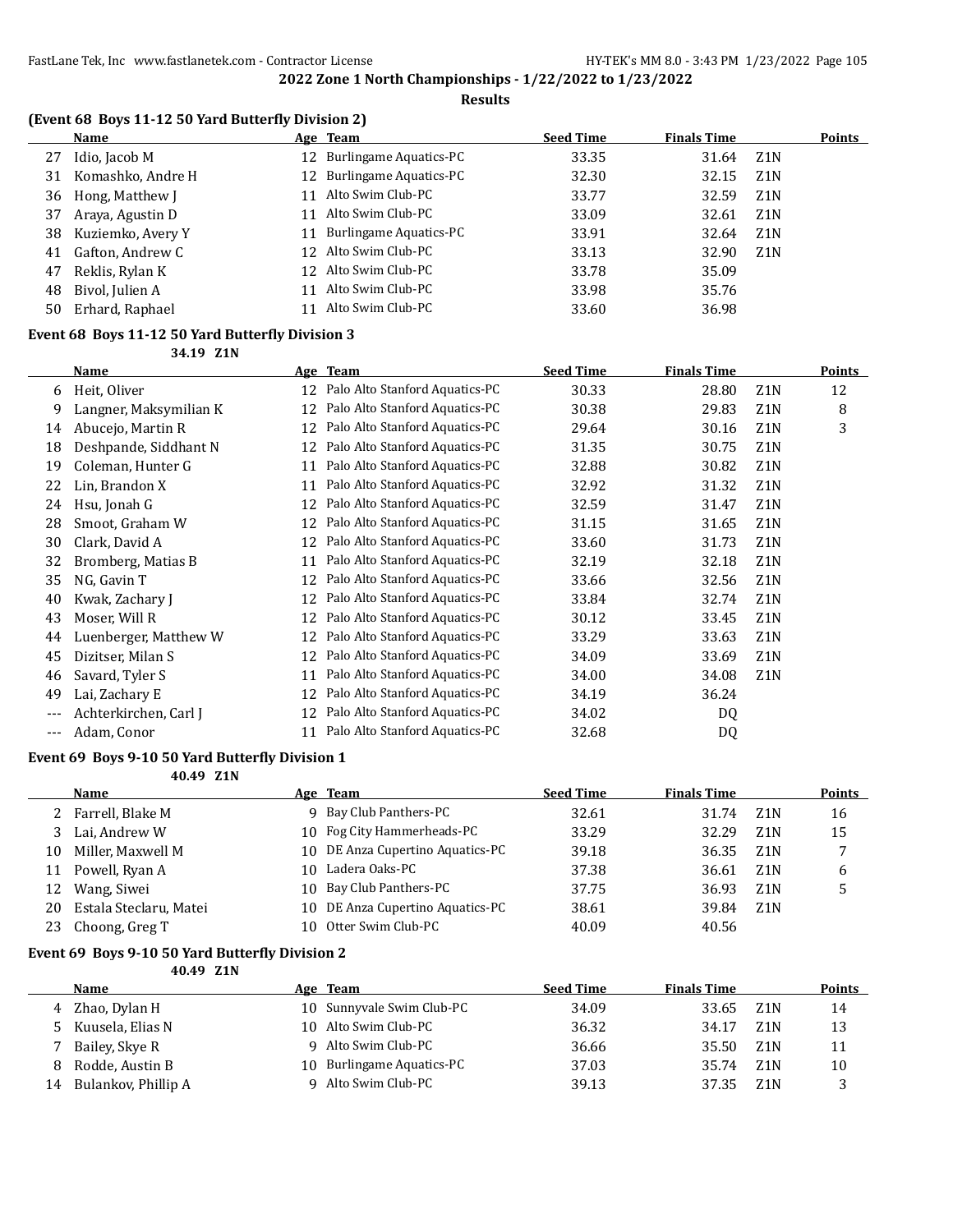**Results**

|                     | (Event 69 Boys 9-10 50 Yard Butterfly Division 2) |    |                                  |                  |                    |                  |               |
|---------------------|---------------------------------------------------|----|----------------------------------|------------------|--------------------|------------------|---------------|
|                     | Name                                              |    | Age Team                         | <b>Seed Time</b> | <b>Finals Time</b> |                  | <b>Points</b> |
| 15                  | Deng, Daniel                                      |    | 10 Alto Swim Club-PC             | 37.37            | 37.37              | Z <sub>1</sub> N | 2             |
| 17                  | Chang, Eric                                       |    | 10 Alto Swim Club-PC             | 39.75            | 39.33              | Z <sub>1</sub> N |               |
| 26                  | YU. Felix                                         |    | 10 Alto Swim Club-PC             | 39.89            | 43.81              |                  |               |
| 27                  | Araya, Sebastian C                                |    | 9 Alto Swim Club-PC              | 40.19            | 46.50              |                  |               |
| 28                  | Leung, Caleb K                                    |    | 10 Alto Swim Club-PC             | 39.78            | 46.85              |                  |               |
| 29                  | Rust, Elliot K                                    |    | 10 Alto Swim Club-PC             | 39.96            | 50.10              |                  |               |
| $\qquad \qquad - -$ | Tian, Jesse                                       | 10 | Alto Swim Club-PC                | 39.89            | DQ                 |                  |               |
|                     | Event 69 Boys 9-10 50 Yard Butterfly Division 3   |    |                                  |                  |                    |                  |               |
|                     | 40.49 Z1N                                         |    |                                  |                  |                    |                  |               |
|                     | <b>Name</b>                                       |    | Age Team                         | <b>Seed Time</b> | <b>Finals Time</b> |                  | Points        |
|                     | Tolstukhin, William                               | 10 | Palo Alto Stanford Aquatics-PC   | 32.17            | 31.67              | Z <sub>1</sub> N | 18            |
| $\epsilon$          | $Draw \, I \, \alpha \, \Gamma$                   |    | Q Palo Alto Stanford Aquatics-DC | 2422             | 24.GO              | <b>71 N</b>      | 12            |

|    | Tolstukhin, William  | 1 O | - Paio Alto Staniord Aquatics-PC  | 32.17 | 31.67 | ZIN              | 18 |
|----|----------------------|-----|-----------------------------------|-------|-------|------------------|----|
| 6  | Byer, Leo E          |     | 9 Palo Alto Stanford Aquatics-PC  | 34.33 | 34.69 | Z1N              | 12 |
| 9  | Codel, Soeren A      |     | 10 Palo Alto Stanford Aquatics-PC | 35.11 | 35.95 | Z <sub>1</sub> N | 8  |
| 13 | Finn, Zane E         |     | 10 Palo Alto Stanford Aquatics-PC | 39.59 | 36.94 | Z <sub>1</sub> N | 4  |
| 16 | Laster, Teddy M      |     | 10 Palo Alto Stanford Aquatics-PC | 34.01 | 38.33 | Z1N              |    |
| 18 | Lungren, Gabriel J   |     | 10 Palo Alto Stanford Aquatics-PC | 38.09 | 39.36 | Z <sub>1</sub> N |    |
| 19 | Lee, Alden           |     | 9 Palo Alto Stanford Aquatics-PC  | 40.49 | 39.45 | Z1N              |    |
| 21 | Nam, Stefan          |     | 10 Palo Alto Stanford Aquatics-PC | 40.47 | 40.03 | Z1N              |    |
|    | 22 Nicolls, Julian C |     | 10 Palo Alto Stanford Aquatics-PC | 39.91 | 40.38 | Z <sub>1</sub> N |    |
| 24 | Nassiri, Dastan      |     | 10 Palo Alto Stanford Aquatics-PC | 35.73 | 40.66 |                  |    |
|    | 25 Chen, Ethan       |     | 10 Palo Alto Stanford Aquatics-PC | 40.40 | 41.93 |                  |    |
|    |                      |     |                                   |       |       |                  |    |

#### **Event 70 Boys 8 & Under 25 Yard Butterfly Division 1 22.59 Z1N**

| Name        | Age Team             | Seed Time | <b>Finals Time</b>        | <b>Points</b> |
|-------------|----------------------|-----------|---------------------------|---------------|
| Saheb, Sami | Bay Club Panthers-PC | 22.22     | Z <sub>1</sub> N<br>21.78 |               |

#### **Event 70 Boys 8 & Under 25 Yard Butterfly Division 2**

**22.59 Z1N**

|               | Name                    | Age Team                      | <b>Seed Time</b> | <b>Finals Time</b> | <b>Points</b> |
|---------------|-------------------------|-------------------------------|------------------|--------------------|---------------|
|               | Zhou, Kunhao L          | 8 Alto Swim Club-PC           | 17.45            | 18.72<br>Z1N       | 18            |
| $\mathcal{D}$ | Liu, Lucas R            | Alto Swim Club-PC             | 22.18            | 25.67              | 13            |
| 6             | Chang, Elijah J         | 8 Alto Swim Club-PC           | 21.96            | 25.91              | 12            |
|               | Vartkessian, Theodore D | 8 Alto Swim Club-PC           | 22.07            | 30.98              | 11            |
|               | --- Rodde, Owen A       | <b>Burlingame Aquatics-PC</b> | 21.01            | D0                 |               |

#### **Event 70 Boys 8 & Under 25 Yard Butterfly Division 3**

**22.59 Z1N**

| Name              | Team<br>Age                      | <b>Seed Time</b> | <b>Finals Time</b> | <b>Points</b> |
|-------------------|----------------------------------|------------------|--------------------|---------------|
| Ladomirak, Jax A  | 8 Palo Alto Stanford Aquatics-PC | 21.06            | 20.59<br>Z1N       |               |
| Ashcraft, Logan M | 8 Palo Alto Stanford Aquatics-PC | 22.59            | 21.57<br>Z1N       |               |

#### **Event 71 Boys 15-18 100 Yard Freestyle Division 1**

|    |                | 57.89 Z1N |                               |                  |                    |                  |               |
|----|----------------|-----------|-------------------------------|------------------|--------------------|------------------|---------------|
|    | Name           |           | Team<br>Age                   | <b>Seed Time</b> | <b>Finals Time</b> |                  | <b>Points</b> |
| 12 | Tom, Kailer    |           | Fog City Hammerheads-PC<br>17 | 49.74            | 48.89              | Z <sub>1</sub> N | 5             |
|    |                | 23.42     | 48.89 (25.47)                 |                  |                    |                  |               |
| 21 | NG, Isaac Q    |           | 16 Fog City Hammerheads-PC    | 54.33            | 49.83              | Z1N              |               |
|    |                | 23.73     | 49.83 (26.10)                 |                  |                    |                  |               |
| 22 | Collet, Seth J |           | 15 Ladera Oaks-PC             | 48.49            | 49.93              | Z <sub>1</sub> N |               |
|    |                | 24.36     | 49.93 (25.57)                 |                  |                    |                  |               |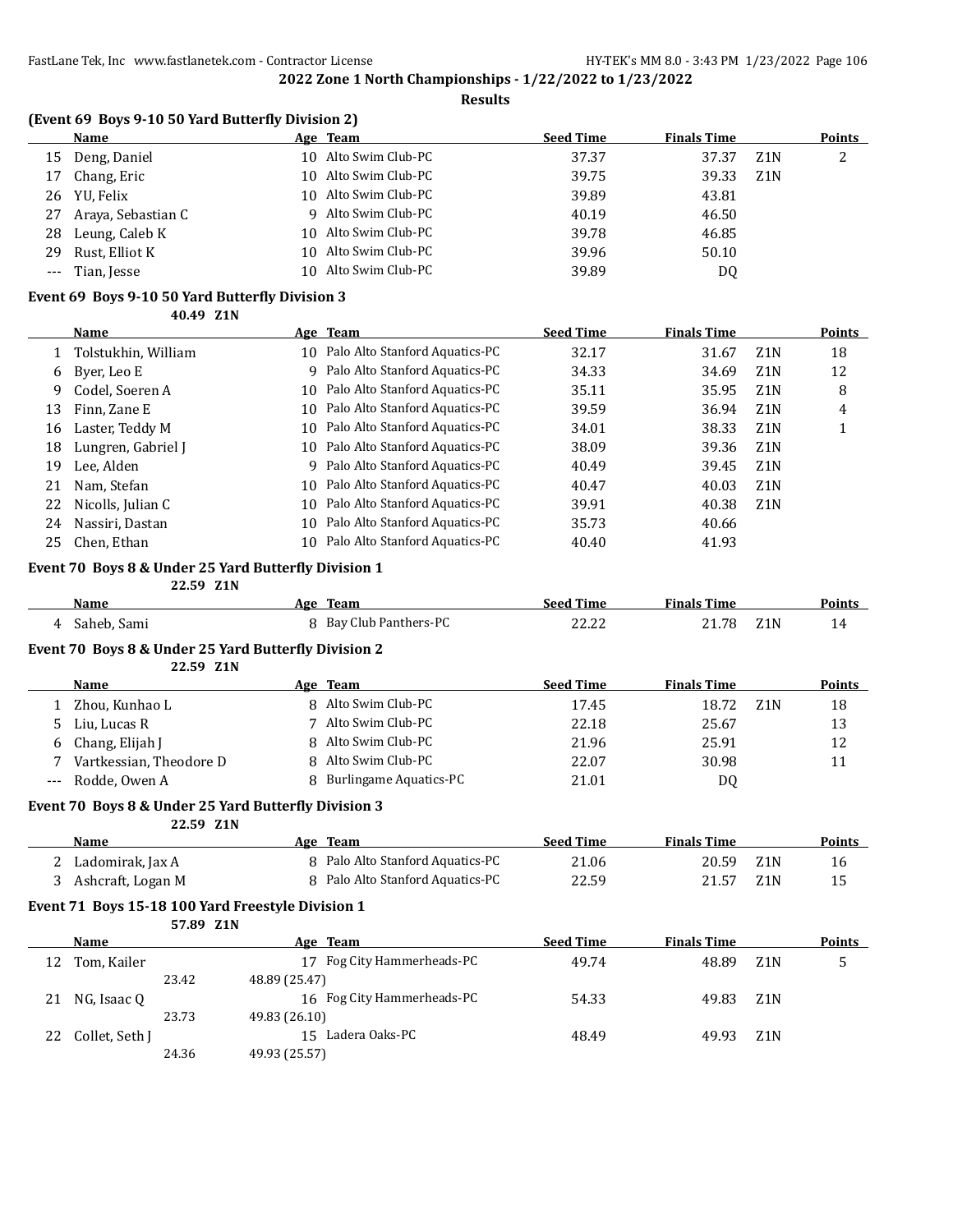### **Results**

|     | <b>Name</b>             | Age Team                         | <b>Seed Time</b> | <b>Finals Time</b> |                  | <b>Points</b> |
|-----|-------------------------|----------------------------------|------------------|--------------------|------------------|---------------|
|     | 32 Cheung, Collin       | 17 Pacifica Sea Lions-PC         | 51.00            | 51.22              | Z1N              |               |
|     | 24.74                   | 51.22 (26.48)                    |                  |                    |                  |               |
| 33  | Picht, William E        | 18 Otter Swim Club-PC            | 48.95            | 51.35              | Z1N              |               |
|     | 24.66                   | 51.35 (26.69)                    |                  |                    |                  |               |
| 42  | Grant, Connor A         | 15 Ladera Oaks-PC                | 50.03            | 51.71              | Z <sub>1</sub> N |               |
|     | 24.88                   | 51.71 (26.83)                    |                  |                    |                  |               |
| 46  | Skriabyshev, Danyil     | 15 Fog City Hammerheads-PC       | 51.42            | 51.99              | Z <sub>1</sub> N |               |
|     | 24.75                   | 51.99 (27.24)                    |                  |                    |                  |               |
| 47  | Briones, Maxime         | 16 Fog City Hammerheads-PC       | 52.40            | 52.05              | Z <sub>1</sub> N |               |
|     | 25.44                   | 52.05 (26.61)                    |                  |                    |                  |               |
| 49  | Kundu, Nilay            | 17 DE Anza Cupertino Aquatics-PC | 51.60            | 52.09              | Z <sub>1</sub> N |               |
|     | 25.13                   | 52.09 (26.96)                    |                  |                    |                  |               |
|     | 61 Chiu, Evan M         | 16 Otter Swim Club-PC            | 51.85            | 52.82              | Z1N              |               |
|     | 24.88                   | 52.82 (27.94)                    |                  |                    |                  |               |
| 62  | Hsu, Ryan K             | 18 Otter Swim Club-PC            | 53.43            | 52.85              | Z1N              |               |
|     | 25.66                   | 52.85 (27.19)                    |                  |                    |                  |               |
| 65  | Mancinetti, Marco T     | 15 Fog City Hammerheads-PC       | 52.96            | 53.13              | Z1N              |               |
|     | 25.00                   | 53.13 (28.13)                    |                  |                    |                  |               |
| 67  | Lai, Sean               | 16 Ladera Oaks-PC                | 54.24            | 53.25              | Z <sub>1</sub> N |               |
|     | 25.05                   | 53.25 (28.20)                    |                  |                    |                  |               |
| 68  | Sayson, Elijah P        | 17 DE Anza Cupertino Aquatics-PC | 53.10            | 53.27              | Z <sub>1</sub> N |               |
|     | 25.34                   | 53.27 (27.93)                    |                  |                    |                  |               |
| 69  | LY, Calvin              | 17 Pacifica Sea Lions-PC         | 51.71            | 53.37              | Z <sub>1</sub> N |               |
|     | 25.73                   | 53.37 (27.64)                    |                  |                    |                  |               |
| 75  | Wang, Jayden M          | 15 Ladera Oaks-PC                | 53.41            | 53.77              | Z <sub>1</sub> N |               |
|     | 25.40                   | 53.77 (28.37)                    |                  |                    |                  |               |
| 78  | Moore, Ryan A           | 17 DE Anza Cupertino Aquatics-PC | 56.28            | 53.84              | Z <sub>1</sub> N |               |
|     | 26.07                   | 53.84 (27.77)                    |                  |                    |                  |               |
| 82  | Sellami, Ziad           | 15 Otter Swim Club-PC            | 51.19            | 53.99              | Z1N              |               |
|     | 26.22                   | 53.99 (27.77)                    |                  |                    |                  |               |
| 85  | Everitt, Benjamin D     | 16 DE Anza Cupertino Aquatics-PC | 54.10            | 54.13              | Z <sub>1</sub> N |               |
|     | 26.09                   | 54.13 (28.04)                    |                  |                    |                  |               |
| 89  | Wilson, Liam D          | 15 Pacifica Sea Lions-PC         | 53.09            | 54.39              | Z <sub>1</sub> N |               |
|     | 25.88                   | 54.39 (28.51)                    |                  |                    |                  |               |
| 90  | Smith, Carson K         | 15 DE Anza Cupertino Aquatics-PC | 55.21            | 54.60              | Z1N              |               |
|     | 26.28                   | 54.60 (28.32)                    |                  |                    |                  |               |
| 91  | Lam, Marc               | 16 Bull Dog Swim Club-PC         | 54.88            | 54.85              | Z <sub>1</sub> N |               |
|     | 26.61                   | 54.85 (28.24)                    |                  |                    |                  |               |
|     | 94 HU, Myles            | 15 Otter Swim Club-PC            | 55.28            | 54.97              | Z1N              |               |
|     | 26.65                   | 54.97 (28.32)                    |                  |                    |                  |               |
|     | 104 Chaney, Devon       | 16 Mavericks-PC                  | 57.70            | 57.46              | Z1N              |               |
|     | 27.87                   | 57.46 (29.59)                    |                  |                    |                  |               |
| 105 | Hsu, Brandon C          | 15 Otter Swim Club-PC            | 57.07            | 57.47              | Z1N              |               |
|     | 27.27                   | 57.47 (30.20)                    |                  |                    |                  |               |
| 110 | Elepano, Manuel Jaime M | 19 Pacifica Sea Lions-PC         | 57.22            | 58.65              |                  |               |
|     | 28.35                   | 58.65 (30.30)                    |                  |                    |                  |               |
|     | 111 Yan, Brian N        | 17 Otter Swim Club-PC            | 56.30            | 58.91              |                  |               |
|     | 28.00                   | 58.91 (30.91)                    |                  |                    |                  |               |
| 112 | Holland, Thomas A       | 15 Ladera Oaks-PC                | 57.89            | 1:01.43            |                  |               |
|     | 29.25                   | 1:01.43 (32.18)                  |                  |                    |                  |               |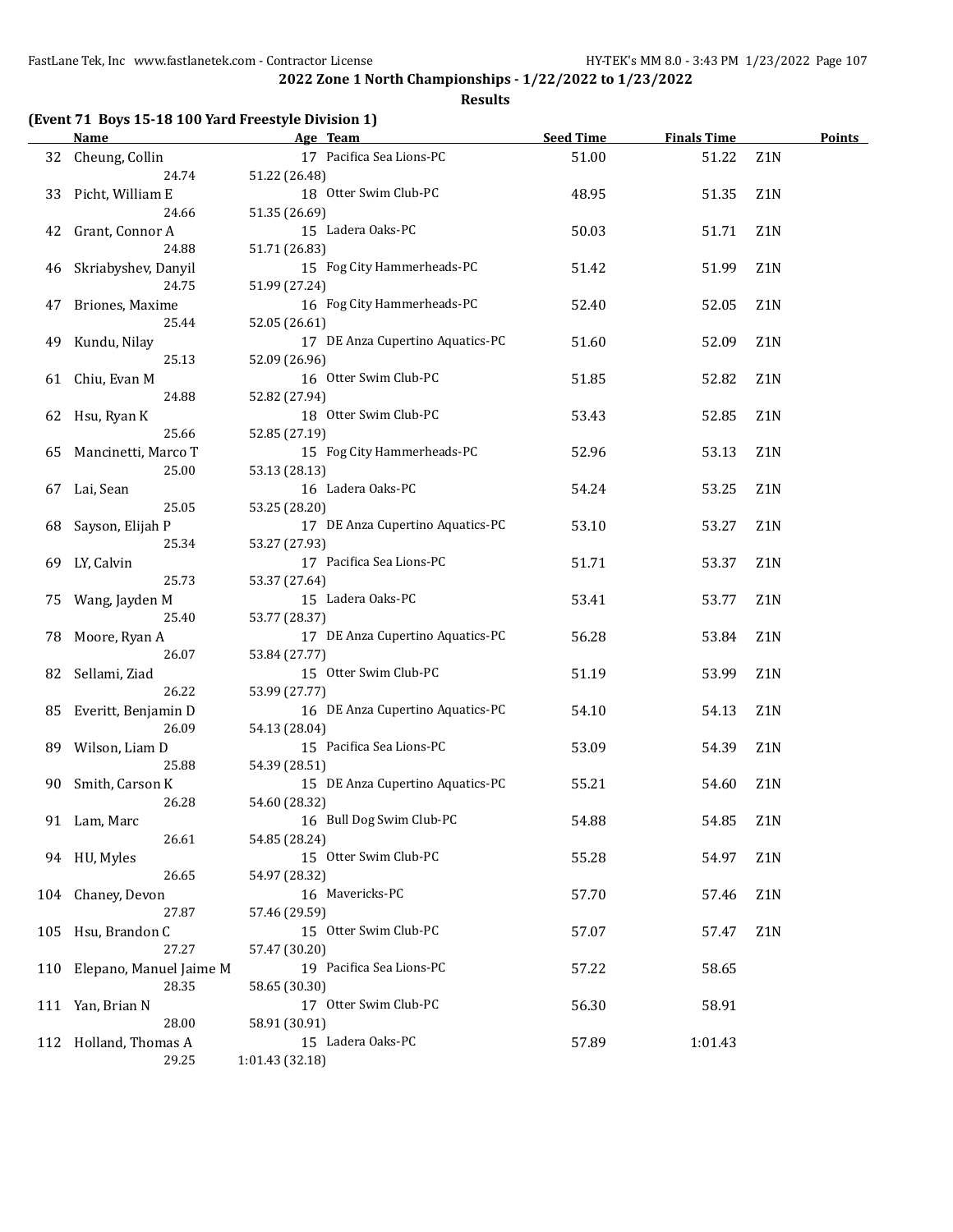**Results**

#### **Event 71 Boys 15-18 100 Yard Freestyle Division 2 57.89 Z1N**

|     | 37.09 LIN<br><u>Name</u> |               | Age Team                  | <b>Seed Time</b> | <b>Finals Time</b> |                  | <b>Points</b> |
|-----|--------------------------|---------------|---------------------------|------------------|--------------------|------------------|---------------|
|     | 5 Cui, Andy C            |               | 16 Alto Swim Club-PC      | 48.18            | 48.24              | Z1N              | 13            |
|     | 23.14                    | 48.24 (25.10) |                           |                  |                    |                  |               |
|     | 6 Stegina, Trent J       |               | 16 Alto Swim Club-PC      | 47.71            | 48.26              | Z <sub>1</sub> N | 12            |
|     | 23.39                    | 48.26 (24.87) |                           |                  |                    |                  |               |
|     | 7 Stoen, Jayden J        |               | 16 Alto Swim Club-PC      | 47.93            | 48.27              | Z <sub>1</sub> N | 11            |
|     | 23.33                    | 48.27 (24.94) |                           |                  |                    |                  |               |
| 8   | Cantrell, Kelson T       |               | 16 Alto Swim Club-PC      | 50.02            | 48.31              | Z <sub>1</sub> N | 10            |
|     | 23.40                    | 48.31 (24.91) |                           |                  |                    |                  |               |
| 9   | Zhang, Peter F           |               | 17 Alto Swim Club-PC      | 47.67            | 48.43              | Z1N              | 8             |
|     | 23.19                    | 48.43 (25.24) |                           |                  |                    |                  |               |
| 11  | Picard, Landon C         |               | 15 Alto Swim Club-PC      | 48.02            | 48.63              | Z <sub>1</sub> N | 6             |
|     | 23.51                    | 48.63 (25.12) |                           |                  |                    |                  |               |
| 13  | Goya, Salvador           |               | 16 Alto Swim Club-PC      | 49.80            | 49.00              | Z <sub>1</sub> N | 4             |
|     | 23.34                    | 49.00 (25.66) |                           |                  |                    |                  |               |
| 15  | Smith, Seth N            |               | 16 Burlingame Aquatics-PC | 49.52            | 49.26              | Z <sub>1</sub> N | 2             |
|     | 23.86                    | 49.26 (25.40) |                           |                  |                    |                  |               |
| 17  | Koika, Andrew            |               | 15 Burlingame Aquatics-PC | 49.19            | 49.59              | Z <sub>1</sub> N |               |
|     | 23.80                    | 49.59 (25.79) |                           |                  |                    |                  |               |
| 18  | Paek, Jay                |               | 17 Sunnyvale Swim Club-PC | 48.86            | 49.70              | Z <sub>1</sub> N |               |
|     | 23.73                    | 49.70 (25.97) |                           |                  |                    |                  |               |
| 20  | McDonald, Christopher P  |               | 16 Alto Swim Club-PC      | 49.75            | 49.77              | Z <sub>1</sub> N |               |
|     | 23.95                    | 49.77 (25.82) |                           |                  |                    |                  |               |
| 23  | Resendiz, Diego          |               | 16 Alto Swim Club-PC      | 49.54            | 50.07              | Z <sub>1</sub> N |               |
|     | 24.11                    | 50.07 (25.96) |                           |                  |                    |                  |               |
| 25  | Fetter, Peter J          |               | 15 Alto Swim Club-PC      | 51.61            | 50.69              | Z <sub>1</sub> N |               |
|     | 24.80                    | 50.69 (25.89) |                           |                  |                    |                  |               |
| 26  | Phan, Ashton T           |               | 16 Burlingame Aquatics-PC | 51.69            | 50.72              | Z <sub>1</sub> N |               |
| 27  | Lopez, Miguel E          |               | 16 Alto Swim Club-PC      | 50.17            | 50.76              | Z <sub>1</sub> N |               |
| 29  | Musich, Ryan P           |               | 15 Burlingame Aquatics-PC | 50.51            | 50.92              | Z1N              |               |
|     | 24.47                    | 50.92 (26.45) |                           |                  |                    |                  |               |
| 31  | Walz, William L          |               | 15 Burlingame Aquatics-PC | 49.99            | 51.14              | Z <sub>1</sub> N |               |
|     | 24.94                    | 51.14 (26.20) |                           |                  |                    |                  |               |
| 35  | Sasano, Alec T           |               | 20 Burlingame Aquatics-PC | 49.04            | 51.36              |                  |               |
|     | 25.00                    | 51.36 (26.36) |                           |                  |                    |                  |               |
| 37  | Jarvis, Isaiah W         |               | 15 Alto Swim Club-PC      | 51.25            | 51.57              | Z <sub>1</sub> N |               |
|     | 25.01                    | 51.57 (26.56) |                           |                  |                    |                  |               |
| *39 | Sabbagh, Zane            |               | 20 Alto Swim Club-PC      | 51.25            | 51.65              |                  |               |
|     | 25.06                    | 51.65 (26.59) |                           |                  |                    |                  |               |
| *39 | Tomasello, Jonathan R    |               | 16 Burlingame Aquatics-PC | 55.53            | 51.65              | Z <sub>1</sub> N |               |
| 43  | Truong, Mateo G          |               | 16 Burlingame Aquatics-PC | 53.45            | 51.74              | Z <sub>1</sub> N |               |
|     | 24.74                    | 51.74 (27.00) |                           |                  |                    |                  |               |
| 48  | Bellemin, Thomas L       |               | 16 Burlingame Aquatics-PC | 51.31            | 52.08              | Z <sub>1</sub> N |               |
|     | 25.26                    | 52.08 (26.82) |                           |                  |                    |                  |               |
| 50  | Ene, Derin               |               | 17 Alto Swim Club-PC      | 50.30            | 52.11              | Z1N              |               |
|     | 25.28                    | 52.11 (26.83) |                           |                  |                    |                  |               |
| 51  | Farnham, Max K           |               | 16 Sunnyvale Swim Club-PC | 51.66            | 52.13              | Z1N              |               |
|     | 25.10                    | 52.13 (27.03) |                           |                  |                    |                  |               |
| 53  | Wickersham, Thomas       |               | 15 Alto Swim Club-PC      | 52.54            | 52.35              | Z1N              |               |
|     | 25.25                    | 52.35 (27.10) |                           |                  |                    |                  |               |
| *54 | Coblin, Owen H           |               | 15 Sunnyvale Swim Club-PC | 53.58            | 52.58              | Z1N              |               |
|     | 25.57                    | 52.58 (27.01) |                           |                  |                    |                  |               |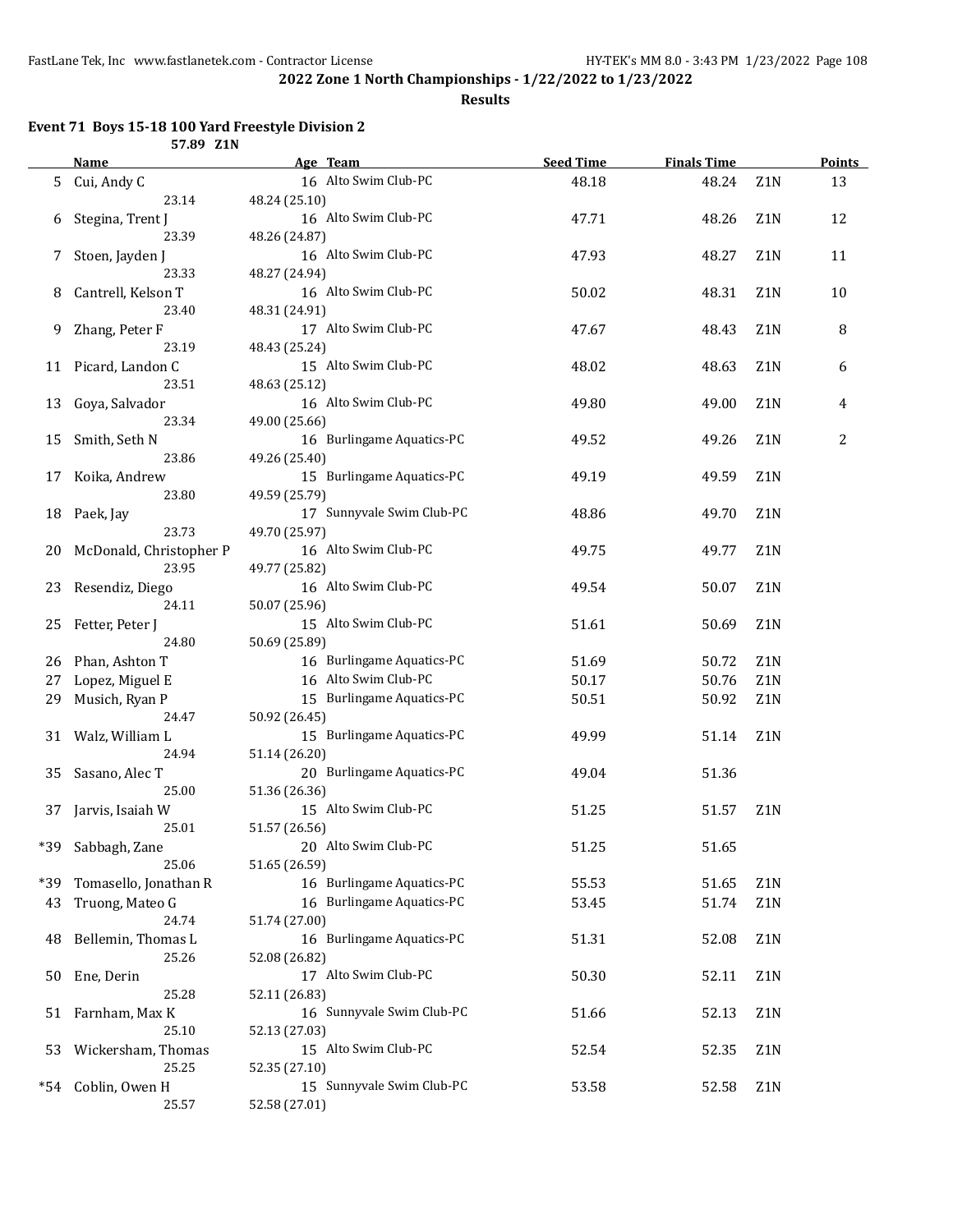## **Results**

|  |  | (Event 71 Boys 15-18 100 Yard Freestyle Division 2) |  |
|--|--|-----------------------------------------------------|--|
|--|--|-----------------------------------------------------|--|

|     | <b>Name</b>            | Age Team                  | <b>Seed Time</b> | <b>Finals Time</b> |                  | <b>Points</b> |
|-----|------------------------|---------------------------|------------------|--------------------|------------------|---------------|
|     | *54 Gorkov, Danila     | 18 Alto Swim Club-PC      | 50.30            | 52.58              | Z1N              |               |
|     | 25.50                  | 52.58 (27.08)             |                  |                    |                  |               |
|     | 56 Lee, Aidan A        | 17 Burlingame Aquatics-PC | 54.70            | 52.63              | Z <sub>1</sub> N |               |
|     | 25.99                  | 52.63 (26.64)             |                  |                    |                  |               |
| 58  | Kajarekar, Saahil S    | 15 Sunnyvale Swim Club-PC | 53.09            | 52.68              | Z <sub>1</sub> N |               |
|     | 25.71                  | 52.68 (26.97)             |                  |                    |                  |               |
| 60  | Lemon, Nolan           | 15 Alto Swim Club-PC      | 53.07            | 52.78              | Z <sub>1</sub> N |               |
|     | 25.80                  | 52.78 (26.98)             |                  |                    |                  |               |
| 63  | Son, Andrea C          | 16 Burlingame Aquatics-PC | 57.89            | 53.05              | Z <sub>1</sub> N |               |
|     | 25.58                  | 53.05 (27.47)             |                  |                    |                  |               |
|     | 71 Shimomura, Steven J | 15 Alto Swim Club-PC      | 51.08            | 53.60              | Z <sub>1</sub> N |               |
|     | 74 Huie, Ryan C        | 18 Burlingame Aquatics-PC | 52.95            | 53.72              | Z <sub>1</sub> N |               |
|     | 25.26                  | 53.72 (28.46)             |                  |                    |                  |               |
|     | 76 HU, Jason Y         | 17 Alto Swim Club-PC      | 54.14            | 53.78              | Z1N              |               |
|     | 26.07                  | 53.78 (27.71)             |                  |                    |                  |               |
| 77  | Xiao-Rao, Kyle J       | 16 Alto Swim Club-PC      | 52.46            | 53.79              | Z1N              |               |
|     | 25.79                  | 53.79 (28.00)             |                  |                    |                  |               |
| 78  | Rea, James T           | 16 Burlingame Aquatics-PC | 54.34            | 53.84              | Z <sub>1</sub> N |               |
|     | 26.06                  | 53.84 (27.78)             |                  |                    |                  |               |
| 80  | Nixon, Jacob D         | 16 Sunnyvale Swim Club-PC | 52.11            | 53.85              | Z <sub>1</sub> N |               |
|     | 25.87                  | 53.85 (27.98)             |                  |                    |                  |               |
| 83  | Flesner, Nathan T      | 17 Sunnyvale Swim Club-PC | 49.66            | 54.05              | Z <sub>1</sub> N |               |
|     | 25.76                  | 54.05 (28.29)             |                  |                    |                  |               |
| 87  | Zhang, Allen Y         | 19 Alto Swim Club-PC      | 49.29            | 54.24              |                  |               |
|     | 26.27                  | 54.24 (27.97)             |                  |                    |                  |               |
| 88  | Garcia, Ethan C        | 15 Sunnyvale Swim Club-PC | 52.95            | 54.35              | Z <sub>1</sub> N |               |
|     | 26.02                  | 54.35 (28.33)             |                  |                    |                  |               |
| 92  | Helmers, William H     | 15 Alto Swim Club-PC      | 55.50            | 54.91              | Z1N              |               |
|     | 27.02                  | 54.91 (27.89)             |                  |                    |                  |               |
| 95  | Liu, Derik             | 17 Burlingame Aquatics-PC | 53.49            | 54.98              | Z <sub>1</sub> N |               |
| 99  | HO, Eric D             | 16 Alto Swim Club-PC      | 54.93            | 55.69              | Z <sub>1</sub> N |               |
|     | 26.55                  | 55.69 (29.14)             |                  |                    |                  |               |
|     | 101 Nopper, Benjamin M | 15 Burlingame Aquatics-PC | 56.99            | 56.26              | Z <sub>1</sub> N |               |
|     | 27.47                  | 56.26 (28.79)             |                  |                    |                  |               |
|     | 102 Johnson, Colin P   | 16 Burlingame Aquatics-PC | 57.89            | 57.08              | Z <sub>1</sub> N |               |
|     | 27.26                  | 57.08 (29.82)             |                  |                    |                  |               |
|     | 103 Guo, Jensen        | 16 Sunnyvale Swim Club-PC | 57.25            | 57.34              | Z1N              |               |
|     | 27.38                  | 57.34 (29.96)             |                  |                    |                  |               |
| 106 | Chin, Ethan C          | 16 Sunnyvale Swim Club-PC | 54.25            | 57.52              | Z1N              |               |
| 107 | Vinokurov, Grigory     | 15 Alto Swim Club-PC      | 57.36            | 57.64              | Z1N              |               |
| 108 | Shah, Jai R            | 17 Alto Swim Club-PC      | 56.06            | 57.94              |                  |               |
|     | 27.85                  | 57.94 (30.09)             |                  |                    |                  |               |
| 109 | Nagesh, Drew L         | 16 Alto Swim Club-PC      | 55.60            | 58.42              |                  |               |
|     | 28.08                  | 58.42 (30.34)             |                  |                    |                  |               |

#### **Event 71 Boys 15-18 100 Yard Freestyle Division 3 57.89 Z1N**

| Name                 | Age Team                          | <b>Seed Time</b> | <b>Finals Time</b>        | <b>Points</b> |
|----------------------|-----------------------------------|------------------|---------------------------|---------------|
| Harrington, Ethan A  | 16 Palo Alto Stanford Aquatics-PC | 43.76            | 46.30<br>Z <sub>1</sub> N | 18            |
| 21.93                | 46.30 (24.37)                     |                  |                           |               |
| Gabbassof, Eric      | Palo Alto Stanford Aquatics-PC    | 45.79            | Z <sub>1</sub> N<br>47.58 | 16            |
| 22.78                | 47.58 (24.80)                     |                  |                           |               |
| Williams, Harrison P | Palo Alto Stanford Aquatics-PC    | 46.70            | Z1N<br>47.69              | 15            |
| 23.11                | 47.69 (24.58)                     |                  |                           |               |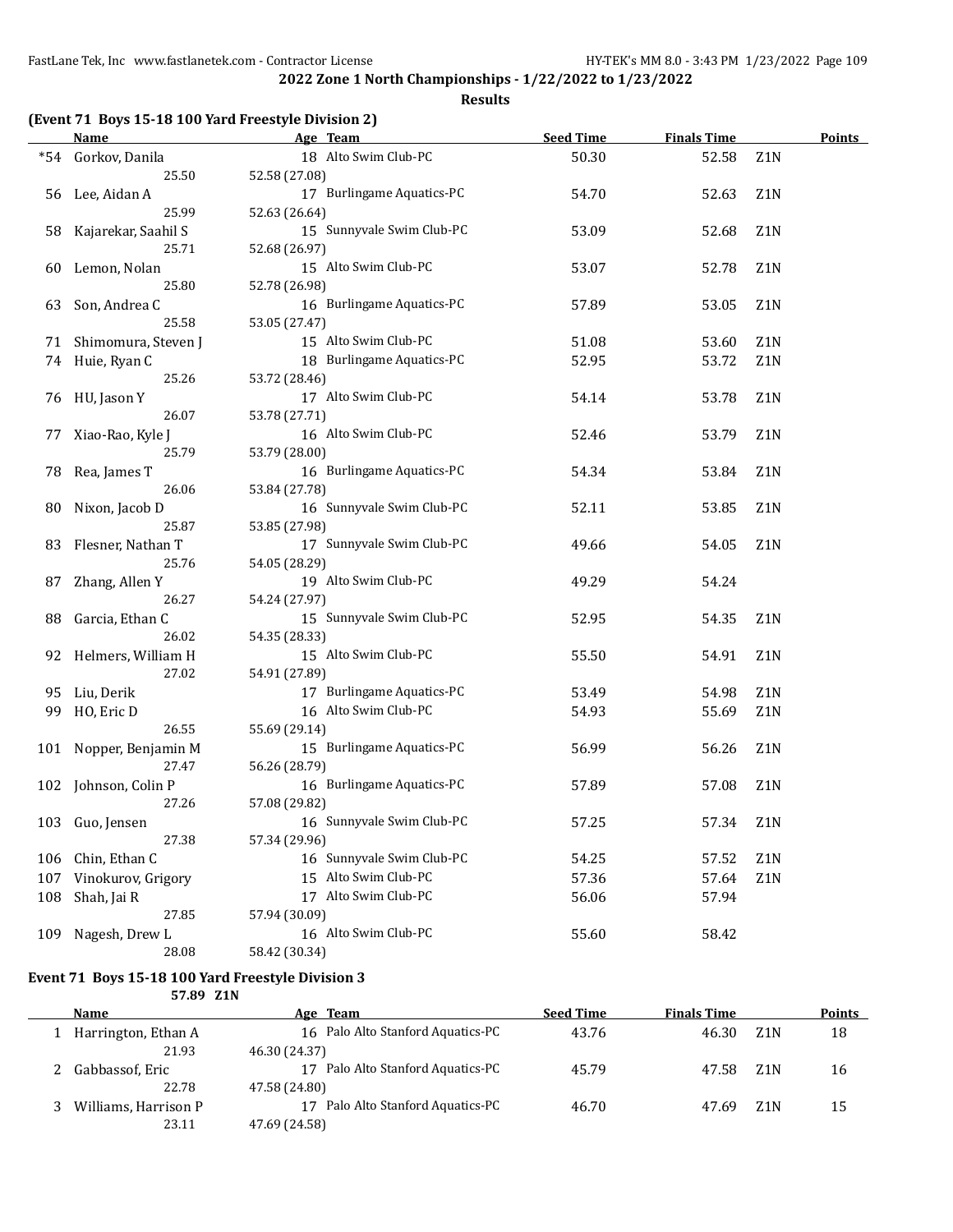#### **Results**

## **(Event 71 Boys 15-18 100 Yard Freestyle Division 3)**

|    | <b>Name</b>                       | Age Team                                           | <b>Seed Time</b> | <b>Finals Time</b> |     | <b>Points</b> |
|----|-----------------------------------|----------------------------------------------------|------------------|--------------------|-----|---------------|
|    | 4 Lacerte, Bennett S<br>23.42     | 17 Palo Alto Stanford Aquatics-PC<br>48.19 (24.77) | 49.02            | 48.19              | Z1N | 14            |
| 10 | Balva, Arthur A                   | 17 Palo Alto Stanford Aquatics-PC                  | 48.21            | 48.62              | Z1N | 7             |
| 14 | 23.23<br>Tsang, Jonathan C        | 48.62 (25.39)<br>16 Palo Alto Stanford Aquatics-PC | 48.05            | 49.22              | Z1N | 3             |
| 16 | 23.88<br>Wang, Parker A           | 49.22 (25.34)<br>17 Palo Alto Stanford Aquatics-PC | 48.67            | 49.46              | Z1N | 1             |
|    | 24.04                             | 49.46 (25.42)                                      |                  |                    |     |               |
| 19 | Tran, Steven<br>24.10             | 17 Palo Alto Stanford Aquatics-PC<br>49.74 (25.64) | 51.81            | 49.74              | Z1N |               |
| 24 | Ballard, Cole A<br>24.50          | 16 Palo Alto Stanford Aquatics-PC<br>50.16 (25.66) | 48.69            | 50.16              | Z1N |               |
| 27 | Wang, Tyler R<br>24.65            | 18 Palo Alto Stanford Aquatics-PC                  | 50.32            | 50.76              | Z1N |               |
| 30 | MA, Conrad C                      | 50.76 (26.11)<br>17 Palo Alto Stanford Aquatics-PC | 49.82            | 50.94              | Z1N |               |
| 33 | 24.28<br>Chandra, Kumar S         | 50.94 (26.66)<br>17 Palo Alto Stanford Aquatics-PC | 49.76            | 51.35              | Z1N |               |
|    | 24.56                             | 51.35 (26.79)                                      |                  |                    |     |               |
| 36 | Manson, Ryan W<br>24.68           | 17 Palo Alto Stanford Aquatics-PC<br>51.39 (26.71) | 50.96            | 51.39              | Z1N |               |
| 38 | NG, Alex<br>24.52                 | 15 Palo Alto Stanford Aquatics-PC<br>51.60 (27.08) | 51.06            | 51.60              | Z1N |               |
| 41 | Kirby, Lachlan H<br>25.25         | 15 Palo Alto Stanford Aquatics-PC<br>51.68 (26.43) | 50.82            | 51.68              | Z1N |               |
| 44 | Anagnoson, Gabriel A              | 15 Palo Alto Stanford Aquatics-PC                  | 49.66            | 51.82              | Z1N |               |
| 45 | Berry, Nikhil N                   | 16 Palo Alto Stanford Aquatics-PC                  | 50.91            | 51.88              | Z1N |               |
|    | 25.14                             | 51.88 (26.74)                                      |                  |                    |     |               |
| 52 | Mayo, Cooper M<br>24.85           | 18 Palo Alto Stanford Aquatics-PC<br>52.22 (27.37) | 51.55            | 52.22              | Z1N |               |
| 57 | Chen, Joel<br>25.42               | 16 Palo Alto Stanford Aquatics-PC                  | 51.95            | 52.67              | Z1N |               |
| 59 | Birmingham, Michael Y             | 52.67 (27.25)<br>15 Palo Alto Stanford Aquatics-PC | 52.01            | 52.70              | Z1N |               |
| 64 | 25.27<br>Chien, Ethan T           | 52.70 (27.43)<br>16 Palo Alto Stanford Aquatics-PC | 52.79            | 53.09              | Z1N |               |
| 66 | 26.13<br>Balmaceda, Nicholas C    | 53.09 (26.96)<br>16 Palo Alto Stanford Aquatics-PC | 51.93            | 53.16              | Z1N |               |
|    | 25.49                             | 53.16 (27.67)                                      |                  |                    |     |               |
| 70 | Hsieh, Eugene<br>25.98            | 16 Palo Alto Stanford Aquatics-PC<br>53.42 (27.44) | 52.63            | 53.42              | Z1N |               |
| 72 | Jin, Ankai T                      | 16 Palo Alto Stanford Aquatics-PC                  | 52.24            | 53.61              | Z1N |               |
| 73 | Abucejo, Gregory L                | 16 Palo Alto Stanford Aquatics-PC                  | 52.98            | 53.62              | Z1N |               |
| 81 | Chan, Jacob D                     | 15 Palo Alto Stanford Aquatics-PC                  | 52.99            | 53.88              | Z1N |               |
|    | 25.99                             | 53.88 (27.89)                                      |                  |                    |     |               |
| 84 | Pyle, Justin S<br>26.21           | 15 Palo Alto Stanford Aquatics-PC<br>54.11 (27.90) | 53.38            | 54.11              | Z1N |               |
| 86 | Jerng, Elliot J<br>26.12          | 17 Palo Alto Stanford Aquatics-PC<br>54.14 (28.02) | 53.98            | 54.14              | Z1N |               |
| 93 | Truel, Donovan B<br>26.44         | 18 Palo Alto Stanford Aquatics-PC<br>54.93 (28.49) | 54.18            | 54.93              | Z1N |               |
| 96 | Zapp, Brady R                     | 15 Palo Alto Stanford Aquatics-PC                  | 53.54            | 54.99              | Z1N |               |
| 97 | 26.55<br>Delos Angeles, Gabriel A | 54.99 (28.44)<br>16 Palo Alto Stanford Aquatics-PC | 53.79            | 55.19              | Z1N |               |
|    | 26.21                             | 55.19 (28.98)                                      |                  |                    |     |               |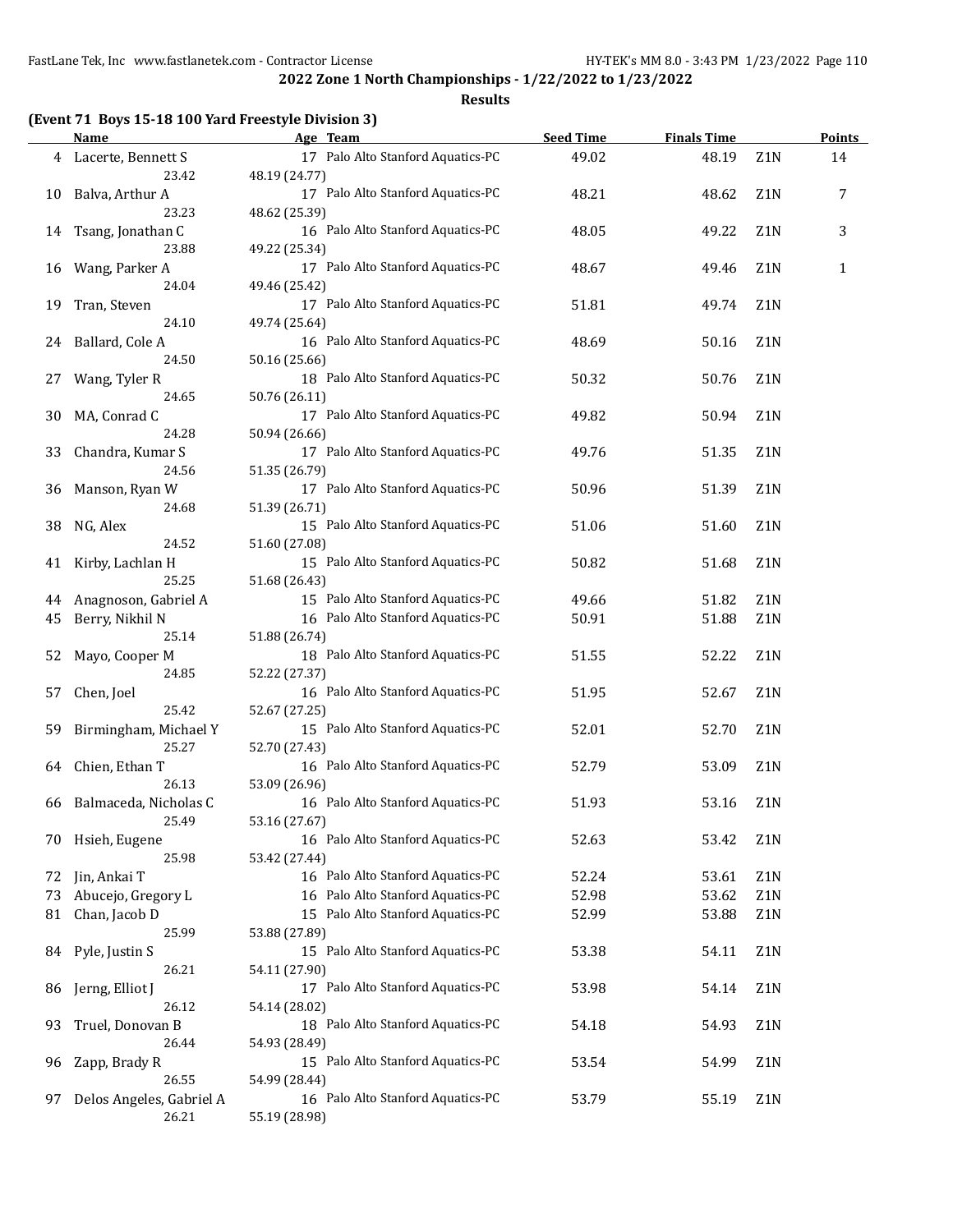#### **Results**

## **(Event 71 Boys 15-18 100 Yard Freestyle Division 3)**

|     | Name                | Age Team                          | <b>Seed Time</b> | <b>Finals Time</b> | Points           |
|-----|---------------------|-----------------------------------|------------------|--------------------|------------------|
| 98  | Hatch, Kenneth J    | 17 Palo Alto Stanford Aquatics-PC | 52.38            | 55.37              | Z <sub>1</sub> N |
|     | 26.35               | 55.37 (29.02)                     |                  |                    |                  |
| 100 | Rousseau, Antione C | 16 Palo Alto Stanford Aquatics-PC | 56.53            | 56.24              | Z1N              |
|     | 26.67               | 56.24 (29.57)                     |                  |                    |                  |

#### **Event 72 Boys 13-14 100 Yard Freestyle Division 1**

#### **1:00.89 Z1N**

|    | Name                       | Age Team                         | <b>Seed Time</b> | <b>Finals Time</b> |                  | <b>Points</b> |
|----|----------------------------|----------------------------------|------------------|--------------------|------------------|---------------|
| 8  | Lee-Weinand, Christopher H | 14 DE Anza Cupertino Aquatics-PC | 52.36            | 51.95              | Z <sub>1</sub> N | 10            |
|    | 25.22                      | 51.95 (26.73)                    |                  |                    |                  |               |
| 13 | Tokuz, Yusuf I             | 14 DE Anza Cupertino Aquatics-PC | 56.22            | 53.80              | Z <sub>1</sub> N | 4             |
| 26 | Kawaja, Cole W             | 14 Ladera Oaks-PC                | 54.28            | 55.42              | Z1N              |               |
|    | 26.63                      | 55.42 (28.79)                    |                  |                    |                  |               |
| 30 | Yim, Taewon T              | 13 DE Anza Cupertino Aquatics-PC | 55.53            | 55.88              | Z <sub>1</sub> N |               |
|    | 27.13                      | 55.88 (28.75)                    |                  |                    |                  |               |
| 32 | Powell, Alex D             | 13 Ladera Oaks-PC                | 55.33            | 56.20              | Z <sub>1</sub> N |               |
|    | 26.99                      | 56.20 (29.21)                    |                  |                    |                  |               |
| 33 | Litsur, Eitan S            | 13 Ladera Oaks-PC                | 56.27            | 56.36              | Z <sub>1</sub> N |               |
|    | 27.24                      | 56.36 (29.12)                    |                  |                    |                  |               |
| 35 | Powell, Michael A          | 13 Ladera Oaks-PC                | 56.14            | 56.37              | Z <sub>1</sub> N |               |
|    | 27.53                      | 56.37 (28.84)                    |                  |                    |                  |               |
| 40 | Ferrer, Justin B           | 14 Pacifica Sea Lions-PC         | 57.63            | 56.98              | Z <sub>1</sub> N |               |
|    | 27.56                      | 56.98 (29.42)                    |                  |                    |                  |               |
| 48 | Choong, Ryan T             | 13 Otter Swim Club-PC            | 59.43            | 57.50              | Z <sub>1</sub> N |               |
|    | 27.48                      | 57.50 (30.02)                    |                  |                    |                  |               |
| 50 | Johnston, Maximus          | 13 Otter Swim Club-PC            | 58.99            | 57.66              | Z1N              |               |
| 62 | Martins, Jonathan G        | 14 Pacifica Sea Lions-PC         | 57.99            | 58.93              | Z <sub>1</sub> N |               |
|    | 28.26                      | 58.93 (30.67)                    |                  |                    |                  |               |
| 67 | Bychkov, Yury              | 13 Ladera Oaks-PC                | 1:00.89          | 59.89              | Z <sub>1</sub> N |               |
| 69 | Qian, Ethan                | 14 DE Anza Cupertino Aquatics-PC | 59.59            | 59.93              | Z <sub>1</sub> N |               |
|    | 28.16                      | 59.93 (31.77)                    |                  |                    |                  |               |

## **Event 72 Boys 13-14 100 Yard Freestyle Division 2**

#### **1:00.89 Z1N**

|    | Name                   | Age Team                  | <b>Seed Time</b> | <b>Finals Time</b> |                  | <b>Points</b> |
|----|------------------------|---------------------------|------------------|--------------------|------------------|---------------|
|    | 1 Raghunathan, Kevin Y | 14 Burlingame Aquatics-PC | 49.26            | 48.28              | Z1N              | 18            |
|    | 23.30                  | 48.28 (24.98)             |                  |                    |                  |               |
| 2  | Goya, Francisco        | 14 Alto Swim Club-PC      | 49.98            | 48.90              | Z <sub>1</sub> N | 16            |
|    | 23.93                  | 48.90 (24.97)             |                  |                    |                  |               |
| 3  | VU, Ian M              | 14 Burlingame Aquatics-PC | 51.84            | 50.94              | Z <sub>1</sub> N | 14.50         |
| 5. | Hong, Jinu             | 14 Alto Swim Club-PC      | 50.38            | 51.31              | Z <sub>1</sub> N | 13            |
|    | 25.42                  | 51.31 (25.89)             |                  |                    |                  |               |
| 9  | Meehan, James A        | 14 Alto Swim Club-PC      | 51.36            | 52.47              | Z <sub>1</sub> N | 8             |
|    | 25.33                  | 52.47 (27.14)             |                  |                    |                  |               |
| 10 | Lee, Andrew J          | 14 Burlingame Aquatics-PC | 53.69            | 53.41              | Z <sub>1</sub> N | 7             |
|    | 25.72                  | 53.41 (27.69)             |                  |                    |                  |               |
| 11 | Kumar, Ryan            | 13 Alto Swim Club-PC      | 54.68            | 53.44              | Z <sub>1</sub> N | 6             |
|    | 26.04                  | 53.44 (27.40)             |                  |                    |                  |               |
| 12 | Cui, Tony C            | 14 Alto Swim Club-PC      | 52.66            | 53.75              | Z <sub>1</sub> N | 5             |
|    | 25.67                  | 53.75 (28.08)             |                  |                    |                  |               |
| 15 | Grafilo, Jackson M     | 14 Burlingame Aquatics-PC | 56.48            | 54.02              | Z <sub>1</sub> N | 2             |
|    | 25.49                  | 54.02 (28.53)             |                  |                    |                  |               |
| 16 | Naranjo, Ian P         | 14 Alto Swim Club-PC      | 53.33            | 54.14              | Z <sub>1</sub> N | 1             |
|    | 25.71                  | 54.14 (28.43)             |                  |                    |                  |               |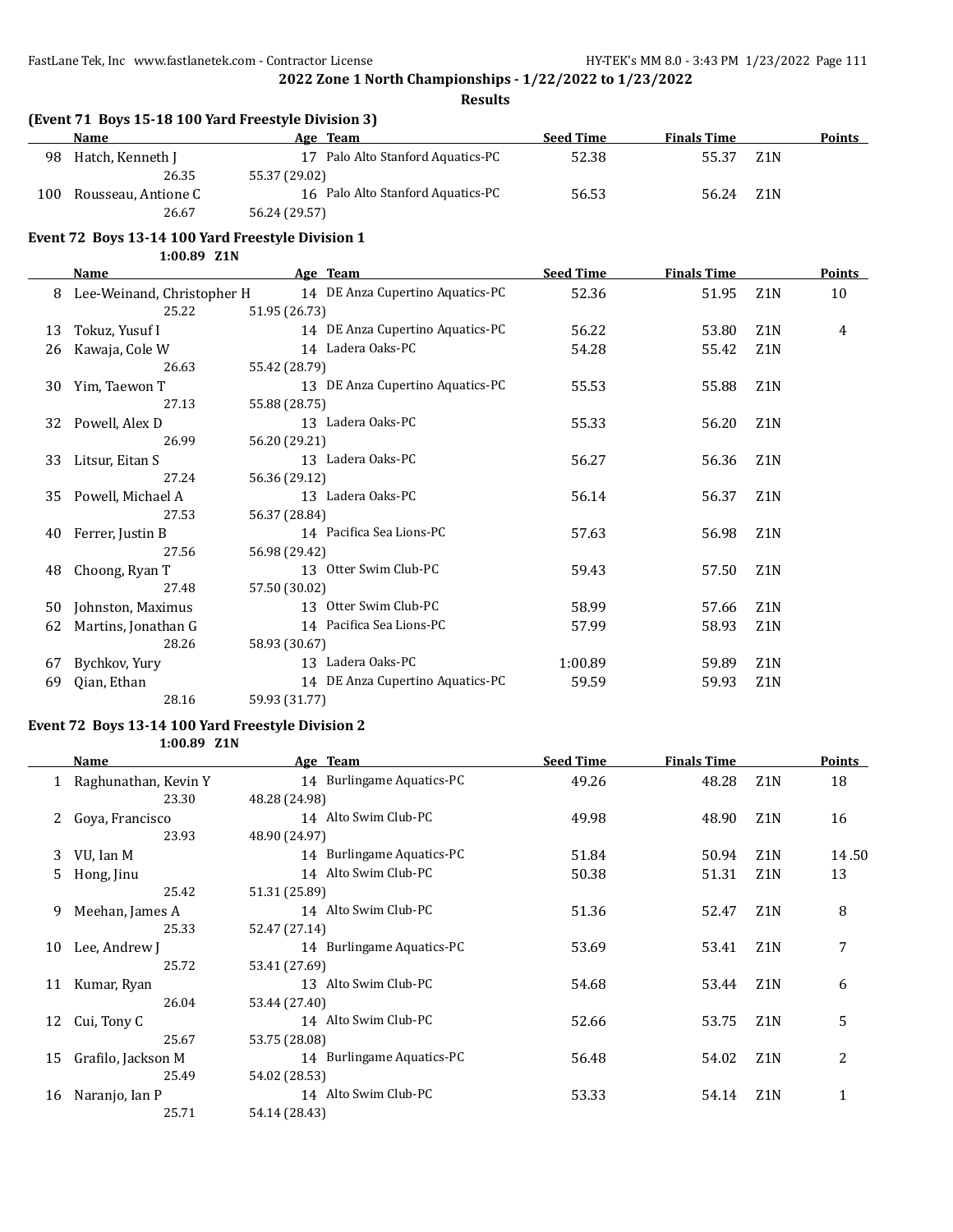**2022 Zone 1 North Championships - 1/22/2022 to 1/23/2022 Results**

## **(Event 72 Boys 13-14 100 Yard Freestyle Division 2)**

|    | <b>Name</b>            | Age Team                  | <b>Seed Time</b> | <b>Finals Time</b> |                  | <b>Points</b> |
|----|------------------------|---------------------------|------------------|--------------------|------------------|---------------|
| 19 | Fong, Scott            | 14 Alto Swim Club-PC      | 55.32            | 54.95              | Z1N              |               |
|    | 26.78                  | 54.95 (28.17)             |                  |                    |                  |               |
| 20 | Pham, Andrew N         | 13 Sunnyvale Swim Club-PC | 55.84            | 54.96              | Z <sub>1</sub> N |               |
|    | 26.86                  | 54.96 (28.10)             |                  |                    |                  |               |
| 22 | Byun, Justis L         | 14 Alto Swim Club-PC      | 54.63            | 55.13              | Z1N              |               |
|    | 27.37                  | 55.13 (27.76)             |                  |                    |                  |               |
| 25 | FU, Alvin              | 13 Alto Swim Club-PC      | 55.08            | 55.40              | Z1N              |               |
|    | 27.35                  | 55.40 (28.05)             |                  |                    |                  |               |
| 28 | Poon, Kaden            | 14 Sunnyvale Swim Club-PC | 55.15            | 55.60              | Z <sub>1</sub> N |               |
|    | 26.75                  | 55.60 (28.85)             |                  |                    |                  |               |
| 29 | Lim, Andrew E          | 14 Burlingame Aquatics-PC | 56.29            | 55.76              | Z <sub>1</sub> N |               |
|    | 26.45                  | 55.76 (29.31)             |                  |                    |                  |               |
|    | 31 DO, Thomas V        | 14 Sunnyvale Swim Club-PC | 53.60            | 55.94              | Z <sub>1</sub> N |               |
|    | 26.54                  | 55.94 (29.40)             |                  |                    |                  |               |
| 33 | Chin, Caelen C         | 14 Sunnyvale Swim Club-PC | 54.77            | 56.36              | Z1N              |               |
|    | 27.41                  | 56.36 (28.95)             |                  |                    |                  |               |
| 37 | Chan, Alexander C      | 13 Sunnyvale Swim Club-PC | 55.97            | 56.93              | Z <sub>1</sub> N |               |
|    | 27.79                  | 56.93 (29.14)             |                  |                    |                  |               |
| 39 | Cheong, Arthur T       | 14 Sunnyvale Swim Club-PC | 57.33            | 56.96              | Z <sub>1</sub> N |               |
|    | 27.96                  | 56.96 (29.00)             |                  |                    |                  |               |
| 44 | Negi, Atiksh           | 13 Alto Swim Club-PC      | 59.49            | 57.32              | Z1N              |               |
|    | 27.70                  | 57.32 (29.62)             |                  |                    |                  |               |
| 47 | Foo, Samuel D          | 13 Burlingame Aquatics-PC | 58.62            | 57.46              | Z1N              |               |
|    | 27.19                  | 57.46 (30.27)             |                  |                    |                  |               |
| 49 | Phan, Orion L          | 14 Sunnyvale Swim Club-PC | 55.57            | 57.58              | Z1N              |               |
|    | 27.21                  | 57.58 (30.37)             |                  |                    |                  |               |
| 52 | Fujita, Dylan K        | 13 Alto Swim Club-PC      | 1:00.03          | 58.30              | Z1N              |               |
|    | 28.45                  | 58.30 (29.85)             |                  |                    |                  |               |
| 53 | Lawrence, Cornelius T  | 14 Sunnyvale Swim Club-PC | 58.21            | 58.35              | Z1N              |               |
|    | 28.09                  | 58.35 (30.26)             |                  |                    |                  |               |
| 54 | Khoury, Gianni S       | 13 Burlingame Aquatics-PC | 1:01.44          | 58.39              | Z1N              |               |
|    | 27.33                  | 58.39 (31.06)             |                  |                    |                  |               |
| 57 | Mai, Benjamin J        | 13 Alto Swim Club-PC      | 1:00.80          | 58.50              | Z <sub>1</sub> N |               |
|    | 28.63                  | 58.50 (29.87)             |                  |                    |                  |               |
| 58 | Tendulkar, Aditya P    | 14 Burlingame Aquatics-PC | 58.90            | 58.63              | Z1N              |               |
|    | 28.73                  | 58.63 (29.90)             |                  |                    |                  |               |
| 59 | Tao, George Y          | 13 Burlingame Aquatics-PC | 1:00.19          | 58.65              | Z1N              |               |
|    | 28.25                  | 58.65 (30.40)             |                  |                    |                  |               |
|    | 61 Gong, Adrian        | 14 Burlingame Aquatics-PC | 1:00.17          | 58.87              | Z1N              |               |
|    | 28.36                  | 58.87 (30.51)             |                  |                    |                  |               |
| 63 | Clarke, Kieran W       | 14 Brentwood Seawolves-PC | 1:00.28          | 59.14              | Z1N              |               |
|    | 29.60                  | 59.14 (29.54)             |                  |                    |                  |               |
| 64 | Glanville, Dylan J     | 13 Alto Swim Club-PC      | 57.56            | 59.40              | Z1N              |               |
|    | 28.62                  | 59.40 (30.78)             |                  |                    |                  |               |
| 65 | HU, Henry Y            | 13 Sunnyvale Swim Club-PC | 59.78            | 59.80              | Z1N              |               |
|    | 28.57                  | 59.80 (31.23)             |                  |                    |                  |               |
|    | 71 Yip, Andrew S       | 13 Sunnyvale Swim Club-PC | 1:00.88          | 1:00.84            | Z1N              |               |
|    | 29.38                  | 1:00.84 (31.46)           |                  |                    |                  |               |
| 72 | Hoffman Chande, Remi B | 14 Alto Swim Club-PC      | 1:00.75          | 1:01.99            |                  |               |
|    | 29.36                  | 1:01.99 (32.63)           |                  |                    |                  |               |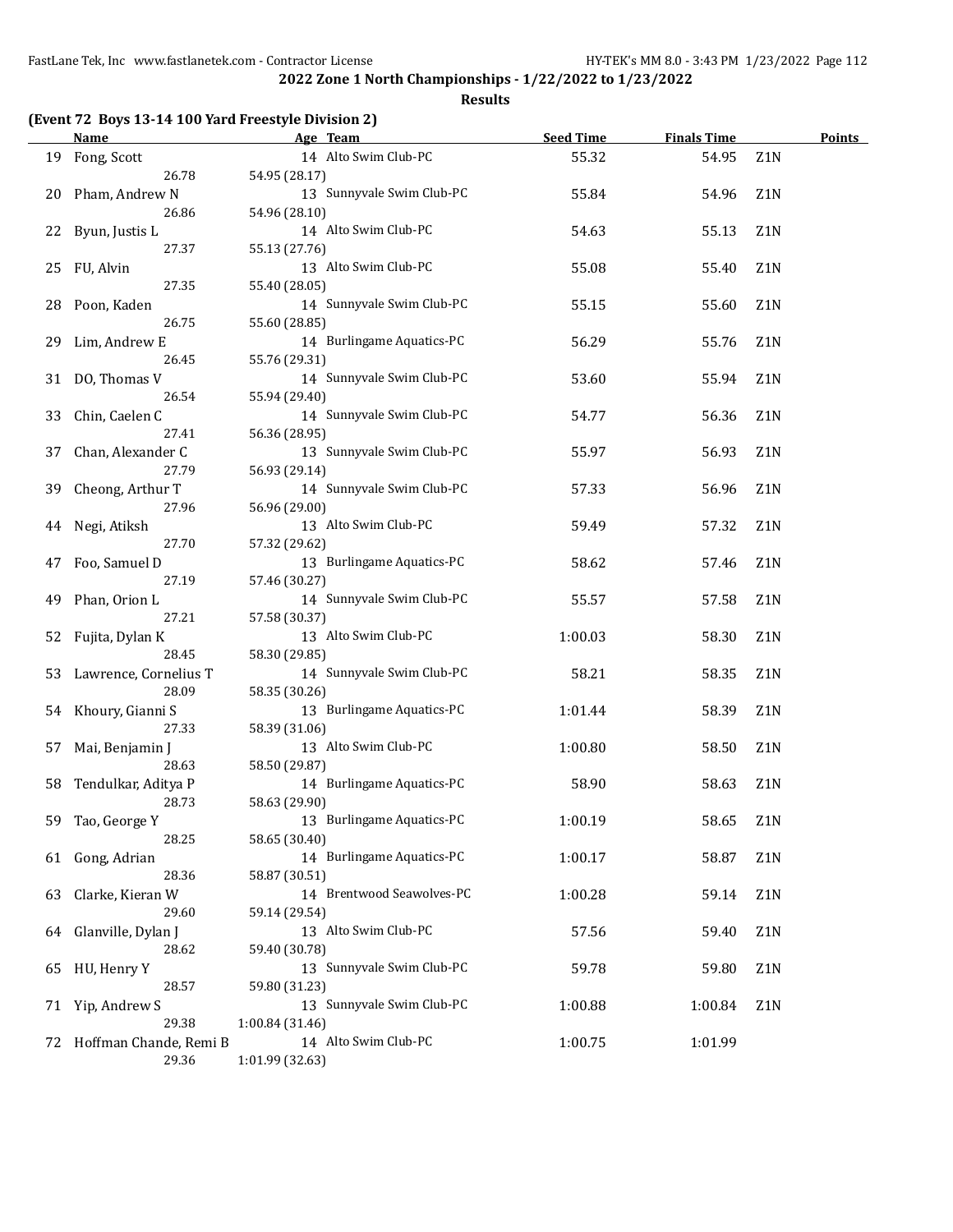**Results**

## **Event 72 Boys 13-14 100 Yard Freestyle Division 3**

|    | 1:00.89 Z1N                                       |                                                    |                  |                    |                  |               |
|----|---------------------------------------------------|----------------------------------------------------|------------------|--------------------|------------------|---------------|
|    | Name                                              | Age Team                                           | <b>Seed Time</b> | <b>Finals Time</b> |                  | <b>Points</b> |
| 3  | Yoon, Nathaniel                                   | 14 Palo Alto Stanford Aquatics-PC                  | 52.59            | 50.94              | Z1N              | 14.50         |
|    | 24.33                                             | 50.94 (26.61)                                      |                  |                    |                  |               |
| 6  | Ogawa, Nicolas P                                  | 14 Palo Alto Stanford Aquatics-PC                  | 51.13            | 51.67              | Z1N              | 12            |
|    | 24.99                                             | 51.67 (26.68)                                      |                  |                    |                  |               |
| 7  | Heit, Henry J                                     | 14 Palo Alto Stanford Aquatics-PC                  | 51.69            | 51.68              | Z1N              | 11            |
|    | 25.15                                             | 51.68 (26.53)                                      |                  |                    |                  |               |
| 14 | Chien, Evan W                                     | 14 Palo Alto Stanford Aquatics-PC                  | 55.50            | 54.01              | Z1N              | 3             |
| 17 | Lin, Hongyu                                       | 14 Palo Alto Stanford Aquatics-PC                  | 53.77            | 54.18              | Z1N              |               |
|    | 26.35                                             | 54.18 (27.83)                                      |                  |                    |                  |               |
| 18 | Yuan, Jonathan Z                                  | 14 Palo Alto Stanford Aquatics-PC                  | 56.83            | 54.38              | Z1N              |               |
|    | 25.91                                             | 54.38 (28.47)                                      |                  |                    |                  |               |
| 21 | Wang, Ethan R                                     | 14 Palo Alto Stanford Aquatics-PC                  | 54.47            | 54.98              | Z1N              |               |
| 23 | Patel, Sanjay S                                   | 14 Palo Alto Stanford Aquatics-PC                  | 56.06            | 55.31              | Z1N              |               |
|    | 26.72                                             | 55.31 (28.59)                                      |                  |                    |                  |               |
| 24 | Faraboschi, Alessandro                            | 13 Palo Alto Stanford Aquatics-PC                  | 54.63            | 55.36              | Z1N              |               |
|    | 26.76                                             | 55.36 (28.60)                                      |                  |                    |                  |               |
| 27 | WU, Andrew                                        | 13 Palo Alto Stanford Aquatics-PC                  | 55.68            | 55.47              | Z1N              |               |
|    | 26.75                                             | 55.47 (28.72)                                      |                  |                    |                  |               |
| 36 | Czajkowski, Tomasz P                              | 13 Palo Alto Stanford Aquatics-PC                  | 57.61            | 56.83              | Z1N              |               |
| 38 | LI, Kevin K                                       | 13 Palo Alto Stanford Aquatics-PC                  | 58.47            | 56.95              | Z <sub>1</sub> N |               |
|    | 27.50                                             |                                                    |                  |                    |                  |               |
|    | Lee, Edison S                                     | 56.95 (29.45)<br>13 Palo Alto Stanford Aquatics-PC |                  | 57.10              |                  |               |
| 41 | 27.52                                             |                                                    | 57.51            |                    | Z1N              |               |
|    |                                                   | 57.10 (29.58)<br>14 Palo Alto Stanford Aquatics-PC |                  |                    |                  |               |
| 42 | Whelan, Paul D<br>27.10                           |                                                    | 59.04            | 57.17              | Z1N              |               |
|    |                                                   | 57.17 (30.07)                                      |                  |                    |                  |               |
| 43 | Friedman, Liad                                    | 14 Palo Alto Stanford Aquatics-PC                  | 54.68            | 57.18              | Z1N              |               |
|    | 27.38                                             | 57.18 (29.80)                                      |                  |                    |                  |               |
| 44 | Wang, Shangxi N                                   | 14 Palo Alto Stanford Aquatics-PC                  | 51.44            | 57.32              | Z <sub>1</sub> N |               |
|    | 26.20                                             | 57.32 (31.12)                                      |                  |                    |                  |               |
| 46 | NI, Eric                                          | 14 Palo Alto Stanford Aquatics-PC                  | 57.42            | 57.44              | Z <sub>1</sub> N |               |
|    | 27.33                                             | 57.44 (30.11)                                      |                  |                    |                  |               |
| 51 | Balva, Maxwell                                    | 13 Palo Alto Stanford Aquatics-PC                  | 59.99            | 57.73              | Z <sub>1</sub> N |               |
|    | 27.99                                             | 57.73 (29.74)                                      |                  |                    |                  |               |
| 55 | Lee, Jordan Y                                     | 14 Palo Alto Stanford Aquatics-PC                  | 1:00.25          | 58.41              | Z1N              |               |
|    | 27.30                                             | 58.41 (31.11)                                      |                  |                    |                  |               |
| 56 | Wei, Matthew                                      | 13 Palo Alto Stanford Aquatics-PC                  | 1:00.50          | 58.45              | Z1N              |               |
|    | 28.48                                             | 58.45 (29.97)                                      |                  |                    |                  |               |
| 60 | Rousseau, Thibault B                              | 14 Palo Alto Stanford Aquatics-PC                  | 55.53            | 58.86              | Z1N              |               |
|    | 28.05                                             | 58.86 (30.81)                                      |                  |                    |                  |               |
| 66 | Bigall, Elliot J                                  | 13 Palo Alto Stanford Aquatics-PC                  | 1:00.30          | 59.82              | Z1N              |               |
|    | 28.87                                             | 59.82 (30.95)                                      |                  |                    |                  |               |
| 67 | Huang, Ryan                                       | 13 Palo Alto Stanford Aquatics-PC                  | 1:00.50          | 59.89              | Z1N              |               |
|    | 28.38                                             | 59.89 (31.51)                                      |                  |                    |                  |               |
| 70 | Sivamurthy, Nikhil                                | 13 Palo Alto Stanford Aquatics-PC                  | 1:00.21          | 1:00.49            | Z1N              |               |
|    | Event 73 Boys 11-12 100 Yard Freestyle Division 1 |                                                    |                  |                    |                  |               |
|    | 1:05.89 Z1N                                       |                                                    |                  |                    |                  |               |
|    | Name                                              | Age Team                                           | <b>Seed Time</b> | <b>Finals Time</b> |                  | <b>Points</b> |
| 3  | Jorgensen, Thomas G                               | 12 Fog City Hammerheads-PC                         | 55.94            | 55.15              | Z1N              | 15            |
|    | 26.73                                             | 55.15 (28.42)                                      |                  |                    |                  |               |
|    |                                                   |                                                    |                  |                    |                  |               |

9 Kawaja, Reid S<br>
12 Ladera Oaks-PC<br>
57.44 58.05 Z1N 8

27.37 58.05 (30.68)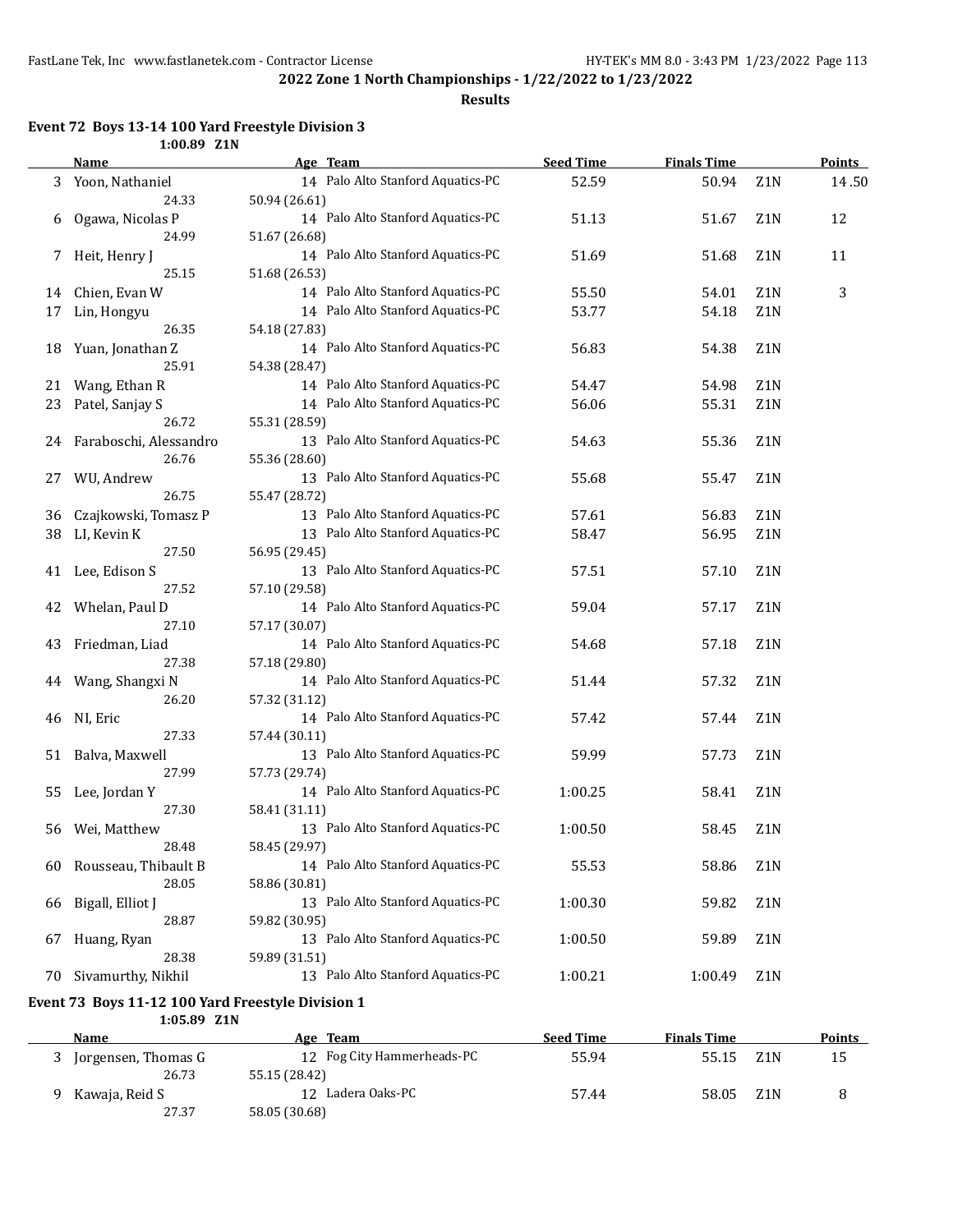**Results**

## **(Event 73 Boys 11-12 100 Yard Freestyle Division 1)**

|    | Name                 |                 | Age Team                         | <b>Seed Time</b> | <b>Finals Time</b> |                  | <b>Points</b> |
|----|----------------------|-----------------|----------------------------------|------------------|--------------------|------------------|---------------|
| 17 | Sutherland, Graham O |                 | 12 Ladera Oaks-PC                | 1:00.18          | 59.73              | Z1N              |               |
|    | 28.99                | 59.73 (30.74)   |                                  |                  |                    |                  |               |
| 18 | Senechal, Maximus A  |                 | 12 Bay Club Panthers-PC          | 59.60            | 59.83              | Z <sub>1</sub> N |               |
|    | 28.87                | 59.83 (30.96)   |                                  |                  |                    |                  |               |
| 26 | Dodge, Cannon A      |                 | 12 DE Anza Cupertino Aquatics-PC | 1:03.95          | 1:01.91            | Z <sub>1</sub> N |               |
|    | 29.51                | 1:01.91(32.40)  |                                  |                  |                    |                  |               |
| 35 | Zhang, Samuel M      |                 | 12 DE Anza Cupertino Aquatics-PC | 1:04.83          | 1:03.71            | Z <sub>1</sub> N |               |
| 38 | Taysi, Griffin C     | 12 <sup>1</sup> | DE Anza Cupertino Aquatics-PC    | 1:04.10          | 1:04.59            | Z <sub>1</sub> N |               |
|    | 30.69                | 1:04.59(33.90)  |                                  |                  |                    |                  |               |
| 39 | Liu, James K         |                 | 12 Daly City Dolphins-PC         | 59.18            | 1:04.85            | Z1N              |               |
|    | 31.03                | 1:04.85(33.82)  |                                  |                  |                    |                  |               |
| 40 | Vos, Finn            |                 | 12 Bull Dog Swim Club-PC         | 1:03.96          | 1:05.11            | Z <sub>1</sub> N |               |
|    | 31.33                | 1:05.11 (33.78) |                                  |                  |                    |                  |               |
| 46 | Grant, Evan M        | 11              | Ladera Oaks-PC                   | 1:05.89          | 1:09.27            |                  |               |
|    | 33.22                | 1:09.27 (36.05) |                                  |                  |                    |                  |               |

## **Event 73 Boys 11-12 100 Yard Freestyle Division 2**

#### **1:05.89 Z1N**

|    | <b>Name</b>            | Age Team                  | <b>Seed Time</b> | <b>Finals Time</b> |                  | <b>Points</b> |
|----|------------------------|---------------------------|------------------|--------------------|------------------|---------------|
|    | 2 Floyd, Hayden I      | 12 Sunnyvale Swim Club-PC | 55.05            | 53.80              | Z1N              | 16            |
|    | 26.32                  | 53.80 (27.48)             |                  |                    |                  |               |
| 4  | Yang, Dylan G          | 12 Burlingame Aquatics-PC | 1:01.19          | 56.13              | Z <sub>1</sub> N | 14            |
|    | 27.44                  | 56.13 (28.69)             |                  |                    |                  |               |
| 5  | Lee, Ciaran C          | 12 Burlingame Aquatics-PC | 57.29            | 56.81              | Z <sub>1</sub> N | 13            |
|    | 27.53                  | 56.81 (29.28)             |                  |                    |                  |               |
|    | Raghunathan, Brian M   | 12 Burlingame Aquatics-PC | 1:00.35          | 57.78              | Z <sub>1</sub> N | 11            |
|    | 28.07                  | 57.78 (29.71)             |                  |                    |                  |               |
| 8  | McDonald, Alexander J  | 12 Alto Swim Club-PC      | 1:04.94          | 58.03              | Z1N              | 10            |
|    | 27.31                  | 58.03 (30.72)             |                  |                    |                  |               |
|    | 10 YU, Ben B           | 12 Sunnyvale Swim Club-PC | 57.79            | 58.13              | Z <sub>1</sub> N | 7             |
|    | 28.35                  | 58.13 (29.78)             |                  |                    |                  |               |
|    | 11 Parrett, Theodore R | 12 Alto Swim Club-PC      | 1:00.17          | 58.34              | Z <sub>1</sub> N | 6             |
|    | 28.45                  | 58.34 (29.89)             |                  |                    |                  |               |
| 13 | Idio, Jacob M          | 12 Burlingame Aquatics-PC | 1:02.96          | 58.94              | Z1N              | 4             |
|    | 28.57                  | 58.94 (30.37)             |                  |                    |                  |               |
|    | 14 Chung, Kai K        | 12 Alto Swim Club-PC      | 59.51            | 59.33              | Z <sub>1</sub> N | 3             |
|    | 29.50                  | 59.33 (29.83)             |                  |                    |                  |               |
|    | 15 Hong, Matthew J     | 11 Alto Swim Club-PC      | 1:01.63          | 59.62              | Z1N              | 2             |
|    | 29.23                  | 59.62 (30.39)             |                  |                    |                  |               |
|    | 16 Komashko, Andre H   | 12 Burlingame Aquatics-PC | 59.91            | 59.71              | Z <sub>1</sub> N | $\mathbf{1}$  |
|    | 28.66                  | 59.71 (31.05)             |                  |                    |                  |               |
| 18 | Browne, Ethan D        | 12 Sunnyvale Swim Club-PC | 1:02.90          | 59.83              | Z <sub>1</sub> N |               |
|    | 28.67                  | 59.83 (31.16)             |                  |                    |                  |               |
| 21 | Skey, Harper M         | 12 Alto Swim Club-PC      | 59.95            | 1:00.64            | Z <sub>1</sub> N |               |
|    | 29.18                  | 1:00.64 (31.46)           |                  |                    |                  |               |
| 22 | Zhu, Ian               | 12 Sunnyvale Swim Club-PC | 1:00.01          | 1:00.88            | Z <sub>1</sub> N |               |
|    | 29.03                  | 1:00.88 (31.85)           |                  |                    |                  |               |
| 23 | Yong, Jerrick Y        | 12 Alto Swim Club-PC      | 1:03.62          | 1:01.43            | Z <sub>1</sub> N |               |
| 31 | Gafton, Andrew C       | 12 Alto Swim Club-PC      | 1:03.15          | 1:02.87            | Z1N              |               |
|    | 30.40                  | 1:02.87 (32.47)           |                  |                    |                  |               |
| 32 | Kuziemko, Avery Y      | 11 Burlingame Aquatics-PC | 1:03.70          | 1:03.13            | Z1N              |               |
|    | 30.53                  | 1:03.13 (32.60)           |                  |                    |                  |               |
| 33 | Araya, Agustin D       | 11 Alto Swim Club-PC      | 1:05.89          | 1:03.41            | Z <sub>1</sub> N |               |
|    | 30.51                  | 1:03.41 (32.90)           |                  |                    |                  |               |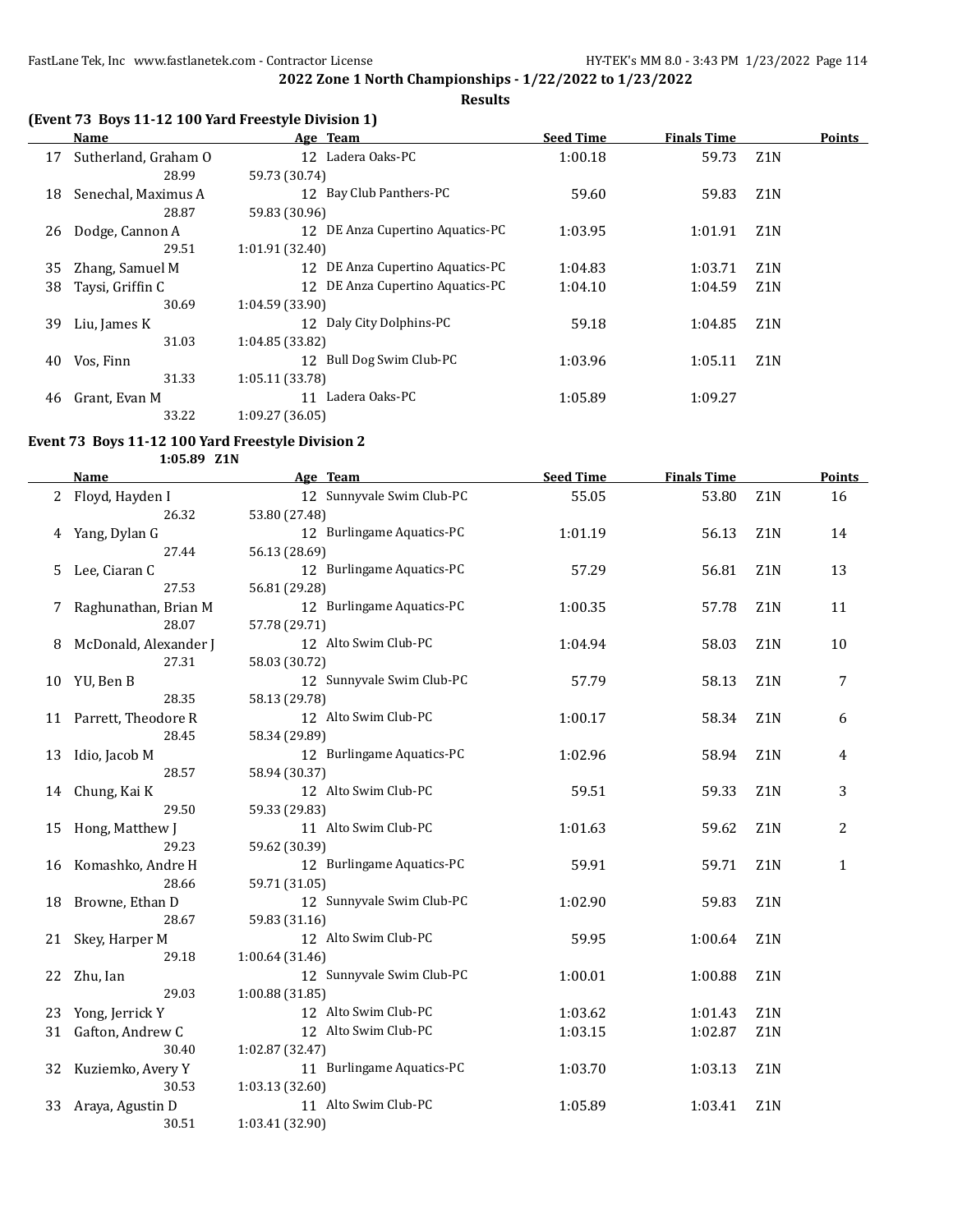**Results**

## **(Event 73 Boys 11-12 100 Yard Freestyle Division 2)**

|    | Name               | Age Team                             | <b>Seed Time</b> | <b>Finals Time</b> |                  | <b>Points</b> |
|----|--------------------|--------------------------------------|------------------|--------------------|------------------|---------------|
| 36 | Zhang, Sean Z      | 12 Burlingame Aquatics-PC            | 1:05.35          | 1:03.88            | Z <sub>1</sub> N |               |
|    | 30.43              | 1:03.88 (33.45)                      |                  |                    |                  |               |
| 41 | Erickson, Julian A | Alto Swim Club-PC<br>11              | 1:04.82          | 1:05.45            | Z <sub>1</sub> N |               |
|    | 31.20              | 1:05.45 (34.25)                      |                  |                    |                  |               |
| 43 | Reklis, Rylan K    | Alto Swim Club-PC<br>12 <sub>1</sub> | 1:05.51          | 1:07.16            |                  |               |
|    | 32.61              | 1:07.16 (34.55)                      |                  |                    |                  |               |
| 47 | Erhard, Raphael    | Alto Swim Club-PC<br>11              | 1:04.11          | 1:09.30            |                  |               |
|    | 33.59              | 1:09.30 (35.71)                      |                  |                    |                  |               |
| 48 | Bivol, Julien A    | Alto Swim Club-PC<br>11              | 1:05.06          | 1:09.48            |                  |               |
|    | 33.63              | 1:09.48 (35.85)                      |                  |                    |                  |               |

#### **Event 73 Boys 11-12 100 Yard Freestyle Division 3**

**1:05.89 Z1N**

|    | <b>Name</b>            | Age Team                          | <b>Seed Time</b> | <b>Finals Time</b> |                  | <b>Points</b> |
|----|------------------------|-----------------------------------|------------------|--------------------|------------------|---------------|
|    | Cole, Ryan J           | 12 Palo Alto Stanford Aquatics-PC | 56.83            | 53.60              | Z <sub>1</sub> N | 18            |
|    | 25.75                  | 53.60 (27.85)                     |                  |                    |                  |               |
| 6  | Langner, Maksymilian K | 12 Palo Alto Stanford Aquatics-PC | 58.10            | 57.29              | Z1N              | 12            |
|    | 27.65                  | 57.29 (29.64)                     |                  |                    |                  |               |
| 12 | Heit, Oliver           | 12 Palo Alto Stanford Aquatics-PC | 1:00.75          | 58.66              | Z1N              | 5             |
| 20 | Clark, David A         | 12 Palo Alto Stanford Aquatics-PC | 1:04.92          | 1:00.06            | Z <sub>1</sub> N |               |
|    | 28.26                  | 1:00.06(31.80)                    |                  |                    |                  |               |
| 24 | Kwak, Zachary J        | 12 Palo Alto Stanford Aquatics-PC | 1:03.17          | 1:01.63            | Z1N              |               |
|    | 29.33                  | 1:01.63 (32.30)                   |                  |                    |                  |               |
| 25 | Hsu, Jonah G           | 12 Palo Alto Stanford Aquatics-PC | 1:04.81          | 1:01.81            | Z <sub>1</sub> N |               |
|    | 29.56                  | 1:01.81(32.25)                    |                  |                    |                  |               |
| 27 | Smoot, Graham W        | 12 Palo Alto Stanford Aquatics-PC | 1:01.94          | 1:02.05            | Z <sub>1</sub> N |               |
|    | 30.39                  | 1:02.05(31.66)                    |                  |                    |                  |               |
| 28 | Lin, Brandon X         | 11 Palo Alto Stanford Aquatics-PC | 1:04.63          | 1:02.39            | Z <sub>1</sub> N |               |
|    | 30.01                  | 1:02.39 (32.38)                   |                  |                    |                  |               |
| 29 | Abucejo, Martin R      | 12 Palo Alto Stanford Aquatics-PC | 1:01.28          | 1:02.52            | Z <sub>1</sub> N |               |
|    | 29.97                  | 1:02.52 (32.55)                   |                  |                    |                  |               |
| 30 | Deshpande, Siddhant N  | 12 Palo Alto Stanford Aquatics-PC | 1:03.37          | 1:02.73            | Z <sub>1</sub> N |               |
|    | 30.29                  | 1:02.73 (32.44)                   |                  |                    |                  |               |
| 34 | Dizitser, Milan S      | 12 Palo Alto Stanford Aquatics-PC | 1:04.08          | 1:03.56            | Z <sub>1</sub> N |               |
|    | 30.66                  | 1:03.56 (32.90)                   |                  |                    |                  |               |
| 37 | Savard, Tyler S        | 11 Palo Alto Stanford Aquatics-PC | 1:05.62          | 1:04.26            | Z <sub>1</sub> N |               |
|    | 30.52                  | 1:04.26 (33.74)                   |                  |                    |                  |               |
| 42 | Luenberger, Matthew W  | 12 Palo Alto Stanford Aquatics-PC | 1:05.80          | 1:06.42            |                  |               |
| 44 | Achterkirchen, Carl J  | 12 Palo Alto Stanford Aquatics-PC | 1:05.79          | 1:07.21            |                  |               |
|    | 31.71                  | 1:07.21 (35.50)                   |                  |                    |                  |               |
| 45 | Bromberg, Matias B     | 11 Palo Alto Stanford Aquatics-PC | 1:05.80          | 1:09.05            |                  |               |
|    | 32.00                  | 1:09.05 (37.05)                   |                  |                    |                  |               |
| 49 | Adam, Conor            | 11 Palo Alto Stanford Aquatics-PC | 58.29            | 1:10.07            |                  |               |

## **Event 74 Boys 9-10 100 Yard Freestyle Division 1**

**1:18.79 Z1N**

|    | Name              | Age Team                             | <b>Seed Time</b> | <b>Finals Time</b> |                  | <b>Points</b> |
|----|-------------------|--------------------------------------|------------------|--------------------|------------------|---------------|
| 4  | Powell, Ryan A    | 10 Ladera Oaks-PC                    | 1:05.56          | 1:05.16            | Z <sub>1</sub> N | 14            |
|    | 30.88             | 1:05.16 (34.28)                      |                  |                    |                  |               |
|    | Farrell, Blake M  | Bay Club Panthers-PC<br>9.           | 1:07.81          | 1:05.21            | Z <sub>1</sub> N | 13            |
|    | 31.94             | 1:05.21 (33.27)                      |                  |                    |                  |               |
| 9  | Choong, Greg T    | 10 Otter Swim Club-PC                | 1:12.89          | 1:10.35            | Z <sub>1</sub> N | 8             |
|    | 33.97             | 1:10.35(36.38)                       |                  |                    |                  |               |
| 10 | Miller, Maxwell M | DE Anza Cupertino Aquatics-PC<br>10. | 1:15.00          | 1:11.05            | 7.1 N            |               |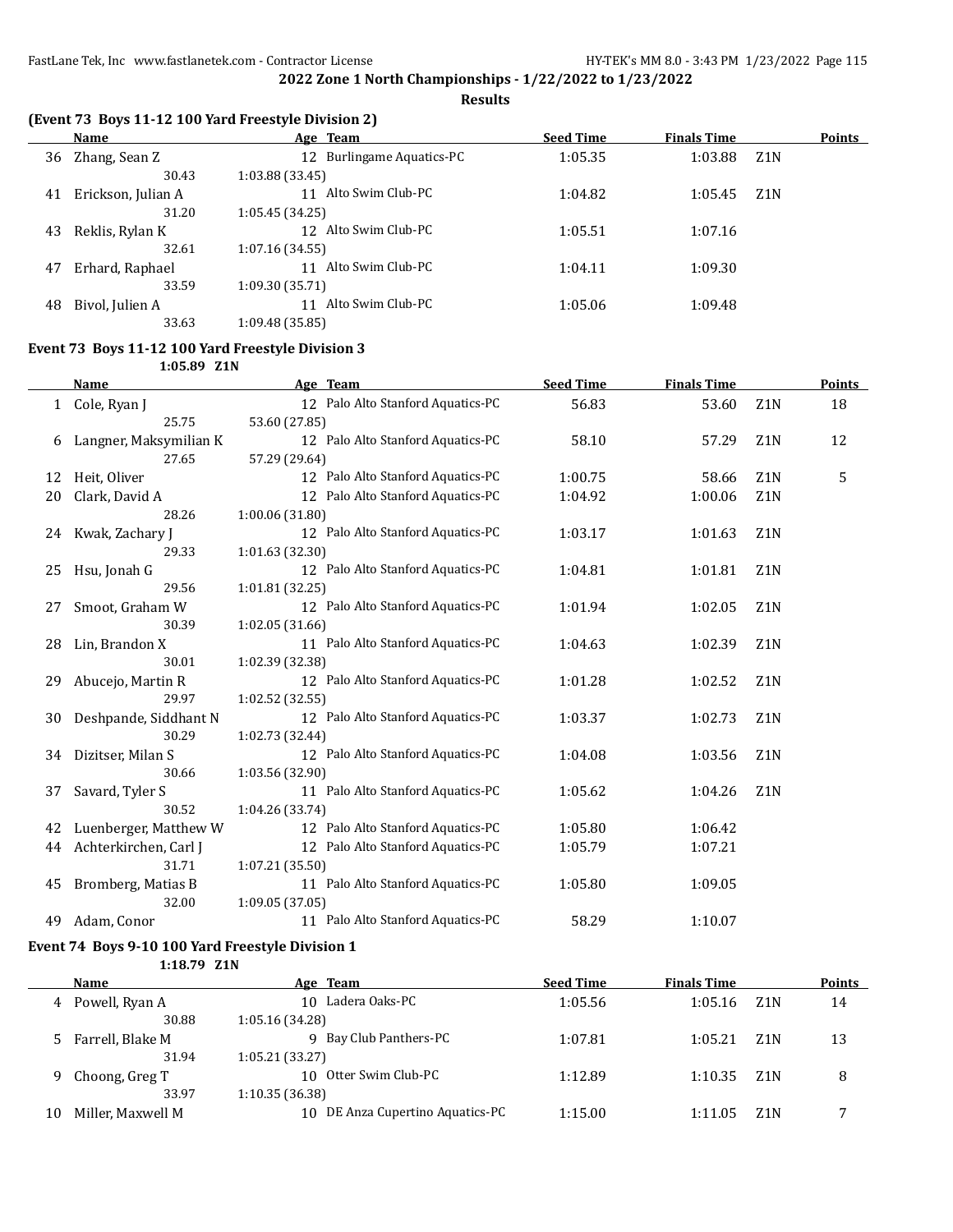**Results**

## **(Event 74 Boys 9-10 100 Yard Freestyle Division 1)**

|    | Name                   | Age Team                         | <b>Seed Time</b> | <b>Finals Time</b> |                  | <b>Points</b> |
|----|------------------------|----------------------------------|------------------|--------------------|------------------|---------------|
| 13 | Wang, Siwei            | 10 Bay Club Panthers-PC          | 1:12.71          | 1:12.47            | Z1N              | 4             |
|    | 35.14                  | 1:12.47(37.33)                   |                  |                    |                  |               |
| 22 | Estala Steclaru, Matei | 10 DE Anza Cupertino Aquatics-PC | 1:16.75          | 1:17.03            | Z <sub>1</sub> N |               |
|    | 36.47                  | 1:17.03(40.56)                   |                  |                    |                  |               |
|    | Chu, Miles             | 10 Bay Club Panthers-PC          | 1:17.44          | 1:20.68            |                  |               |
|    | 38.19                  | 1:20.68 (42.49)                  |                  |                    |                  |               |

# **Event 74 Boys 9-10 100 Yard Freestyle Division 2**

**1:18.79 Z1N**

|    | <b>Name</b>                    | Age Team                  | <b>Seed Time</b> | <b>Finals Time</b> |                  | Points       |
|----|--------------------------------|---------------------------|------------------|--------------------|------------------|--------------|
|    | 1 Rodde, Austin B              | 10 Burlingame Aquatics-PC | 1:03.08          | 1:02.01            | Z <sub>1</sub> N | 18           |
|    | 29.66                          | 1:02.01(32.35)            |                  |                    |                  |              |
| 2  | Zhao, Dylan H                  | 10 Sunnyvale Swim Club-PC | 1:03.46          | 1:03.83            | Z <sub>1</sub> N | 16           |
|    | 30.63                          | 1:03.83 (33.20)           |                  |                    |                  |              |
|    | Bailey, Skye R                 | 9 Alto Swim Club-PC       | 1:08.02          | 1:07.68            | Z1N              | 11           |
|    | 32.83                          | 1:07.68 (34.85)           |                  |                    |                  |              |
| 12 | Deng, Daniel                   | 10 Alto Swim Club-PC      | 1:12.64          | 1:12.23            | Z <sub>1</sub> N | 5            |
|    | 35.36                          | 1:12.23 (36.87)           |                  |                    |                  |              |
|    | 14 Zhang, Oscar Z              | 10 Burlingame Aquatics-PC | 1:17.83          | 1:12.78            | Z <sub>1</sub> N | 3            |
|    | 34.53                          | 1:12.78 (38.25)           |                  |                    |                  |              |
| 16 | Kuusela, Elias N               | 10 Alto Swim Club-PC      | 1:14.60          | 1:13.83            | Z <sub>1</sub> N | $\mathbf{1}$ |
|    | 35.31                          | 1:13.83 (38.52)           |                  |                    |                  |              |
|    | 19 Mortensen Lichtenwal, Bjorn | 10 Sunnyvale Swim Club-PC | 1:17.53          | 1:14.63            | Z <sub>1</sub> N |              |
|    | 35.90                          | 1:14.63 (38.73)           |                  |                    |                  |              |
|    | 23 Bulankov, Phillip A         | 9 Alto Swim Club-PC       | 1:12.36          | 1:17.67            | Z <sub>1</sub> N |              |
|    | 36.13                          | 1:17.67 (41.54)           |                  |                    |                  |              |
|    | 24 Arude, Yash P               | 9 Sunnyvale Swim Club-PC  | 1:18.40          | 1:17.75            | Z <sub>1</sub> N |              |
|    | 36.08                          | 1:17.75(41.67)            |                  |                    |                  |              |
|    | 25 Chang, Eric                 | 10 Alto Swim Club-PC      | 1:18.51          | 1:18.27            | Z <sub>1</sub> N |              |
|    | 37.31                          | 1:18.27 (40.96)           |                  |                    |                  |              |
|    | 29 YU, Felix                   | 10 Alto Swim Club-PC      | 1:17.67          | 1:21.29            |                  |              |
|    | 37.46                          | 1:21.29 (43.83)           |                  |                    |                  |              |
| 31 | Leung, Caleb K                 | 10 Alto Swim Club-PC      | 1:17.85          | 1:25.52            |                  |              |
|    | 22.68                          | 1:25.52 (1:02.84)         |                  |                    |                  |              |
| 32 | Rust, Elliot K                 | 10 Alto Swim Club-PC      | 1:17.60          | 1:25.59            |                  |              |
|    | 40.62                          | 1:25.59 (44.97)           |                  |                    |                  |              |
| 33 | Tian, Jesse                    | 10 Alto Swim Club-PC      | 1:17.65          | 1:36.31            |                  |              |
|    | 45.12                          | 1:36.31 (51.19)           |                  |                    |                  |              |
| 34 | Mai, Bryan S                   | 9 Alto Swim Club-PC       | 1:18.45          | 1:48.37            |                  |              |
|    | 44.87                          | 1:48.37 (1:03.50)         |                  |                    |                  |              |

## **Event 74 Boys 9-10 100 Yard Freestyle Division 3**

**1:18.79 Z1N**

|    | Name                | Age Team                             | <b>Seed Time</b> | <b>Finals Time</b> |                  | <b>Points</b> |
|----|---------------------|--------------------------------------|------------------|--------------------|------------------|---------------|
| 3  | Tolstukhin, William | 10 Palo Alto Stanford Aquatics-PC    | 1:04.68          | 1:05.12            | Z <sub>1</sub> N | 15            |
|    | 30.57               | 1:05.12 (34.55)                      |                  |                    |                  |               |
|    | 6 Byer, Leo E       | Palo Alto Stanford Aquatics-PC<br>q  | 1:05.90          | 1:05.90            | Z1N              | 12            |
|    | 31.30               | 1:05.90 (34.60)                      |                  |                    |                  |               |
| 8  | Codel, Soeren A     | 10 Palo Alto Stanford Aquatics-PC    | 1:07.92          | 1:09.45            | Z1N              | 10            |
| 11 | Finn, Zane E        | Palo Alto Stanford Aquatics-PC<br>10 | 1:13.26          | 1:11.38            | Z <sub>1</sub> N | 6             |
|    | 35.39               | 1:11.38(35.99)                       |                  |                    |                  |               |
| 15 | Lee, Alden          | Palo Alto Stanford Aquatics-PC<br>q  | 1:18.15          | 1:13.47            | Z1N              | っ             |
|    | 36.01               | 1:13.47 (37.46)                      |                  |                    |                  |               |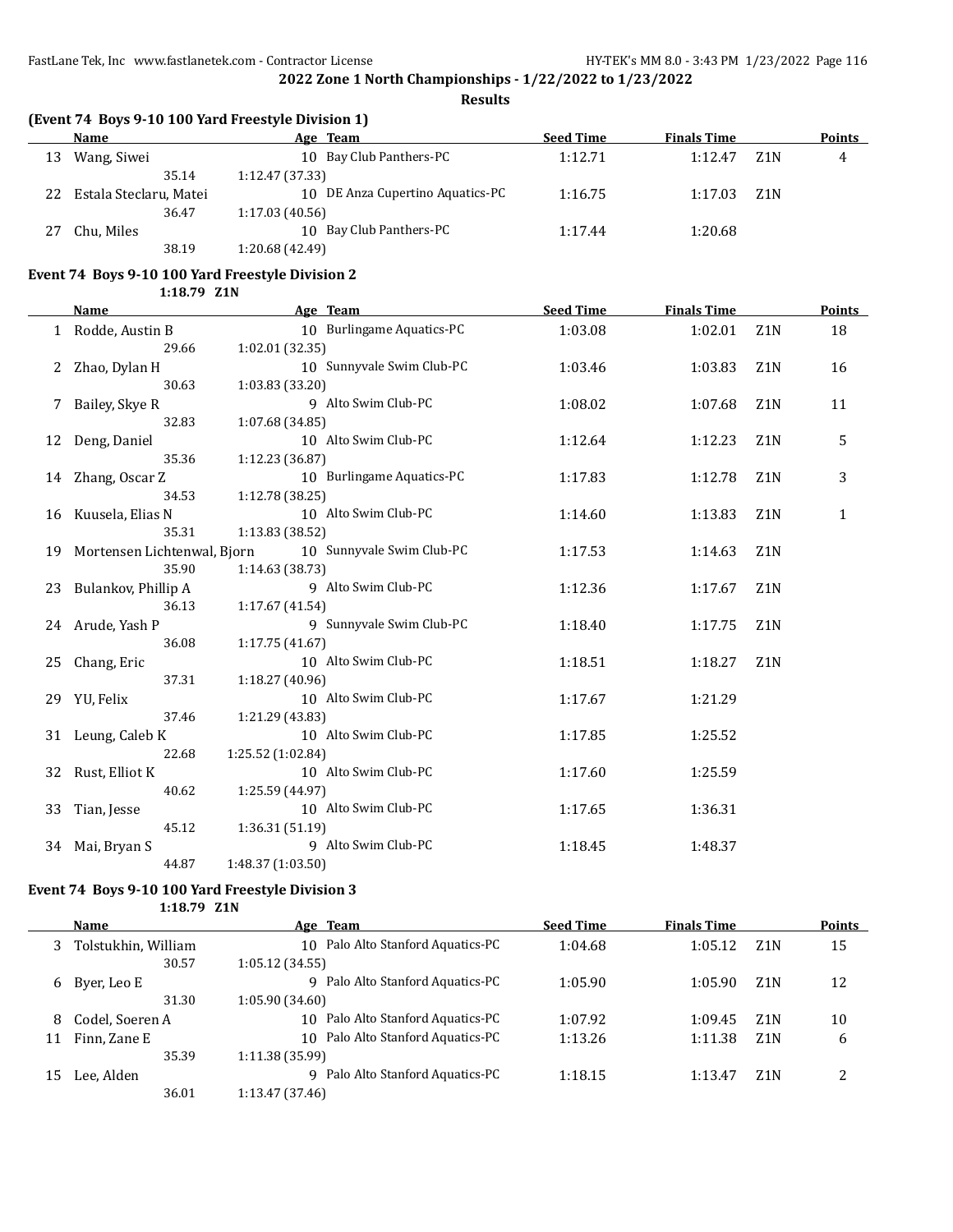**Results**

## **(Event 74 Boys 9-10 100 Yard Freestyle Division 3)**

|    | <b>Name</b>        | Age Team                             | <b>Seed Time</b> | <b>Finals Time</b> |                  | <b>Points</b> |
|----|--------------------|--------------------------------------|------------------|--------------------|------------------|---------------|
| 17 | Laster, Teddy M    | 10 Palo Alto Stanford Aquatics-PC    | 59.01            | 1:13.92            | Z1N              |               |
|    | 34.43              | 1:13.92 (39.49)                      |                  |                    |                  |               |
| 18 | Nassiri, Dastan    | Palo Alto Stanford Aquatics-PC<br>10 | 1:16.52          | 1:14.30            | Z <sub>1</sub> N |               |
|    | 35.08              | 1:14.30 (39.22)                      |                  |                    |                  |               |
| 20 | Lungren, Gabriel J | 10 Palo Alto Stanford Aquatics-PC    | 1:14.89          | 1:14.70            | Z <sub>1</sub> N |               |
|    | 35.70              | 1:14.70 (39.00)                      |                  |                    |                  |               |
| 21 | Lathi, Kiran S     | Palo Alto Stanford Aquatics-PC<br>10 | 1:14.92          | 1:16.43            | Z <sub>1</sub> N |               |
|    | 36.75              | 1:16.43 (39.68)                      |                  |                    |                  |               |
| 26 | Chen. Ethan        | 10 Palo Alto Stanford Aquatics-PC    | 1:18.70          | 1:18.58            | Z <sub>1</sub> N |               |
|    | 36.09              | 1:18.58 (42.49)                      |                  |                    |                  |               |
| 28 | Nicolls, Julian C  | Palo Alto Stanford Aquatics-PC<br>10 | 1:18.01          | 1:20.71            |                  |               |
| 30 | Nam, Stefan        | Palo Alto Stanford Aquatics-PC<br>10 | 1:18.77          | 1:25.23            |                  |               |
|    | 39.39              | 1:25.23 (45.84)                      |                  |                    |                  |               |

#### **Event 75 Boys 8 & Under 50 Yard Freestyle Division 1**

**43.99 Z1N**

| Name           | Age Team               | <b>Seed Time</b> | <b>Finals Time</b> |     | Points |
|----------------|------------------------|------------------|--------------------|-----|--------|
| 3 Saheb Sami   | 8 Bay Club Panthers-PC | 42.08            | 38.45 Z1N          |     |        |
| Krueger, Logan | Bay Club Panthers-PC   | 40.91            | 40.14              | Z1N |        |

## **Event 75 Boys 8 & Under 50 Yard Freestyle Division 2**

**43.99 Z1N**

|    | Name                    | Age Team               | <b>Seed Time</b> | <b>Finals Time</b> |                  | <b>Points</b> |
|----|-------------------------|------------------------|------------------|--------------------|------------------|---------------|
|    | 2 Rodde, Owen A         | Burlingame Aquatics-PC | 37.62            | 35.67              | Z1N              | 16            |
|    | Zhou, Kunhao L          | 8 Alto Swim Club-PC    | 37.62            | 38.76              | Z <sub>1</sub> N | 13            |
| 10 | Liu. Lucas R            | Alto Swim Club-PC      | 43.86            | 50.59              |                  | −             |
| 11 | Vartkessian, Theodore D | 8 Alto Swim Club-PC    | 42.88            | 50.70              |                  |               |
| 12 | Wiltermuth, Everett     | Alto Swim Club-PC      | 43.56            | 1:06.20            |                  |               |

#### **Event 75 Boys 8 & Under 50 Yard Freestyle Division 3**

**43.99 Z1N**

|   | <b>Name</b>                                              |                 | Age Team                         |                                | <b>Seed Time</b>    | <b>Finals Time</b>   |                  | <b>Points</b> |  |  |
|---|----------------------------------------------------------|-----------------|----------------------------------|--------------------------------|---------------------|----------------------|------------------|---------------|--|--|
|   | Ladomirak, Jax A                                         |                 | 8 Palo Alto Stanford Aquatics-PC |                                | 38.11               | 35.58                | Z1N              | 18            |  |  |
| 4 | Nassiri, Ryan                                            |                 |                                  | Palo Alto Stanford Aquatics-PC | 43.02               | 38.66                | Z <sub>1</sub> N | 14            |  |  |
|   | Ashcraft, Logan M                                        |                 | 8 Palo Alto Stanford Aquatics-PC |                                | 43.97               | 41.71                | Z <sub>1</sub> N | 11            |  |  |
| 8 | Lin. Nathan G                                            |                 | 8 Palo Alto Stanford Aquatics-PC |                                | 43.80               | 43.88                | Z <sub>1</sub> N | 10            |  |  |
| 9 | Cahoy, Leo                                               |                 | 8 Palo Alto Stanford Aquatics-PC |                                | 40.82               | 47.55                |                  | 8             |  |  |
|   | Event 76 Boys 8 & Under 100 Yard Medley Relay Division 2 |                 |                                  |                                |                     |                      |                  |               |  |  |
|   | Team                                                     |                 | Relay                            |                                | <b>Seed Time</b>    | <b>Finals Time</b>   |                  | <b>Points</b> |  |  |
|   | Alto Swim Club-PC                                        |                 | A                                |                                | 1:32.00             | 1:34.79              |                  | 36            |  |  |
|   | 1) Wiltermuth, Everett 7                                 |                 | 2) Liu, Lucas R 7                |                                | 3) Zhou, Kunhao L 8 | 4) Fletcher, Wyatt 8 |                  |               |  |  |
|   | 53.93                                                    | 1:34.79 (40.86) |                                  |                                |                     |                      |                  |               |  |  |
|   | Event 76 Boys 8 & Under 100 Yard Medley Relay Division 3 |                 |                                  |                                |                     |                      |                  |               |  |  |
|   | <b>Team</b>                                              |                 | Relav                            |                                | <b>Seed Time</b>    | <b>Finals Time</b>   |                  | <b>Points</b> |  |  |
|   |                                                          |                 |                                  |                                |                     |                      |                  |               |  |  |

| Palo Alto Stanford Aquatics-PC<br>---- |                       | 1:15.00                | D0                 |  |
|----------------------------------------|-----------------------|------------------------|--------------------|--|
| 1) Nassiri, Ryan 7                     | 2) Ladomirak, Jax A 8 | 3) Ashcraft, Logan M 8 | 4) Lin, Nathan G 8 |  |
| 49.50                                  | DQ (33.76)            |                        |                    |  |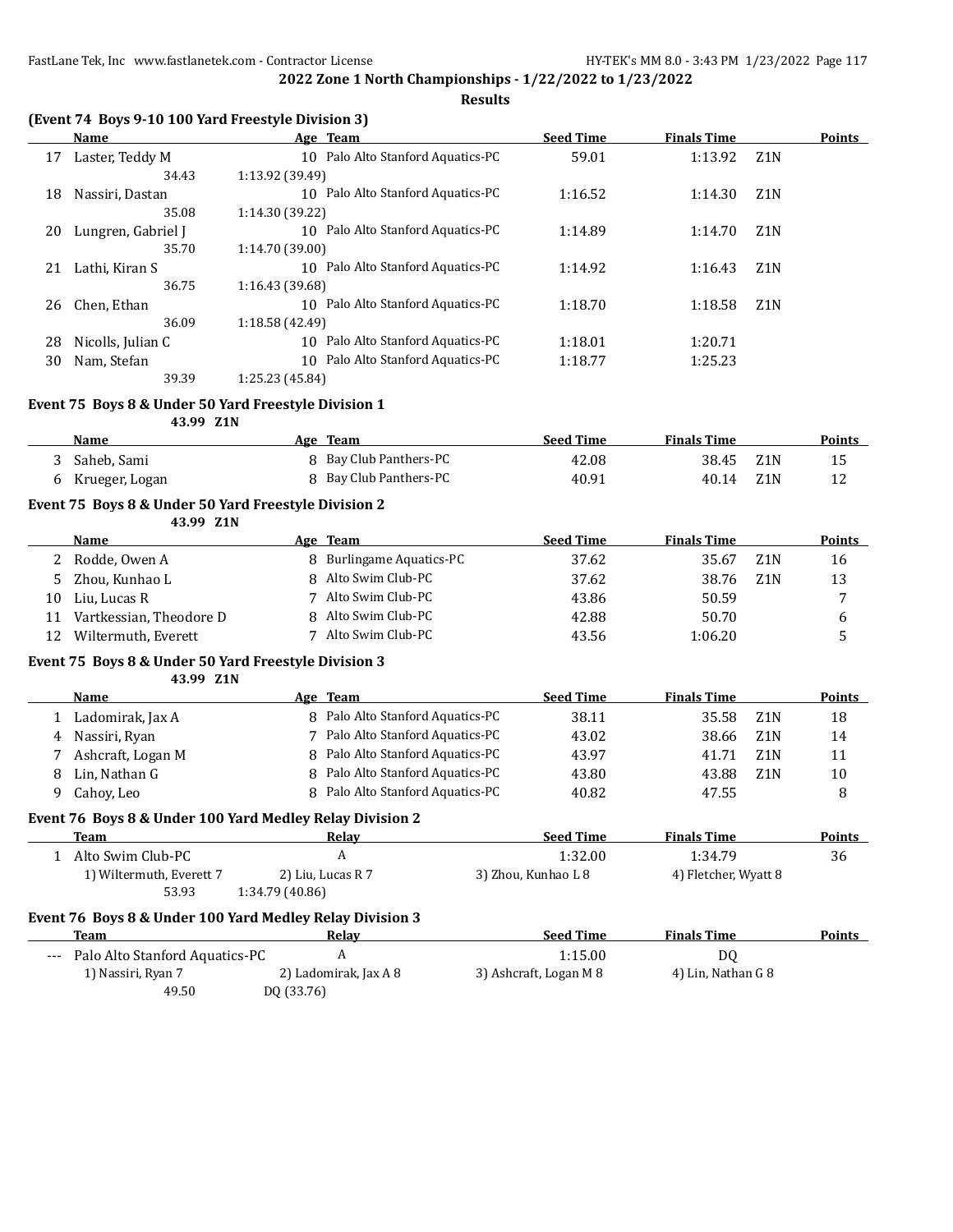FastLane Tek, Inc www.fastlanetek.com - Contractor License HY-TEK's MM 8.0 - 3:43 PM 1/23/2022 Page 118

**Event 77 Boys 9-10 200 Yard Medley Relay Division 1**

**2022 Zone 1 North Championships - 1/22/2022 to 1/23/2022**

**Results**

|    | Team                                                 | <b>Relay</b>              |                 | <b>Seed Time</b>            | <b>Finals Time</b>       | <b>Points</b> |
|----|------------------------------------------------------|---------------------------|-----------------|-----------------------------|--------------------------|---------------|
|    | 4 Bay Club Panthers-PC                               | $\mathbf{A}$              |                 | 2:29.00                     | 2:28.73                  | 28            |
|    | 1) Chu, Miles 10                                     | 2) Wang, Siwei 10         |                 | 3) Farrell, Blake M 9       | 4) Krueger, Cameron P 10 |               |
|    | 39.08                                                | 1:23.08 (44.00)           | 1:54.90 (31.82) | 2:28.73 (33.83)             |                          |               |
| 5. | Otter Swim Club-PC                                   | $\mathbf{A}$              |                 | 2:55.00                     | 3:15.06                  | 26            |
|    |                                                      |                           |                 | 3) Choong, Greg T 10        |                          |               |
|    | 49.23                                                | 1:44.43 (55.20)           | 2:23.95 (39.52) | 3:15.06(51.11)              |                          |               |
|    |                                                      |                           |                 |                             |                          |               |
|    | Event 77 Boys 9-10 200 Yard Medley Relay Division 2  |                           |                 |                             |                          |               |
|    | Team                                                 | Relay                     |                 | <b>Seed Time</b>            | <b>Finals Time</b>       | <b>Points</b> |
| 2  | Alto Swim Club-PC                                    | $\mathbf{A}$              |                 | 2:25.00                     | 2:24.94                  | 32            |
|    | 1) Bulankov, Phillip A 9                             | 2) Bailey, Skye R 9       |                 | 3) Kuusela, Elias N 10      | 4) Deng, Daniel 10       |               |
|    | 37.98                                                | 1:18.09(40.11)            | 1:52.78 (34.69) | 2:24.94 (32.16)             |                          |               |
| 3  | Sunnyvale Swim Club-PC                               | A                         |                 | 2:16.73                     | 2:25.20                  | 30            |
|    | 1) Mortensen Lichtenwal, Bjorn 102) Arude, Yash P 9  |                           |                 | 3) Zhao, Dylan H 10         | 4) Browne, Logan W 10    |               |
|    | 37.70                                                | 1:20.90(43.20)            | 1:53.57 (32.67) | 2:25.20 (31.63)             |                          |               |
|    | Alto Swim Club-PC                                    | $\mathbf{B}$              |                 | 2:38.00                     | x2:45.03                 |               |
|    | 1) Leung, Caleb K 10                                 | 2) Rust, Elliot K 10      |                 | 3) Chang, Eric 10           | 4) YU, Felix 10          |               |
|    | 40.90                                                | 1:29.32 (48.42)           | 2:09.05 (39.73) | 2:45.03 (35.98)             |                          |               |
|    | <b>Burlingame Aquatics-PC</b>                        | $\mathbf{A}$              |                 | 2:31.00                     | DQ                       |               |
|    | 1) Akuiyibo, Joshua 10                               | 2) Rodde, Austin B 10     |                 |                             | 4) Zhang, Oscar Z 10     |               |
|    | 40.42                                                | 1:27.87(47.45)            | 2:02.88 (35.01) | DQ (33.49)                  |                          |               |
|    | Event 77 Boys 9-10 200 Yard Medley Relay Division 3  |                           |                 |                             |                          |               |
|    | Team                                                 | Relay                     |                 | <b>Seed Time</b>            | <b>Finals Time</b>       | <b>Points</b> |
|    | 1 Palo Alto Stanford Aquatics-PC                     | $\mathbf{A}$              |                 | 2:30.98                     | 2:23.13                  | 36            |
|    | 1) Codel, Soeren A 10                                | 2) Tolstukhin, William 10 |                 | 3) Byer, Leo E 9            | 4) Finn, Zane E 10       |               |
|    | 36.51                                                | 1:15.72 (39.21)           | 1:52.04 (36.32) | 2:23.13 (31.09)             |                          |               |
|    |                                                      | B                         |                 |                             |                          |               |
|    | Palo Alto Stanford Aquatics-PC                       |                           |                 | 2:45.00                     | x2:33.27                 |               |
|    | 1) Lungren, Gabriel J 10                             | 2) Chen, Ethan 10         |                 | 3) Laster, Teddy M 10       | 4) Nassiri, Dastan 10    |               |
|    | 40.48                                                | 1:23.90 (43.42)           | 1:59.65 (35.75) | 2:33.27 (33.62)             |                          |               |
|    | Event 78 Boys 11-12 200 Yard Medley Relay Division 1 |                           |                 |                             |                          |               |
|    | Team                                                 | Relay                     |                 | <b>Seed Time</b>            | <b>Finals Time</b>       | <b>Points</b> |
|    | 5 DE Anza Cupertino Aquatics-PC                      | $\,$ A                    |                 | 2:04.00                     | 2:07.84                  | 26            |
|    | 1) Zhang, Samuel M 12                                | 2) Gao, David 12          |                 | 3) Strots, Alexander 11     | 4) Taysi, Griffin C 12   |               |
|    | 33.35                                                | 1:09.41 (36.06)           | 1:39.21 (29.80) | 2:07.84 (28.63)             |                          |               |
| 6  | Ladera Oaks-PC                                       | $\,$ A                    |                 | 2:12.00                     | 2:12.51                  | 24            |
|    | 1) Grant, Evan M 11                                  | 2) Chern, Conrad Y 12     |                 | 3) Sutherland, Graham 0 12  | 4) Kawaja, Reid S 12     |               |
|    | 36.46                                                | 1:15.21 (38.75)           | 1:46.07 (30.86) | 2:12.51 (26.44)             |                          |               |
| 7  | Otter Swim Club-PC                                   | A                         |                 | 2:40.00                     | 2:20.65                  | 22            |
|    | 1) Huo, Jiachen 12                                   |                           |                 | 3) Johnston, Kai C 11       |                          |               |
|    | 33.92                                                | 1:17.36 (43.44)           | 1:49.53 (32.17) | 2:20.65 (31.12)             |                          |               |
|    |                                                      |                           |                 |                             |                          |               |
|    | Event 78 Boys 11-12 200 Yard Medley Relay Division 2 |                           |                 |                             |                          |               |
|    | Team                                                 | <b>Relay</b>              |                 | <b>Seed Time</b>            | <b>Finals Time</b>       | <b>Points</b> |
| 2  | <b>Burlingame Aquatics-PC</b>                        | A                         |                 | 1:50.00                     | 1:57.13                  | 32            |
|    | 1) Idio, Jacob M 12                                  | 2) Yang, Dylan G 12       |                 | 3) Raghunathan, Brian M 12  | 4) Lee, Ciaran C 12      |               |
|    | 31.51                                                | 1:03.74 (32.23)           | 1:31.64 (27.90) | 1:57.13 (25.49)             |                          |               |
| 3  | Sunnyvale Swim Club-PC                               | $\boldsymbol{A}$          |                 | 2:02.88                     | 2:01.79                  | 30            |
|    | 1) Browne, Ethan D 12                                | 2) Zhu, Ian 12            |                 | 3) YU, Ben B 12             | 4) Floyd, Hayden I 12    |               |
|    | 32.40                                                | 1:07.67 (35.27)           | 1:36.83 (29.16) | 2:01.79 (24.96)             |                          |               |
| 4  | Alto Swim Club-PC                                    | $\boldsymbol{A}$          |                 | 2:01.00                     | 2:04.93                  | 28            |
|    | 1) Yong, Jerrick Y 12                                | 2) Parrett, Theodore R 12 |                 | 3) McDonald, Alexander J 12 | 4) Chung, Kai K 12       |               |
|    | 33.07                                                | 1:07.15 (34.08)           | 1:37.59 (30.44) | 2:04.93 (27.34)             |                          |               |
|    |                                                      |                           |                 |                             |                          |               |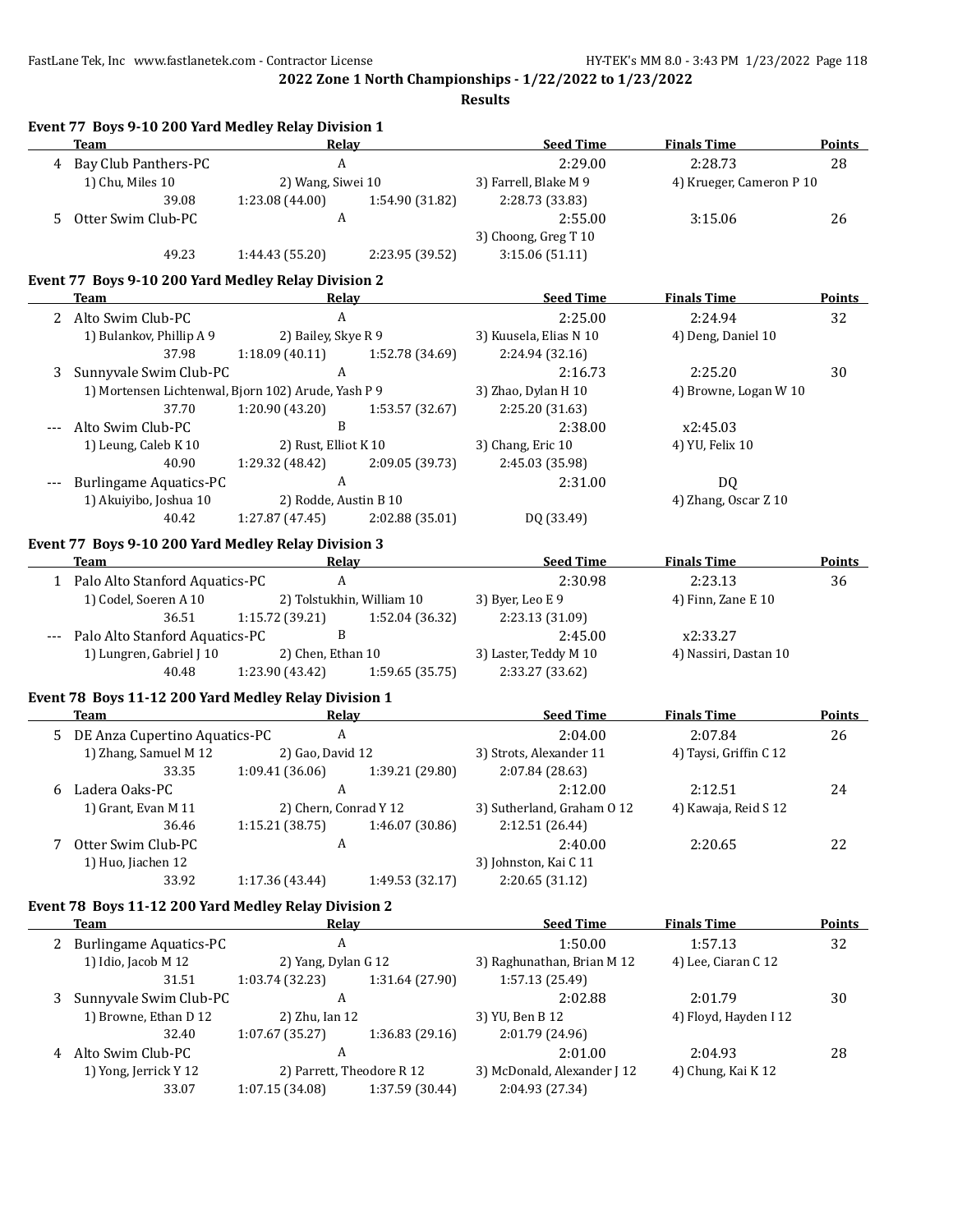FastLane Tek, Inc www.fastlanetek.com - Contractor License HY-TEK's MM 8.0 - 3:43 PM 1/23/2022 Page 119

**2022 Zone 1 North Championships - 1/22/2022 to 1/23/2022**

**Results**

|       | (Event 78 Boys 11-12 200 Yard Medley Relay Division 2)<br><b>Team</b>              | Relay                      |                 |                             |                              | Points        |
|-------|------------------------------------------------------------------------------------|----------------------------|-----------------|-----------------------------|------------------------------|---------------|
|       |                                                                                    | B                          |                 | <b>Seed Time</b>            | <b>Finals Time</b>           |               |
|       | Alto Swim Club-PC                                                                  |                            |                 | 2:09.00                     | x2:10.22                     |               |
|       | 1) Hong, Matthew J 11<br>32.07                                                     | 2) Reklis, Rylan K 12      |                 | 3) Erickson, Julian A 11    | 4) Gafton, Andrew C 12       |               |
|       |                                                                                    | 1:10.44 (38.37)<br>C       | 1:41.29 (30.85) | 2:10.22 (28.93)             |                              |               |
|       | Sunnyvale Swim Club-PC<br>33.35                                                    |                            |                 | 2:24.88                     | DQ                           |               |
|       |                                                                                    | 1:17.32 (43.97)            | 1:56.20 (38.88) | DQ (26.62)                  |                              |               |
|       | Event 78 Boys 11-12 200 Yard Medley Relay Division 3                               |                            |                 |                             |                              |               |
|       | Team                                                                               | Relay                      |                 | <b>Seed Time</b>            | <b>Finals Time</b>           | Points        |
|       | 1 Palo Alto Stanford Aquatics-PC                                                   | $\mathbf{A}$               |                 | 2:00.50                     | 1:56.95                      | 36            |
|       | 1) Cole, Ryan J 12                                                                 | 2) Abucejo, Martin R 12    |                 | 3) Heit, Oliver 12          | 4) Langner, Maksymilian K 12 |               |
|       | 29.60                                                                              | 1:03.93 (34.33)            | 1:31.60 (27.67) | 1:56.95(25.35)              |                              |               |
|       | Palo Alto Stanford Aquatics-PC                                                     | $\, {\bf B}$               |                 | 2:05.00                     | x2:05.03                     |               |
|       | 1) Clark, David A 12                                                               | 2) Hsu, Jonah G 12         |                 | 3) Deshpande, Siddhant N 12 | 4) Lin, Brandon X 11         |               |
|       | 32.10                                                                              | 1:06.53 (34.43)            | 1:37.19 (30.66) | 2:05.03 (27.84)             |                              |               |
|       | Palo Alto Stanford Aquatics-PC                                                     | $\mathsf{C}$               |                 | 2:13.00                     | x2:10.99                     |               |
|       | 1) Smoot, Graham W 12                                                              | 2) Lai, Zachary E 12       |                 | 3) Bromberg, Matias B 11    | 4) Dizitser, Milan S 12      |               |
|       | 34.01                                                                              | 1:10.49(36.48)             | 1:43.04 (32.55) | 2:10.99 (27.95)             |                              |               |
|       | Event 79 Boys 13-14 200 Yard Medley Relay Division 1                               |                            |                 |                             |                              |               |
|       | Team<br>the control of the control of the control of the control of the control of | <b>Relay</b>               |                 | <b>Seed Time</b>            | <b>Finals Time</b>           | <b>Points</b> |
|       | 5 Ladera Oaks-PC                                                                   | $\boldsymbol{\mathsf{A}}$  |                 | 1:53.00                     | 1:56.26                      | 26            |
|       | 1) Kawaja, Cole W 14                                                               | 2) Litsur, Eitan S 13      |                 | 3) Powell, Michael A 13     | 4) Powell, Alex D 13         |               |
|       | 29.44                                                                              | 1:02.95(33.51)             | 1:31.32 (28.37) | 1:56.26 (24.94)             |                              |               |
| 6     | Otter Swim Club-PC                                                                 | A                          |                 | 2:16.00                     | 2:14.08                      | 24            |
|       | 1) Johnston, Maximus 13                                                            |                            |                 | 3) Choong, Ryan T 13        |                              |               |
|       | 32.00                                                                              | 1:12.03(40.03)             | 1:41.37 (29.34) | 2:14.08 (32.71)             |                              |               |
|       |                                                                                    |                            |                 |                             |                              |               |
|       | Event 79 Boys 13-14 200 Yard Medley Relay Division 2<br>Team                       | <b>Relay</b>               |                 | <b>Seed Time</b>            | <b>Finals Time</b>           | Points        |
|       | 1 Alto Swim Club-PC                                                                | $\boldsymbol{A}$           |                 | 1:44.50                     | 1:43.64                      | 36            |
|       | 1) Goya, Francisco 14                                                              | 2) Fong, Scott 14          |                 | 3) Meehan, James A 14       | 4) Hong, Jinu 14             |               |
|       | 26.19                                                                              | 55.71 (29.52)              | 1:20.98 (25.27) | 1:43.64 (22.66)             |                              |               |
| 3     | <b>Burlingame Aquatics-PC</b>                                                      | A                          |                 | 1:50.00                     | 1:44.51                      | 30            |
|       | 1) VU, Ian M 14                                                                    | 2) Raghunathan, Kevin Y 14 |                 | 3) Grafilo, Jackson M 14    | 4) Lee, Andrew J 14          |               |
|       | 27.40                                                                              | 54.27 (26.87)              | 1:20.42 (26.15) | 1:44.51 (24.09)             |                              |               |
| 4     | Sunnyvale Swim Club-PC                                                             | $\mathbf{A}$               |                 | 1:55.88                     | 1:51.70                      | 28            |
|       | 1) DO, Thomas V 14                                                                 | 2) Pham, Andrew N 13       |                 | 3) Phan, Orion L 14         | 4) Chin, Caelen C 14         |               |
|       | 27.53                                                                              | 58.57 (31.04)              | 1:26.72 (28.15) | 1:51.70 (24.98)             |                              |               |
| $---$ | Alto Swim Club-PC                                                                  | B                          |                 | 1:49.00                     | x1:53.63                     |               |
|       | 1) Naranjo, Ian P 14                                                               | 2) FU, Alvin 13            |                 | 3) Byun, Justis L 14        | 4) Cui, Tony C 14            |               |
|       | 29.09                                                                              | 1:02.02 (32.93)            | 1:29.91 (27.89) | 1:53.63 (23.72)             |                              |               |
| $---$ | <b>Burlingame Aquatics-PC</b>                                                      | B                          |                 | 2:02.50                     | x1:55.98                     |               |
|       | 1) Tao, George Y 13                                                                | 2) Tendulkar, Aditya P 14  |                 | 3) Lim, Andrew E 14         | 4) Khoury, Gianni S 13       |               |
|       | 31.55                                                                              | 1:01.79 (30.24)            | 1:30.14 (28.35) | 1:55.98 (25.84)             |                              |               |
| $---$ | Alto Swim Club-PC                                                                  | C                          |                 | 1:55.50                     | x1:56.09                     |               |
|       | 1) Hoffman Chande, Remi B 14                                                       | 2) Mai, Benjamin J 13      |                 | 3) Negi, Atiksh 13          | 4) Kumar, Ryan 13            |               |
|       | 30.91                                                                              | 1:04.35 (33.44)            | 1:31.14 (26.79) | 1:56.09 (24.95)             |                              |               |
| $---$ | Sunnyvale Swim Club-PC                                                             | B                          |                 | 2:12.10                     | x2:04.93                     |               |
|       | 1) Chan, Alexander C 13                                                            | 2) Cheong, Arthur T 14     |                 | 3) HU, Henry Y 13           | 4) Poon, Kaden 14            |               |
|       | 31.59                                                                              | 1:03.81 (32.22)            | 1:34.53 (30.72) | 2:04.93 (30.40)             |                              |               |
|       |                                                                                    |                            |                 |                             |                              |               |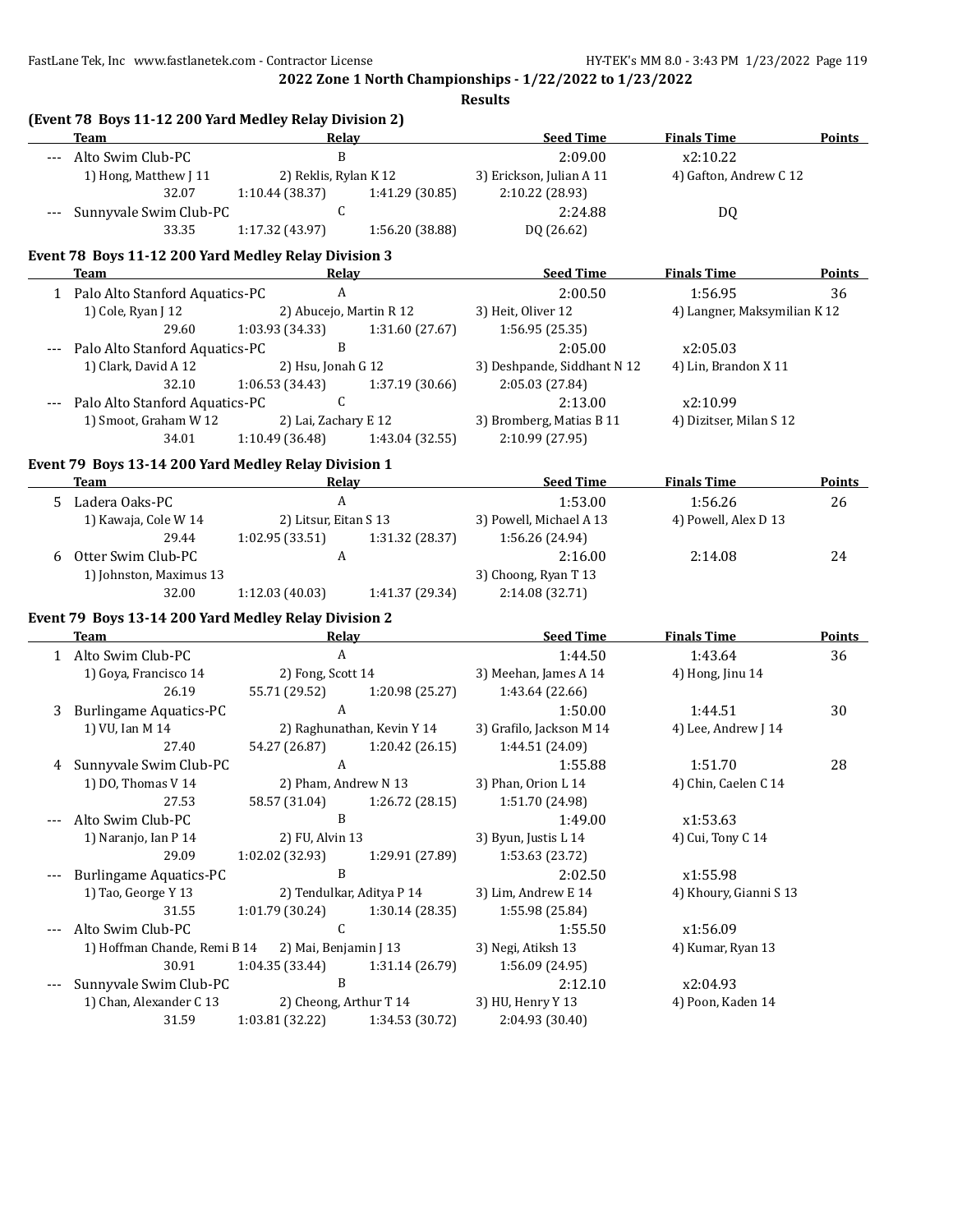**Results**

|     | Event 79 Boys 13-14 200 Yard Medley Relay Division 3      |                                           |                                               |                                        |                            |               |  |
|-----|-----------------------------------------------------------|-------------------------------------------|-----------------------------------------------|----------------------------------------|----------------------------|---------------|--|
|     | <b>Team</b>                                               | Relay                                     |                                               | <b>Seed Time</b>                       | <b>Finals Time</b>         | Points        |  |
|     | A<br>2 Palo Alto Stanford Aquatics-PC                     |                                           |                                               | 1:50.00                                | 1:43.69                    | 32            |  |
|     | 1) Wang, Ethan R 14<br>2) Ogawa, Nicolas P 14             |                                           |                                               | 3) Heit, Henry J 14                    | 4) Yoon, Nathaniel 14      |               |  |
|     | 27.57                                                     | 56.72 (29.15)                             | 1:20.79 (24.07)                               | 1:43.69 (22.90)                        |                            |               |  |
|     | B<br>Palo Alto Stanford Aquatics-PC                       |                                           |                                               | 2:00.00                                | x1:52.02                   |               |  |
|     | 1) Friedman, Liad 14<br>2) Chien, Evan W 14               |                                           |                                               | 3) Yuan, Jonathan Z 14                 | 4) Patel, Sanjay S 14      |               |  |
|     | 29.29                                                     | 1:00.59 (31.30)                           | 1:26.80 (26.21)                               | 1:52.02 (25.22)                        |                            |               |  |
|     | C<br>Palo Alto Stanford Aquatics-PC                       |                                           |                                               | 2:03.00                                | x1:52.18                   |               |  |
|     | 1) Whelan, Paul D 14<br>2) Faraboschi, Alessandro 13      |                                           |                                               |                                        | 4) Czajkowski, Tomasz P 13 |               |  |
|     | 29.02<br>1:00.03(31.01)<br>1:26.20 (26.17)                |                                           |                                               | 1:52.18 (25.98)                        |                            |               |  |
|     | Event 80 Boys 15-18 200 Yard Medley Relay Division 1      |                                           |                                               |                                        |                            |               |  |
|     | Team<br>Relay                                             |                                           |                                               | <b>Seed Time</b>                       | <b>Finals Time</b>         | Points        |  |
|     | 4 Fog City Hammerheads-PC                                 | $\mathbf{A}$                              |                                               | 1:42.70                                | 1:42.67                    | 28            |  |
|     | 1) NG, Isaac Q 16<br>2) Tom, Kailer 17                    |                                           |                                               | 3) Mancinetti, Marco T 15              | 4) Skriabyshev, Danyil 15  |               |  |
|     | 25.80                                                     | 52.79 (26.99)                             | 1:19.50 (26.71)                               | 1:42.67 (23.17)                        |                            |               |  |
| 6   | Otter Swim Club-PC                                        | $\mathbf{A}$                              |                                               | 1:51.00                                | 1:46.10                    | 24            |  |
|     | 1) HU, Myles 15                                           | 2) Hsu, Ryan K 18                         | 3) Picht, William E 18<br>4) Sellami, Ziad 15 |                                        |                            |               |  |
|     | 28.51                                                     | 57.49 (28.98)                             | 1:21.41 (23.92)                               | 1:46.10 (24.69)                        |                            |               |  |
|     | 7 DE Anza Cupertino Aquatics-PC                           | $\mathbf{A}$                              |                                               | 1:50.00                                | 1:47.52                    | 22            |  |
|     | 1) Smith, Carson K 15<br>2) Sayson, Elijah P 17           |                                           |                                               | 3) Kundu, Nilay 17                     | 4) Everitt, Benjamin D 16  |               |  |
|     | 28.72                                                     | 57.80 (29.08)                             | 1:22.76 (24.96)                               | 1:47.52 (24.76)                        |                            |               |  |
| 8   | Ladera Oaks-PC                                            | $\mathsf{A}$                              |                                               | 1:47.00                                | 1:48.40                    | 20            |  |
|     | 1) Lai, Sean 16                                           | 2) Wang, Jayden M 15                      |                                               | 3) Grant, Connor A 15                  | 4) Collet, Seth J 15       |               |  |
|     | 28.07                                                     | 57.06 (28.99)                             | 1:21.97 (24.91)                               | 1:48.40 (26.43)                        |                            |               |  |
|     | Event 80 Boys 15-18 200 Yard Medley Relay Division 2      |                                           |                                               |                                        |                            |               |  |
|     | <b>Team</b>                                               | <b>Relay</b>                              |                                               | <b>Seed Time</b>                       | <b>Finals Time</b>         | <b>Points</b> |  |
|     | 2 Alto Swim Club-PC                                       | $\mathbf{A}$                              |                                               | 1:31.25                                | 1:35.74                    | 32            |  |
|     | 1) Cui, Andy C 16                                         | 2) Stegina, Trent J 16                    |                                               | 3) Zhang, Peter F 17                   | 4) Picard, Landon C 15     |               |  |
|     | 24.24                                                     |                                           | 51.18 (26.94) 1:14.12 (22.94)                 | 1:35.74 (21.62)                        |                            |               |  |
| 3   | <b>Burlingame Aquatics-PC</b>                             | $\mathbf{A}$                              |                                               | 1:39.00                                | 1:41.06                    | 30            |  |
|     | 1) Phan, Ashton T 16                                      | 2) Johnson, Colin P 16                    |                                               | 3) Smith, Seth N 16                    | 4) Koika, Andrew 15        |               |  |
|     | 24.93                                                     | 53.90 (28.97)                             | 1:18.28 (24.38)                               | 1:41.06 (22.78)                        |                            |               |  |
| 5   | Sunnyvale Swim Club-PC                                    | $\mathbf{A}$                              |                                               | 1:47.99                                | 1:44.21                    | 26            |  |
|     | 1) Kajarekar, Saahil S 15                                 | 2) Coblin, Owen H 15                      |                                               | 3) Flesner, Nathan T 17                | 4) Paek, Jay 17            |               |  |
|     | 27.70                                                     | 56.68 (28.98)                             | 1:21.51 (24.83)                               | 1:44.21 (22.70)                        |                            |               |  |
|     | Alto Swim Club-PC                                         | $\, {\bf B}$                              |                                               | 1:34.80                                | x1:39.08                   |               |  |
|     | 1) Goya, Salvador 16                                      | 2) Jarvis, Isaiah W 15                    |                                               | 3) Cantrell, Kelson T 16               | 4) Stoen, Jayden J 16      |               |  |
|     | 25.47                                                     | 53.23 (27.76)                             |                                               | 1:39.08 (22.03)                        |                            |               |  |
|     | Alto Swim Club-PC                                         | 1:17.05 (23.82)<br>C                      |                                               |                                        | x1:42.69                   |               |  |
| --- | 1) McDonald, Christopher P 16<br>2) Wickersham, Thomas 15 |                                           |                                               | 1:38.00<br>3) Lopez, Miguel E 16       | 4) Resendiz, Diego 16      |               |  |
|     | 26.05<br>55.07 (29.02)<br>1:19.80 (24.73)                 |                                           |                                               | 1:42.69 (22.89)                        |                            |               |  |
| --- | <b>Burlingame Aquatics-PC</b><br>B                        |                                           |                                               |                                        | x1:43.66                   |               |  |
|     |                                                           |                                           |                                               | 1:42.00<br>3) Tomasello, Jonathan R 16 | 4) Truong, Mateo G 16      |               |  |
|     | 1) Musich, Ryan P 15<br>2) Walz, William L 15             |                                           |                                               |                                        |                            |               |  |
|     | 26.03<br>1:20.99()                                        |                                           |                                               | 1:43.66 (22.67)                        |                            |               |  |
|     | C<br><b>Burlingame Aquatics-PC</b>                        |                                           |                                               | 1:44.00                                | x1:48.89                   |               |  |
|     | 1) Bellemin, Thomas L 16                                  | 2) Huie, Ryan C 18<br>3) Rea, James T 16  |                                               | 4) Son, Andrea C 16                    |                            |               |  |
|     | 27.86                                                     | 57.48 (29.62)                             | 1:24.09 (26.61)                               | 1:48.89 (24.80)                        |                            |               |  |
| --- | B<br>Sunnyvale Swim Club-PC                               |                                           |                                               | 1:54.40                                | x1:50.19                   |               |  |
|     | 1) Farnham, Max K 16                                      | 2) Nixon, Jacob D 16                      |                                               | 3) Chin, Ethan C 16                    | 4) Garcia, Ethan C 15      |               |  |
|     |                                                           | 28.35<br>59.46 (31.11)<br>1:25.95 (26.49) |                                               | 1:50.19 (24.24)                        |                            |               |  |